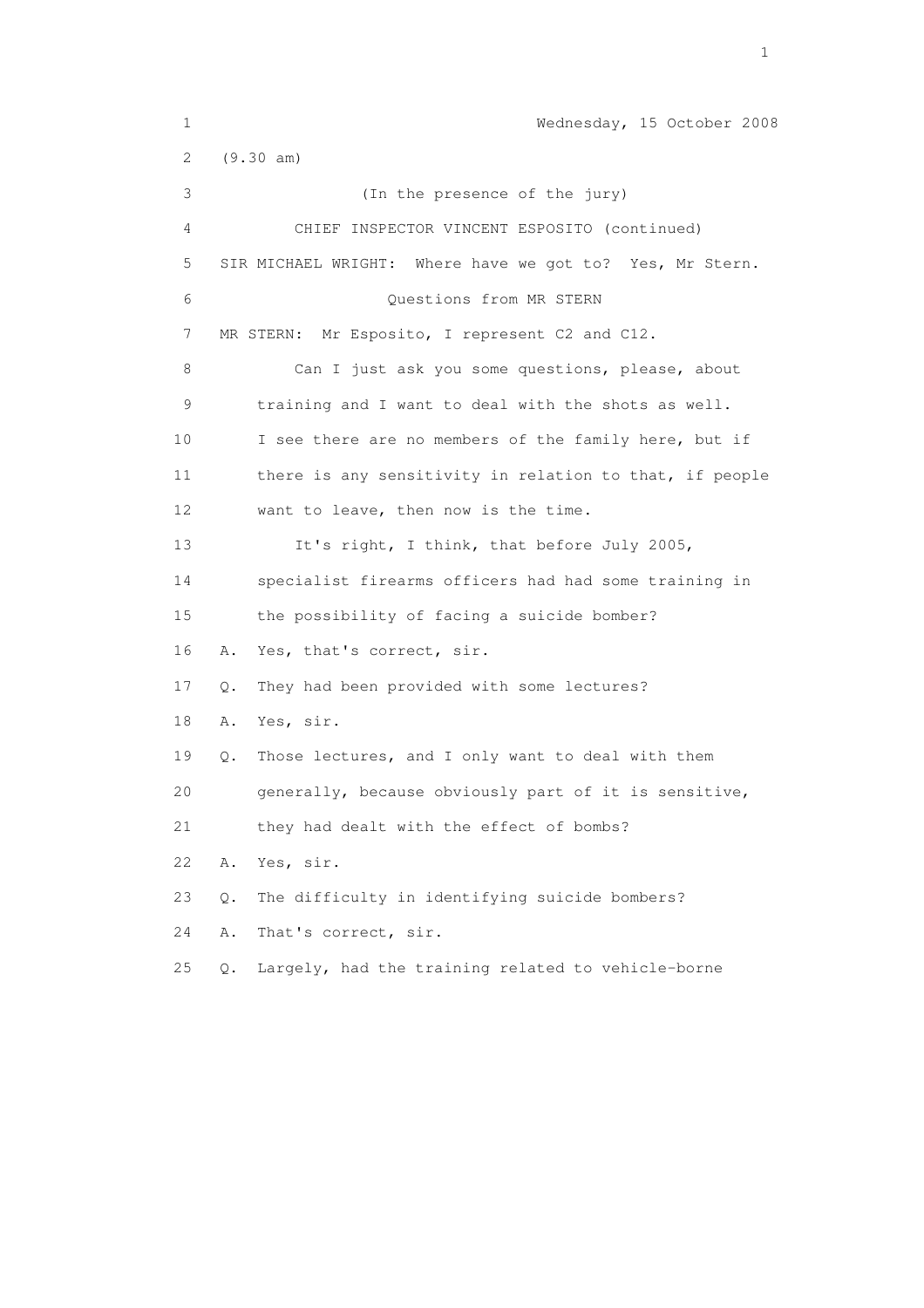1 suicide bombs?

 2 A. That's correct, sir, yes. 3 Q. Because, as it's been said before, no-one had 4 envisaged -- perfectly understandably -- that 5 a situation which arose, as it was perceived in this 6 case, that a specialist firearms officer might have to 7 confront a failed suicide bomber? 8 A. Not those exact circumstances, no, sir. 9 Q. Now, of course, you will know that no matter what the 10 training that you have had, facing a person who you 11 believe to be a suicide bomber and whom you believe will 12 set off a bomb requires immense courage? 13 A. It does indeed, sir. 14 Q. No matter how much you train, the reality is always 15 going to be different? 16 A. Yes, sir. 17 Q. It requires, as I think you told the jury yesterday, 18 split-second decision-making? 19 A. Absolutely, yes. 20 Q. Of course that split-second decision-making, which in 21 modern terms is a threat assessment? 22 A. Yes. 23 Q. If you do nothing, it may lead to your death and the 24 death of everyone in a tube carriage if that's where it 25 is suspected?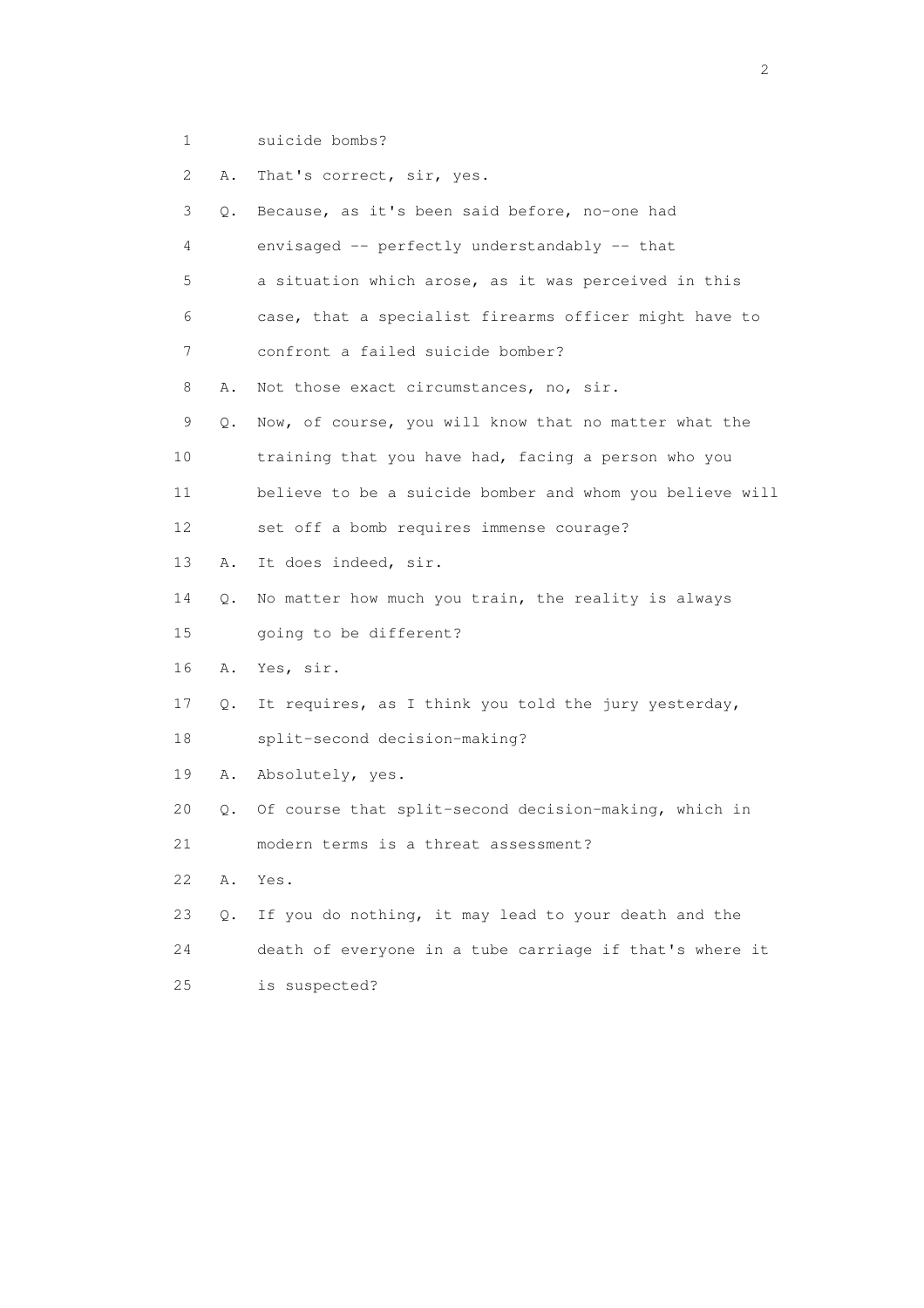- 1 A. Exactly, sir.
- 2 Q. If you act, it may be that you make an error?
- 3 A. That could be the case, yes.
- 4 Q. Now, the training, as Andrew informed us -- you know who
- 5 I mean when I say Andrew?
- 6 A. Yes, I do, sir.
- 7 Q. Is that a brain stem shot will be the only way to
- 8 immediately incapacitate the suspect?
- 9 A. At that time, that was our understanding, yes, sir.
- 10 Q. The purpose of that, of course, is to prevent the
- 11 suspect from initiating a device?
- 12 A. That's the intention, yes.
- 13 SIR MICHAEL WRIGHT: But as you said yesterday, as a matter
- 14 of reality, it's almost certainly going to be fatal?
- 15 A. Yes, sir.
- 16 MR STERN: That is the harsh reality?
- 17 A. Yes, it is, sir.
- 18 Q. We all need to face that because we, the public, have
- 19 given police officers authority for that?
- 20 A. Yes, sir.
- 21 Q. We have given the role of facing these very difficult
- 22 decisions to police officers. Fortunately, we don't

23 have to do that?

- 24 A. Yes, sir.
- 25 Q. Unless we are stuck on a carriage?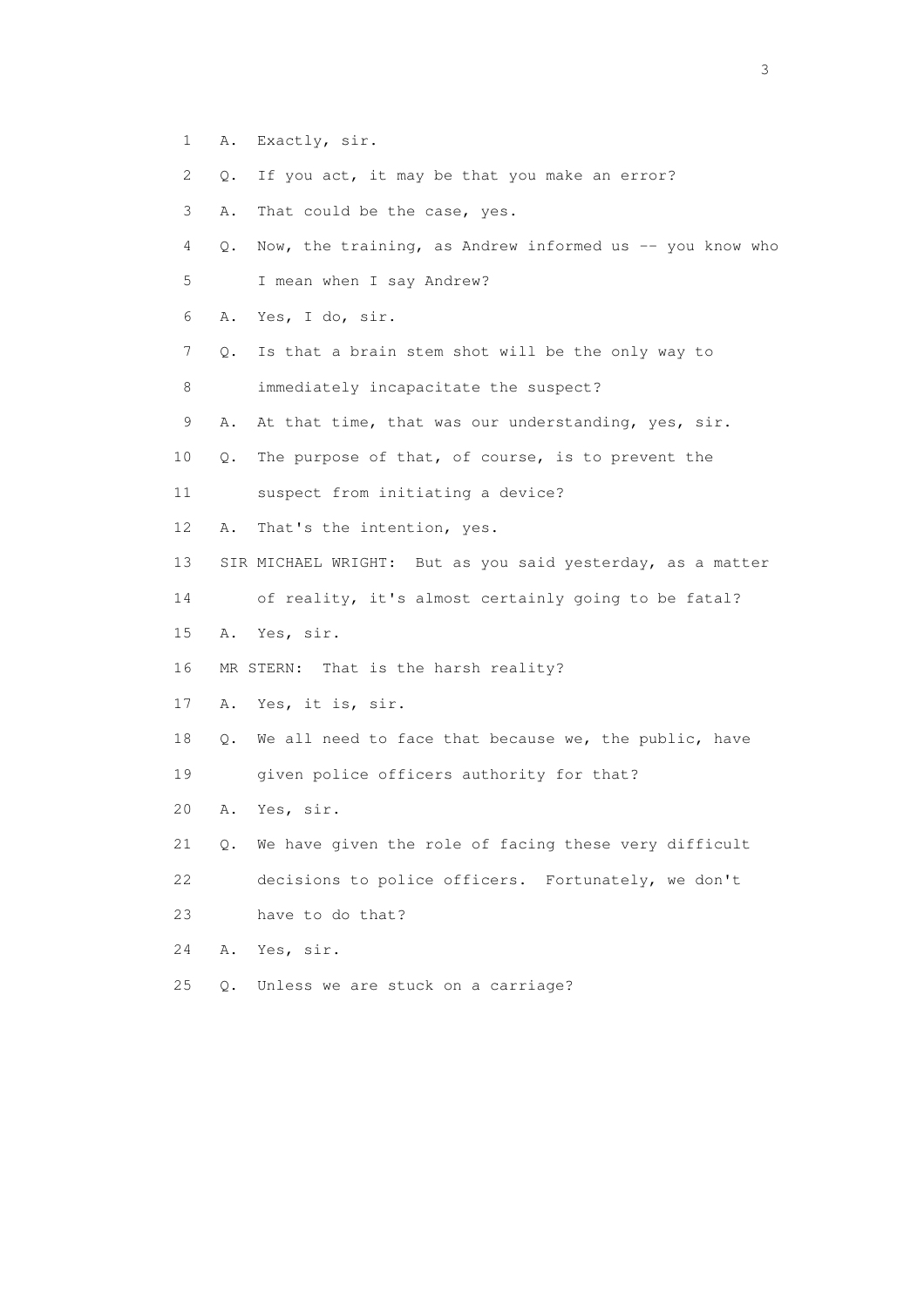- 1 A. Yes, sir.
- 2 Q. Now, there are no rules, obviously, as to the number of 3 shots that an individual officer may fire? 4 A. Absolutely none, sir. 5 Q. The position is this: that the officer -- and I don't 6 just mean in this case -- will fire until the threat as 7 he or she perceives it to be is eliminated? 8 A. That's correct. 9 Q. In this case, we have heard there were nine shots. In 10 fact, as I am sure you realise, there are two officers?
- 11 A. That's correct.
- 12 Q. Each of these officers must, of course, independently
- 13 come to their own threat assessment and decision?
- 14 A. Yes, sir.
- 15 Q. So we know two officers came to that conclusion?
- 16 A. Yes, sir.
- 17 Q. One officer fired six shots?
- 18 A. Yes, sir.
- 19 Q. And another three shots?
- 20 A. As I understand.
- 21 Q. We will hear evidence that six of those shots hit
- 22 Mr de Menezes in the head, one hit his shoulder, and two
- 23 didn't hit him at all?
- 24 A. As I understand.
- 25 Q. The purpose of shooting, as we have already discussed,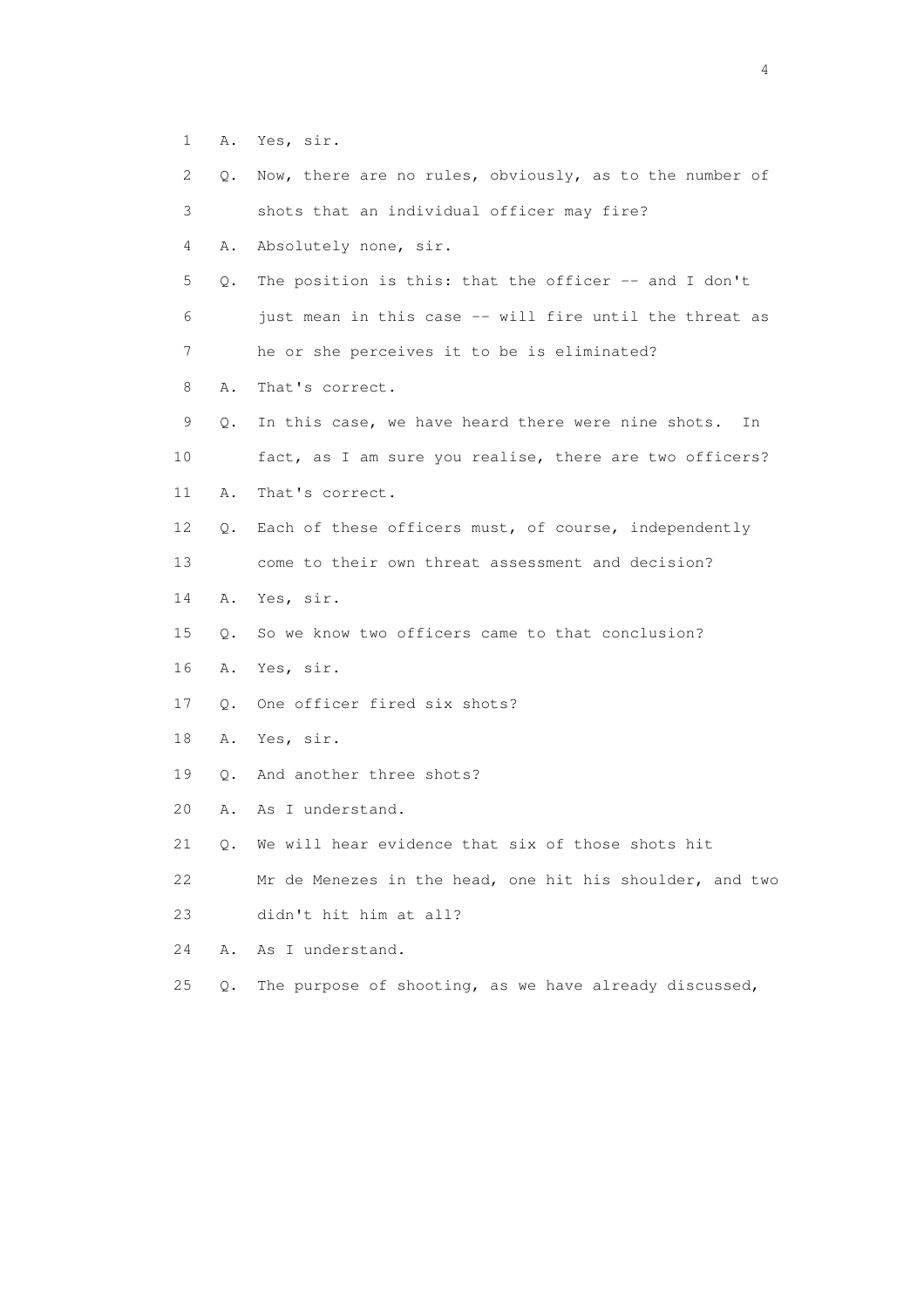1 is to remove the threat?

2 A. That's correct, sir.

 3 Q. Incapacitate the suicide bomber, and as the learned 4 Coroner says, effectively that means to kill, before he 5 can detonate the bomb? 6 A. Yes, sir. 7 Q. Without being flippant, there is, of course, no way of 8 knowing whether or not you have been successful with 9 your first, second, third or fourth shot, is there? 10 A. No, sir. 11 Q. There is no means by which you can tell until sadly the 12 body slumps in a way that makes it obvious? 13 A. Yes, sir. 14 Q. We will hear, and in fact I think the jury have already 15 heard from my learned friend Mr Gibbs, that at the time 16 he was being held by a surveillance officer? 17 A. As I understand, yes, sir. 18 Q. What I want to just put into that scenario, if I may, is 19 that clearly a firearms officer, as I say, not in 20 a training situation here but in a real live situation, 21 is not immune from adrenaline and fear? 22 A. Absolutely not, sir. 23 Q. Have there been studies or reviews by you about the 24 effect of that? 25 A. Looked into the cause and effect of what happens to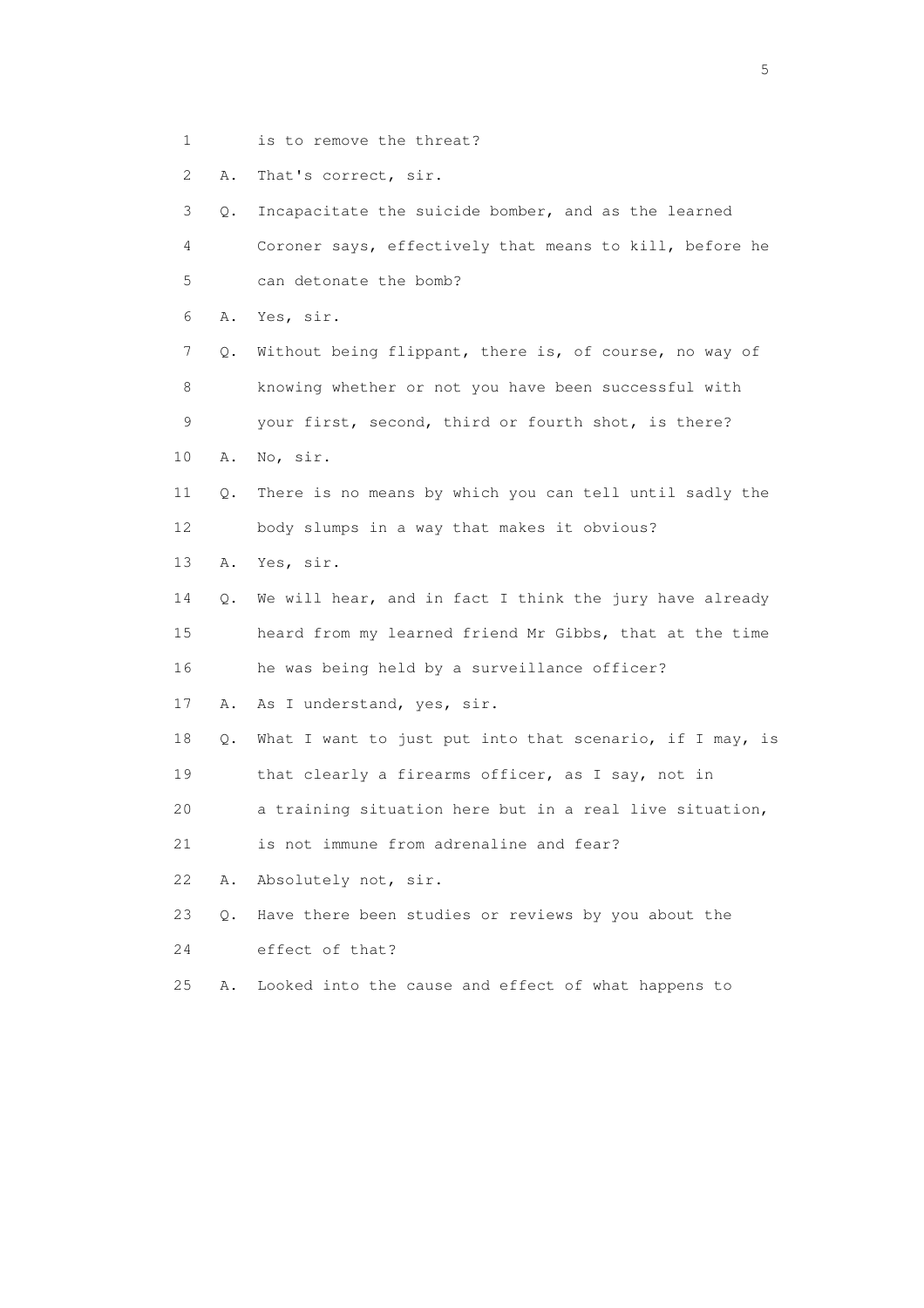| 1  |    | people at the scene, but there is no documentation.      |
|----|----|----------------------------------------------------------|
| 2  |    | It's just generic studies, sir.                          |
| 3  | 0. | Do those generic studies show you that on a number of    |
| 4  |    | occasions, I don't mean every occasion, but a number of  |
| 5  |    | occasions, that a large number of shots have been fired? |
| 6  | Α. | Yes, they have.                                          |
| 7  | Q. | This was, as we know, the first live operation of this   |
| 8  |    | sort?                                                    |
| 9  | Α. | Yes, it was, sir. It was unique.                         |
| 10 | Q. | I want to just ask you about a matter that was in your   |
| 11 |    | statement, and I don't ask that it's put up on the       |
| 12 |    | screen, but for my learned friends, the reference is     |
| 13 |    | page 59, and it's the final line. Do you have your       |
| 14 |    | statement there?                                         |
| 15 | Α. | I believe so, sir.                                       |
| 16 | Q. | It might be easier if you follow it.                     |
| 17 | Α. | Yes, I have it, sir.                                     |
| 18 | Q. | The final line:                                          |
| 19 |    | "The critical factor uppermost in my mind was what       |
| 20 |    | would be the result of"                                  |
| 21 |    | I think that should read "non-compliance"?               |
| 22 | Α. | Yes, sir.                                                |
| 23 | О. | "If an officer was faced with a person who they believed |
| 24 |    | was a known suicide terrorist and that person was        |
| 25 |    | believed to have the means to detonate a device, then    |

 $\sim$  6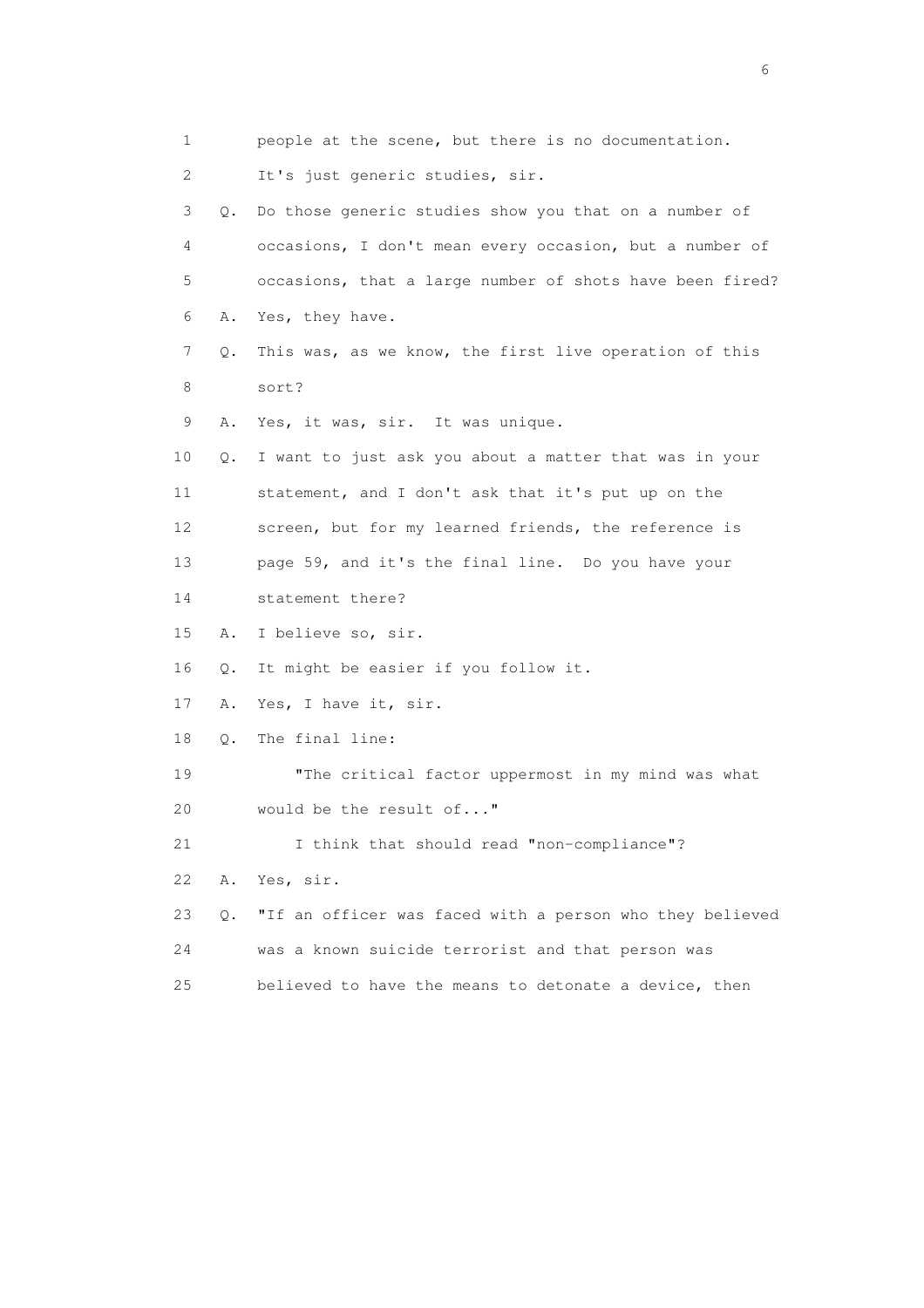1 officers would undoubtedly take action to protect their 2 life and the lives of the public." 3 A. That was my thoughts at that time, sir. 4 Q. That was your thoughts, knowing obviously the way in 5 which firearms officers are trained? 6 A. Yes, sir. 7 Q. In fact having trained many yourself, as you say? 8 A. Yes, sir. 9 Q. And knowing the sort of tactical approach that would be 10 entertained by firearms officers? 11 A. That's correct, sir. 12 Q. Now, it's impossible to know absolutely, is it not, 13 whether a suicide bomber has what's called an improvised 14 explosive device, an IED -- 15 A. It's very difficult indeed, sir. 16 Q. -- on him. You have been asked questions about 17 a rucksack, but the fact is that there are hundreds of 18 thousands of people every day on the tube who have 19 rucksacks? 20 A. Exactly, sir. 21 Q. If Mr de Menezes had been carrying a rucksack, that 22 would not have made him any more a suicide bomber? 23 A. No, sir, it wouldn't have made any difference. 24 Q. You have seen, I think, from a variety of countries, 25 explosive devices coming in all shapes and sizes?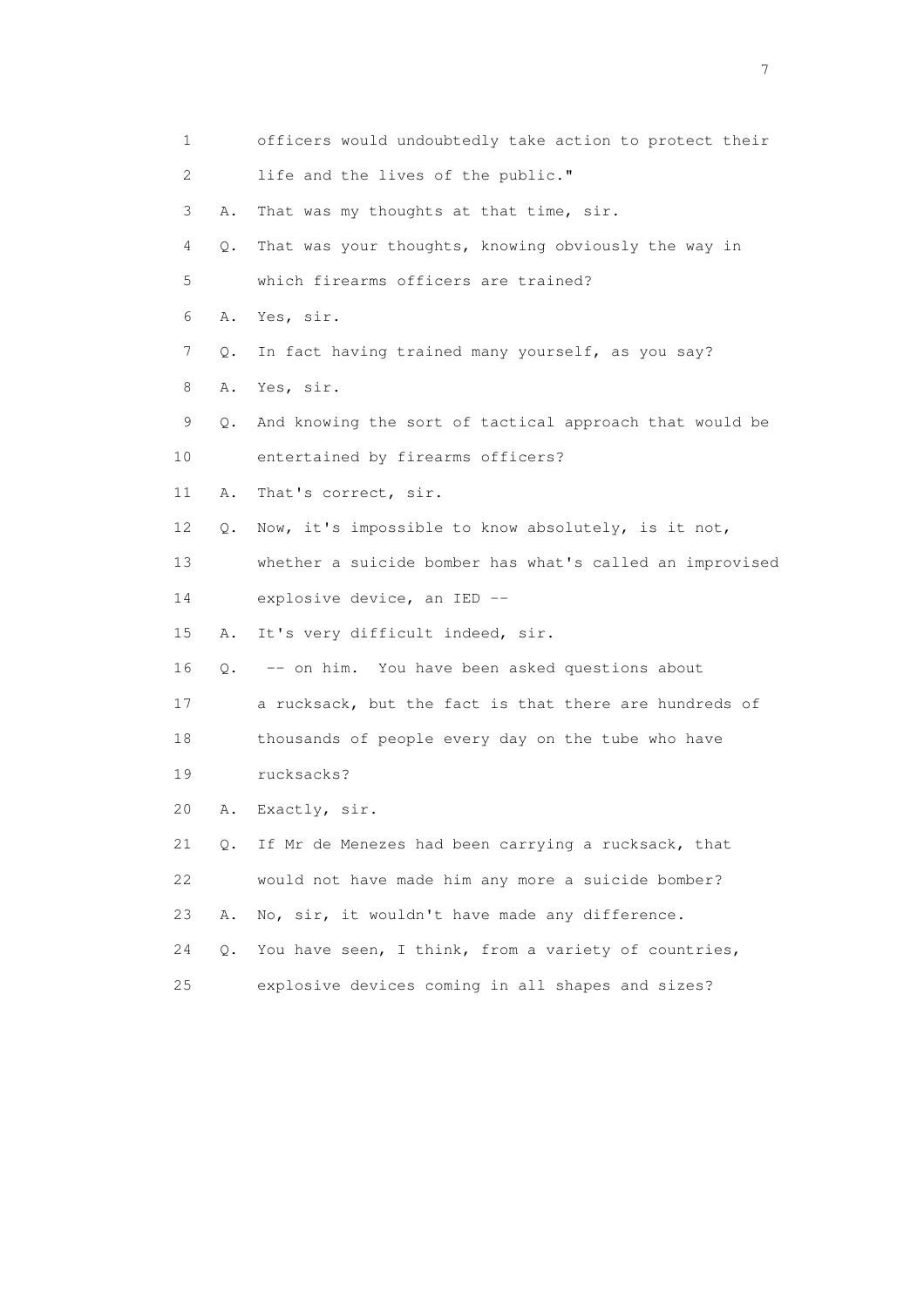- 1 A. Absolutely, sir.
- 2 Q. They can be strapped to the back?
- 3 A. Yes, sir.
- 4 Q. They can be strapped to the front?
- 5 A. Yes, sir.
- 6 Q. They can be carried in pockets?
- 7 A. Indeed.
- 8 Q. They can be, I think as we all know from one
- 9 well-publicised case, be put in a shoe?
- 10 A. Yes, sir.
- 11 Q. That was the person who I think wanted to blow up
- 12 a whole aeroplane?
- 13 A. Yes, sir.

 14 SIR MICHAEL WRIGHT: Can I go back a moment, Mr Stern. You 15 said that having a rucksack wouldn't make any difference 16 because so many people on the tube have rucksacks, but 17 I think it's attributed to you, I think in the course of 18 the 8 o'clock meeting, there was a comment to the effect 19 that if a person who fitted the description was seen 20 coming out of the house at Scotia Road -- 21 A. Sir.

22 SIR MICHAEL WRIGHT: -- carrying a rucksack and was 23 non-compliant, he was very likely to get shot? 24 MR PERRY: Sir, just before that's dealt with, it wasn't 25 this witness. It was Andrew. It's in Merrick Rose's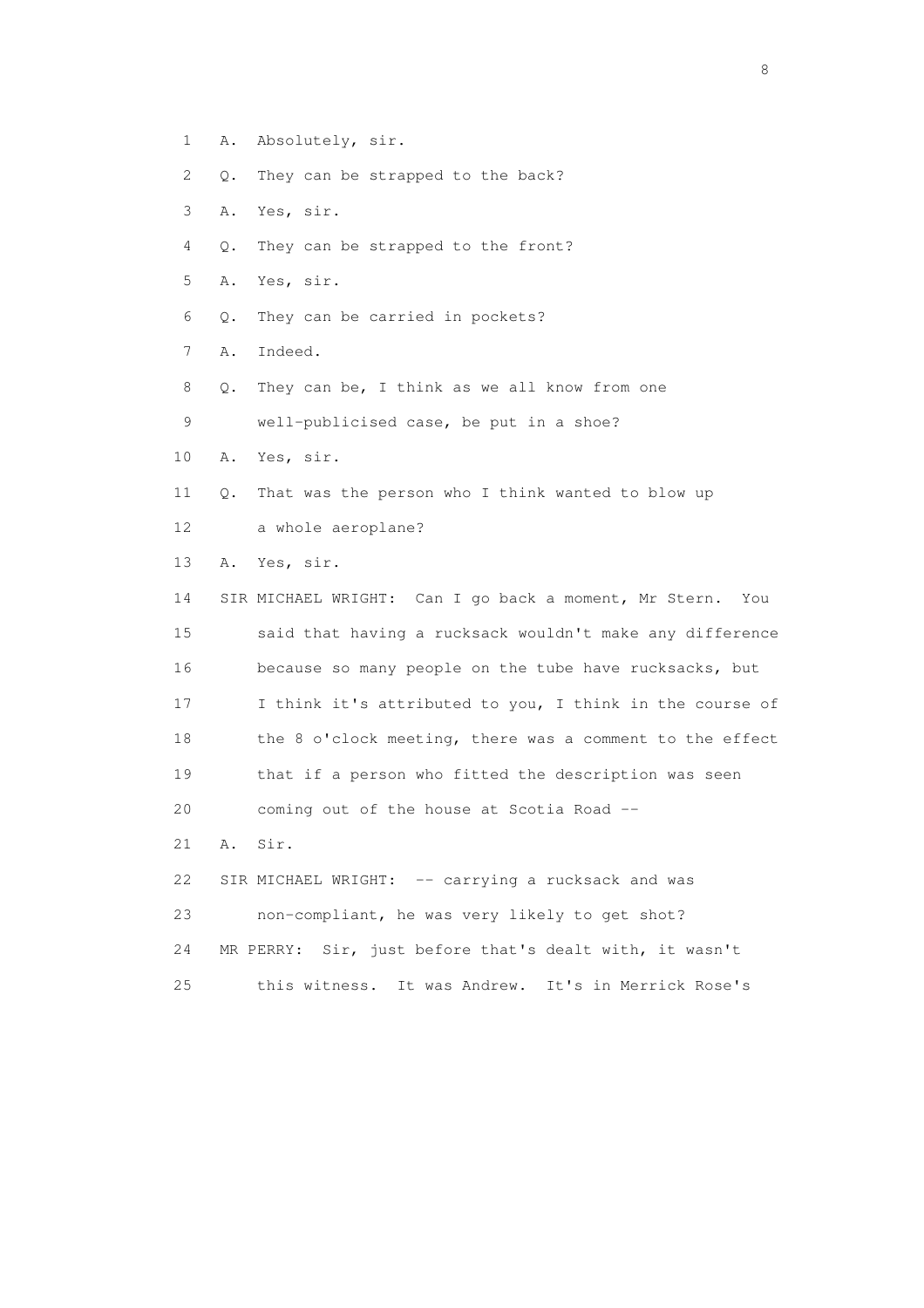1 notes and it was the early meeting. 2 SIR MICHAEL WRIGHT: I am very willing to be corrected, 3 Mr Perry. 4 I know that you and Andrew were both at the meeting 5 together for a period? 6 A. Yes, sir. 7 SIR MICHAEL WRIGHT: Do you remember that comment being 8 made? 9 A. I remember a conversation along those lines, sir. 10 SIR MICHAEL WRIGHT: He seems to have thought that the fact 11 that your suspect had a rucksack might be significant. 12 A. It would have been significant because of the 13 intelligence that we were dealing with from 7/7 and 14 21/7, because of the fact that rucksacks had been used 15 on those occasions. 16 SIR MICHAEL WRIGHT: That's what I have in mind. 17 A. However, at the point of challenge, the officers would 18 always assess what the threat and risk was, and it would 19 be dependent on the instructions given by the designated 20 senior officer at that time. 21 However, it adds background to the mindset of the 22 officer. 23 SIR MICHAEL WRIGHT: Thank you. 24 MR STERN: I am not suggesting it is irrelevant but it is 25 nevertheless not conclusive by any means.

en de la construction de la construction de la construction de la construction de la construction de la constr<br>1911 : la construction de la construction de la construction de la construction de la construction de la const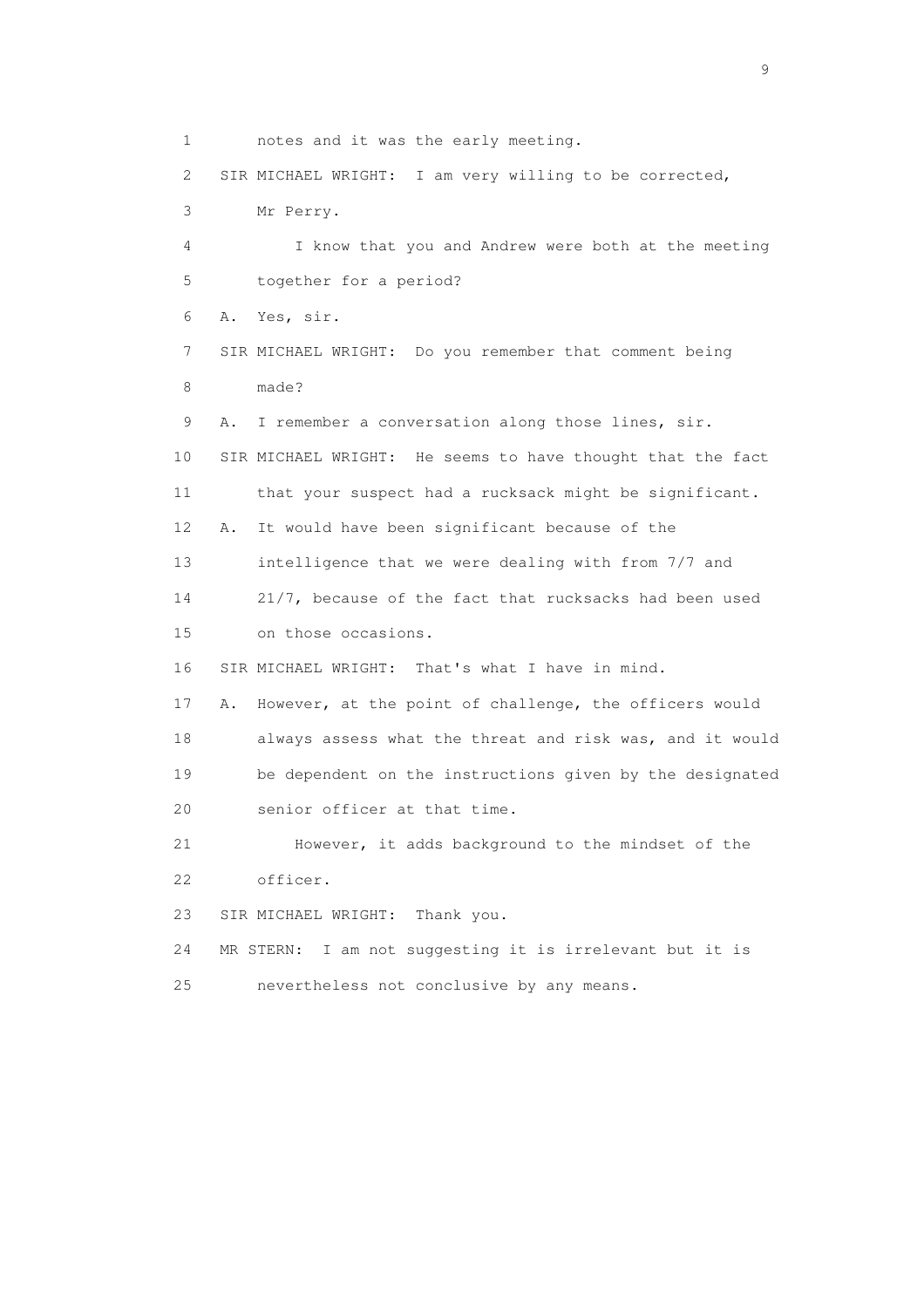1 A. It's not conclusive because all the background 2 information that we have been having up to that time was 3 that explosive devices could be easily concealed 4 underneath clothing. 5 Q. In fact, I think one of the slides that was shown to 6 CO19 officers at the time at which some of this training 7 was done, we can see, and I am hoping it will come up on 8 the screen in a minute, if we can have the first slide, 9 it's actually a PowerPoint presentation and I am hoping 10 it will be with you in a moment. 11 I think this is one of the slides of many that was 12 part of a training exercise? 13 A. Yes. 14 Q. It may have been given by you, in fact? 15 A. At some times this would have been given by me, and the 16 intention of this was just to give some background 17 information to the officers to say that there is no 18 identity of a suicide bomber, it could be absolutely 19 anybody, and there often isn't an identifiable mark to 20 say that a person is a suicide bomber. It could be 21 absolutely anybody. 22 Q. The question that's posed here, "Which one is the 23 suicide bomber?", and of course everyone will have their 24 views, and the answer follows in the next slide. 25 SIR MICHAEL WRIGHT: It answers the question.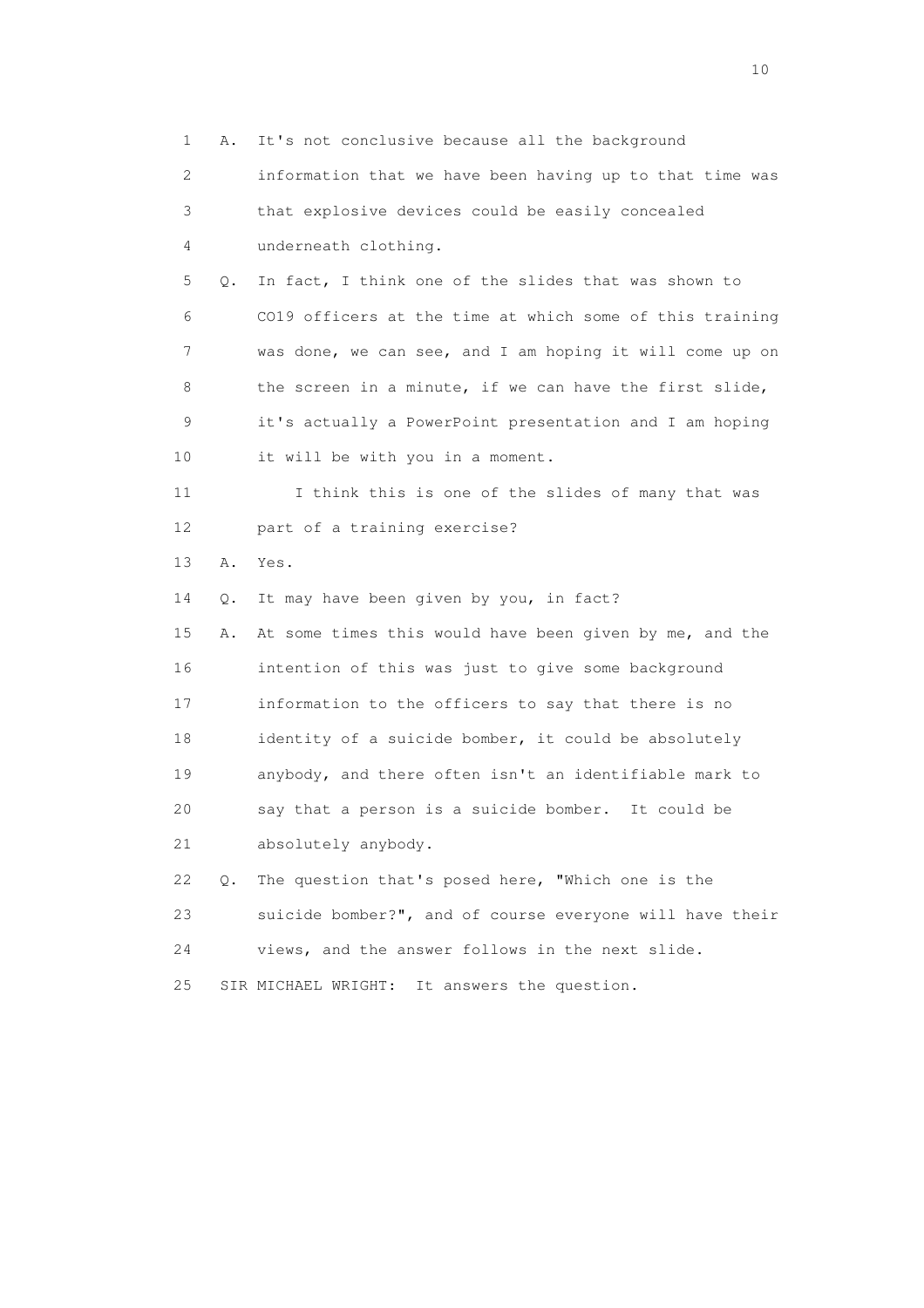1 MR STERN: It answers the question, yes. We can see this is 2 moments before the Prime Minister Gandhi was murdered by 3 that innocuous-looking lady on the left-hand side. 4 A. That's the slides that we used in the training that was 5 given, sir. 6 Q. I think it goes back to the juror's question the other 7 day; it's not just men but women. 8 I wonder if we could have up the tactical options 9 document, which is in the jury bundle at divider 42. 10 I know you have looked at this. You have told us that 11 this was a document that was prepared for discussion 12 purposes? 13 A. Yes, sir. 14 Q. If we look, please, if we can have the various 15 alternatives that are set out there, and you have told 16 us yesterday that there could have been many, many 17 alternatives, but you have set out, I think is it nine 18 or ten there? 19 A. Nine, sir. 20 Q. Each of those, as I read it -- and you can help us with 21 this -- assume that the armed officer is in a vehicle? 22 SIR MICHAEL WRIGHT: I am just going to ask Tom if he can 23 get all nine on the one sheet together. (Pause) 24 MR STERN: Whilst that's being done -- 25 A. It's actually intended that this could be either on foot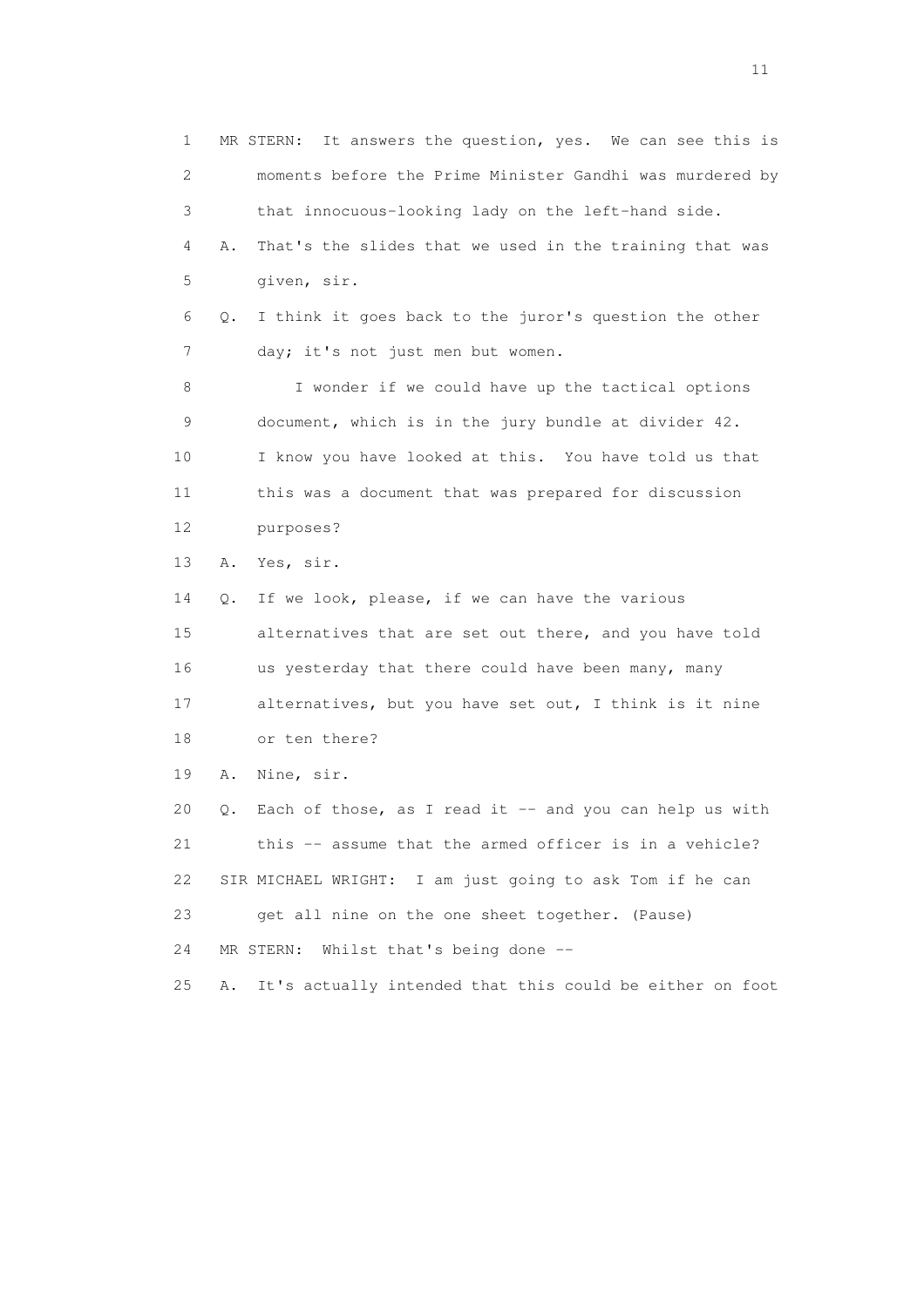1 or in a vehicle. The means of delivery of an officer is 2 normally by a vehicle. 3 SIR MICHAEL WRIGHT: There you are, you have all nine now. 4 MR STERN: Thank you very much. 5 A. But at the point of delivery, they then could be on 6 foot. 7 Q. All of these, as I see it here, is that there is a stop, 8 and then I'll miss out the middle bit, but in covert 9 ARVs? 10 A. Yes. 11 Q. Covert ARVs and armoured vehicle? 12 A. That's the means of delivery, the stop and challenge. 13 Q. So the advantage of being in that sort of vehicle, as 14 I think the options document made clear, is perhaps 15 obvious, that there is a considerable amount of 16 protection that somebody has from being in a vehicle? 17 A. Yes, sir. 18 Q. That protection is missing once you are on foot? 19 A. It is indeed, sir. 20 Q. Certainly one of the things that firearms officers will 21 always look for is cover? 22 A. That's the core of their training, sir. 23 Q. Again, it may be obvious, but prevent injury or death to 24 themselves? 25 A. Yes, sir.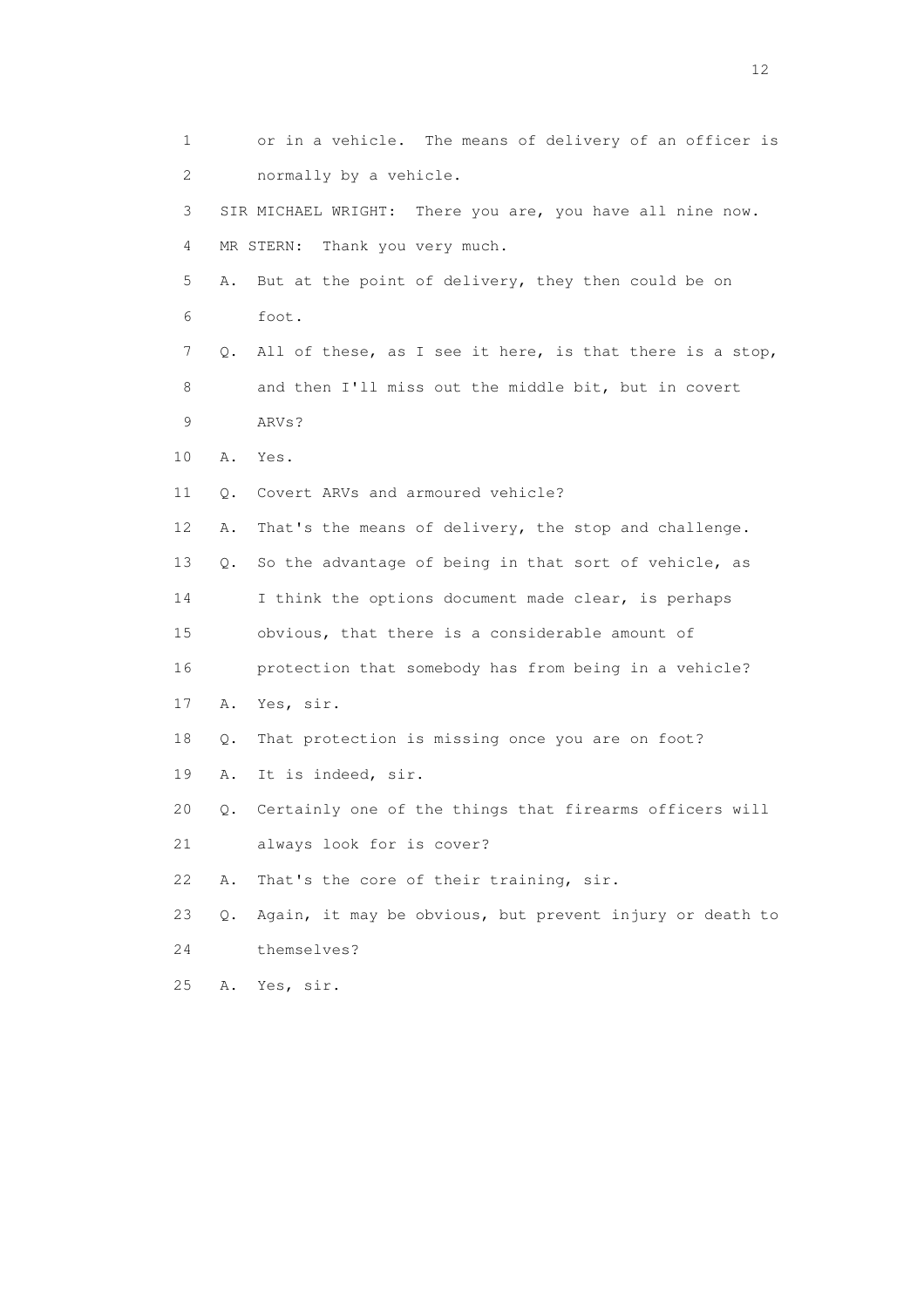1 Q. So getting between the threat and the public to 2 safeguard the public but at the same time seeking, if 3 they can, to obtain cover? 4 A. If it's available, sir. 5 Q. If it's available. It's necessary, isn't it, when you 6 are assessing whether or not somebody is a suicide 7 bomber with a bomb, about to detonate a bomb, that you 8 have to infer or assess all the circumstances that exist 9 at the time? 10 A. Absolutely, sir. 11 Q. As you have told us, specialist firearms officers are 12 trained to carry out that assessment? 13 A. Yes, sir. 14 Q. I think that's why the way you put it in your interview 15 at page 309, please, it's at the top: 16 "It's something that we have been thinking about for 17 an awful long time in relation to suicide terrorism, and 18 it's something that we have learned from people abroad 19 in relation to ... if you have a suicide terrorist and 20 you go overt and you make a challenge, then there is 21 a likelihood of the device exploding, so therefore if 22 the second that you go overt, if the subject doesn't 23 comply with what you ask, then you risk the lives of the 24 officers, you risk the lives of the public by 25 detonation, therefore you ... dependent on the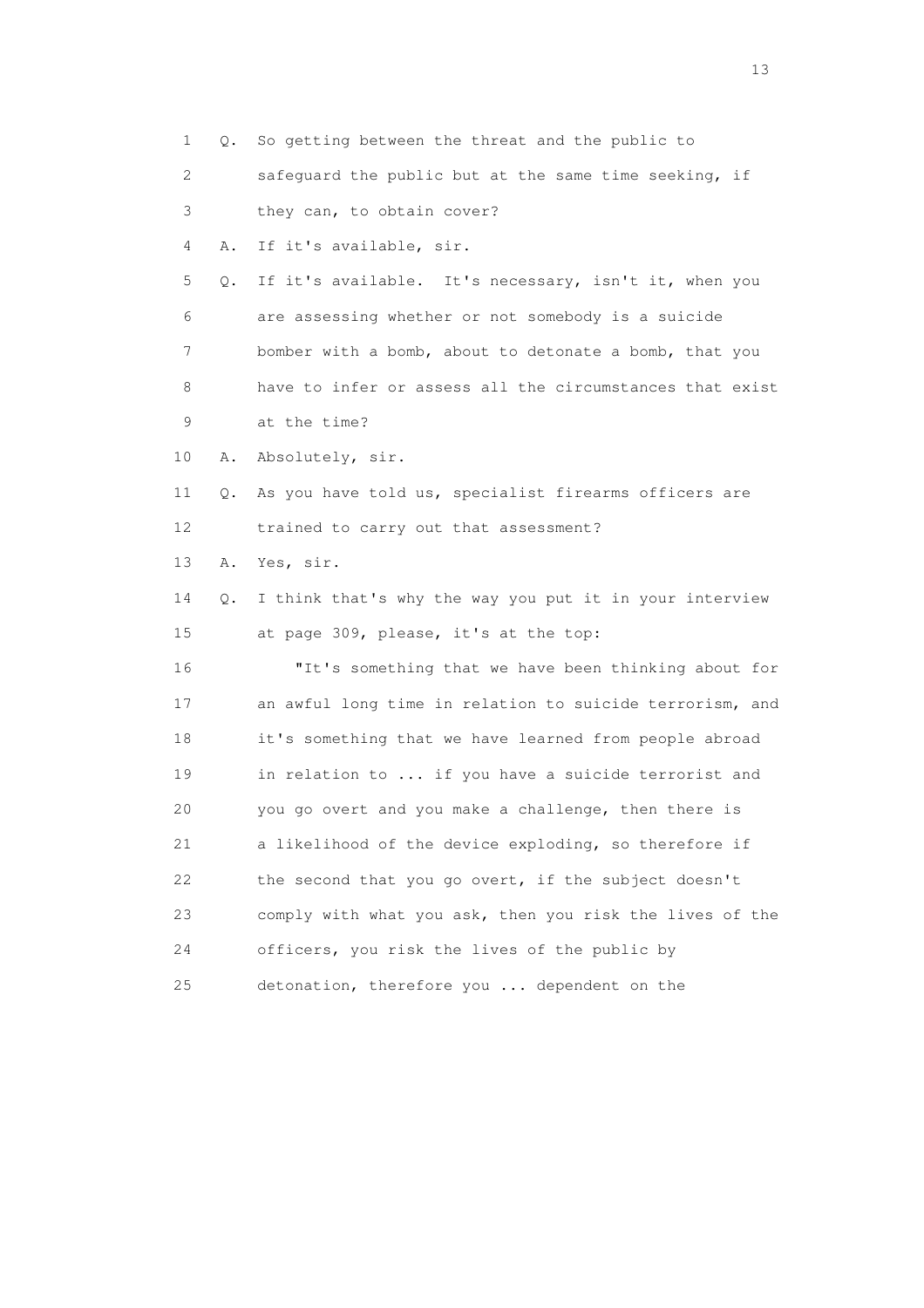| 1                     |       | circumstances you may have to take an action to minimise |
|-----------------------|-------|----------------------------------------------------------|
| $\mathbf{2}^{\prime}$ |       | that risk which is to shoot that subject."               |
| 3                     |       | As you have already told us, that would be               |
| 4                     |       | a critical shot to the head?                             |
| 5                     | Α.    | Yes, sir.                                                |
| 6                     | $Q$ . | Now, that assessment will be based on the briefing?      |
| 7                     | Α.    | Yes, sir.                                                |
| 8                     | Q.    | The intelligence gathered during the course of the       |
| 9                     |       | operation?                                               |
| 10 <sup>°</sup>       | Α.    | Yes, sir.                                                |
| 11                    | Q.    | Of course, the assessment by the officers at the scene   |
| 12                    |       | as to what it is that they find and the conduct or       |
| 13                    |       | behaviour of the suspect?                                |
| 14                    | Α.    | Ultimately their assessment, sir.                        |
| 15                    | $Q$ . | Yes. Just looking, please, at page 286 of your           |
| 16                    |       | interview, because you summarise this particular point   |
| 17                    |       | here in relation to the briefing, you were not present   |
| 18                    |       | at the briefing?                                         |
| 19                    | Α.    | No, sir.                                                 |
| 20                    | Q.    | But you accept that briefing of officers is absolutely   |
| 21                    |       | essential --                                             |
| 22                    | Α.    | Yes, sir.                                                |
| 23                    | Q.    | -- to them having a proper assessment of what's going to |
| 24                    |       | happen?                                                  |
| 25                    | Α.    | Yes, it is essential, sir.                               |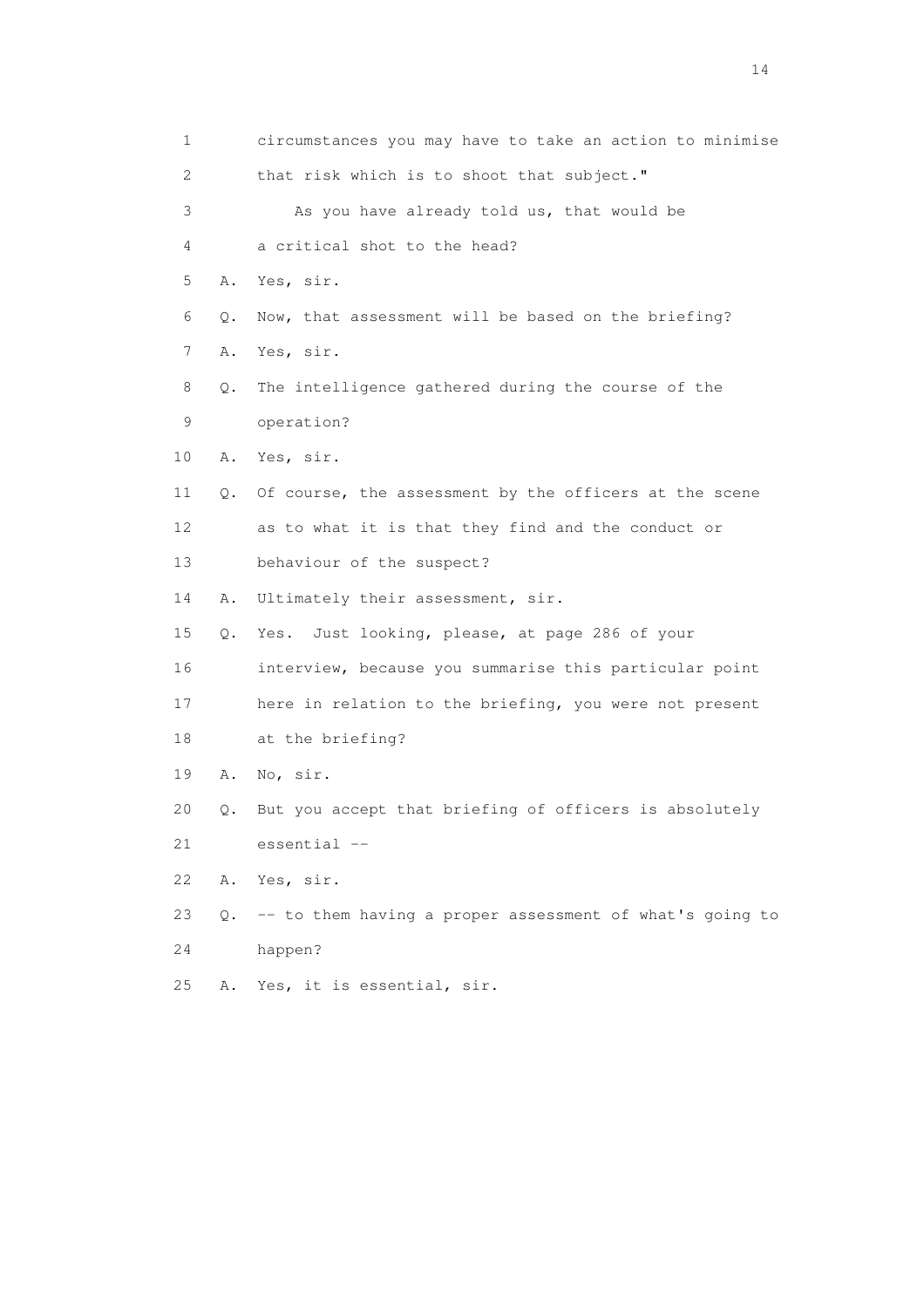1 Q. The middle paragraph:

| 2  |    | "No  but I would clarify that we knew that they          |
|----|----|----------------------------------------------------------|
| 3  |    | were obviously well prepared and we knew that they would |
| 4  |    | be deadly and determined because of the fact that they   |
| 5  |    | had attempted to commit suicide terrorism the day before |
| 6  |    | so by its very nature we knew the type of people that we |
| 7  |    | were dealing with, we knew that they would be deadly and |
| 8  |    | determined and we knew that they would  were             |
| 9  |    | attempting to kill an awful lot of the public of         |
| 10 |    | London."                                                 |
| 11 |    | You knew also, I think, that the officers were told      |
| 12 |    | that they should trust what they were being told by the  |
| 13 |    | command team?                                            |
| 14 | Α. | Yes, sir.                                                |
| 15 | Q. | The final bit of the interview I just want to draw your  |
| 16 |    | attention to, please, at page 326, in the middle         |
| 17 |    | paragraph:                                               |
| 18 |    | "We have to prepare officers properly, they are          |
| 19 |    | police officers, they are not soldiers, we are having to |
| 20 |    | ask them to do things particularly in [this operation]   |
| 21 |    | in extraordinary circumstances and to my mind throughout |
| 22 |    | the whole time they showed extreme bravery  as I said    |
| 23 |    | before, it would be improper of me not to properly       |
| 24 |    | prepare them with every piece of information available   |
| 25 |    | and not properly equip them with all proper equipment."  |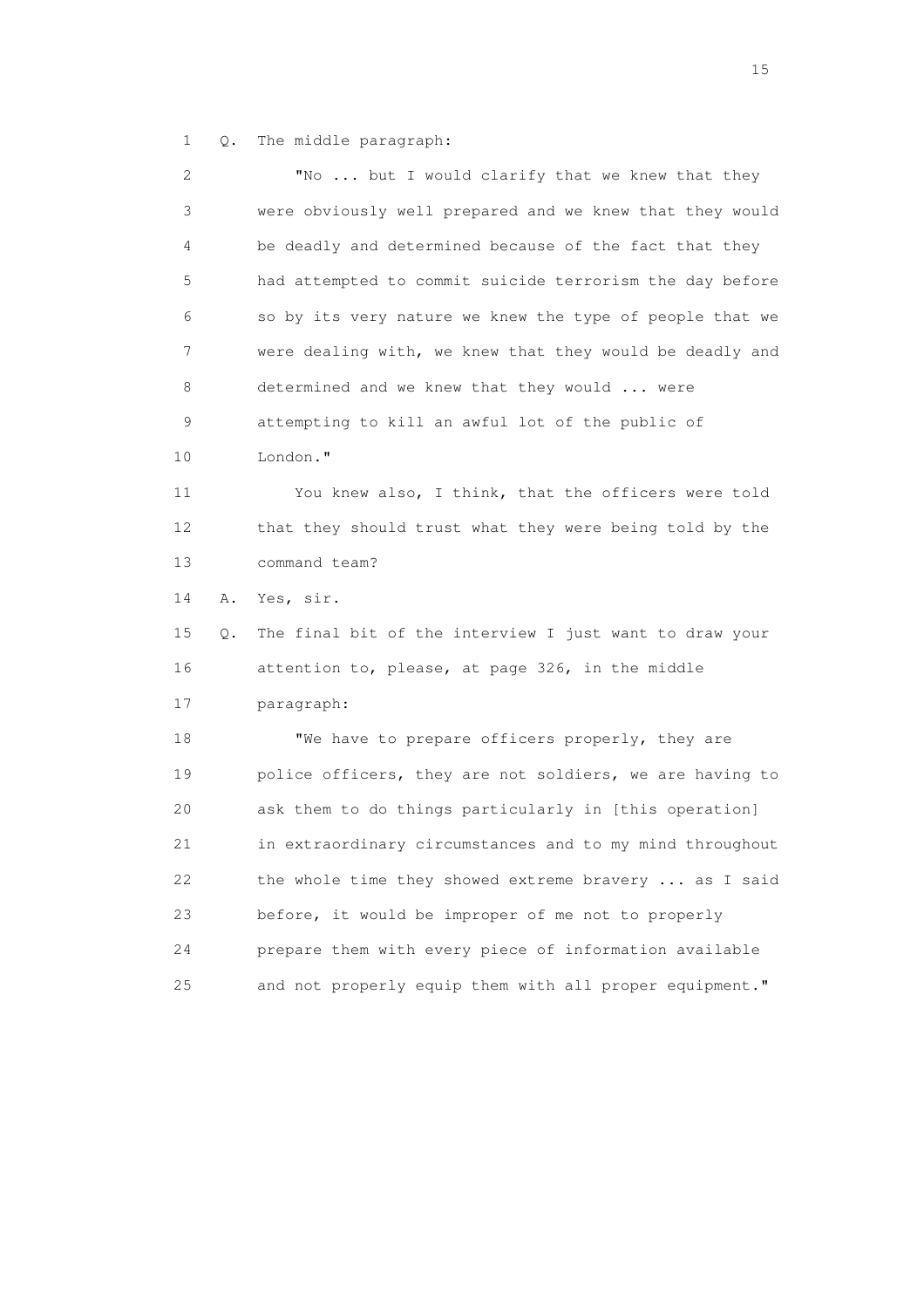- 1 A. Yes, sir.
- 2 Q. That was your view then?
- 3 A. It was then and it still is now, sir.

 4 Q. That is why, is it, that when you are looking for SFO 5 officers, as Andrew said, you are not looking for 6 officers who are gung-ho, but you are looking for calm, 7 professional and emotionally mature men and women?

8 A. Yes.

 9 Q. Now, a briefing, as you accept, puts a person's mindset 10 into how they are going to carry out their duties? 11 A. Yes, it does, sir.

 12 Q. The next stage, intelligence. So far as identification 13 is concerned, I do not want to look at the exact words 14 that were said or were not said, because you, as you 15 told my learned friend Mr Mansfield and my learned 16 friend Mr Gibbs, have looked at the Health and Safety 17 transcripts, you have looked at what the DSO said, and 18 no doubt you have read a number of other statements and 19 talked to a lot of people in the intervening period? 20 A. Yes, sir.

 21 Q. I want to try and take you back to 2005 and what your 22 view was at that time.

 23 In your statement at page 60, it's four lines down, 24 the way you put it -- I should just remind people that 25 this was a statement that was made on 25 July?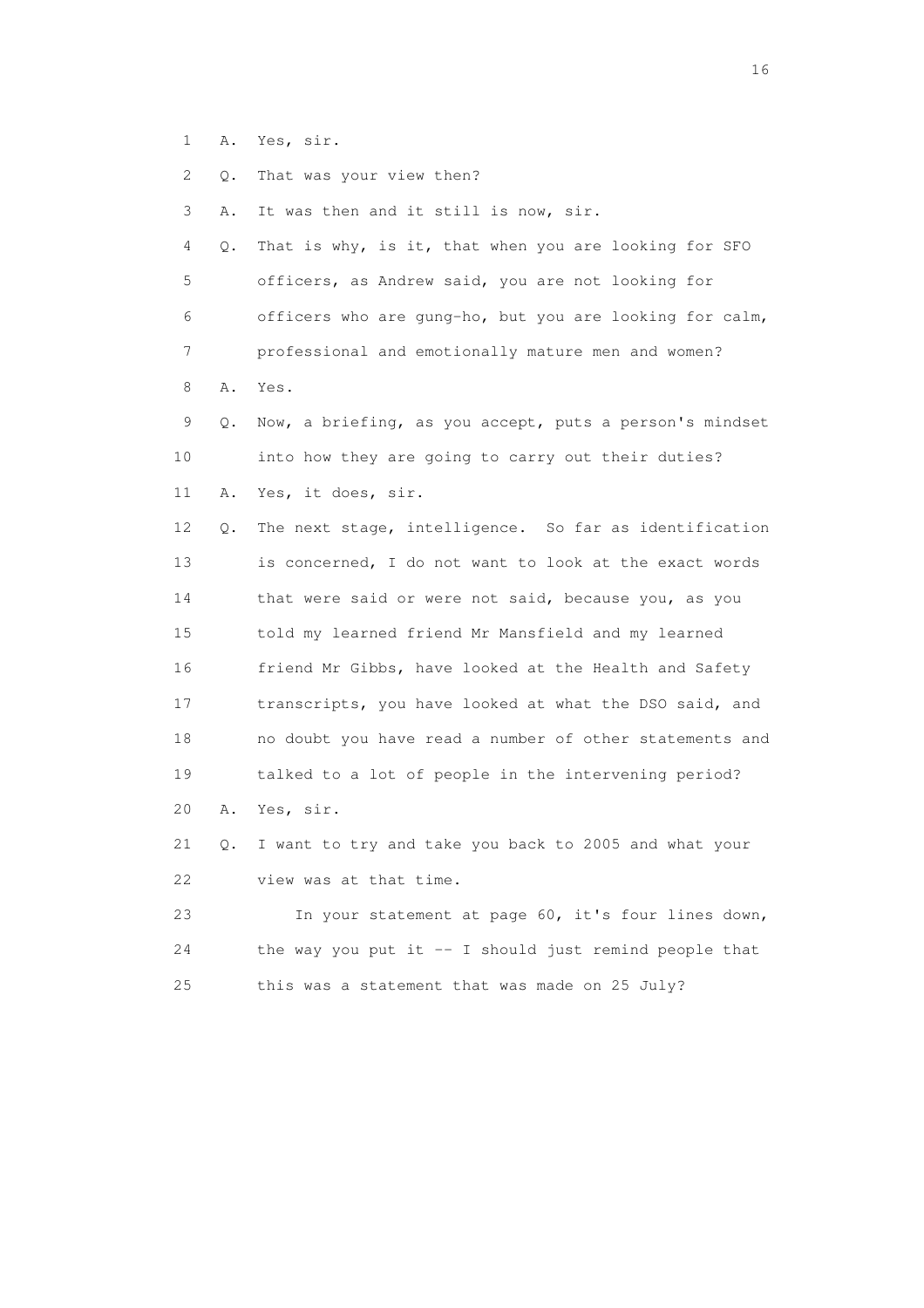1 A. Yes.

2 Q. 2005?

 3 A. I actually remember sitting and writing this statement 4 in the control room, in 1600.

 5 Q. So that's three days later. Did you make the statement 6 on your own?

7 A. Yes, sir.

8 Q. You say:

 9 "I was informed by surveillance that this was 10 a positive identification for the subject

11 Hussain Osman."

 12 Then you go on to talk about keeping an open line? 13 A. Yes, sir.

 14 Q. That's one particular aspect. I would just like to also 15 take you, please, to the part that Mr Mansfield referred 16 you to, but to deal with the part that was just above 17 it, so it's in context, as it were. Page 304 of the 18 interview, please. Right at the bottom line:

19 "Okay ... then moving on [this is the interviewer, 20 Mr Reynolds] I understand that Silver has stated [then 21 over the page] that at 9.55 he heard on the surveillance 22 radio that the ... in his words 'IC2' had now been 23 identified as Osman, did you hear this transmission? 24 "Answer: All I can say is that I formed the opinion 25 when I was in 1600 [that's the room] that the subject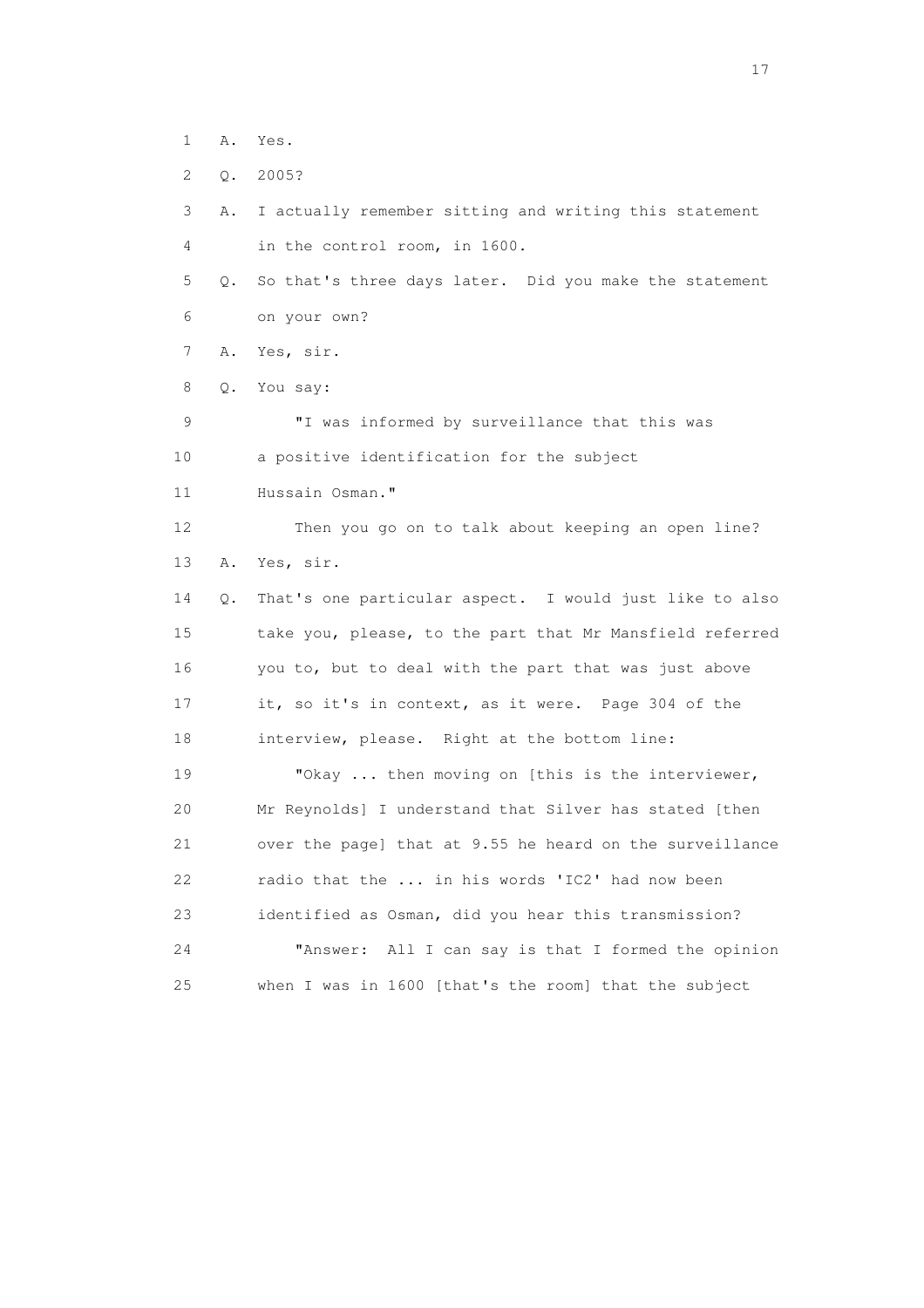1 that we were dealing with was the subject that I knew as 2 Nettle Tip ... and it was from that radio transmission 3 or from radio transmission ..." 4 So it didn't come over the phone, it came over the 5 radio; is that your recollection at that stage? 6 A. That was my only source of intelligence, sir. 7 Q. I think that is what you go on to say a little further 8 down, halfway down: 9 "Other than trying to reiterate it with the officer 10 on the ground, they are the only source of intelligence 11 at that time." 12 A. Yes, sir. 13 Q. Then you were asked at the bottom: 14 "Who informed you?" 15 You say you couldn't say for certain, in other words 16 you didn't know the name of who it was? 17 A. No. 18 Q. Did anyone think to ask who it was who had given this 19 positive identification? 20 A. That's not normally done, sir -- 21 SIR MICHAEL WRIGHT: Do you mean asking who's talking over 22 the radio? 23 MR STERN: Yes, who it was who had given the positive 24 identification over the radio. 25 A. No, sir.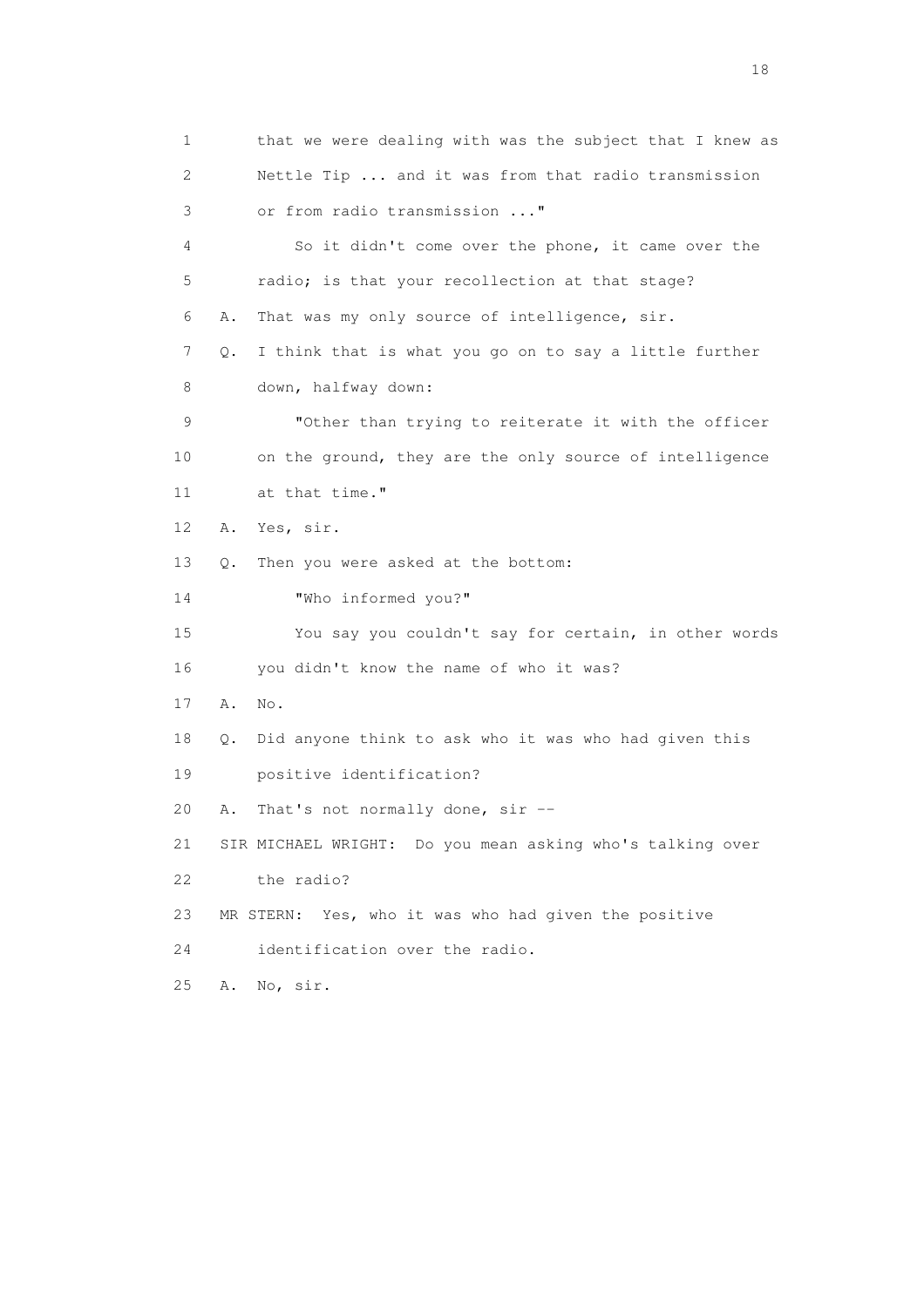- 1 Q. Did you know whether the DSO did that?
- 2 A. Again, I don't know, sir. It wouldn't be a normal thing 3 to do.
- 4 Q. Now, the position is that whatever the exact words were, 5 were you of a state of mind at that time that there was 6 a positive identification?
- 7 A. I was, sir, yes.
- 8 Q. Did you discuss that with the DSO, for example?
- 9 A. My understanding was that she came to the same 10 conclusion as I did, so therefore it really didn't need
- 11 that much discussion.
- 12 Q. And Silver, did you discuss it with Silver or were you 13 aware of it being discussed with Silver?
- 14 A. Again he was in that group and there were discussions 15 going on, but not the details of it, no.
- 16 Q. You see, one of the things that we have all got to 17 grapple with in this case, as Mr Gibbs has already 18 alluded to is that here we are, the three people who are 19 involved in this operation, you have got the DSO, 20 yourself and Silver, all believing there is a positive 21 identification, and we are going to hear from
- 22 surveillance officers, as Mr Gibbs has already
- 23 indicated, that none of them made a positive
- 24 identification.
- 25 Now, can you help at all with how that happened?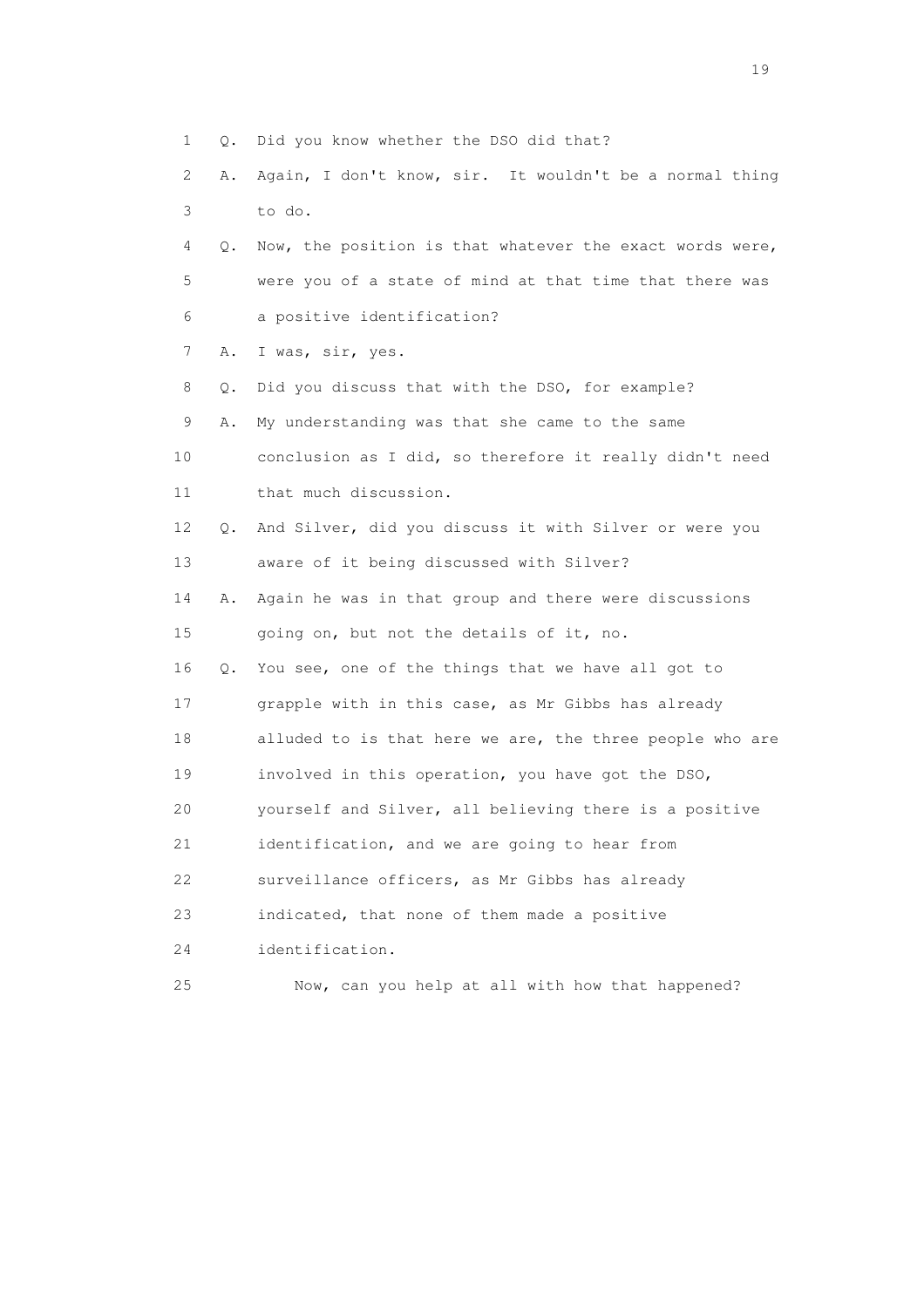1 A. I can't, sir. I was in the operations room, I was 2 listening to the radio, and from what I was listening to 3 from the radio, from the words that were used, from the 4 descriptions that were given, from the -- from what was 5 said, I formed that impression, that the subject was 6 Nettle Tip. 7 Q. As you say, that filtered down to Silver and of course 8 to Trojan 84 presumably? 9 A. At exactly the same time as it did to me. 10 Q. Trojan 84 presumably would have got that from you, 11 wherever it was he got that from, either from Silver or 12 you or wherever? 13 A. We were talking about that on the radio, but again he 14 was listening to the radio as well, because he had that 15 source of information exactly the same as I did. 16 Q. He never said to you: what on earth are you talking 17 about, about the positive identification. 18 A. No, sir. 19 SIR MICHAEL WRIGHT: When you were answering Mr Gibbs 20 yesterday, you told him that the words you do remember 21 were either "PIW"? 22 A. Yes, sir. 23 SIR MICHAEL WRIGHT: Which we have had various versions of 24 that, possibly identifiable with or possibly identical 25 with, I don't know which you favour?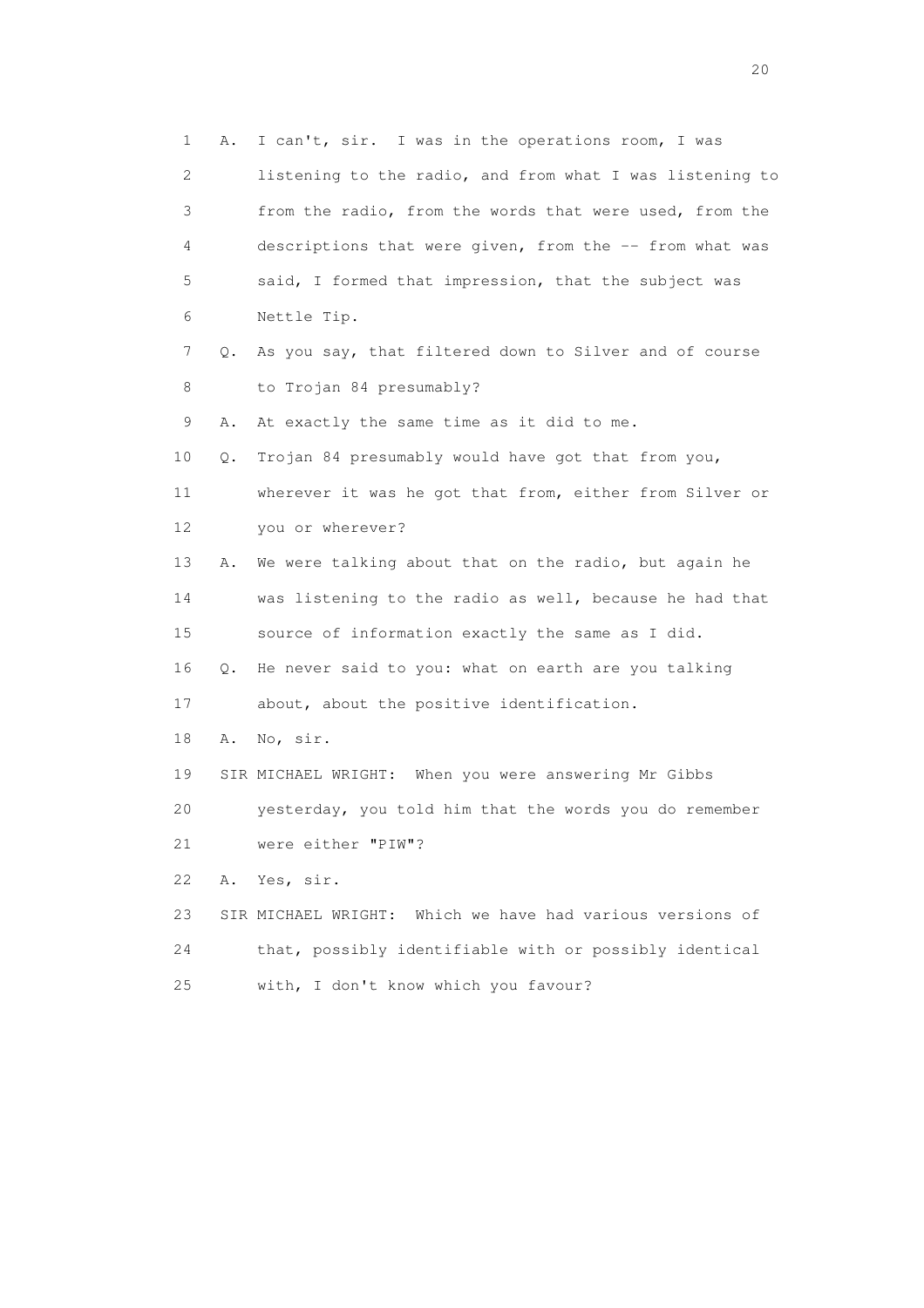1 A. I am not a surveillance officer but every time that 2 I have worked with them and the small bits of the 3 surveillance that I have done, it's always possibly 4 identical with or probably identical with. 5 SIR MICHAEL WRIGHT: The other phrase that you mentioned to 6 Mr Gibbs was "they think it's him"? 7 A. Yes, sir. 8 SIR MICHAEL WRIGHT: As I understood your evidence 9 yesterday, that was what you heard that led you to the 10 opinion that there was a positive identification? 11 A. Yes. It was along -- 12 SIR MICHAEL WRIGHT: Plus some other activity like getting 13 on and off the bus? 14 A. Yes, sir. 15 SIR MICHAEL WRIGHT: But those two words, those phrases, it 16 is suggested, came from Pat, who was the surveillance 17 monitor? 18 A. My recollection is that I was listening to what Pat was 19 saying because he was repeating it, but I think it was 20 also coming over a loudspeaker -- 21 SIR MICHAEL WRIGHT: That's what I wanted to know. 22 A. -- in the room. 23 MR STERN: I think that's the evidence the witness gave. 24 SIR MICHAEL WRIGHT: I wanted to check to be sure 25 I understood it.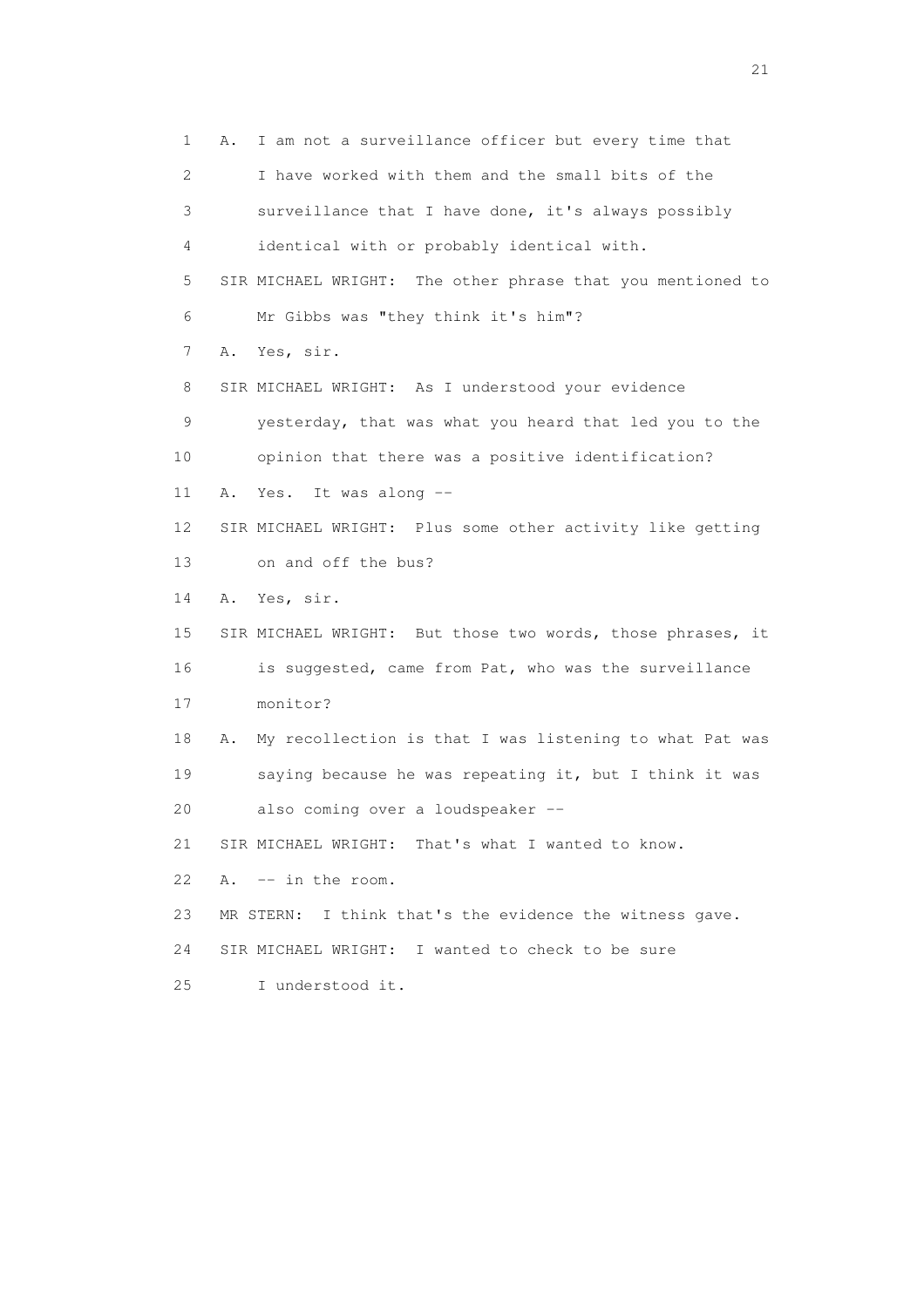1 A. It's again reconstruction because some people can 2 remember hearing the speaker, some people can't. My 3 recollection is that I can remember hearing the speaker, 4 so I was not only listening to what was being said by 5 the surveillance monitor, but I was also listening to 6 what was coming on the speaker. 7 SIR MICHAEL WRIGHT: But you were also picking it up from 8 the actual surveillance (inaudible)? 9 A. Yes, sir. 10 SIR MICHAEL WRIGHT: I see, thank you. 11 MR STERN: As I say, whatever the words, coming back to 12 2005, on 22 July 2005, you were of the view that there 13 was a positive identification? 14 A. Yes, sir. 15 Q. And that had filtered down across all those other people 16 that we have just mentioned? 17 A. Yes, sir. 18 Q. In addition to which, as the learned Coroner has 19 indicated, there is other factors that you took into 20 account? 21 A. Yes, sir. 22 Q. Very jumpy, telephone calls and texting, and then what 23 you interpreted, or one possible interpretation was the 24 anti-surveillance of off the bus and then back on again? 25 A. That's correct, sir.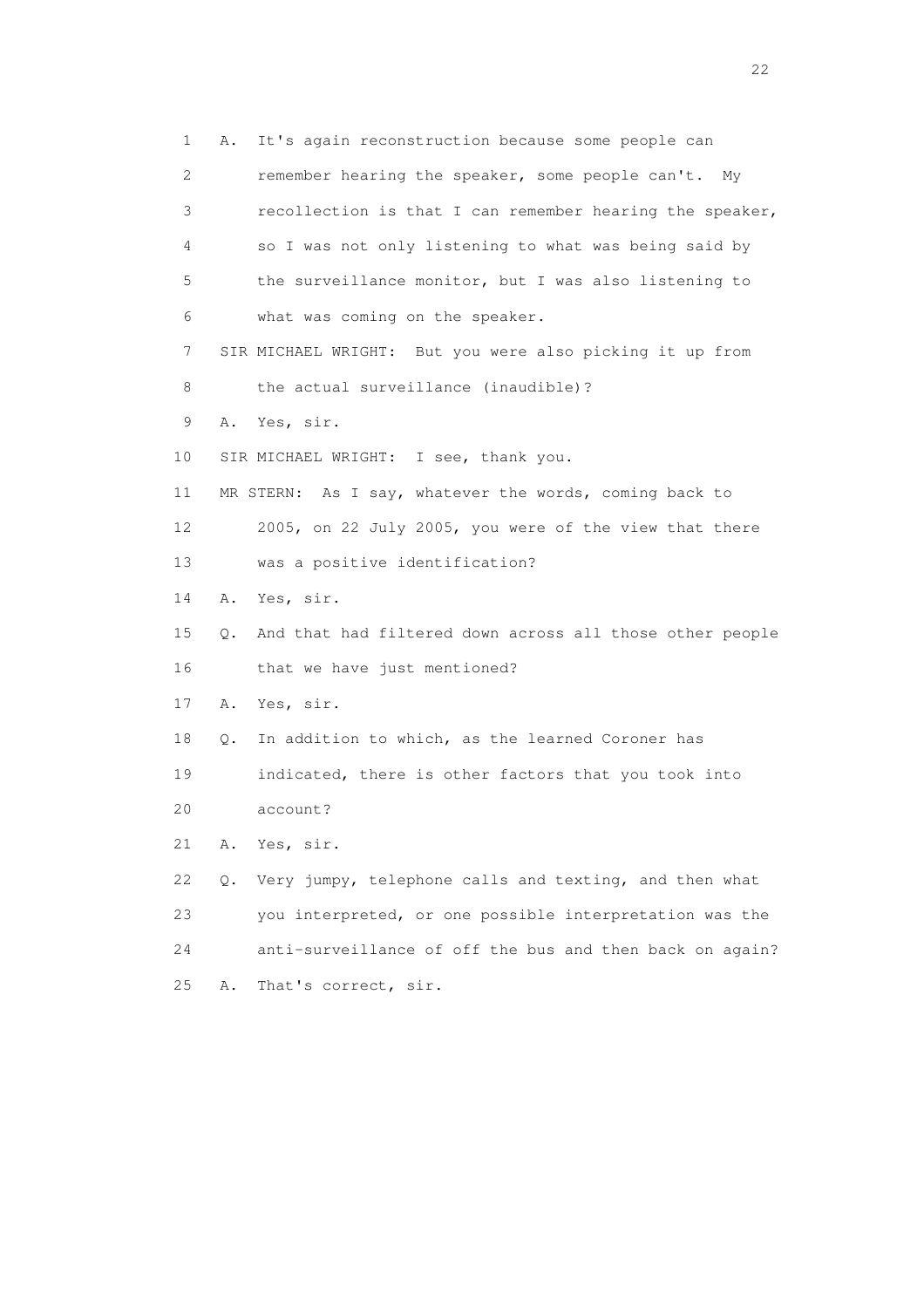| 1  | Q.    | Can we look at page 346 in the documents. Now, this was  |
|----|-------|----------------------------------------------------------|
| 2  |       | a log that was created by you; is that correct?          |
| 3  | Α.    | Yes, sir, it was one that was jointly being run by       |
| 4  |       | myself and Andrew throughout the whole of the operation. |
| 5  | Q.    | I'm only interested in the parts written by you. Where   |
| 6  |       | does your writing begin?                                 |
| 7  | Α.    | This whole of this page is my writing, sir.              |
| 8  | Q.    | Now, this, just so we can time it and date it, was       |
| 9  |       | written on 22 July 2005, on the very day of the          |
| 10 |       | incident?                                                |
| 11 | Α.    | Yes.                                                     |
| 12 | Q.    | And written at 10.40 am?                                 |
| 13 | Α.    | No, this was written at various different times at that  |
| 14 |       | morning. I think the bottom of the "review of tactics",  |
| 15 |       | that part there and from downwards, was written at       |
| 16 |       | Q. Let us look over the page and you will see there is   |
| 17 |       | a time there, that may help you.                         |
| 18 | Α.    | That is timed at 10.40, but the little bullet<br>Yes.    |
| 19 |       | points above that, I think were being written as they    |
| 20 |       | happened.                                                |
| 21 | Q.    | Earlier than that?                                       |
| 22 | Α.    | Yes, earlier than that.                                  |
| 23 | $Q$ . | But nothing is later than 10.40 am, the part that I am   |
| 24 |       | going to refer you to, that is halfway down page 347; is |
| 25 |       | that right?                                              |

23 and 23 and 23 and 23 and 23 and 23 and 23 and 23 and 23 and 23 and 23 and 23 and 23 and 23 and 23 and 23 and 24 and 25 and 25 and 26 and 26 and 26 and 26 and 26 and 26 and 26 and 26 and 26 and 26 and 26 and 26 and 26 an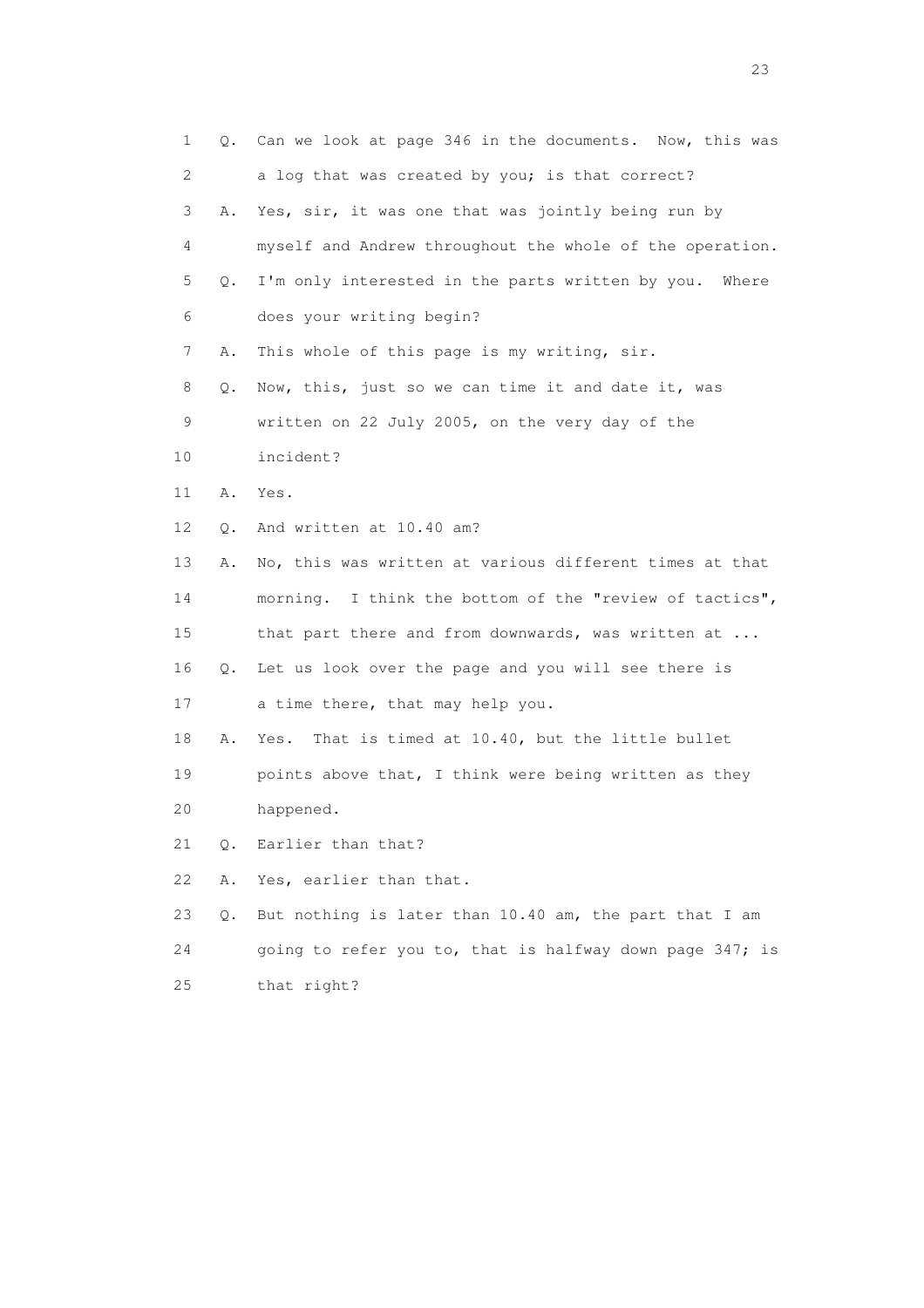1 A. That's correct, sir.

| 2  | So literally within half an hour or so of the incident?<br>Q.  |
|----|----------------------------------------------------------------|
| 3  | Yes. As I think I said yesterday, I hadn't written<br>Α.       |
| 4  | anything during that time.                                     |
| 5  | SIR MICHAEL WRIGHT: Just to identify the document, this is     |
| 6  | the firearms policy, isn't it? Yes, thank you.                 |
|    |                                                                |
| 7  | I hadn't written anything during this time because I was<br>Α. |
| 8  | standing next to the designated senior officer because         |
| 9  | we were making decisions.                                      |
| 10 | MR STERN: I am not criticising you for not writing anything    |
| 11 | earlier at all. I am just trying to get the time at            |
| 12 | which this was written.                                        |
| 13 | Yes, sir.<br>Α.                                                |
| 14 | Did you write this alone?<br>Q.                                |
| 15 | Yes, I did, sir.<br>Α.                                         |
| 16 | Was this before you got to -- did you go to Leman Street<br>Q. |
| 17 | for a debrief at all?                                          |
| 18 | No, I remained at 1600 until I finished the duty at<br>Α.      |
| 19 | 7 o'clock that evening and was handed back over to             |
| 20 | Andrew.                                                        |
| 21 | Does that mean that at this stage, were you aware that<br>Q.   |
| 22 | there was any issue in relation to identification?             |
| 23 | No, sir.<br>Α.                                                 |
| 24 | Can we just look at what it is that you have written.<br>О.    |
| 25 | About halfway down, perhaps, if we can start:                  |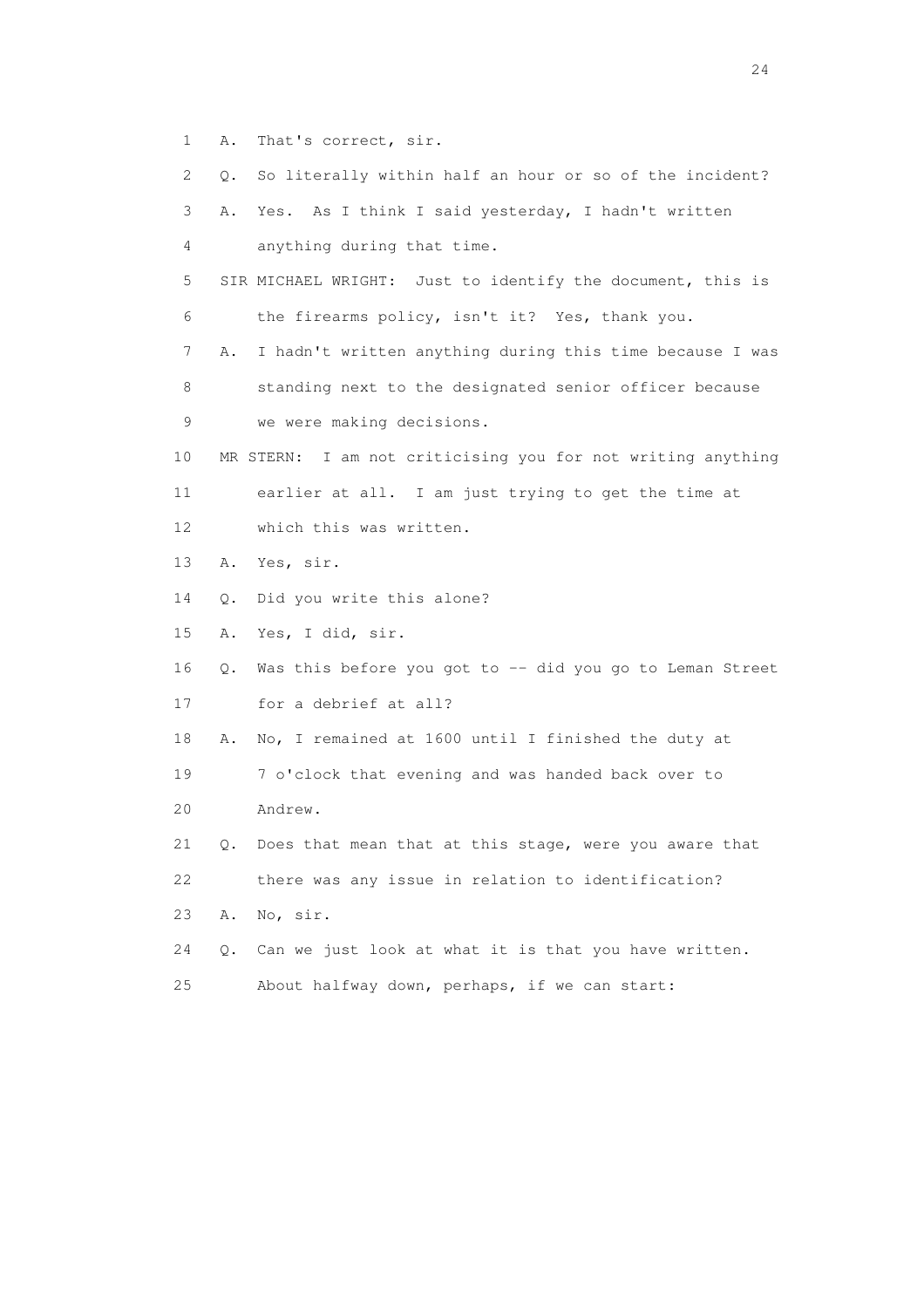1 "Both teams to conduct premises recces of the 2 locations identified for later. Black team engaged. 3 Fatal shooting..." 4 SIR MICHAEL WRIGHT: Hang on, where are we? 5 MR STERN: I beg your pardon, page 346: 6 "Black team engaged. Fatal shooting Stockwell. 7 Grey team now deployed by Scotia Road ..." 8 SIR MICHAEL WRIGHT: That's a grey firearms team, not a grey 9 surveillance team. 10 A. That's a grey firearms team, sir. 11 MR STERN: "... linked with surveillance." 12 Then we can see actually "10.30 am" just to the left 13 or underneath? 14 A. Yes, sir. 15 Q. So that's the time that you wrote that. 16 "Black team to be engaged, PIP ..." 17 What's that? 18 A. Post-incident procedure, sir. 19 Q. So they go off to post-incident procedure which the jury 20 will hear about in due course. 21 Then we have got: 22 "Review of tactics. Subject seen leaving the 23 address, followed on a bus, Nettle Tip seen top deck 24 outside Brixton tube, seen to be jumpy, made phone call 25 and text messages, subject still" --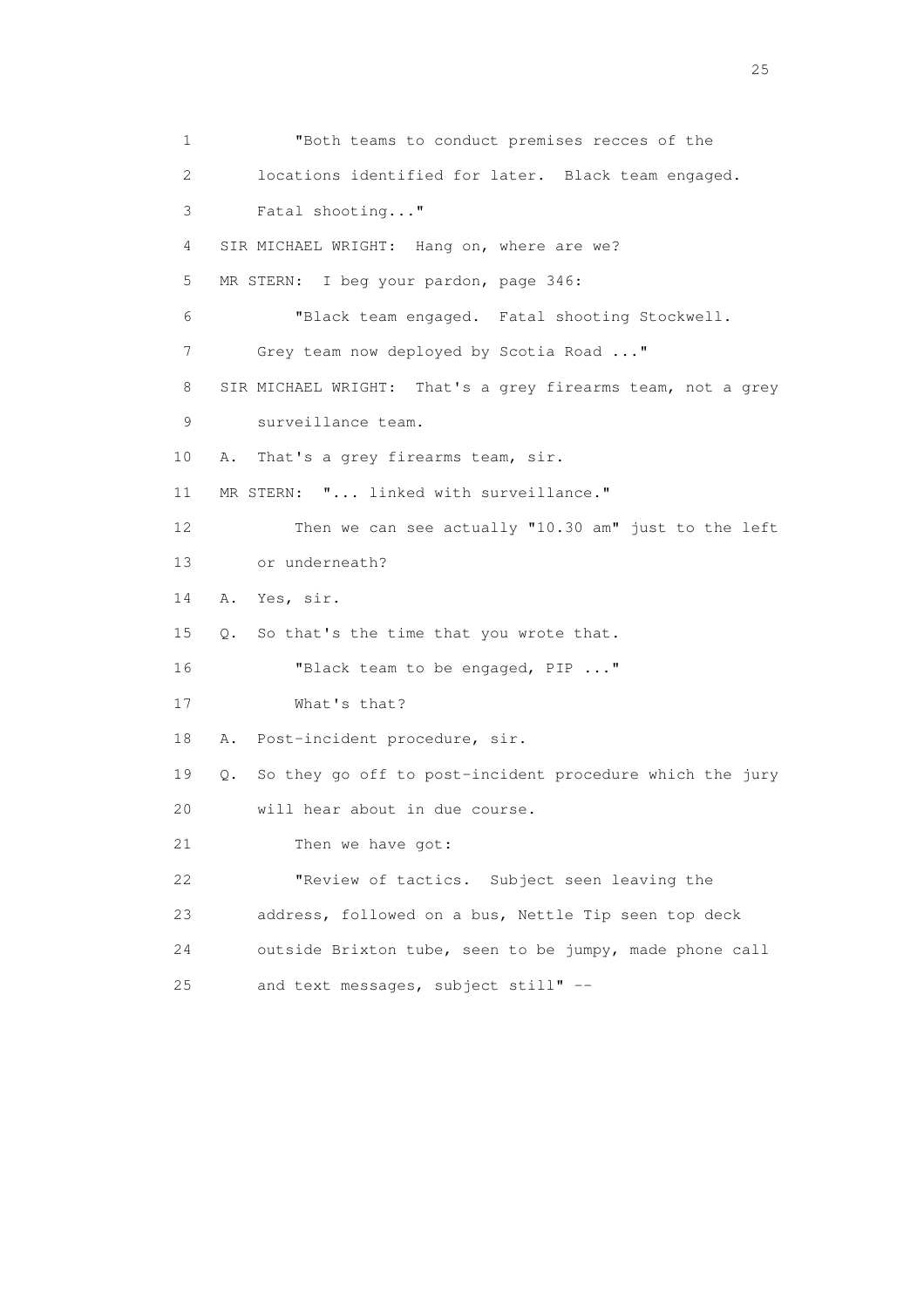- 1 A. "still under control".
- 2 Q. It would be easier if you read it since it's your 3 writing.
- 4 A. "... still under control towards Oval tube, informed on 5 the stairs, decision by the DSO not to let the subject 6 on the tube for risk of explosive devices."
- 7 Q. Can I just pause you there? The DSO gave the order that 8 the subject should not be allowed on the tube?
- 9 A. Yes, sir.
- 10 Q. So although this was a conventional --
- 11 A. Yes.
- 12 Q. -- arrest, we will not worry about whether it's
- 13 intervention or interception, others can worry about the
- 14 meaning of the words, that's what it was, it was
- 15 an arrest?
- 16 A. Yes, sir.
- 17 Q. It was slightly beyond that, because there was a line 18 beyond which this individual had been ordered not to 19 cross, in other words he couldn't get on the tube?
- 20 A. Yes, sir.
- 21 Q. The reason was, as you have set out there, because there 22 was an honest belief that there would be a risk of 23 explosive devices?
- 24 A. Because of what we were dealing with, because of what 25 had happened the day before, that was the risk, sir.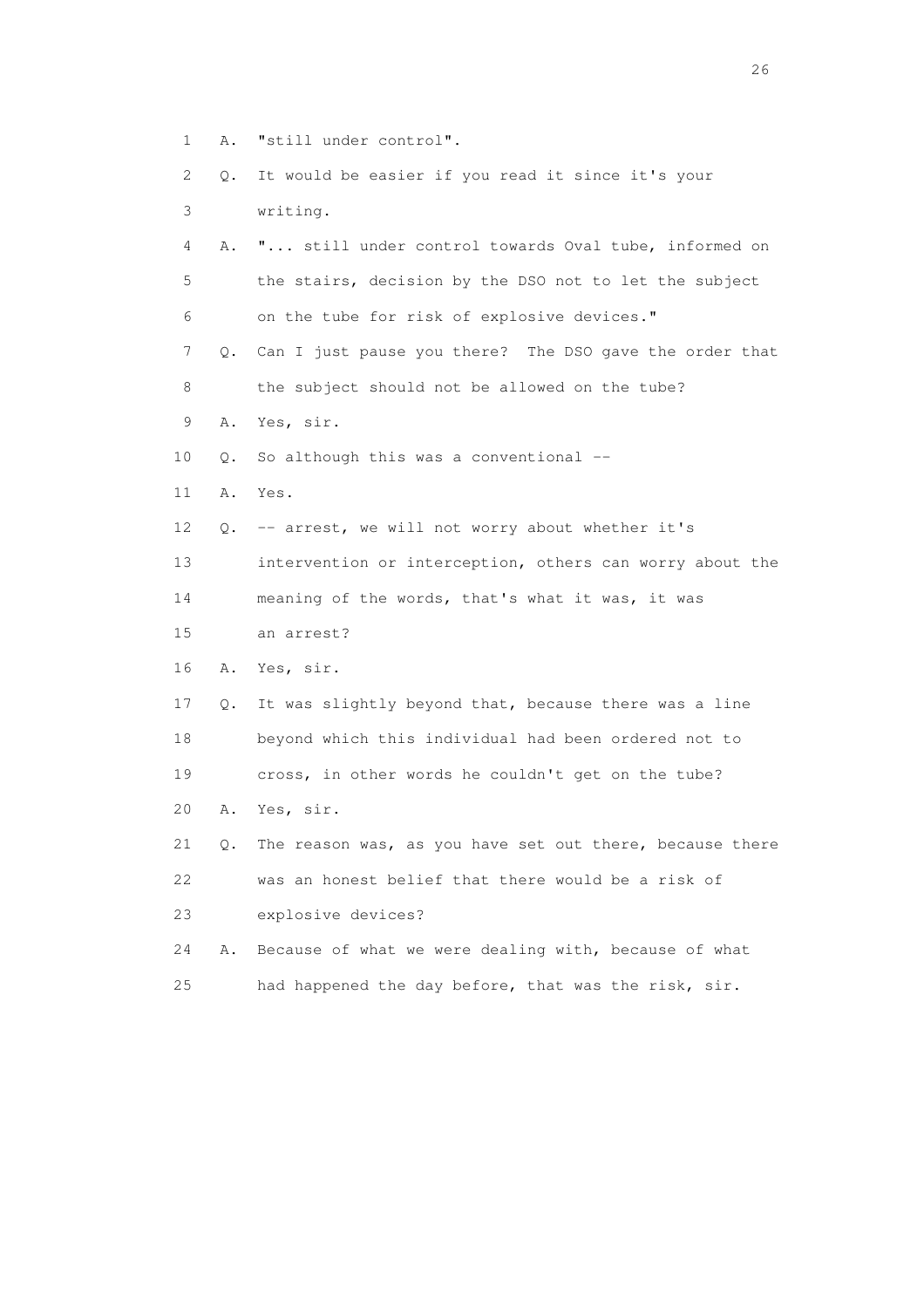1 Q. Exactly. You have set out the rationale below, but if 2 you can just carry on. Sorry to interrupt you. 3 A. "Subject enters the tube followed by CO19 and 4 surveillance. CO19 given authority to intercept and 5 arrest the subject. Follow surveillance down the tube, 6 communications lost." 7 Q. Now you put your rationale. 8 A. "Previous underground devices, positive identification 9 of subject by surveillance as Nettle Tip, subject" -- 10 Q. Pausing there again, sorry to interrupt you. That again 11 within 30 minutes was your state of mind that you 12 recorded on this document? 13 A. Yes, sir. 14 Q. As I said, before you knew any issue about 15 identification? 16 A. The only person that I had spoken to, since then, was 17 Trojan 84 and then after that I made some phone calls to 18 some other people to get some issues arranged. 19 Q. Well, we will hear in due course that the surveillance 20 officers did not debrief, in other words get together to 21 look at their log and assess it, until I think it's 8.40 22 that evening, sometime around 8 o'clock in the evening, 23 so way after you have written -- all right. 24 Yes, carry on, sorry? 25 A. Sorry.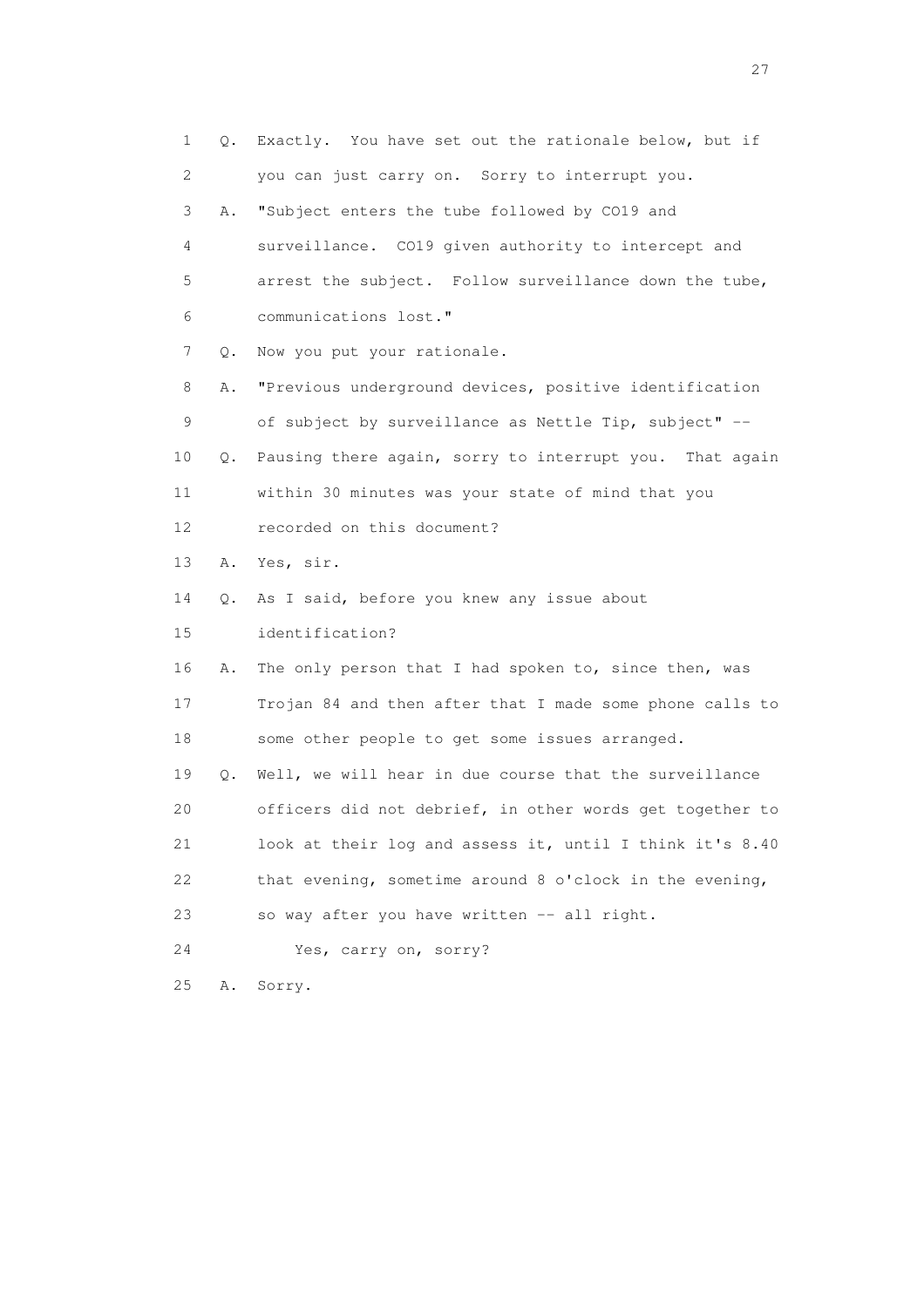1 **"...** Nettle Tip, subject made phone calls and text 2 messages seen to be made, subject seen to be nervous, no 3 bag seen but still posed a threat, body devices 4 et cetera." 5 Q. Right. That is the point that we were talking about 6 before, that is to say, the explosives hidden on 7 an individual, not necessarily in a bag? 8 A. Yes, sir. 9 "The risk to the public uppermost in my mind, this 10 was an identified suicide terrorist who posed 11 an imminent and immediate threat to the public." 12 Q. I think it's the other way around, actually. 13 A. "... immediate and imminent threat to the public". 14 Q. The meaning is the same. Just to conclude, if you 15 would, the rest of your notes? 16 A. "The contingency for non-compliance has been discussed 17 and explained that if the officers perceive a threat 18 from the subject which could be life-threatening to 19 police and public." 20 Q. But your view -- forget about anything that happened on 21 the tube -- as recorded in that document -- I say your 22 view, and the view of the command team, was that this 23 was not only an identified suicide terrorist but an 24 individual who posed an immediate and imminent threat to 25 the public?

28 and 28 and 28 and 28 and 28 and 28 and 28 and 28 and 28 and 28 and 28 and 28 and 28 and 28 and 28 and 28 and 28 and 28 and 28 and 28 and 28 and 28 and 28 and 28 and 28 and 28 and 28 and 28 and 28 and 28 and 28 and 28 an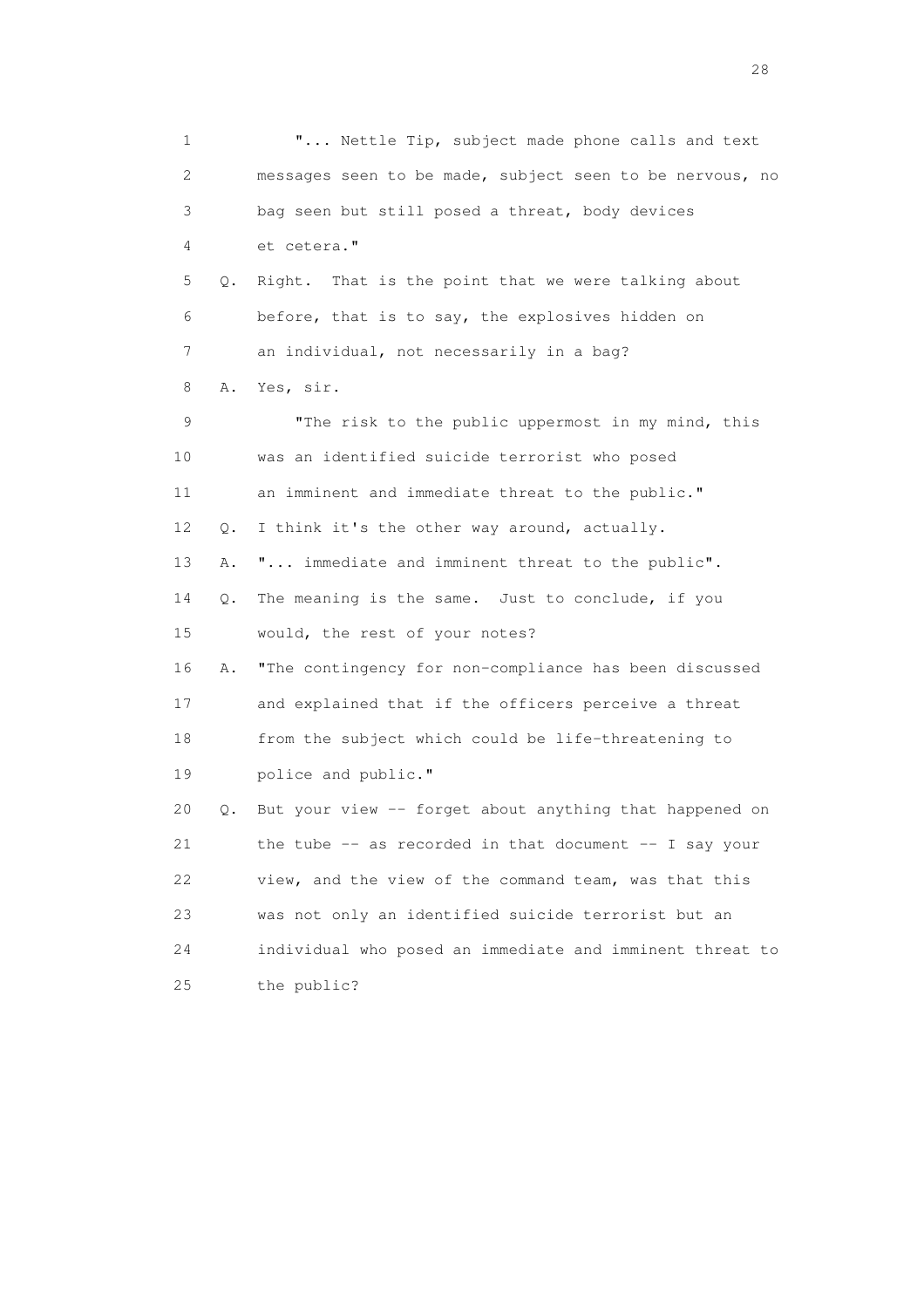1 A. Yes, sir. That was a precis of my thoughts at that time 2 directly after the incident. 3 MR STERN: Thank you very much. 4 SIR MICHAEL WRIGHT: Thank you, Mr Stern. Ms Leek? 5 Questions from MS LEEK 6 MS LEEK: Mr Esposito, I ask questions on behalf of Andrew, 7 Inspector ZAJ, Trojan 84 and the rest of the firearms 8 officers on the ground. 9 I particularly want you to assist in establishing 10 the sequence of events as far as your contact with 11 Trojan 84 is concerned and your relative roles on the 12 morning. Now, I know it's very difficult to remember 13 back then because at the time the events were unfolding, 14 precisely what time it was was not uppermost in your 15 mind? 16 A. No, it wasn't. 17 Q. Let us go back to the early calls on the day. You made 18 a telephone call to Trojan 84 from your mobile phone to 19 his at, I think, 7.15 in the morning? 20 A. Yes, that's correct. 21 Q. At that stage, he was at Leman Street? 22 A. That's correct. 23 Q. You remember that? 24 A. Yes. 25 Q. There was a conversation lasting five minutes and 8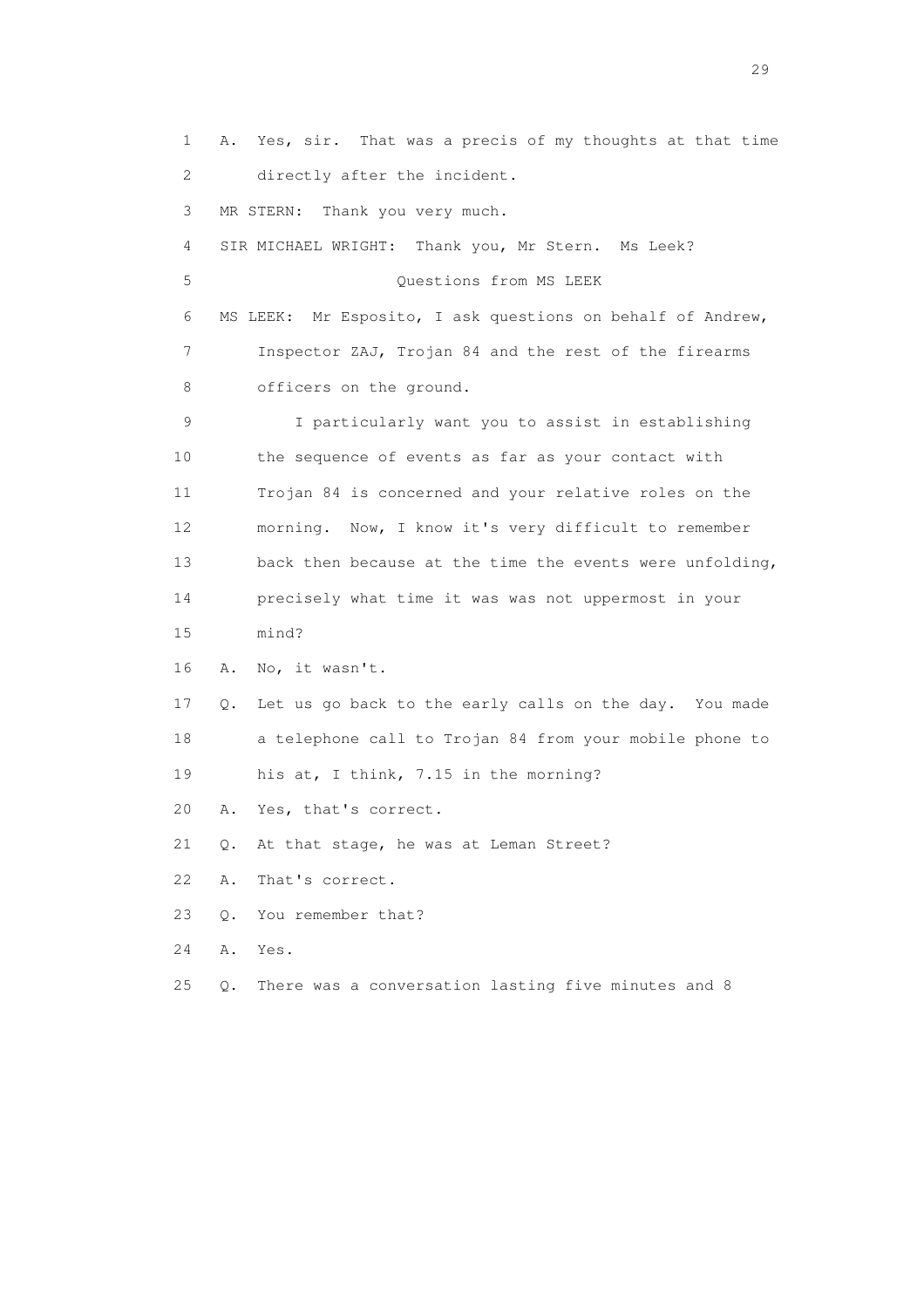1 seconds?

2 A. That's correct.

| 3  | Q. | I think at that time you gave him some basic details,    |
|----|----|----------------------------------------------------------|
| 4  |    | very basic details, about the operation that he was      |
| 5  |    | going to be involved in?                                 |
| 6  | Α. | Yes, I had just come out from a meeting and I needed to  |
| 7  |    | pass on the information and their instructions as to     |
| 8  |    | what they were then going to do.                         |
| 9  | Q. | I think we will hear that you told him that the subject, |
| 10 |    | it concerned the subject Hussain Osman who was believed  |
| 11 |    | to have been involved in the failed bomb attack on the   |
| 12 |    | 21st?                                                    |
| 13 | Α. | Yes.                                                     |
| 14 | Q. | So right from the outset he knew that he was dealing     |
| 15 |    | with a suspected suicide terrorist?                      |
| 16 | Α. | That was the intelligence around those premises at that  |
| 17 |    | time.                                                    |
| 18 | О. | I think you gave Hussain Osman's date of birth?          |
| 19 | Α. | I could have -- I gave him an awful lot of information   |
| 20 |    | that had been given to me.                               |
| 21 | Q. | You gave him the address?                                |
| 22 | Α. | Yes, absolutely.                                         |
| 23 | 0. | The details of the surveillance team leader and his      |
| 24 |    | telephone number, I think?                               |
| 25 | Α. | That would be a normal thing for me to give.             |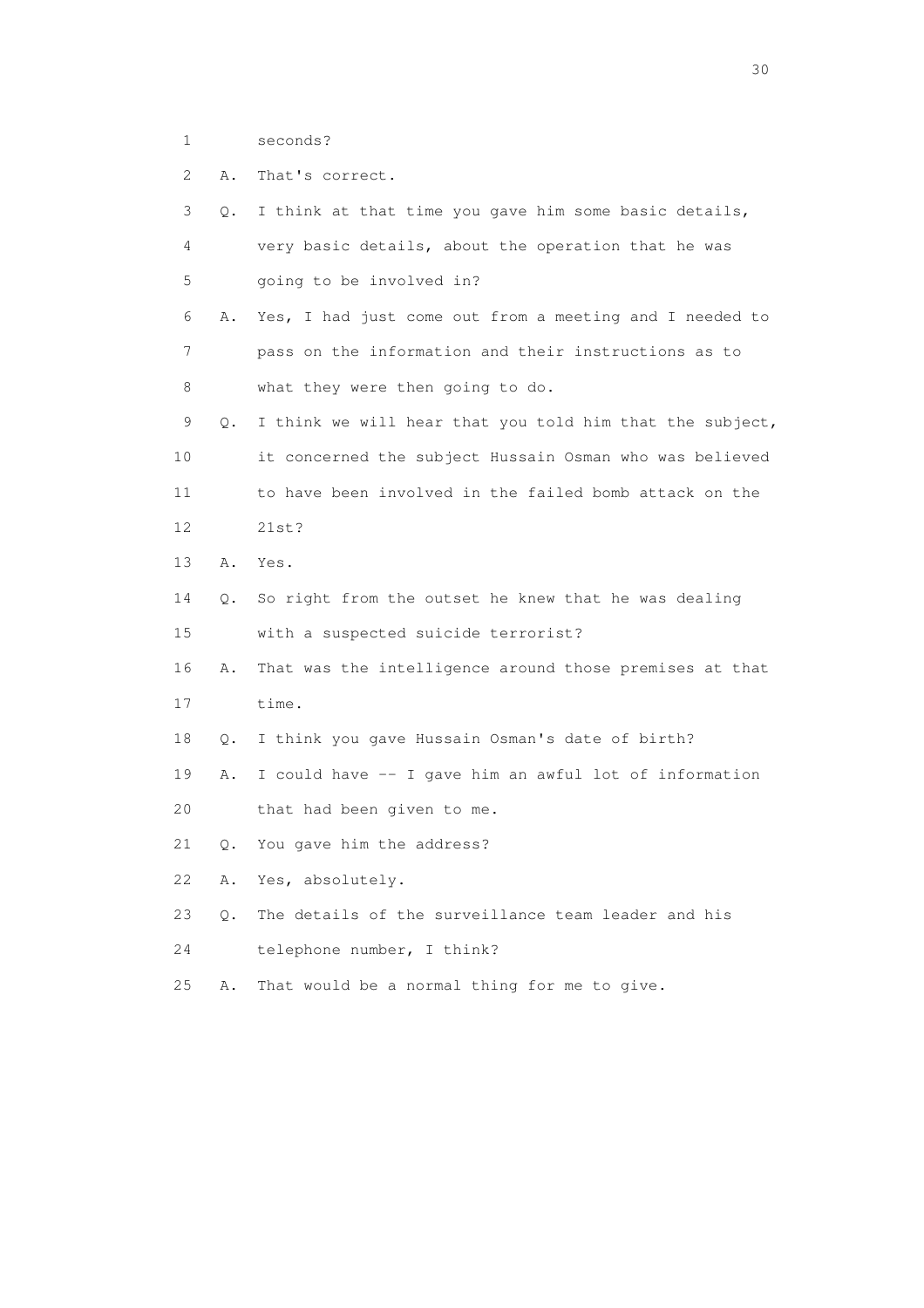| 1  | Q.    | You told him who the Silver Commander was?              |
|----|-------|---------------------------------------------------------|
| 2  | Α.    | Yes.                                                    |
| 3  | О.    | And where and when he would be meeting him?             |
| 4  | Α.    | Yes.                                                    |
| 5  | Q.    | I think you also told him that hollow grain ammunition  |
| 6  |       | had been authorised at that stage?                      |
| 7  | Α.    | Yes.                                                    |
| 8  | Q.    | The next call was from your mobile phone at 7 minutes   |
| 9  |       | past 8?                                                 |
| 10 | Α.    | Yes.                                                    |
| 11 | Q.    | You had a call lasting just over three minutes, and     |
| 12 |       | I think at that point he was on the way to New Scotland |
| 13 |       | Yard?                                                   |
| 14 | Α.    | I made a lot of calls to him that morning, some on my   |
| 15 |       | mobile phone and some on a landline.                    |
| 16 | Q.    | At that point, he was on his way to pick up Silver?     |
| 17 | Α.    | Yes.                                                    |
| 18 | Q.    | To head off to Nightingale Lane?                        |
| 19 | Α.    | Yes.                                                    |
| 20 | Q.    | I think we have heard from you that there was a call    |
| 21 |       | from him to you at just after quarter past 8, telling   |
| 22 |       | you that he was arriving at New Scotland Yard, wanting  |
| 23 |       | to know where you and Silver were?                      |
| 24 | Α.    | (Witness nods).                                         |
| 25 | $Q$ . | Then we have two sources for establishing the sequence  |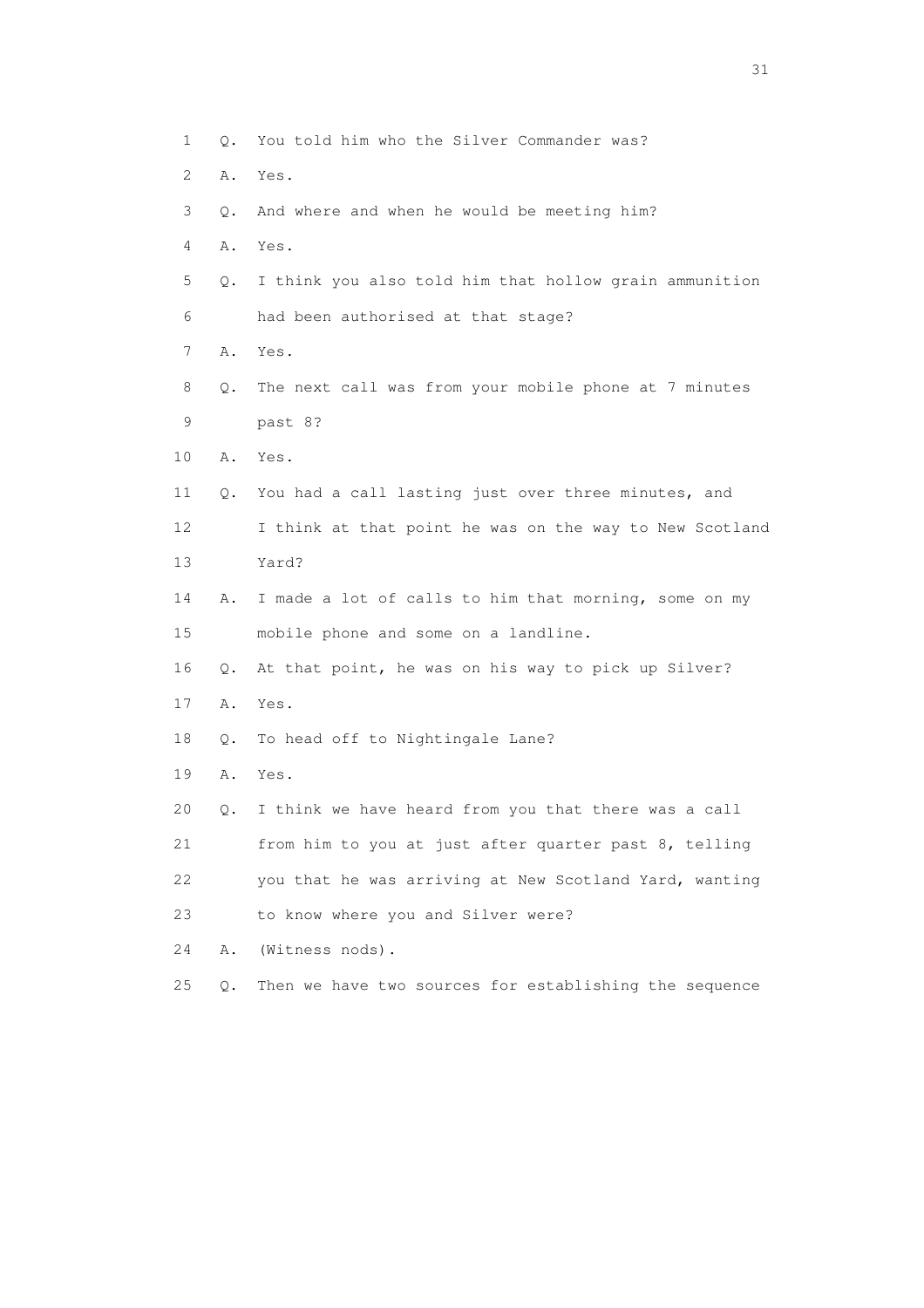1 of events, telephone calls and Callum's log. Now, 2 I think you have explained that Callum's log wasn't 3 necessarily what we would call a log? 4 A. No. 5 Q. What it was was a record of what he was overhearing in 6 the control room? 7 A. Yes. 8 Q. We know that there was a briefing at Nightingale Lane, 9 we are going to hear more about that later today and 10 tomorrow, and at the end of that meeting, Trojan 84 gave 11 an update on information as to the current strategy 12 around the address? 13 A. (Witness nods). 14 Q. I think you had actually spoken to Trojan 84, had you 15 not, during the course of Silver giving his briefing? 16 A. I did speak to him. Where exactly it was in that, again 17 I can't say. 18 Q. If we look at Callum's log, documents page 349, we can 19 see that the stated intention has been set out at 0845: 20 "Any identified subject from Scotia Road address..." 21 A. That's correct. 22 Q. "... to be detained." 23 Then that stated intention five minutes later is 24 passed on by you or by somebody to Trojan 84? 25 A. That's correct.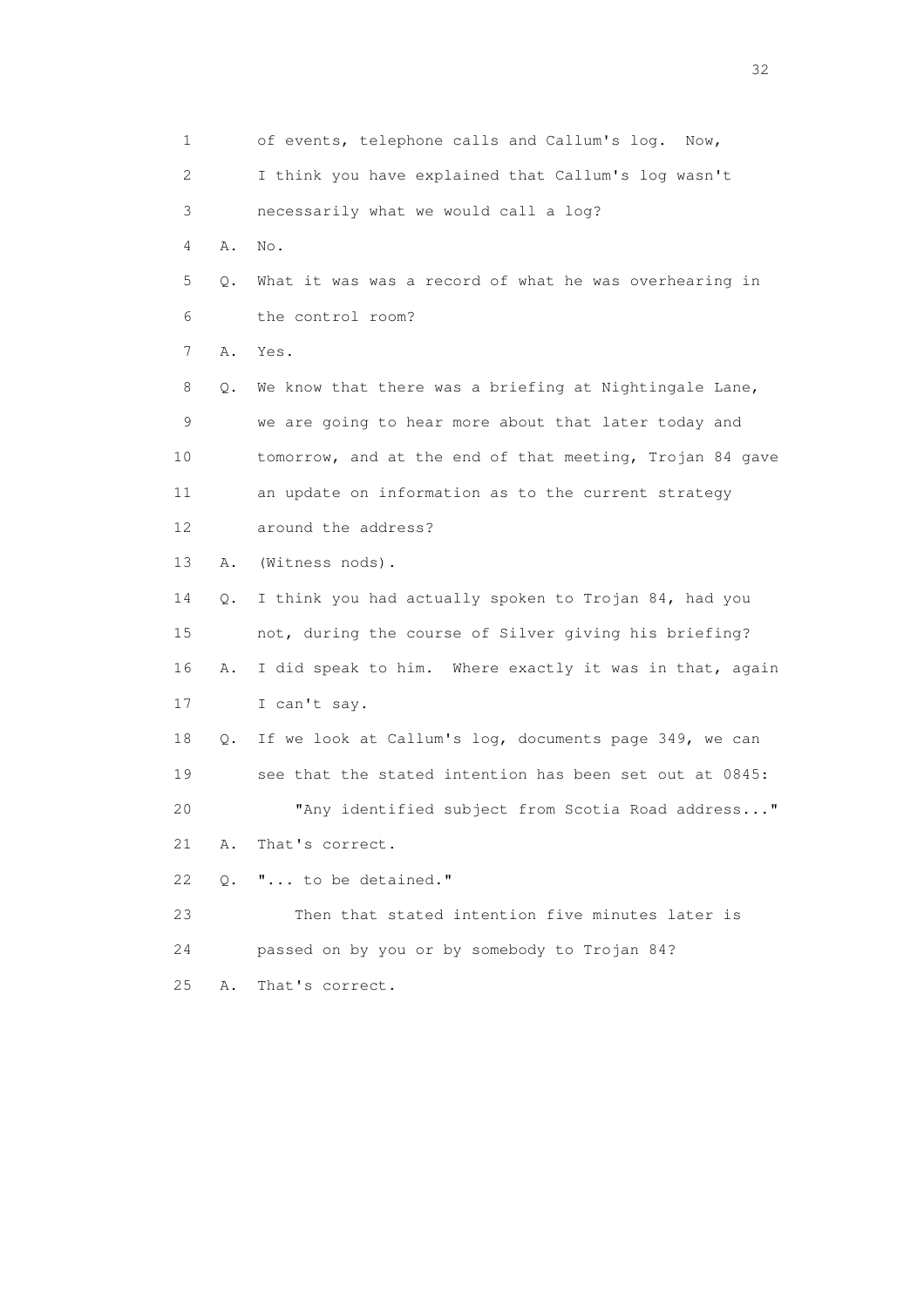| 1               | Q.    | So when, at the end of the briefing, he sets out what    |
|-----------------|-------|----------------------------------------------------------|
| 2               |       | the current strategy is, or the current tactics,         |
| 3               |       | whatever you want to call it, that has come from the     |
| 4               |       | control room, a matter of moments before?                |
| 5               | Α.    | That's right.                                            |
| 6               | Q.    | I think we will also hear from him that during the       |
| 7               |       | course of that update, he told the officers present that |
| 8               |       | an interception should take place as soon as possible    |
| 9               |       | away from the address, trying not to compromise it?      |
| 10              | Α.    | That's correct.                                          |
| 11              | Q.    | That had also come from the control room at that stage?  |
| 12 <sup>°</sup> | Α.    | Yes.                                                     |
| 13              | $Q$ . | That there was an OP, observation post van in place?     |
| 14              | Α.    | Yes, that's correct.                                     |
| 15              | Q.    | With a view of the communal door of the premises?        |
| 16              | Α.    | Yes.                                                     |
| 17              | Q.    | There were a number of flats within?                     |
| 18              | Α.    | (Witness nods).                                          |
| 19              | Q.    | He also told them, which had also come from you, that    |
| 20              |       | a number of subjects had left by the door and been       |
| 21              |       | eliminated?                                              |
| 22              | Α.    | Yes.                                                     |
| 23              | Q.    | By that, we take it to understand from what you said     |
| 24              |       | yesterday, that they had been eliminated as possible     |
| 25              |       | suspects?                                                |

<u>33</u> and the state of the state of the state of the state of the state of the state of the state of the state of the state of the state of the state of the state of the state of the state of the state of the state of the s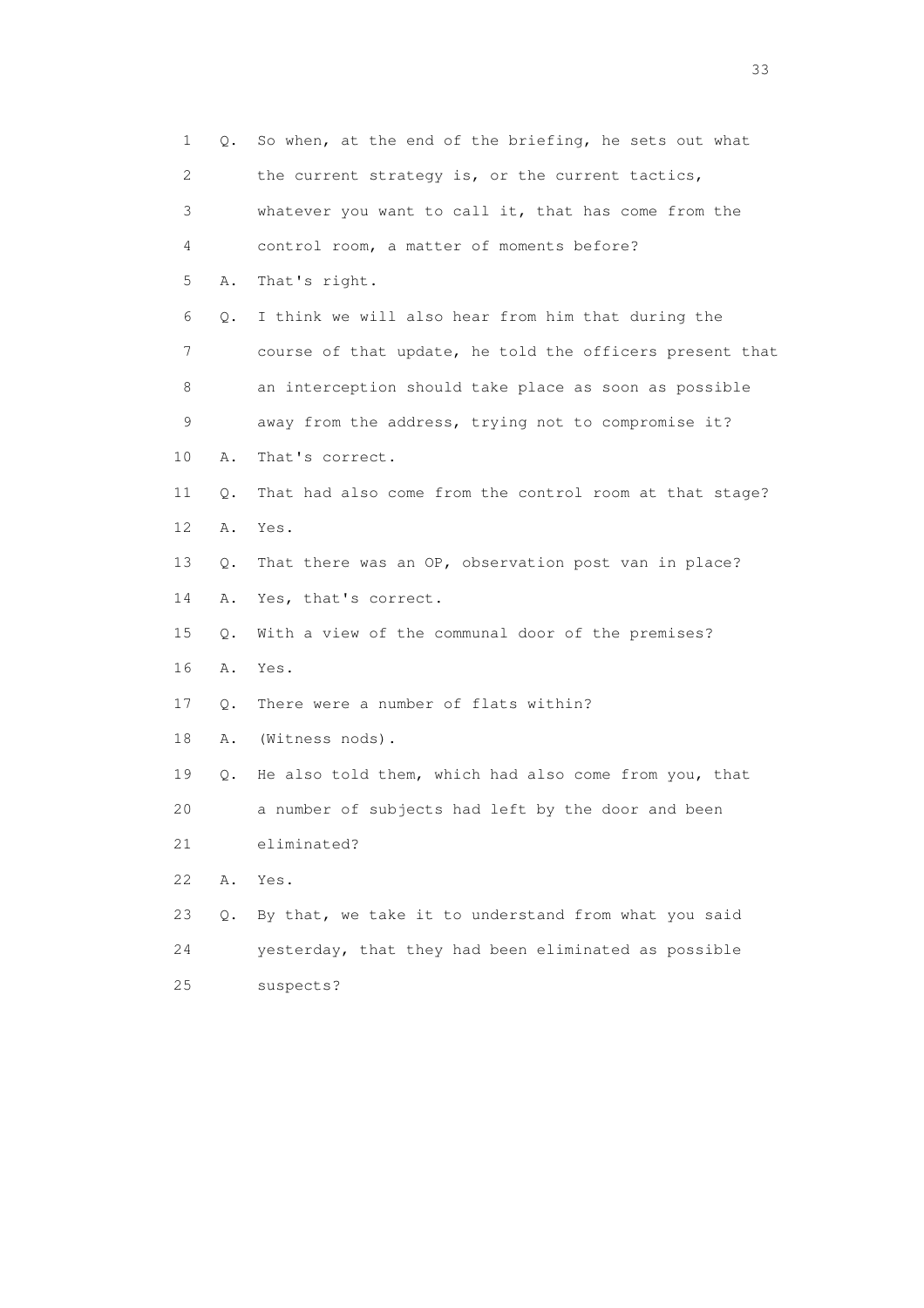1 A. Yes.

| 2  | Q. | Now, various of the firearms officers say in their       |
|----|----|----------------------------------------------------------|
| 3  |    | statements, and we will hear from them, that they were   |
| 4  |    | led to believe by Trojan 84 or by Silver or by somebody  |
| 5  |    | at the briefing that buses had been suspended at a bus   |
| 6  |    | stop. We will hear from Trojan 84 that he doesn't        |
| 7  |    | recall if he told them this or not. But if we look at    |
| 8  |    | Callum's log, page 349, at 0856, I think we will see     |
| 9  |    | that it's fair to say that at some stage within the      |
| 10 |    | control room, some people were under the impression that |
| 11 |    | the bus stop had been suspended, and we have heard that  |
| 12 |    | evidence before?                                         |
| 13 | Α. | It would appear so.                                      |
| 14 | Q. | And that somebody in the control room passed this on to  |
| 15 |    | Silver or to Trojan 84?                                  |
| 16 | Α. | As it would appear, yes.                                 |
| 17 | Q. | The next call that we have on record between you and     |
| 18 |    | Trojan 84 -- and you said there may have been calls from |
| 19 |    | landlines in the control room that we have not seen --   |
| 20 |    | is at 9.44 when Trojan 84 calls you; yes?                |
| 21 | Α. | Yes.                                                     |
| 22 | Q. | We know that from --                                     |
| 23 | Α. | It is the records.                                       |
| 24 | Q. | -- the phone records, and at this stage the subject is   |
| 25 |    | on the bus, we know that, he is on his way towards       |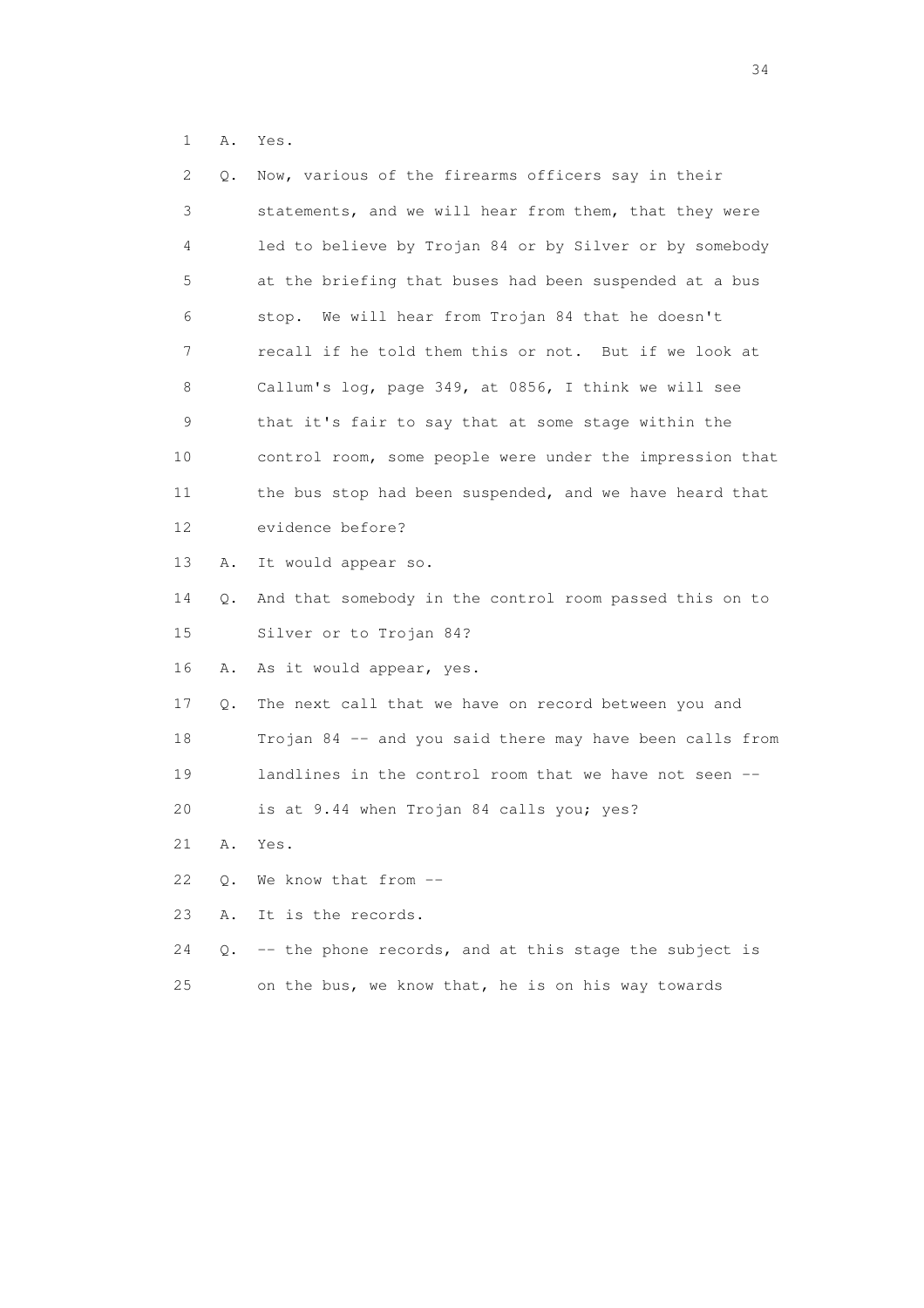| 1  |    | Brixton, he is on the first bus. Trojan 84 has already   |
|----|----|----------------------------------------------------------|
| 2  |    | spoken to Derek at this stage, to establish the location |
| 3  |    | of the bus?                                              |
| 4  | Α. | As I understand, yes.                                    |
| 5  | Q. | Do you recall him telling you that he was at the         |
| 6  |    | TA Centre and had spoken to the surveillance team leader |
| 7  |    | to find out the location of the bus?                     |
| 8  | Α. | I knew that they were at the TA Centre.                  |
| 9  | Q. | There is then some discussion, I think, brief            |
| 10 |    | discussion, about the firearms team getting behind the   |
| 11 |    | bus?                                                     |
| 12 | Α. | Yes, that's correct.                                     |
| 13 | Q. | It may be at that stage, it may be some time a little    |
| 14 |    | later?                                                   |
| 15 | Α. | Yes.                                                     |
| 16 | Q. | Difficult to recall at this stage?                       |
| 17 | Α. | It is.                                                   |
| 18 | Q. | There is a lot going on, and there is no precise record  |
| 19 |    | of the timings in relation to this, as we understand it? |
| 20 | Α. | (Witness nods).                                          |
| 21 | Q. | But at this stage, when the firearms team are first told |
| 22 |    | to get behind the bus, that means hang back behind the   |
| 23 |    | surveillance team behind the bus?                        |
| 24 | Α. | Yes, that's correct.                                     |
| 25 | Q. | That's right, isn't it?                                  |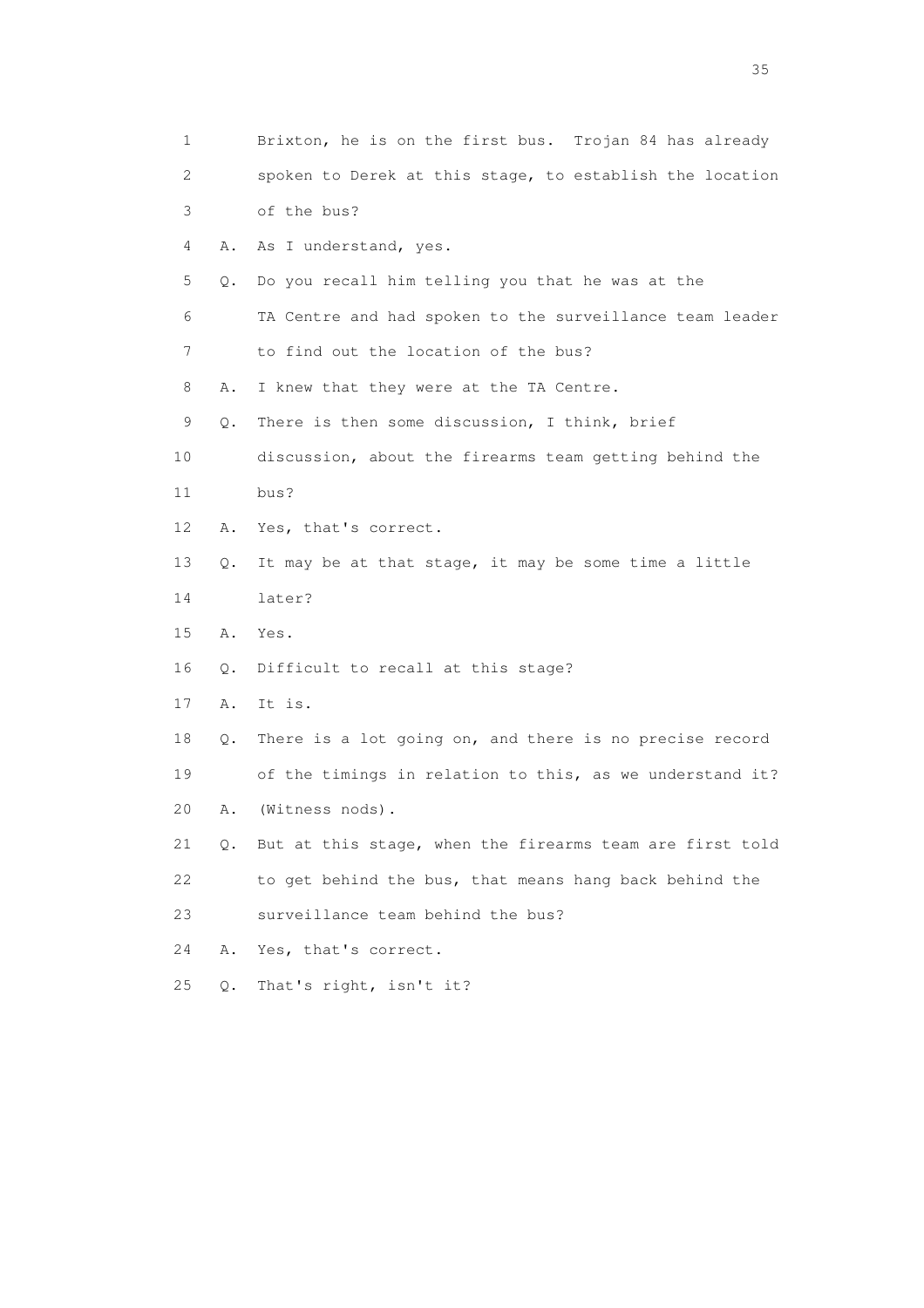| $\mathbf 1$ | Α. | Because you don't want to compromise the operation at      |
|-------------|----|------------------------------------------------------------|
| 2           |    | this time.                                                 |
| 3           | Q. | Because this is, as we have heard, a MASTS operation?      |
| 4           | Α. | Yes.                                                       |
| 5           | Q. | Firearms teams and surveillance teams conduct these        |
| 6           |    | sorts of operations on a very, very regular basis?         |
| 7           | Α. | Every day. Absolutely.                                     |
| 8           | Q. | Everybody understands that at this phase of the            |
| 9           |    | operation, the green phase, they are keeping well back?    |
| 10          | Α. | Yes.                                                       |
| 11          | Q. | There is no urgency, they don't have to get immediately    |
| 12          |    | to a location to carry out an interception?                |
| 13          | Α. | They are waiting for an instruction.                       |
| 14          | Q. | Absolutely. I think the request to get behind the bus      |
| 15          |    | comes from you to Trojan 84?                               |
| 16          | Α. | It's quite possible.                                       |
| 17          | Q. | In a situation where you have got a DSO and you have got   |
| 18          |    | a possible identification, it's inconceivable, isn't it,   |
| 19          |    | that one of the officers on the ground would make          |
| 20          |    | a decision to deploy, because what if somebody comes       |
| 21          |    | That's the whole point of having a DSO, isn't it?<br>out?  |
| 22          | Α. | An officer on the ground wouldn't make an independent      |
| 23          |    | The instructions, the training are that where<br>decision. |
| 24          |    | there is a DSO involved, they get themselves into          |
| 25          |    | a position, but they never deploy until they are told.     |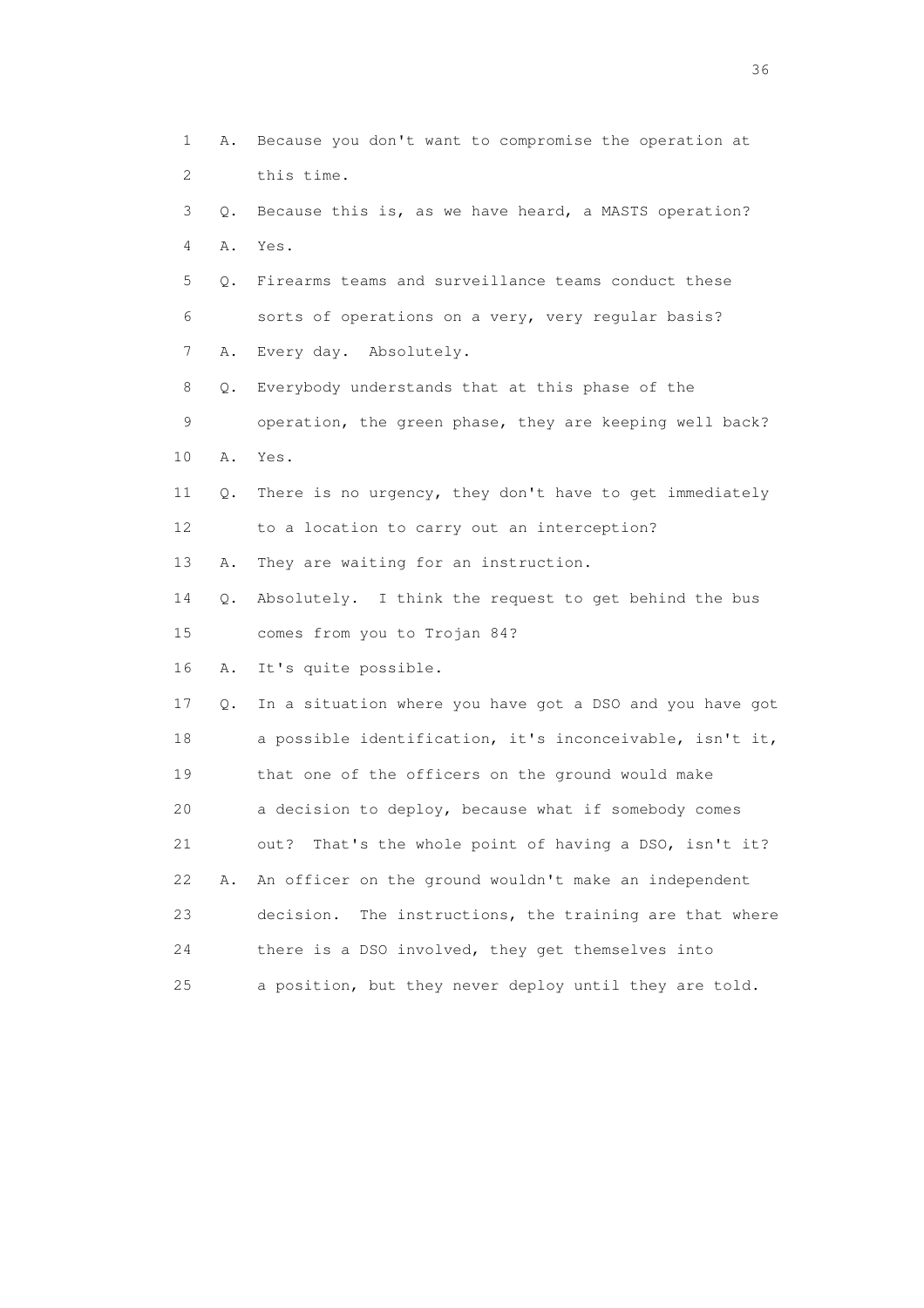1 Q. Exactly. And even to get behind the bus to come up in 2 the green phase of the operation, they would not do that 3 without an order from the control room, because they 4 don't know the totality of the intelligence? 5 A. No. 6 Q. Is that fair? 7 A. Yes, it is fair. 8 Q. Now, that telephone call finishes at 0945 and 11 seconds 9 to be precise, and the next recorded contact between 10 you -- when I said recorded I don't mean tape recorded 11 obviously -- but the next contact on record between you 12 and Trojan 84 is when Trojan 84 calls you at 0959 and 36 13 seconds? 14 A. That's correct. 15 Q. That is the beginning of what you have called the open 16 line conversation? 17 A. Yes. 18 Q. That open line continued until after Mr de Menezes has 19 been shot? 20 A. Yes. 21 Q. We heard from a witness, I think it was last week, it 22 might even have been the week before, that you said 23 words to the effect to Trojan 84 of, "Where the hell are 24 you?" 25 A. Yes.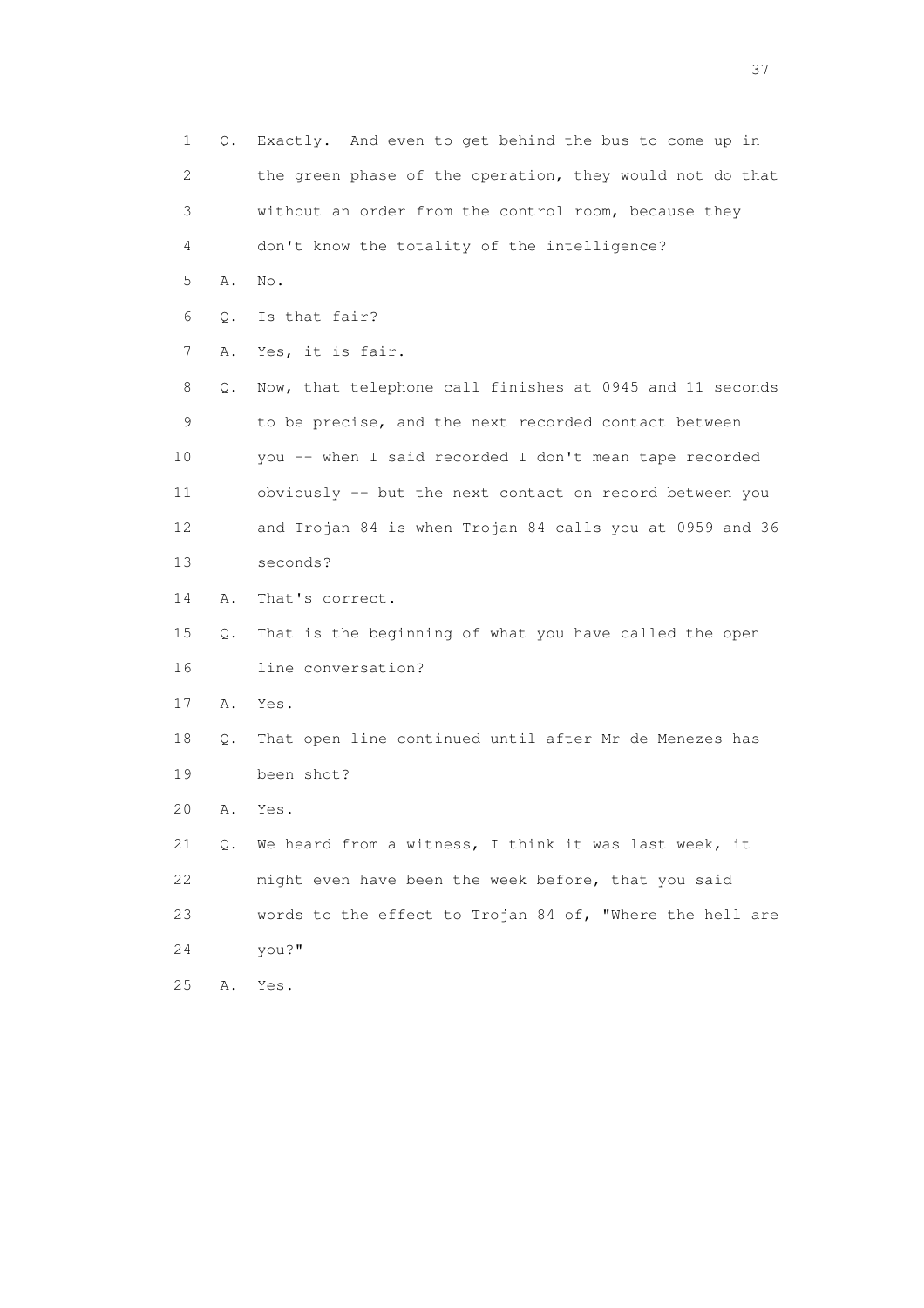| 1  | Q. | Had you in fact tried to call him a couple of times on       |
|----|----|--------------------------------------------------------------|
| 2  |    | that line and when he phoned you back you said, "Where       |
| 3  |    | the hell were you?" Words to that effect?                    |
| 4  | Α. | Words to that effect, yes.                                   |
| 5  | Q. | Just so that we can clear up, at that point it's not         |
| 6  |    | "Where the hell's the firearms team?" because no order       |
| 7  |    | has been given by that stage?                                |
| 8  | Α. | No, that is my recollection and it is something that         |
| 9  |    | I have talked about.                                         |
| 10 | Q. | Lest it should be understood that the firearms team had      |
| 11 |    | been given some sort of order and not complied with it,      |
| 12 |    | that's absolutely not the case?                              |
| 13 | Α. | At that time there had been no order given. To all           |
| 14 |    | intents and purposes, they were still following the bus,     |
| 15 |    | they were just getting in contention.                        |
| 16 |    | Q. Right.                                                    |
| 17 |    | SIR MICHAEL WRIGHT: Well, it follows from that, and          |
| 18 |    | I understand how the thing is supposed to work, that         |
| 19 |    | there is inevitably going to be a delay.                     |
| 20 | Α. | Yes, sir.                                                    |
| 21 |    | SIR MICHAEL WRIGHT: Can't say how much, there will           |
| 22 |    | inevitably be a delay between the order, "Make the           |
| 23 |    | stop", and the firearms team being able to do it.            |
| 24 | Α. | Yes, sir.                                                    |
| 25 |    | Because they have to move through and<br>SIR MICHAEL WRIGHT: |

and the state of the state of the state of the state of the state of the state of the state of the state of the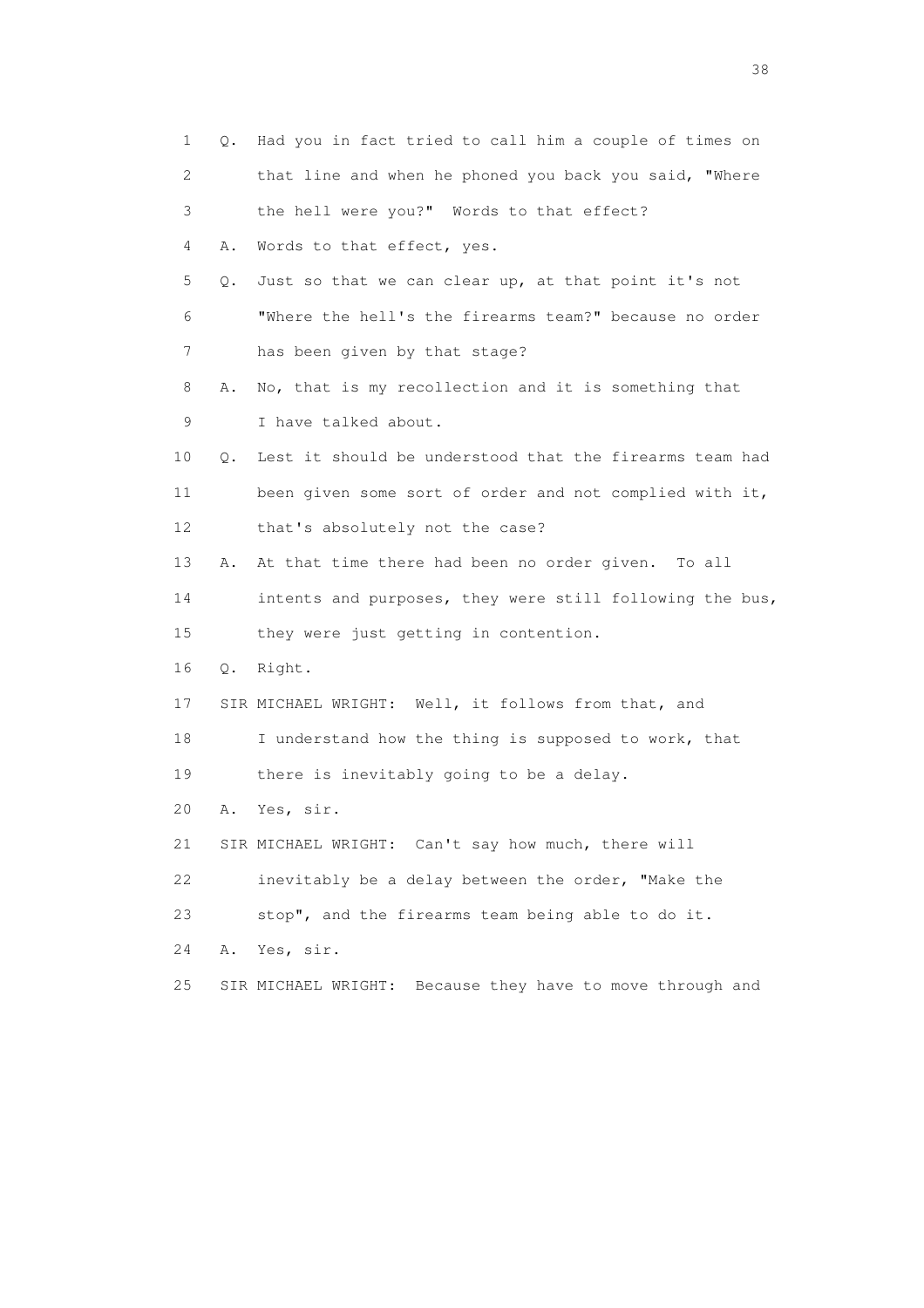- 1 then do the job.
- 2 A. Indeed, sir.
- 3 SIR MICHAEL WRIGHT: I see.

 4 MS LEEK: I'm going to come to this, Mr Esposito, because in 5 some firearms operations, in most firearms operations in 6 fact involving surveillance and firearms and the traffic 7 light system, what happens is that there is an order to 8 go to amber.

- 9 A. Amber, yes.
- 10 Q. At that point, control is handed over from the
- 11 surveillance team, who have got an eyeball on the
- 12 subject?
- 13 A. That's correct.
- 14 Q. To the firearms team?
- 15 A. That's correct.
- 16 Q. And effectively what they are saying, or what the
- 17 control room is saying is: we are handing over,
- 18 surveillance to firearms, that's the person we want you
- 19 to intercept and it's for you to decide the best
- 20 position and the safest position to carry out that
- 21 interception?
- 22 A. That's correct.
- 23 Q. It's at that point that the firearms team themselves,
- 24 the team leader on the ground, makes an assessment as to
- 25 when to go to state red?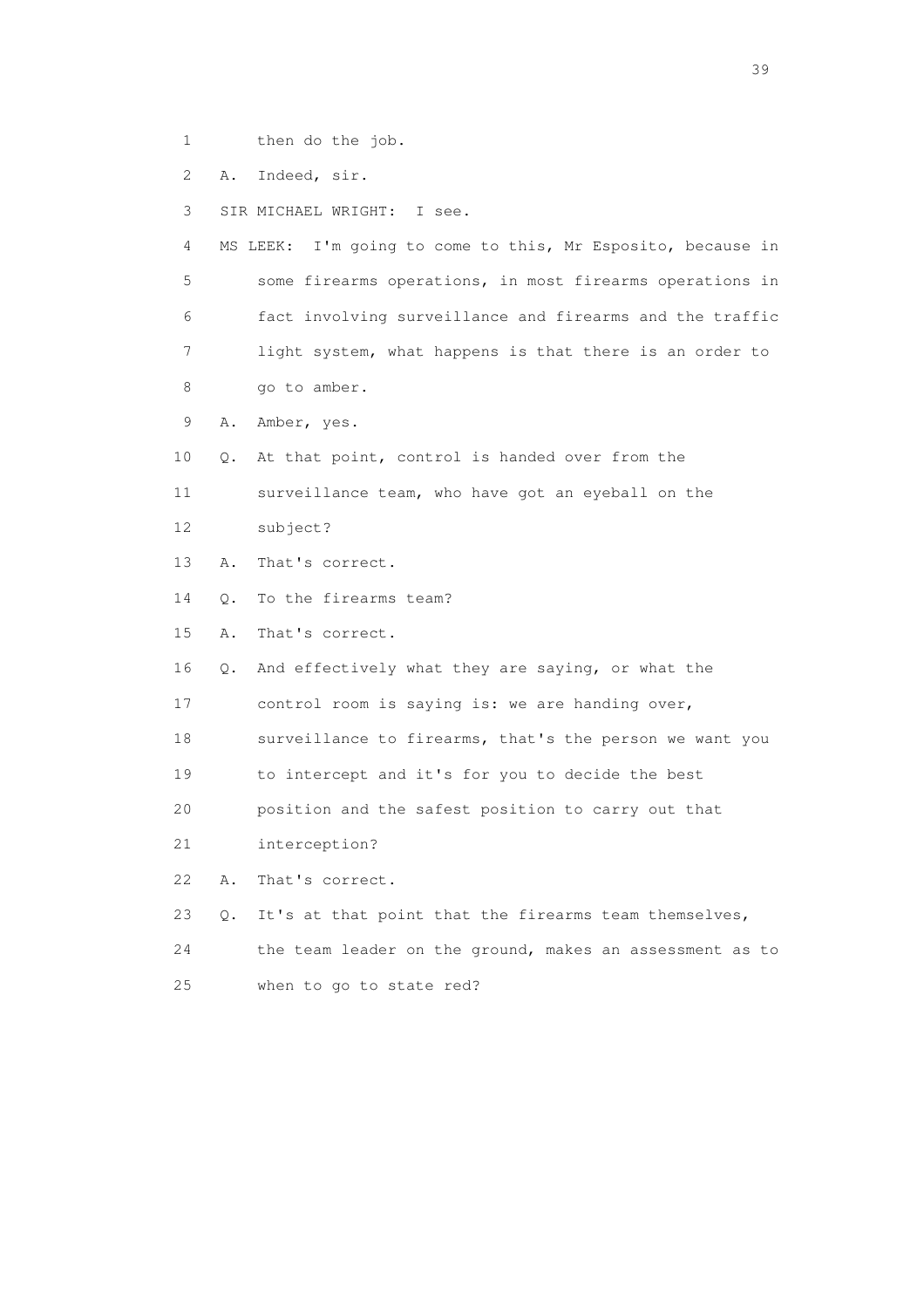1 A. Yes.

| 2  | Q. | Because they themselves can see where this individual    |
|----|----|----------------------------------------------------------|
| 3  |    | is, they can see what the surrounding environment is,    |
| 4  |    | and they make that decision as to when to go to state    |
| 5  |    | red?                                                     |
| 6  | Α. | That's correct.                                          |
| 7  | Q. | In this situation, I want to make it clear to the jury,  |
| 8  |    | that was never handed over to Trojan 84 or to Ralph?     |
| 9  | Α. | No.                                                      |
| 10 | Q. | No?                                                      |
| 11 | Α. | Control was retained in the control room.                |
| 12 | Q. | Absolutely, and I accept that it's very fast-moving.     |
| 13 |    | What we want to establish is what happened after the     |
| 14 |    | open line at 9.59 commenced with Trojan 84. If we can    |
| 15 |    | look at your interview, which is at page 308 of the      |
| 16 |    | exhibits bundle, I think you say this about what happens |
| 17 |    | once you have got Trojan 84 on the mobile, it's about    |
| 18 |    | halfway down the page:                                   |
| 19 |    | "I remember speaking to Commander Dick in relation       |
| 20 |    | to options"                                              |
| 21 |    | So once you have got him on the phone, you have got      |
| 22 |    | an open line but you are also speaking to                |
| 23 |    | Commander Dick?                                          |
| 24 | Α. | Yes.                                                     |
| 25 | Q. | It's not a matter of getting straight on the phone and   |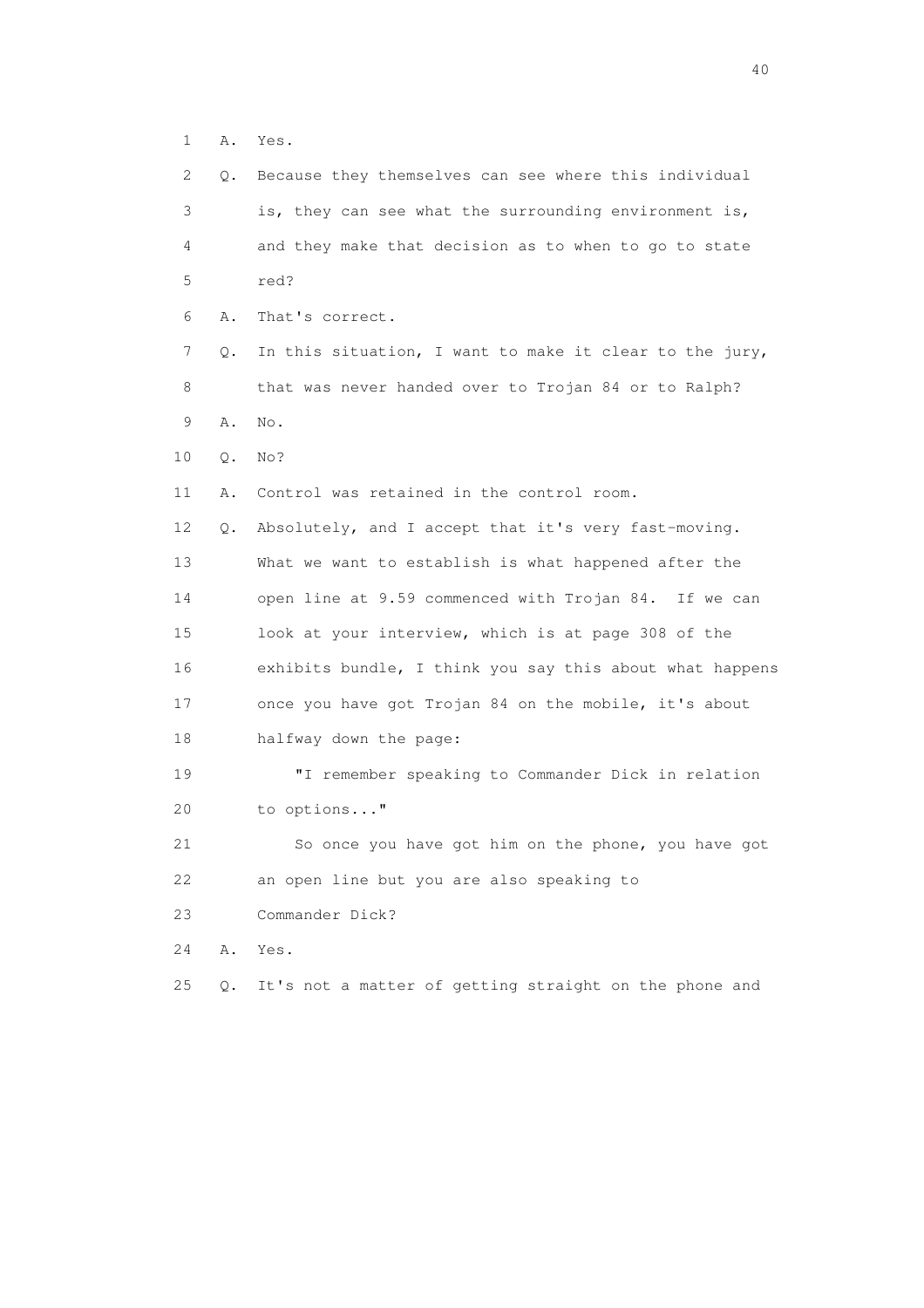1 saying, "Carry out this interception", or anything along 2 those lines:

 3 "I remember speaking to Commander Dick in relation 4 to options. Now exactly what we talked about, what had 5 been going through my head is, is it possible to stop 6 the bus, is it viable to stop that bus ..." 7 We know at this point that the bus is between 8 Brixton and Stockwell, and at this point firearms 9 officers are behind surveillance, behind the bus, some 10 way behind surveillance, I think we heard? 11 A. Yes. 12 Q. "... should we try and get ahead of the bus and put 13 somebody on the bus in order to do an interception..." 14 A. They are all options that I was thinking about and 15 considering. 16 Q. Absolutely, quite rightly so: 17 "... should we continue to follow the bus to wait 18 for the subject to get off and then do an interception 19 on it there and weighing all that up and also taking 20 into consideration where the firearms team was..." 21 So do we take it from that that Trojan 84 is telling 22 you at this point exactly where they were? 23 A. He was giving me updates as to the location. 24 Q. He is not telling you whether or not they're in a 25 position to do anything, because there's no order to do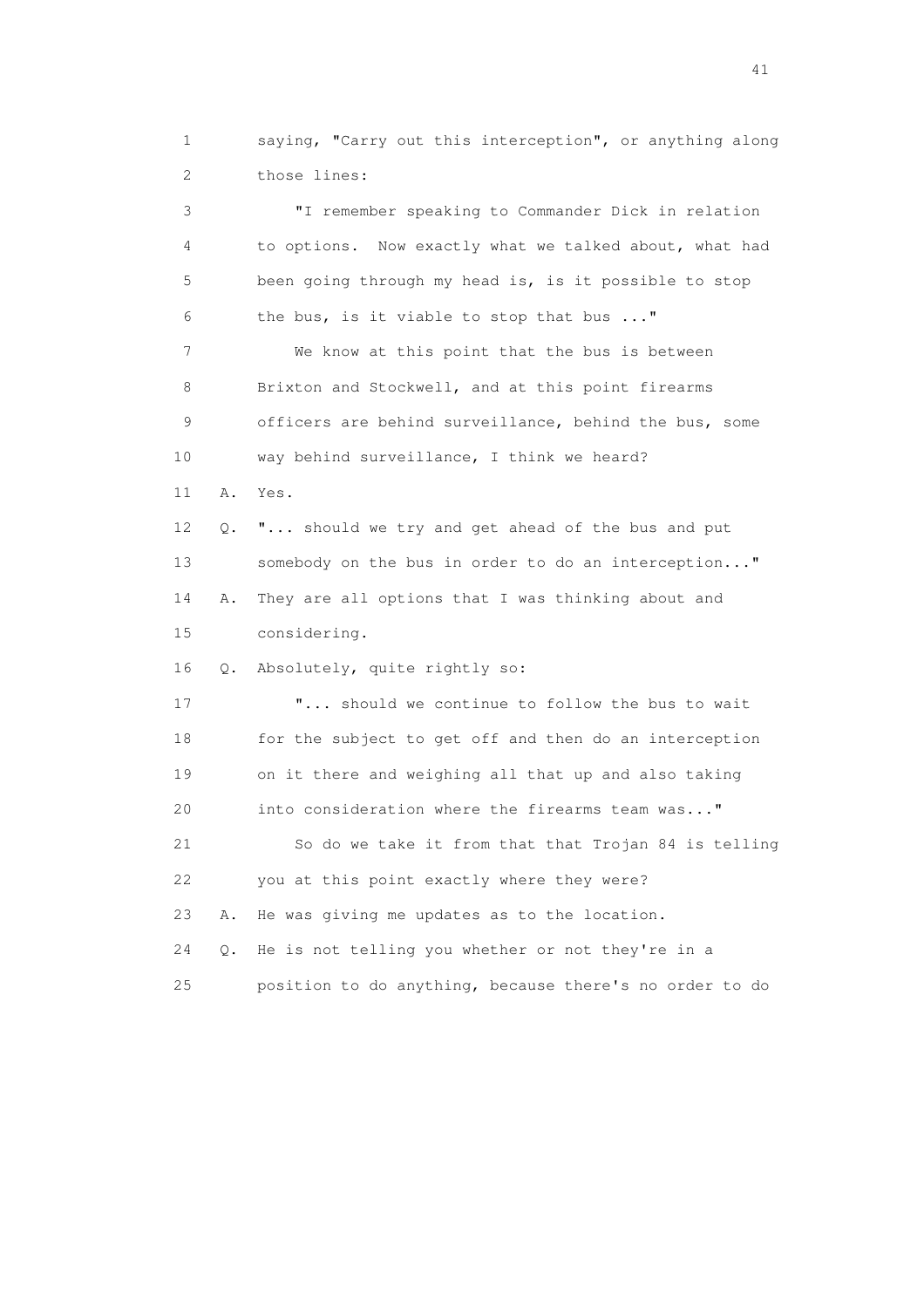1 anything?

2 A. No ... where they are.

3 Q. Right.

 4 "The option that was best placed was to continue 5 with surveillance, continue to follow whilst the 6 firearms team caught up and get ready into a position to 7 do an interception." 8 But at that point no order is given? 9 A. No. 10 Q. What you are trying to establish is the location of the 11 firearms team in relation to where Mr de Menezes is? 12 A. Yes, that's correct. 13 Q. From what you had said about the relative roles of 14 yourselves in the command team and Trojan 84 and Silver 15 on the ground at this point, am I right in saying, 16 suggesting, that in an ordinary firearms operation, 17 Silver is generally out on the ground in the control car 18 with a sergeant from the firearms team who acts as the 19 tactical adviser and the Bronze commander? 20 A. Yes, if you have got a small single operation, that's 21 the command structure that's put in place. 22 Q. Right. In those cases, Silver on the ground is 23 responsible for the implementation of Gold's tactics? 24 A. Yes. 25 Q. With the advice of the tactical adviser?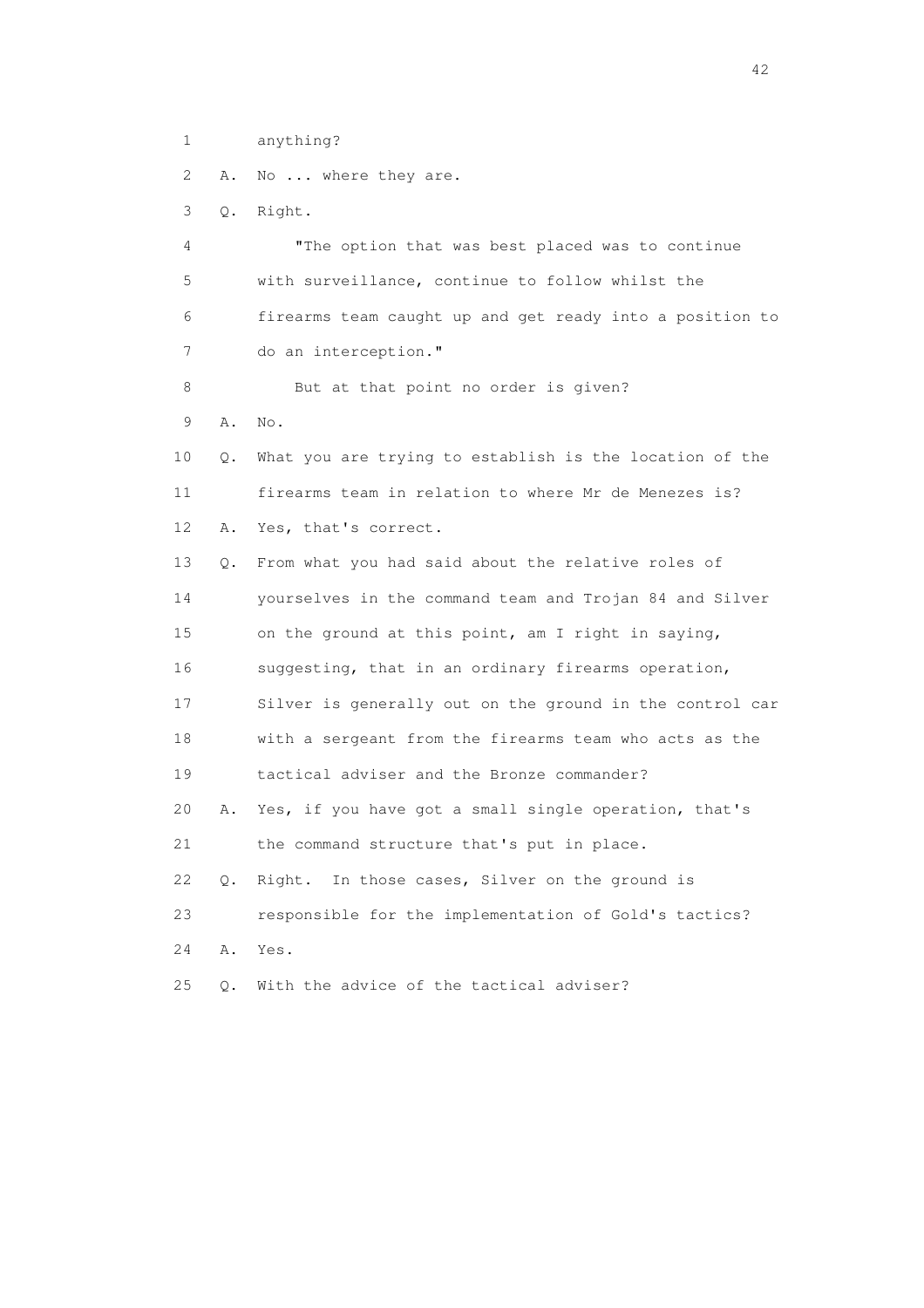1 A. Yes.

| 2. | Q. | In this case, the position is that as soon as there is   |
|----|----|----------------------------------------------------------|
| 3  |    | an identified or possibly identified subject, command is |
| 4  |    | assumed by the DSO and the responsibility for tactics    |
| 5  |    | rests with you and the DSO, not with Trojan 84 and       |
| 6  |    | Silver on the ground?                                    |
| 7  | Α. | That's correct. They just implement the tactics that     |
| 8  |    | have been decided from the control room when they are    |
| 9  |    | told to implement them.                                  |
| 10 | Q. | So it's only if Silver needs tactical advice, which was  |
| 11 |    | not the case here?                                       |
| 12 | Α. | No.                                                      |
| 13 | Q. | That Trojan 84 would have to give advice?                |
| 14 | Α. | $Mm$ .                                                   |
| 15 | Q. | So effectively the position --                           |
| 16 | Α. | Sorry, the reason that they have a tactical adviser is   |
| 17 |    | that if this would all of a sudden go to a static        |
| 18 |    | location, then that's when they come in their own, that  |
| 19 |    | they then become the eyes and ears of both myself and    |
| 20 |    | the DSO in the control room, so they can feed back       |
| 21 |    | actual information about what's happening.               |
| 22 | Q. | Because the situations can change from moment to moment? |
| 23 | Α. | Yes.                                                     |
| 24 | Q. | Effectively the position is this: that Trojan 84 and     |
| 25 |    | Silver are really at this point a conduit, they are the  |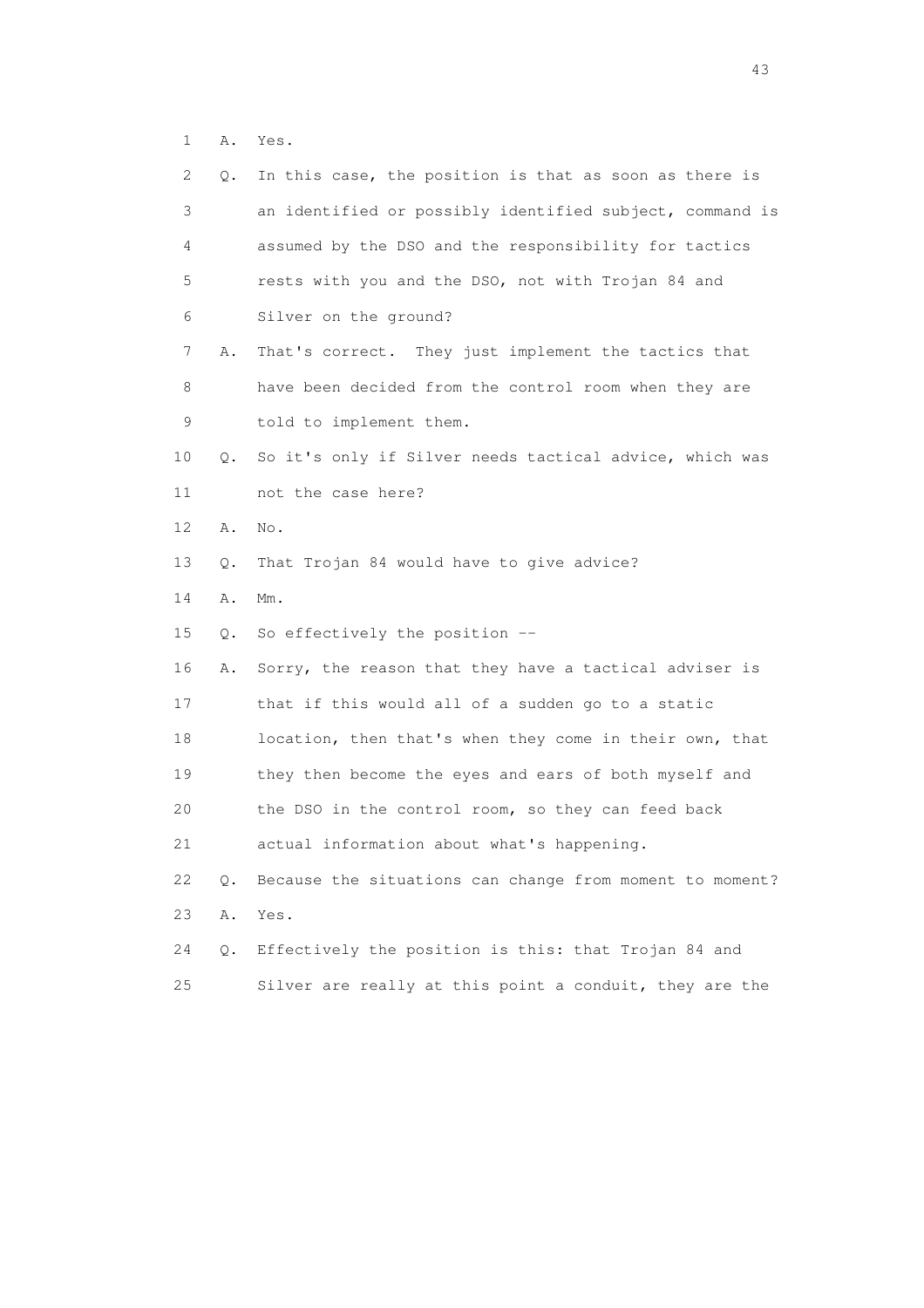1 means by which information is going up to the control 2 room? 3 A. Yes. 4 Q. And orders are being passed from the control room down 5 to the men on the ground? 6 A. That's correct. 7 SIR MICHAEL WRIGHT: Could I just go back a bit? I want to 8 ask you something about this proposition which I fully 9 understand, but the firearms squad follow on. 10 A. Sir. 11 SIR MICHAEL WRIGHT: So there will inevitably be a lapse of 12 time between their being given the order to carry out 13 a stop and them being actually able to do it. 14 A. Yes. 15 SIR MICHAEL WRIGHT: It seems to me that the difficulty that 16 arose here is that as the convoys of first of all the 17 bus and then the surveillance teams in their cars and 18 then the firearms teams in their cars, as they got 19 closer and closer to Stockwell tube station, the 20 available time to carry out a safe stop was diminishing? 21 A. Yes, it does, if the assumption is that the person is 22 getting off at Stockwell. 23 SIR MICHAEL WRIGHT: That we know actually happened. 24 A. Yes, but -- 25 SIR MICHAEL WRIGHT: Let me just make the point and then you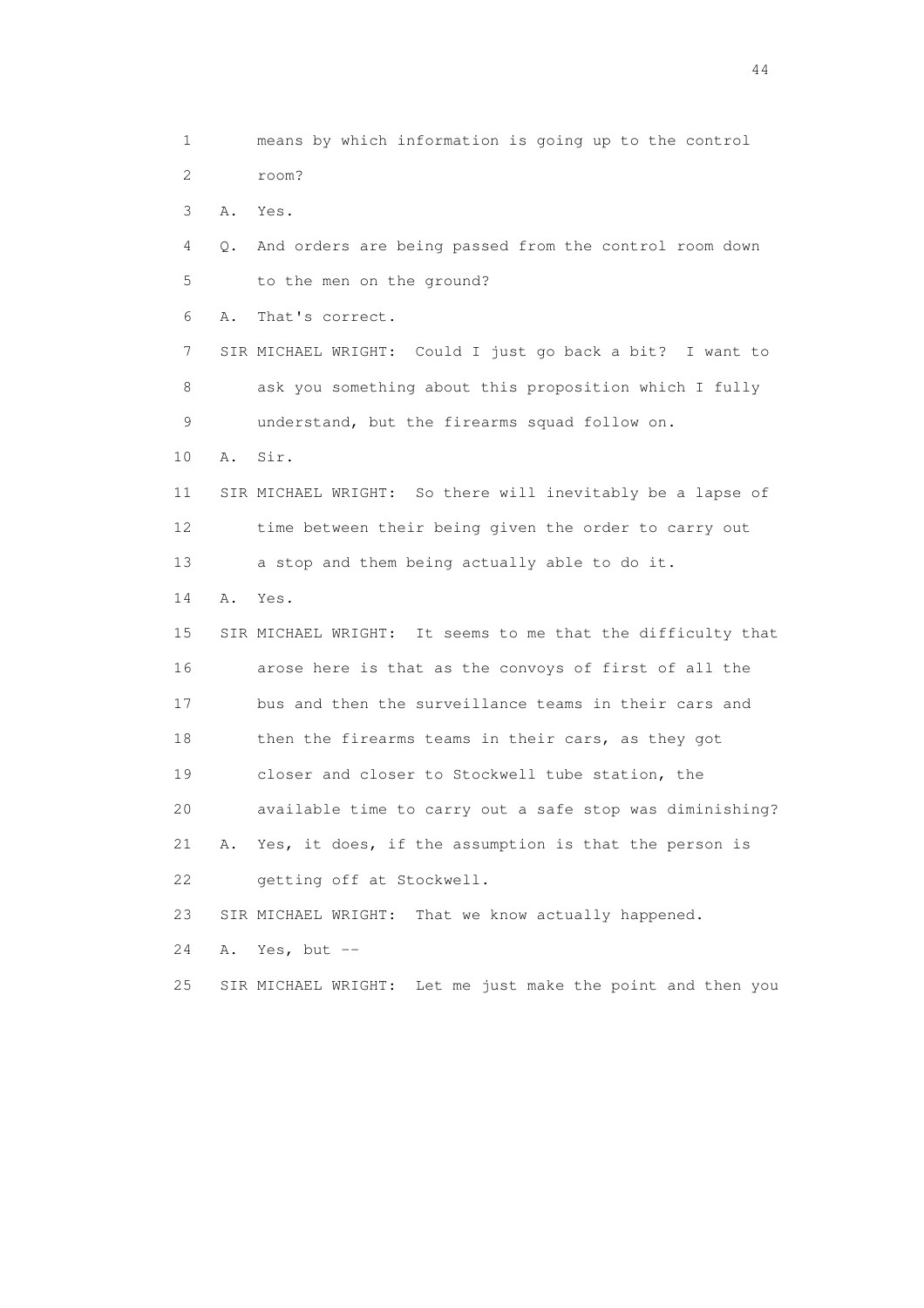1 can deal with it. That was against the background, as 2 he got nearer and nearer, as he got off the bus, 3 Commander Dick was indicating that her directions or her 4 orders were to be that he was not to be allowed down the 5 tube. So effectively the time available for the 6 firearms team to make a stop had got a cut-off point. 7 A. Yes, sir.

 8 SIR MICHAEL WRIGHT: In other words, before he goes down the 9 tube, and that time space was shrinking all the time. 10 So there comes a time when, if the order to stop is 11 given, it can't be complied with, not safely anyway? Do 12 you see the point?

 13 A. I do see your point, sir, but it is a fine line between 14 compromising the operation and putting themselves in 15 a position where they can effectively deal. If either 16 myself in the control room or the officers on the ground 17 perceive a possible threat, then I will say to them, 18 right, move forward, get a little bit closer, so in the 19 event of a person getting up and getting off the bus, 20 then you are closer to deal with it. But we still have 21 to maintain the integrity of the operation. 22 SIR MICHAEL WRIGHT: Not compromising it. 23 A. So it's a balance of threat and risk.

 24 SIR MICHAEL WRIGHT: In the context of this whole operation, 25 bearing in mind that what you were focusing on was at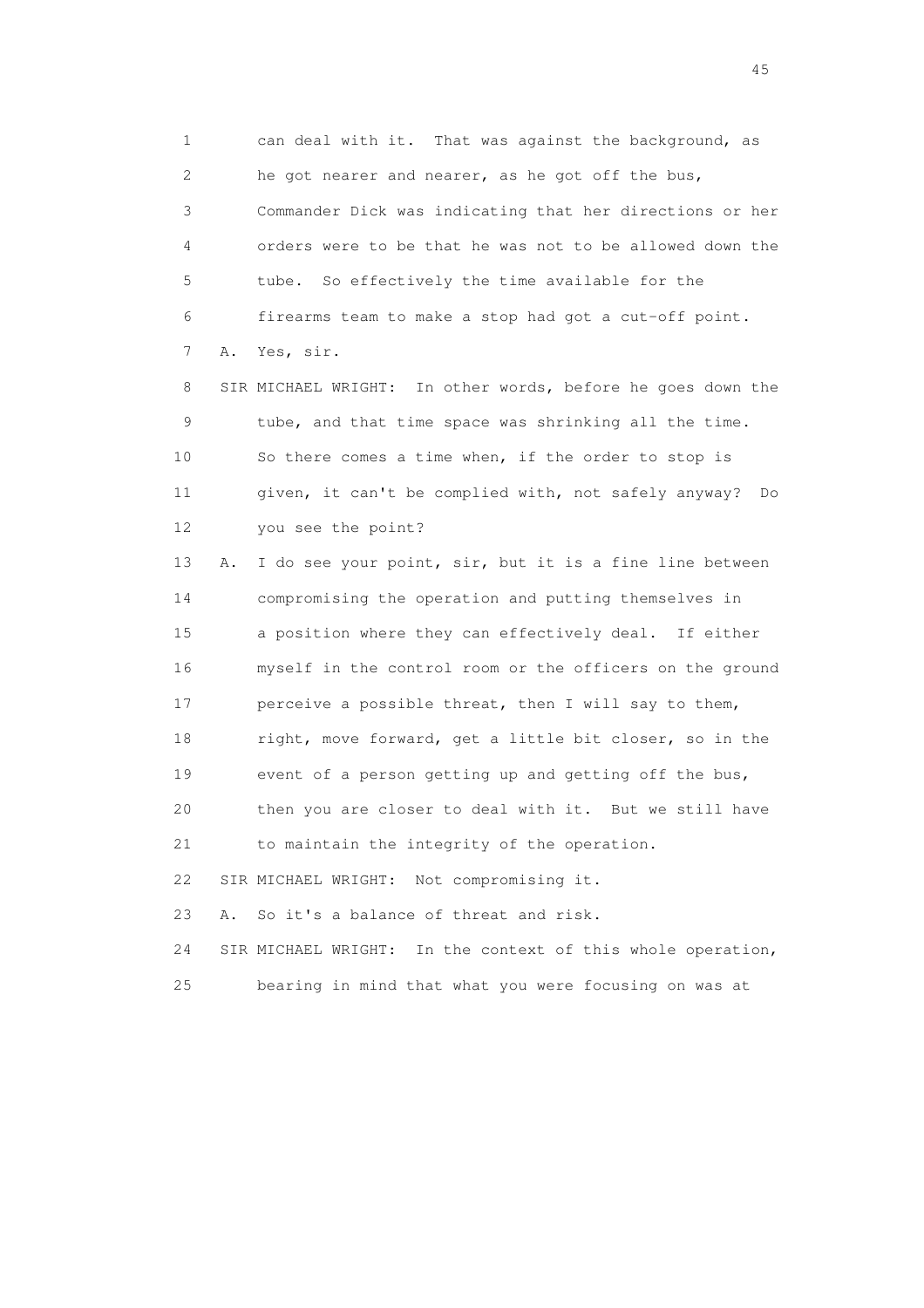1 least a potential or a possible suicide bomber 2 associated with the Underground system, surely you could 3 have foreseen that the order that was going to come was, 4 "Don't let him go down the tube"? 5 A. I have to make sure that the firearms units don't 6 compromise the operations and then are starting to move 7 forward so they are in a position to intercept should 8 the order be given. 9 SIR MICHAEL WRIGHT: Yes. That's what I mean. 10 A. But I have to wait for the order. 11 SIR MICHAEL WRIGHT: I appreciate that. But if you were 12 expecting the order, if it was an order that you were 13 likely to get, you have got to get closer and closer and 14 closer as the timescale shortens, in order to be in 15 a position to carry out that order; yes? 16 A. Indeed, sir. 17 SIR MICHAEL WRIGHT: Yes. Having seen the compilation, it 18 looks as though they actually never got sufficiently 19 close? 20 A. I don't know how close they actually got -- 21 SIR MICHAEL WRIGHT: We know because we have seen the 22 compilation, they were 75 seconds behind. 23 A. I can only anticipate what's going to happen, sir. 24 SIR MICHAEL WRIGHT: Yes, all right. 25 A. And make those decisions based on what's happening at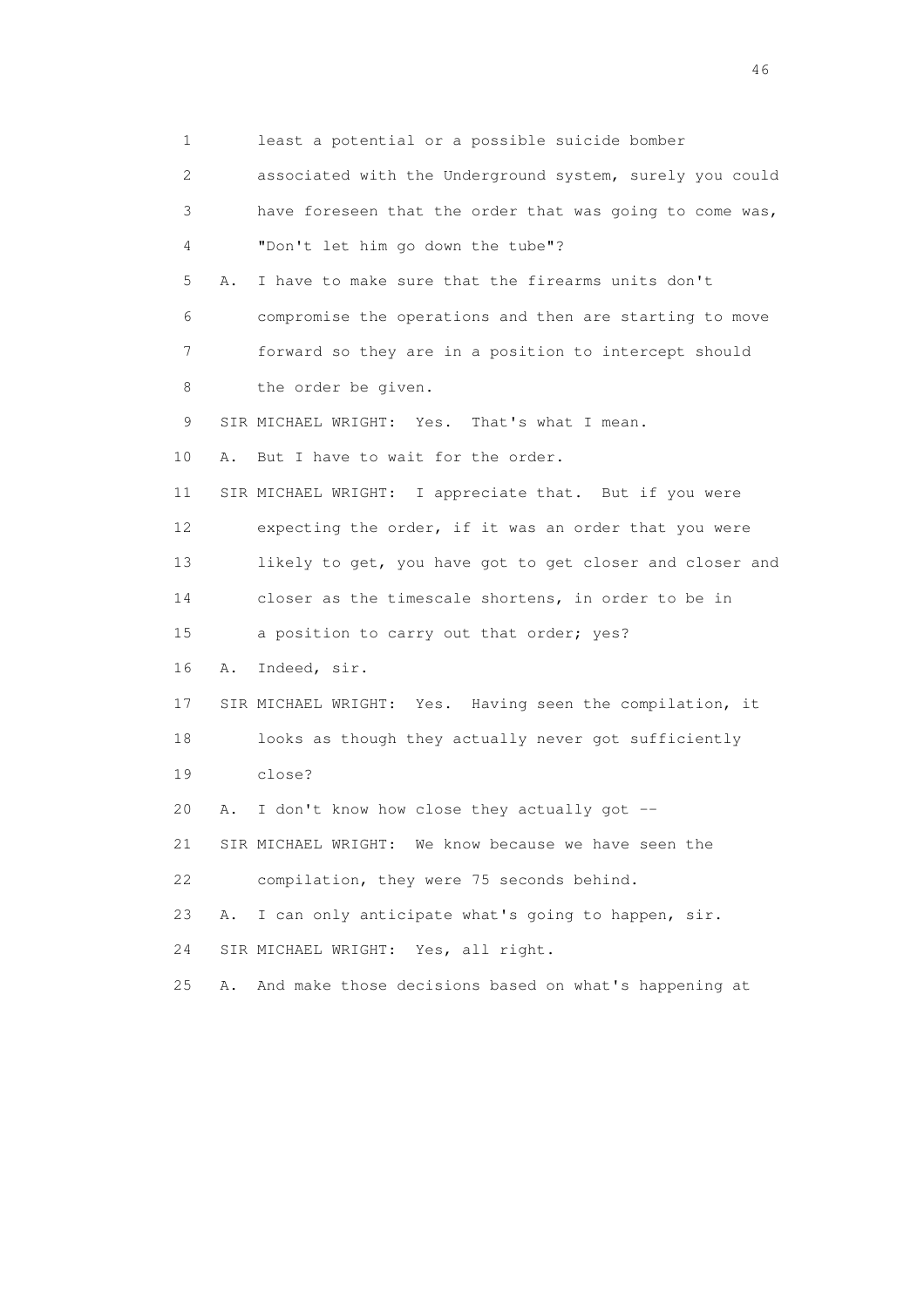1 that time.

 2 SIR MICHAEL WRIGHT: Very well. Yes, Ms Leek, sorry. 3 Actually, as I have interrupted you, I think, I am sure 4 we have been told this some time -- not by you, by 5 another witness some time ago. A hard stop, what's it 6 mean? 7 A. It actually deals more with vehicle interceptions than 8 full interceptions, and it's just a slang word for 9 a non-compliant police stop where -- 10 SIR MICHAEL WRIGHT: We're told by another witness, I can't 11 remember who, that it was generally associated with the 12 use of vehicles? 13 A. Yes. 14 SIR MICHAEL WRIGHT: It is? 15 A. It's a vehicle stop. 16 SIR MICHAEL WRIGHT: There is a suggestion, it comes from 17 Owen, that an order for a -- I think I am right, I will 18 be corrected if I am wrong -- that the instruction "hard 19 stop" was given on this occasion? 20 A. I don't remember any instruction of hard stop being 21 given, sir. 22 SIR MICHAEL WRIGHT: Very well, sorry, Ms Leek, I'll give it 23 back to you now. 24 MS LEEK: Thank you, sir. 25 Officer, you said yesterday, I think it was page 89,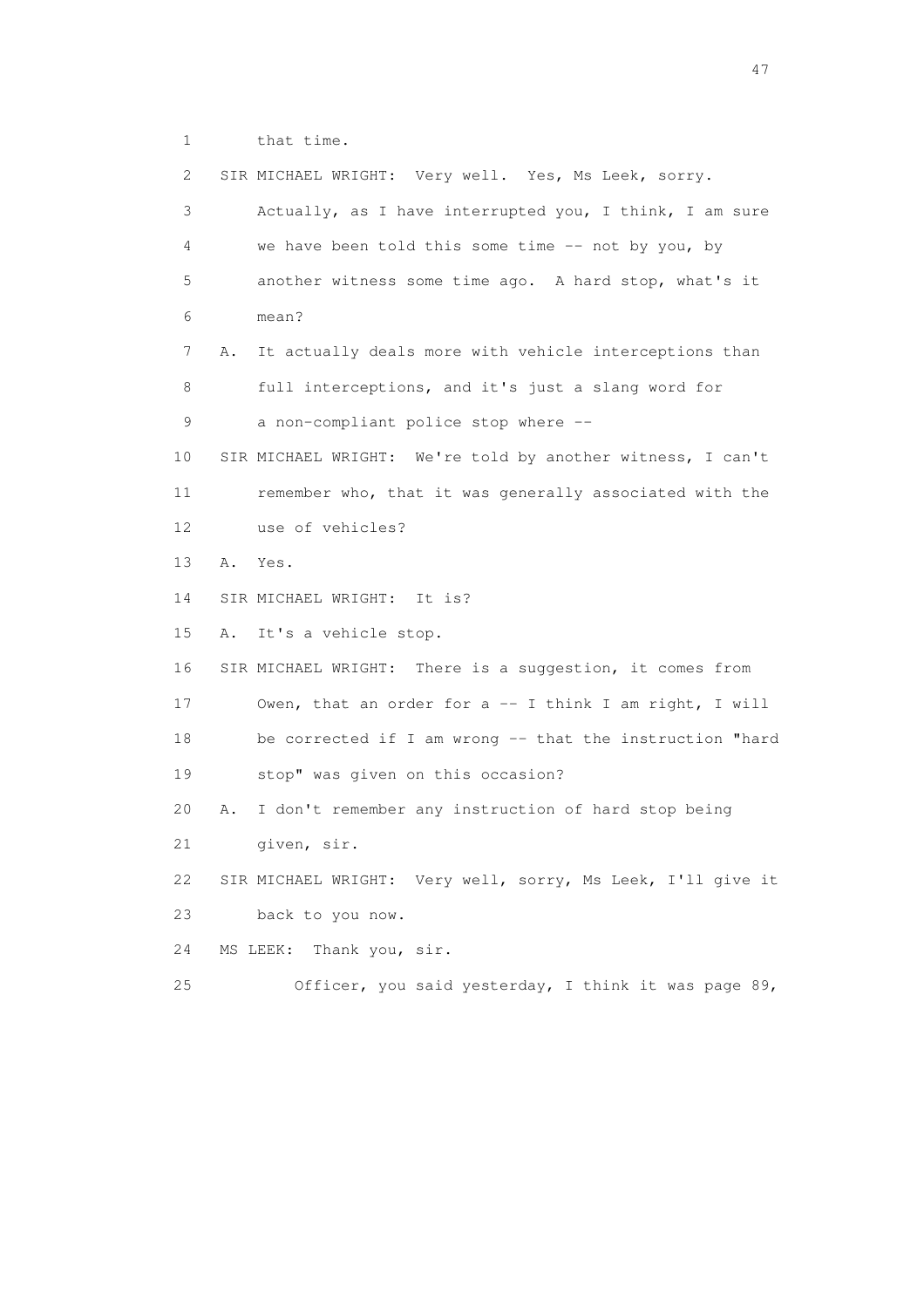1 line 20, that:

| 2  |    | "They will also take decisions that if they think          |
|----|----|------------------------------------------------------------|
| 3  |    | the intelligence is developing, then it might not          |
| 4  |    | necessarily be waiting for an order from me, they would    |
| 5  |    | take it on their own initiative"                           |
| 6  |    | That was referring to the men on the ground.               |
| 7  |    | Now, I think on the basis of what you have said, the       |
| 8  |    | reality when you have got a DSO involved is that that      |
| 9  |    | really would not be the case?                              |
| 10 | Α. | I would expect the officers on the ground to position      |
| 11 |    | themselves, maybe a little bit closer, maybe further       |
| 12 |    | back, depending on what is happening, depending on the     |
| 13 |    | intelligence feed, but they definitely would not deploy    |
| 14 |    | until the order had been given.                            |
| 15 | Q. | The reality is they don't know what the totality of the    |
| 16 |    | intelligence is, do they?                                  |
| 17 | Α. | No.                                                        |
| 18 | Q. | They are specifically told in their briefings that they    |
| 19 |    | may not know all of the intelligence?                      |
| 20 | Α. | That's why there is a DSO as the decision-maker.           |
| 21 | Q. | You also said that once a person has been identified,      |
| 22 |    | they -- as in CO19 -- will start to make ground.<br>Again, |
| 23 |    | I don't think that's the case, is it, because of course    |
| 24 |    | again they don't know the totality of the evidence, they   |
| 25 |    | don't know if there is somebody else who needs to be       |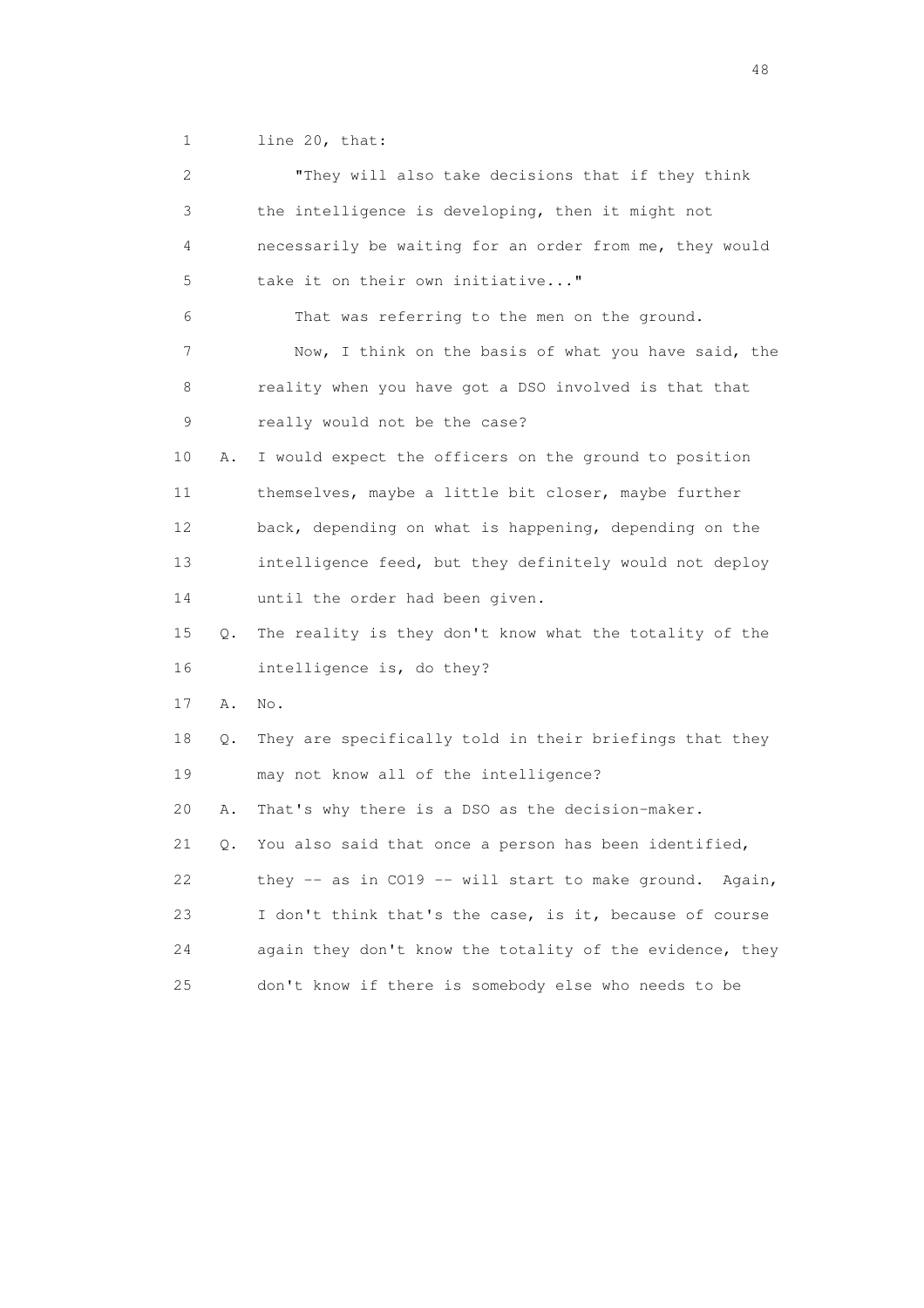1 followed, not a matter for them, or Trojan 84, to make 2 a decision? 3 A. Not precisely, but they will listen to what's happening 4 and they will position themselves in respect of what the 5 anticipated end product will be. 6 Q. You were asked a lot of questions yesterday about 7 various tactics, and Mr Stern has covered this this 8 morning. 9 Is it right that in training, a very, very wide 10 range of options are trained to use in any given 11 scenario? 12 A. Absolutely, yes. 13 Q. In fact, in a particular scenario it could range from 14 negotiating to using CS spray? 15 A. Yes. 16 Q. To all sorts of things? 17 A. Yes. 18 Q. Using a taser, baton rounds, ultimately lethal force? 19 A. Yes. 20 Q. Much of the training is around a range of tactical 21 options in any given scenario? 22 A. Yes, that's correct. 23 Q. An order to intercept or to stop an individual in any 24 conventional firearms situation can range from simply 25 approaching the individual, saying "Armed police"?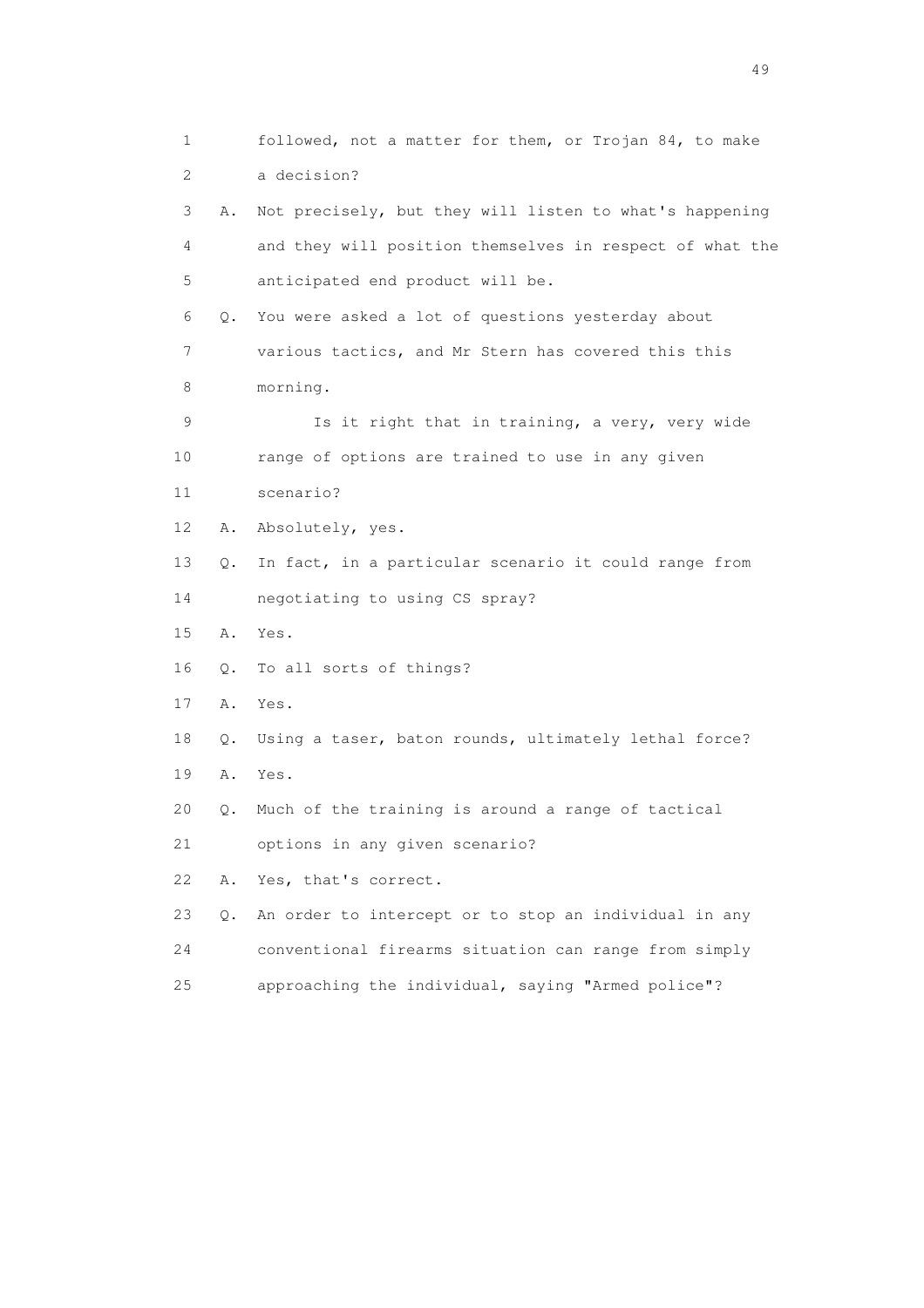1 A. Yes.

2 Q. To the complete opposite end of the spectrum?

| 2               | Q.    | To the complete opposite end of the spectrum?            |
|-----------------|-------|----------------------------------------------------------|
| 3               | Α.    | It's the threat and risk that the officers perceive at   |
| $\overline{4}$  |       | that time.                                               |
| 5               | Q.    | Absolutely. However, officers are trained that where     |
| 6               |       | they honestly perceive an imminent threat to themselves  |
| 7               |       | or to another, they can use reasonable and necessary     |
| 8               |       | force to neutralise that threat?                         |
| 9               | Α.    | That's correct.                                          |
| 10              | $Q$ . | In a situation where somebody is honestly believed to be |
| 11              |       | about to detonate a bomb, thereby potentially killing    |
| 12 <sup>°</sup> |       | a number of people in the vicinity, in fact there is     |
| 13              |       | only one tactical option that they are trained for?      |
| 14              | Α.    | If that's their belief at that time, yes.                |
| 15              | Q.    | We have heard about that from Mr Stern. So officers      |
| 16              |       | being told to stop somebody would know that they have    |
| 17              |       | a wide range of tactics at their disposal?               |
| 18              | Α.    | Yes.                                                     |
| 19              | Q.    | But if at any point they perceive an imminent threat,    |
| 20              |       | they can use reasonable force to neutralise that threat? |
| 21              | Α.    | It's the same in this as in any firearms operation.      |
| 22              | Q.    | Where that threat is a bomb, there is little short of    |
| 23              |       | lethal force that is going to prevent that?              |
| 24              | Α.    | Yes.                                                     |
| 25              | Q.    | Just coming back to the point on identification,         |
|                 |       |                                                          |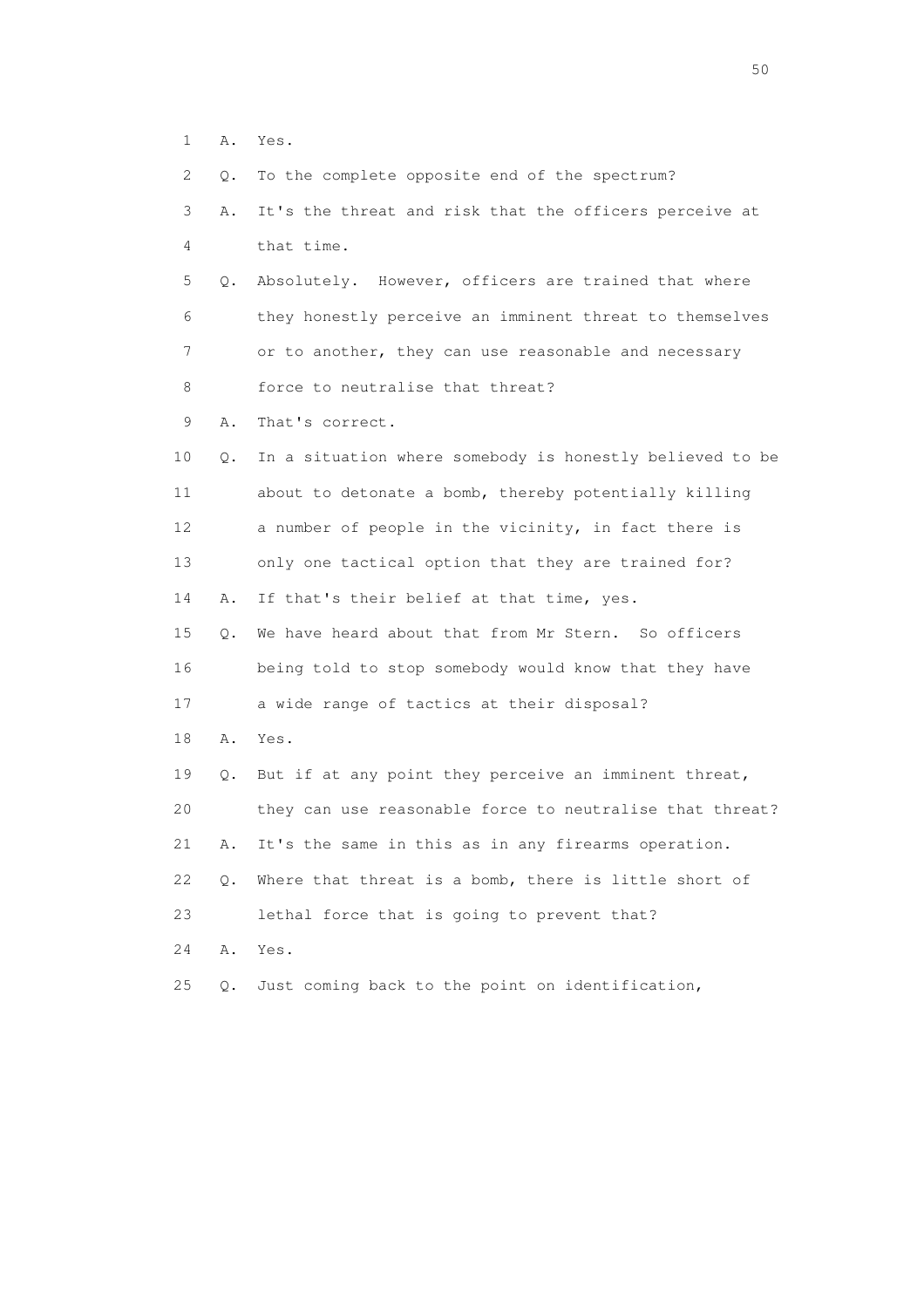1 Mr Stern dealt with that earlier on, you had an open 2 line to Trojan 84 after what you considered to be 3 a positive identification? 4 A. Yes. 5 Q. And what was considered in the control room by a number 6 of people to be a positive identification? 7 A. That's correct. 8 Q. Whatever he was hearing in the car on any other radio 9 channel, you would have passed on to him what the 10 command team considered the state of identification to 11 be? 12 A. Yes. 13 Q. You, the command team, considered this man had been 14 positively identified? 15 A. Yes, that's correct. 16 MS LEEK: Thank you. 17 SIR MICHAEL WRIGHT: Thank you. Who's going in order, 18 Mr Horwell? 19 MR KING: I have no questions. 20 SIR MICHAEL WRIGHT: I am sorry, Mr King, I keep assuming 21 that. 22 MR KING: Quite right. 23 SIR MICHAEL WRIGHT: Mr Horwell. 24 Questions from MR HORWELL 25 MR HORWELL: Mr Esposito, Richard Horwell on behalf of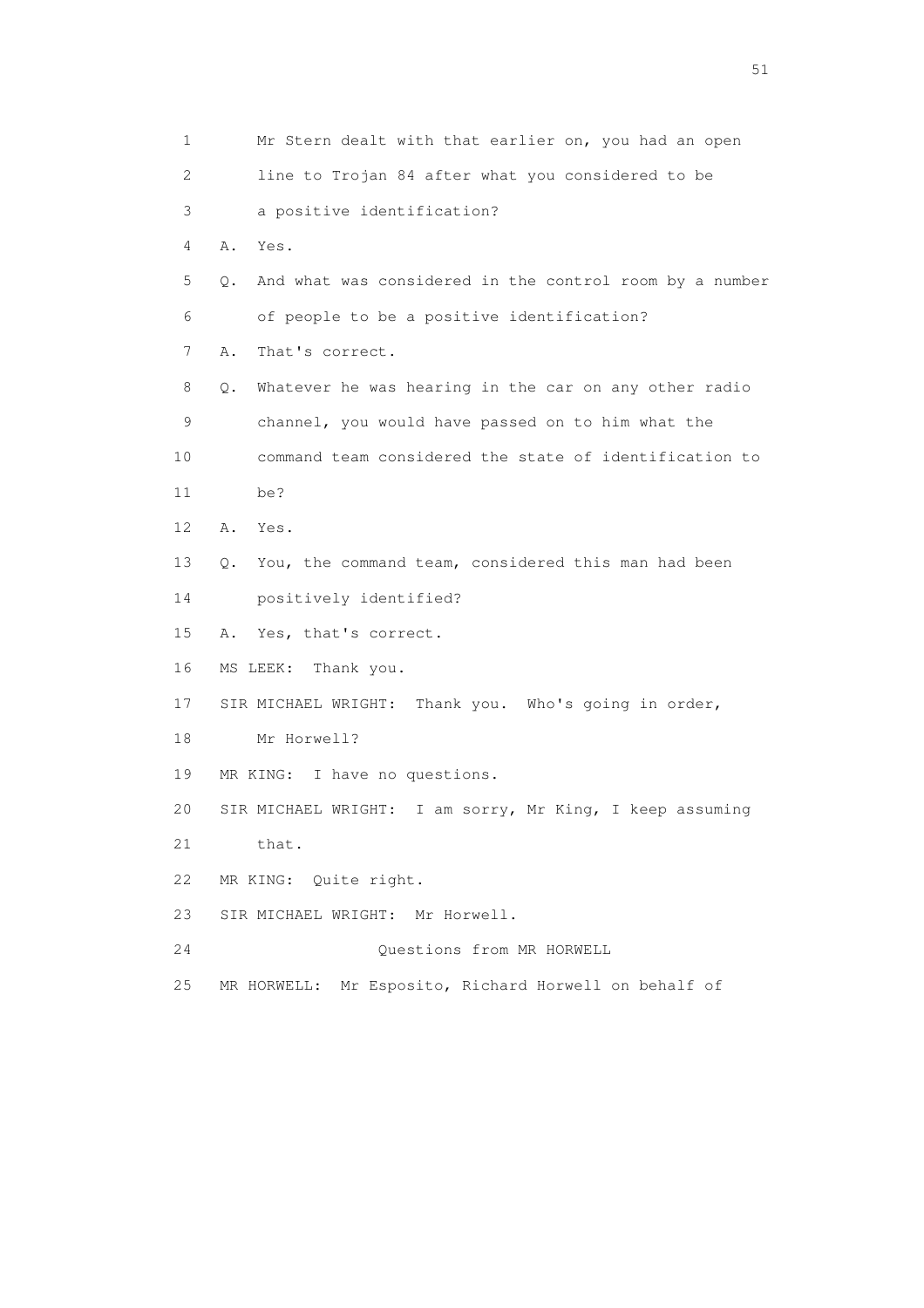1 the Commissioner.

 2 The Coroner five or ten minutes ago introduced 3 a discussion point for your comments upon, and it was 4 this:

 5 "As the bus got nearer to Stockwell, the available 6 time to carry out a safe stop was diminishing." 7 A. That's correct, sir, yes.

 8 Q. Now, would you agree that in relation to that point of 9 discussion, there is a considerable amount of hindsight? 10 A. Yes, sir.

 11 Q. Because in the operations room that morning, you had no 12 idea at all as to where this man was going?

13 A. Absolutely none, sir.

 14 Q. Just so that we don't concentrate too much upon the 15 possibility of his going to Stockwell, could you be 16 given the maps brochure, please. If you don't have it 17 could you take it out, and turn first to page 9. If we 18 could have that up on the screen as well, please.

 19 Now, we must bear in mind throughout that you had no 20 idea when and where this man would get off the bus, and 21 if he were to get off the bus at or near to Stockwell, 22 one of the addresses that was featuring by this time was 23 40 Blair House?

24 A. That is correct, sir.

25 Q. As was indicated almost at the outset of this inquest,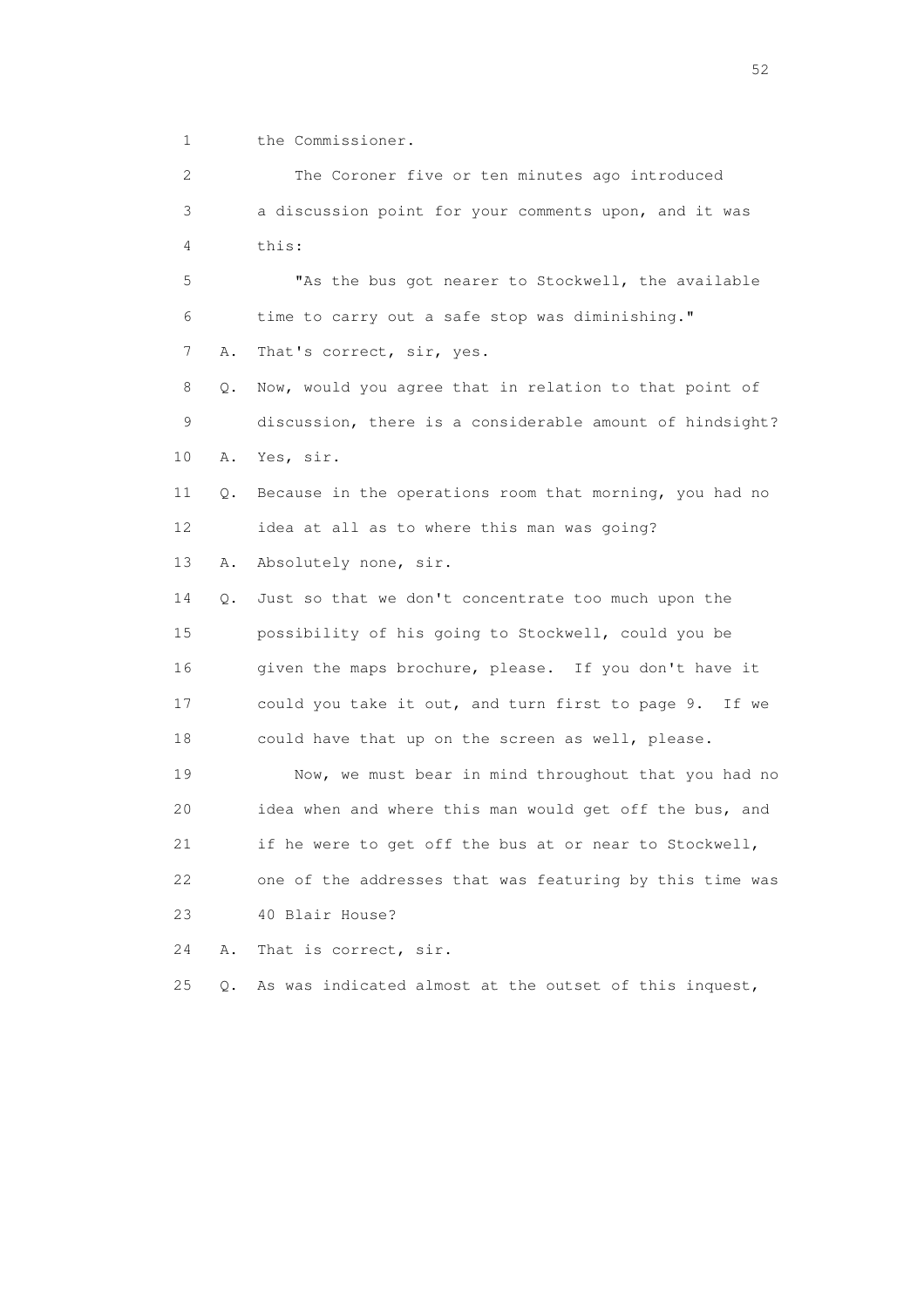1 that is very near to Stockwell station.

2 A. Yes, sir, it is.

 3 Q. As it happens it's not so near but page 10, Corfe House, 4 another address that was featuring by this time, not 5 a significant distance away? 6 A. Yes, that's correct, sir. 7 Q. If we were to take the point of discussion further, 8 Mr Esposito, it would mean, would it not, that firearms 9 officers would have to be positioned at every single 10 Underground station within reach of the number 2 bus 11 route? 12 A. Yes, that's correct. 13 Q. If it is a valid point? 14 A. (Witness nods). 15 Q. The starting point being you had no idea where this man 16 was going to get off the bus, and did you have 17 sufficient manpower that day to station firearms 18 officers at every single Underground station within 19 reasonable reach of the number 2 bus route? 20 A. No, sir. 21 Q. Was that something you even contemplated doing that day? 22 A. Not really, because we were -- well, we were considering 23 the transport system, but it wasn't considering to post 24 officers to individual stations to do interceptions. 25 It's always an option and it may have been an option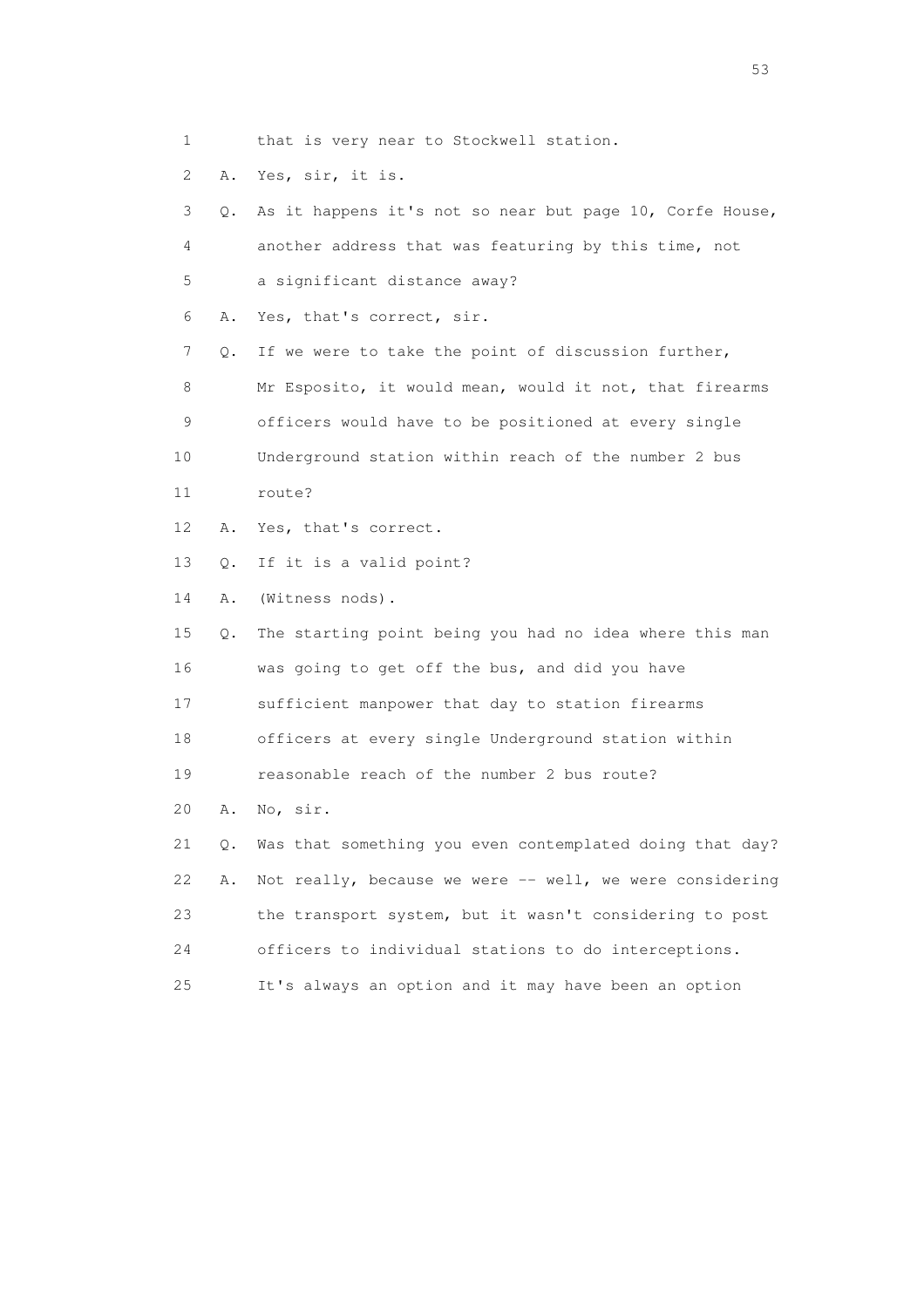1 that we discussed.

 2 Q. Where this man could have gone, the possibilities were 3 infinite?

4 A. Yes, sir.

 5 Q. Can I now turn to other matters, please, and I'm going 6 to touch not only the events of that day but also 7 training.

 8 You have been asked many questions about firearms 9 training, Kratos -- to use the term generically to cover 10 all of the suicide possibilities -- training and whether 11 or not a threshold exists, below which a firearms 12 officer must not open fire.

 13 Now, first of all Kratos training. The development 14 of the Kratos policy, was that taken seriously by the 15 Metropolitan Police Service before July 2005?

16 A. Absolutely, sir.

 17 Q. As we have heard, you consulted experts from around the 18 world in the development of that policy?

19 A. Yes, sir.

20 Q. Confronting a suicide bomber or a potential suicide

21 bomber is the most difficult situation a firearms

22 officer is likely to face; would you agree?

23 A. Absolutely, yes.

 24 Q. The reasons for that are obvious but let us spell them 25 out: no other criminal has the desire to kill both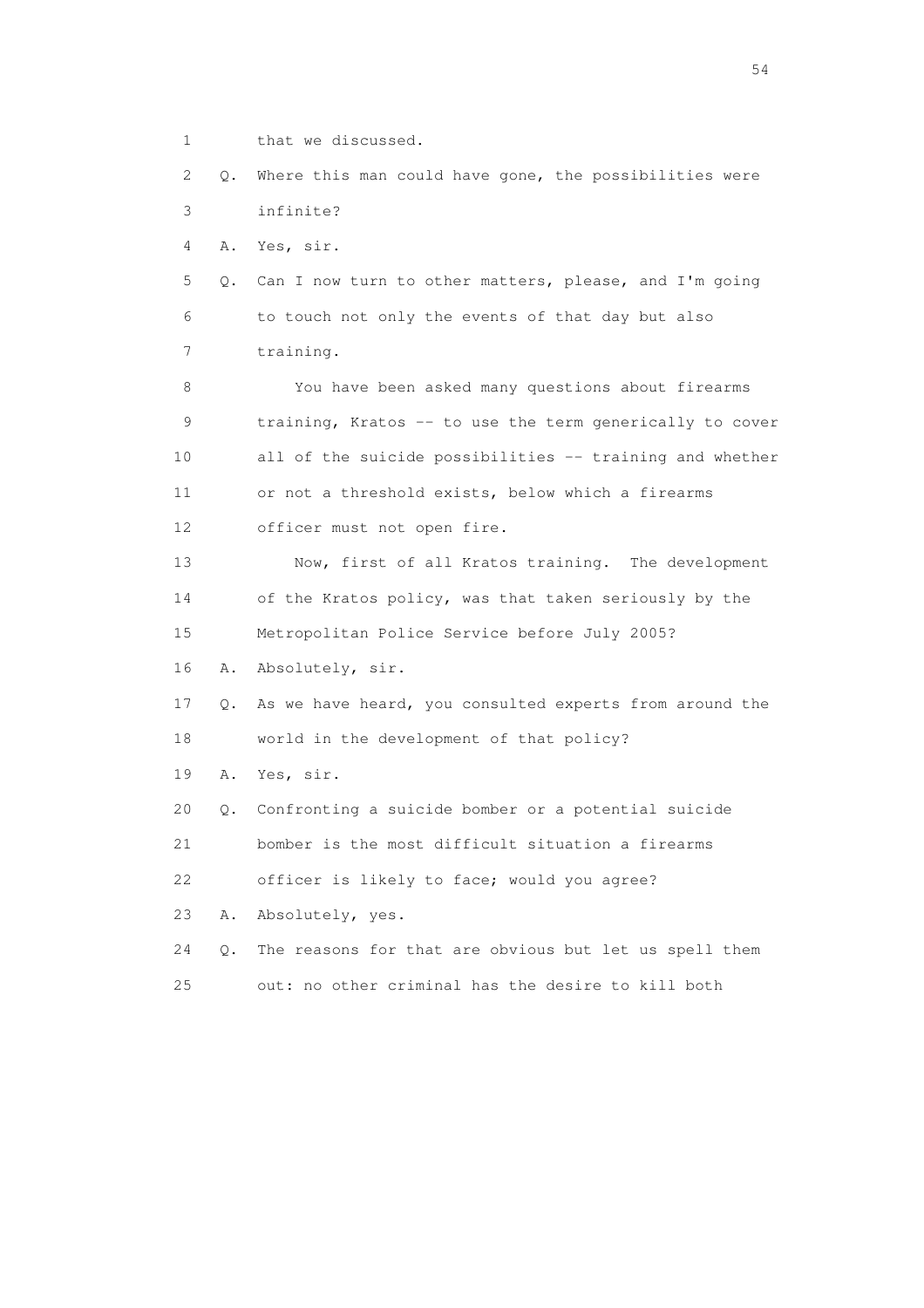- 1 himself and those around him?
- 2 A. No.
- 
- 3 Q. In terms of the training that is given, is it made clear
- 4 that it is in fact impossible to create a profile of
- 5 a suicide bomber?
- 6 A. Yes, that runs throughout the training.
- 7 Q. Mustn't concentrate on age, gender or ethnicity?
- 8 A. No, sir.
- 9 Q. A suicide bomber can come in any form?
- 10 A. Yes, sir.
- 11 Q. And the bomb can be carried in almost any form?
- 12 A. Almost any, yes, sir.
- 13 Q. Either openly or covertly?
- 14 A. That's correct.
- 15 Q. Amongst the behavioural indicators a firearms officer 16 should look for, and this is taken from the training, 17 Mr Esposito, is whether or not a potential suicide 18 bomber is looking anxious. There is not much radical 19 science involved in that proposition. But is it for 20 that reason as well as obvious common sense that you and 21 others placed importance on the reports that the subject 22 was acting nervously, was jumpy, on the bus? 23 A. They are all indicators, sir, yes. 24 Q. That this may be a suicide bomber?
- 25 A. It's an indicator, yes.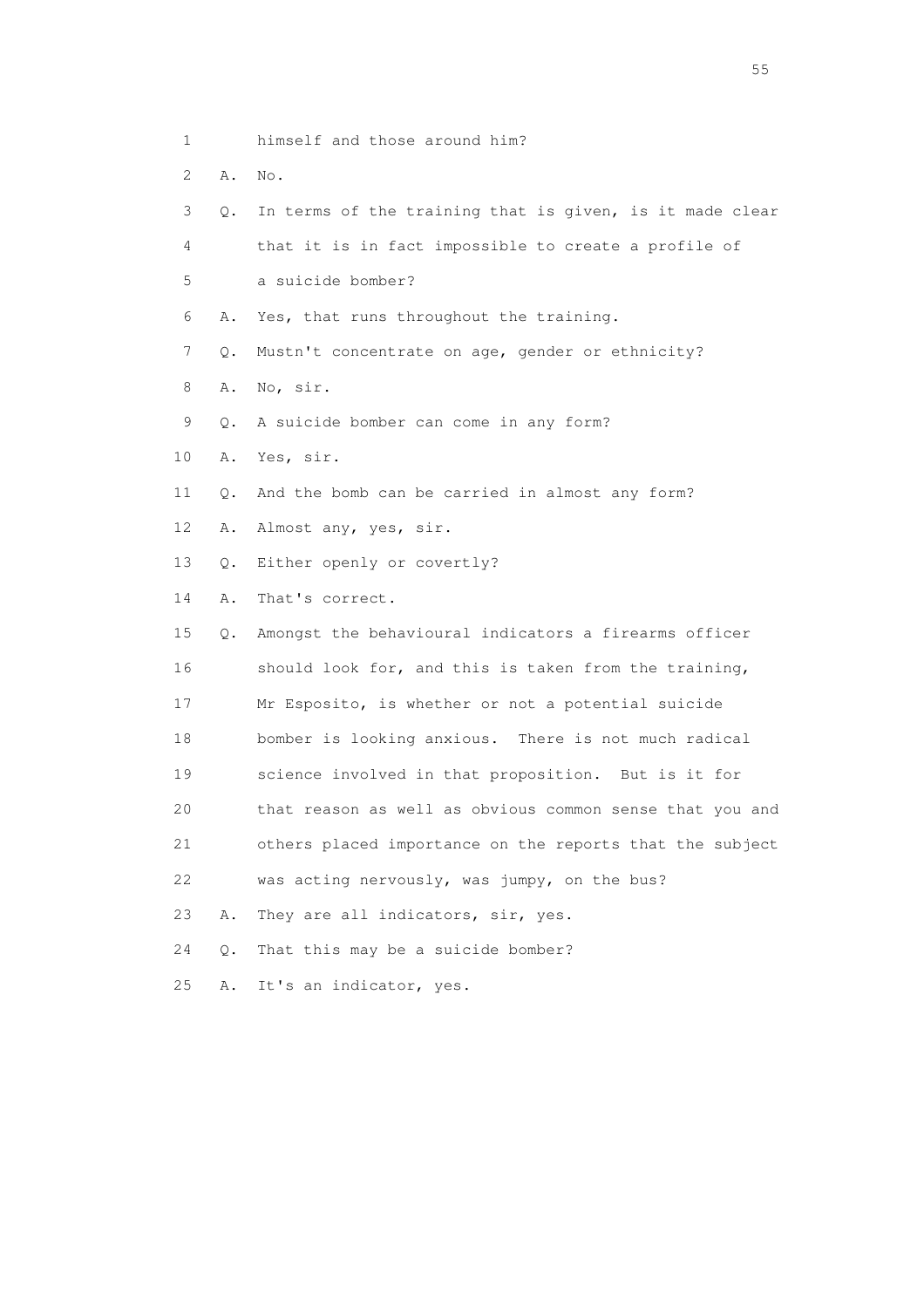| 1  | Q. | As to the threshold, Mr Mansfield asked you a number of |
|----|----|---------------------------------------------------------|
| 2  |    | questions about the threshold which is required before  |
| 3  |    | a police officer can take a critical shot. You said     |
| 4  |    | that there was none?                                    |
| 5  | Α. | Not to my knowledge, sir, no.                           |
| 6  | Q. | I just want to look behind the reasons for that answer, |
| 7  |    | if I may. Training and manuals and guidance are vital,  |
| 8  |    | but they can never cover every eventuality?             |
| 9  | Α. | No, they can't, sir.                                    |
| 10 | Q. | Is it for that reason that emphasis is placed when      |
| 11 |    | training SFOs in the core skills that are required to   |
| 12 |    | exercise judgment and make decisions?                   |
| 13 | Α. | (Witness nods).                                         |
| 14 | Q. | Because that is what is of principal importance?        |
| 15 | Α. | It's the core of all their training.                    |
| 16 | Q. | Is it for that reason, amongst others, that SFOs are    |
| 17 |    | trained so frequently?                                  |
| 18 | Α. | Yes, they conduct five days' training every six weeks.  |
| 19 | Q. | Is there any other branch of the police force that you  |
| 20 |    | are aware of that is trained so frequently?             |
| 21 | Α. | No, sir.                                                |
| 22 | Q. | Is the essence of this firearms training that each      |
| 23 |    | individual officer must use his judgment and make       |
| 24 |    | an assessment of the threat and risk which is present?  |
| 25 | Α. | Yes, sir. For all normal firearms operations.           |

 $56<sup>o</sup>$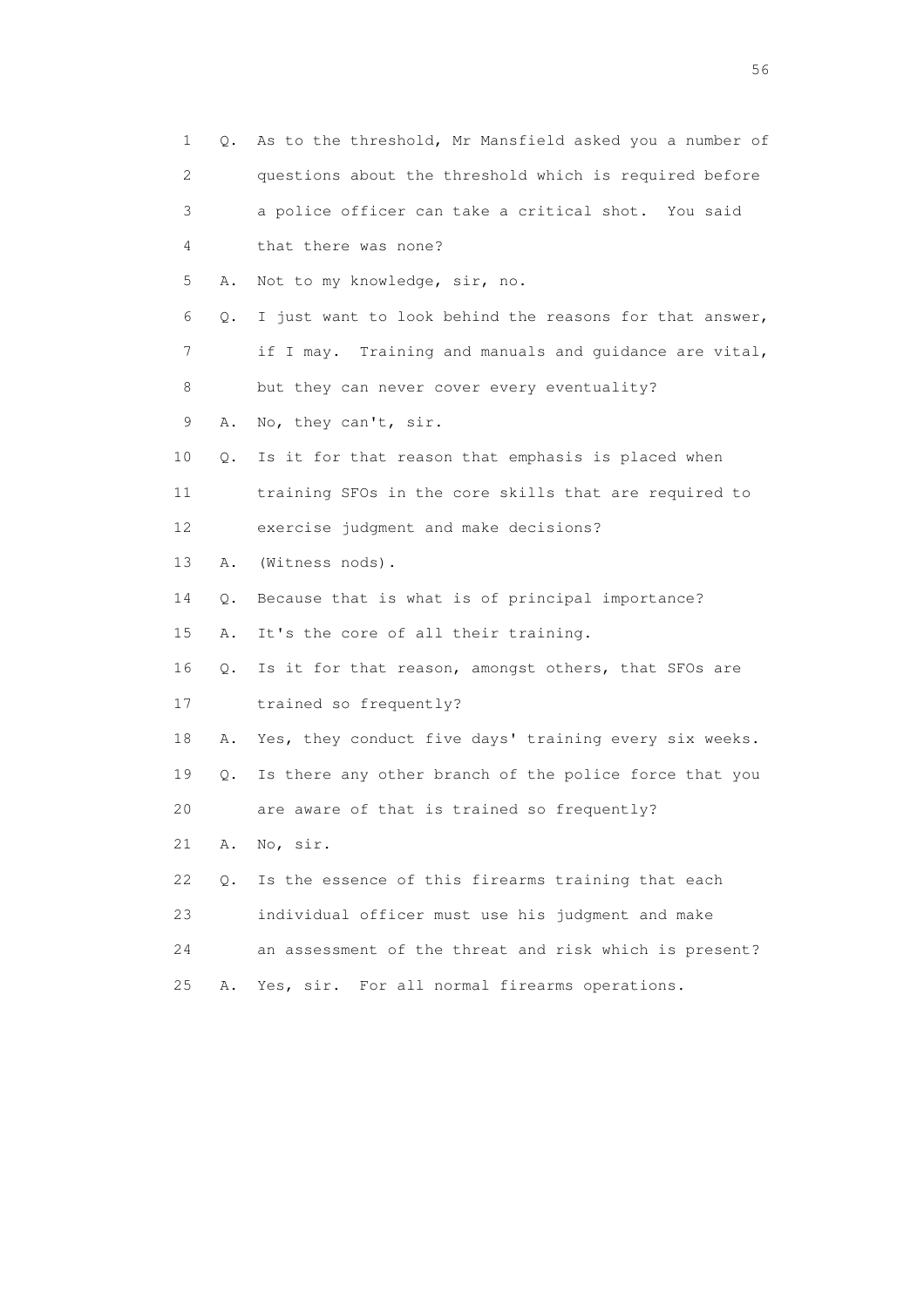1 Q. Is it for that reason that, on a number of occasions 2 yesterday, when Mr Mansfield was asking you about the 3 conduct and actions of those who shot Mr de Menezes, you 4 said, as you had to say: only the firearms officers can 5 give you those answers. 6 A. Yes, sir. 7 Q. Because it is their judgment, their assessment, their 8 decision that matters? 9 A. Yes, sir. 10 Q. We are focusing for obvious reasons upon one particular 11 type of threat, namely that posed by the suicide bomber. 12 But firearms officers regularly have to make difficult 13 life or death decisions? 14 A. Yes, sir, they very often do, I am afraid. 15 Q. Perhaps we forget what other threats and dangers they 16 face. Kidnappers, for example, with their victims. Are 17 they about to kill them. 18 A. Yes, sir. 19 Q. A life or death decision that firearms officers have to 20 make? 21 A. Yes, sir. 22 Q. Hostage takers, are they about to kill their hostages? 23 A. Yes, sir. 24 Q. Another life or death decision with which firearms 25 officers can be faced?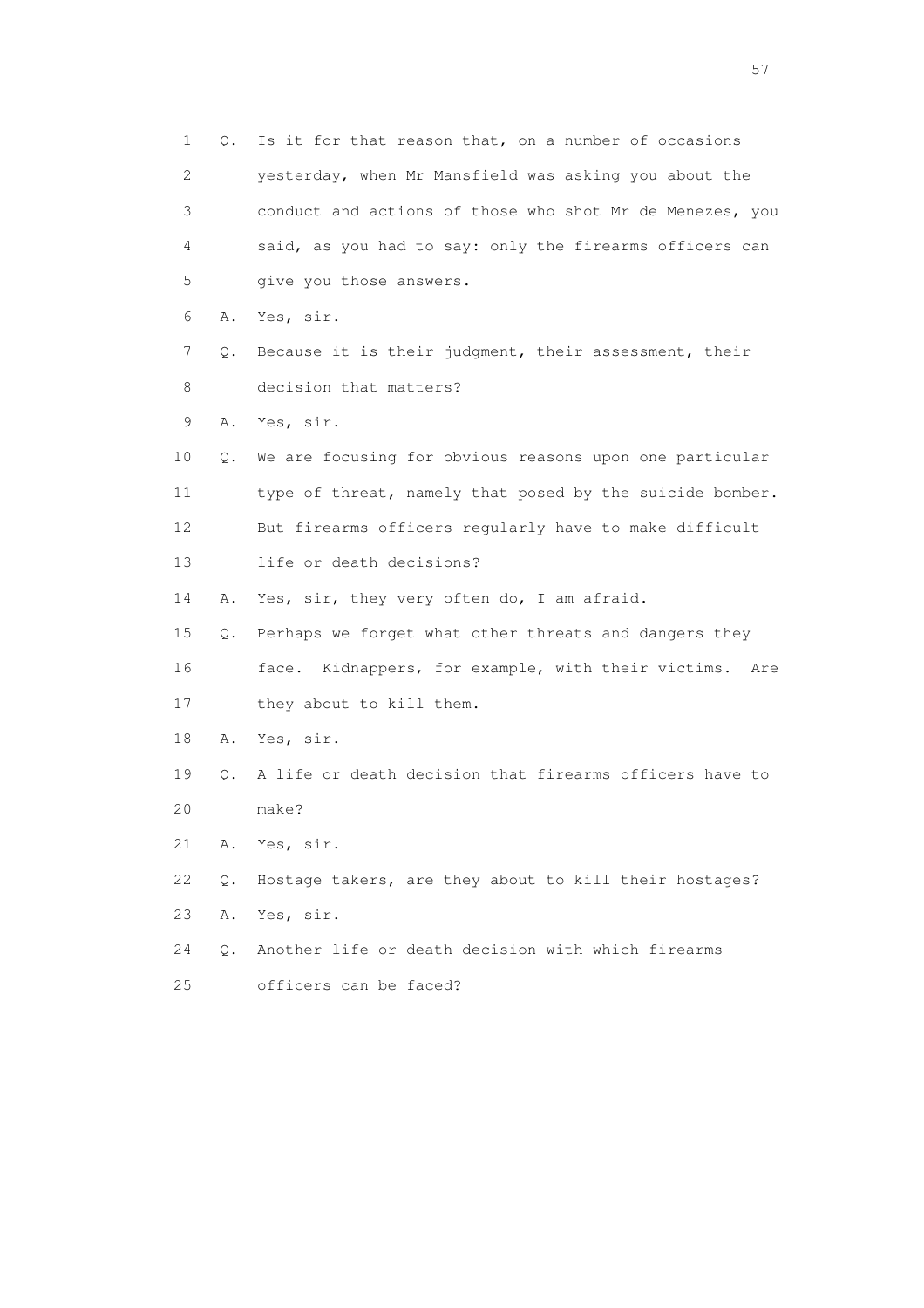- 1 A. That's correct.
- 2 Q. Robbers, are they about to shoot the security guard
- 3 taking cash into the bank?
- 4 A. That's correct.
- 5 Q. Perhaps a more frequently faced life or death decision?
- 6 A. Yes.
- 7 Q. Is it for that reason that the emphasis is placed on 8 individual judgment and responsibility?
- 9 A. Yes, it is, and that's why they have the level of
- 10 training that they do.
- 11 Q. If you try to cover every conceivable situation and 12 circumstance, you would probably never stop training 13 these officers?
- 14 A. No, sir. You have to have the core skills. Everything 15 comes from those core skills.
- 16 Q. I want to look, please, and I'm going to look at very 17 little of the documentation for the reasons that you
- 18 have just given, Mr Esposito, but it's document
- 19 page 290, please, and this is from the ACPO firearms
- 20 manual, one of the important manuals, Mr Esposito. Yes?
- 21 A. Yes, sir.
- 22 Q. Could we start, please, at 2.1:
- 23 "Firearms may be fired by AFOs [authorised firearms
- 24 officers]..."
- 25 A. That's correct.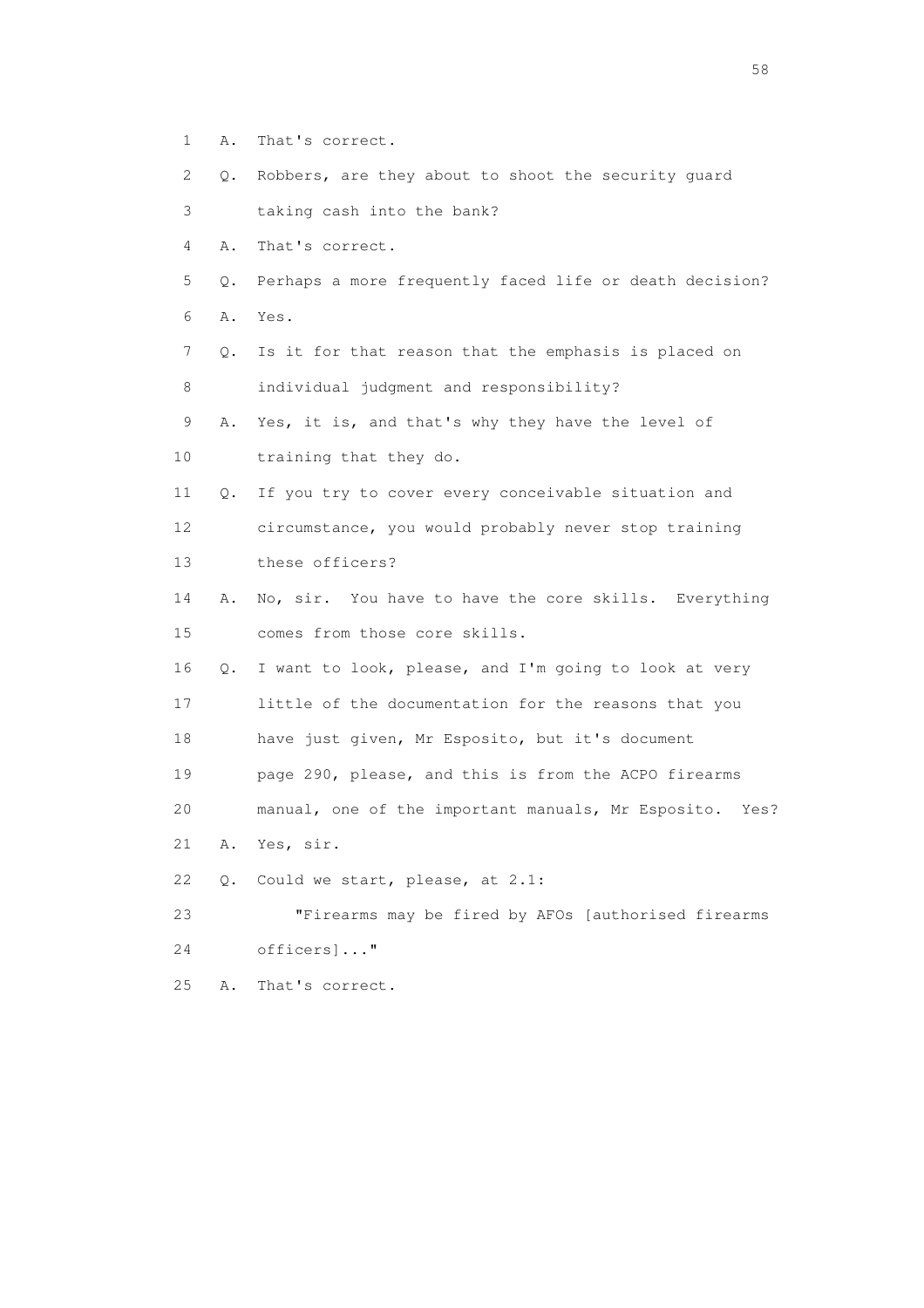1 Q. "... in the course of their duty only when absolutely 2 necessary after traditional methods have been tried and 3 failed or must, from the nature of the circumstances, be 4 unlikely to succeed if tried."

5 A. That's correct, sir.

 6 Q. "Police should not normally fire warning shots. There 7 are serious risks associated with the firing of such 8 shots, which have the potential to cause unintentional 9 death or injury. They may also lead a subject or other 10 officers to believe that they are under fire. (Warning 11 shots are not permitted in Scotland).

 12 "An officer will only be justified in resorting to 13 the discharge of a warning shot in the most serious and 14 exceptional of circumstances, where failure to do so 15 would result in the loss of life or serious injury. 16 Police officers who discharge a firearm under any 17 circumstances must give full consideration to public 18 safety."

19 A. That's correct, sir.

 20 Q. "The test of using 'force which is no more than 21 absolutely necessary' as set out in Article 2(2) of the 22 European Convention on Human Rights, should be applied 23 in relation to the operational discharge of any weapon." 24 Then we come to the matter that we have just been 25 discussing, Mr Esposito, individual officers'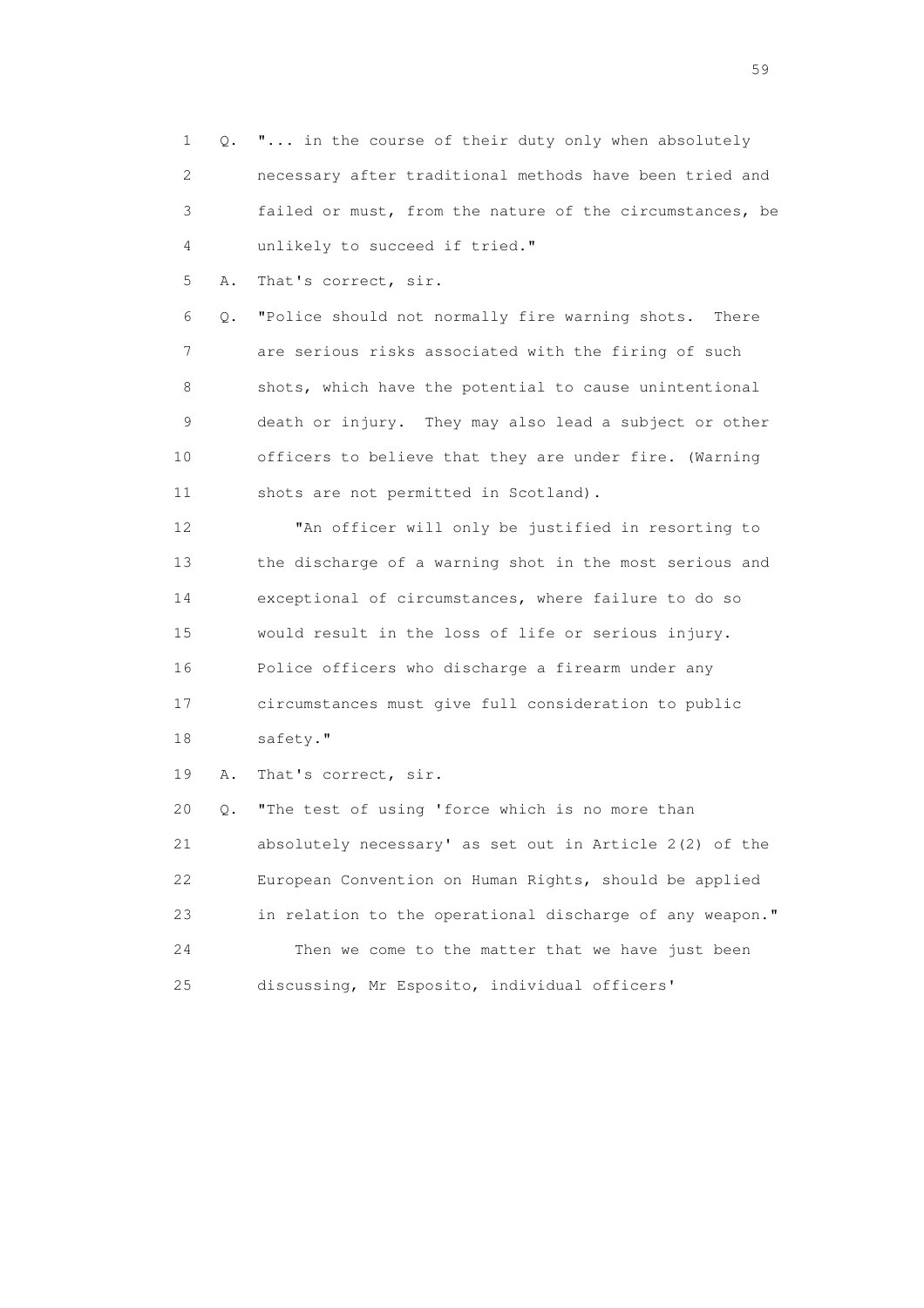1 responsibility.

 2 "The ultimate responsibility for firing a weapon 3 rests with the individual officer, who is answerable 4 ultimately to the law in the courts." 5 That is stressed throughout training? 6 A. Yes, sir. 7 Q. "Individual officers are accountable and responsible for 8 all rounds they fire and must be in a position to 9 justify them in the light of their legal 10 responsibilities and powers. Any discharge of a weapon 11 other than in training, whether intentional or 12 otherwise, must be reported by the officer concerned. 13 The pointing of a firearm at any person may constitute 14 an assault and must also be reported and recorded. 15 "AFOs shall identify themselves as such and shall 16 give a clear warning of their intent to use firearms 17 with sufficient time for the warnings to be observed, 18 unless to do so would unduly place any person at a risk 19 of death or serious harm, or it would be clearly 20 inappropriate or pointless in the circumstances of the 21 incident." 22 Finally: 23 "Authority to fire. 24 "A Gold or Silver Commander can authorise when shots 25 may be fired but such authorisation will not exempt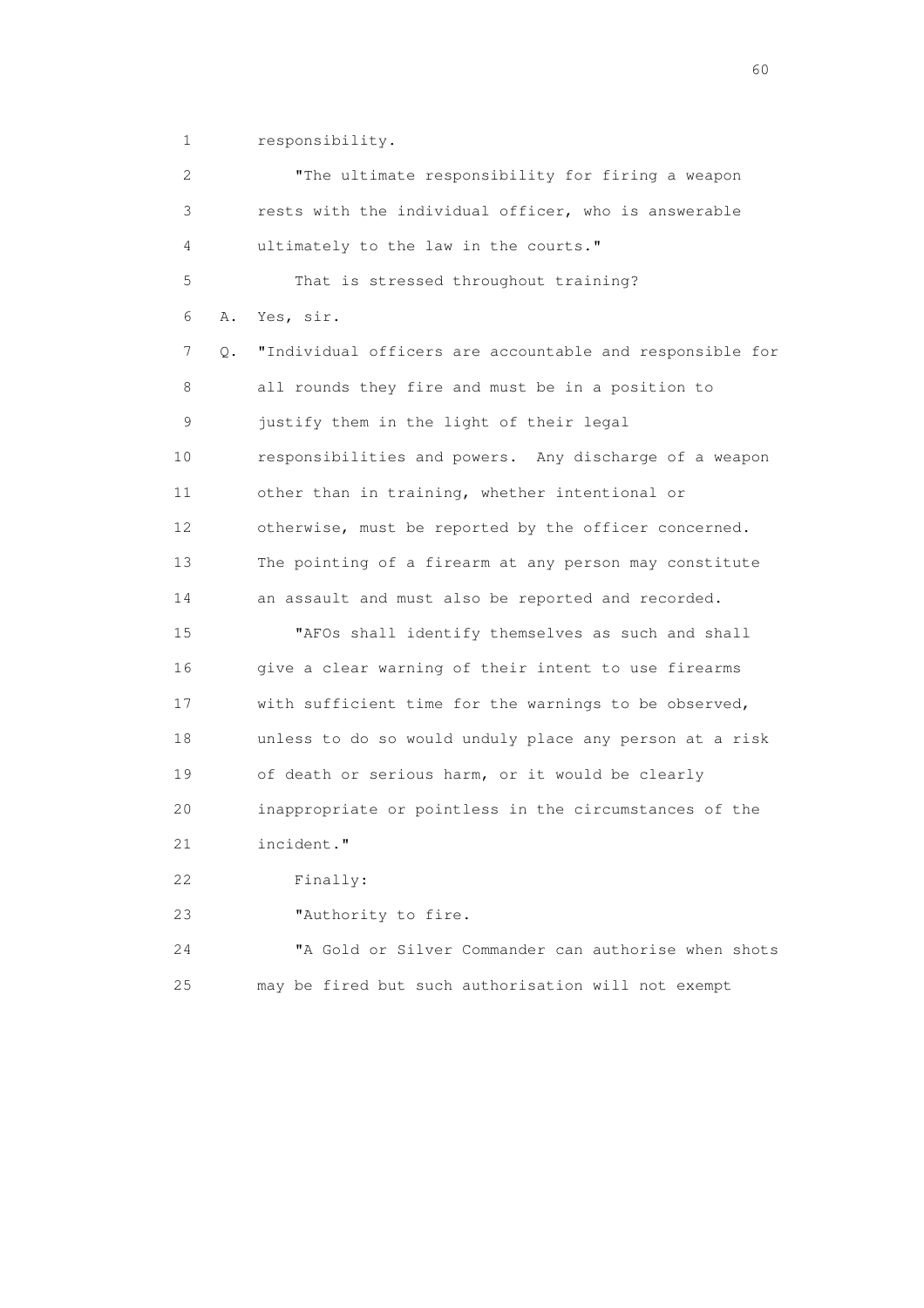1 an individual from their responsibility. No general 2 rule can be laid down and much will depend on the 3 circumstances of individual incidents." 4 Would you say that that page represents the -- 5 A. Yes. 6 Q. -- the core approach that a firearms officer must take 7 to any situation? 8 A. Yes, sir. 9 Q. In case anyone were to entertain the idea that 10 a firearms officer should only open fire if ordered to 11 do so, or if given authority or consent from a superior 12 officer, would that be extremely dangerous and 13 unworkable? 14 A. Yes, it would be. 15 Q. Can you explain why, please? 16 A. Because only the officer at that point can assess the 17 threat and if he is waiting for an order to fire and 18 a threat is -- emerges in front of them, then their 19 hands are tied. 20 Q. And may be killed? 21 A. And may be killed, sir. 22 Q. Along with others? 23 A. Yes, sir. 24 Q. The legal framework in which this training is given, it

25 is not a framework that applies only to firearms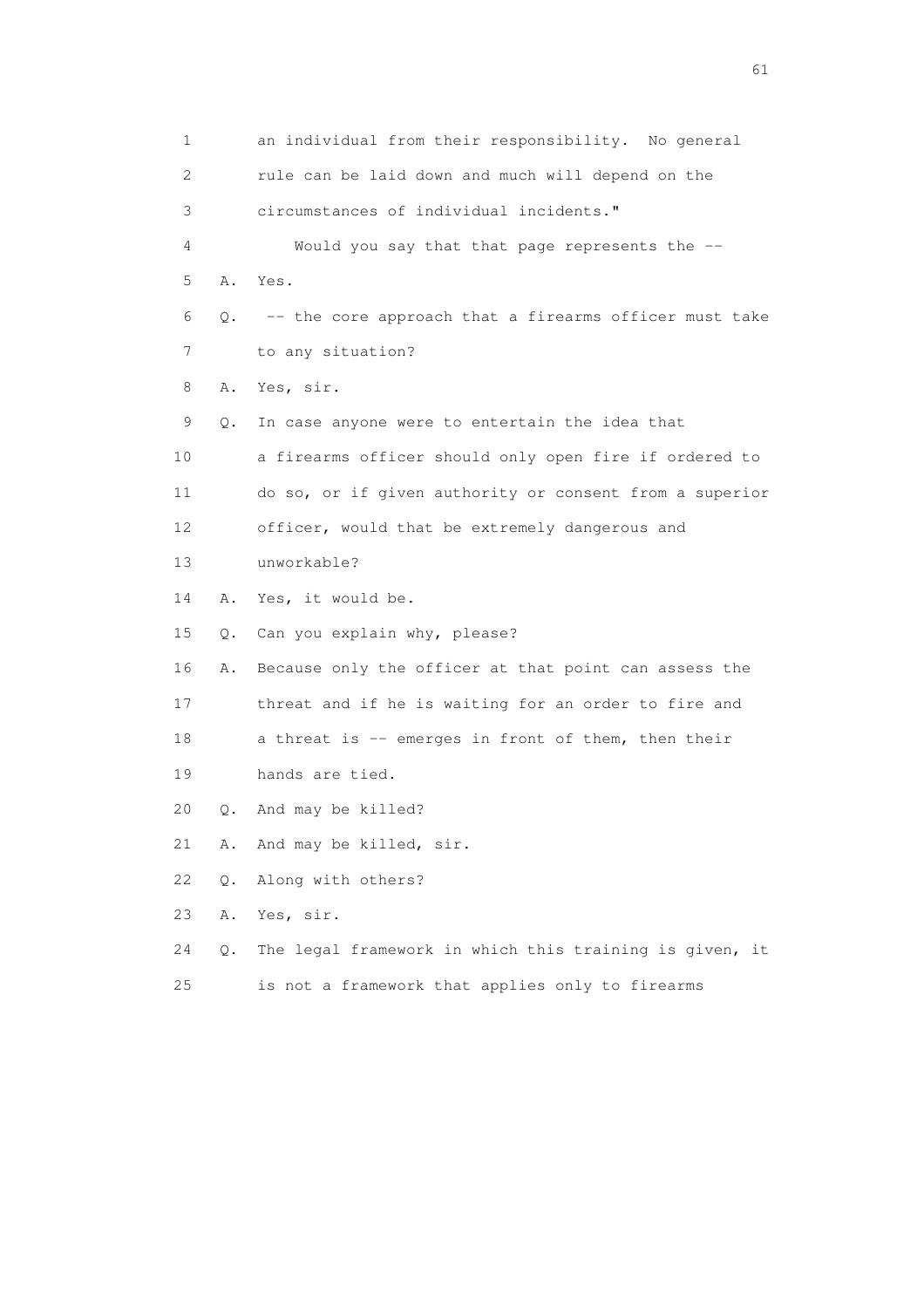- 1 officers, is it?
- 2 A. No, sir.

3 Q. The law of self-defence applies to every individual,

- 4 whether a firearms officer or not?
- 5 A. Absolutely.
- 6 Q. It is the same law that enables those who face a burglar 7 in their house, and who fear that they are about to be 8 under attack?
- 9 A. Yes.
- 10 Q. The same principle applies, and it's the same principle 11 that applies to anyone who feels under fear or threat of 12 attack in the street?
- 13 A. That's correct, sir, yes.
- 14 Q. There is no special law for a police officer?
- 15 A. No.
- 16 Q. It is the same principle that applies to everyone?
- 17 A. (Witness nods).
- 18 Q. Can I turn to this operation, and I haven't got --
- 19 SIR MICHAEL WRIGHT: I was going to say, Mr Horwell, if you
- 20 come to a convenient point.
- 21 MR HORWELL: I have. I had forgotten the early start.
- 22 SIR MICHAEL WRIGHT: I haven't.
- 23 MR HORWELL: I wasn't here for the start and I apologise for 24 that, but it would be a convenient moment.
- 25 SIR MICHAEL WRIGHT: One question that I have been given. I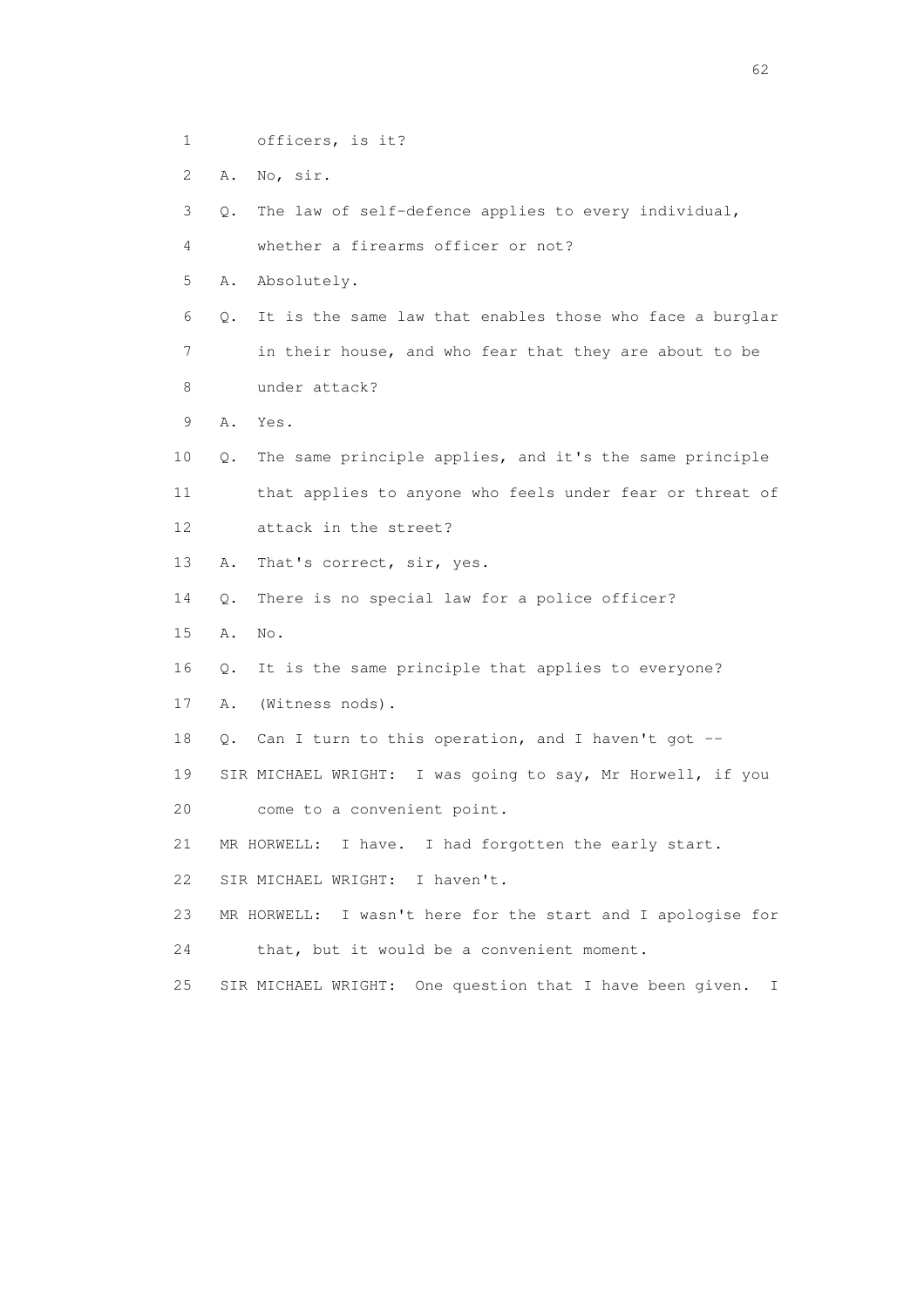1 don't think it will get anybody anywhere, but I ought to 2 ask you this. I think a member of the jury is probably 3 drawing on his or her recollection of events. 4 In the fortnight that we are dealing with, between 5 7/7 and 22/7, was there a wide deployment of police 6 officers generally on the tube? 7 A. My understanding was yes, there was, there was 8 an increased patrolling throughout that time. 9 SIR MICHAEL WRIGHT: Specialist firearms officers? 10 A. No, sir. They were engaged in other operations 11 throughout that time. 12 SIR MICHAEL WRIGHT: So if there was a recollection that 13 a lot of police officers were being deployed on the tube 14 system, they weren't armed? 15 A. No, sir. 16 MR HORWELL: No. And sir, what might in fact be behind that 17 question, we can see two police officers outside 18 Stockwell at the relevant time. 19 SIR MICHAEL WRIGHT: They are not armed. 20 MR HORWELL: I have no information or evidence whatsoever to 21 suggest that they were armed, no. 22 SIR MICHAEL WRIGHT: I think what lies behind the question, 23 as the questioner has in fact made it clear, was the 24 possibility of deploying somebody who by good fortune 25 might happen to be on a train somewhere near, but we

experience of the contract of the contract of the contract of the contract of the contract of the contract of the contract of the contract of the contract of the contract of the contract of the contract of the contract of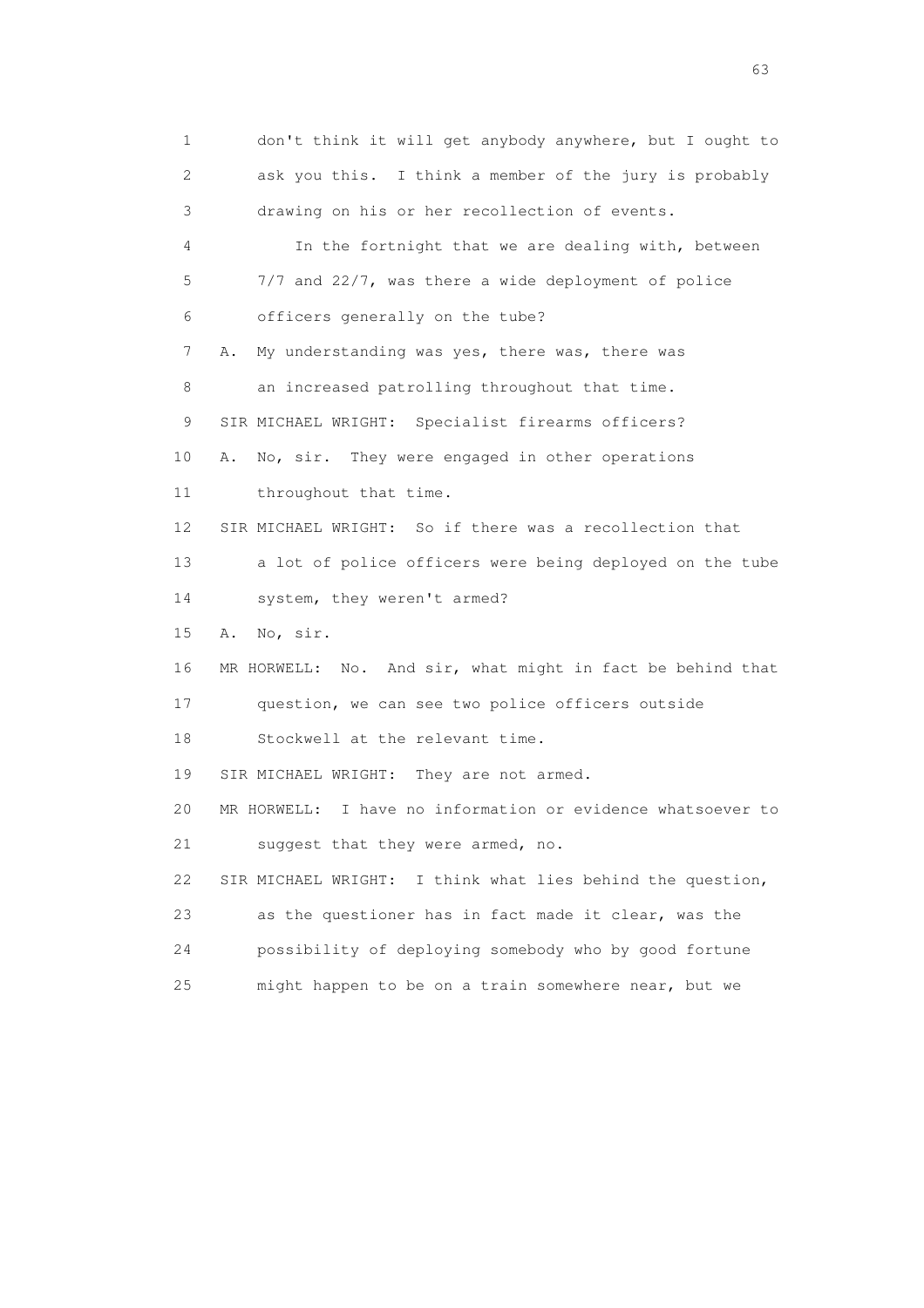1 have the answer, they weren't armed. 2 MR HORWELL: They weren't armed, no. 3 SIR MICHAEL WRIGHT: It's an early start; ten past. 4 (11.00 am) 5 (A short break) 6 (11.10 am) 7 (In the presence of the jury) 8 SIR MICHAEL WRIGHT: So far as time keeping is concerned, 9 Mr Horwell, I would like to break for lunch at the 10 ordinary time but, for Jo's sake, we will have another 11 break at about quarter past 12. 12 MR HORWELL: Mr Esposito, I was turning to this operation. 13 A. Sir. 14 Q. And a point that has appeared throughout the evidence, 15 the orange team. You have been asked about it, and you 16 have given certain evidence, and I just want to see if 17 we can summarise the effect of what you have said. 18 We know that the orange team were kept on duty 19 overnight part of the time at Leman Street, part of the 20 time at New Scotland Yard? 21 A. Yes, that's correct, sir. 22 Q. They were there for this operation and any terrorist 23 threat? 24 A. Yes, sir. 25 Q. Now, the strategy which was set at 4.55 that morning was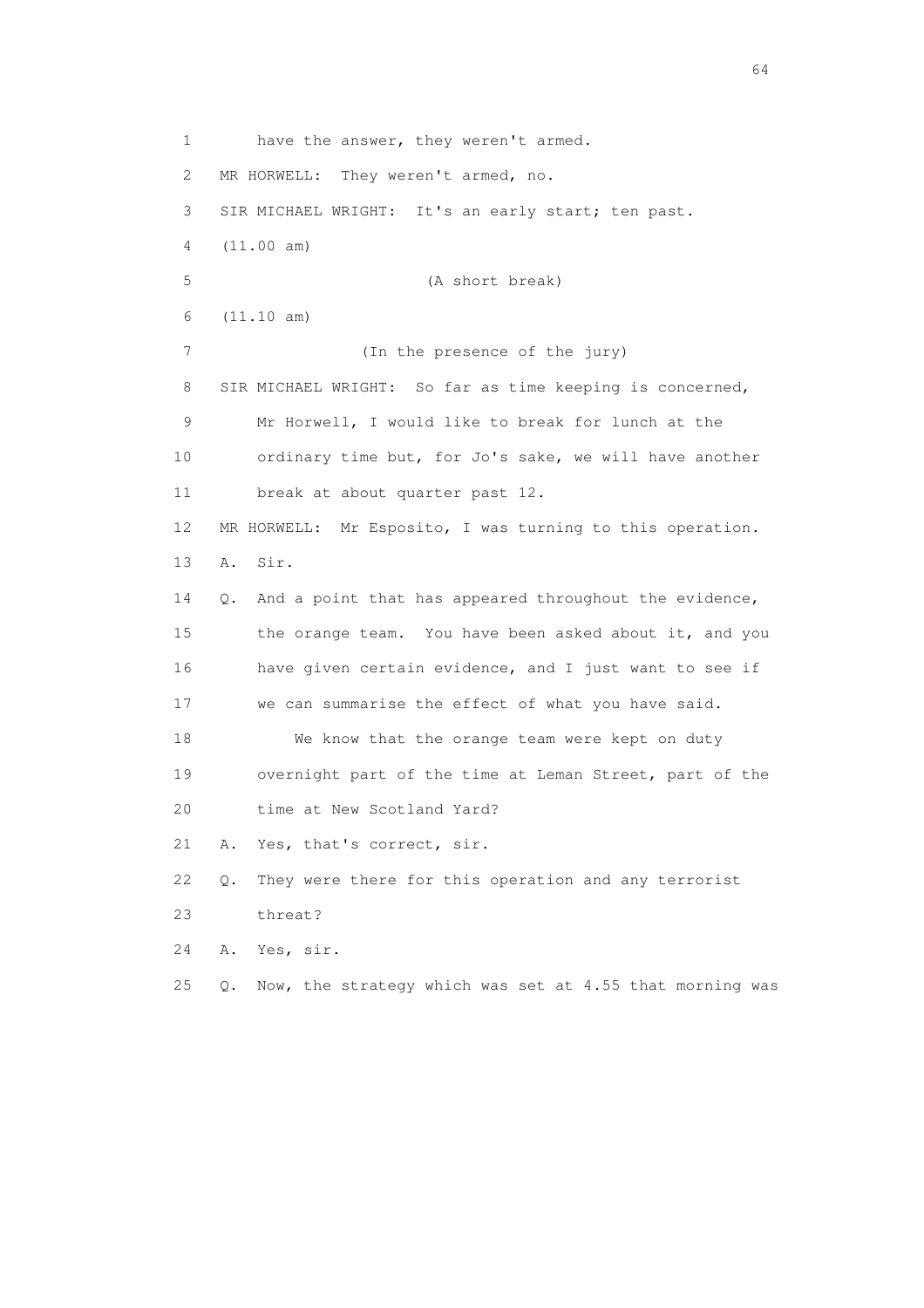| 1  |    | to send as soon as possible, as soon as reasonably       |
|----|----|----------------------------------------------------------|
| 2  |    | practicable were the words used by Mr McDowall, two      |
| 3  |    | firearms teams, one to each of the two addresses?        |
| 4  | Α. | That's correct, sir.                                     |
| 5  | Q. | Until two teams were available, would you have           |
| 6  |    | considered it sensible to keep the one team in a central |
| 7  |    | location between the two addresses?                      |
| 8  | Α. | Yes, that would have been the sensible thing to do and   |
| 9  |    | that's what was done.                                    |
| 10 | Q. | If you had been asked, and no-one is suggesting that you |
| 11 |    | were asked, Mr Esposito, if you had been asked, would    |
| 12 |    | you have agreed with the keeping of orange at New        |
| 13 |    | Scotland Yard?                                           |
| 14 | Α. | Yes, I would have.                                       |
| 15 | Q. | Until the two addresses could each have a firearms team  |
| 16 |    | located near to them?                                    |
| 17 | Α. | Yes, sir.                                                |
| 18 | Q. | Evidence has been given that, until the firearms teams   |
| 19 |    | arrived near to these two locations, the surveillance    |
| 20 |    | officers were being supported if necessary by ARVs       |
| 21 |    | and/or TSTs?                                             |
| 22 | Α. | That's correct, sir.                                     |
| 23 | О. | We have heard evidence as to the fact that an ARV is     |
| 24 |    | stationed at Lambeth?                                    |
| 25 | Α. | That's correct, yes.                                     |

 $\sim$  65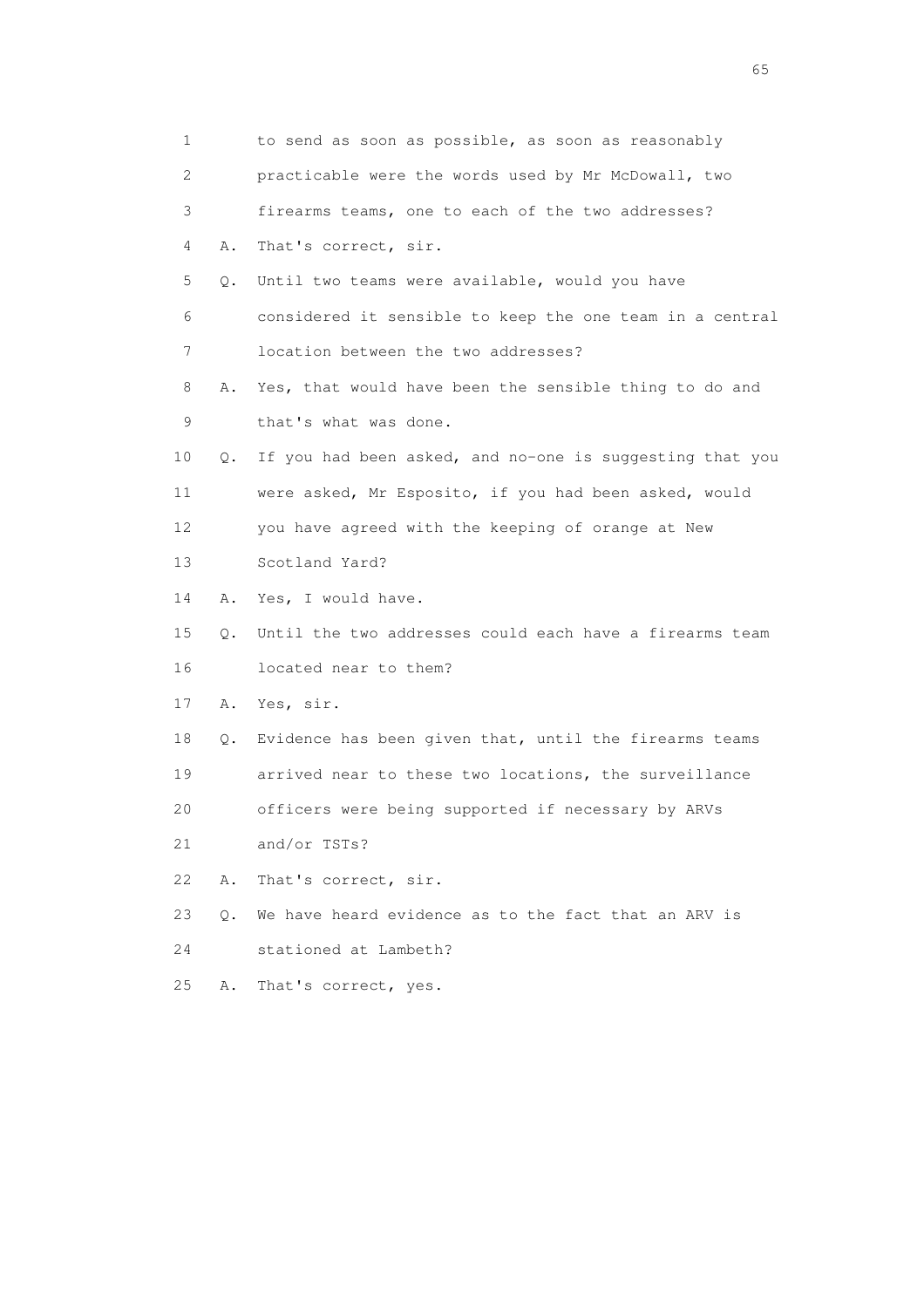1 Q. We keep hearing that they are not trained to the same 2 level as SFOs? 3 A. That's correct, but they are still highly trained, sir. 4 Q. That's the point, Mr Esposito. Although officers who 5 man ARVs, or are part of a TST team, are not trained to 6 the very high level of SFOs, they are still highly 7 trained? 8 A. Yes, sir. 9 Q. In case we lose sight of what an ARV may be called upon 10 to do, if a report came in now that a potential suicide 11 bomber was walking down a main London street -- 12 A. They would be the first responders. 13 Q. An ARV would be the vehicle called to that scene and 14 an ARV officer may have to confront an actual suicide 15 bomber? 16 A. Yes, sir. 17 Q. The topic of arrest. To protect the public, the police 18 will arrest not only certain criminals but also possible 19 criminals? 20 A. Yes, sir. 21 Q. The power of arrest is wide? 22 A. Sir. 23 Q. A police officer may arrest anyone whom he has 24 reasonable grounds for suspecting of having committed 25 an arrestable offence?

 $\sim$  66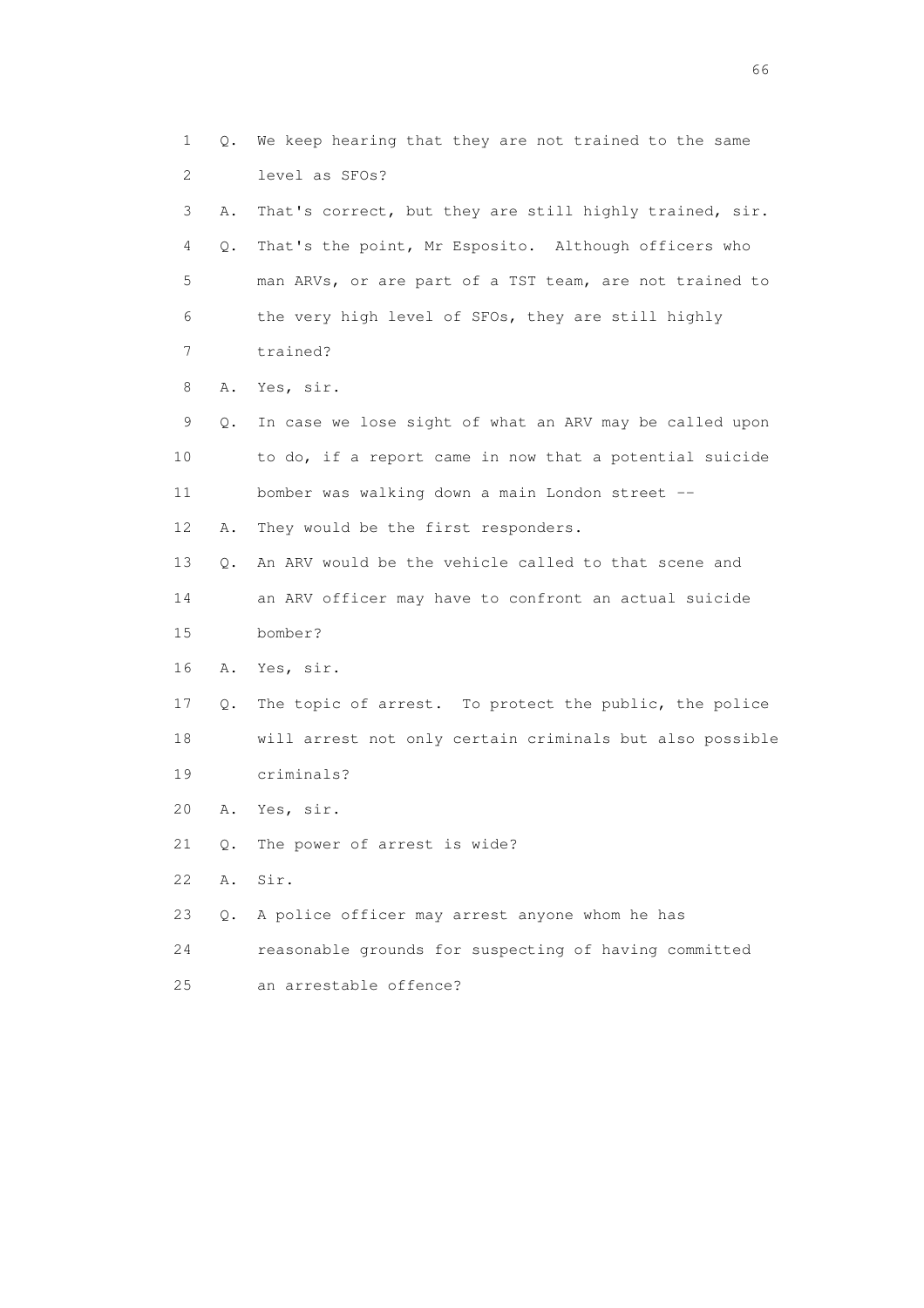- 1 A. Sir.
- 2 Q. Obviously anything connected with terrorism, explosives
- 3 or mass murder is an arrestable offence?
- 4 A. Yes, sir.
- 5 Q. We will all be grateful to hear.
- 6 So it's reasonable grounds for suspecting?
- 7 A. Yes, sir.
- 8 Q. Therefore if police officers believe on reasonable 9 grounds that an individual is a suicide bomber and had 10 attempted to murder countless people on the previous 11 day, that is sufficient cause for an arrest? 12 A. Yes, sir. 13 Q. Now, in relation to the point of identification, there 14 is nothing wrong, is there, Mr Esposito, in principle in
- 15 waiting to see whether the quality of the identification 16 improves or diminishes?
- 17 A. That's the proper thing to do, sir.
- 18 Q. That is what happened in this case?
- 19 A. Yes, sir.
- 20 Q. As we know from your evidence, the quality of the
- 21 identification had three stages to it?
- 22 A. Yes, sir.
- 23 Q. A possible, a not, and the third stage you believe to be
- 24 a positive identification for Osman, Nettle Tip?
- 25 A. Yes, sir.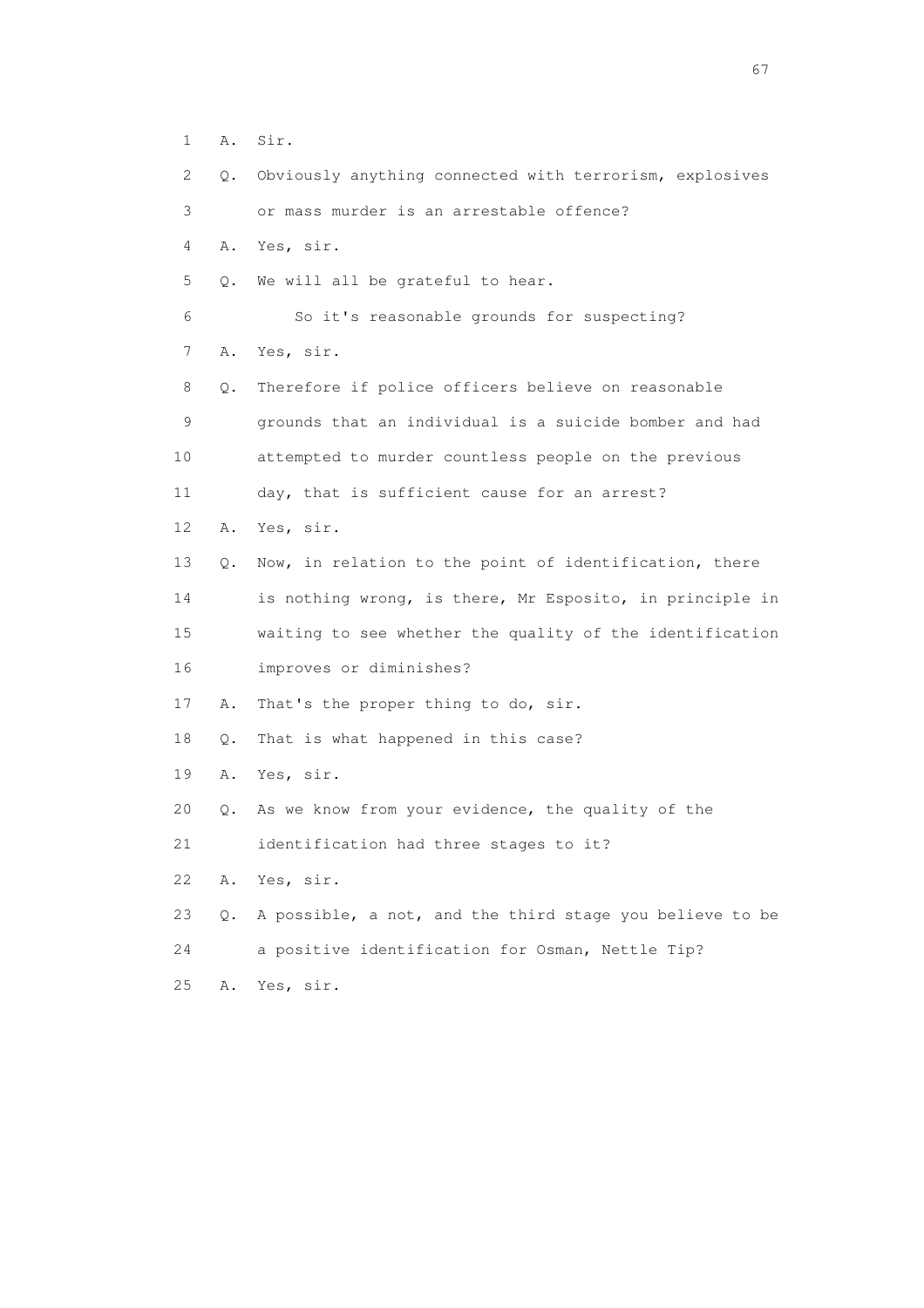1 Q. Firearms officers know perfectly well that the persons 2 they stop may or may not be criminals? 3 A. Yes, sir. 4 Q. And they have to determine, it's the point that we were 5 covering before the break, and only they can determine 6 the threat that is posed? 7 A. Yes, sir. 8 Q. By what is happening in front of them? 9 A. Yes, sir. 10 Q. Anti-surveillance. You have already highlighted the 11 importance of the reports that Mr de Menezes was acting 12 in a nervous or jumpy manner? 13 A. Yes, sir. 14 Q. It fits in with one of the potential indicators for the 15 behaviour of a suicide bomber? 16 A. Yes, sir. 17 Q. As to the events at Brixton station, you were told that 18 Mr de Menezes got off and then got back on to the same 19 bus? 20 A. Yes, sir. 21 Q. Mr Esposito, you were not told that Brixton station was 22 closed? 23 A. No, I had no idea at that time, sir. 24 Q. Did you that morning, as these reports were coming

25 through, did you believe that this man was using an old

entration of the contract of the contract of the contract of the contract of the contract of the contract of the contract of the contract of the contract of the contract of the contract of the contract of the contract of t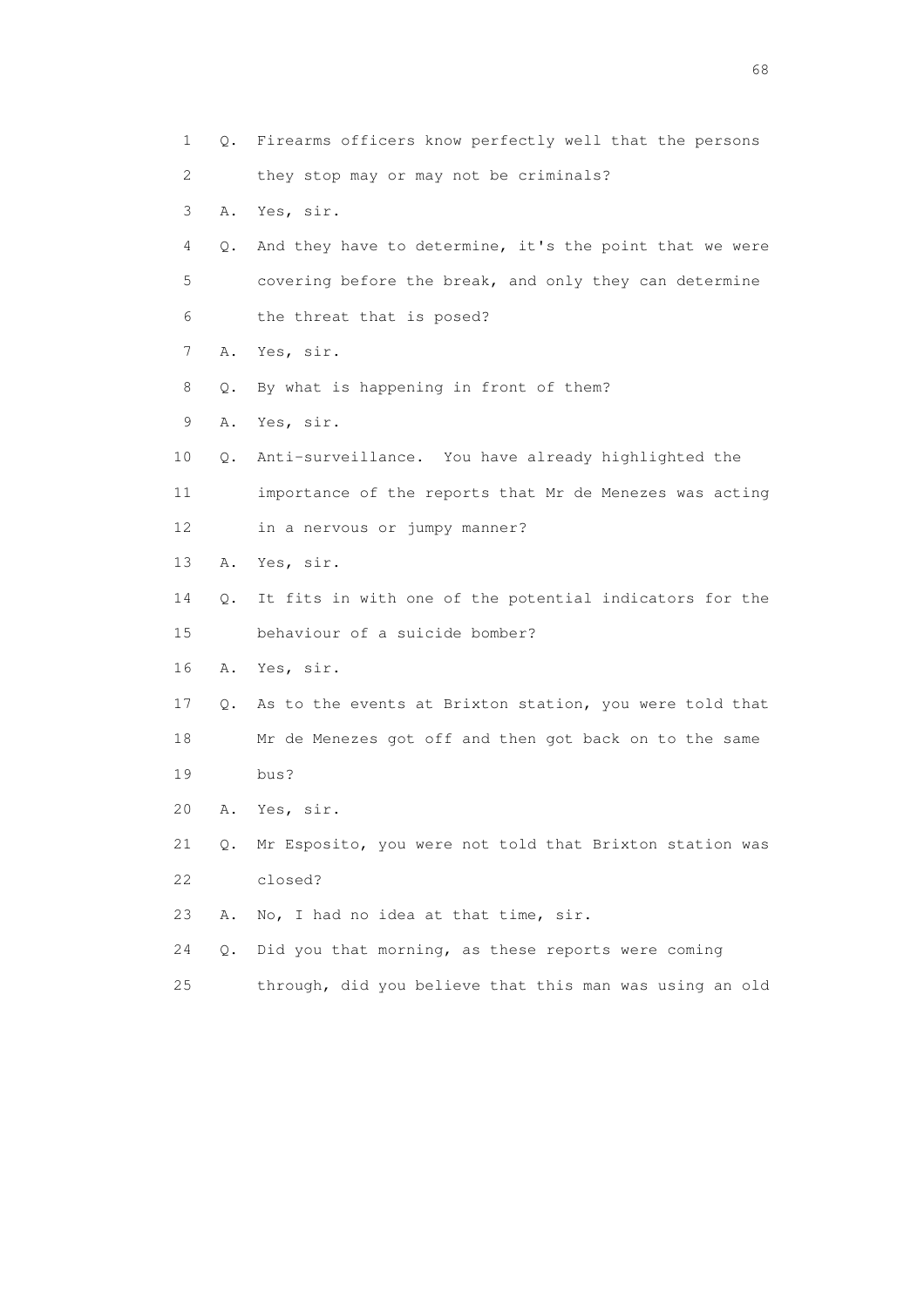1 and established anti-surveillance technique? 2 A. Yes, sir. 3 Q. I am sure it is obvious to us all, it is a technique 4 that is employed either to lose those who are following 5 you or to identify whether or not people are following 6 you? 7 A. That's correct, sir. 8 Q. So if somebody gets off a tube train as the doors are 9 closing and someone else jumps off through other doors, 10 there is a reasonable prospect that that person is 11 following? 12 A. That's correct, sir. 13 Q. In this example, if a person had left the bus and then 14 got back on it with the subject, the subject of 15 a terrorist may well have believed that he was being 16 followed? 17 A. Yes. 18 Q. Classic -- 19 SIR MICHAEL WRIGHT: Yes. I understand the point as it 20 appeared to you, but of course the officers who were 21 following him, the surveillance officers, presumably -- 22 we will find out when they give evidence -- were able to 23 see that Brixton was closed? 24 A. I never heard a report back that it was closed at that

25 time. I only learnt later that it was closed, sir.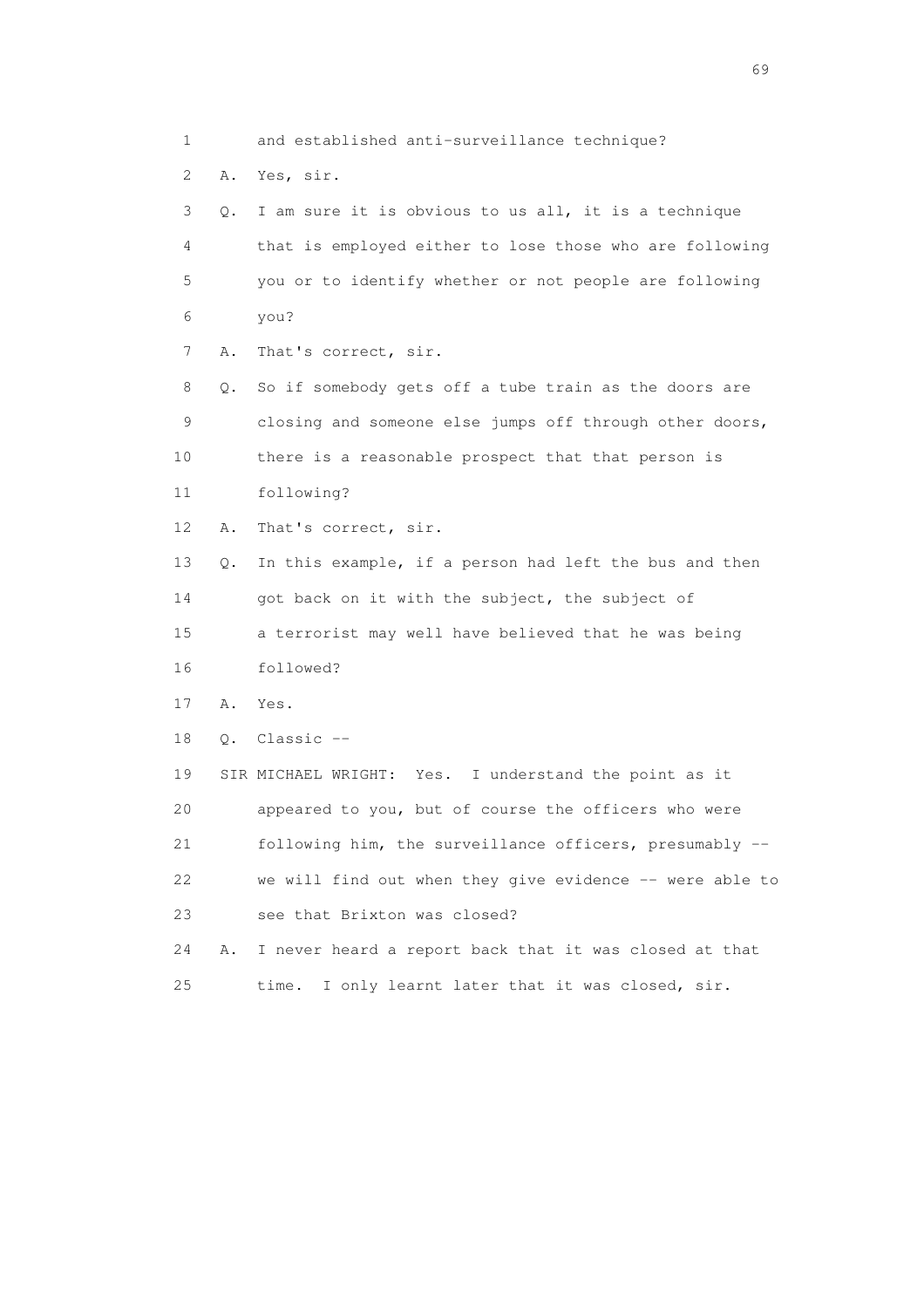| $\mathbf 1$ |    | MR HORWELL: I think we must very much keep an open mind on |
|-------------|----|------------------------------------------------------------|
| 2           |    | that, and Mr Esposito, as you have said, the fact is you   |
| 3           |    | were never told that Brixton station was closed?           |
| 4           | Α. | (Shakes head)                                              |
| 5           | Q. | Again, so that the jury understand the wide use of this    |
| 6           |    | technique, it is found in Al Qaeda manuals?                |
| 7           | Α. | Yes, sir.                                                  |
| 8           | Q. | We have one in our papers. I will not ask for it to be     |
| 9           |    | put up, because it doesn't only apply to Al Qaeda.<br>The  |
| 10          |    | IRA used such techniques, as do criminals?                 |
| 11          | Α. | Yes, sir.                                                  |
| 12          | Q. | The DSO. The point was made by Mr Mansfield yesterday      |
| 13          |    | that the DSO at the Notting Hill Carnival is based on      |
| 14          |    | the ground?                                                |
| 15          |    | A. Yes, that's correct.                                    |
| 16          | Q. | At the carnival itself. A comparison was made that the     |
| 17          |    | DSO here, rather than be with the firearms officers, was   |
| 18          |    | located at New Scotland Yard?                              |
| 19          | Α. | That's correct.                                            |
| 20          | Q. | Now, there are a number of points that emerge from that    |
| 21          |    | comparison. First of all, although each role has the       |
| 22          |    | same title --                                              |
| 23          | Α. | Yes.                                                       |
| 24          | Q. | -- the two types of DSO --                                 |
| 25          | Α. | Are entirely different, sir.                               |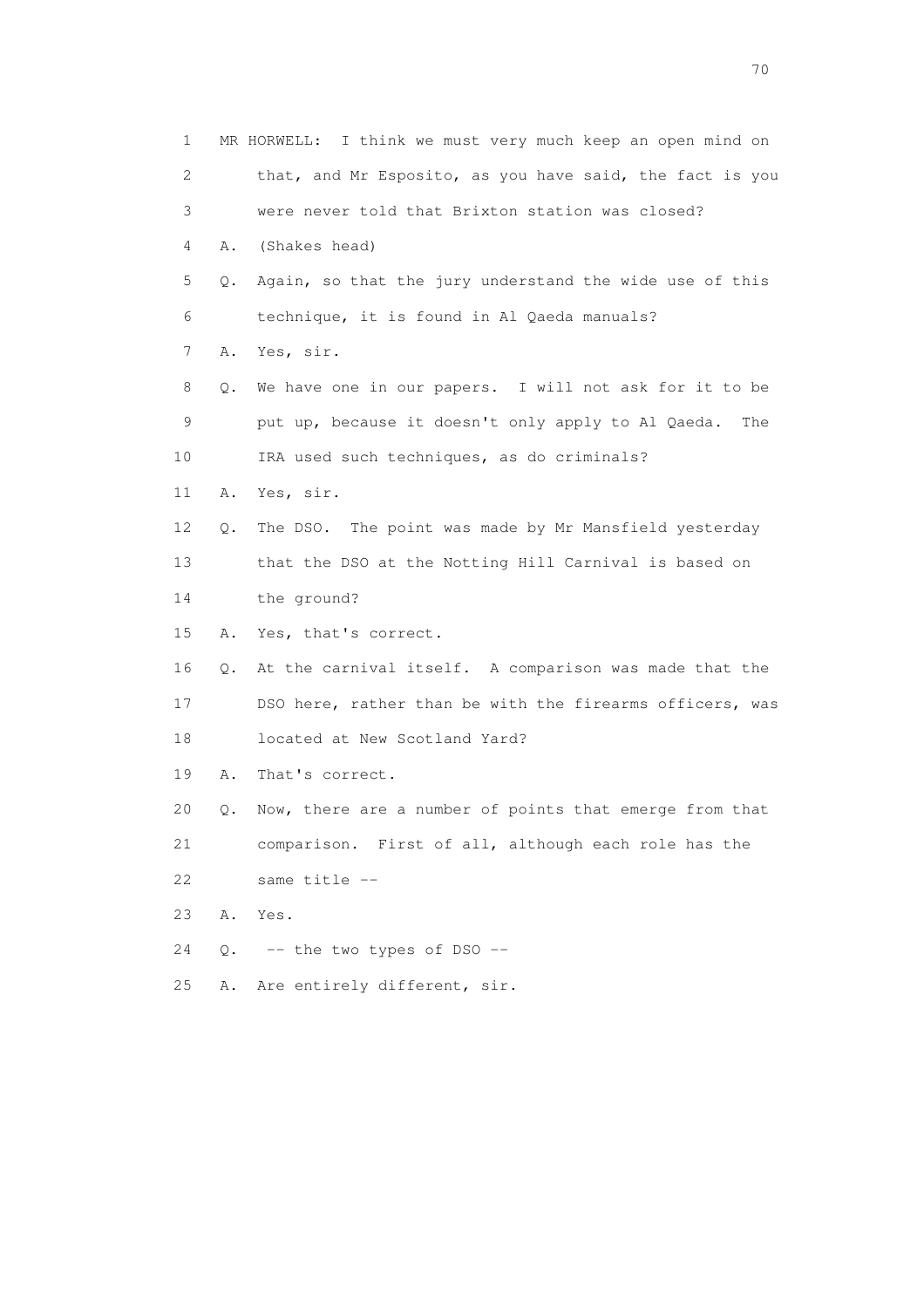1 Q. -- are entirely different and not in any sense 2 comparable? 3 A. Not to me, sir, no. 4 SIR MICHAEL WRIGHT: Notting Hill Carnival is a classic 5 Clydesdale situation, isn't it? 6 A. Not really, sir, no. 7 SIR MICHAEL WRIGHT: It is once you get an alarm, once you 8 get -- 9 A. There is a whole lot of other things -- 10 MR HORWELL: Yes, could you just explain, I know that you 11 touched on this yesterday, Mr Esposito, but as the topic 12 is raised, we have to cover it, the difference between 13 a Notting Hill Carnival type DSO and a Kratos DSO? 14 A. Notting Hill Carnival DSO is there to assess what is 15 happening in a public order situation, to see whether or 16 not a particular type baton rounds need to be used. 17 SIR MICHAEL WRIGHT: Nothing to do with suicide bombers at 18 all? 19 A. It's absolutely nothing to do with suicide bombers. 20 A DSO for this type of operation is to make critical 21 decisions as to the tactics that are going to be used to 22 intercept a person believed to be a suicide terrorist. 23 So it's an entirely different thing. 24 MR HORWELL: It's a pity they have the same title. 25 A. Yes, sir.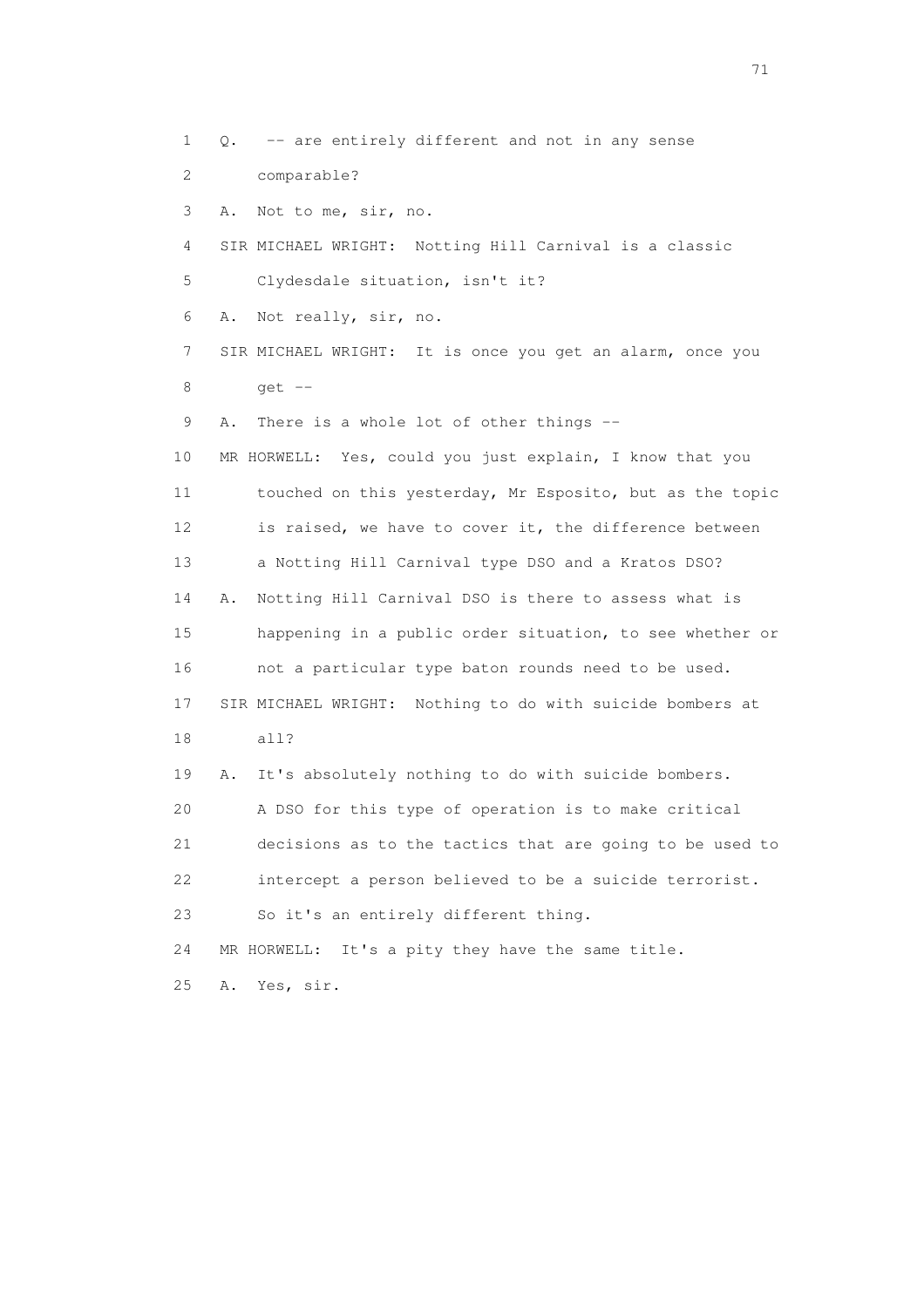1 Q. But each role could not be more different?

2 A. Absolutely not, sir.

| 3               | Q. | The point that was sought to be made yesterday, well,    |
|-----------------|----|----------------------------------------------------------|
| 4               |    | surely it's better to have the DSO on the ground rather  |
| 5               |    | than in an operations room at New Scotland Yard; do you  |
| 6               |    | agree with that?                                         |
| 7               | Α. | My view is that the DSO needs to be in the control room, |
| 8               |    | because of all the information that's coming in. If the  |
| 9               |    | DSO is on the ground, they have a very narrow viewpoint  |
| 10              |    | on what they are dealing with, they are almost           |
| 11              |    | micromanaging that particular operation, but they need   |
| 12 <sup>°</sup> |    | to be able to have access to information, access to      |
| 13              |    | advisers, not only myself, other advisers, and that      |
| 14              |    | would just be impossible to manage if you were in        |
| 15              |    | a vehicle out on the ground.                             |
| 16              | Q. | And access to the intelligence room --                   |
| 17              | Α. | Absolutely.                                              |
| 18              | Q. | -- presumably. And of course that question itself poses  |
| 19              |    | another question: DSO on the ground; which ground? Do    |
| 20              |    | you have a DSO at Scotia Road and Portnall, DSO at some  |
| 21              |    | of the other addresses that were becoming important as   |
| 22              |    | the morning increased? DSOs are a rare resource?         |
| 23              | Α. | Yes, they are, sir.                                      |
| 24              | О. | In your opinion, following the events that took place    |
| 25              |    | that morning, do you believe that there was any scope    |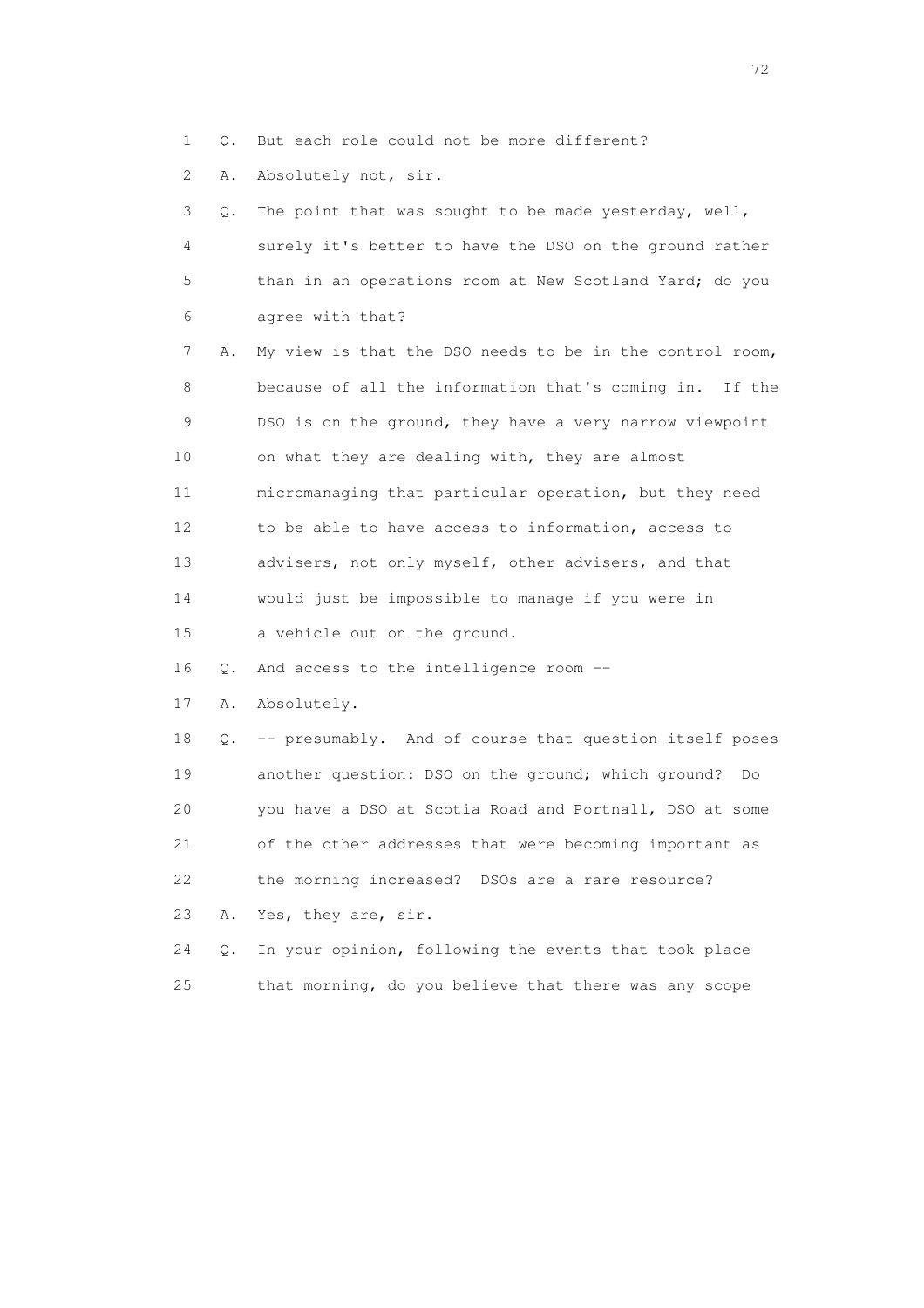1 for confusion as for the use of a DSO in this particular 2 operation?

 3 A. Not to me, sir, there wasn't, no. I was clearly aware 4 of what the role of the DSO was, what my role and how 5 that was going to interact with the other command. 6 Q. Now, we have dealt with the differences between SFOs, 7 the highest level of training for a firearms officer, 8 and levels below for firearms officers, TSTs and ARVs. 9 Can we now turn to the difference, please, between the 10 respective abilities as you then understood them between 11 SO12 officers and SFOs in the context of making an armed 12 intervention or stop, whatever word is appropriate. 13 SO12 officers are not trained armed police officers? 14 A. No, their primary role is as surveillance officer, who 15 is armed for their protection and protection of the 16 public as a result of an emerging threat. But their 17 core responsibility is as surveillance officer, as 18 opposed to CO19 officers who are firearms officers. 19 Q. From your understanding, and you can obviously only give 20 evidence from your understanding, Mr Esposito, but how 21 does their level of training compare to an SFO officer? 22 A. It's incomparable, sir, it's just a huge difference 23 between the skill level of one and the skill level of 24 the other.

25 SIR MICHAEL WRIGHT: We were told some time ago now that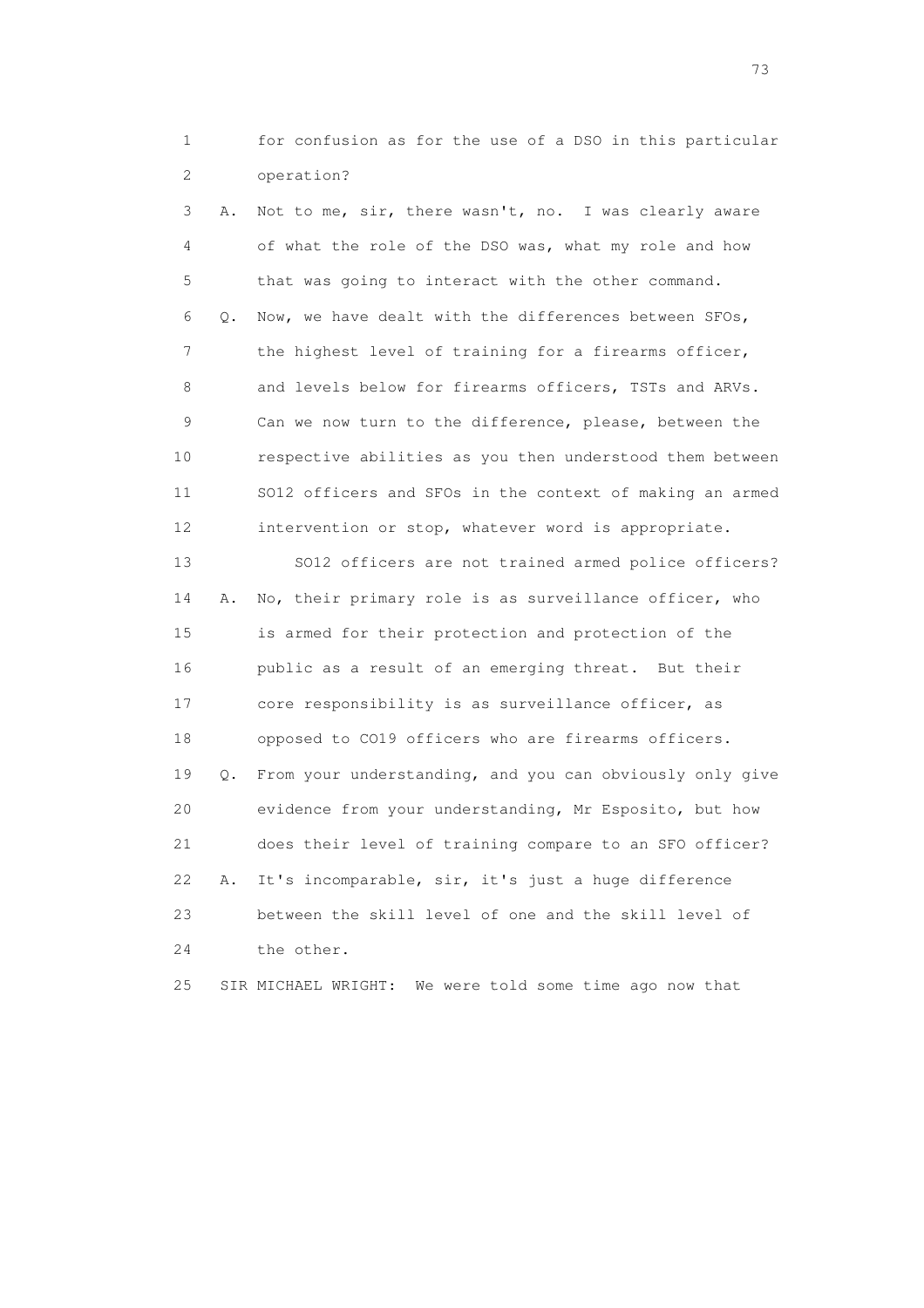1 SO12 officers are not expected to make arrests? 2 A. They don't normally make arrests, sir, because of the 3 nature of their work, because they are primarily 4 surveillance officers. If they then make arrests, they 5 compromise their identity -- 6 SIR MICHAEL WRIGHT: They blow their cover, to use the 7 colloquial term? 8 A. Yes, sir. 9 SIR MICHAEL WRIGHT: That's why in this case, when at one 10 stage it was thought that Mr de Menezes was not 11 Nettle Tip, SO13 officers were set forward to make the 12 arrest? 13 A. Yes, sir. 14 SIR MICHAEL WRIGHT: The idea was that SO12 should not? 15 A. No, they need to maintain surveillance, sir. 16 MR HORWELL: Was the effect of your evidence yesterday that 17 such are the differences in training and expertise 18 between SO12 and SFO officers, you would only 19 contemplate using an SO12 officer to make an armed 20 intervention in these circumstances in the most extreme 21 of conditions? 22 A. The most extreme, sir, yes. 23 Q. That is why you advised Commander Dick, as she then was, 24 to use the SFOs to make this intervention? 25 A. Yes, for the officers' safety, for public safety, we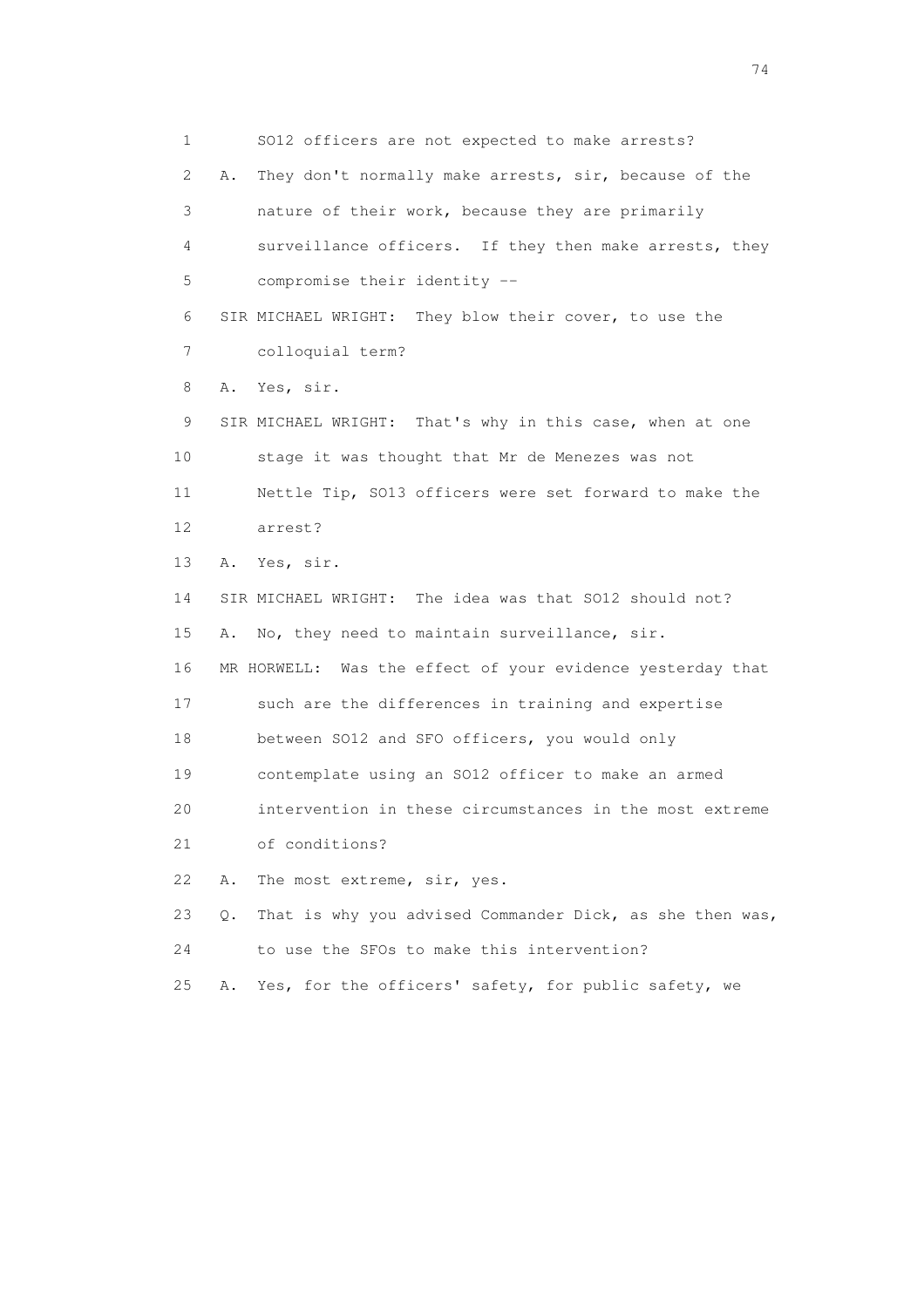1 need to use the absolute best resource that we have 2 available. 3 Q. This is an issue in fact that was raised by DAC Dick 4 when she gave evidence, and I'm going to ask you about 5 it. Do you agree that if SO12 officers had been used to 6 make this armed stop, and they had shot Mr de Menezes, 7 because of the lack of their training, would enormous 8 criticism have followed in your opinion? 9 A. It's a likely outcome, sir, yes, probably. 10 Q. Criticism because you used untrained, inexperienced 11 officers to make the most difficult armed intervention 12 imaginable? 13 A. Absolutely, sir. 14 Q. When SFOs were -- 15 A. Available. 16 MR HORWELL: -- available. Mr Esposito, thank you, that's 17 all I ask. 18 A. Thank you, sir. 19 SIR MICHAEL WRIGHT: Just one point that arises out of the 20 evidence you have just given. 21 You told us that firearms officers when they are 22 having -- when they believe that they are having to deal 23 with a suicide bomber, are not immune, this is your 24 words, from adrenaline and fear? 25 A. Yes, sir.

na matsay na katalog as na kasang na mga 175 may 2008. Ang isang isang nagsang nagsang nagsang nagsang nagsang<br>Tagapang nagsang nagsang nagsang nagsang nagsang nagsang nagsang nagsang nagsang nagsang nagsang nagsang nagsa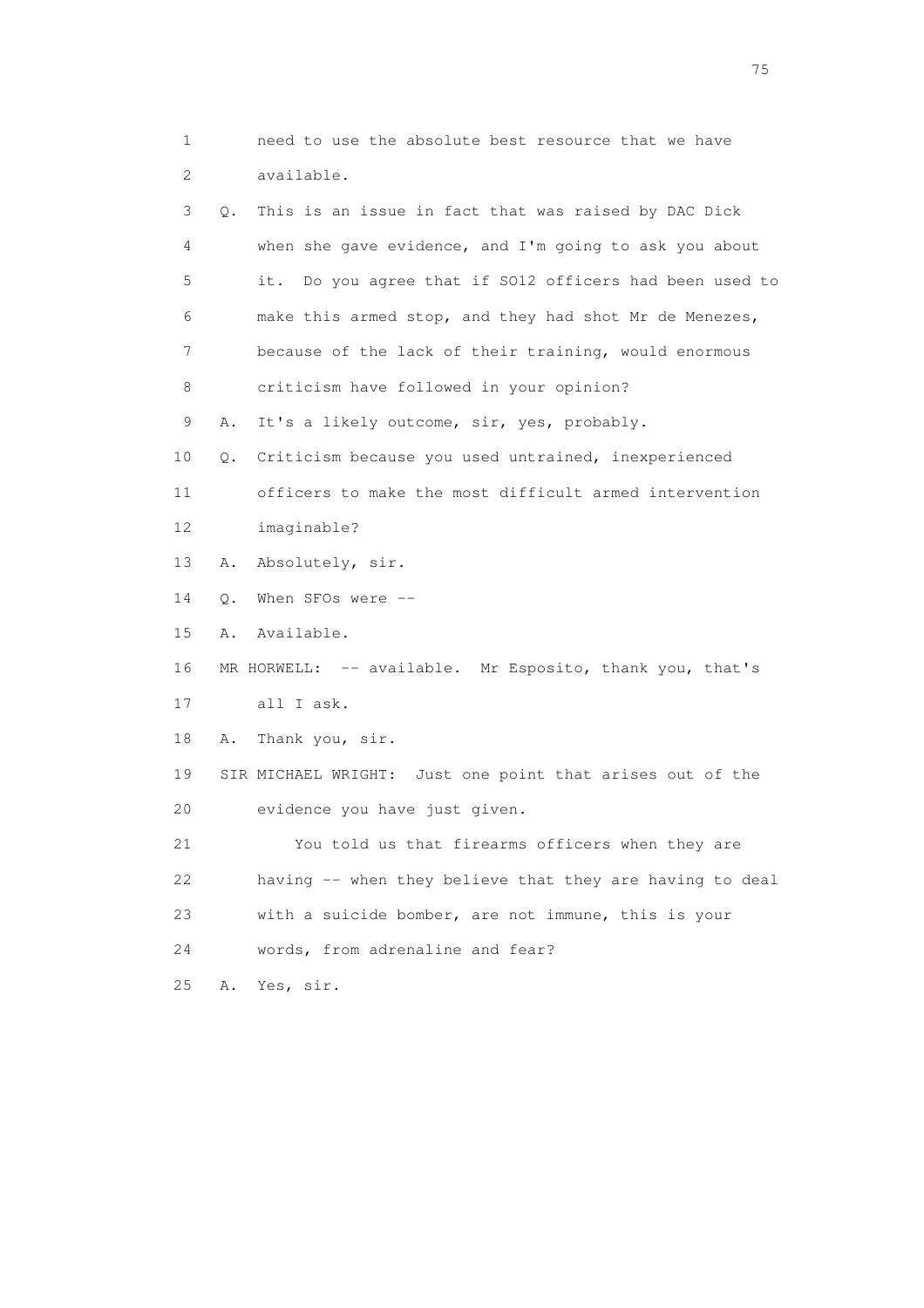1 SIR MICHAEL WRIGHT: That, I think we can all understand. 2 Would you expect adrenaline or fear to have any impact 3 upon the DSO and the senior officers in the control 4 room? 5 A. No. In exactly the same way as firearms officers, 6 command officers deal with this on a daily basis. Not 7 this, but command decisions, fast-moving crime-in-action 8 type operations, and it is always a factor but it is one 9 that is controlled. Everybody is human, and we all get 10 excited occasionally, but it's the training that enables 11 you to carry out your duties as was -- happened on this 12 day, in a calm and controlled manner. 13 SIR MICHAEL WRIGHT: And was it? 14 A. Yes, it was, to my -- 15 SIR MICHAEL WRIGHT: There would be no place for getting 16 excited -- 17 A. No, sir. 18 SIR MICHAEL WRIGHT: -- in the control room? 19 A. No, sir. 20 SIR MICHAEL WRIGHT: On the other hand, something you just 21 mentioned, as the operation proceeded, and pace 22 Mr Horwell for a moment, when it became obvious, when he 23 got off the bus, that Mr de Menezes might at any rate be 24 heading for Stockwell Underground station, do you 25 recollect there being an increase in tension, nervous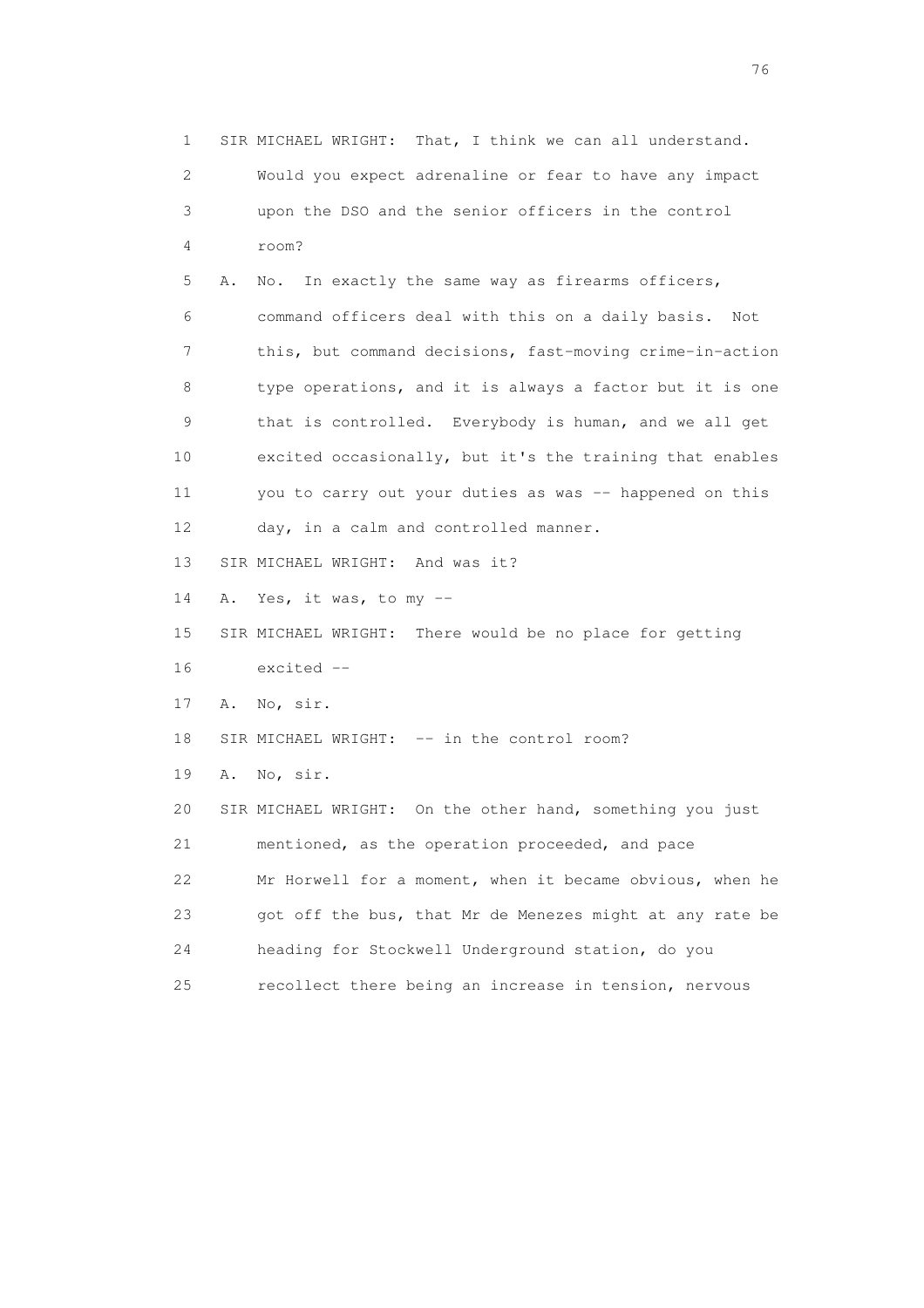1 tension, among the senior officers in the control room? 2 A. No, I don't, sir. 3 SIR MICHAEL WRIGHT: Very well. Thank you. Yes, Mr Perry. 4 Questions from MR PERRY 5 MR PERRY: Thank you very much, sir. 6 Chief Inspector Esposito, we need not be introduced 7 to each other but I just have a few questions, please, 8 on three topic. 9 The first topic concerns the tactical options 10 document and for people to follow this, it's in the 11 first volume of the bundle of documents that we have at 12 divider 42, please. It's the document that contains the 13 ten options. We looked at it earlier this morning. 14 I just want to deal with this. Just to put it in 15 context, this is the document produced by you and Andrew 16 after Mr Boutcher had asked for a 24-hour firearms 17 response? 18 A. That's correct, sir, yes. 19 Q. It's building on what you have developed before -- 20 A. Yes, sir. 21 Q. -- the 21st. Just so everyone is clear, if they want to 22 make a note of it, this is part of a 34-page document 23 that deals with not only suicide bombers but also the 24 response to terrorism generally? 25 A. Yes, sir.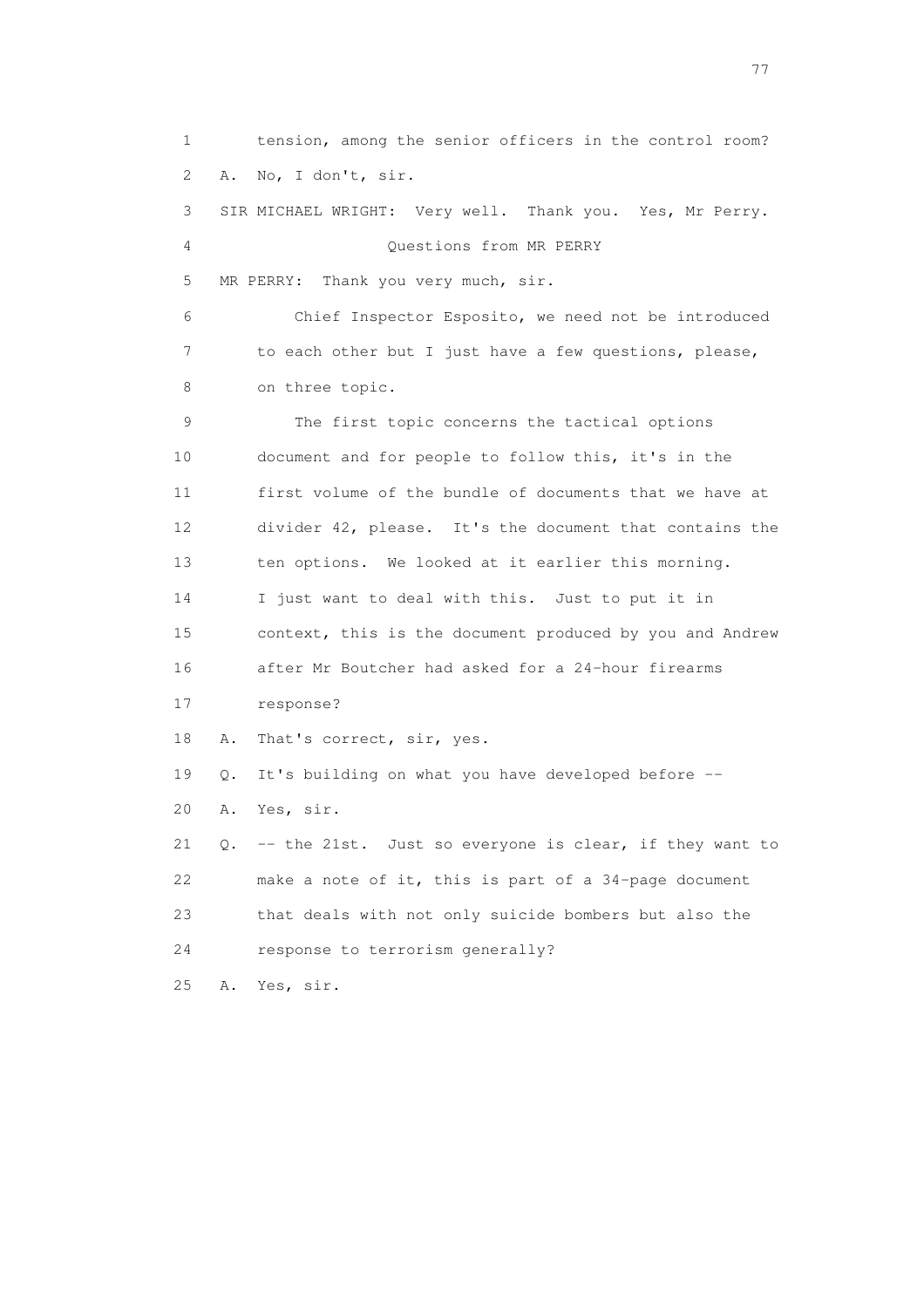1 Q. It contains the tactical deployment options available in 2 certain circumstances. We can see that from the first 3 page, the options 10(a) to 10(i) suggest proposed 4 tactical deployments to deal with a suspected suicide 5 bomber on foot. 6 Just putting that into ordinary language for the 7 moment, this is how to use authorised firearms officers 8 in particular situations? 9 A. That's correct, yes. 10 Q. How they might be used, deployed, tactically what the 11 plan might be? 12 A. Yes, their configurations, the vehicles that would be 13 used and how they would deploy. 14 Q. The purpose of my questioning, so we can focus on it, is 15 this: you were asked questions about the difference 16 between "stopped" in (a) to (c), and "contain and 17 challenge" in (d) to (i). I just want to know very 18 briefly if we can understand the difference between 19 those concepts a little more clearly. 20 You said yesterday that a stop involves or includes 21 two concepts, first interception and the second 22 intervention? 23 A. That's correct, sir, yes. 24 Q. May we just try to understand that so we have a clear 25 idea: interception in a conventional firearms operation,

na na matsayang mga kasang mga kalendaryon ng mga kasang mga kasang mga kasang mga kasang mga kasang mga kasan<br>Mga kasang mga kasang mga kasang mga kasang mga kasang mga kasang mga kasang mga kasang mga kasang mga kasang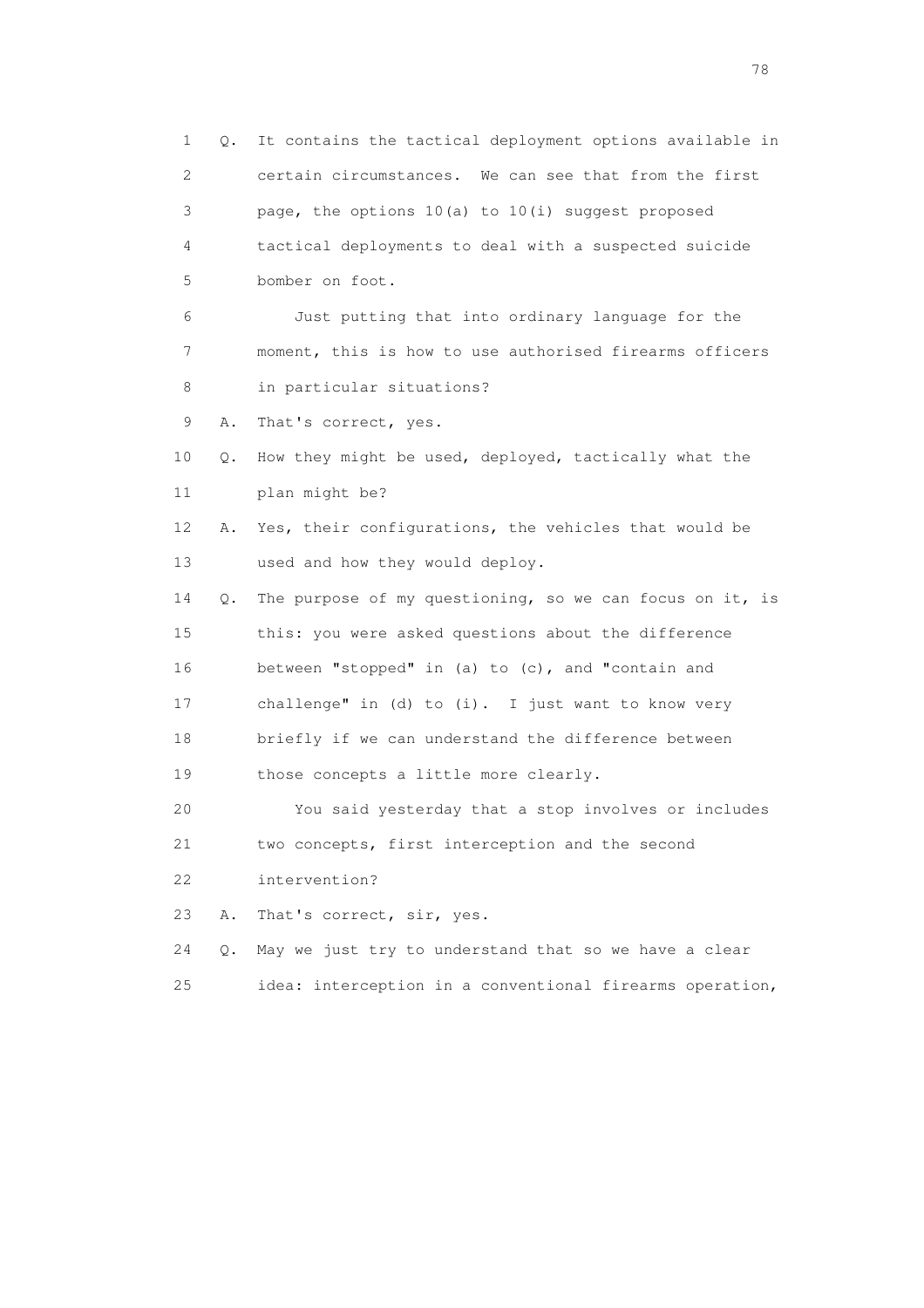1 would that be, for example, where someone is in 2 possession of a weapon but they are not actually 3 brandishing it? 4 A. Yes, sir. 5 Q. So the example you gave yesterday of the person walking 6 down the street who you believe to be in possession of 7 a firearm but they are not actually posing an imminent 8 threat at that moment, that would be the interception? 9 A. That's correct. 10 SIR MICHAEL WRIGHT: That's what you called an indirect 11 threat? 12 A. Yes, sir. 13 MR PERRY: But the intervention is where someone is actually 14 brandishing a weapon, for example pointing a firearm in 15 a conventional firearms operation, pointing the firearm 16 at somebody, and officers intervene in that type of 17 situation? 18 A. That's correct, sir. 19 Q. When the officers intervene in that type of situation, 20 it is their job to get between the person brandishing 21 the firearm or posing the threat and the individual 22 who's at risk, at harm, usually a member of the public? 23 A. That's correct, sir. 24 Q. You used the example yesterday of the robbery perhaps 25 involving a security van, something like that, the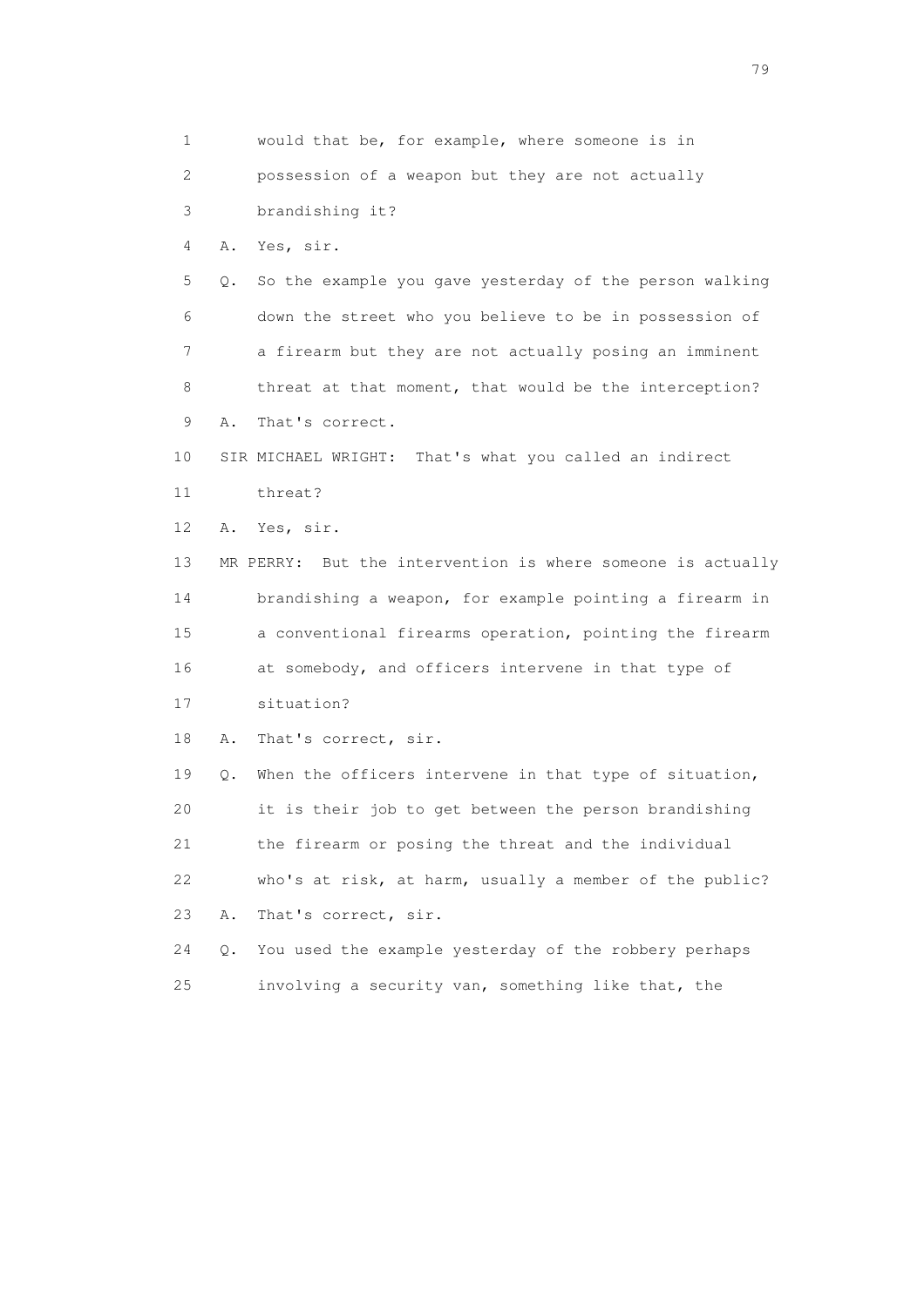1 security guard being threatened, the officers have to 2 try to interpose themselves as best they can and if they 3 are able to.

 4 Now, the significance of this, because you were 5 asked about these terms being used interchangeably, the 6 problem with the suicide bomber is that it's not always 7 easy to determine whether they pose a direct threat or 8 an indirect threat?

9 A. No, sir.

 10 Q. So the terms become interchangeable in this context 11 because it's not always possible to know whether it's 12 a person just in possession of something that may be 13 used to create a threat or whether they actually pose 14 a threat at that time?

15 A. Correct, sir.

 16 Q. As far as contain and challenge is concerned, this is 17 where the threat is neutralised from a distance? 18 A. Yes. 19 Q. So really when we are talking about contain and 20 challenge, are we really, just to conceptualise it,

 21 concerned with the positioning of police officers and 22 the distance at which they are from the threat?

23 A. Yes, sir.

 24 Q. That's topic number 1 done, so may we move on to the 25 second topic, which is the sequence of the principal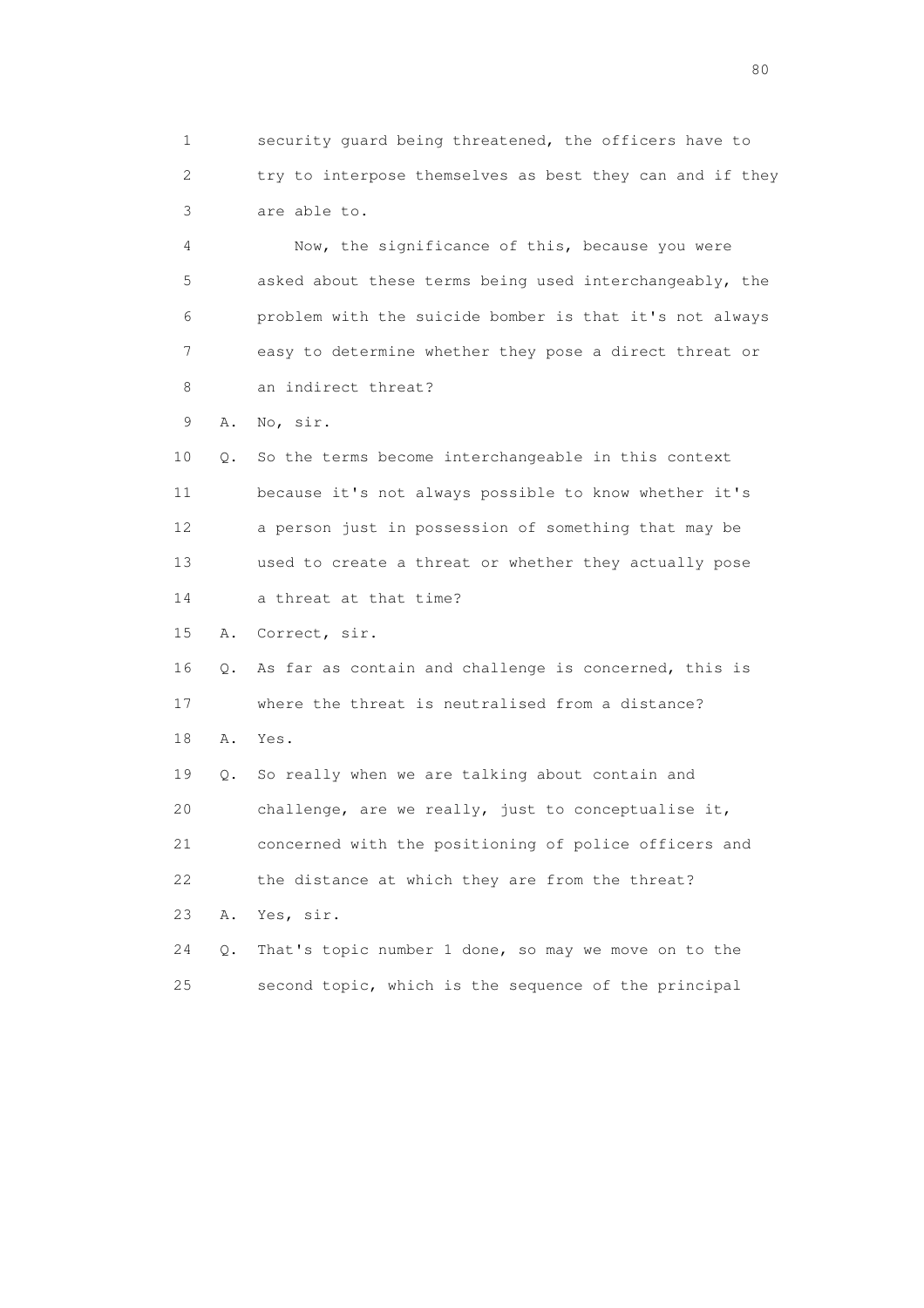1 events on 22 July.

 2 Just before we look at the sequence of events, may 3 we just look at the operation policy log, and if people 4 have still got the bundle or if they want it on the 5 screen, it's divider 41 of the bundle, the firearms 6 operations operational log. I want to go to page 5 7 first of all, please, using the page numbers at the top 8 of the page. 9 This is just to put the questions I am going to ask 10 you in context, because we see at page 5, we know this 11 already, you come on duty at 6 o'clock, but if we just 12 very, very quickly skim through, pages 6, 7, 8, 9, 10 13 and 11, and if we go to page 11, using the page numbers 14 at the top, you remain on duty on the 22nd until we see 15 the handover of events at 7.30 pm where you hand over, 16 and it's the person taking over from you says that there

17 is a handover from Chief Inspector Esposito?

18 A. That's correct, sir.

19 Q. In the meantime, just so we -- we don't need to go 20 through it in detail, in the meantime you remain on duty 21 dealing with all the tactical options for Scotia Road, 22 which is still under surveillance? 23 A. Yes, sir.

24 Q. Portnall Road, which we know was entered --

25 A. Yes, sir.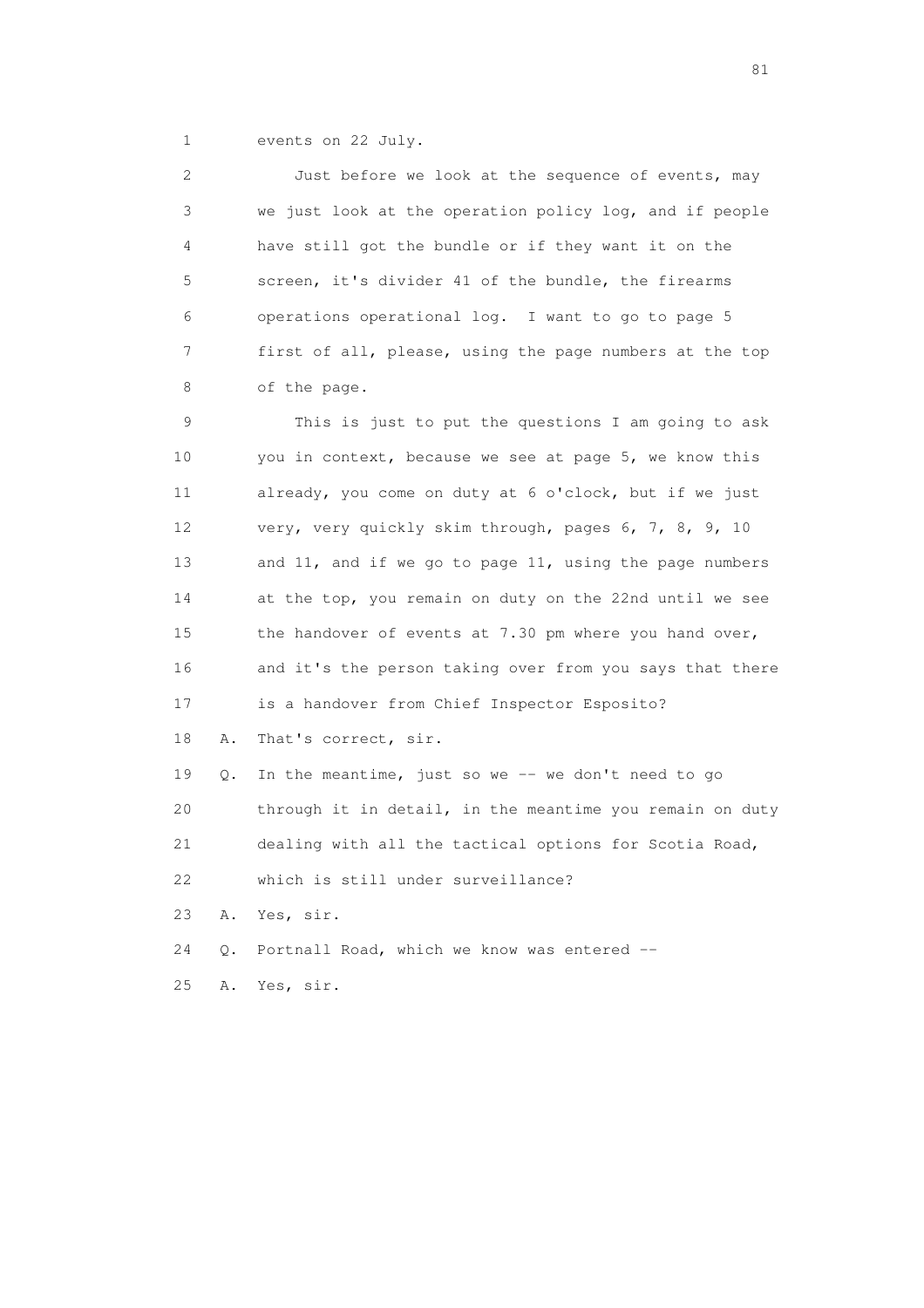- 1 Q. -- after midday, during the course of the afternoon, and
- 2 that was cleared. But there are also questions about
- 3 Corfe Road?
- 4 A. That's correct.
- 5 Q. And also Blair House?
- 6 A. That's correct, sir.
- 7 Q. I think it's right, so we know this also, that you
- 8 remained on duty for the rest of July into August until
- 9 the conclusion of this operation?
- 10 A. Yes, sir.
- 11 Q. You first made a statement on 25 July 2005, so that's 12 about three days later?
- 13 A. That's correct, sir, yes.
- 14 Q. That was the first detailed attempt to provide

 15 a narrative account of events to the best of your 16 recollection?

- 17 A. Yes, it was, sir.
- 18 Q. Although you had made this short summary, this precis, 19 this summary of events at 10.40 am in your operational
- 20 log. We looked at that, and I will not go over that
- 21 again.
- 22 A. That's correct, sir.
- 23 Q. What I want to do is see whether we can get the sequence 24 of events just a little clearer.
- 25 For the purpose of this exercise, may I invite your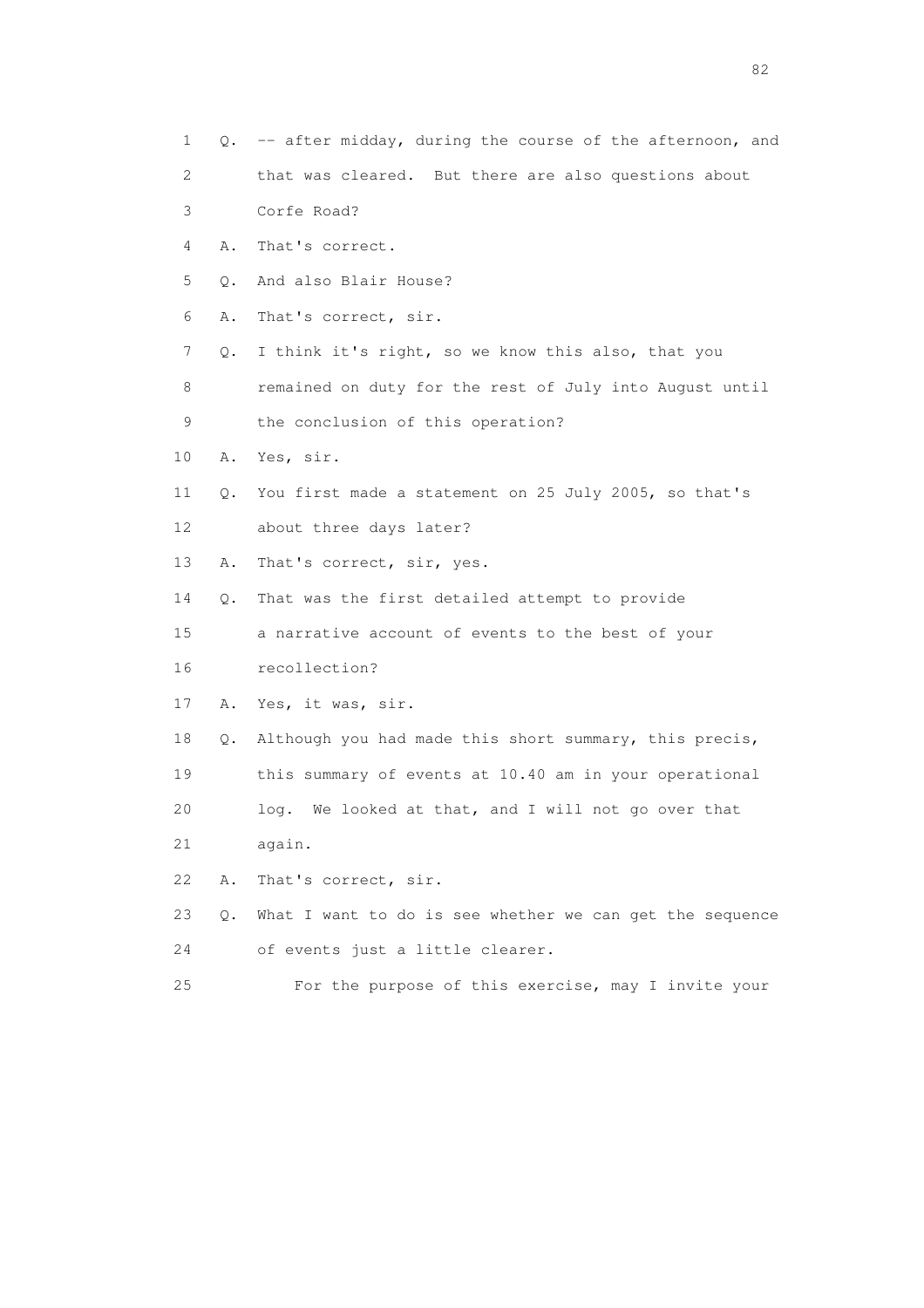1 attention first of all on the screen to the statement 2 that you made on 25 July, and for the purposes of 3 displaying it on the screen, it's page 59, please. 4 The point I want to concentrate on, please, 5 Chief Inspector, is the section just in the line that's 6 adjacent to the upper punched hole: 7 "At approximately 0934 I became aware as a result of 8 information ..." 9 So it's the "approximately 0934". I just want to 10 concentrate on this time, first of all. At the time you 11 made your statement, had you had access to the 12 surveillance log where we know this time actually 13 appears? 14 A. Yes, I had, sir. 15 Q. So you had seen that by the time you made your 16 statement, but what you were saying there is that the 17 information was circulated in the control room that 18 a person had just left. So the question is this: does 19 it follow that the sequence of events as you remembered 20 them was that the information was circulated after the 21 subject had been possibly identified? 22 A. Again, I can't say for certain exactly when that was. 23 This note was made after the person left, so yes, it 24 could be after he was identified. 25 Q. It's just that we see here that a person had just left

experience of the contract of the contract of the contract of the contract of the contract of the contract of the contract of the contract of the contract of the contract of the contract of the contract of the contract of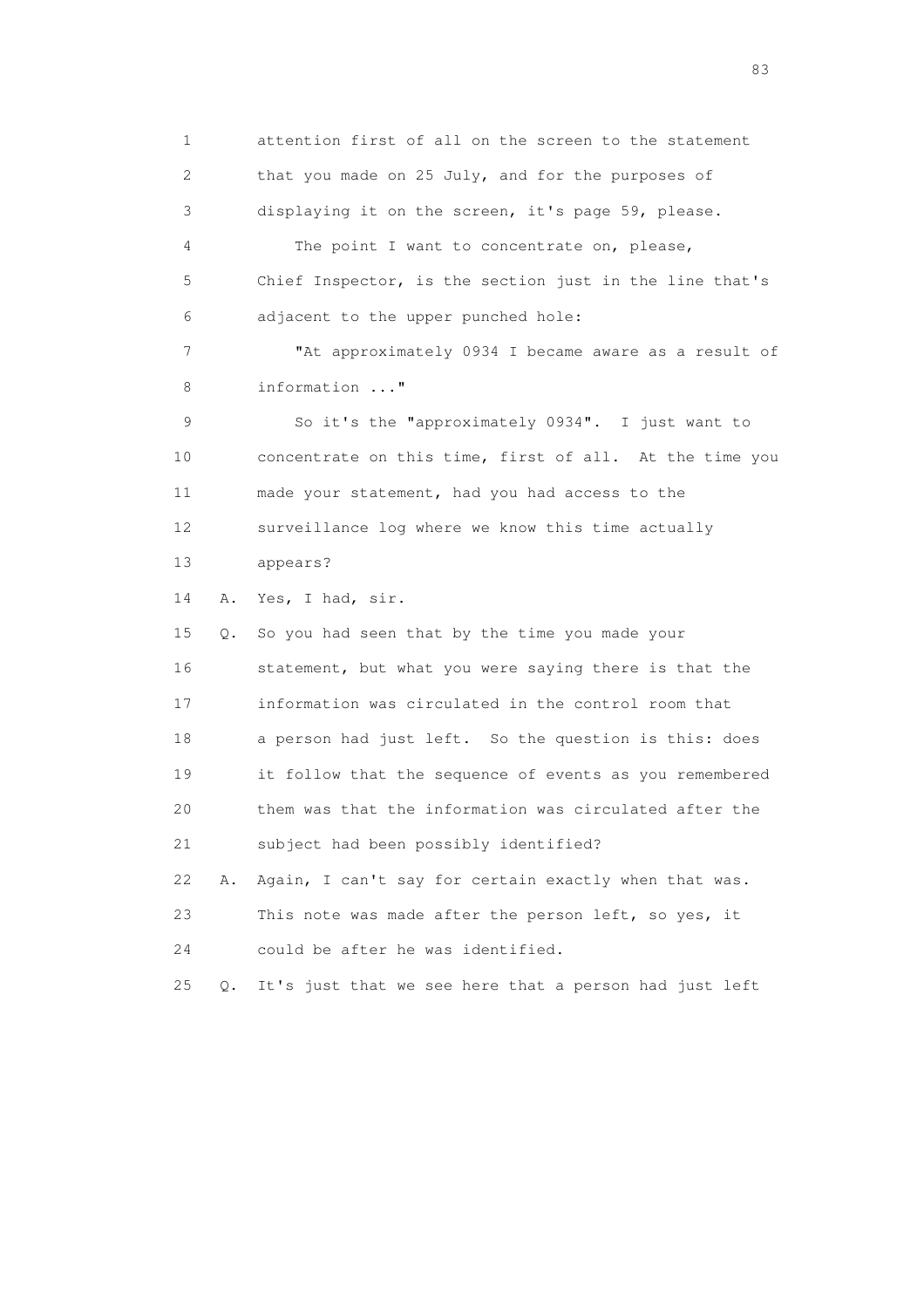1 and was a possible identification, so certainly on the 2 25th, the sequence as you remembered it then was that 3 that information was being circulated after a possible 4 identification. 5 If we put that to one side -- 6 SIR MICHAEL WRIGHT: Could I just ask, it's a word that's 7 puzzling me, before we leave that page, what's 8 a "dynamic discussion"? 9 A. A very quick discussion between myself and the DSO. 10 It's almost like a headline discussion: what are we 11 doing, what's happening now; because if things are 12 moving very quickly we don't have time to talk things 13 through. It's just a phrase I use, a "dynamic 14 discussion". 15 SIR MICHAEL WRIGHT: You puzzled me, that's all. 16 MR PERRY: Thank you very much, sir. 17 If we put that to one side for the moment, so we can 18 concentrate on the next document, please, Mr Esposito, 19 which is Callum's record. I am not going to call it 20 Callum's log because you have made it clear that it was 21 more of a record and this is divider 56 in the second 22 bundle of documents for people who prefer to use a hard 23 copy. 24 I just want to see how we can try to be clearer 25 about the sequence of events by reference to Callum's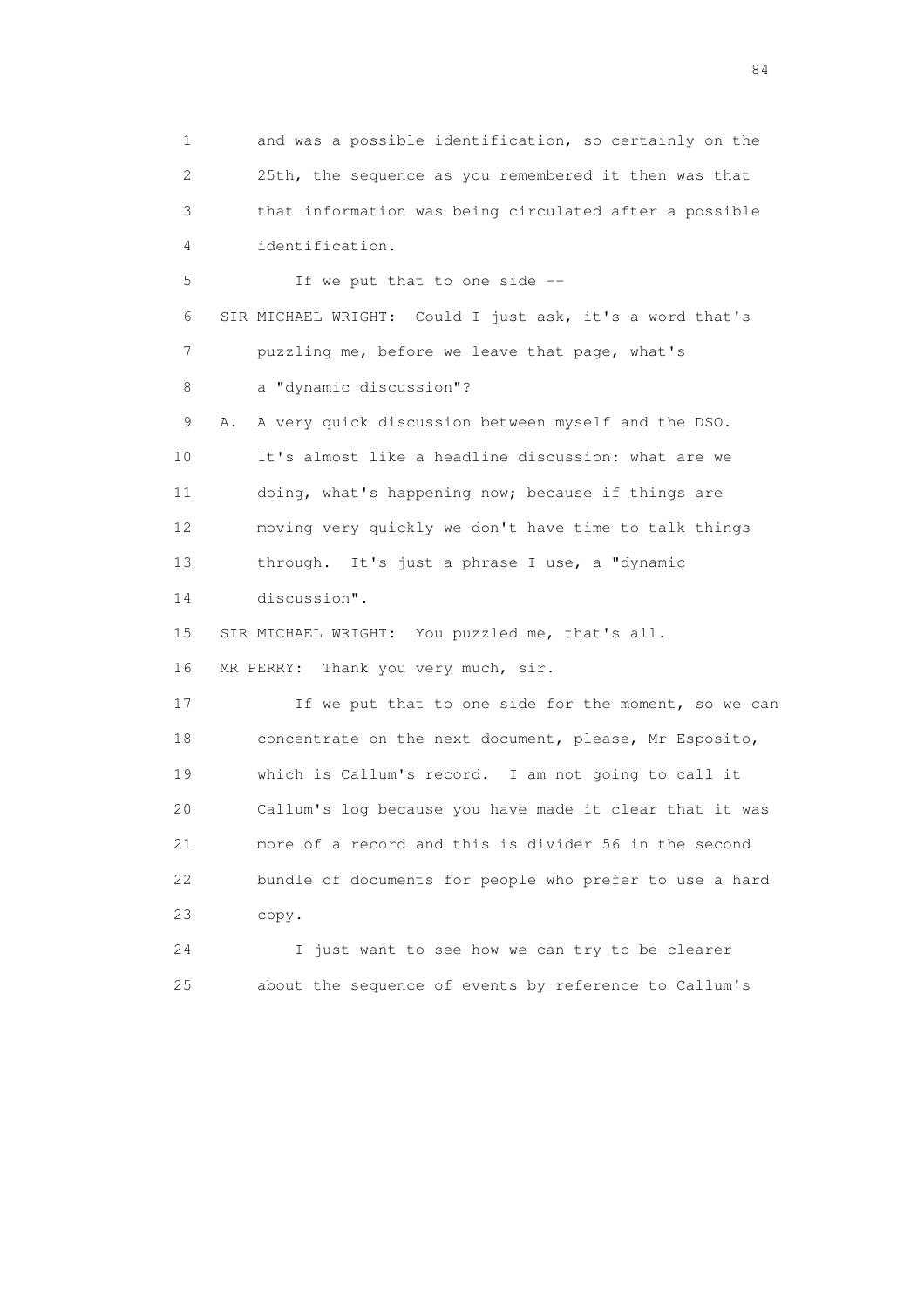1 record, and I fully understand and appreciate, 2 Mr Esposito, what you have said about this record. 3 If we just look at page 351 of the record, and we 4 see the entries, just picking it up at 0941 hours, if 5 I may, please: 6 "As of 0941 comms with surveillance team TJ802". 7 A. Yes, sir. 8 Q. Just to put this in context so everyone can follow, we 9 are going to hear evidence in due course that there was 10 actually a telephone call at 0941 from James, the 11 surveillance leader, the team leader of the grey 12 surveillance team, at 0941, just bearing that in mind, 13 let us follow this through: 14 "0942. Male from Scotia Road information 15 unconfirmed as at 0942. Identification code 1 male from 16 address, may or may not be subject now on bus." 17 Following this on, turning over the page, 9.44 is 18 what Callum has recorded about the bus route, getting 19 the bus route suspended. 20 Then at 9.44: 21 ""'North African' male seen from address on to bus 22 from Scotia Road address from surveillance team." 23 It looks from this record that the information being 24 recorded here, obviously it must come from the 25 surveillance team and there were two sources of

experience of the contract of the contract of the contract of the contract of the contract of the contract of the contract of the contract of the contract of the contract of the contract of the contract of the contract of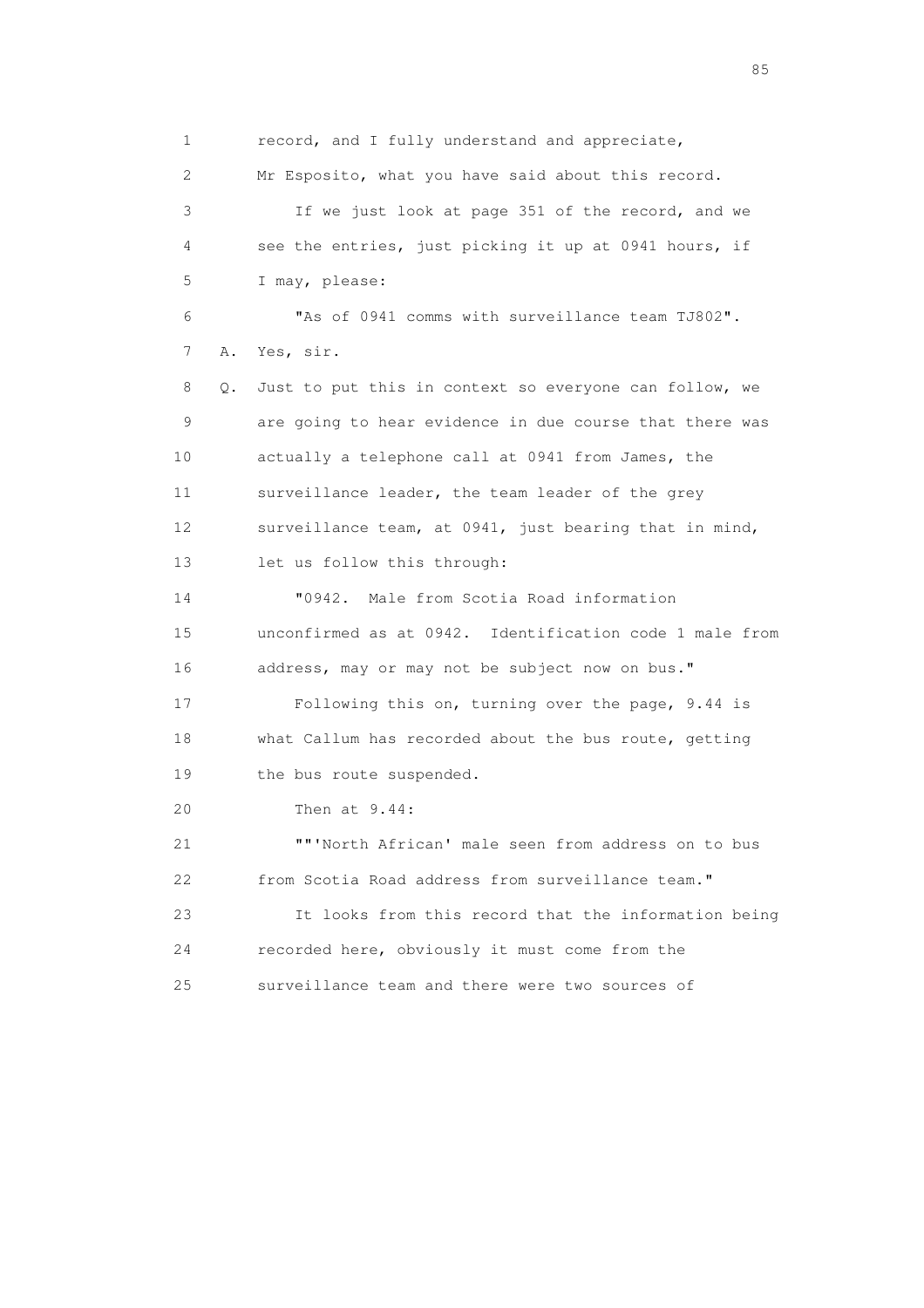1 information, either the surveillance monitor or the 2 surveillance chatter? 3 A. Yes. 4 Q. Whether you are hearing it over the mobile telephone or 5 from the speakers in the operations room? 6 A. That's correct. 7 Q. Then we have got the 0945 entry: 8 "Identification code 2, [that's dark skinned 9 European] denims, African-looking male now in Tulse Hill 10 area, surveillance team currently following." 11 Then 0946: 12 "Not ident male as above discounted. Surveillance 13 team to withdraw to original positions." 14 Just bearing that in mind, I know you have 15 difficulties with the times and remembering precisely 16 what occurred in what was a fast-moving incident, but it 17 looks from this as though the sequence of events was 18 that there was a possible, may or may not be Nettle Tip, 19 then discounted? 20 A. Yes, sir. 21 Q. If we go on to 9.52, the entry is: 22 "Possible Nettle Tip outside Brixton tube station, 23 very jumpy (probable ident) no bags visible." 24 So the sequence appears to be may or may not be, 25 discounted, and then probable?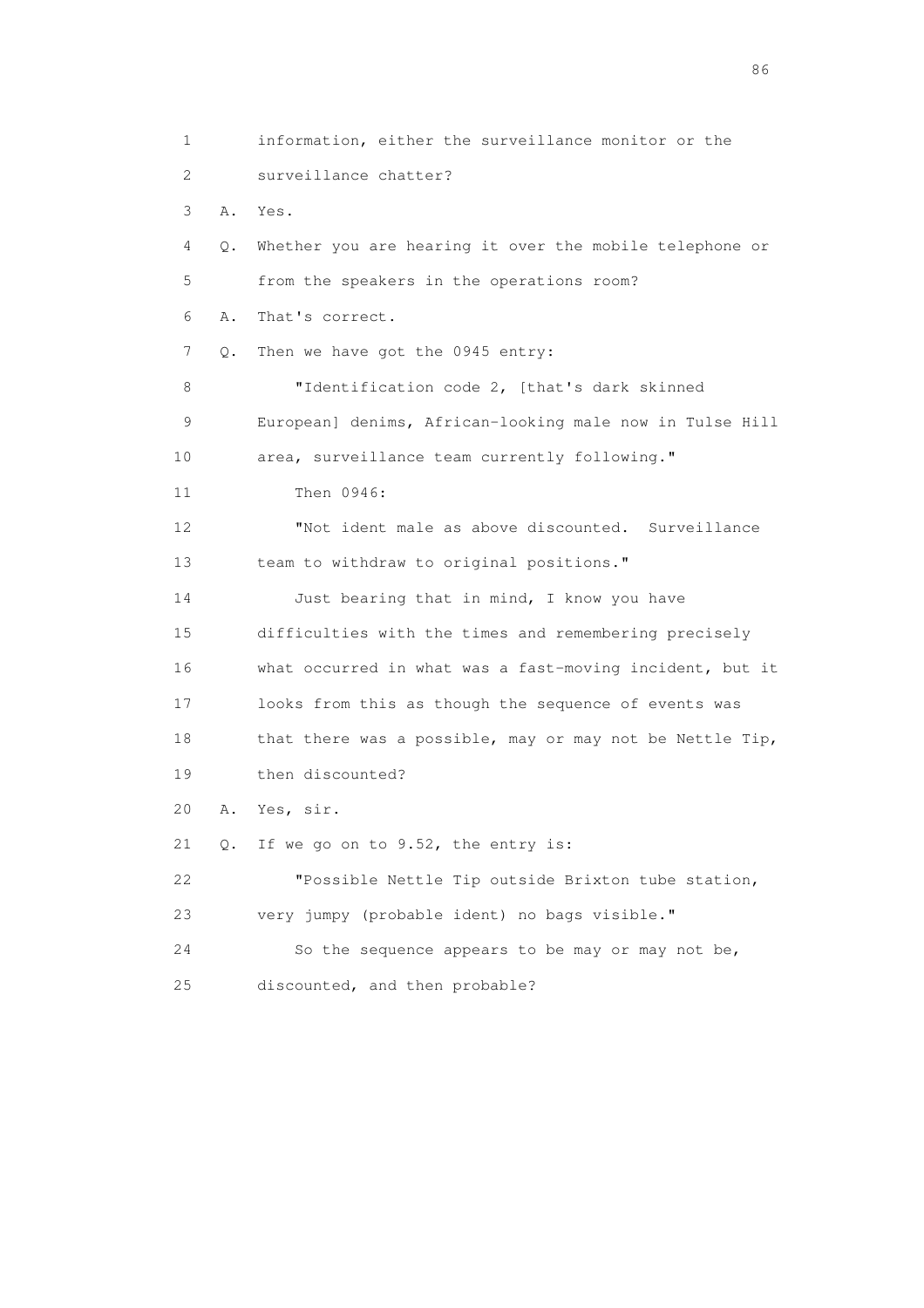- 1 A. Yes, sir.
- 2 Q. I know it's difficult. Does that actually accord with 3 your sequence?
- 4 A. Yes, it does, sir.

 5 Q. If the information being circulated within the 6 operations room was that -- was being circulated at 7 9.41, we know from the other evidence in this case that 8 was at a time either when Mr de Menezes was on the bus 9 or very shortly after he had got on it or at about the

- 10 time he was getting on it?
- 11 A. Yes, sir.
- 12 SIR MICHAEL WRIGHT: Pausing there for a moment.

 13 Down to 9.46, you had never had anything more than 14 possible, from the surveillance team?

15 A. Not at that time, sir, no.

16 SIR MICHAEL WRIGHT: At 9.46 you had actually had

17 an unequivocal negative.

18 A. Yes, sir.

19 SIR MICHAEL WRIGHT: Because the surveillance teams were

20 going to be withdrawn.

 21 The next thing is "possible", which is back where 22 you were before; and then "very jumpy", which is 23 followed by in brackets -- I presume it means "probable

24 identification"?

25 A. Yes, sir.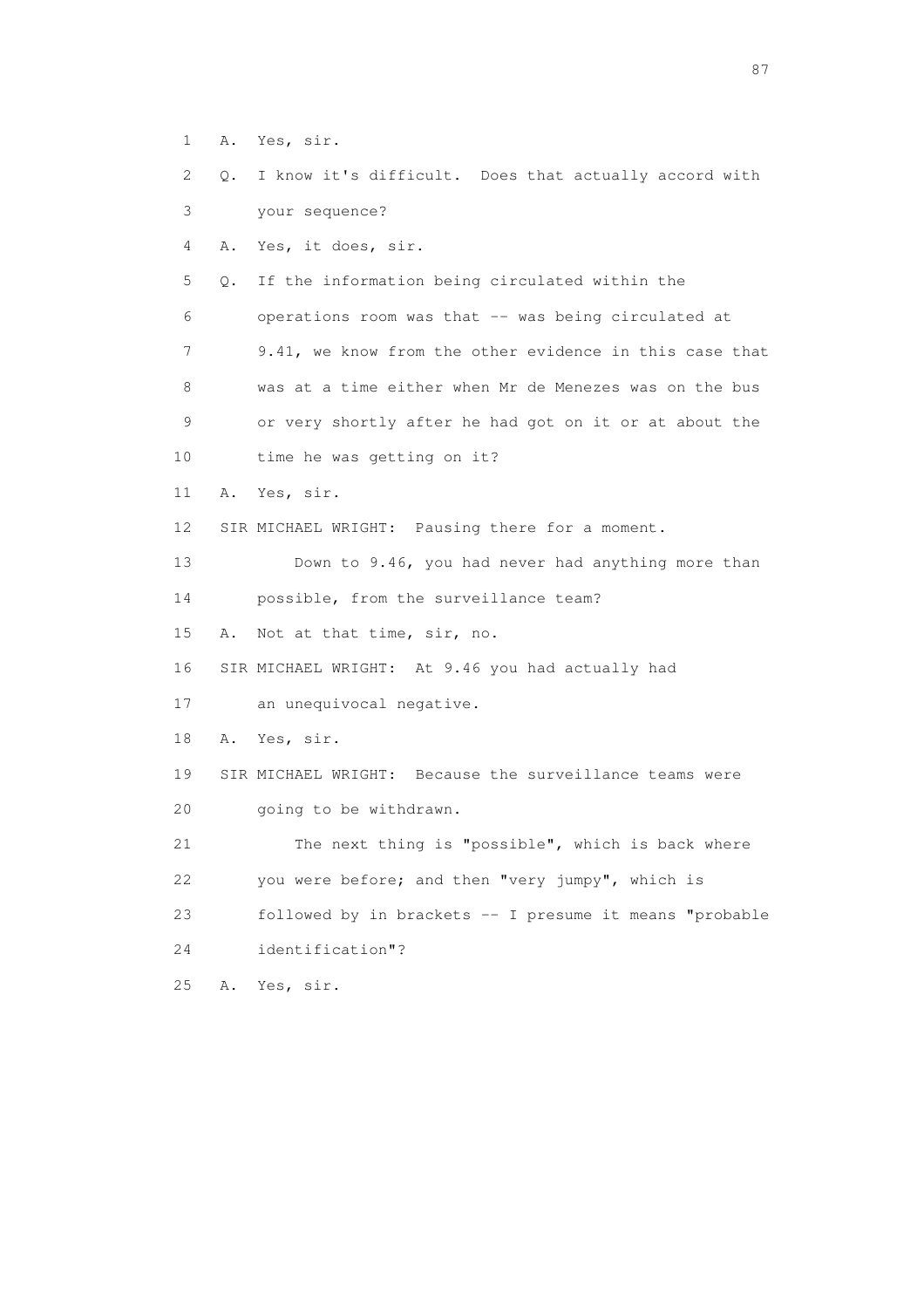1 SIR MICHAEL WRIGHT: Does that mean that it was his 2 jumpiness, his nervousness, that really led you into the 3 conclusion that this was a probable rather than 4 a possible? 5 A. Well, at that time, this is the chatter that's obviously 6 coming over the radio that Callum is listening to, that 7 Callum has recorded. I'm listening to exactly the same 8 things. Whether or not he has actually recorded 9 everything that was being said at that time, I don't 10 know. He is just making headlines. 11 These were factors which considered, but my 12 recollection is that there was probably this and more 13 that was being said. 14 SIR MICHAEL WRIGHT: You are right, of course, to take into 15 account what you interpreted as counter-surveillance 16 operation. 17 A. Yes, sir. 18 SIR MICHAEL WRIGHT: By a very jumpy man. 19 A. Yes, sir. 20 SIR MICHAEL WRIGHT: Do you think that's what pushed you 21 into the view that it was probable? 22 A. I am convinced that the actual words "probable 23 identification" came over the radio and that would have 24 been my source of intelligence, sir. 25 MR PERRY: Just picking up one point in relation to that, if

en de la construction de la construction de la construction de la construction de la construction de la constr<br>1880 : le construction de la construction de la construction de la construction de la construction de la const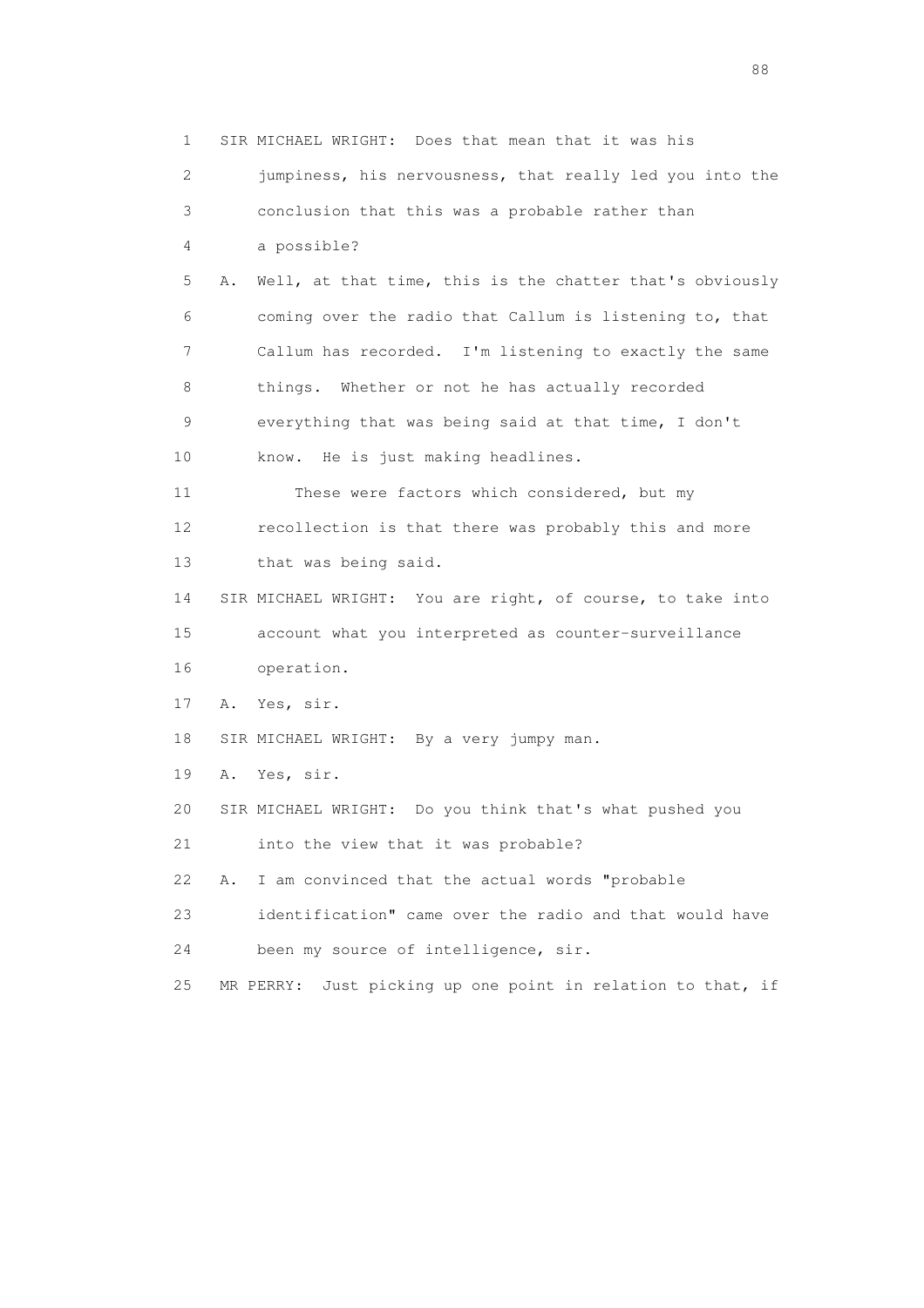1 I may, please, you of course weren't telling Callum to 2 make these entries in the log? 3 A. No. 4 Q. So you wouldn't have said to Callum "insert probable 5 identity" -- 6 A. This is his recollection of, and his thinking about 7 what's going on at that time. 8 SIR MICHAEL WRIGHT: So you think that came over the radio? 9 A. Yes, sir. 10 MR PERRY: I should have made it clear the 9.41 entry, that 11 entry, I was locating it with James' call coming in, but 12 that's actually a Portnall Road incident, because TJ802 13 was on the ground at Portnall Road. 14 A. Yes. 15 Q. I just want to see whether we can again just see the 16 sequence of events. We have dealt with those timings. 17 I now just want to deal with this, briefly, if I may, 18 please, Mr Esposito. 19 Of course Commander Dick was asking questions about 20 the subject's clothing and whether he was carrying 21 anything; can you recall that? 22 A. Yes, there were conversations going on. 23 Q. Obviously we are getting to a period of time now where, 24 over the space of a few minutes, an awful lot takes 25 place?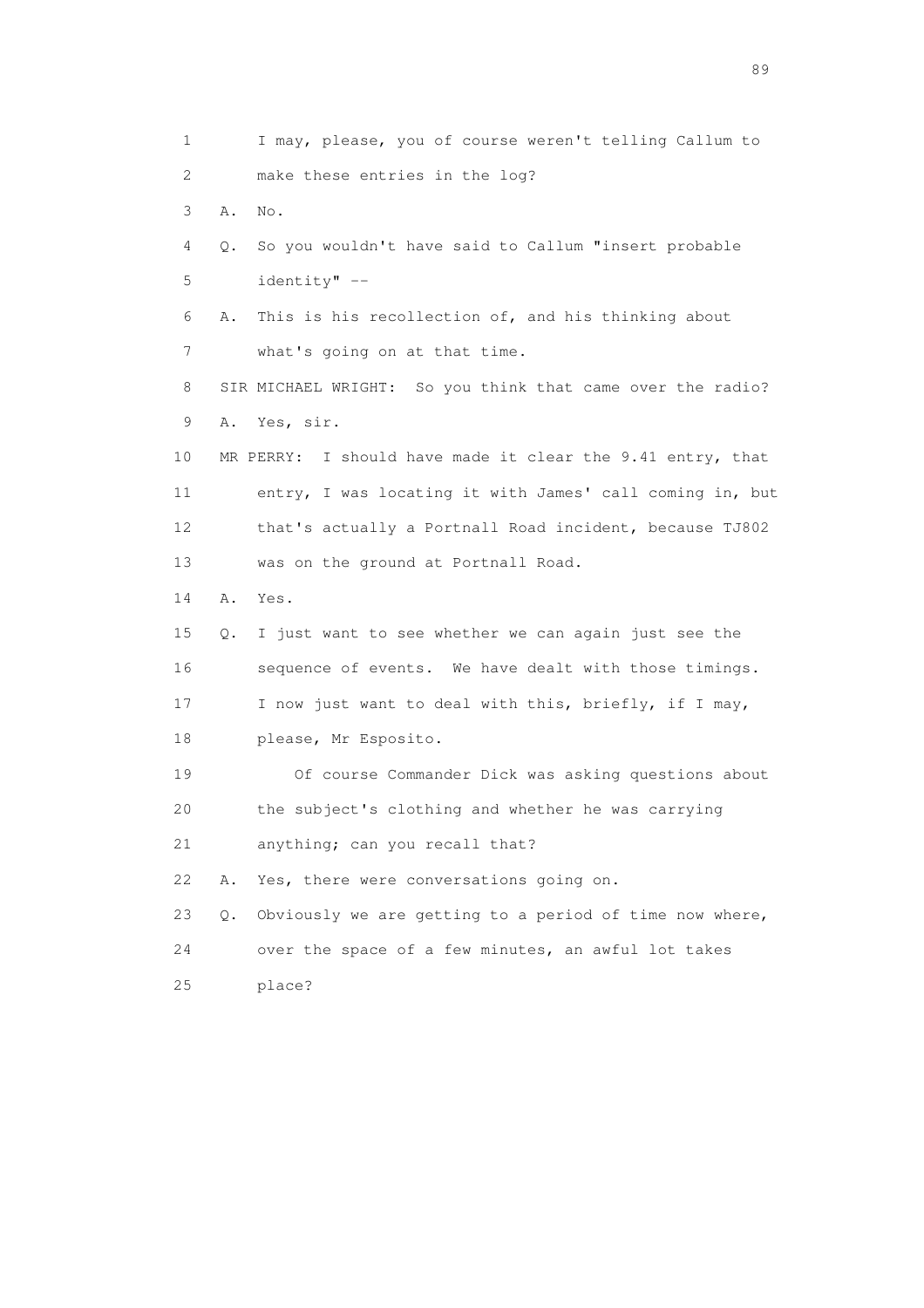1 A. Yes, sir.

| 2               | Q. | You were asked a question yesterday about, well, you had |
|-----------------|----|----------------------------------------------------------|
| 3               |    | said you can't recall or you don't know. Is it actually  |
| 4               |    | difficult to get the precise sequence of events and      |
| 5               |    | remember precisely what was said?                        |
| 6               | Α. | For me, yes, it is, because there was going on because   |
| 7               |    | I was doing so much at that time.                        |
| 8               | Q. | We ought to understand your role, of course. You are     |
| 9               |    | the tactical adviser. You are not a decision-maker?      |
| 10              | Α. | No, sir.                                                 |
| 11              | Q. | That's why you don't have an actual log yourself,        |
| 12 <sup>°</sup> |    | because you don't have to record any decisions. You are  |
| 13              |    | being asked: Chief Inspector Esposito, is it possible    |
| 14              |    | for us to do this?                                       |
| 15              | Α. | Yes.                                                     |
| 16              | Q. | Are firearms officers capable of doing this?             |
| 17              | Α. | Yes.                                                     |
| 18              | Q. | What are the tactical options that are facing me;        |
| 19              |    | because as we heard from Commander Dick, she is not      |
| 20              |    | a firearms officer herself. She is the DSO. You have     |
| 21              |    | the experience. She looks to you.<br>She takes           |
| 22              |    | responsibility for the decisions?                        |
| 23              | Α. | Yes, sir.                                                |
| 24              | Q. | You are advising her but in the end it's a matter for    |
| 25              |    | her?                                                     |

entral de la construction de la construction de la construction de la construction de la construction de la co<br>1900 : le construction de la construction de la construction de la construction de la construction de la const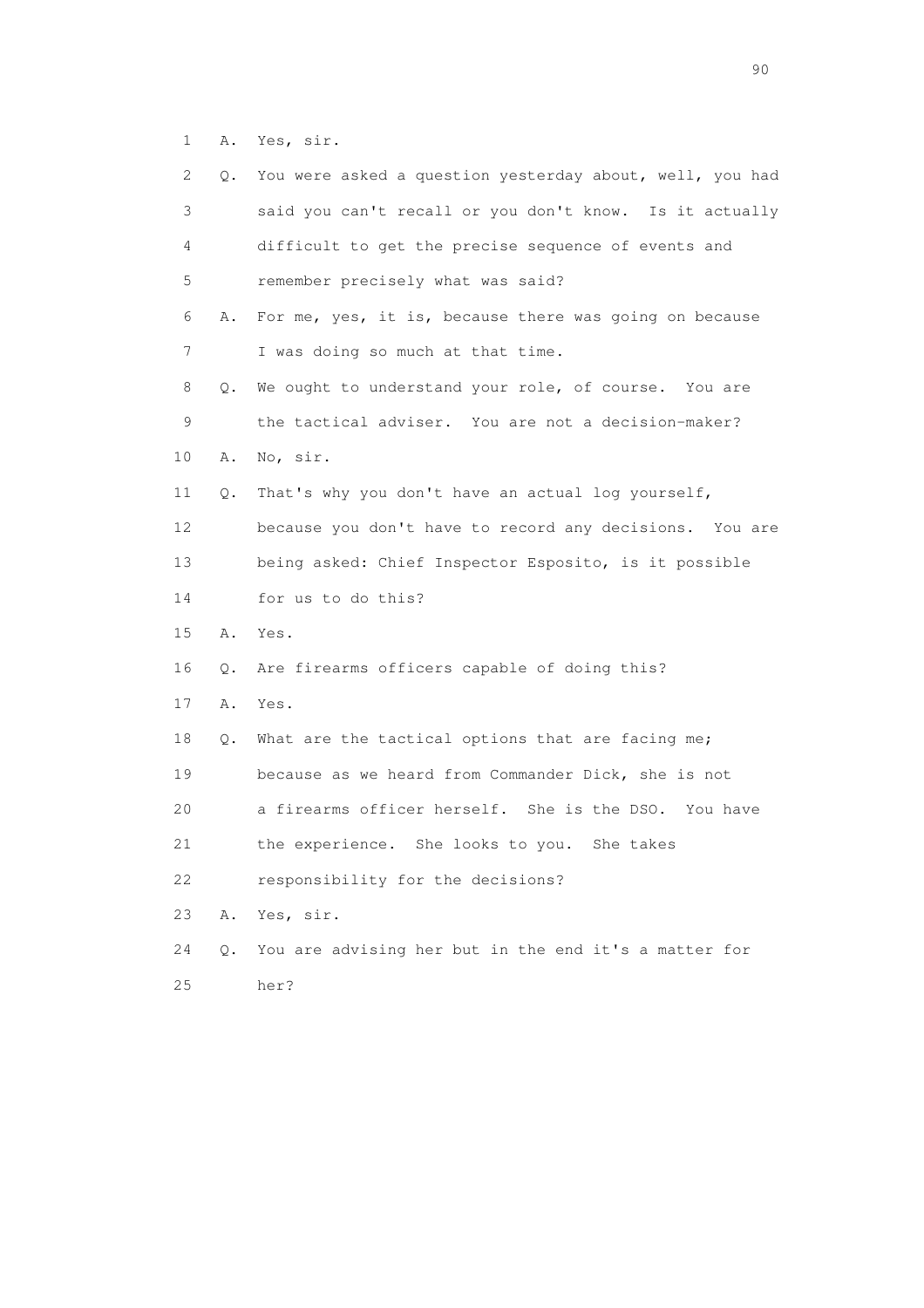1 A. It is, sir, yes.

| 2  | Q.            | I just want to ask you, just to see if you can remember  |
|----|---------------|----------------------------------------------------------|
| 3  |               | this sequence, that Commander Dick saying words to the   |
| 4  |               | effect that, "If this is a good identification we can't  |
| 5  |               | let him into the tube"?                                  |
| 6  | Α.            | I know words like that were said but exactly -- the      |
| 7  |               | exact words, but that was the gist.                      |
| 8  | Q.            | That was the gist. Then after the subject had left the   |
| 9  |               | number 2, the bus that was travelling up towards         |
| 10 |               | Victoria or in the Victoria direction, she said that he  |
| 11 |               | was to be stopped before going down on to the train,     |
| 12 |               | words to that effect?                                    |
| 13 | Α.            | That is correct, sir.                                    |
| 14 | Q.            | You can't recall anything now about the involvement of   |
| 15 |               | Mr Dingemans and his arrest team?                        |
| 16 | Α.            | I knew he was there and subsequently I have known that   |
| 17 |               | they have gone forward, but at that time no, but I knew  |
| 18 |               | they were there, I knew there was an arrest team.        |
| 19 | Q.            | You can't actually recall anything about Mr Boutcher and |
| 20 |               | Commander Dick asking for further information as to the  |
| 21 |               | percentage chance that it was the subject Nettle Tip or  |
| 22 |               | the subject was Nettle Tip, or on a scale of 1 to 10?    |
| 23 | Α.            | I remember that conversation going on, but I don't       |
| 24 |               | remember the outcome of it.                              |
| 25 | $Q_{\bullet}$ | I just want to ask you this, because you were asked      |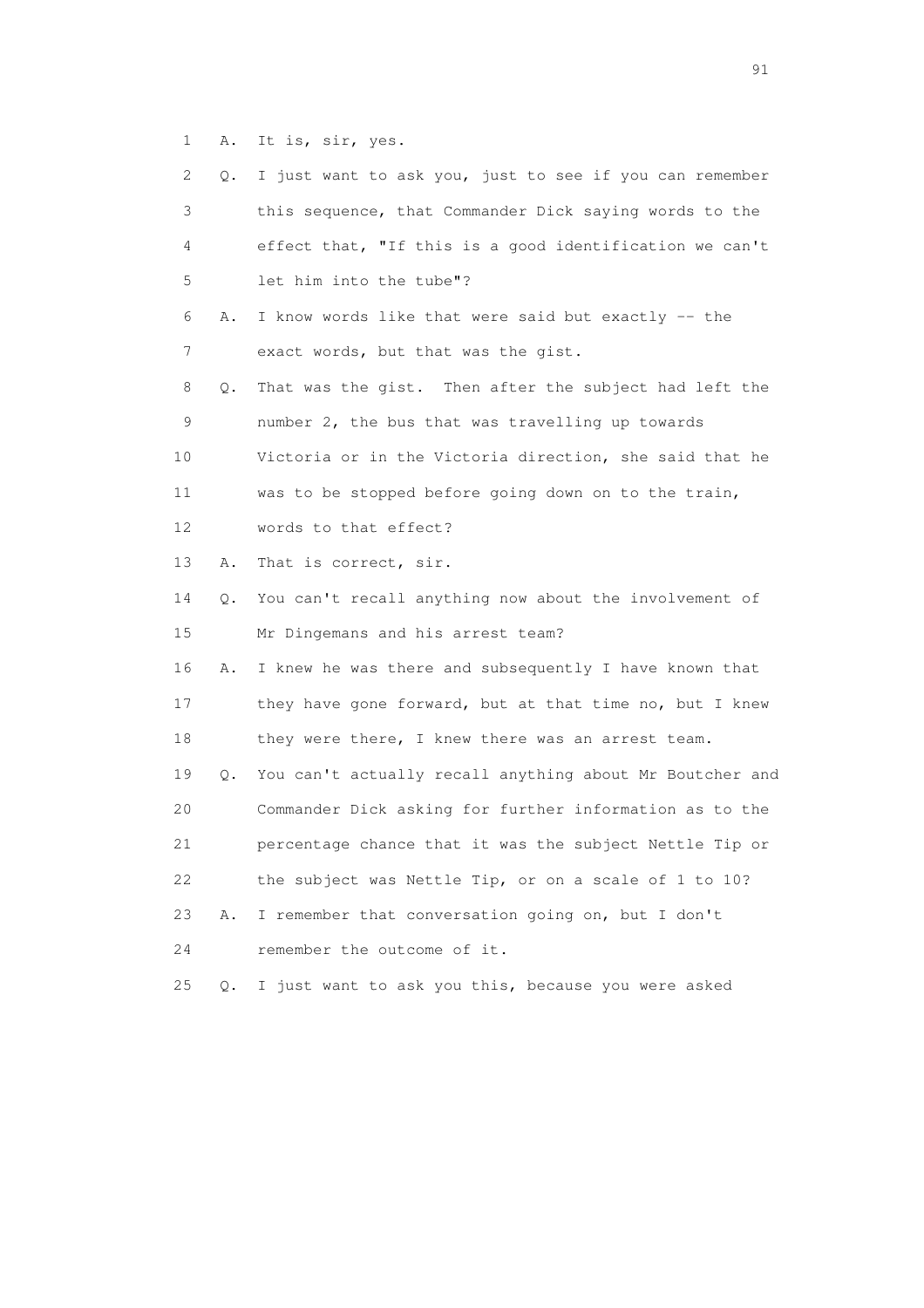1 questions yesterday about the discussions about letting 2 the subject run on to the tube. You remember being 3 asked those questions?

4 A. Yes, I do, sir.

 5 Q. Just in case anyone's forgotten, I put questions to 6 Commander Dick -- because we are going to be hearing 7 evidence from Mr Purser, and he actually called or there 8 was an open line and they were speaking, and he was 9 asking whether a tactical option was to let the person 10 being followed on to the tube; so Mr Purser was asking 11 whether that was a tactical option at about the time the 12 bus was pulling over the junction or at a time that it 13 was stopped, sometime around there at any rate.

14 A. Yes, sir.

 15 Q. If Mr Purser did raise that, and there was a discussion 16 about it, so far as you were concerned, was that ever 17 a realistic option?

18 A. Absolutely not, sir, no.

 19 Q. As far as Commander Dick was concerned, was it ever? 20 A. Absolutely not, no.

 21 Q. That's topic number 2, and the topic number 3 is very 22 short, it's just while it's fresh in our memories, to 23 deal with a point this morning just to make sure that we 24 have it in mind. It's the rucksack point raised by the 25 learned Coroner, and it's just to make sure that we see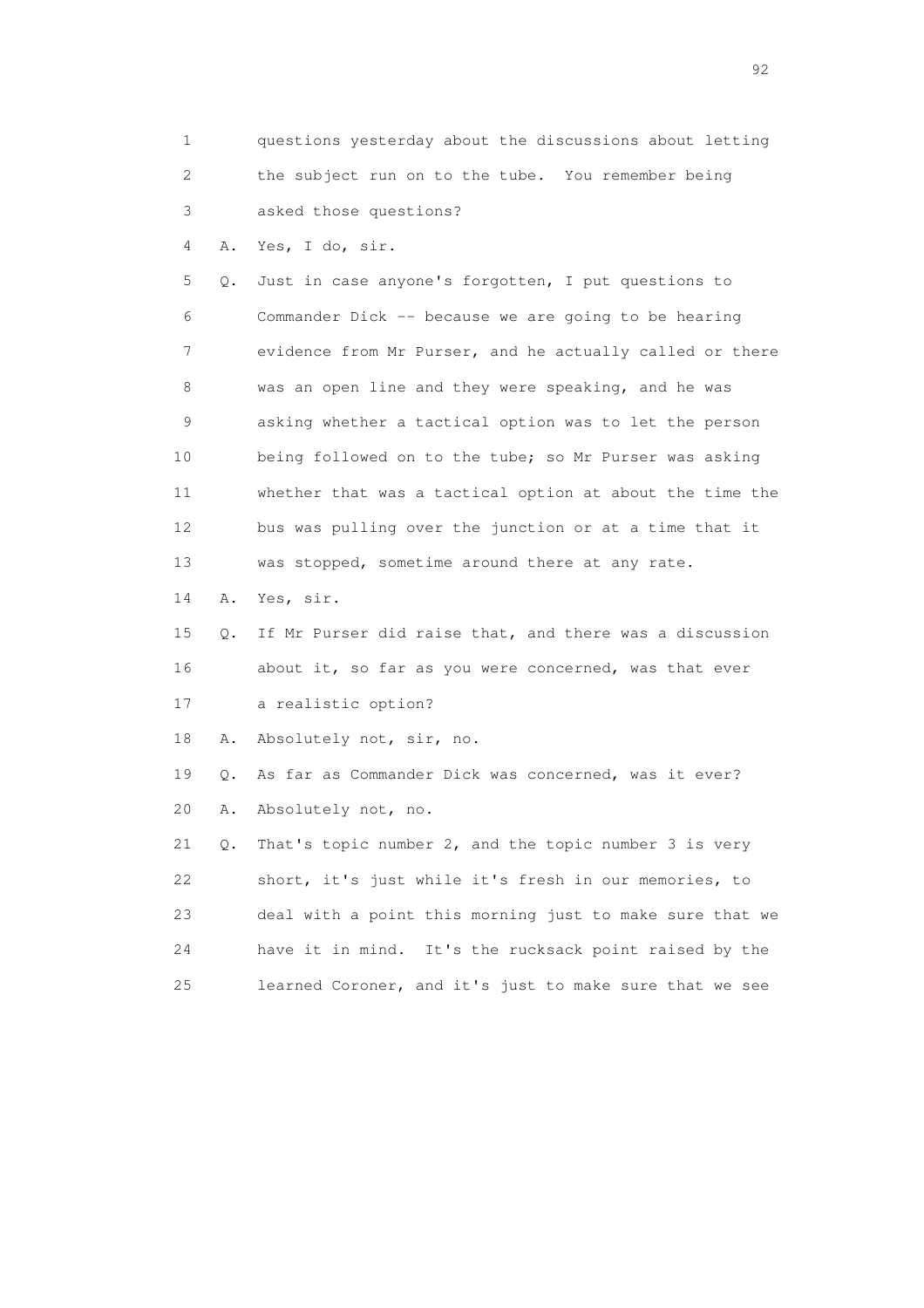1 precisely what the position was.

 2 If we could have up on the screen, please, Mr Rose's 3 blue notebook, page 7722. This is the 5.40 am meeting, 4 and remember this morning we were trying to identify -- 5 SIR MICHAEL WRIGHT: This was the comment by Andrew, is it? 6 MR PERRY: Yes. Just as we have discussed it this morning, 7 sir, just to make it clear: 8 "0540, tac adviser Andrew, Chief Inspector, is he 9 gloved, carrying rucksack, possibly preparing another 10 attack, prepared to die for the cause. If he fails to 11 do as he is told, likely to be shot." 12 Just so we get that clear. If we go over to 13 page 7723, that's before the handover to you at some 14 time after 5.45? 15 A. That's correct, sir. 16 SIR MICHAEL WRIGHT: Nevertheless, I dare say you agreed 17 with that? 18 A. Yes, sir. That forms the training. 19 MR PERRY: It was only to clarify that point, sir. Thank 20 you very much, Mr Esposito. 21 SIR MICHAEL WRIGHT: Mr Hough. 22 Further questions from MR HOUGH 23 MR HOUGH: Just a few things arising. 24 Mr Esposito, first of all, the word or phrase 25 "non-compliance"?

experience of the contract of the contract of the contract of the contract of the contract of the contract of the contract of the contract of the contract of the contract of the contract of the contract of the contract of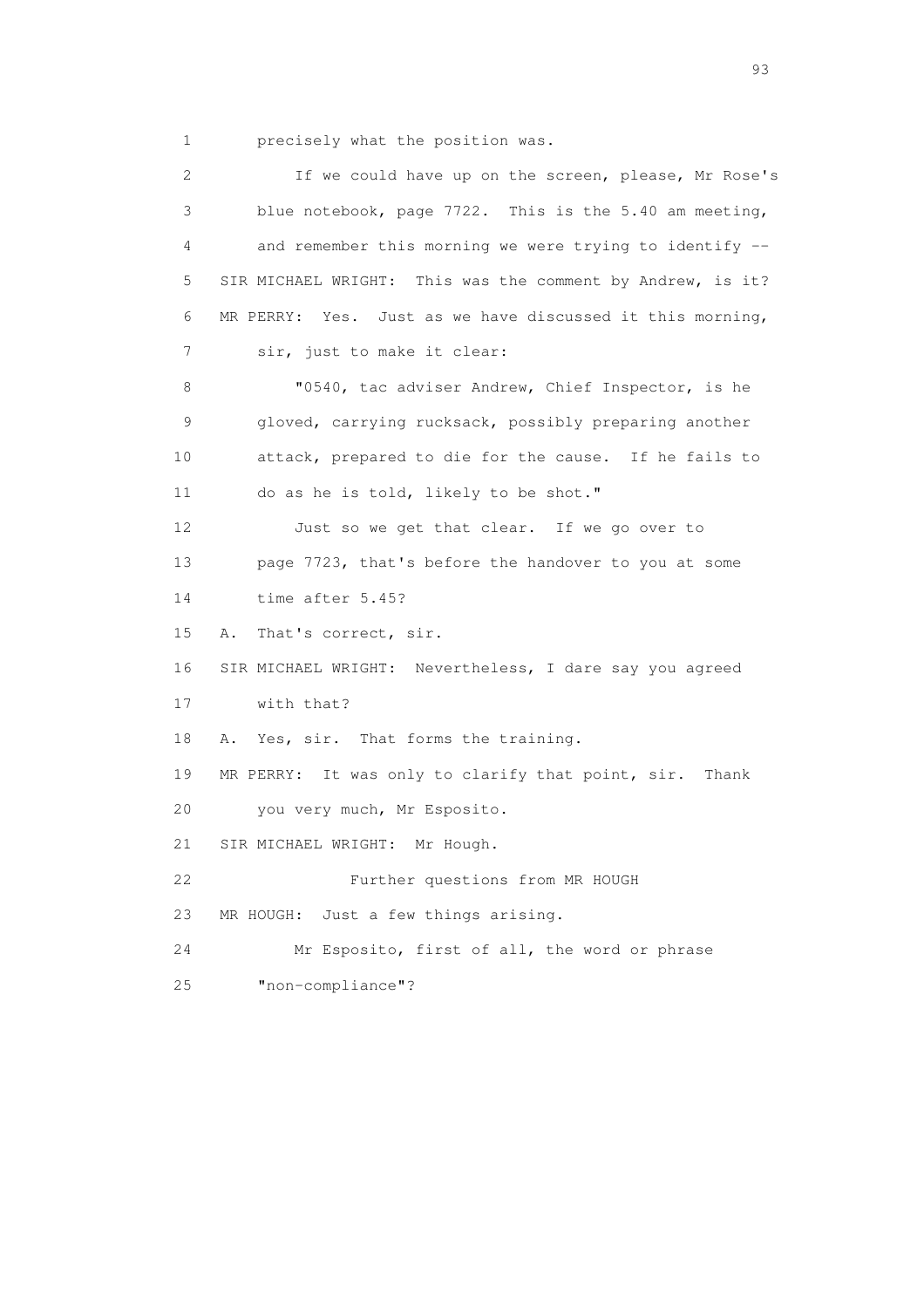1 A. Yes, sir.

| 2  | Q. | We have seen that being used in the operational policy  |
|----|----|---------------------------------------------------------|
| 3  |    | log, the section where you referred to contingency for  |
| 4  |    | non-compliance; yes? And also used, according to        |
| 5  |    | Mr Boutcher, by you after the event, the speculation    |
| 6  |    | being that the subject had not been compliant. What     |
| 7  |    | does the phrase "non-compliance" signify to you?        |
| 8  | Α. | It runs through the thread of the whole firearms        |
| 9  |    | training that if a firearms officer confronts a subject |
| 10 |    | and makes a request, there is normally a period of      |
| 11 |    | negotiation; it's the person not complying with the     |
| 12 |    | instructions, the orders, for the police officer, in    |
| 13 |    | a life-threatening situation.                           |
| 14 | Q. | Can someone be non-compliant if no challenge is issued? |
| 15 | Α. | By their actions they can, sir, yes.                    |
| 16 | Q. | What kind of actions?                                   |
| 17 | Α. | If they are fighting, attempting to get away, those     |
| 18 |    | issues.                                                 |
| 19 | Q. | Second point. Mr Stern, this is page 28 of today's      |
| 20 |    | transcript, said this to you:                           |
| 21 |    | "But your view -- forget about anything that            |
| 22 |    | happened on the tube"                                   |
| 23 |    | Was that the man was an identified suicide bomber       |
| 24 |    | and posed an imminent and immediate threat.             |
| 25 |    | Do you recall being asked that?                         |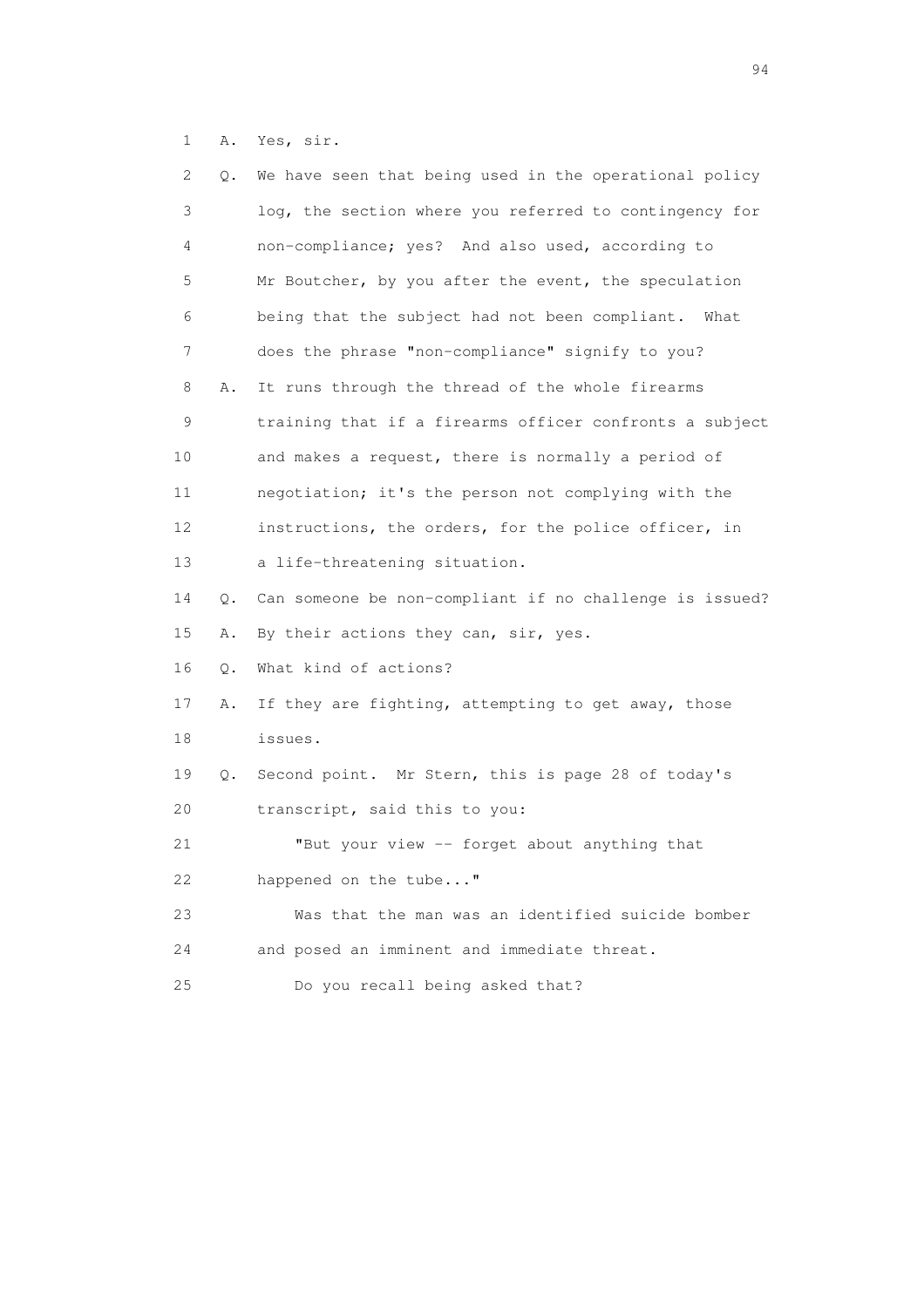1 A. Yes.

| 2  | $\circ$ . | I just want to explore that a little, because it may     |
|----|-----------|----------------------------------------------------------|
| 3  |           | ultimately be a question for the jury whether the SFOs,  |
| 4  |           | firearms officers on the ground, thought they had        |
| 5  |           | received a particular order from above, or whether they  |
| 6  |           | based everything they did on their own judgment. Do you  |
| 7  |           | see?                                                     |
| 8  | Α.        | Yes, sir.                                                |
| 9  | Q.        | Now, first of all, can we deal with a Kratos situation,  |
| 10 |           | and just preface this with this: you did not regard what |
| 11 |           | was happening at that time as being a Kratos situation?  |
| 12 | Α.        | No, sir.                                                 |
| 13 | Q.        | But according to the firearms officer Kratos awareness   |
| 14 |           | package provided as part of the United Kingdom Kratos    |
| 15 |           | documents, there are two situations outlined. I'm going  |
| 16 |           | to see if you agree with these, because they appear in   |
| 17 |           | the document, to see if you recognise them.              |
| 18 |           | First of all, where a person is suspected of             |
| 19 |           | carrying a bomb but that has not been confirmed?         |
| 20 | Α.        | Yes, sir.                                                |
| 21 | Q.        | In that situation, is this right, the firearms officers  |
| 22 |           | have to use their own judgment?                          |
| 23 | Α.        | Yes, sir.                                                |
| 24 | Q.        | Then the second situation is where the suspect has, one, |
| 25 |           | been confirmed as being in possession of a device,       |

experience of the contract of the contract of the contract of the contract of the contract of the contract of the contract of the contract of the contract of the contract of the contract of the contract of the contract of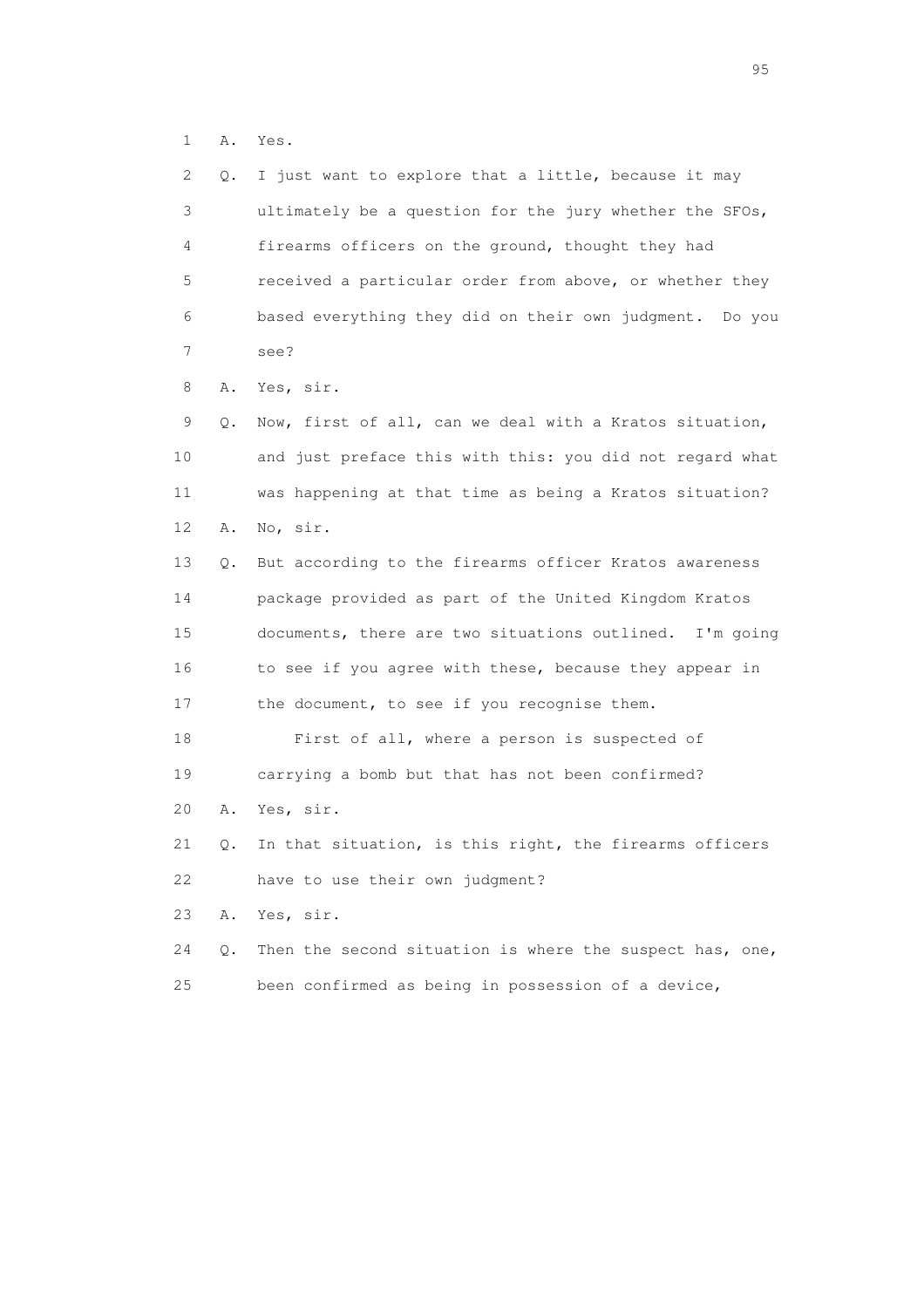| a bomb? |
|---------|
|         |

2 A. Sir.

3 Q. And, two, poses an immediate threat to life?

4 A. Yes, sir.

 5 Q. So two things. Then it goes on: if those two criteria 6 are present, the current advice would be to shoot at the 7 brain stem?

 8 A. No, that would always be a decision by the DSO, and only 9 the DSO can make that determination based on the 10 intelligence.

 11 Q. Exactly, now, that's what I was going to ask you about. 12 A Kratos situation is where a DSO has intelligence that 13 a particular person has a bomb and is suspected of being

14 a bomber, not a transporter?

15 A. Yes, sir.

16 Q. In that situation, the DSO may give the order to

17 administer a critical shot?

 18 A. The DSO has always the option to give the order to 19 administer a critical shot, as they can give the order 20 for any other tactic along a whole range of tactics.

 21 Q. Certainly, but the advice being promulgated at the time 22 in the documents was that that is an order that should 23 be given if you have somebody who is confirmed to be

24 carrying a bomb and a bomber?

25 A. I think it's advice in there, sir, but whether or not it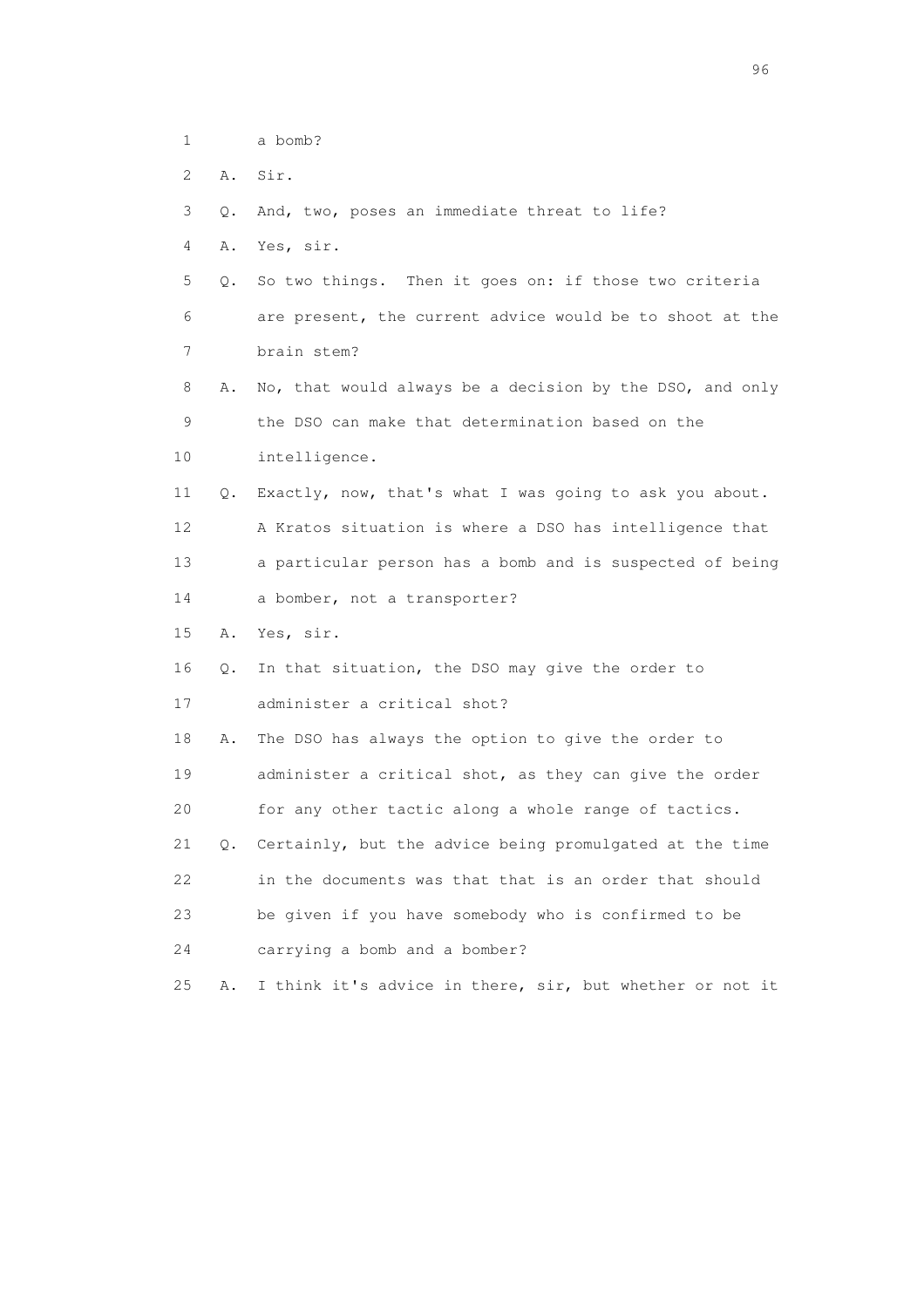1 should be given, I think is for interpretation, and 2 that's not my interpretation, that an order should ever 3 be given just based on facts alone without knowing 4 exactly what you are doing in front of you, exactly what 5 you have in front of you. 6 Q. I appreciate that, but is this right, that a Kratos 7 situation is one where the DSO gives an order and the 8 firearms officers act upon that order? 9 A. Yes, sir. 10 Q. Whereas if you do not have a Kratos situation, and 11 Ms Leek asked -- sorry, continue. 12 A. Sorry. At that time, Kratos situation, there is a bit 13 of misunderstanding because there isn't such a thing as 14 a Kratos situation. You had Kratos People, which was 15 dealing with spontaneous pieces of intelligence emerging 16 where there was a designated senior officer in a control 17 room; you had Kratos Vehicles, which was to deal with 18 vehicle-borne improvised explosive devices, and you had 19 Operation Clydesdale. 20 That was generic training across the whole board, 21 but to relate it to this, to my mind it doesn't apply. 22 We were dealing with a firearms operation, a manhunt for 23 potential suicide terrorism, so the word "it was 24 a Kratos situation" isn't applicable. 25 Q. Mr Boutcher in his log recorded you saying this was not

experience of the contract of the contract of the contract of the contract of the contract of the contract of the contract of the contract of the contract of the contract of the contract of the contract of the contract of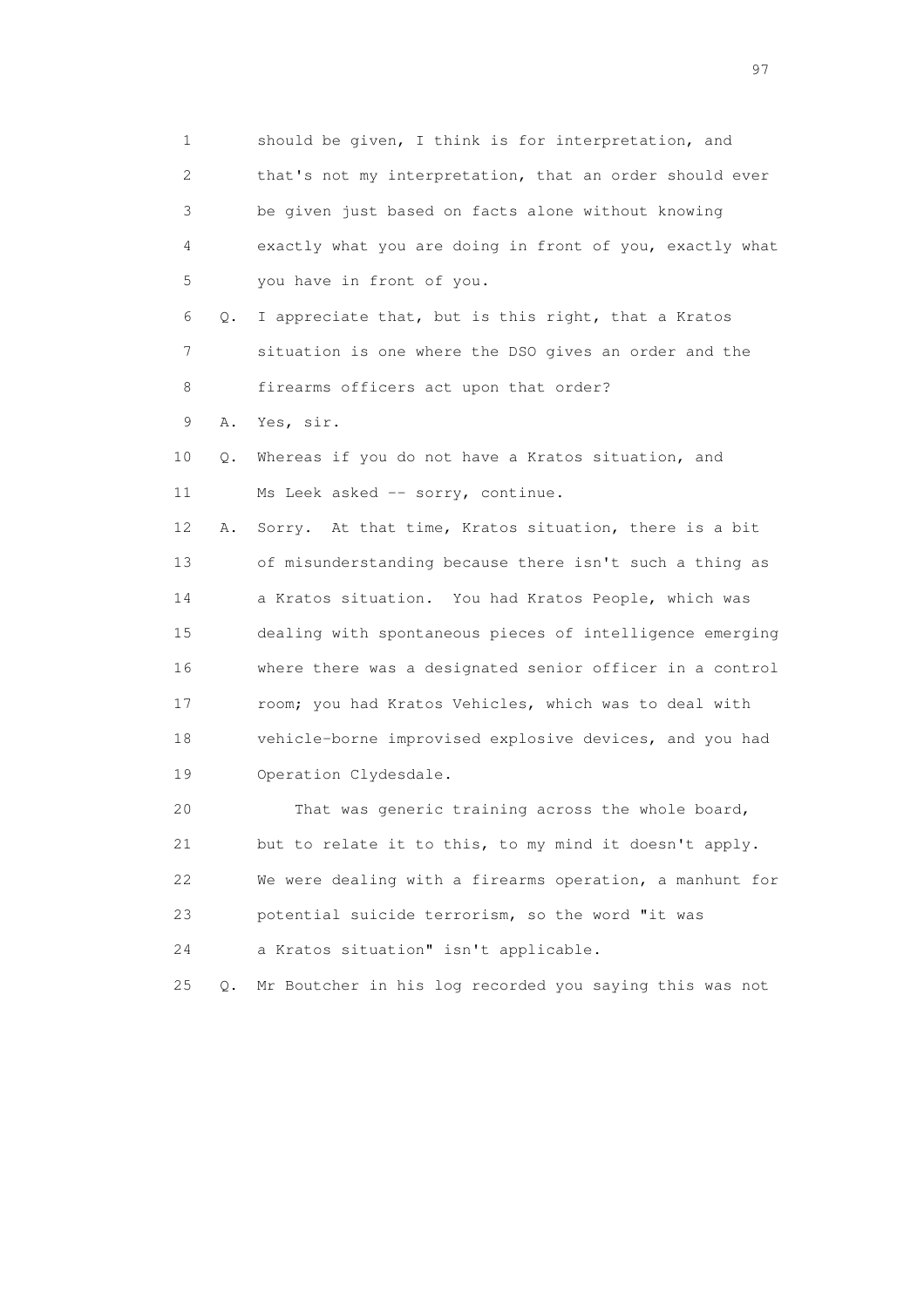1 a Kratos situation. If you said that, what did it mean? 2 A. That it wasn't even -- it wasn't a spontaneous operation 3 being run, it wasn't one that was dealing with 4 vehicle-borne, and it wasn't a Clydesdale. 5 Q. So you are not dealing with any of the situations where 6 Kratos or Kratos criteria are involved; in those 7 situations where you are not dealing with that, the 8 officers have to rely entirely on their own judgment of 9 the situation? 10 A. Yes, they have to rely on their own judgment. However, 11 a designated senior officer is there to offer guidance 12 and issue instructions in relation to what they should 13 do in the event of a suicide terrorist being identified 14 and them deploying. 15 SIR MICHAEL WRIGHT: So they can't obviously, because, yes, 16 they don't give a direct order, it is down to the 17 individual officer to decide whether or not a critical 18 shot is called for? 19 A. Unless the designated senior officer orders a critical 20 shot, it is then up to the individual officer, based on 21 the threat and risk that they perceive at that time, 22 whether or not they take a critical shot. 23 SIR MICHAEL WRIGHT: Thank you. 24 MR HOUGH: Dealing with that situation, then, no critical 25 shot has been ordered by the senior officer, as

en 1988 en 1989 en 1989 en 1989 en 1989 en 1989 en 1989 en 1989 en 1989 en 1989 en 1989 en 1989 en 1989 en 19<br>De grote en 1989 en 1989 en 1989 en 1989 en 1989 en 1989 en 1989 en 1989 en 1989 en 1989 en 1989 en 1989 en 19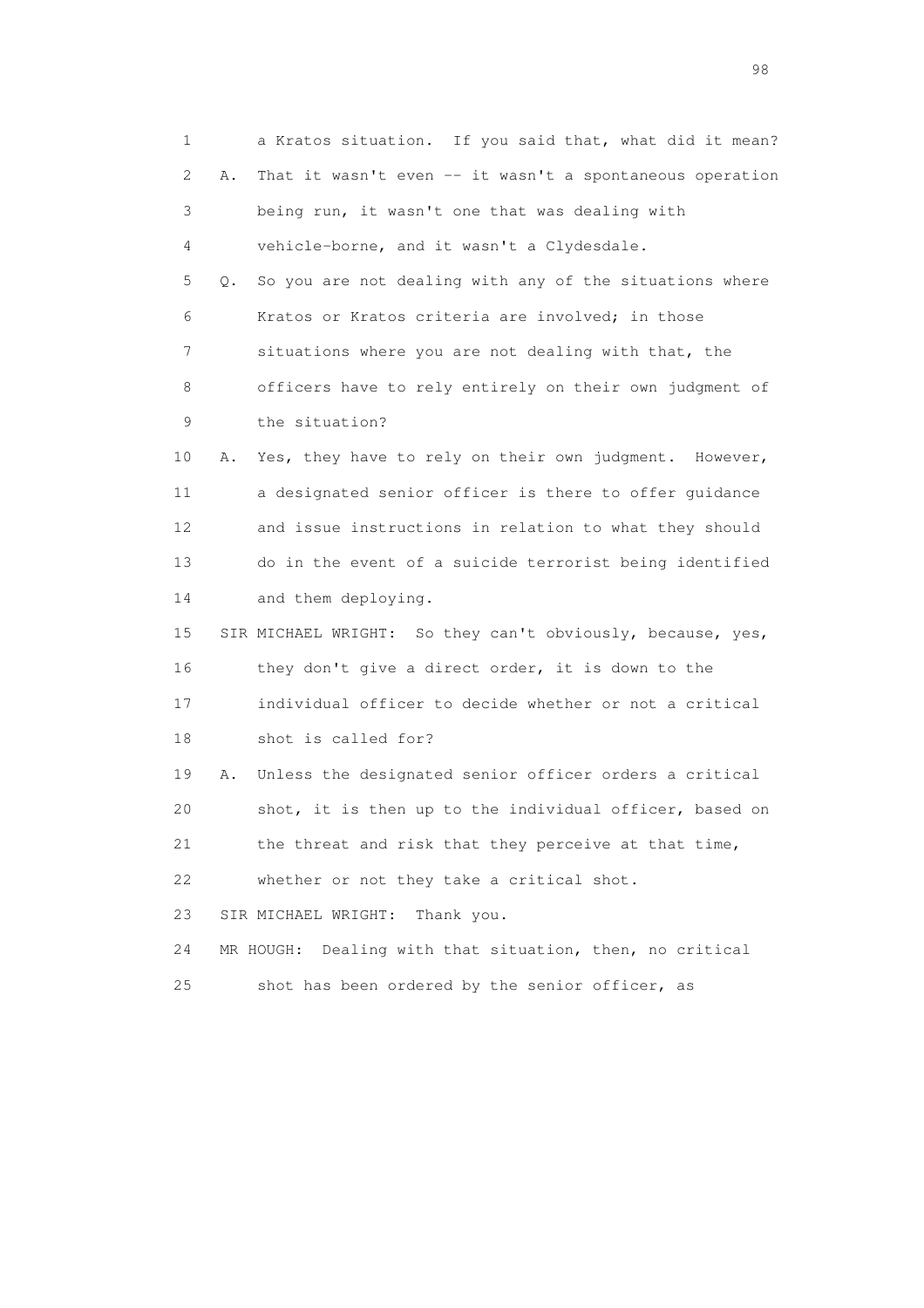| 1  |    | Mr Horwell has put to you, the officers may use          |
|----|----|----------------------------------------------------------|
| 2  |    | reasonable force in response to the threat they          |
| 3  |    | perceive?                                                |
| 4  | Α. | Yes, sir.                                                |
| 5  | Q. | But they have the responsibility to assess the threat;   |
| 6  |    | is that right?                                           |
| 7  | Α. | Yes, sir.                                                |
| 8  | Q. | And part of that assessment may be taking account of how |
| 9  |    | the subject acts?                                        |
| 10 | Α. | Yes, sir.                                                |
| 11 | Q. | So to that extent, what happened on the tube in front of |
| 12 |    | them might be very important to whether they decide      |
| 13 |    | whether to fire a critical shot as opposed to what they  |
| 14 |    | have heard from the control room?                        |
| 15 | Α. | It can only be what happens in front of them<br>Yes.     |
| 16 |    | which, at that time, makes their determination as to     |
| 17 |    | whether or not they fire shots.                          |
| 18 | Q. | Thank you. Now, final short point: Mr Horwell asked you  |
| 19 |    | today -- it's page 51 -- you couldn't predict whether    |
| 20 |    | this man would get off at Stockwell tube when the follow |
| 21 |    | was taking place?                                        |
| 22 | Α. | No, sir.                                                 |
| 23 | Q. | The surveillance follow. Was there concern in the        |
| 24 |    | control room, audible concern to you, that he might get  |
| 25 |    | off at Stockwell simply because that's where the other   |

en de la construction de la construction de la construction de la construction de la construction de la constr<br>1990 : la construction de la construction de la construction de la construction de la construction de la const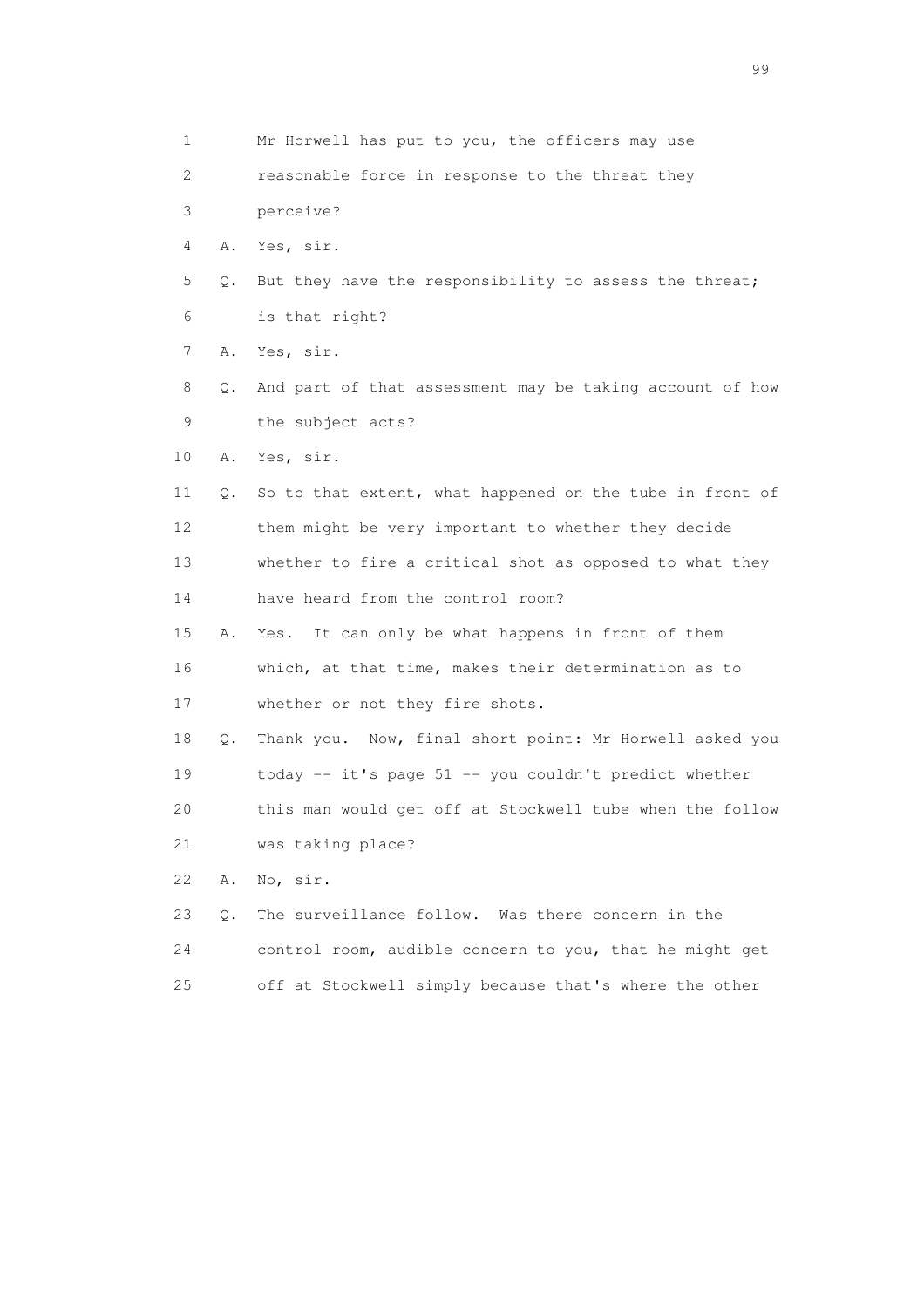1 failed bombers -- or the failed bombers from the day 2 before -- had entered the tube system? 3 A. It was talked about, yes, sir. 4 Q. So while it couldn't be predicted that he would enter at 5 Stockwell, the possibility that he might was a topic of 6 conversation? 7 A. It would always be a possibility as it would be 8 a possibility to get off at any transport link, 9 transport hub, or get off anywhere, any bus stop. 10 Q. Were any other specific hubs mentioned in discussions as 11 far as you recall? 12 A. I can't remember, sir. 13 MR HOUGH: Thank you. 14 Questions from THE CORONER 15 SIR MICHAEL WRIGHT: One or two individual points, and a 16 general matter I want to ask you about. This one I am 17 being asked to ask you and I see the point. 18 Could we have Callum's log back up, please. I think 19 this is the point that whoever wrote the question is 20 looking at. 21 We have two descriptions. On this page, we have -- 22 I need some help from counsel, please. It was while 23 Callum's log was up on the screen, there are two 24 descriptions, one is IC1 white male. You probably 25 remember that one.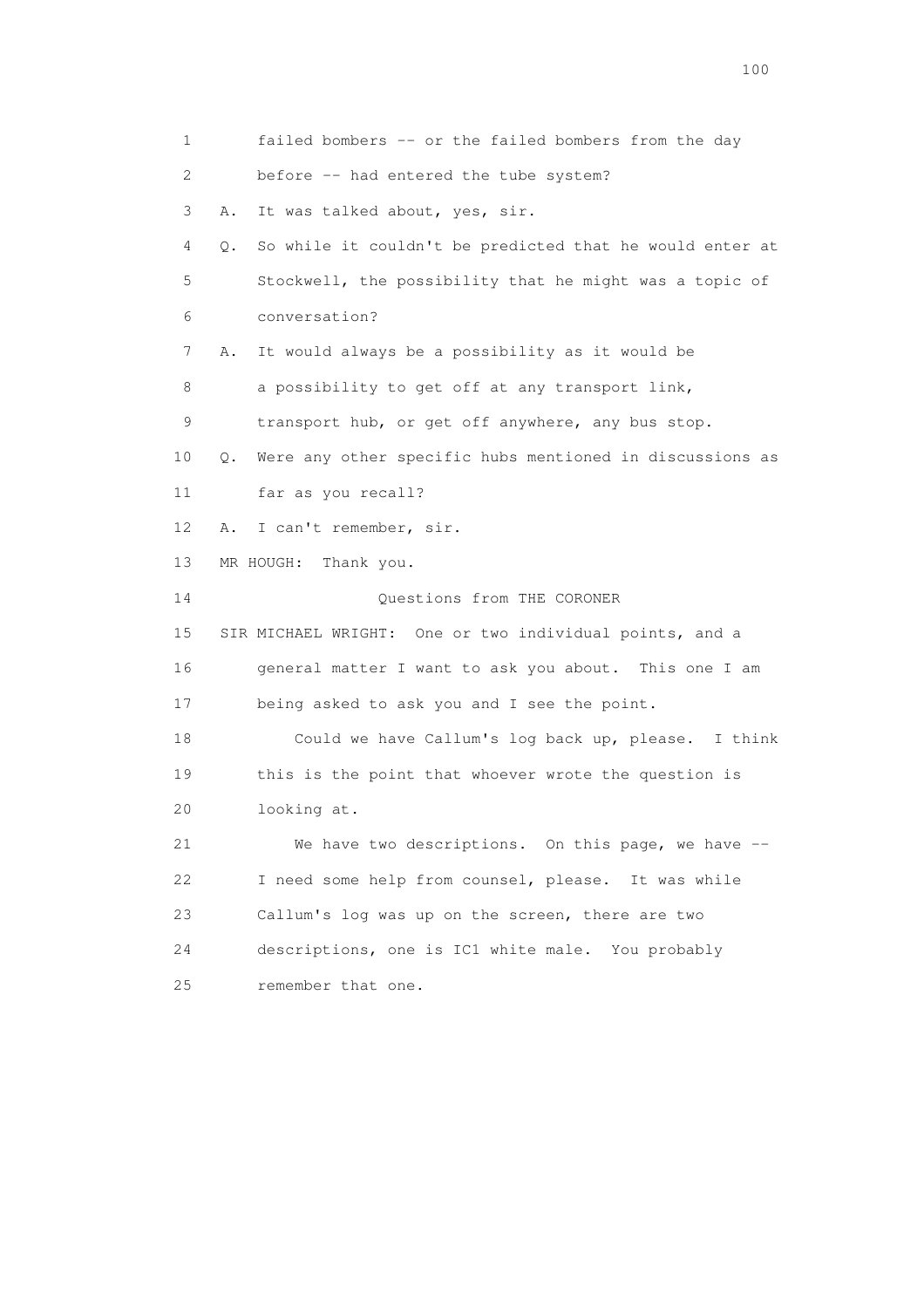1 MR PERRY: That's the previous page, sir. 2 SIR MICHAEL WRIGHT: Thank you, Mr Perry. 3 MR PERRY: The 9.42 entry. 4 SIR MICHAEL WRIGHT: That's the one. IC1, which means white 5 male? 6 A. Yes, it does, sir. 7 SIR MICHAEL WRIGHT: Then a little beyond that is IC2 at 8 9.45? 9 A. Yes, sir. 10 SIR MICHAEL WRIGHT: "African-looking", got it? 11 A. Yes, sir. 12 SIR MICHAEL WRIGHT: Both those descriptions came from the 13 surveillance commentary? 14 A. Yes, sir. 15 SIR MICHAEL WRIGHT: Do you recollect anybody discussing -- 16 I know surveillance wasn't your job, you were the 17 firearms officers, I know -- but do you recollect any 18 discussion among what's been called the management 19 group, the senior officers, about this apparent 20 discrepancy between the two descriptions? 21 A. No, in the early stages of the follow, it's normal 22 because if different surveillance officers, and I don't 23 know if this came from different surveillance officers, 24 they will have a different view of a person, they will 25 see them in a different light, at different distance and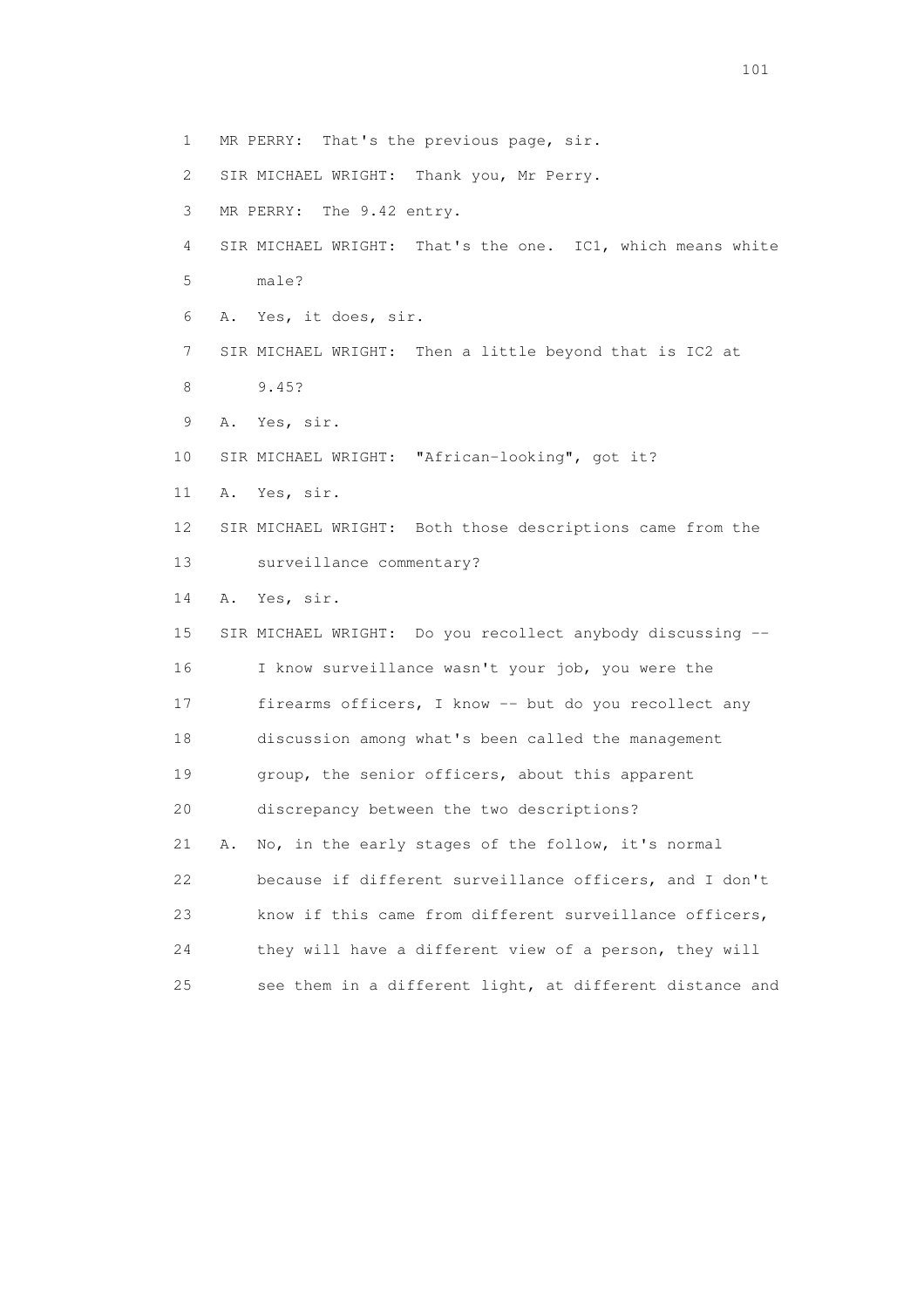1 therefore they will put a different description up at 2 that time. 3 SIR MICHAEL WRIGHT: So are you saying that there is really 4 no particular significance in that difference? 5 A. To me, no, it's just the early stages of 6 an identification. 7 SIR MICHAEL WRIGHT: Very well, thank you. 8 The thing I want to ask you is this: we know that 9 the red surveillance team deployed at Scotia Road at 10 about 6.05 in the morning? 11 A. Yes, sir. 12 SIR MICHAEL WRIGHT: We now know from Mr Rose, who gave 13 evidence a couple of days ago, that the Portnall Road 14 surveillance team, which I think was blue, deployed at 15 8.05. 16 A. Yes, sir. 17 SIR MICHAEL WRIGHT: It's the logic of the deployment that 18 you say you agreed with that is puzzling me. In that 19 time, between 6.05 and 8.05, you had the orange team 20 which had been on duty all night? 21 A. Yes, sir. 22 SIR MICHAEL WRIGHT: Was fully kitted up? 23 A. Yes, sir. 24 SIR MICHAEL WRIGHT: And only needed a briefing to be 25 deployed to wherever it was wanted?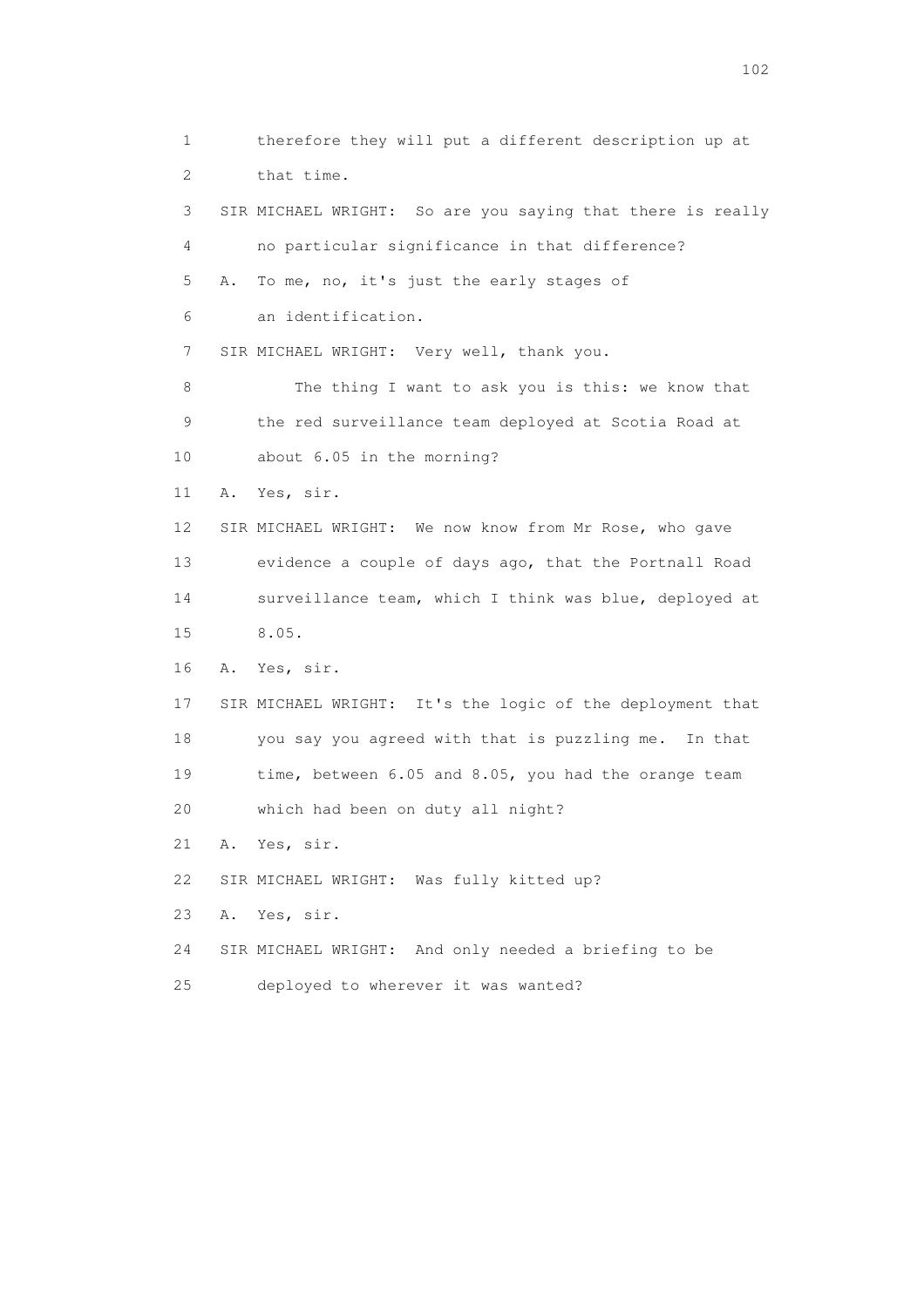1 A. Yes, sir.

 2 SIR MICHAEL WRIGHT: Between 6 and 7 you didn't have any 3 other team at all?

4 A. No, sir.

 5 SIR MICHAEL WRIGHT: From 7 o'clock onwards, you had the 6 black team coming on duty but, as we know, they were 7 going to take at least an hour and a half, probably 8 longer in fact, to kit themselves up, draw their kit, 9 have ammunition issued and so forth, and then be briefed 10 before they could be ready to go out.

11 A. Yes, sir.

 12 SIR MICHAEL WRIGHT: It may just be me, but logic would seem 13 to suggest that in order to have an unsupported 14 surveillance team out on the ground for the least 15 possible time, the sensible thing would have been to 16 send the orange team out to Scotia Road and the black 17 team to Portnall Road where they weren't needed until 18 the surveillance team got there at 8.05.

19 Do you see the point?

 20 A. Yes, I do, sir. The first point, there wasn't 21 a prioritisation of the addresses in relation to the 22 intelligence, and at that time I can only deploy the 23 teams according to the intelligence. At the meetings 24 that I attended with both Gold and the DSO, the 25 deployments were discussed and there was no specific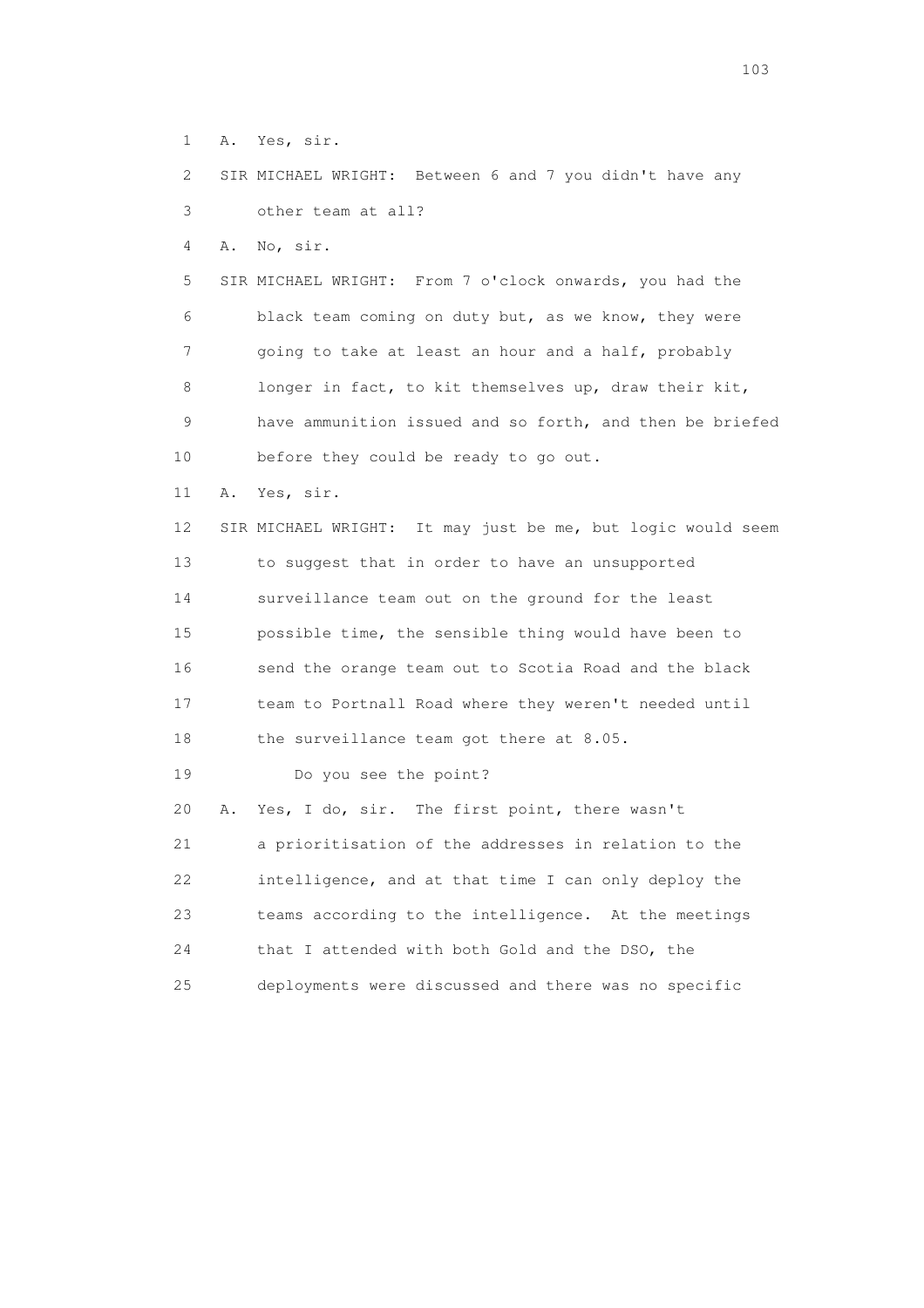1 importance attached to Scotia Road at that time. 2 SIR MICHAEL WRIGHT: If you say so. All I am thinking about 3 is how to deploy your resources in the most efficient 4 way to have an unsupported surveillance team out for the 5 least possible time, that's all. 6 MR HOUGH: Sir, sorry, before this question is answered, 7 there will be evidence about quite when the surveillance 8 team got to Portnall Road. 9 SIR MICHAEL WRIGHT: I am taking it from Mr Rose's evidence. 10 MR HOUGH: I think there will be more evidence about that 11 and their time of deployment does need to be cleared up, 12 before it's put to the witness as a matter of certainty. 13 SIR MICHAEL WRIGHT: All right. Yes. 14 MR HORWELL: It is believed that Mr Rose is wrong in that 15 regard. That is why, sir. It's not something that he 16 has any direct knowledge of, and there will be evidence 17 to come which will put as certain a time as anyone can 18 as to when the surveillance -- 19 SIR MICHAEL WRIGHT: Can you give me an advance view as to 20 when it was? 21 MR HORWELL: My understanding -- I don't have the document 22 in front of me -- is just after 7 o'clock. 23 SIR MICHAEL WRIGHT: All right. There it is.

 24 The other thing I wanted to ask you about was this: 25 in the early stages of Mr Mansfield's cross-examination,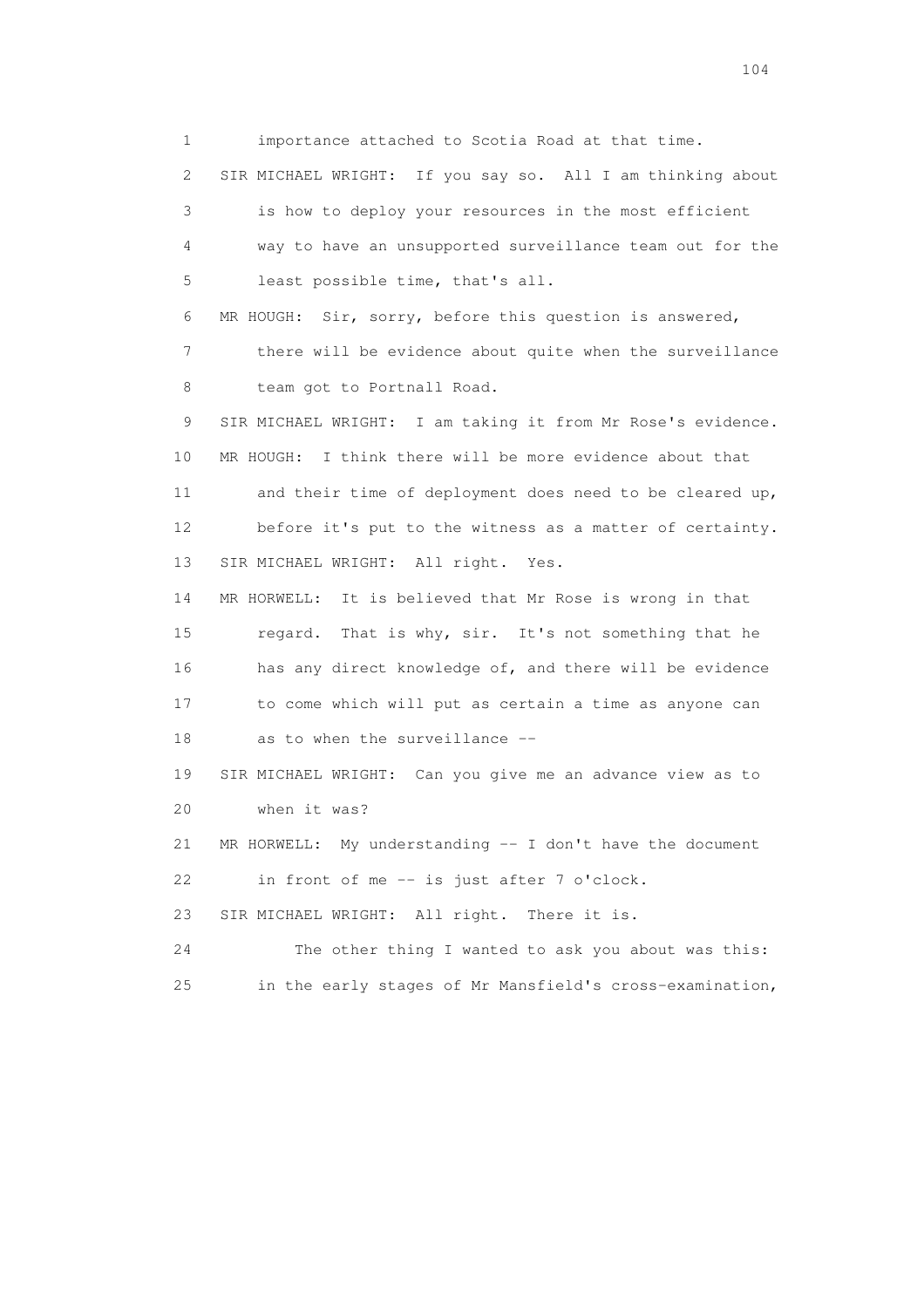1 you were telling us the training of firearms officers, 2 about the -- what you might call the three levels of, to 3 use a general word, intervention? 4 A. Yes, sir. 5 SIR MICHAEL WRIGHT: That a firearms officer may be trained 6 to carry out. 7 Contain and challenge? 8 A. Yes, sir. 9 SIR MICHAEL WRIGHT: Interception and intervention? 10 A. Yes, sir. 11 SIR MICHAEL WRIGHT: I have set them out, I think, in order 12 of what you might call severity? 13 A. Yes, sir. 14 SIR MICHAEL WRIGHT: One is conducted from a distance, one 15 is closer? 16 A. Yes. 17 SIR MICHAEL WRIGHT: Intervention is the closest of all? 18 A. Yes, sir. 19 SIR MICHAEL WRIGHT: Which may involve direct physical 20 contact between the firearms officer and the suspect? 21 A. Yes, sir. 22 SIR MICHAEL WRIGHT: Now, when you were dealing with those 23 questions, you made a number of points which, as 24 I understood them, related to what you saw as the degree 25 of perceived risk.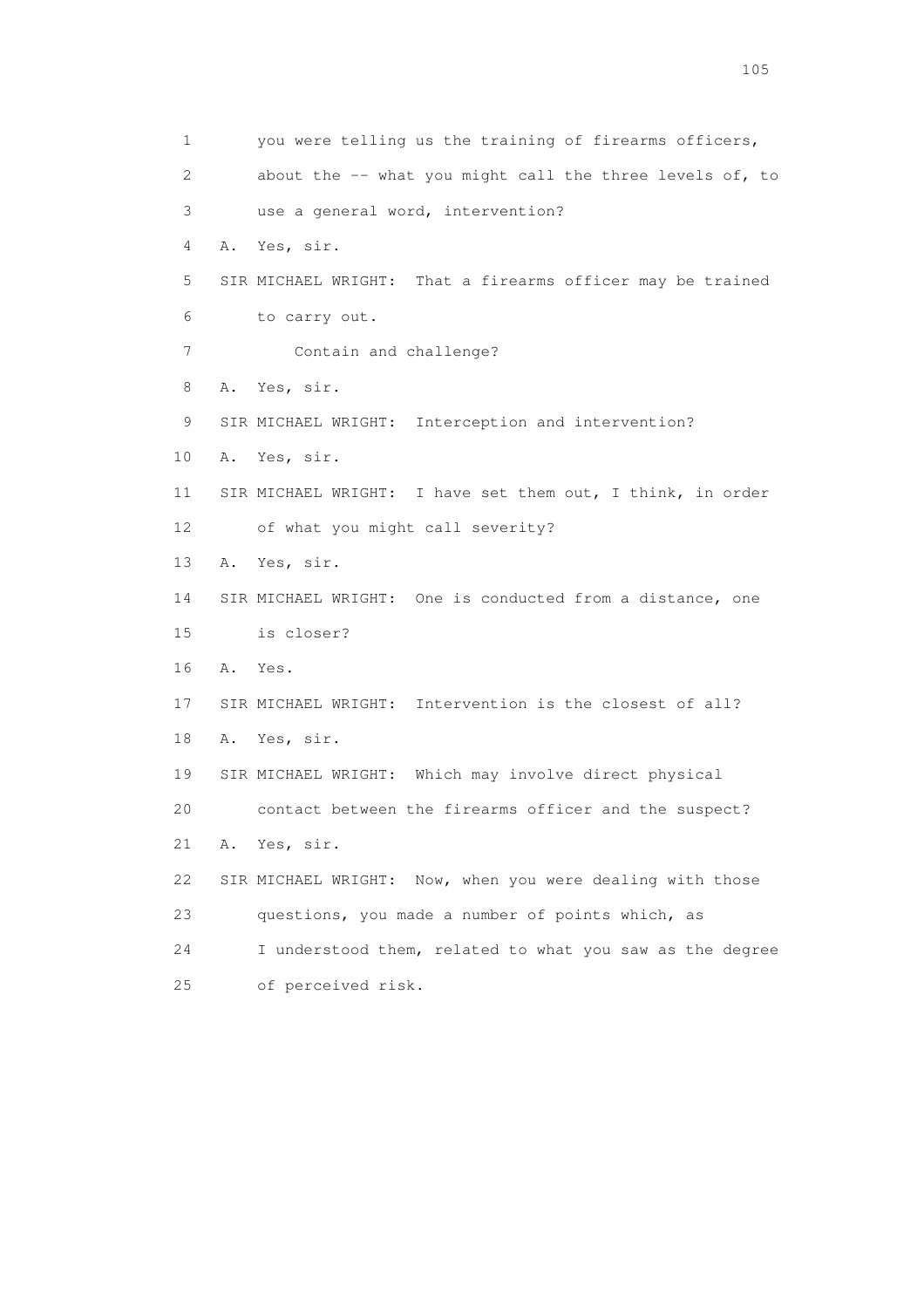1 A. Yes, sir.

| 2  |    | SIR MICHAEL WRIGHT: You understand the point? For example,  |
|----|----|-------------------------------------------------------------|
| 3  |    | you gave as an example the indirect threat, which           |
| 4  |    | I suppose might be somebody walking down the road with      |
| 5  |    | a gun in his back pocket, not threatening with it or        |
| 6  |    | brandishing it, which would merit an interception.          |
| 7  | Α. | Yes, sir.                                                   |
| 8  |    | SIR MICHAEL WRIGHT: Which would mean what, that he would be |
| 9  |    | challenged?                                                 |
| 10 | Α. | It would depend on what resource was doing it,<br>Yes.      |
| 11 |    | that was the point, sir.                                    |
| 12 |    | SIR MICHAEL WRIGHT: We are talking about SFOs.              |
| 13 | Α. | It could merit anything. The point I was trying<br>SFOs.    |
| 14 |    | to get across was that they have to deal with the           |
| 15 |    | threat, because they are trained in all these tactics,      |
| 16 |    | they can -- you can't be specific about the tactic that     |
| 17 |    | they are going to employ, because only they can decide      |
| 18 |    | that at the point of interception.                          |
| 19 |    | They may decide, because of the circumstances that          |
| 20 |    | they are in, because of the number of the people in the     |
| 21 |    | road, an intervention would be more appropriate, because    |
| 22 |    | of safety of the public.                                    |
| 23 |    | If it's in a wide open area and there is nobody             |
| 24 |    | there, they may say: right, the safest thing to do here     |
| 25 |    | is a containment and challenge.                             |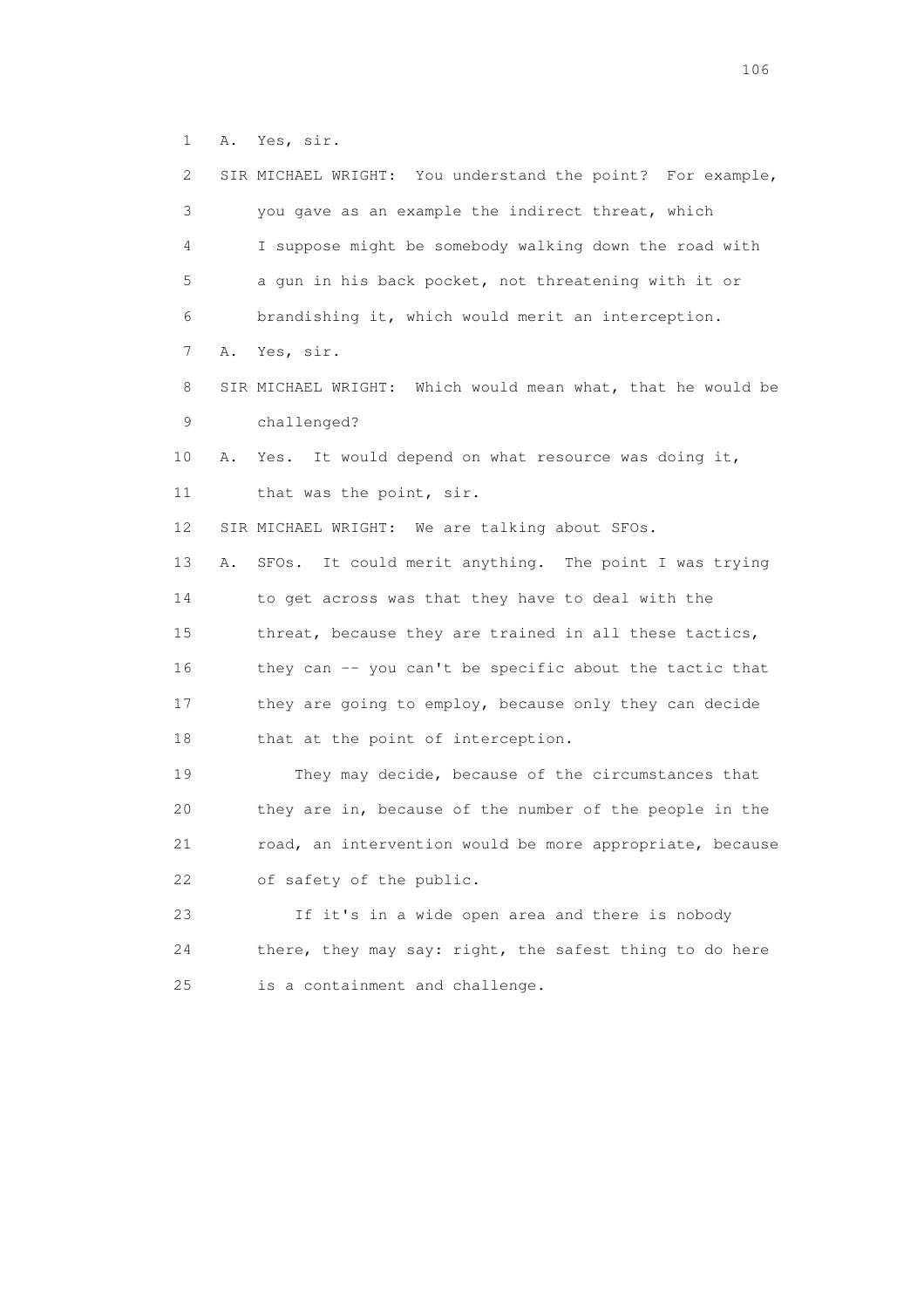1 SIR MICHAEL WRIGHT: I understand that point and it's 2 a lower risk. 3 A. Yes, sir. 4 SIR MICHAEL WRIGHT: But then you went on to take as 5 examples a bank robbery -- 6 A. Yes, sir. 7 SIR MICHAEL WRIGHT: Just about to develop. 8 That's a direct threat -- 9 A. Yes, sir. 10 SIR MICHAEL WRIGHT: -- to the public and to the staff of 11 the bank, apart from anything else? 12 A. Yes, sir. 13 SIR MICHAEL WRIGHT: Where an intervention may be called 14 for? 15 A. Yes, sir. 16 SIR MICHAEL WRIGHT: Then you went on to say the perception 17 here was of a direct threat of mass murder. I expect 18 you remember using that phrase? I can assure you you 19 did. 20 A. Yes, sir. Yes, sir. 21 SIR MICHAEL WRIGHT: Were you indicating that the 22 expectation of the firearms officer of the severity of 23 the steps he would have to take would be governed by the 24 degree of risk that he perceived? 25 A. Quite possibly, yes, if they are dealing with a high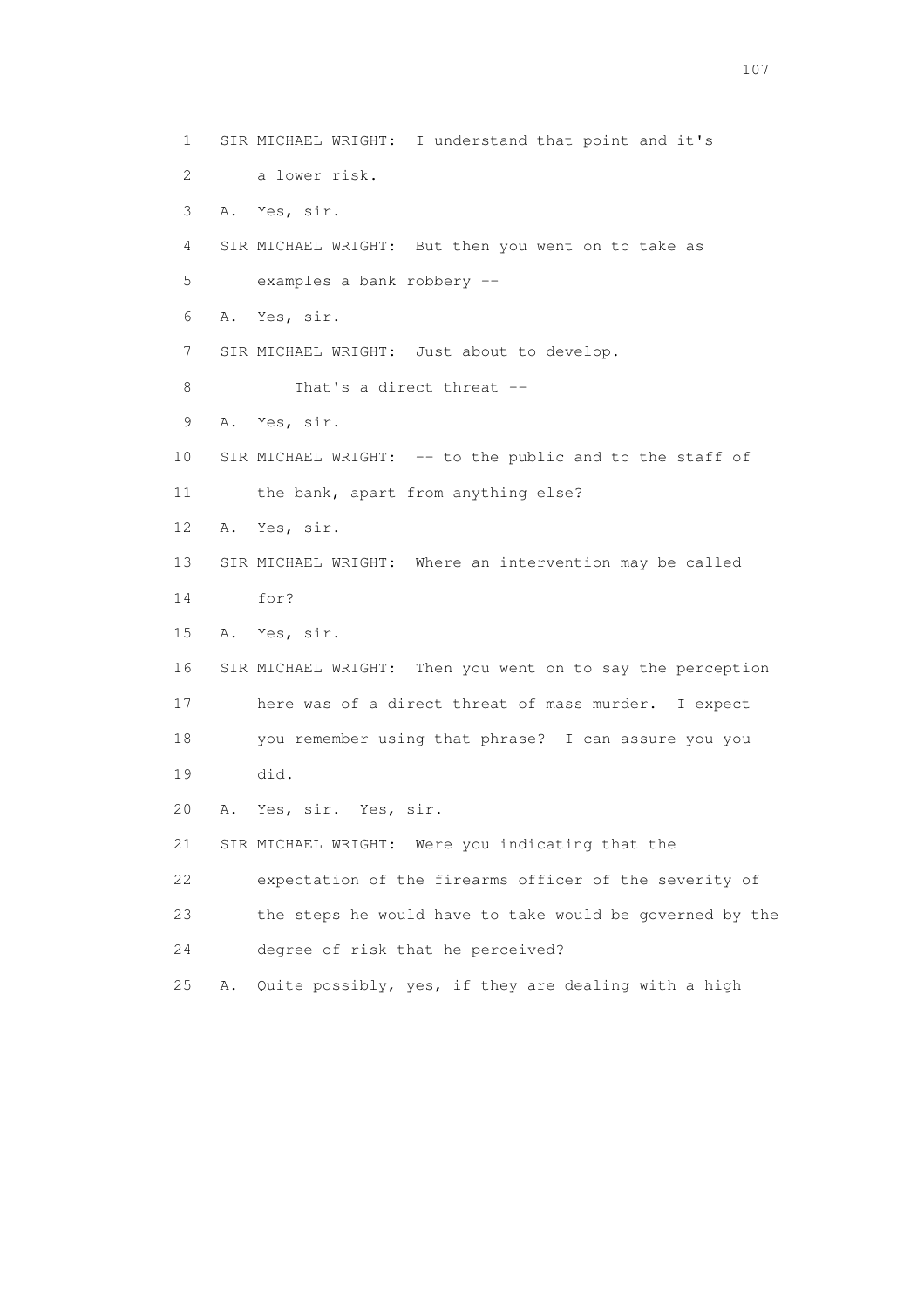1 threat, a high risk to both themselves and the public, 2 then they will adopt a specific tactic. If the threat 3 and risk is diminishing in their view, then they may 4 adopt a different tactic. 5 SIR MICHAEL WRIGHT: I'll put it in precise terms to take 6 the two examples you have given. 7 If a firearms officer perceives that a bank robbery 8 is going on, he presumably will be able to foresee that 9 in certain circumstances, a critical shot may be 10 necessary? 11 A. That's very difficult. Yes, he possibly could foresee  $12$   $-$  13 SIR MICHAEL WRIGHT: It depends what happens? 14 A. Absolutely. It depends how it unfolds in front of them. 15 SIR MICHAEL WRIGHT: If he thinks he is dealing with 16 a suicide bomber, particularly if he fears that the 17 suicide bomber is in possession of a bomb -- 18 A. Yes, sir. 19 SIR MICHAEL WRIGHT: -- would he be expected to perceive 20 that the necessity for a critical shot is much higher? 21 A. Yes, sir, that would -- 22 SIR MICHAEL WRIGHT: I'm understanding you correctly? 23 A. Yes, sir. 24 SIR MICHAEL WRIGHT: You are saying that the officer will 25 have a higher expectation of the need for a critical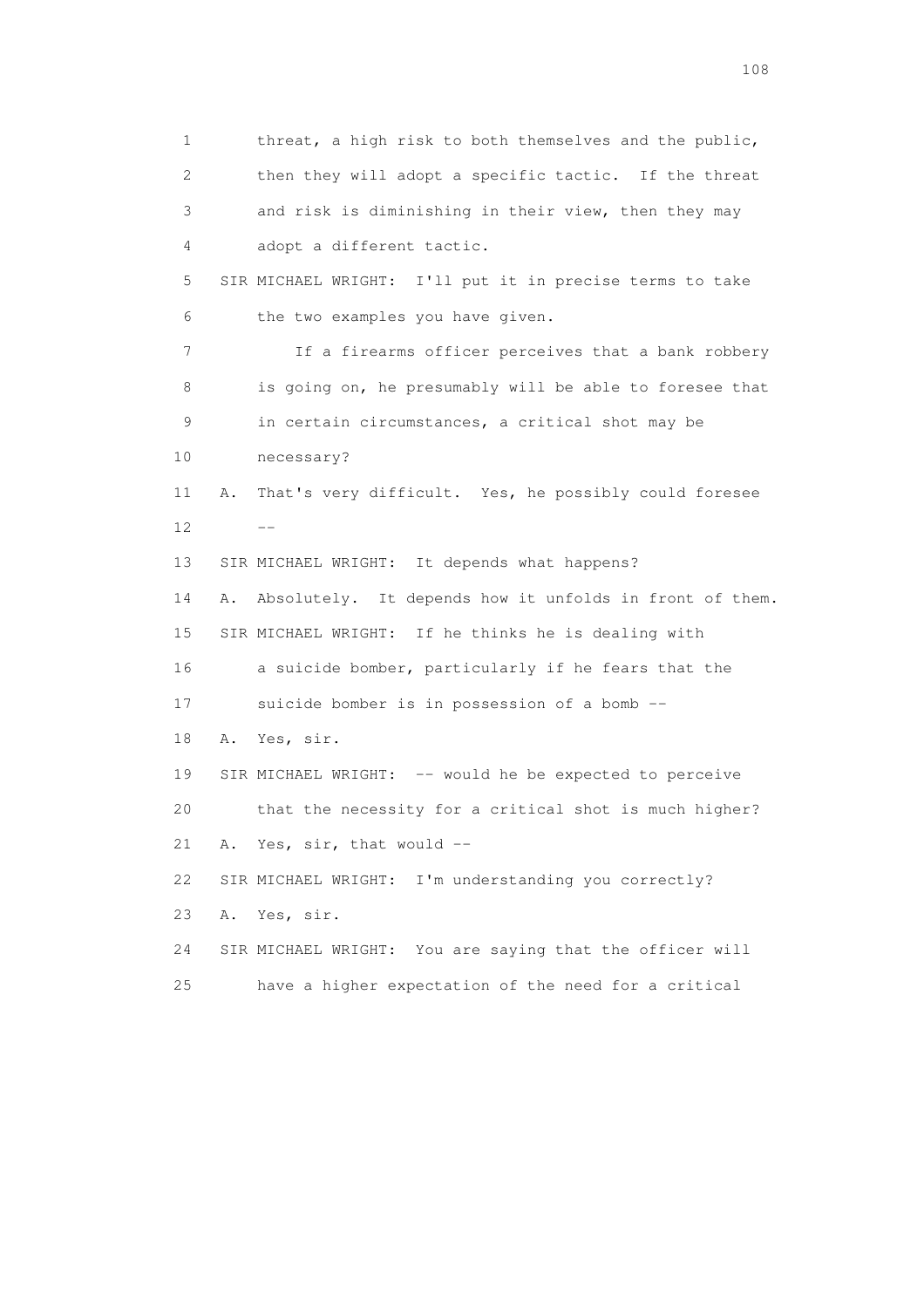1 shot according to the severity of the risk that he 2 perceives?

3 A. Yes, sir.

 4 SIR MICHAEL WRIGHT: And in those circumstances, am 5 I understanding you to say that the reliability -- if we 6 are up at that very high level, the mass murder risk 7 which you have described -- are you saying that the 8 accuracy, or the reliability is a better word, the 9 reliability of the identification of this as a suicide 10 bomber is of lesser significance? 11 A. I wouldn't say it's of lesser significance. The 12 identification and the information that the firearms 13 officers are deploying with is the information that they 14 have. Whether or not they would attribute a lesser or 15 more reliance on it, I don't know, but they can only 16 deal with the threat that they have based on the 17 information that they have at that time. And if they 18 form the opinion that it's an imminent, an immediate 19 threat to their lives, another person's life, then they 20 will take an action that they feel appropriate in those 21 circumstances. 22 SIR MICHAEL WRIGHT: To reduce it to its particularity --

 23 A. If that's a critical shot or shots, that's the action 24 that they will take.

25 SIR MICHAEL WRIGHT: To reduce it to its particularity,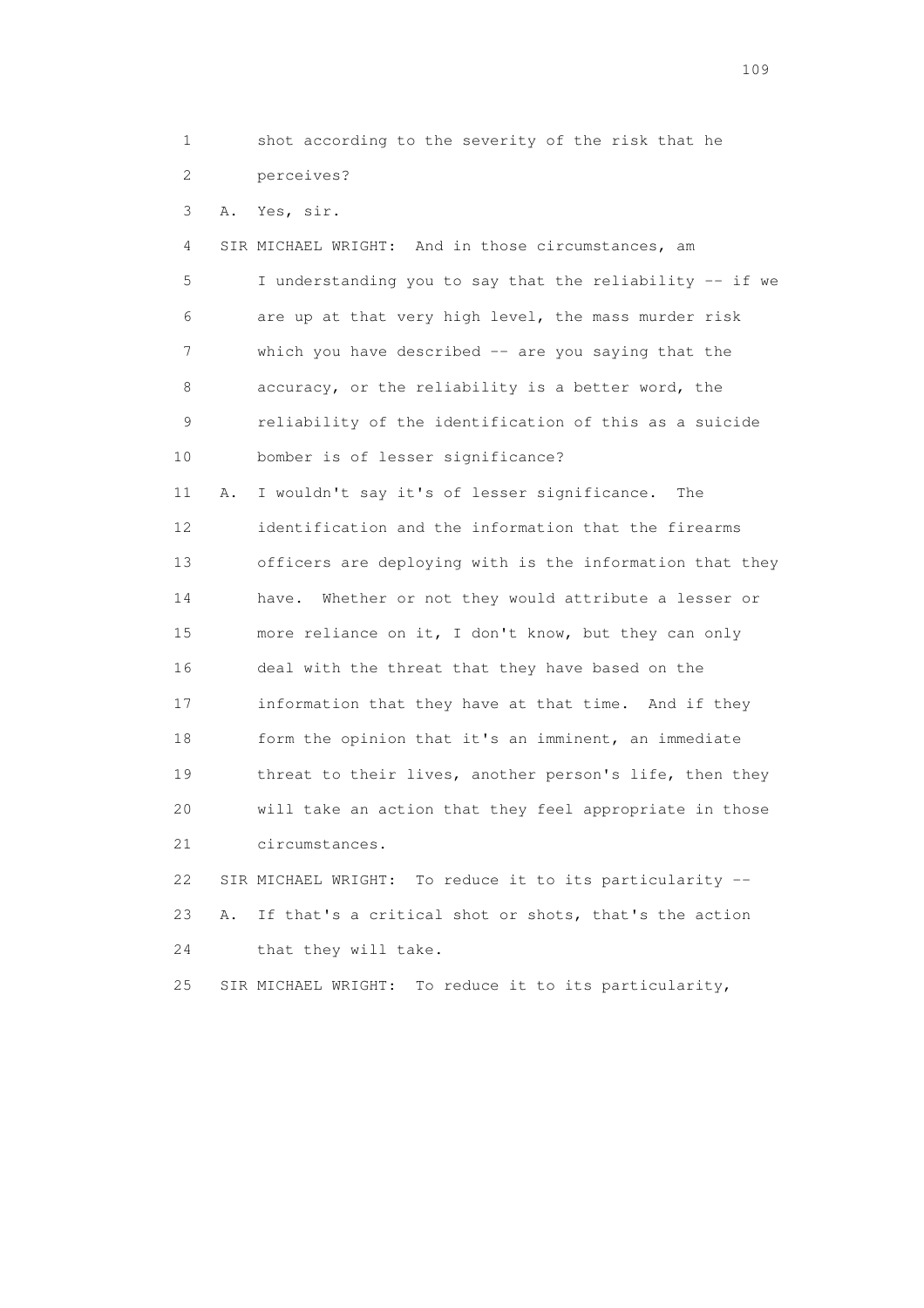1 suppose you have a situation where a firearms officer is 2 genuinely and honestly alarmed, genuinely believes that 3 the man he is looking at is a suicide bomber and 4 genuinely believes that he may well have a bomb on him, 5 but that all that he has heard so far from the 6 surveillance information that's coming in to him, 7 directly or indirectly, is that he's only a possible 8 identification. 9 Do you follow? 10 A. Yes, sir. 11 SIR MICHAEL WRIGHT: What's his position then? 12 A. I can only put myself in that officer's shoes, and if 13 I think a person is a possible suicide terrorist on 14 a tube, and if I think he is a possible suicide 15 terrorist who I believe is going to commit mass murder, 16 then I personally would take a critical shot, sir. 17 SIR MICHAEL WRIGHT: Thank you. 18 We are changing witnesses, Mr Hough and Mr Hilliard. 19 Would that be a convenient moment to give our shorthand 20 writer a bit more relief? 21 MR HOUGH: Yes. 22 SIR MICHAEL WRIGHT: All right, half past. 23 (The witness withdrew) 24 (12.22 pm) 25 (A short break)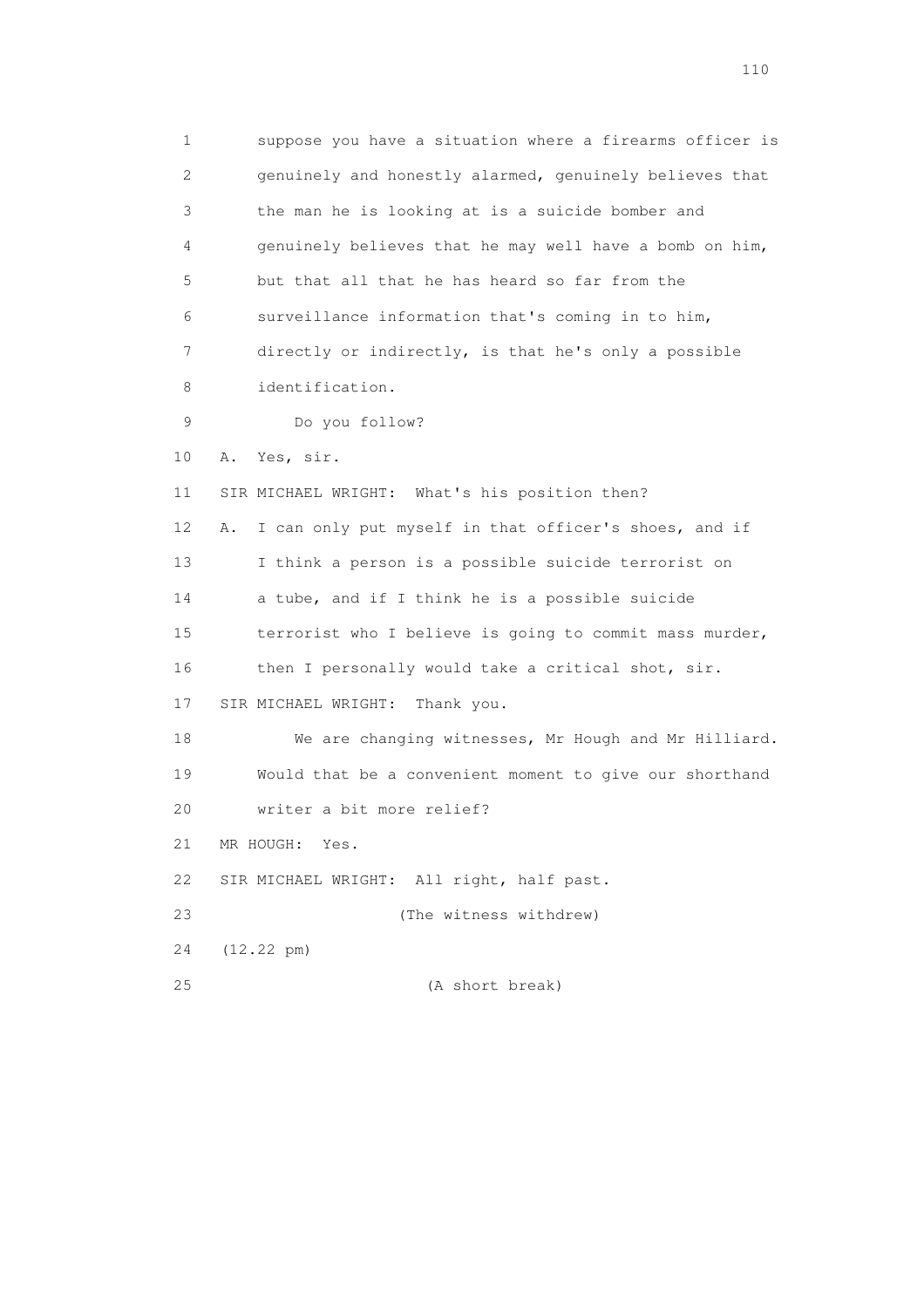1 (12.34 pm)

 2 (In the presence of the jury) 3 MR MANSFIELD: Sir, may I just raise something while the 4 witness is coming? 5 SIR MICHAEL WRIGHT: Yes. 6 MR MANSFIELD: It's on the question of the blue team. We 7 have all been interested in when the blue team were 8 briefed and when they went. 9 SIR MICHAEL WRIGHT: When they got there is what we are 10 really interested in. 11 MR MANSFIELD: Yes. There was evidence some time ago now 12 from Inspector Whiddett who was present for the briefing 13 done by Colin. He estimated that that briefing occurred 14 at 7.10. He estimated that the team would not have got 15 to Portnall Road before 7.45 to 8 o'clock. 16 SIR MICHAEL WRIGHT: Thank you. Well, it may be that there 17 is a more accurate contemporaneous record and if there 18 is, and if we can have an agreement between counsel 19 about it, that's probably the easiest way of dealing 20 with it. 21 Yes, Mr Hough? 22 MR HOUGH: Trojan 84, please. 23 SIR MICHAEL WRIGHT: Yes. Usual check, please. Thank you. 24 CODENAME "TROJAN 84 "(sworn) 25 SIR MICHAEL WRIGHT: Thank you. Please sit down.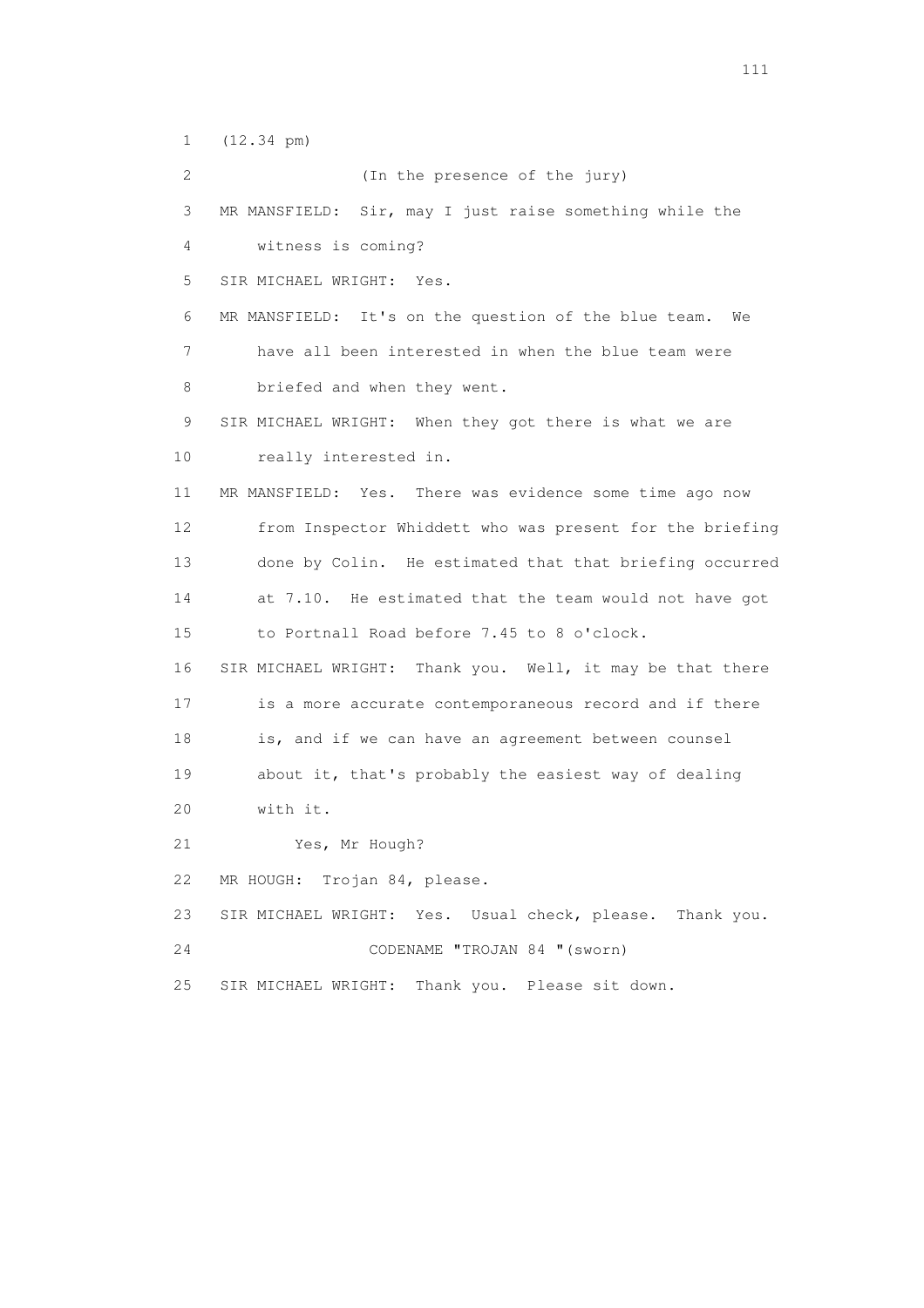| 1  |               | Questions from MR HOUGH                                    |
|----|---------------|------------------------------------------------------------|
| 2  |               | MR HOUGH: I think in these proceedings you are being known |
| 3  |               | as Trojan 84?                                              |
| 4  | Α.            | That's correct, yes.                                       |
| 5  | $Q_{\bullet}$ | In July of 2005, you were an inspector in CO19 of the      |
| 6  |               | Metropolitan Police?                                       |
| 7  | Α.            | That's correct, sir.                                       |
| 8  | Q.            | On 22 July 2005 you acted as a tactical adviser to the     |
| 9  |               | Silver Commander on the ground,                            |
| 10 |               | Detective Chief Inspector Purser?                          |
| 11 | Α.            | That's correct, sir, yes.                                  |
| 12 | О.            | You made a witness statement about events that day, on     |
| 13 |               | the following day, 23 July 2005, 3 o'clock in the          |
| 14 |               | afternoon?                                                 |
| 15 | Α.            | That's correct, sir, yes.                                  |
| 16 | Q.            | We will deal with the production of that statement         |
| 17 |               | a little later. You also, I think, made a separate,        |
| 18 |               | rather short statement about phone calls you had made      |
| 19 |               | from a mobile phone based on your mobile phone billing     |
| 20 |               | records?                                                   |
| 21 | Α.            | Yes.                                                       |
| 22 | О.            | That was in October of 2005?                               |
| 23 | Α.            | Yes, sir.                                                  |
| 24 | О.            | Do you have those two witness statements to hand?          |
|    |               |                                                            |

25 A. I do, sir, yes. I do not have the phone billing but it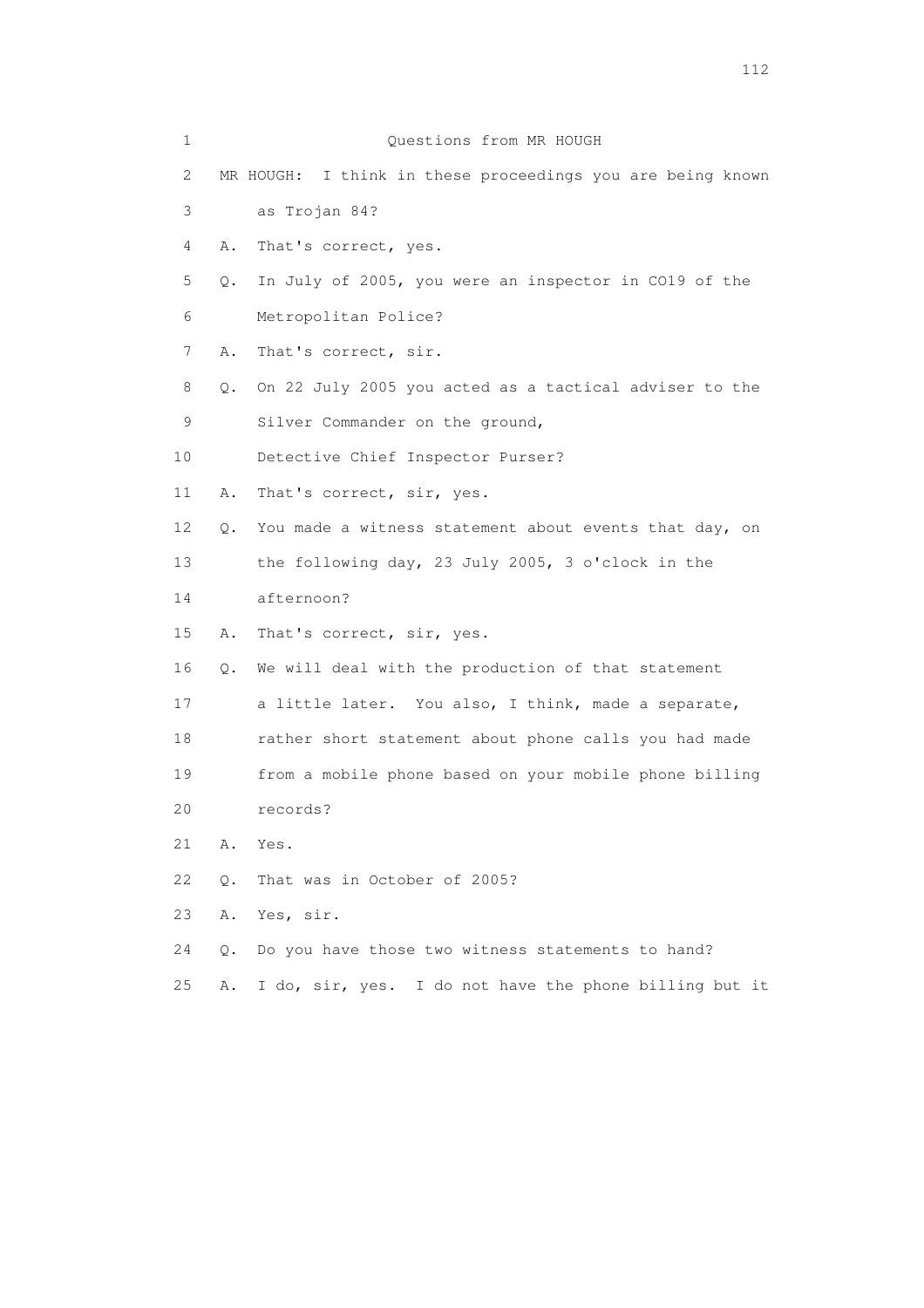1 doesn't say much --

| $\mathbf{2}^{\mathsf{I}}$ | Q. | That's not really a problem. If you have the first one   |
|---------------------------|----|----------------------------------------------------------|
| 3                         |    | to hand, you may be asked to look at it from time to     |
| $\overline{4}$            |    | time and there is no difficulty about you doing that.    |
| 5                         | Α. | Thank you, sir.                                          |
| 6                         | Q. | I think you were also interviewed by the IPCC in         |
| 7                         |    | November of 2005?                                        |
| 8                         | Α. | That's correct, sir, yes.                                |
| 9                         | Q. | But you did not give evidence at the Health and Safety   |
| 10                        |    | trial?                                                   |
| 11                        | Α. | No, sir, although I was warned for it, but I was stood   |
| 12                        |    | down just before.                                        |
| 13                        | 0. | Dealing with your personal background quite quickly, you |
| 14                        |    | have been, I think, an authorised firearms officer, so   |
| 15                        |    | authorised to carry firearms, since 1997?                |
| 16                        | Α. | Correct, sir.                                            |
| 17                        | Q. | You joined CO19, then I think known as SO19, in October  |
| 18                        |    | of 2002?                                                 |
| 19                        | Α. | Yes, sir.                                                |
| 20                        | Q. | By July of 2005, you were a specialist firearms officer  |
| 21                        |    | and a senior firearms tactical adviser?                  |
| 22                        | Α. | By July 2003, did you say?                               |
| 23                        | Q. | I said by July 2005?                                     |
| 24                        | Α. | Sorry, yes, sir.                                         |

25 Q. By the time we are dealing with?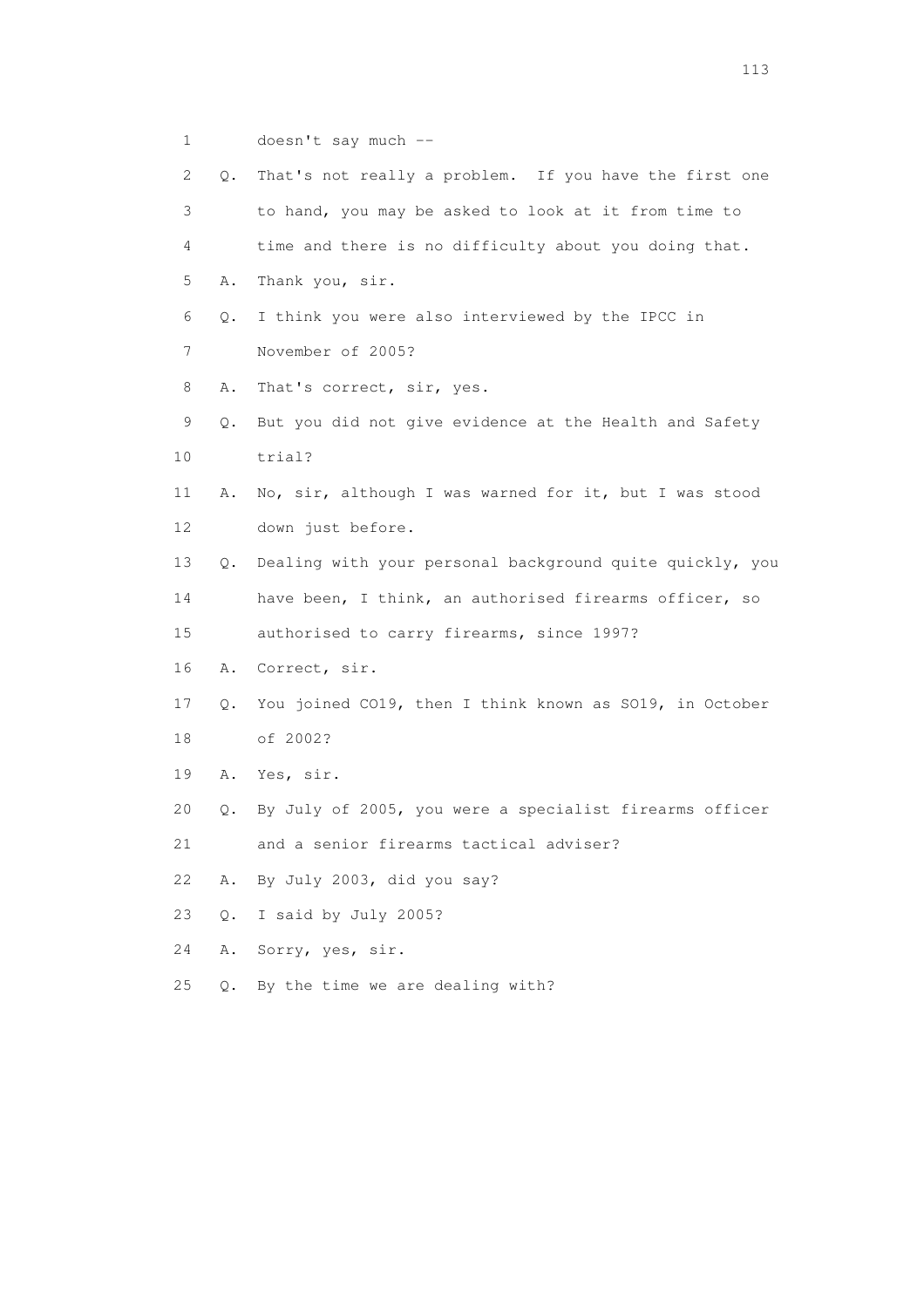- 1 A. Yes.
- 2 Q. Had you acted as a tactical adviser in many armed
- 3 operations by that time?
- 4 A. Yes, sir.
- 5 Q. But you had not in fact worked with DCI Purser before?
- 6 A. Yes, sir, that's correct.

 7 Q. In terms of training, had you been received training 8 about Kratos and Clydesdale, the policies for dealing 9 respectively with spontaneous and pre-planned incidents

- 10 involving suicide terrorists?
- 11 A. Yes, sir.
- 12 Q. Were you aware as a result of that training of the
- 13 criteria normally applied for the use of a critical shot
- 14 in certain circumstances?
- 15 A. Yes, sir.
- 16 Q. What were those criteria as you understood them in 2005?
- 17 A. A suicide or person-borne suicide terrorist was
- 18 identified and also had the means to detonate on them.
- 19 Q. So carrying a device and the means to detonate?
- 20 A. Yes, sir.
- 21 Q. In those circumstances, was the advice that a critical 22 shot might be appropriate?
- 23 A. May be appropriate, sir, yes.
- 24 Q. Failing those things being in place, you were thrown
- 25 back on your firearms training which was considerable?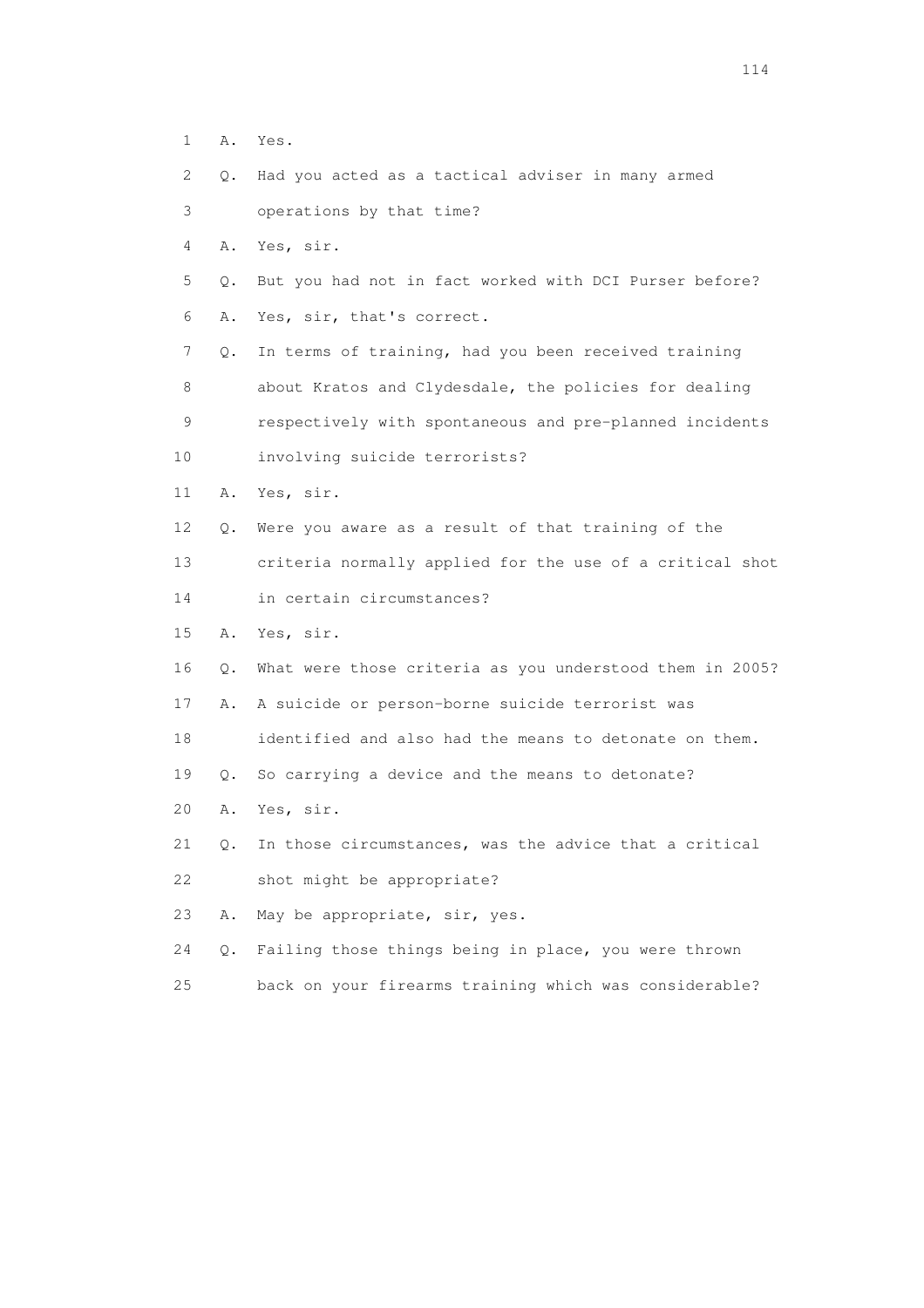- 1 A. Yes, sir.
- 2 Q. That firearms training, is this right, dealt with many 3 life and death situations?
- 4 A. Yes, sir.

 5 Q. Had you yourself ever dealt with suspected suicide 6 bombers in practice, either spontaneous or pre-planned? 7 A. The previous two weeks I had been involved in operations 8 under the umbrella of Operation Theseus. However, as 9 you know, this operation was exceptional because we were 10 dealing with failed suicide bombers from 24 hours 11 earlier. 12 Q. During the course of the previous two weeks, had you

 13 dealt with spontaneous calls from members of the public 14 about suspected suicide bombers?

15 A. I think I had, sir, yes.

 16 Q. You have said you were working on Operation Theseus in 17 July of 2005, and we will turn now to 22 July. Is this 18 right that you came on duty at 7 o'clock that morning at 19 Leman Street, the CO19 base near Tower Hill?

20 A. Yes, sir.

 21 Q. Were you also aware at the time that you were due to 22 come on duty that there would also be a team of 23 specialist firearms officers coming on duty at the same 24 time?

25 A. Yes, sir.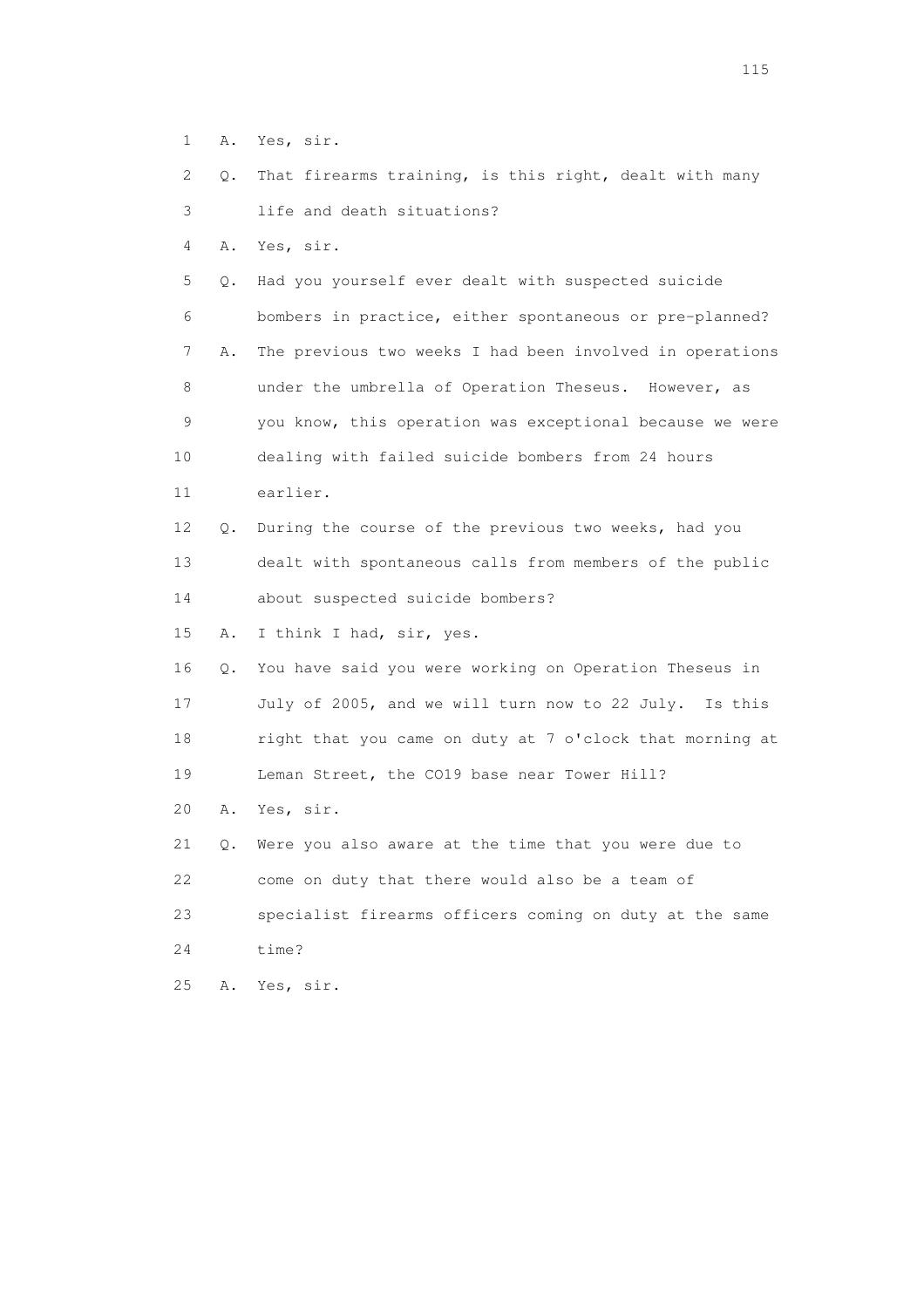- 1 Q. We know that that was a team which was a composite of 2 the black and green teams?
- 3 A. That's correct, sir.
- 4 Q. The team leader we are calling Ralph, and did you know 5 him?
- 6 A. Yes, sir.

 7 Q. Before you came on duty that day, did you know anything 8 about the operation you might be required for?

9 A. Probably, sir, yes. Probably from -- I had finished 10 duty at 9 pm the previous evening and therefore I knew 11 I was on an operation. I didn't quite know what it was 12 prior to coming in though.

 13 Q. We have heard that certainly by that time addresses had 14 not been identified for covert operations, so is it fair 15 to say that before you came in, you had no knowledge 16 that you would be going to any specific address or 17 carrying out any particular type of operation? 18 A. You would be right in thinking that, sir, yes. 19 Q. On arrival, did you receive any information about what

20 you would be required to do that day?

 21 A. I made a phone call to Inspector ZAJ, was my first call, 22 which is on my phone record at 6.49. And I think it was 23 him that initially told me that it may be that we would 24 be going out to 21 Scotia Road.

25 Q. Did he tell you anything else?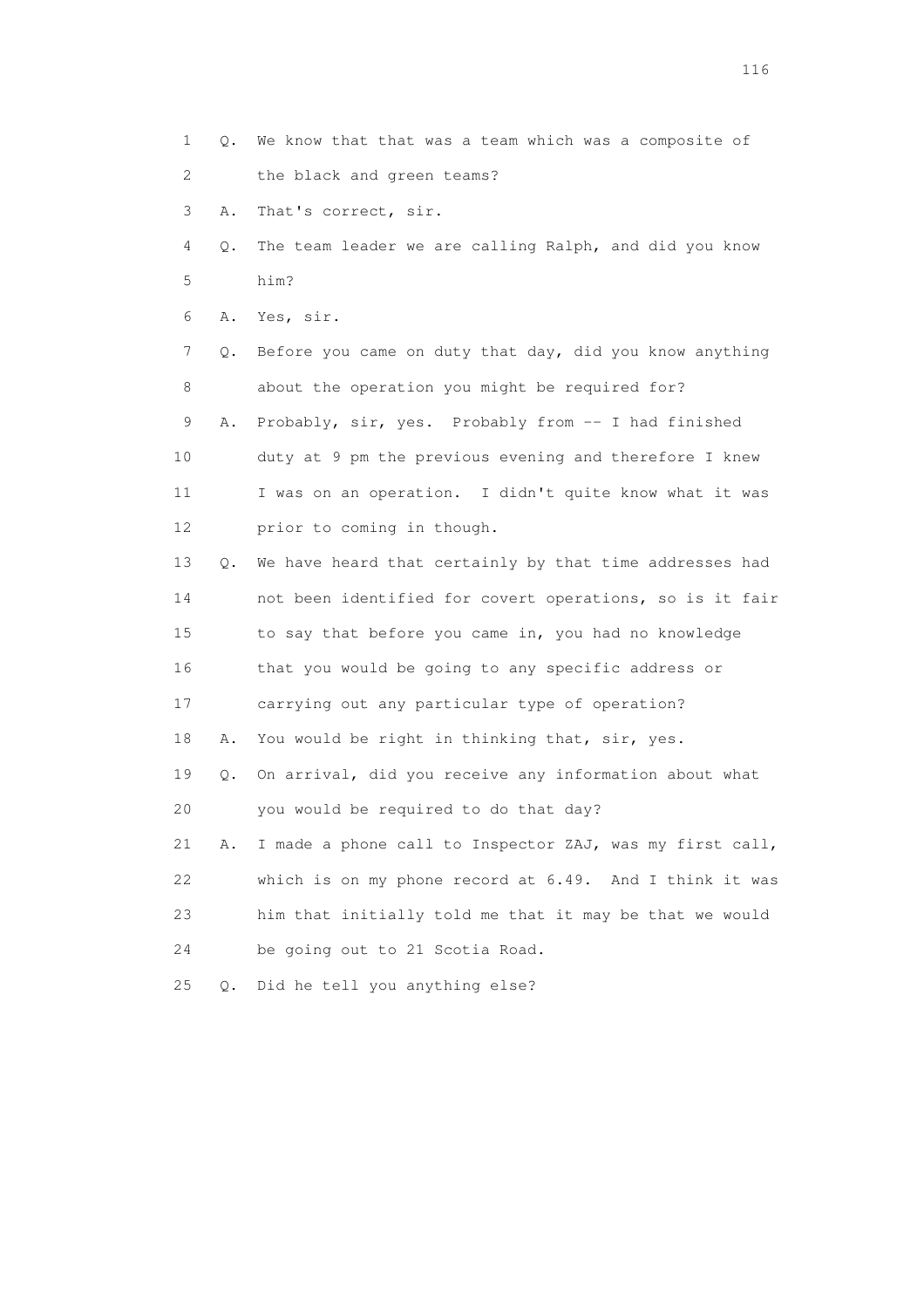1 A. Probably, sir, but it would have been the basics, 2 really, in relation to Scotia Road. I can't remember 3 any more specific information. However, I wouldn't have 4 deployed or anything based on that. That was just 5 a summary, really, of what I may be involved with. But 6 I would have contacted the control room pretty soon 7 after that to find out the exact tasking. 8 Q. So Mr ZAJ calls you, tells you you may be required for 9 an operation at Scotia Road. Did he tell you at that 10 stage anything about the suspects, the intelligence, 11 anything like that? 12 A. No, sir. 13 Q. You said you would then have called the control room at 14 New Scotland Yard. Can you remember actually making 15 such a call? 16 A. No, sir, but I would have gone up to the office on the 17 third floor at Leman Street and I probably would have 18 used the phone there, so there is nothing on my records, 19 I don't think. 20 Q. Is this right, you can give particular times where you 21 used your own mobile phone to make a call, but if you 22 have made a call from the office at Leman Street, you 23 can't give us a time? 24 A. That's correct, sir. 25 Q. Or any details of the call?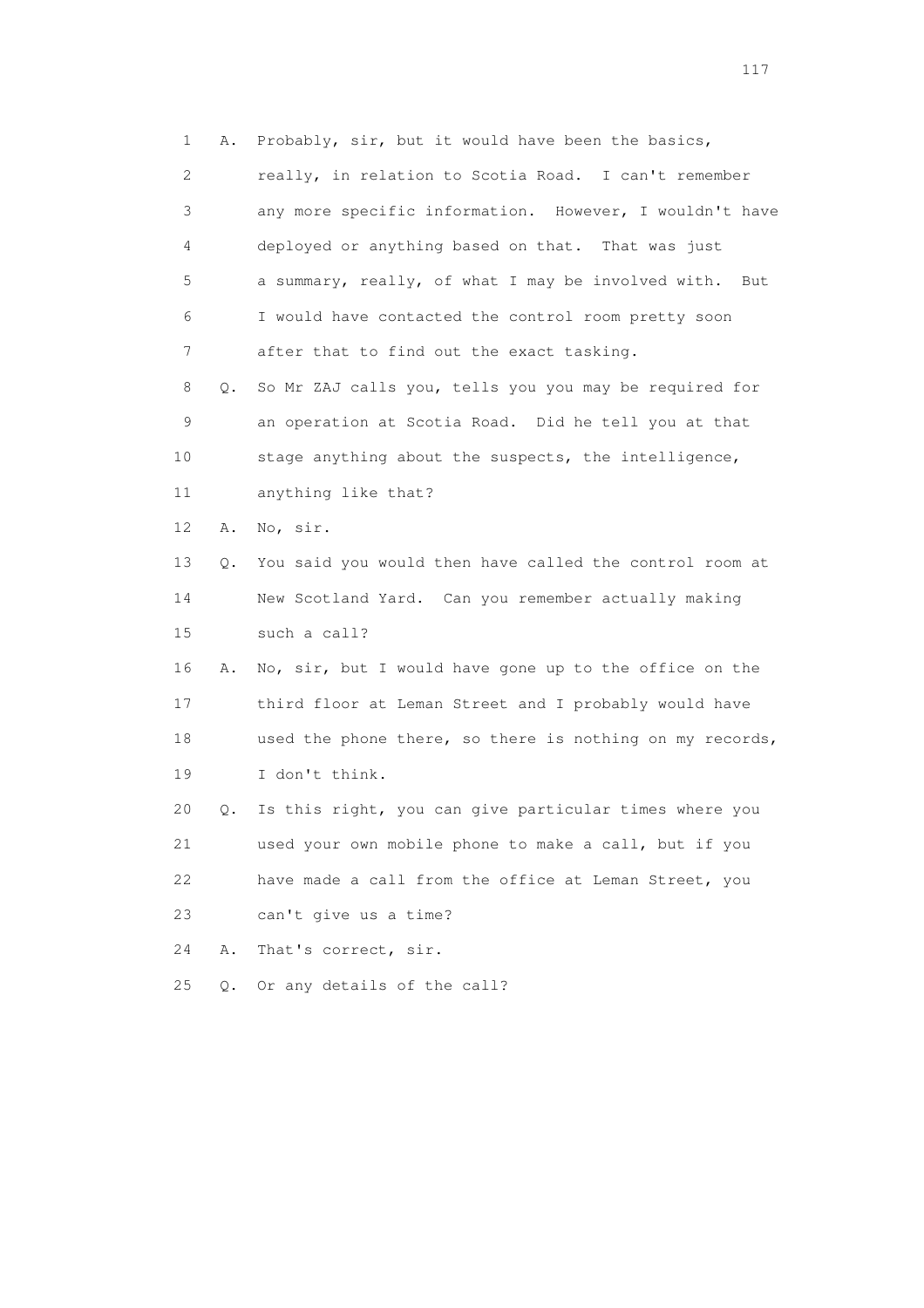1 A. Yes, sir.

| 2. | Q. | Is this right, do you think that you made a call to        |
|----|----|------------------------------------------------------------|
| 3  |    | New Scotland Yard shortly after your call with Mr ZAJ?     |
| 4  | Α. | Oh, I think I definitely would have, sir.                  |
| 5  | Q. | What information did you receive in that call, if you      |
| 6  |    | can remember?                                              |
| 7  | Α. | Well, the information I received would have been that      |
| 8  |    | which I had given at the briefing in the basement that     |
| 9  |    | I gave later on. I could refer to my statement in          |
| 10 |    | relation to that briefing, but they would have been        |
| 11 |    | exactly the same points which off the top of my head is    |
| 12 |    | the name of the subject, date of birth, the address that   |
| 13 |    | we were going to, the fact that the Silver had been        |
| 14 |    | appointed, which was DCI Purser, the fact that there was   |
| 15 |    | a surveillance -- I had been given the surveillance team   |
| 16 |    | leader's telephone number, and that was pretty much it     |
| 17 |    | from my recollection.                                      |
| 18 | Q. | You may at times have to go a little more slowly because   |
| 19 |    | you are being transcribed.                                 |
| 20 | Α. | I do apologise.                                            |
| 21 | Q. | Now, in your statement, you say that on arrival at         |
| 22 |    | Leman Street you contacted Trojan 80, that's               |
| 23 |    | Mr Esposito.<br>Do you recall having had a call with him   |
| 24 |    | shortly after your arrival?                                |
| 25 | Α. | That's where I would have got the information<br>Yes, sir. |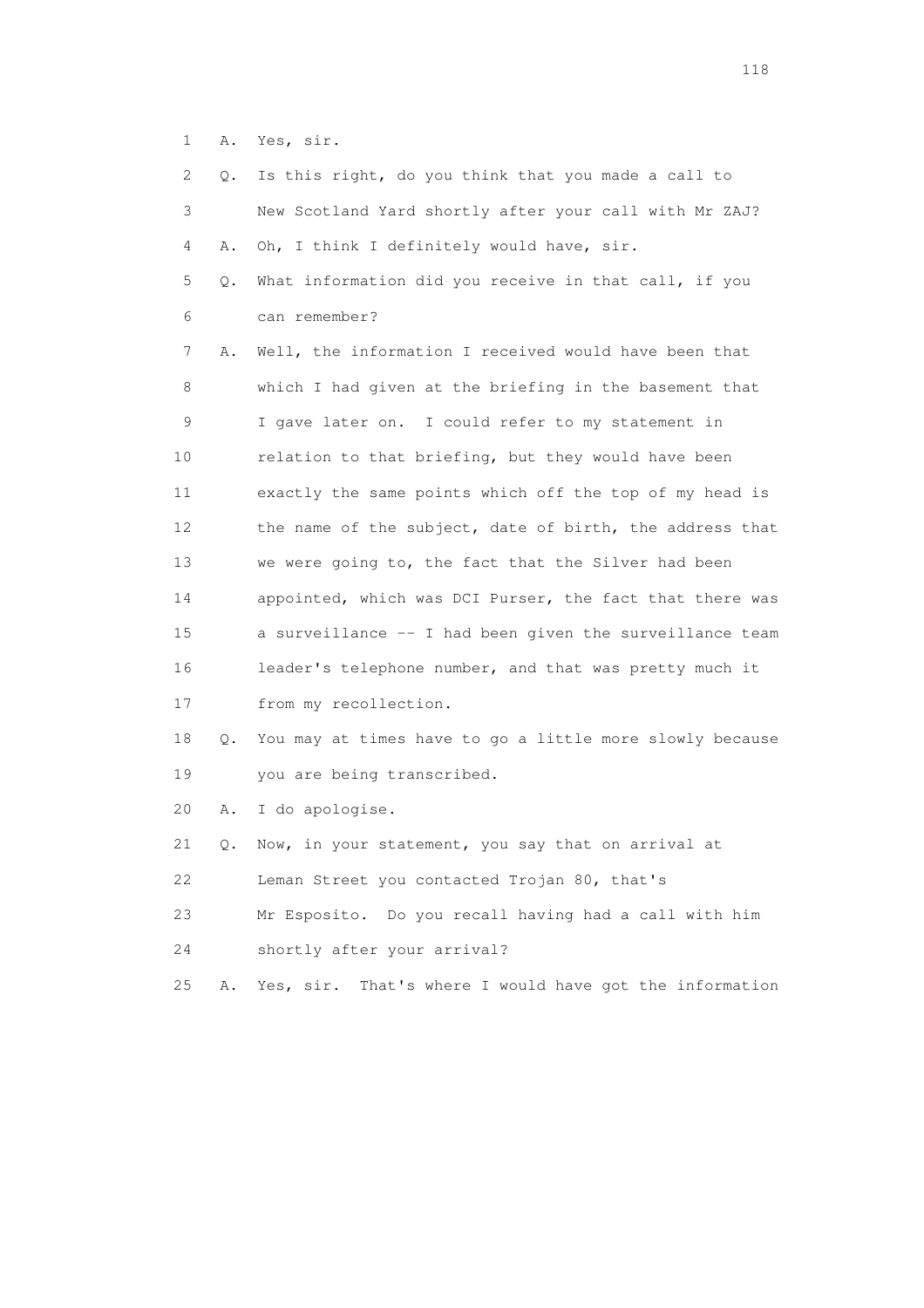1 I just gave you.

| 2  | Q.    | Because we know from his phone records that he in fact   |
|----|-------|----------------------------------------------------------|
| 3  |       | called you at 7.15 for about five minutes. Based on      |
| 4  |       | that, do you recall whether you called him or he called  |
| 5  |       | you?                                                     |
| 6  | Α.    | Not unless it's on my phone record, sir, no, I couldn't. |
| 7  | О.    | Certainly there is no record on your mobile phone        |
| 8  |       | records of you calling him around this time?             |
| 9  | Α.    | No, sir.                                                 |
| 10 | Q.    | So however you got it, you got the information from      |
| 11 |       | New Scotland Yard through Mr Esposito that there was     |
| 12 |       | a suspect, Hussain Osman?                                |
| 13 | Α.    | Yes, sir.                                                |
| 14 | Q.    | His date of birth?                                       |
| 15 | Α.    | Yes, sir.                                                |
| 16 | О.    | That he was associated with an address, 21 Scotia Road?  |
| 17 | Α.    | Sir.                                                     |
| 18 | Q.    | That an operation was being mounted against or around    |
| 19 |       | that address?                                            |
| 20 | Α.    | Yes, sir.                                                |
| 21 | Q.    | That your SFO team would be involved in that operation?  |
| 22 | Α.    | Yes, sir.                                                |
| 23 | $Q$ . | That DCI Purser, an SO13 officer, was to be the          |
| 24 |       | Silver Commander on the ground?                          |
| 25 | Α.    | Yes, sir.                                                |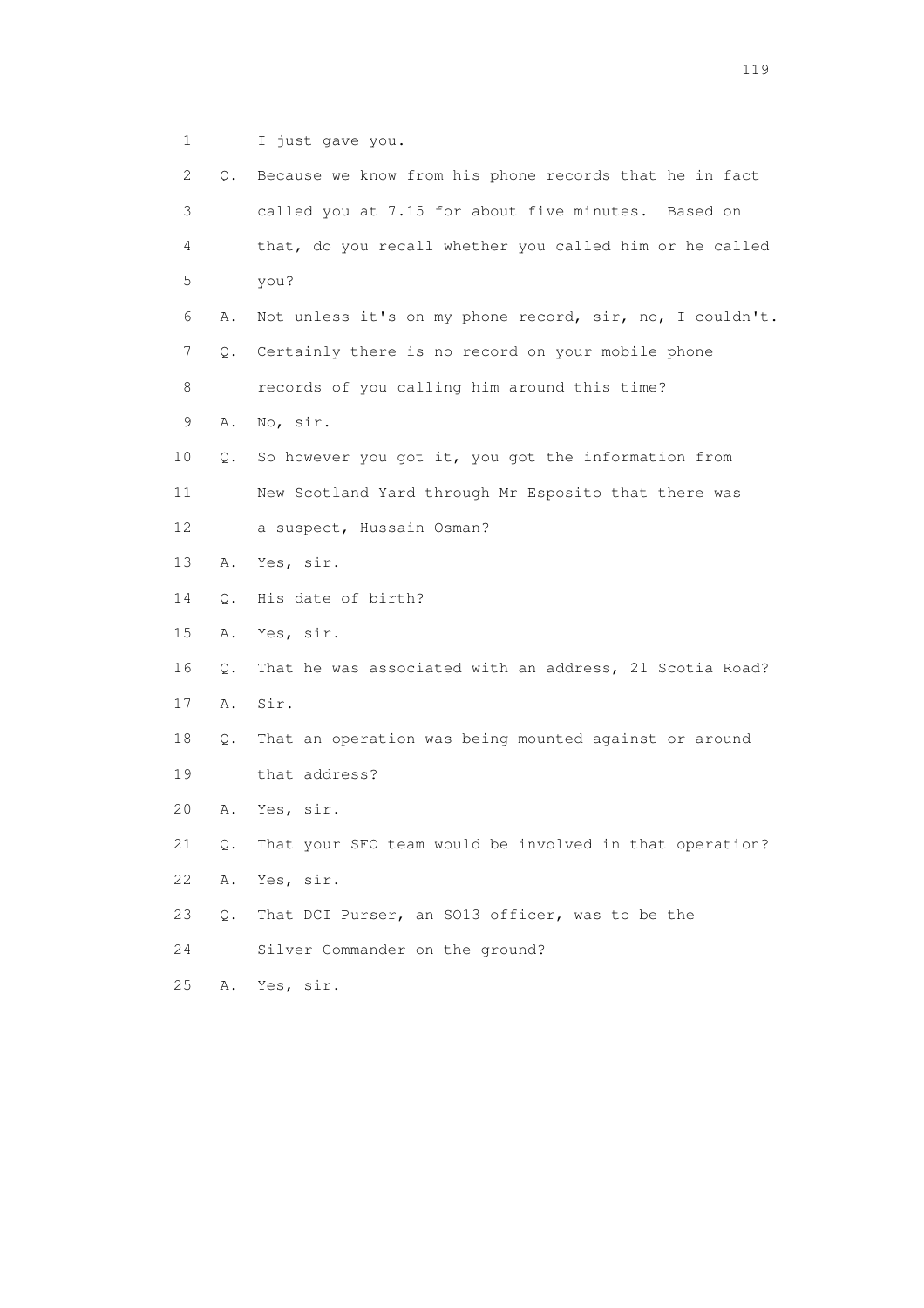1 Q. Was anything said at that time about what time you would 2 be needed at Scotia Road? 3 A. No, no time was specifically mentioned, sir. 4 Q. Was anything said about you being needed urgently? 5 A. No, sir. 6 Q. At that point, was anything said to you about the place 7 where you might have the briefing with the 8 Silver Commander or where you might hold up near to 9 Scotia Road? 10 A. No, sir. 11 Q. Was anything said at this stage about the Scotia Road 12 address being a block with a communal door? 13 A. No, sir. 14 Q. According to your phone records, we have a call from you 15 to Ralph at 7.22 that morning. 16 A. Yes, sir. 17 Q. Can you recall what you said in the course of that call? 18 A. Well, he would have been in the building somewhere and 19 therefore I was probably trying to find out where he 20 was. 21 Q. Track him down? 22 A. Yes, sir. 23 Q. As your next step, did you, having received all that 24 information, go down to the basement garage area of the 25 building at Leman Street?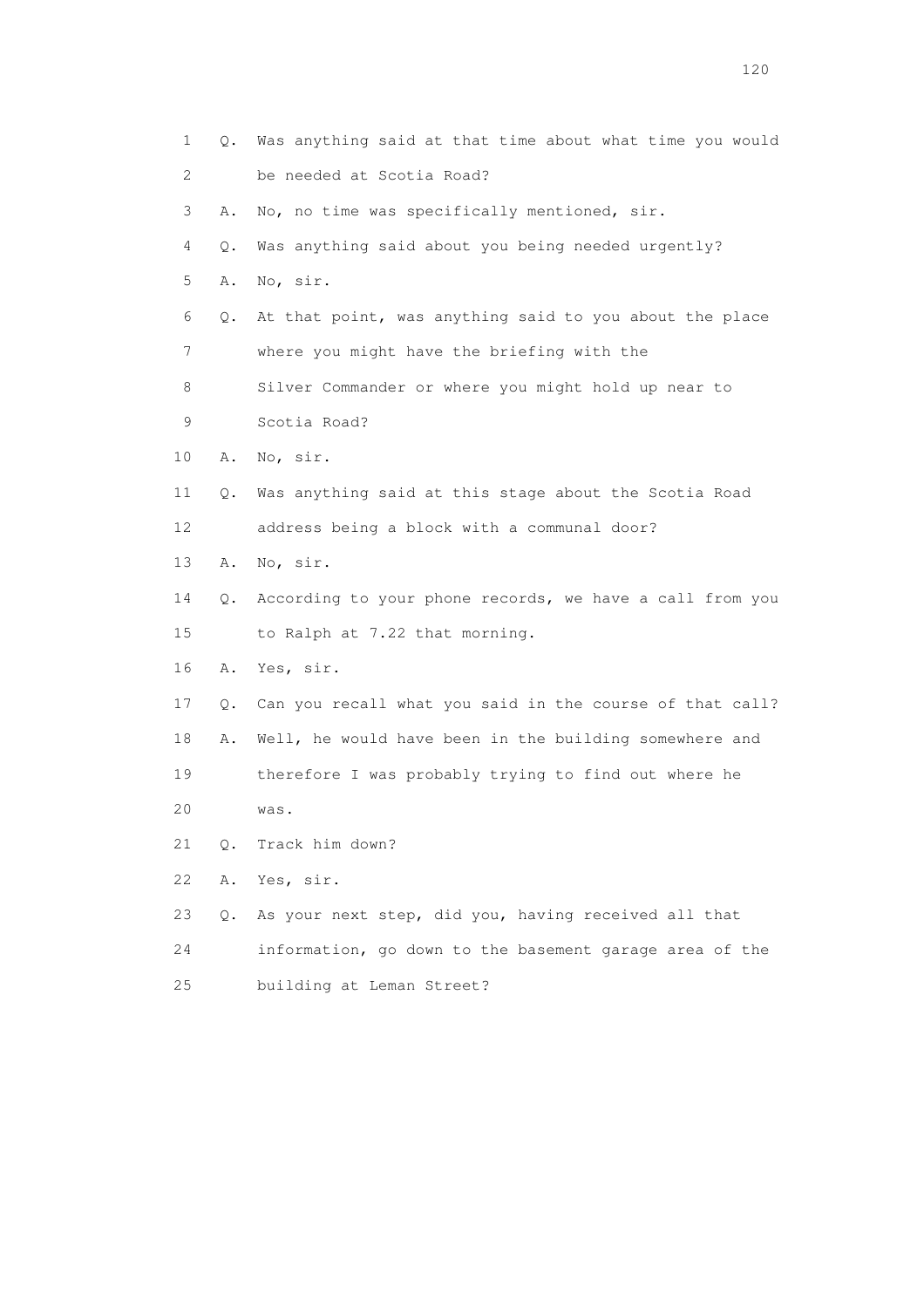- 1 A. Yes, sir.
- 2 Q. Were the SFOs preparing themselves in that area?
- 3 A. Yes, sir.
- 4 Q. Did you deliver a briefing to them after they had
- 5 finished preparing themselves?
- 6 A. Yes, sir.
- 7 Q. Can you recall when the briefing commenced and when it 8 ended? You may be assisted by the second page of your 9 statement, about halfway down.
- 10 A. Yeah, briefing was approximately 7.45 hours.
- 11 Q. So that's when it started, is it?
- 12 A. Sir. Yes.
- 13 Q. Dealing with the information given in that briefing, you 14 have said that you told them the information we have 15 gone through about the address, the subject's name being 16 Osman. Did you tell the team that Osman was likely to 17 be at the address or simply that he was associated with 18 it?
- 19 A. I have written in my statement that both of these 20 subjects, Osman and Omar, were thought to be inside at
- 21 21 Scotia Road.
- 22 Q. So thought actually to be inside?
- 23 A. That's what I have put in my statement, sir. Whether 24 that's what I received, I'm not sure now, but that looks 25 the way I put it across, the way I wrote it in my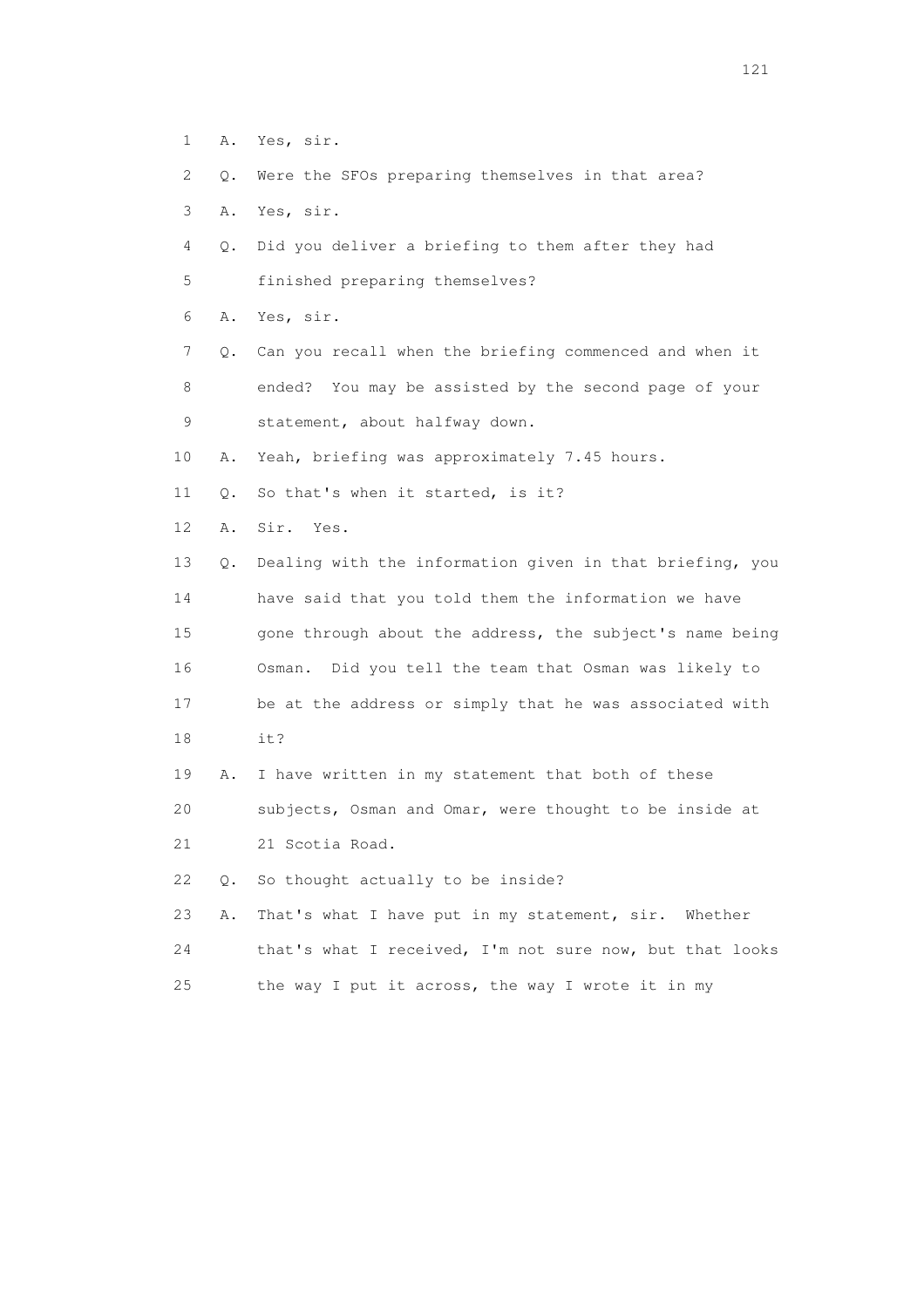1 statement.

| 2  | Q.        | You said you told the team about DCI Purser. Did you    |
|----|-----------|---------------------------------------------------------|
| 3  |           | tell them anything else about the command structure?    |
| 4  | Α.        | Yes, sir I'm sure I told them about the DSO structure   |
| 5  |           | that was in place or the command structure that was in  |
| 6  |           | place, including a DSO.                                 |
| 7  | Q.        | So you told them that a DSO had been nominated.         |
| 8  | Α.        | I did, yes, sir.                                        |
| 9  | Q.        | Did you tell them about Mr Esposito's position?         |
| 10 | Α.        | I did, sir, yes.                                        |
| 11 | Q.        | That he would be with the DSO?                          |
| 12 | Α.        | Yes, sir.                                               |
| 13 | Q.        | Did you tell the team that they would be receiving      |
| 14 |           | intelligence from New Scotland Yard?                    |
| 15 | Α.        | Yes, sir.                                               |
| 16 | Q.        | In your statement, and this is about a third of the way |
| 17 |           | down the second page, you say this:                     |
| 18 |           | "I also said that the team may be required to use       |
| 19 |           | unusual tactics today because of the environment they   |
| 20 |           | were in and that they should think about this."         |
| 21 | Α.        | Yes, sir.                                               |
| 22 | $\circ$ . | Do you recall saying that?                              |
| 23 | Α.        | I do, sir, yes.                                         |
| 24 | Q.        | What information had you received that led you to say   |
| 25 |           | that?                                                   |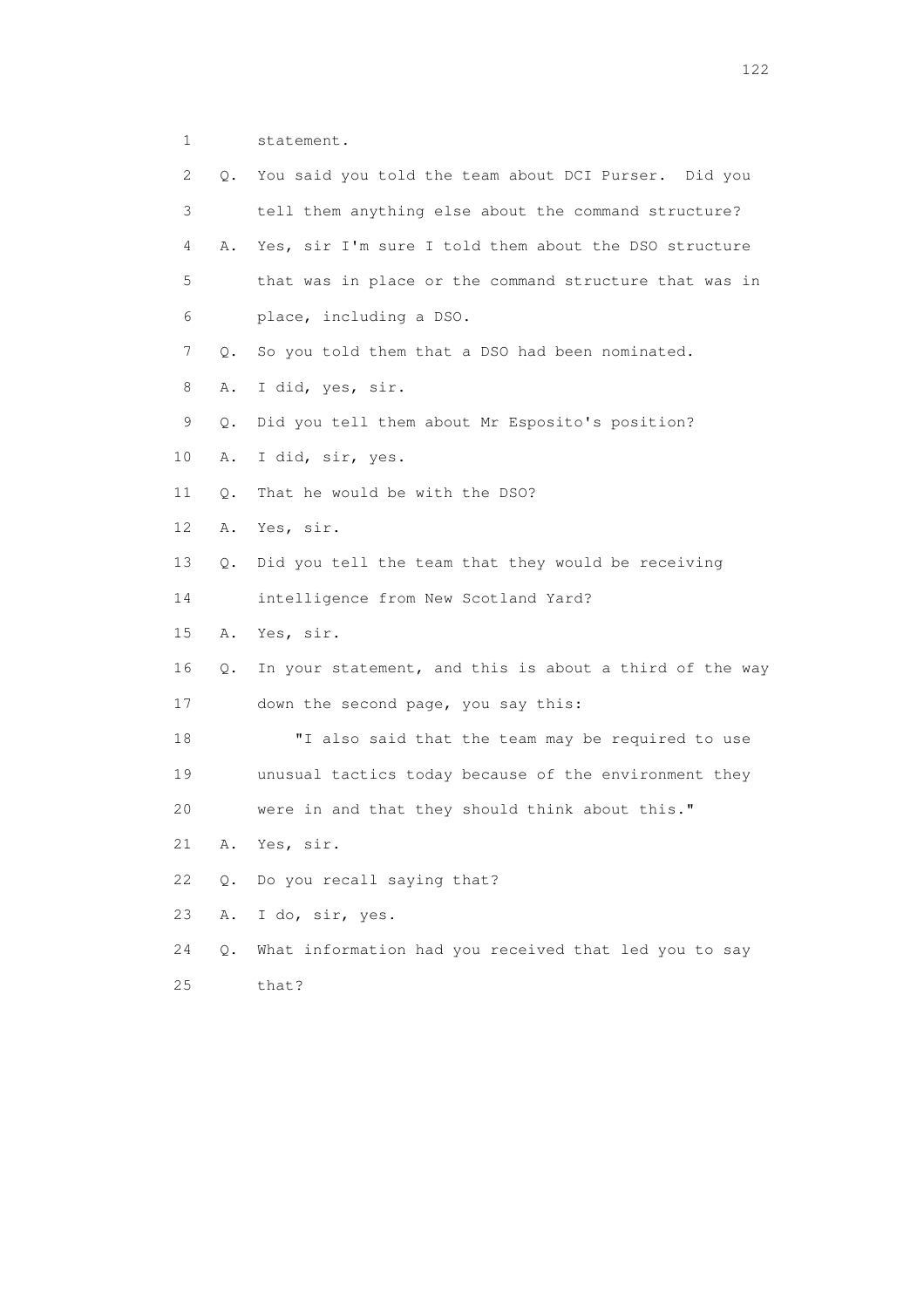| 1                     | Α. | Just the fact that the command structure was in place.   |
|-----------------------|----|----------------------------------------------------------|
| $\mathbf{2}^{\prime}$ |    | The DSO structure was -- would only have been            |
| 3                     |    | implemented if a suicide terrorism was thought to be --  |
| 4                     |    | or suicide bomber was thought to be prominent in that    |
| 5                     |    | day's operation. And I have used "unusual tactics"       |
| 6                     |    | there, because I think they have been described as       |
| 7                     |    | "non-conventional tactics" during these proceedings, but |
| 8                     |    | they were just different tactics that we may have to     |
| 9                     |    | use, so I have described it as unusual, just my way of   |
| 10                    |    | describing it.                                           |
| 11                    | Q. | Were you asked for clarification of that by any of the   |
| 12                    |    | officers whom you were briefing?                         |
| 13                    | Α. | Terry asked me to clarify what I meant by this,<br>Yes.  |
| 14                    |    | and in hindsight, I think because I had put it in what I |
| 15                    |    | had described in interview as a clumsy way, I was rather |
| 16                    |    | hoping somebody would ask me the question, so that       |
| 17                    |    | I could clarify what I meant.                            |
| 18                    | Q. | What did you say to clarify your meaning?                |
| 19                    | Α. | Do you mind if I read from the statement?                |
| 20                    | Q. | Yes, of course.                                          |
| 21                    | Α. | I then said that:                                        |
| 22                    |    | "In relation to a critical shot, the instruction         |
| 23                    |    | would come direct from the DSO, but what it also meant   |
| 24                    |    | was that if we were deployed to intercept subject and    |
| 25                    |    | there was an opportunity to challenge but the subject    |
|                       |    |                                                          |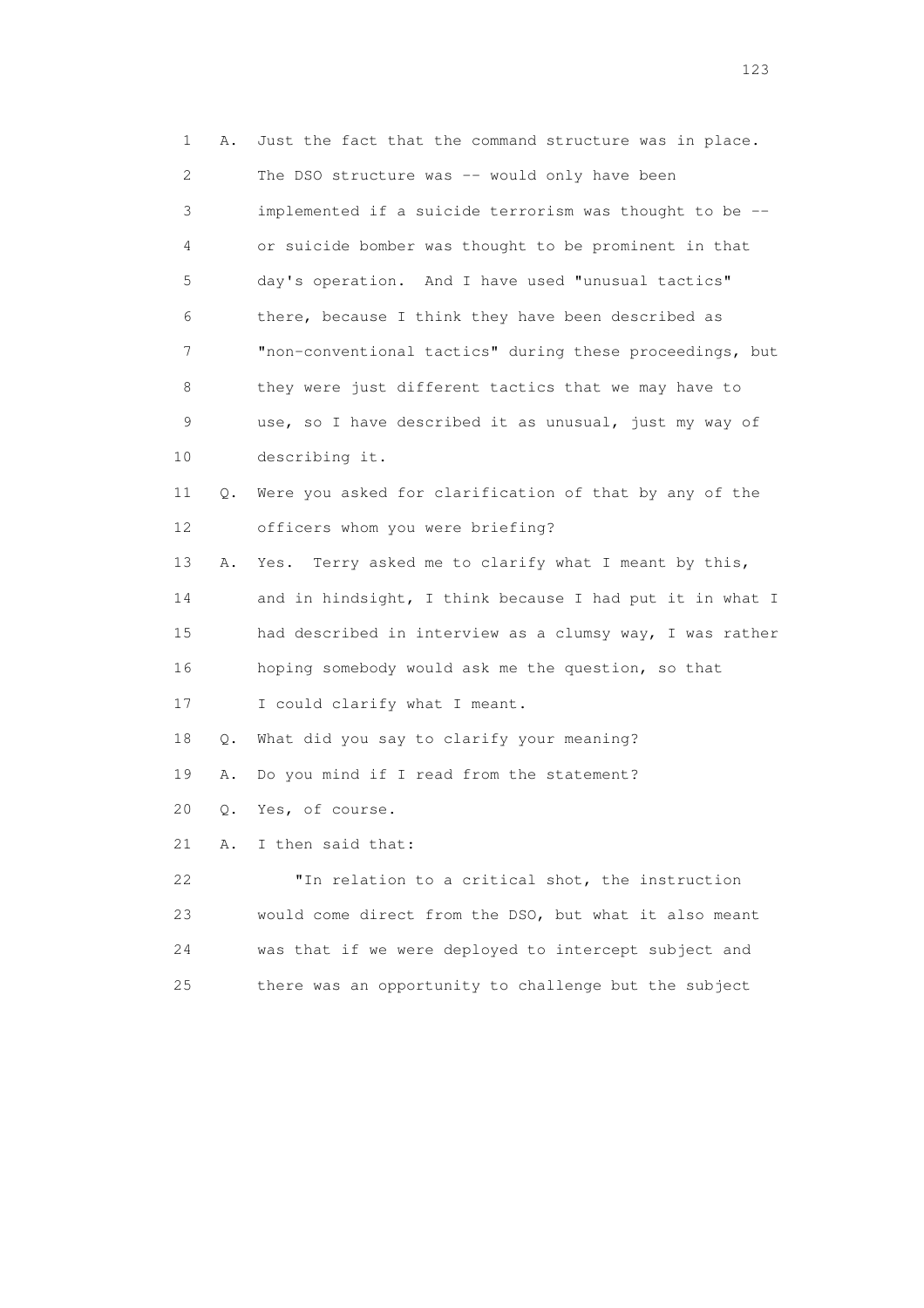1 was non-compliant, a critical shot may be taken." 2 I think I was quite careful in the way I described 3 that and I deliberated over those words, because I felt 4 it was important that the team understood that. 5 Q. Is this right, you told them about two situations, you 6 might receive an instruction for a critical shot 7 directly from a DSO? 8 A. Yes, sir. 9 Q. And what would you expect your officers to do if such 10 an instruction were given? 11 A. To take a critical shot. Sorry, could you ask that 12 question again? 13 Q. It may be an obvious question, but if you received 14 an instruction for a critical shot from the DSO, what 15 were your officers to do? 16 A. Yes, well, the instruction was to take a critical shot. 17 However, I am sure they would still assess the situation 18 in relation to it. 19 Q. The second situation was if there was no such order, but 20 there was an opportunity to challenge and then the 21 subject was non-compliant, that a critical shot may be 22 demanded simply by the circumstances? 23 A. Yes, sir. Can I -- 24 Q. Of course? 25 A. Are you happy with -- if I can just clarify that. In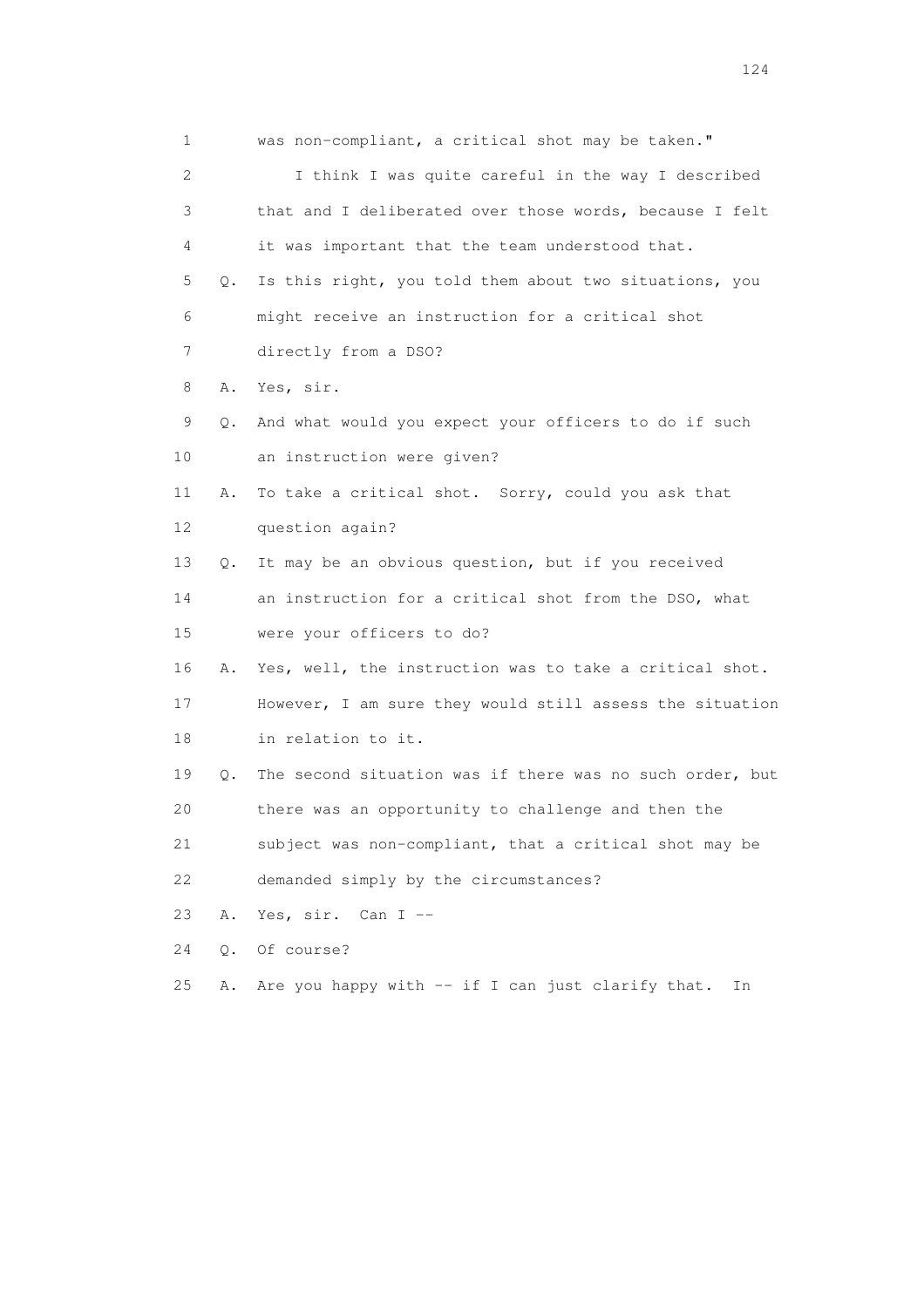1 relation to those two instructions, and it might be just 2 my feeling or it may be a general third floor feeling -- 3 that's the SFO floor at Leman Street -- but we felt that 4 any DSO to make a decision about a critical shot was 5 a hugely difficult decision to make, and may be 6 career-threatening if they did make that decision; and 7 therefore the reason I was explaining it in this way is 8 that, even if they -- the intelligence was overwhelming 9 that they had identified a suicide bomber and they had 10 the potential to detonate, that if, even then, if a DSO 11 wasn't prepared to take the decision for a critical 12 shot, because it is such a huge decision and may well 13 affect the rest of their career, that they should 14 realise that even if they chose a challenge from cover 15 tactic, if the subject was then non-compliant, they 16 would still take a critical shot. So -- 17 SIR MICHAEL WRIGHT: In effect, there was a situation where 18 it would be left to the discretion of the individual 19 officer? 20 A. Yes, but my understanding and our hope, and I am talking 21 about the SFO world here, was that it's always the 22 individual officer's responsibility, which is 23 unfortunate in a lot of instances, and we wanted, and 24 the whole point of the DSO process being in place was

25 a shared responsibility for that decision, if you could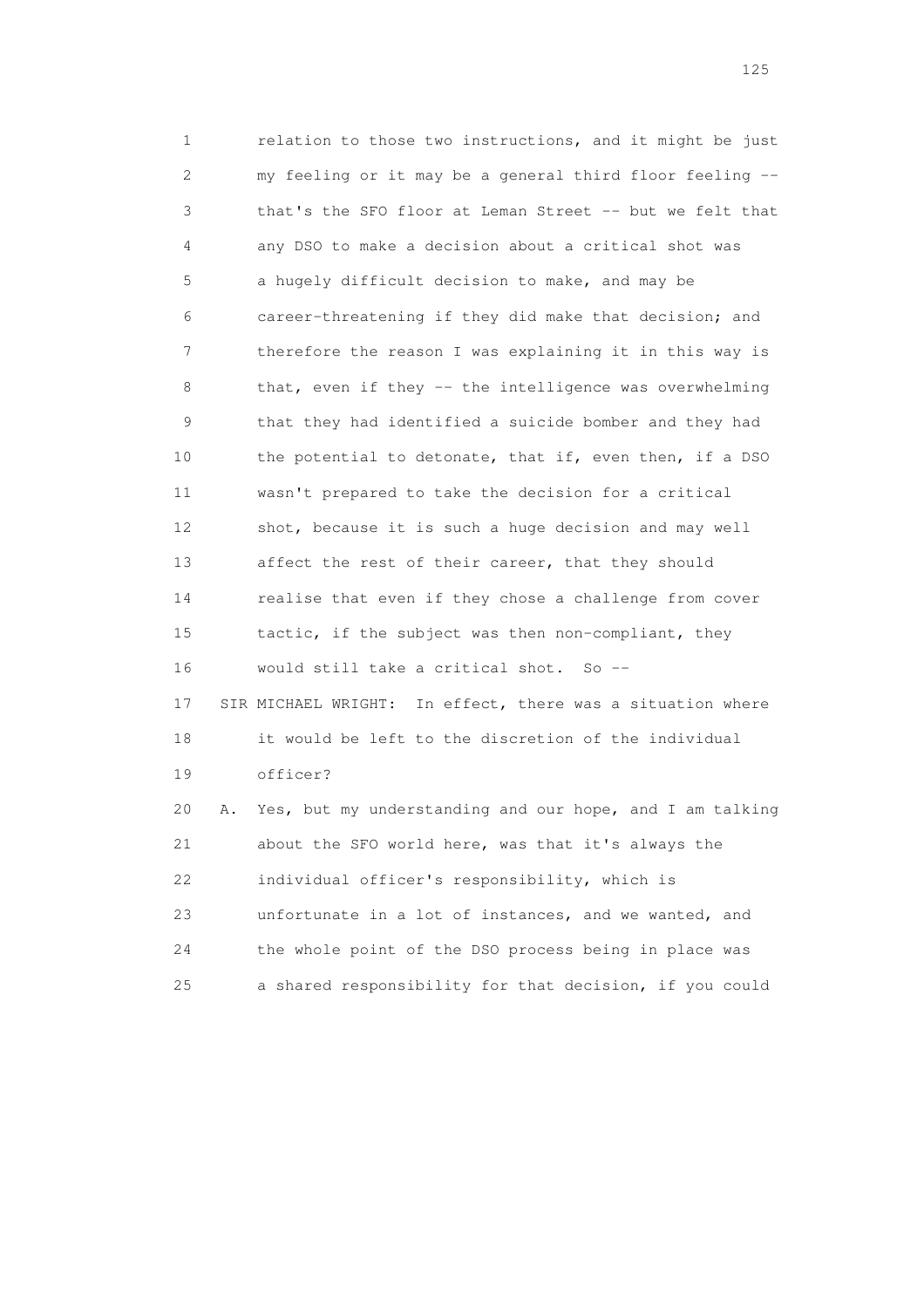1 actually do that, and this was an attempt at doing that, 2 or this whole sort of command structure was an attempt 3 at doing that. And I felt it was important at that 4 point to explain that to the officers. 5 SIR MICHAEL WRIGHT: As I understand it, in a sentence, were 6 you saying that even if there had not been an order from 7 the DSO, that did not necessarily exclude the 8 possibility that the individual officer might have to 9 take it? 10 A. Yes, sir. 11 SIR MICHAEL WRIGHT: That's what it comes to? 12 A. Yes, sir. 13 SIR MICHAEL WRIGHT: Or other way around, they don't have to 14 wait for an order from the DSO in order to take 15 a critical shot? 16 A. Correct, sir. 17 MR HOUGH: In your interview, you were asked about this 18 passage in the statement by the IPCC, and you said that 19 part of your purpose in putting it this way was to 20 ensure that the team was reassured that they were 21 supported by the command structure. 22 What did you mean by that? 23 A. Obviously I have been involved in operations, and a lot 24 of the team have been involved in operations where we 25 have shot other people. If the job is seen to be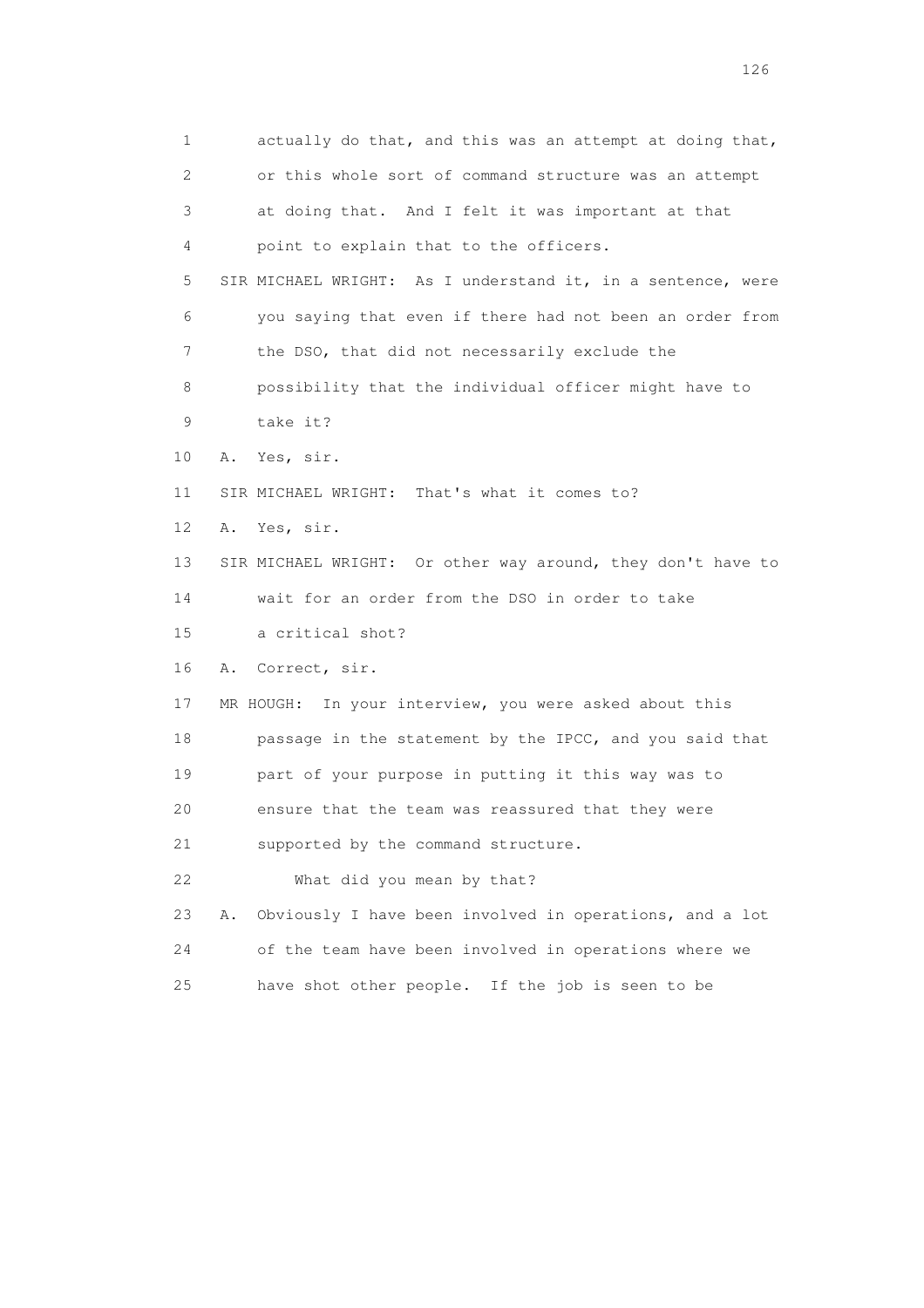1 successful, then everybody wants to be part of it, there 2 is no doubt about it, and everybody will put up their 3 hands and say: yeah, I was involved in that operation. 4 However, if anything is deemed to be a slight problem in 5 relation to that, ie we have shot somebody and there 6 might be contentious circumstances, it's amazing how 7 many people then disappear from the scene and don't want 8 to be involved with it.

 9 So it really -- it was my way of trying to reassure 10 the team that they would be supported, whatever action 11 they took, because of the structure that was in place. 12 Q. Did you say anything in the briefing about your role in 13 supporting the surveillance teams?

14 A. Sorry, could you be a bit more specific?

 15 Q. First of all, did you know at that time that there were 16 surveillance teams on the ground or at least one 17 certainly on the ground?

 18 A. Yeah, I don't think I knew at that time they had been 19 deployed because I think I had put a line here 20 somewhere, I can't remember where, but I said that they 21 are deploying or a surveillance team will be deployed to 22 Scotia Road so I didn't know that at the time, I don't 23 think.

 24 Q. You knew that the intention was that there should be 25 a surveillance team and you would be backing them up?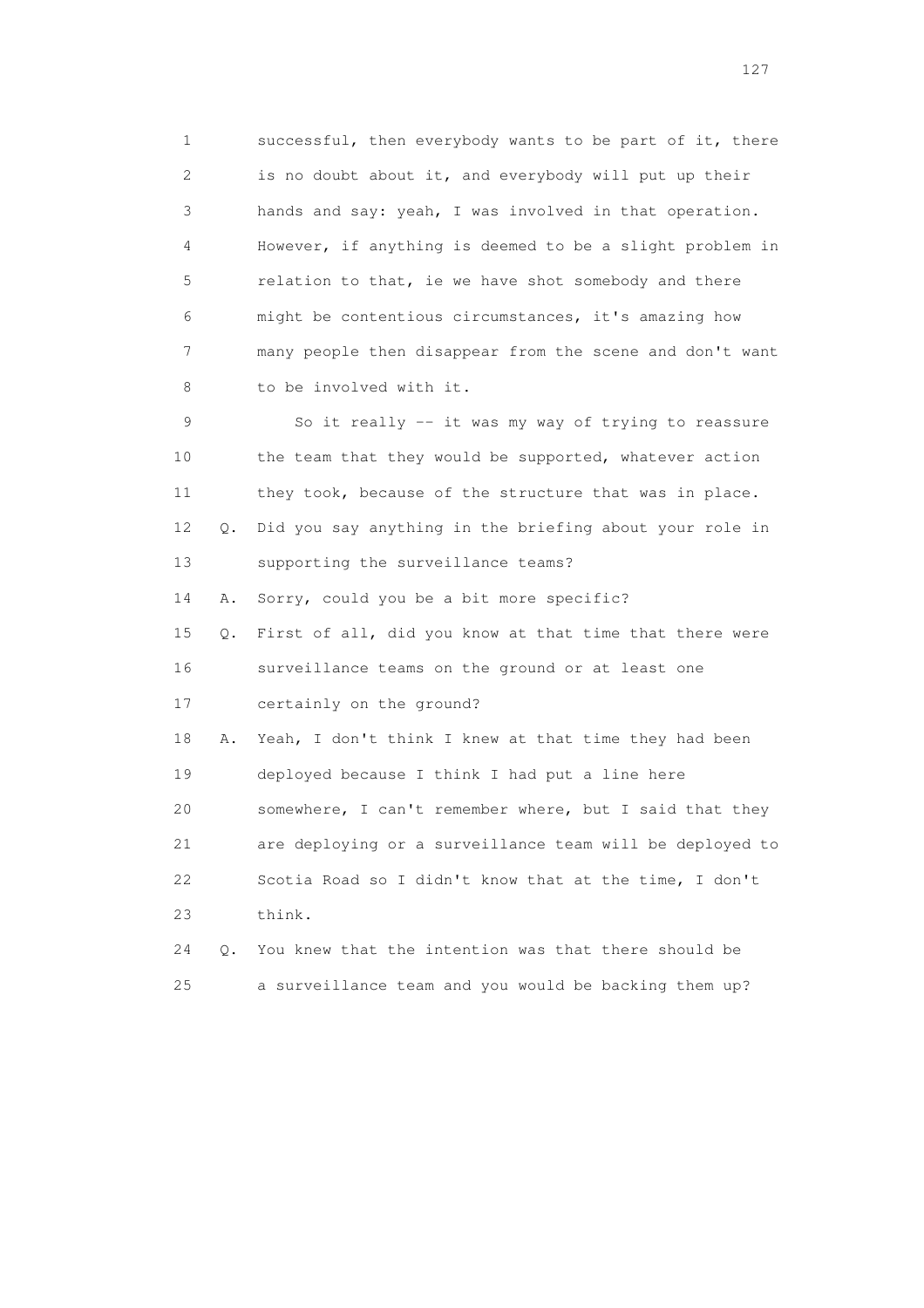- 1 A. Yes, sir.
- 2 Q. Is that something you passed on to the other officers?
- 3 A. Yes, sir.
- 4 Q. Did you say anything to them about the strategic aims of 5 the operation?
- 6 A. Not at that point, actually, sir. I don't think I had 7 been given a strategy at that point.
- 8 Q. Did you know when you were giving the briefing such 9 matters as who you would be required to stop, where they 10 should be stopped, whether the priority was to maintain 11 the covert status of the operation, or to stop everyone 12 coming out of the address?
- 13 A. Not at that point, sir, no.
- 14 Q. Moving on from that briefing, you say in your statement
- 15 that you left the base at Leman Street at 8.10?
- 16 A. Yes, sir.
- 17 Q. We have heard about this before, but you would have been 18 going in an unmarked vehicle?
- 19 A. Yes, sir.
- 20 Q. You and all your colleagues would have been in plain
- 21 clothes?
- 22 A. Yes, sir.
- 23 Q. Your team had either Charlie or Delta call signs?
- 24 A. Yes, sir.
- 25 Q. When you set off, how many vehicles in total were used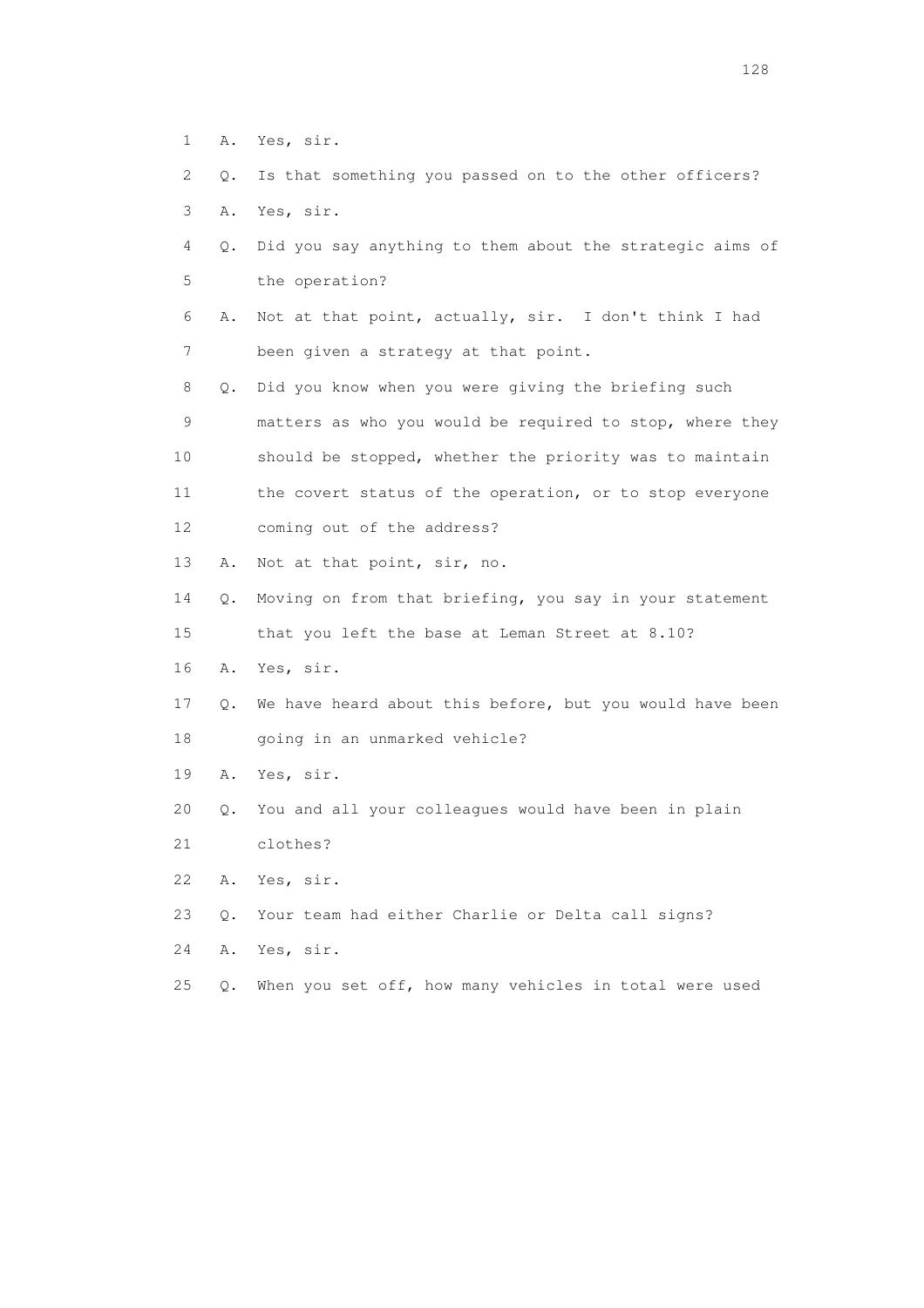2 A. Including the control car, there were six vehicles 3 altogether, sir. 4 Q. All unmarked and all going at this stage to 5 Nightingale Lane? 6 A. I wasn't in the control car, I peeled off to go to 7 New Scotland Yard, so five cars would have been going to 8 Nightingale Lane, because at that point we had probably 9 decided that was a sensible place to go. 10 Q. Is that a decision that you had made in conjunction with 11 Mr Esposito? 12 A. I can't recall who it was in conjunction with, it was 13 definitely in conjunction with Ralph, but I can't 14 remember whether Mr Esposito -- it would have been 15 unusual for him not to know, put it that way. 16 SIR MICHAEL WRIGHT: But the other five went straight to 17 Nightingale Lane? 18 A. Yes, sir. 19 SIR MICHAEL WRIGHT: As straight as they might have done. 20 A. Yes, sir. 21 MR HOUGH: You peeled off to New Scotland Yard to pick up 22 DCI Purser? 23 A. Yes, sir. 24 Q. Then you went on to Nightingale Lane? 25 A. Yes, sir.

1 to take the teams?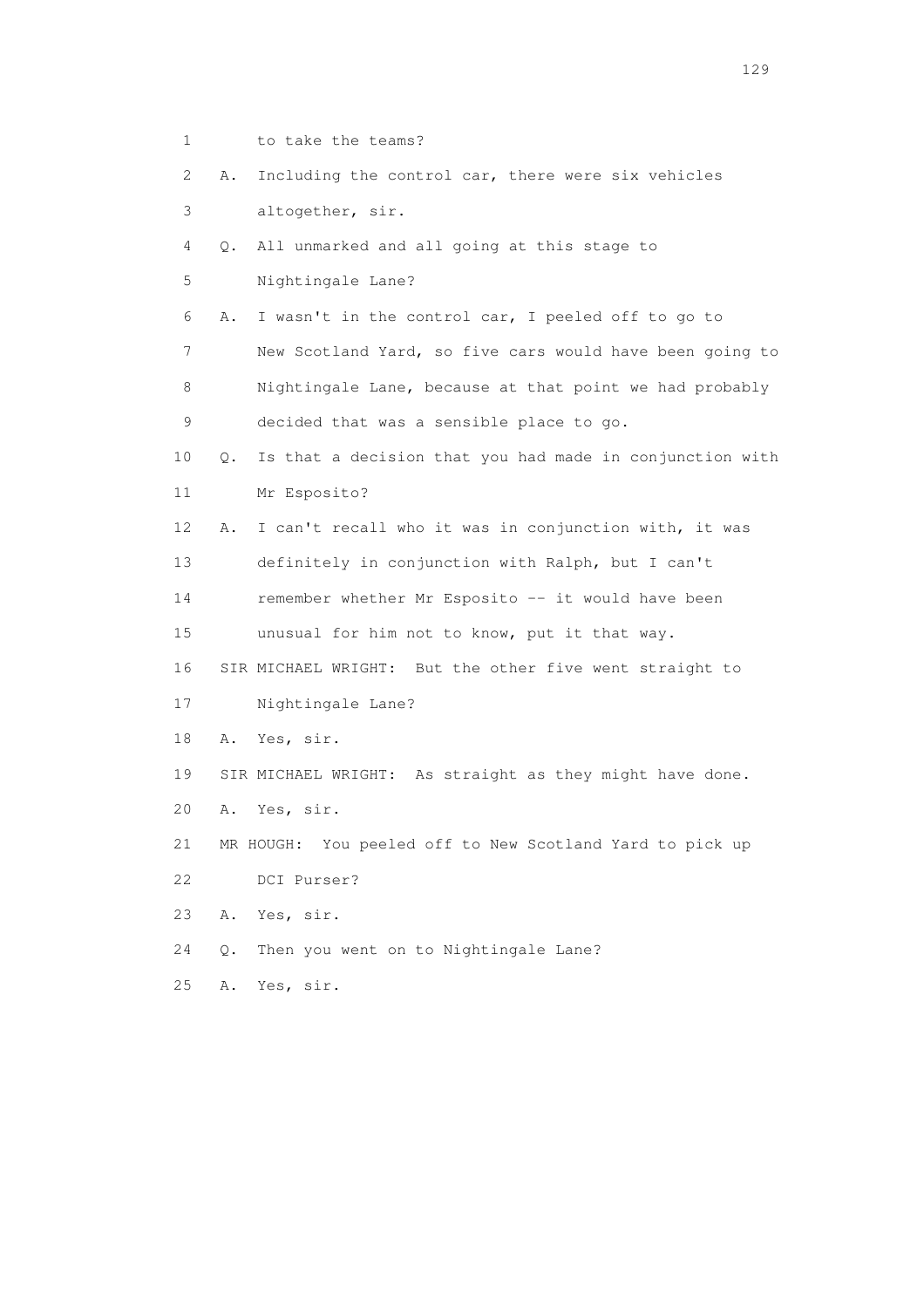1 Q. As we have seen, it's not an enormous diversion, it's 2 a slight diversion from your path? 3 A. Yes, sir. 4 Q. Did you, and to your knowledge the other vehicles, use 5 the lights and sirens while going across London? 6 A. I am sure we did, sir, I can't remember that 7 specifically, I am sure we did because we would have 8 wanted to get there as soon as possible, and at that 9 time of the morning, I'm sure it was quite heavy with 10 traffic. 11 Q. Shortly before you left Leman Street or at around this 12 time, we know from Mr Esposito's call records that he 13 made a call to you at 8.07? 14 A. Sir. 15 Q. For a period of around three minutes. He can't recall 16 what was precisely said in that call. It may be you 17 can't either. But can you? 18 A. Not really, sir. I would have probably said we have all 19 briefed up and we are ready to leave now; and maybe 20 discussed the fact that I was confirming I was going to 21 come over to Scotland Yard to pick up Mr Purser, and the 22 rest of the team were going to Nightingale Lane. 23 I can't remember any further significant information 24 that was provided at that point. 25 Q. I think then three very short calls followed that; one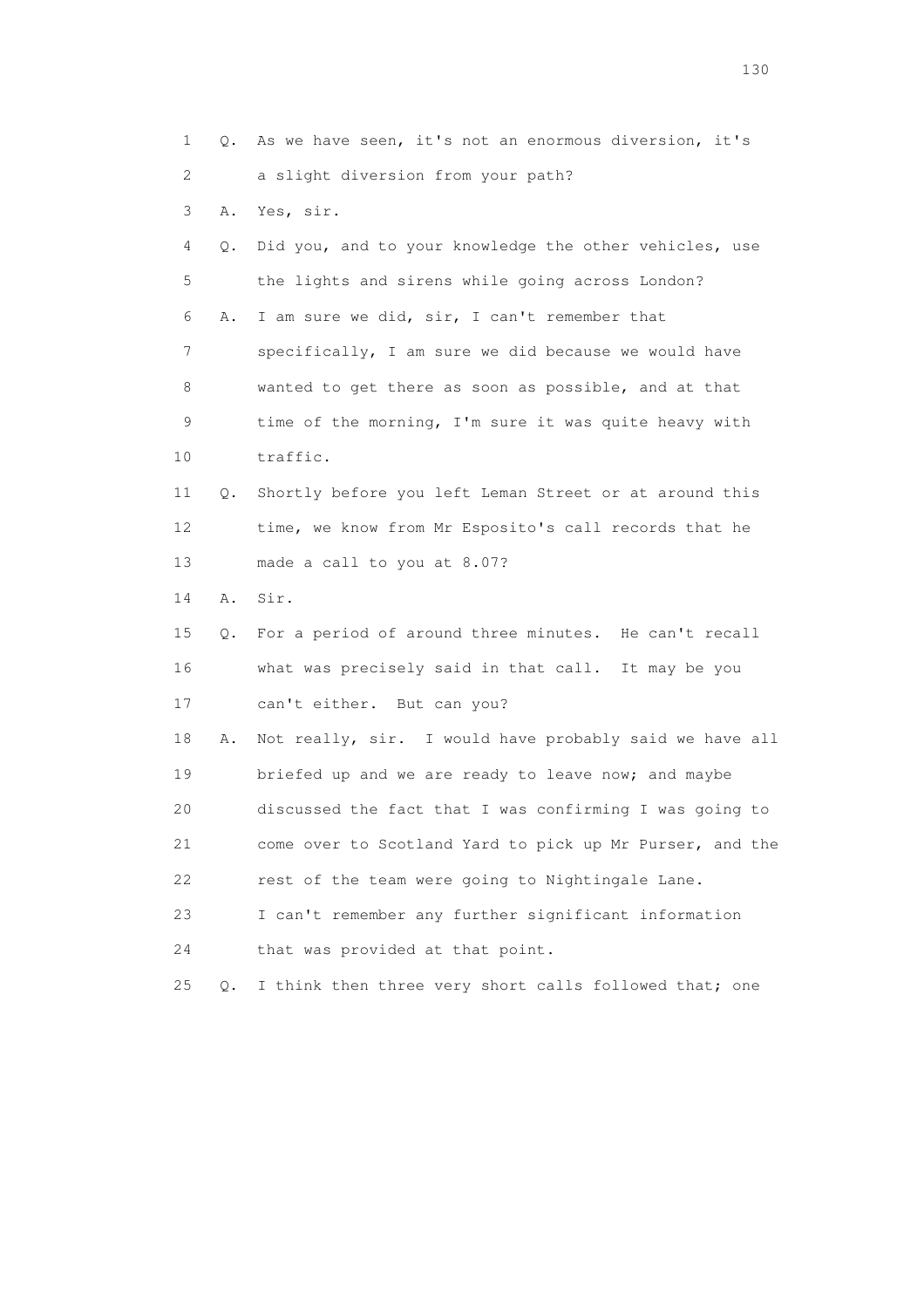| 1           |    | from you to Mr Esposito at 8.16 am; then one from you to |
|-------------|----|----------------------------------------------------------|
| 2           |    | Mr Purser at 8.18 am; and then one again from you to     |
| 3           |    | Mr Purser at 8.22 am. What was the purpose of those      |
| 4           |    | calls, as far as you can recall?                         |
| 5           | Α. | Yes, I think, sir, that the 80 would have been: I am     |
| 6           |    | here at Scotland Yard now, is Mr Purser with you,        |
| 7           |    | something along those lines. He probably said no, and    |
| 8           |    | then I contacted Mr Purser direct. And I probably --     |
| $\mathsf 9$ |    | well, I have got a surveillance call down there as well, |
| 10          |    | at a similar sort of time, 8.20, saying -- and I would   |
| 11          |    | have probably said where we were at that point and that  |
| 12          |    | we were on our way.                                      |
| 13          | Q. | So it's around 8.20 that you are getting to              |
| 14          |    | New Scotland Yard. We can use these calls to pinpoint    |
| 15          |    | that?                                                    |
| 16          | Α. | Yes, sir.                                                |
| 17          | Q. | You say you got a surveillance call. Who was that from   |
| 18          |    | specifically?                                            |
| 19          | Α. | No, I would have made a surveillance call to the         |
| 20          |    | surveillance team leader, because Mr Esposito had given  |
| 21          |    | me the telephone number when I had called him from       |
| 22          |    | Leman Street. It would have been normal practice just    |
| 23          |    | to make comms with the surveillance team leader.         |
| 24          | Q. | While you are in the car with Mr Purser on the way to    |
| 25          |    | Nightingale Lane, did he give you any further            |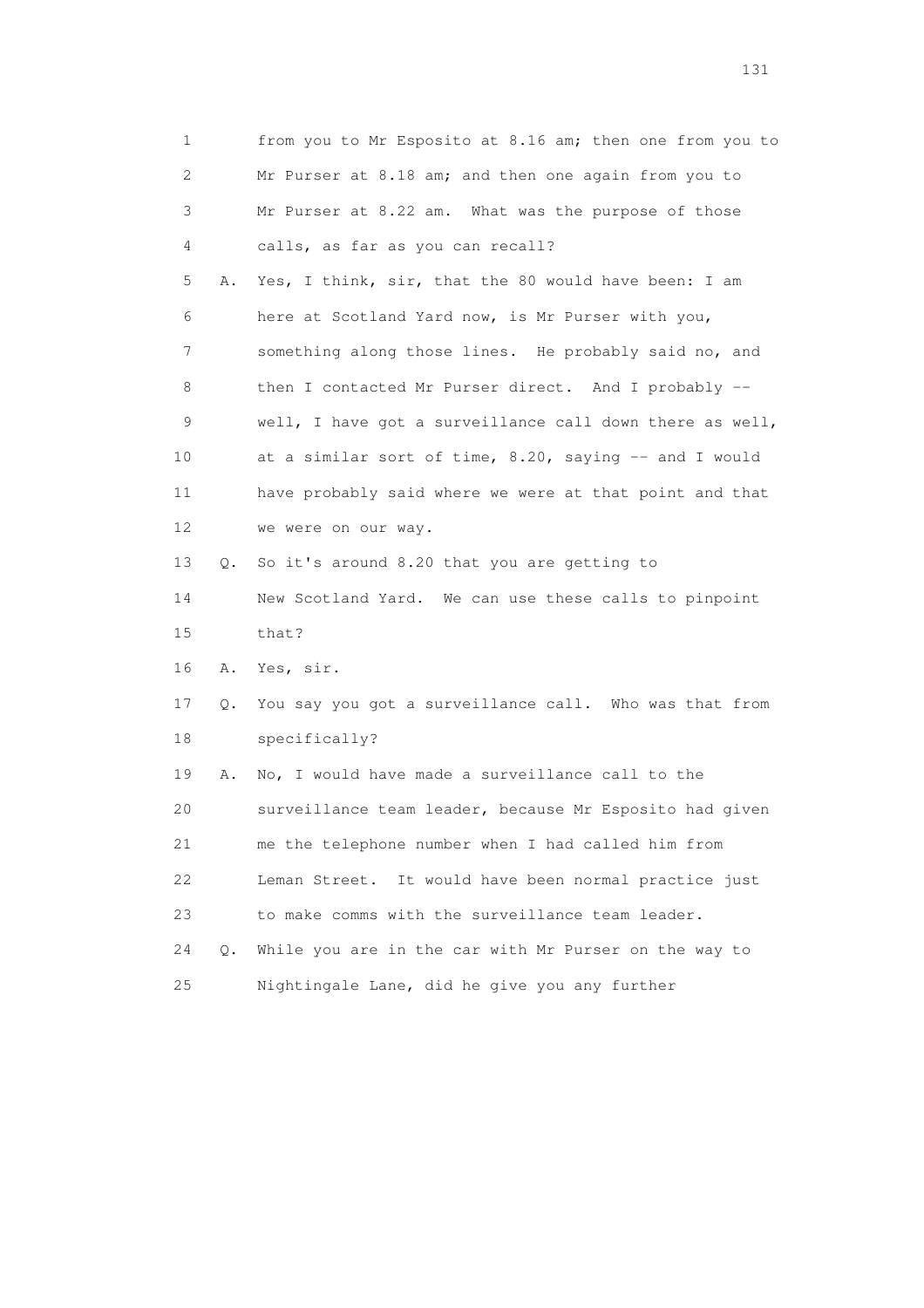## 1 information?

 2 A. Probably, sir, I can't remember any specifics about 3 that. Probably because I knew that we were just about 4 to embark on a full briefing and that he had been fully 5 briefed at Scotland Yard, so ... I do remember some -- 6 something we did talk about during that journey and that 7 was in relation to the intelligence, and I reiterated, 8 I suppose, to him -- in fact that's something that 9 I wanted to mention about the basement briefing because 10 I had talked about the intelligence there and the 11 confidence the team should have in the intelligence.

12 I know that was based around the DSO structure, but 13 it was also in relation to the previous two weeks' 14 operations where we had worked on similar jobs and we 15 felt that we weren't being provided with as much 16 intelligence as we should have been, because subsequent 17 to us taking action, we discovered that information was 18 known which would have changed the way we had done the 19 operation.

 20 So my, I suppose, mindset in relation to 21 intelligence was that I knew the teams were sensitive 22 about intelligence, and they were never quite sure that 23 all of the intelligence that was relevant was being 24 given to us.

25 So I suppose from that morning, all the time I was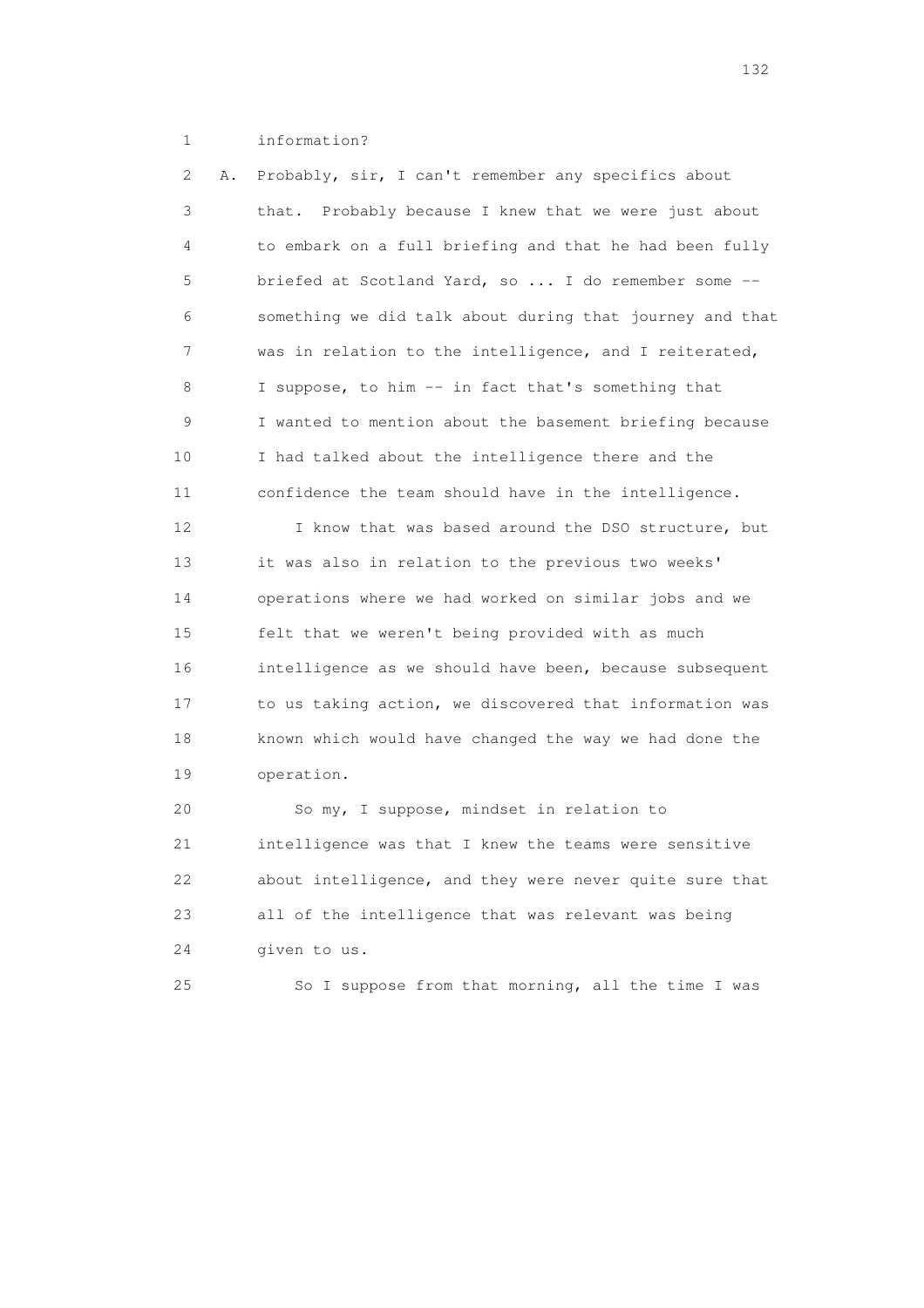1 banging on about intelligence and how important it was, 2 and I wanted to reiterate that to Mr Purser, because he 3 was going to deliver the main brief. Therefore 4 I definitely said to Mr Purser, "Look, you need to give 5 these guys a good briefing because up until now we 6 haven't had one in our view", so that was the bit about 7 intelligence. 8 SIR MICHAEL WRIGHT: Have we got to the briefing? If we 9 have that might be a convenient moment. 10 MR HOUGH: We are getting towards Nightingale Lane; that's 11 fine. 12 SIR MICHAEL WRIGHT: Very good. 2 o'clock, please, ladies 13 and gentlemen. 14 (1.03 pm) 15 (The short adjournment) 16 (2.00 pm) 17 (In the presence of the jury) 18 SIR MICHAEL WRIGHT: I have remembered that we must finish 19 today at the latest by 4.15 and if you find a convenient 20 moment for a break at about 3.00. 21 MR HOUGH: I may have finished by then, I hope. 22 Officer, we had got to the point where you were 23 driving from New Scotland Yard with Silver to -- 24 Mr Purser -- Nightingale Lane, and you were emphasising 25 to him the need for a full intelligence briefing. You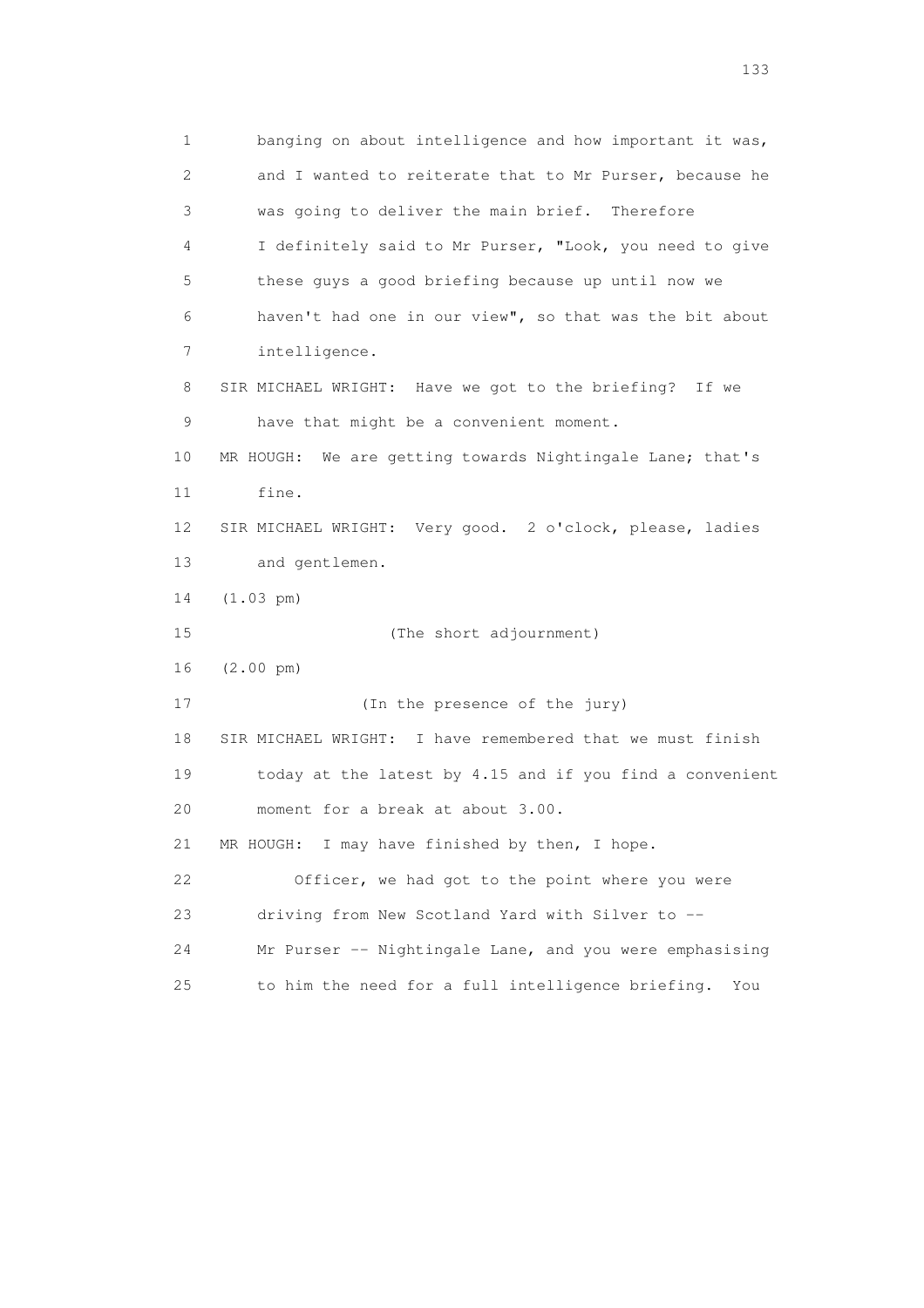1 are nodding?

2 A. Yes, sir.

 3 Q. Now, you had set off, we heard, at around 8.10 from 4 Leman Street, arrived at New Scotland Yard around 20 5 past, picked up Mr Purser; can you recall when you 6 arrived at Nightingale Lane? 7 A. It would have been just before the briefing, so quarter 8 to or 20 to. 9 Q. We have you, according to your telephone records, 10 calling Ralph, the firearms team leader, at 20 to for 11 a short call. Can you recall what you were doing in 12 that call? 13 A. I am here, probably, sir. 14 Q. That again helps us to pinpoint that you are arriving at 15 Nightingale Lane at around 20 to 9. Then the briefing 16 is given by the Silver Commander to all the SFO teams 17 together, or all the SFO officers together, rather? 18 A. Sir. 19 Q. You deal with that briefing, starting on the second page 20 of your statement. Did DCI Purser provide any briefing 21 materials to the firearms officers? 22 A. Two photographs, I remember being passed around, sir. 23 Q. Can we have tab 37 of the jury bundle on screen, please. 24 Do you recall this, either the document as a whole or 25 the photograph, as being something used by Mr Purser in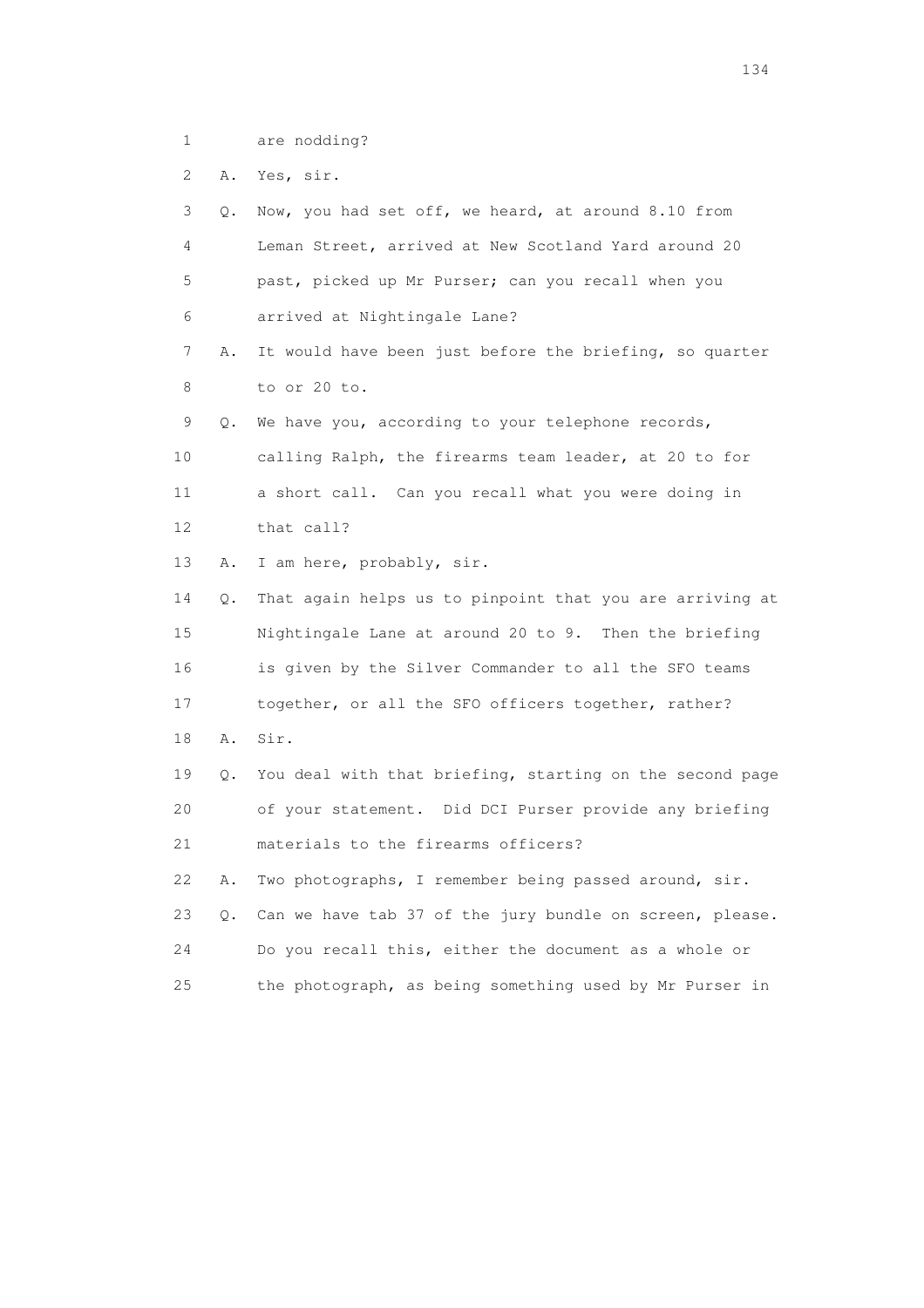1 that briefing?

| 2  | Α. | From my recollection, sir, I think the two photos were      |
|----|----|-------------------------------------------------------------|
| 3  |    | beside one another. I don't remember this specific one.     |
| 4  |    | I remember the photograph. I have seen it many times.       |
| 5  | Q. | Was that the photograph he used in the briefing?            |
| 6  | Α. | I am not too sure it was, sir, to be honest.                |
| 7  | Q. | We will hear more about his briefing pack and what he       |
| 8  |    | used when he gives evidence tomorrow. We can take that      |
| 9  |    | off screen.                                                 |
| 10 |    | Did he give photographs to the team members or did          |
| 11 |    | he show them and then take them back?                       |
| 12 | Α. | The normal protocol when you are being shown                |
| 13 |    | photographs, sir, is that it's handed round and people      |
| 14 |    | sign the fact that it's been -- that's the normal           |
| 15 |    | protocol. And I remember an A -- the type of binder you     |
| 16 |    | have in front of you there, that sort of binder being       |
| 17 |    | opened and being handed round and photos were beside one    |
| 18 |    | another on an A4 sheet but in landscape.                    |
| 19 |    | SIR MICHAEL WRIGHT: Did you say that they are asked to sign |
| 20 |    | the back of the photographs?                                |
| 21 | Α. | Not the back of the photographs, sir, just a piece of       |
| 22 |    | paper to say --                                             |
| 23 |    | SIR MICHAEL WRIGHT: To show that they have been shown the   |
| 24 |    | photographs.                                                |
| 25 | Α. | That's the normal protocol, sir.                            |
|    |    |                                                             |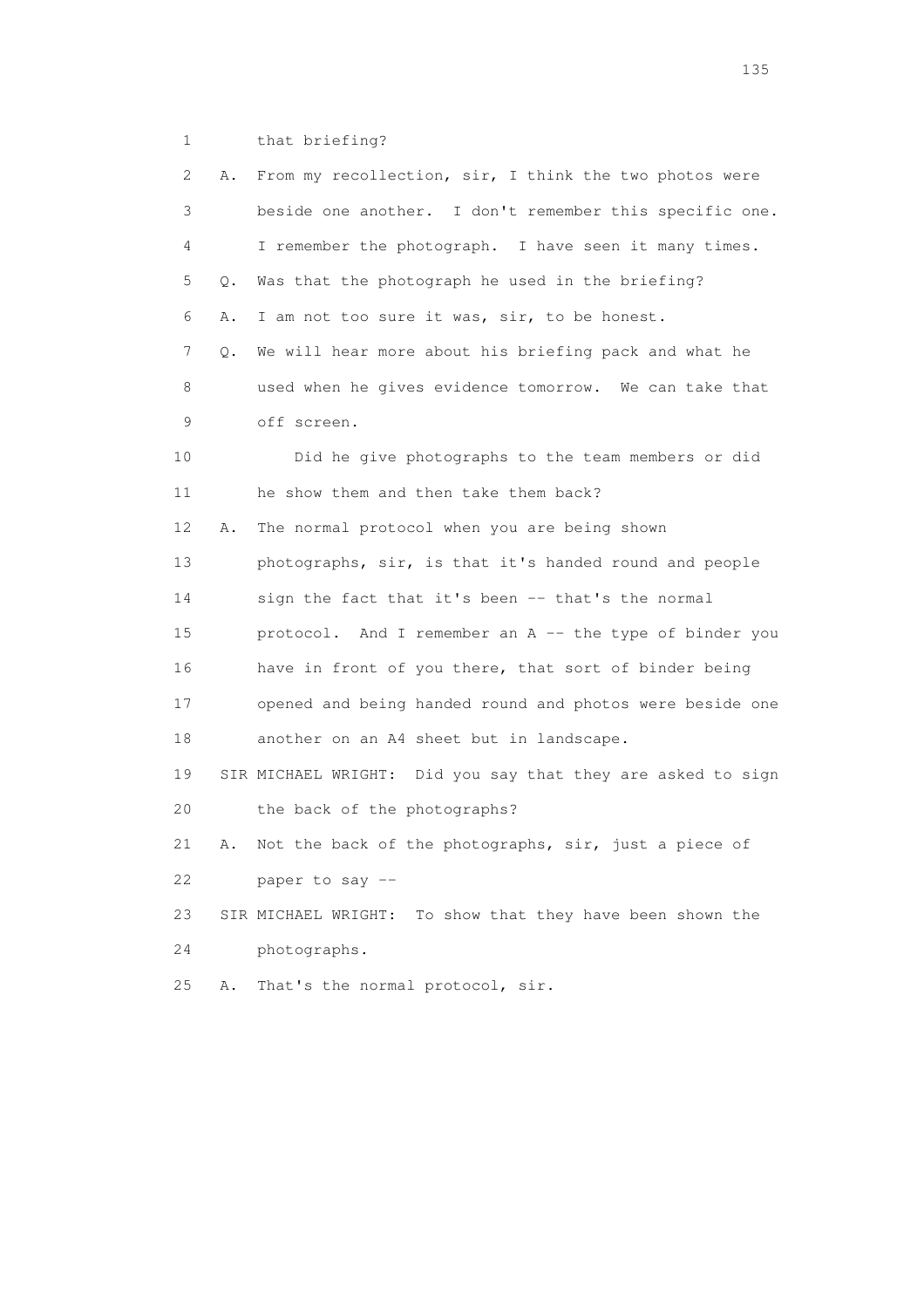| $\mathbf{1}$ |    | MR HOUGH: Dealing with the information provided by      |
|--------------|----|---------------------------------------------------------|
| 2            |    | Mr Purser at the briefing, did he give the officers the |
| 3            |    | names of the two suspects, Osman and Omar?              |
| 4            | Α. | Yes, sir.                                               |
| 5            | Q. | What did he say about 21 Scotia Road and those two      |
| 6            |    | people?                                                 |
| 7            | Α. | Again, sir, I have written that both of these were      |
| 8            |    | thought to be inside 21 Scotia Road.                    |
| 9            | Q. | To be inside the address?                               |
| 10           | Α. | That's what I have written, sir, yes.                   |
| 11           | Q. | Did you say where the information about them and their  |
| 12           |    | address came from?                                      |
| 13           | Α. | Yes, sir, from the card in the fitness kit bag, or      |
| 14           |    | a gymnasium membership card within a kit bag.           |
| 15           | Q. | So that was another piece of information that Mr Purser |
| 16           |    | passed on?                                              |
| 17           | Α. | Yes, sir.                                               |
| 18           | 0. | Did he then give information about the explosives used  |
| 19           |    | on 7 July?                                              |
| 20           | Α. | He did, sir.                                            |
| 21           | Q. | What did he say about those?                            |
| 22           | Α. | I will just read:                                       |
| 23           |    | "The briefing concerned the bombing on the 7th and      |
| 24           |    | the use of a highly sensitive and volatile explosive    |
|              |    |                                                         |

25 called HMTD.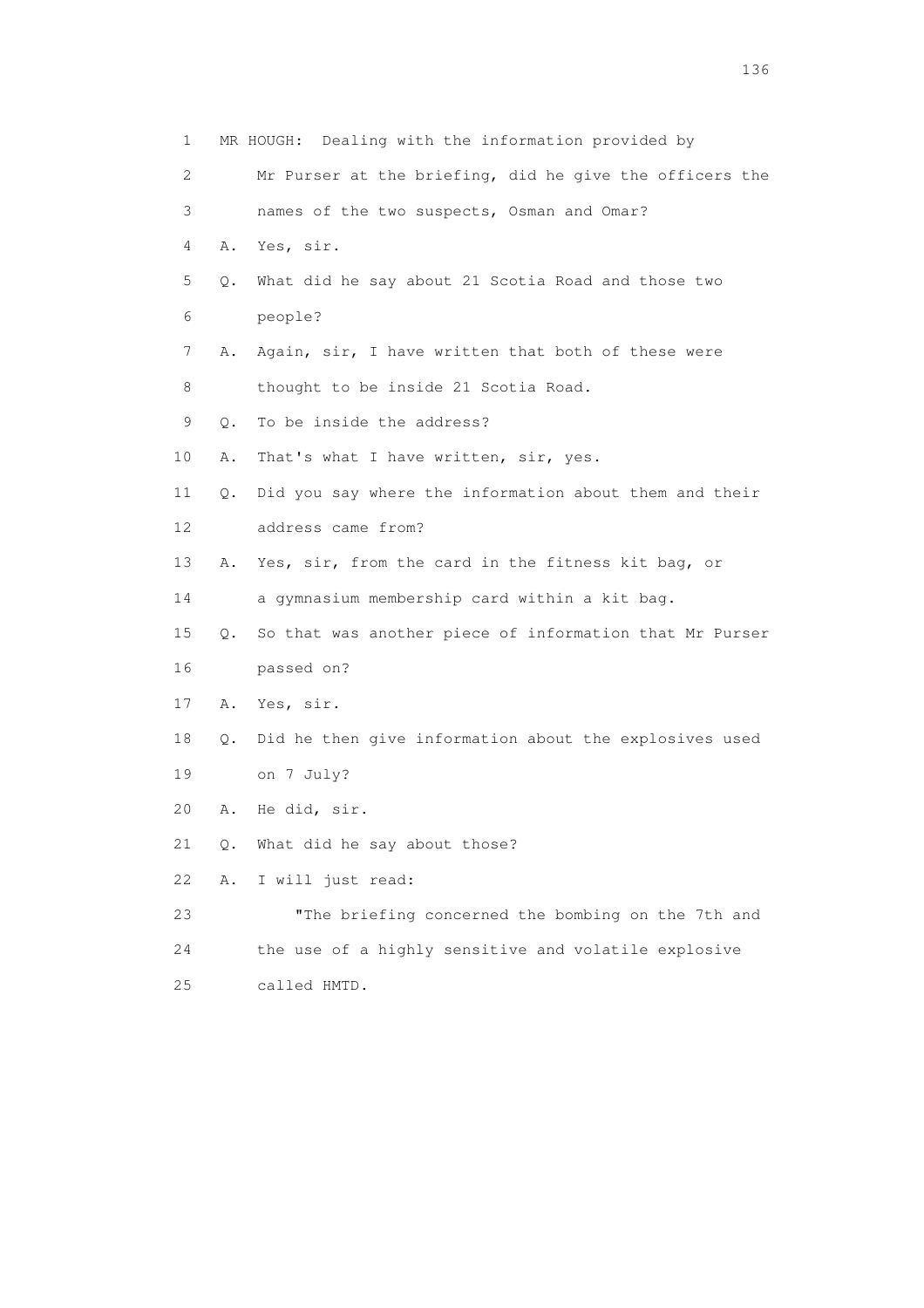| 1  | Q.    | That's an abbreviation for a chemical compound?          |
|----|-------|----------------------------------------------------------|
| 2  | Α.    | Hexamethylene triperoxide diamine, sir.                  |
| 3  | Q.    | I definitely wouldn't have remembered that. Go on, what  |
| 4  |       | else did he mention about the explosives?                |
| 5  | Α.    | The initiation methods were mentioned in relation to the |
| 6  |       | devices; that some had fuse-type initiation and others   |
| 7  |       | wires and bulbs.                                         |
| 8  | Q.    | Why was it important for your officers to know that kind |
| 9  |       | of detail?                                               |
| 10 | Α.    | If my officers are going to confront this type of        |
| 11 |       | individual, it might give them an indication as to what  |
| 12 |       | to look for in relation to their response.               |
| 13 | Q.    | Because different types of initiation involve different  |
| 14 |       | movements on the part of the subject?                    |
| 15 | Α.    | Correct, sir. I think the most important part of that    |
| 16 |       | element was that it would be extremely difficult,        |
| 17 |       | especially where I have said there it was also mentioned |
| 18 |       | two wires could be put together to initiate a device,    |
| 19 |       | how difficult that may be in these circumstances.        |
| 20 | Q.    | Was anything said about the size of the types of devices |
| 21 |       | used on 7 July?                                          |
| 22 | Α.    | Size of the devices?                                     |
| 23 | $Q$ . | Yes.                                                     |
| 24 | Α.    | I don't remember the sizes being mentioned.              |
| 25 | 0.    | Were you given any information about the association of  |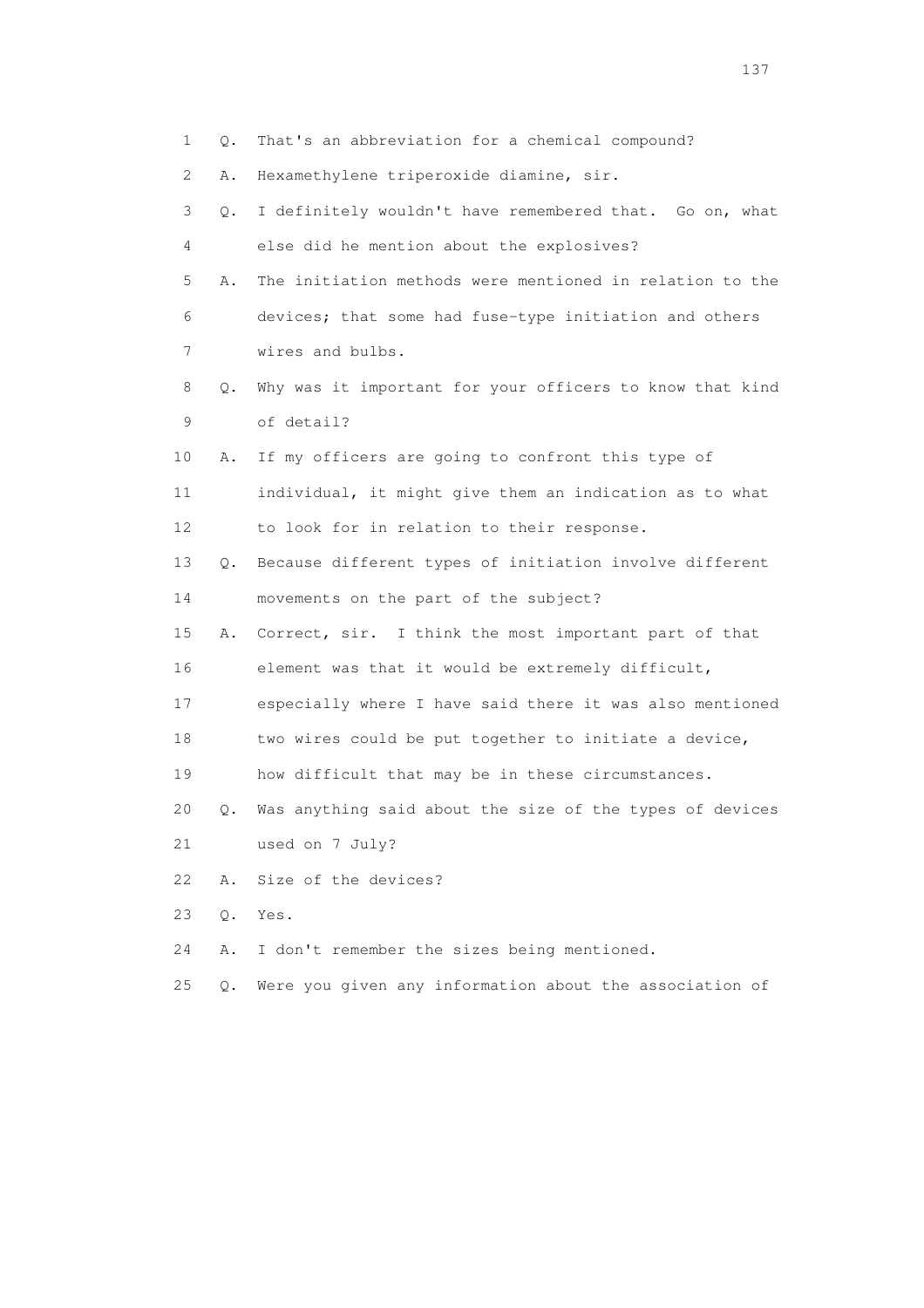| 1  |           | these suspects with another police operation?            |
|----|-----------|----------------------------------------------------------|
| 2  | Α.        | Yes, sir, Operation Ragstone which was the trip to       |
| 3  |           | Cumbria in relation to -- alleged training in relation   |
| 4  |           | to suicide terrorism.                                    |
| 5  | Q.        | Were the officers told by Mr Purser that the suspects    |
| 6  |           | had been associated with that operation?                 |
| 7  | Α.        | Yes, sir.                                                |
| 8  | Q.        | Were they also told about the association of a vehicle   |
| 9  |           | we have heard about, a Nissan Primera, with that         |
| 10 |           | operation?                                               |
| 11 | Α.        | Yes, sir, and I have written the registration in my      |
| 12 |           | statement.                                               |
| 13 | $\circ$ . | Were they also told about where the vehicle was now?     |
| 14 | Α.        | Yes, sir, it was in Scotia Road.                         |
| 15 | Q.        | So that had come through to you?                         |
| 16 | Α.        | Yes, sir.                                                |
| 17 | Q.        | During the course of the briefing, what did Mr Purser    |
| 18 |           | say about the suspects and their frame of mind?          |
| 19 | Α.        | Yes, I have written  I don't think I have written it     |
| 20 |           | in quoted terms, but the state of mind was that -- it    |
| 21 |           | was only really as a result of the questions that were   |
| 22 |           | asked by Charlie 12 and Vic, and in response to that,    |
| 23 |           | I think he mentioned the words that they were up for it, |
| 24 |           | or you know, prepared to do whatever.<br>That type of    |
| 25 |           | comment was made.                                        |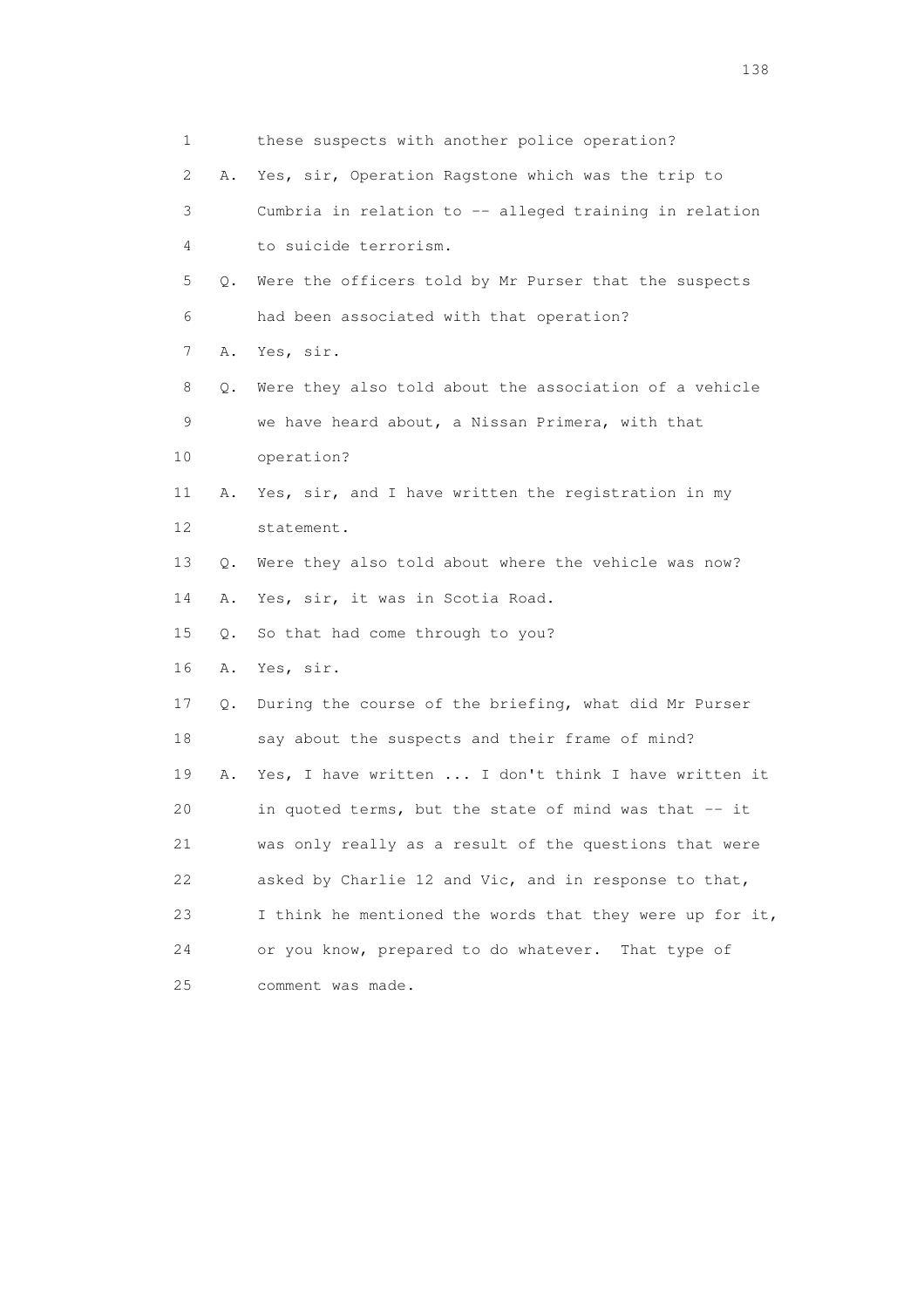- 1 Q. Is this right, a couple of the officers asked some 2 questions, and in response to those, Mr Purser used
- 3 words like "up for it"?

4 A. Yes, sir, that's my recollection.

 5 SIR MICHAEL WRIGHT: Can you remember what the questions 6 were?

 7 A. Well, I have said here that Charlie 12 and Vic asked 8 questions about the devastation that may have been 9 caused, had the bombings from the previous day or the 10 attempted bombings, been successful. They asked those 11 questions. Mr Purser said that this was thought to be 12 similar to 7 July, ie the one earlier in the month, and 13 also he said that the possibility of a device being 14 attached to the body that would be difficult to detect, 15 now, I think that was a response to the way the question 16 was put, ie would it be possible that in effect we 17 wouldn't be able to tell whether somebody was wearing 18 a device or not, and therefore he said that's 19 a possibility. So he was responding to a question in 20 that respect. 21 MR HOUGH: You suggest, and let us just get this clear, that 22 Mr Purser said that the effect of the devices on the 23 21 July would be similar to that of the devices on the 24 7 July, which he had already explained in some detail?

25 A. Correct, sir.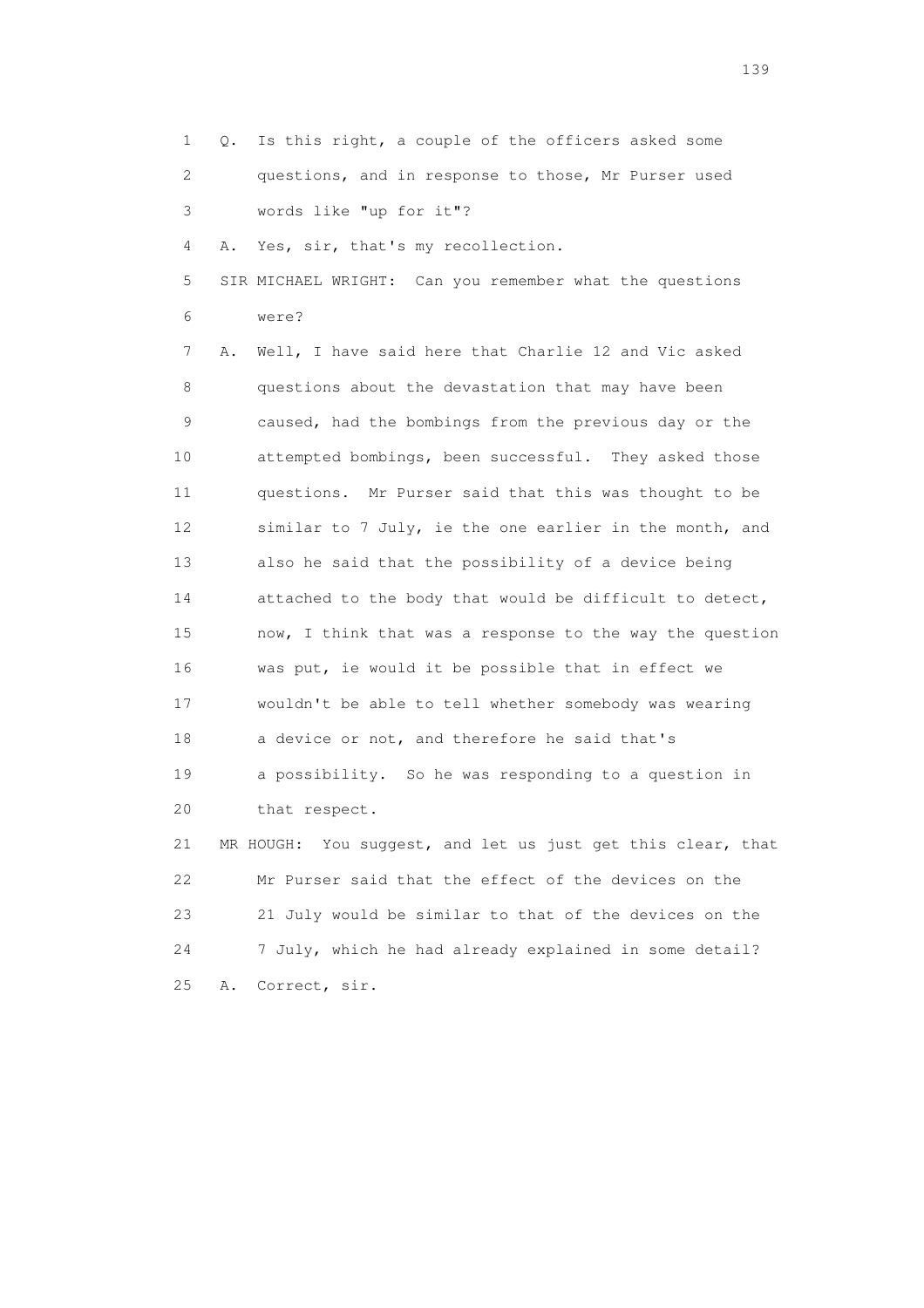1 Q. A number of the other witnesses have used the phrase, 2 "deadly determined suicide terrorists who were up for 3 it". "Deadly determined" and "up for it" are phrases 4 which appear in some of the other statements of officers 5 in relation to Mr Purser's briefing. 6 Do you remember those epithets being used? 7 A. "Deadly" and "determined" is something that was in sort 8 of general parlance, if you like, in the SFO world, 9 because that is a way of describing a suicide bomber if 10 you don't want to use those words, if that makes sense. 11 So "deadly determined" was something that my officers 12 would definitely have come out with, I might come out 13 with; I am not too sure about Mr Purser, but it may have 14 been used, I think I remember it being used. 15 Q. Then as you have said, there were questions about the 16 possibility of devices being concealed around the body, 17 not obvious, not in a separate container? 18 A. Correct, sir. 19 Q. The response given by Mr Purser was that that was 20 possible? 21 A. Yes, sir. 22 Q. In your view, how comprehensive was this as a briefing 23 from your experience of very many briefings? 24 A. Well, I made a comment in the statement, I think, that

25 it was one of the best briefings that we had had up to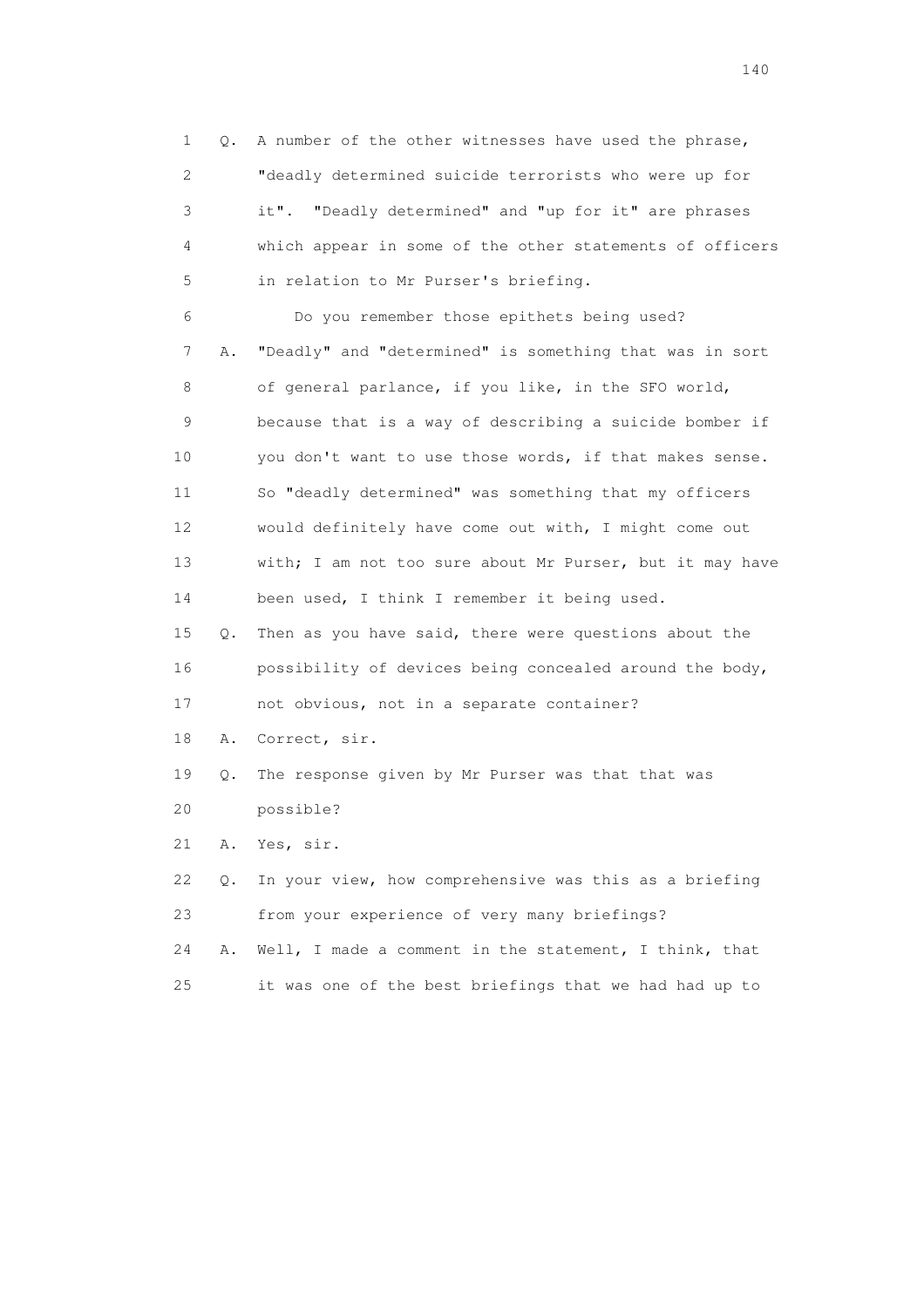1 that point, and that's in the previous two weeks, and 2 that I felt that the team were as prepared as I was 3 hoping they would be to face whatever they may face. 4 Q. During the course of that briefing, was anything said 5 about where the team might hold close to Scotia Road? 6 A. I am not too sure at the briefing, but definitely in the 7 car park outside afterwards, we talked about the 8 TA Centre. 9 Q. Was anything said at the briefing or indeed afterwards 10 about whether bus stops in the area would be in 11 operation or suspended? 12 A. The bus stop suspension, I think was mentioned in the 13 briefing. I haven't actually put that in my notes but I 14 am pretty sure it was mentioned in the briefing. The 15 other thing about the briefing -- are we going to carry 16 on? 17 Q. I was going to ask you about what you added to the 18 briefing a little later, but I was dealing with 19 Mr Purser at the moment. 20 A. Okay. I did receive two phone calls during the briefing 21 from my recollection. One was -- well, I spoke to 22 Trojan 80, whether I made the call or not, I haven't got 23 that on my records, but I was contacted by Trojan 80 who 24 gave me the current strategy. So that was one call. 25 The other call was from a surveillance team leader,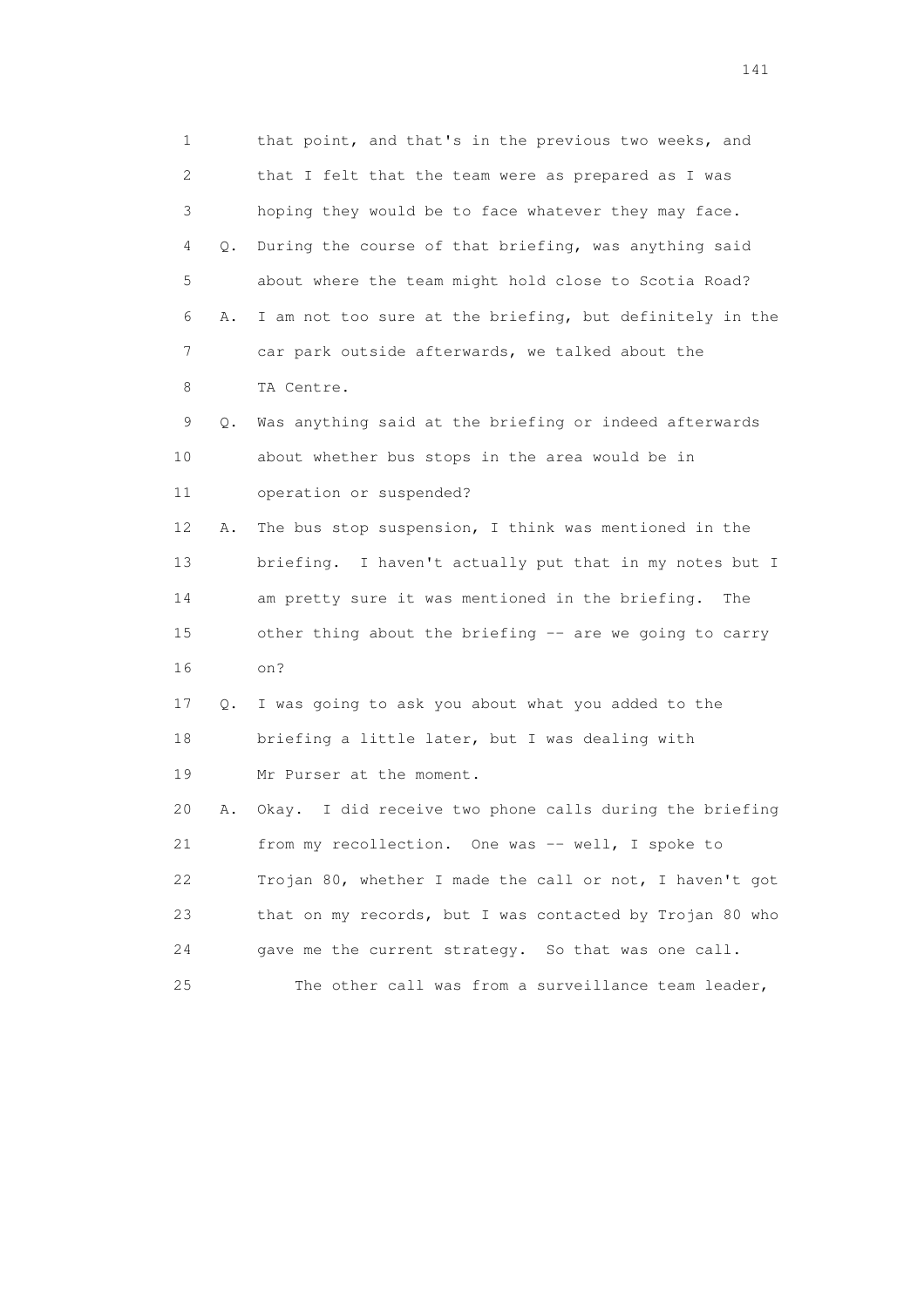| 1  |           | I think termed Derek, which is red team leader, who I    |
|----|-----------|----------------------------------------------------------|
| 2  |           | had already made contact with early to say, look, we're  |
| 3  |           | on our way or whatever. I received a phone call from     |
| 4  |           | him as well during the briefing, so I just wanted to     |
| 5  |           | mention those two.                                       |
| 6  | Q.        | According to your phone records, you called the          |
| 7  |           | surveillance -- this is in your second statement, if it  |
| 8  |           | helps you to refer -- team leader at 8.20, then again at |
| 9  |           | 9.42 and 9.43. Do you associate any of those calls with  |
| 10 |           | the briefing?                                            |
| 11 | Α.        | No, no, I think this must have been from the             |
| 12 |           | surveillance team leader to me, sorry.                   |
| 13 | $\circ$ . | So him calling you?                                      |
| 14 | Α.        | Yes, sorry.                                              |
| 15 | $\circ$ . | You said that you think something was said in the        |
| 16 |           | briefing about bus stops; what was said?                 |
| 17 | Α.        | That the bus stops had been suspended.                   |
| 18 | Q.        | Had been suspended?                                      |
| 19 | Α.        | Correct.                                                 |
| 20 | Q.        | Who had you or anybody else received that information    |
| 21 |           | from?                                                    |
| 22 | Α.        | Mr Purser.                                               |
| 23 | Q.        | So Mr Purser had told you or he just said it --          |
| 24 | Α.        | I think it was part of the briefing, sir.                |
| 25 | О.        | After he had finished what he had to say, did you add    |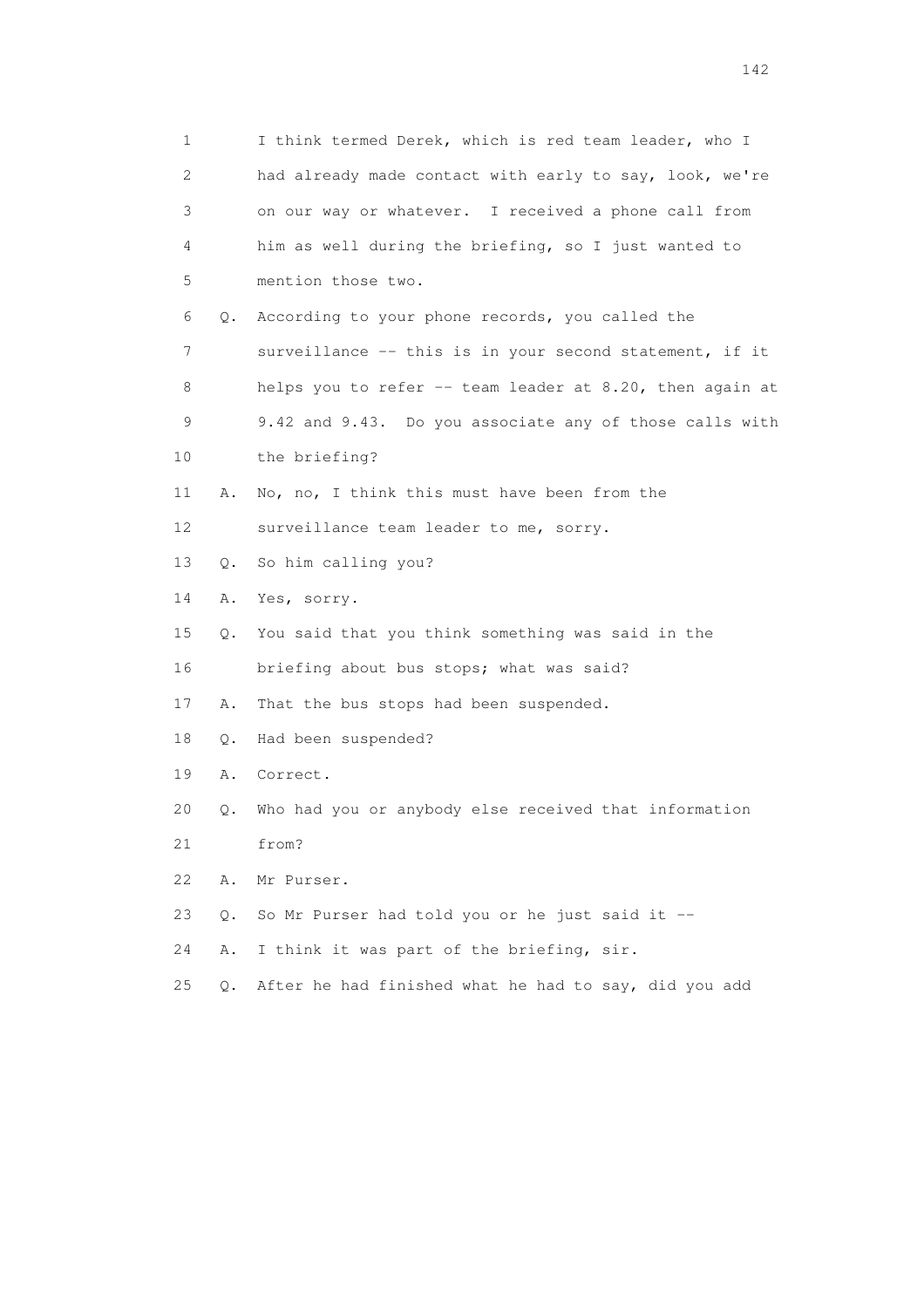1 some more information? Did you give some more

2 information?

 3 A. Yes, sorry, I did, yes, because the phone call to 4 Trojan 80 had delivered the current strategy, so I stood 5 up and stated that no subject coming out of the address 6 would be allowed to run and that an interception should 7 take place as soon as possible away from the address, 8 trying not to compromise it. I then confirmed that 9 there was an OP van in place and that that had a view of 10 the communal front door of the premises and that there 11 were a number of flats within. I also said that 12 a number of subjects had left by that door, and -- but 13 they had been eliminated. By this door, sorry. I have 14 put down there this information came from Trojan 80. 15 Q. I think you have said there no subject coming out of the 16 address should be allowed to run. Who was to make the 17 decision about which persons should be treated as 18 subjects and therefore not allowed to run? 19 A. I wasn't told who, but it would be surveillance in the 20 first instance, but I would have imagined that that 21 would have been passed on to Silver or whoever was 22 controlling at that time to actually make a decision on 23 that. But I didn't go into great detail about how that 24 was going to happen because I wouldn't have needed to. 25 That would have been an obvious thing in my mind.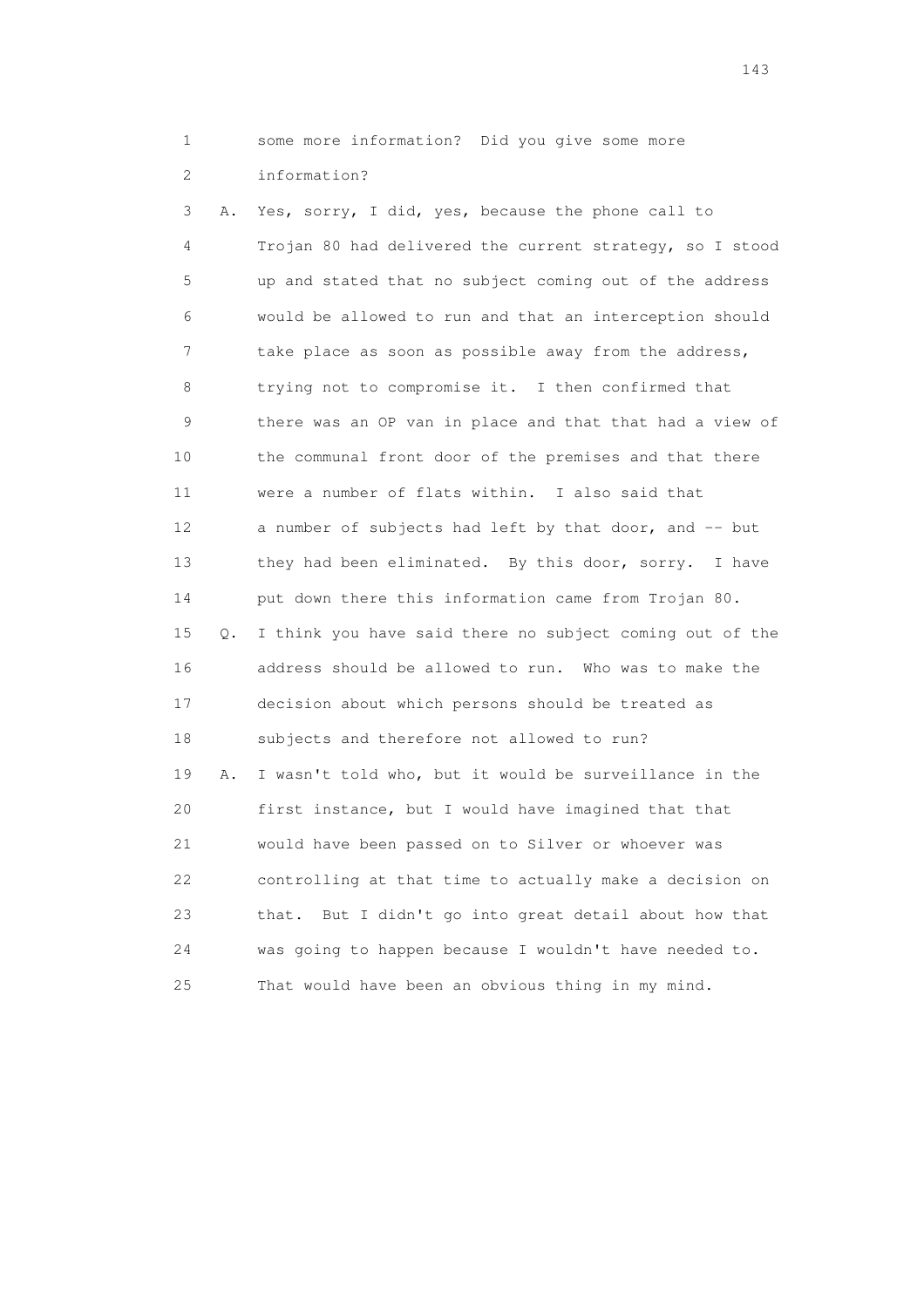|                 | 1                         | Based on the information you received, and the<br>Q.     |
|-----------------|---------------------------|----------------------------------------------------------|
|                 | $\mathbf{2}^{\mathsf{I}}$ | information you passed on in the briefing, where did you |
|                 | 3                         | expect interceptions to take place in relation to the    |
|                 | 4                         | address?                                                 |
|                 | 5<br>Α.                   | Based on that strategy, obviously as near as we could to |
|                 | 6                         | the premises without compromising it, simple as that, ie |
|                 | 7                         | the danger would always come from the address in this    |
|                 | 8                         | particular case and therefore -- and also the risk of    |
|                 | 9                         | compromise would come from the address, so it would be   |
| 10              |                           | in my mind a common sense thing to make sure you were    |
| 11              |                           | out of range of that, but bearing in mind at that point  |
| 12 <sup>°</sup> |                           | I would have been with Silver, it would have been --     |
| 13              |                           | I would have suggested at particular points perhaps but  |
| 14              |                           | it would have been his decision to say where that might  |
| 15              |                           | be or I would ask for confirmation anyway.               |
| 16              | Q.                        | Did you make an arrangement at any stage about           |
| 17              |                           | communications with the control room if a decision was   |
| 18              |                           | made to intercept a person?                              |
| 19              | Α.                        | That I would have an open line with Trojan 80.           |
| 20              | Q.                        | Around what time did the briefing conclude?              |
| 21              | Α.                        | I haven't put that, sir, on here, but it must have been  |
| 22              |                           | 9.15-ish, I would imagine.                               |
| 23              | Q.                        | Starting about quarter to 9, ending at about quarter     |
| 24              |                           | past 9?                                                  |
| 25              | Α.                        | Sir.                                                     |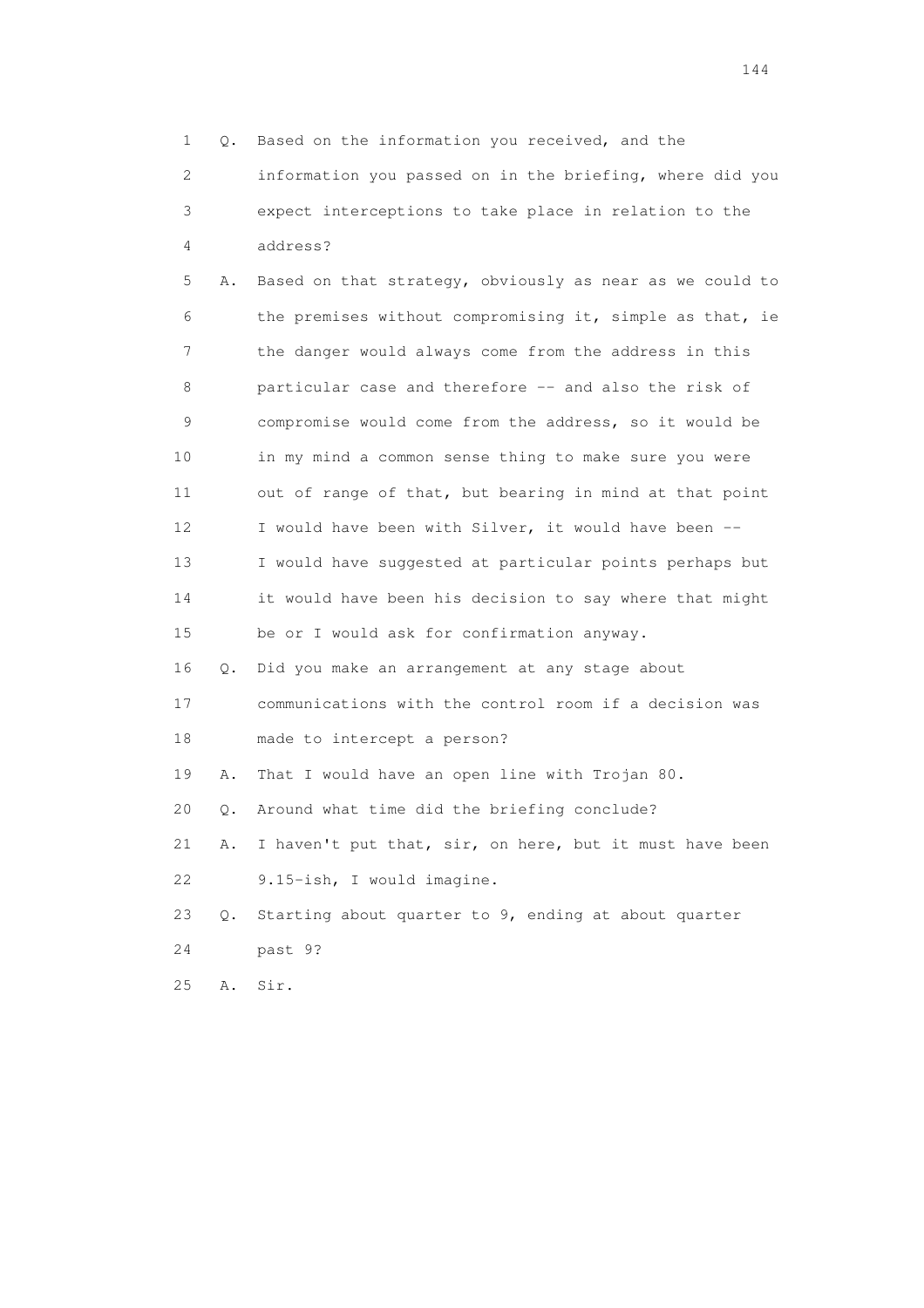1 Q. After the briefing, what was done about going to the 2 scene?

 3 A. We discussed, myself and Ralph -- Mr Purser was, 4 I think, held on to brief some of his own team, I think, 5 afterwards but Ralph and I had a discussion in the 6 car park at Nightingale Lane about where we might hold 7 up. Whether we had discussed that before or we knew 8 about it, I am not too sure. However, we had 9 a discussion about it and that's where we agreed that we 10 would drip-feed, if you like, into the 11 Territorial Army Centre, obviously because there is 12 a huge fear of compromise around the whole operation 13 because it wasn't just about Scotia Road, so we 14 identified from a map. I know that one of the officers, 15 I think the driver of Alpha car, had local knowledge. 16 I had also -- I knew the area reasonably well because 17 I had served at Streatham for six years as a PC, so 18 I knew the TA Centre anyway, so once I looked at the 19 map, that was all pretty obvious that that was a good 20 holding position. I think one of the surveillance team 21 may have mentioned it to me, because obviously they were 22 in place, so I had a number of different sources, if you 23 like, about TA Centre and that's what we were agreed. 24 Q. Was the TA Centre recced before you started drip-feeding 25 cars containing SFO officers to it?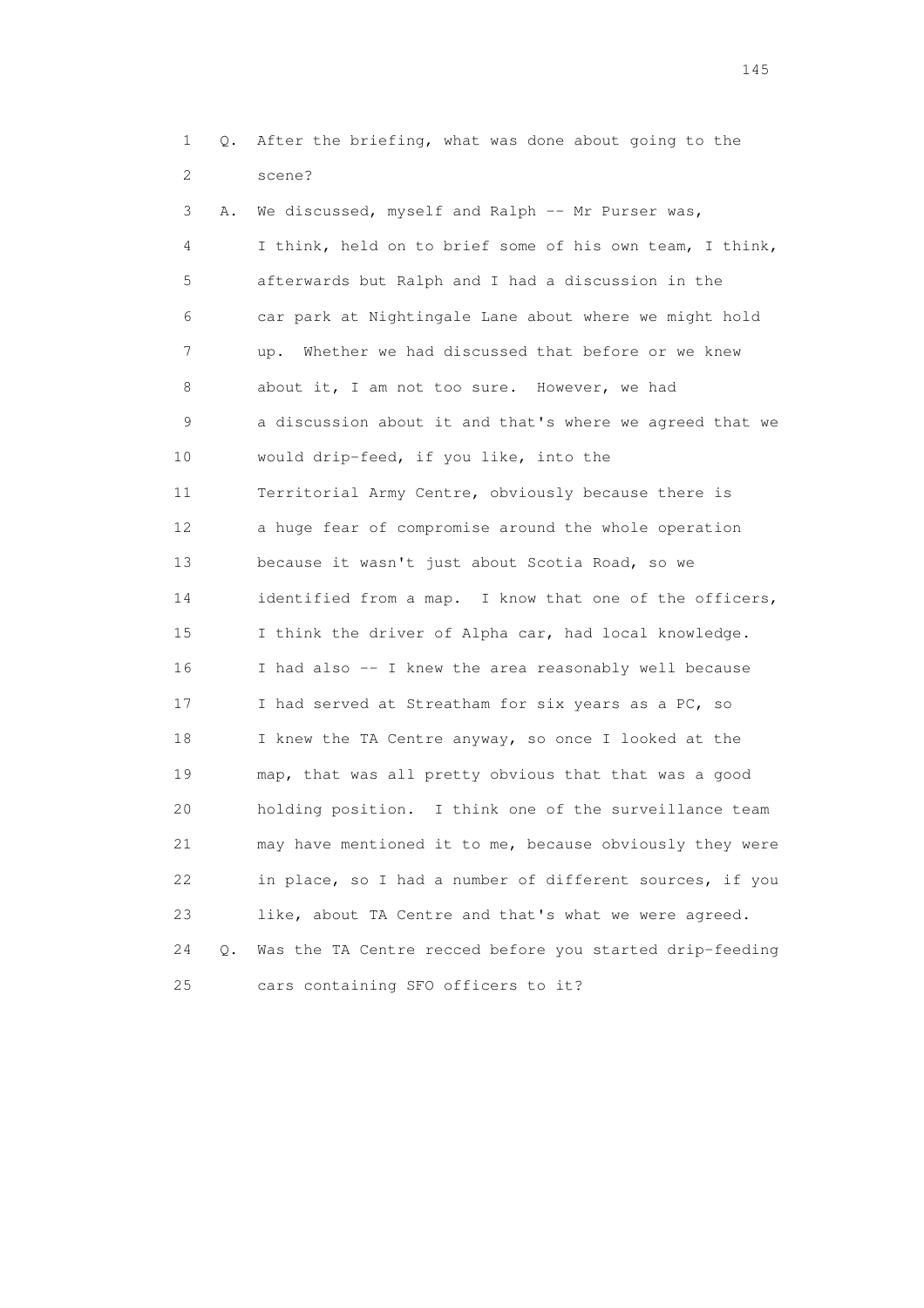1 A. Yeah. The Alpha car would have gone to do that exact 2 thing, ie to recce it, to make sure that it was a 3 suitable location for us because there were quite a lot 4 of vehicles and also to square up with whoever was 5 controlling the premises that that was okay to do that. 6 Q. Did you wait for the Alpha car to go there and come back 7 before other cars were sent down to the TA Centre? 8 A. No, sir. 9 Q. Sorry? 10 A. No, sir. 11 Q. I will just put this to you so that you have the 12 opportunity to comment on it: Ralph in the Health and 13 Safety trial suggested that that was what had happened: 14 a car had been sent to recce, you had all waited for it 15 to come back before starting to send other cars down? 16 A. I think he would say himself that he was wrong in that. 17 That's not the way we would do it. It would waste time. 18 It wouldn't make sense. 19 SIR MICHAEL WRIGHT: He could have radioed back whatever his 20 views were or used a mobile phone. 21 A. Exactly, sir, and I think Charlie 2 who was there first 22 made the phone call back to Ralph anyway, sir. 23 MR HOUGH: So Charlie 2 was in the Alpha car. 24 A. Correct. 25 Q. They went down, radioed back and meanwhile the other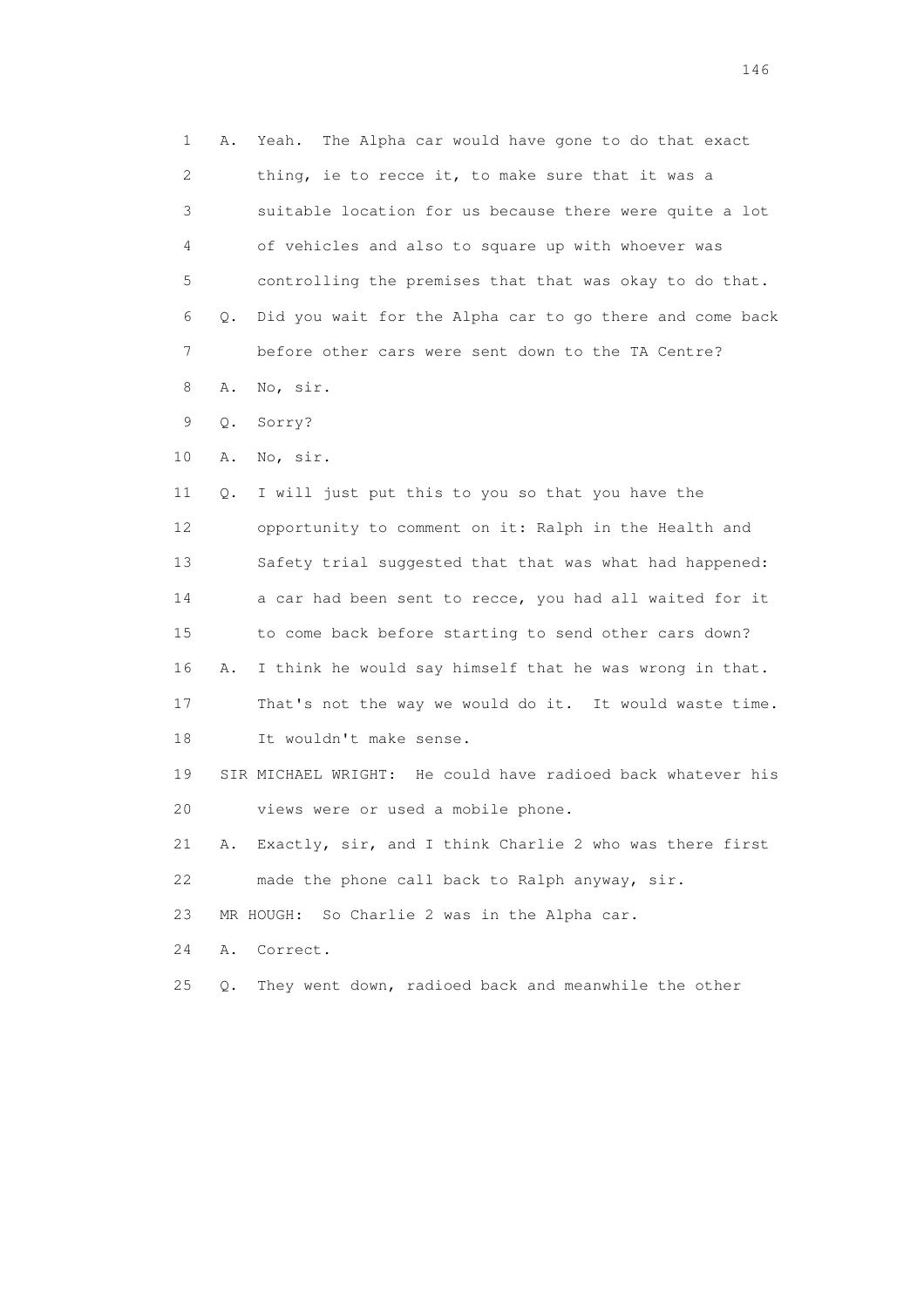1 cars are going?

| $\mathbf{2}^{\mathsf{I}}$ | Α.    | Yes, sir, that's my recollection. Well, again,           |
|---------------------------|-------|----------------------------------------------------------|
| 3                         |       | drip-feed so maybe one would be released again.          |
| 4                         | О.    | What kind of intervals were the cars drip-fed?           |
| 5                         | Α.    | Apart from the initial car, a sensible time between each |
| 6                         |       | one, so maybe a few minutes, perhaps.                    |
| 7                         | Q.    | Where in the sequence, I will not call it a convoy, were |
| 8                         |       | you?                                                     |
| 9                         | Α.    | I was the third vehicle, I believe, sir.                 |
| 10                        | Q.    | You were in a car with Silver, in the control vehicle    |
| 11                        |       | with Silver?                                             |
| 12                        | Α.    | Yes, sir.                                                |
| 13                        | Q.    | That was driven, I think, by Delta 10?                   |
| 14                        | Α.    | Yes, sir.                                                |
| 15                        | Q.    | We have already heard that you would not all just go in  |
| 16                        |       | convoy because that would attract too much attention?    |
| 17                        | Α.    | Yes, sir.                                                |
| 18                        | Q.    | Were you at the TA Centre when you received a call about |
| 19                        |       | some activity around Scotia Road? (Pause)                |
| 20                        | Α.    | In saying that, do you mean the fact that somebody had   |
| 21                        |       | come out of Scotia Road?                                 |
| 22                        | $Q$ . | Yes.                                                     |
| 23                        | Α.    | Yeah, it was either just as I was pulling in or maybe as |
| 24                        |       | I was getting out of the vehicle at Scotia Road, I think |
| 25                        |       | I was aware that some activity was happening, ie         |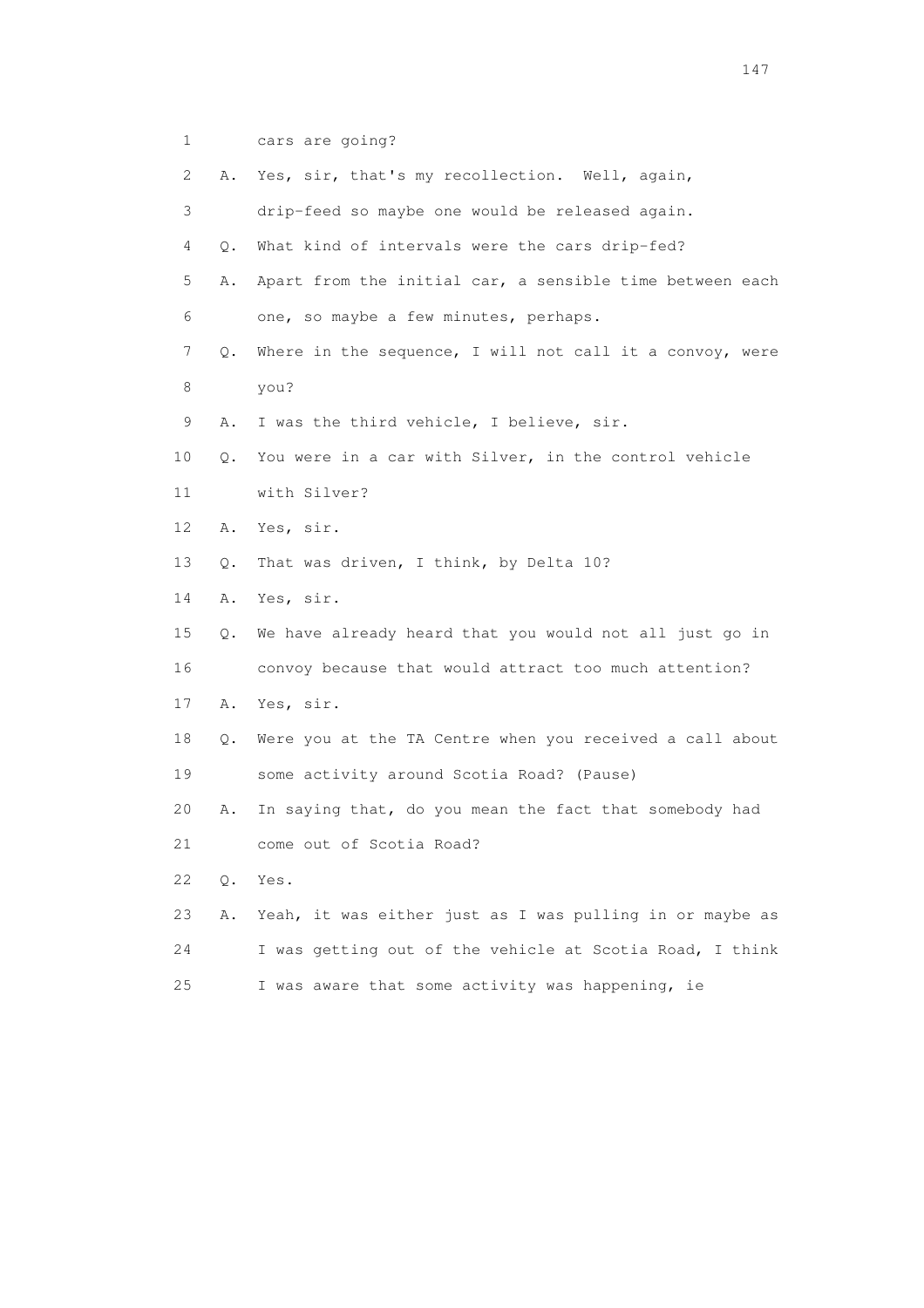1 somebody had come out of the address. I think that's 2 how it went.

 3 Q. In the course of your interview with the IPCC, you were 4 asked this:

 5 "Now, I understand from another statement that he 6 says at 9.45 you informed him that an IC2 had come out 7 of Scotia Road and the surveillance team were unable to 8 say which flat. At that time I understand that the 9 person was not identified as one of the suspects and he 10 was not carrying anything. Can you just tell me where 11 you were at the time?

 12 "Answer: Yeah, it's difficult for me to remember 13 exactly where I was. However, I think I was with the 14 Territorial Army manager, just squaring up the fact that 15 we were going to descend upon him as a team."

16 A. You are referring to my interview there.

 17 Q. Your interview with the IPCC, does that help to jog your 18 memory at all about when you received information? 19 A. Can you repeat the 9.45 element of it? 20 Q. We can show it on screen. It's exhibit-page 359. Do 21 you see the question just around the first holepunch? 22 There is a redacted name, you giving information around 23 9.45 that somebody has come out of Scotia Road, at that 24 time the person not identified; and you said you think 25 that you were with the Territorial Army manager: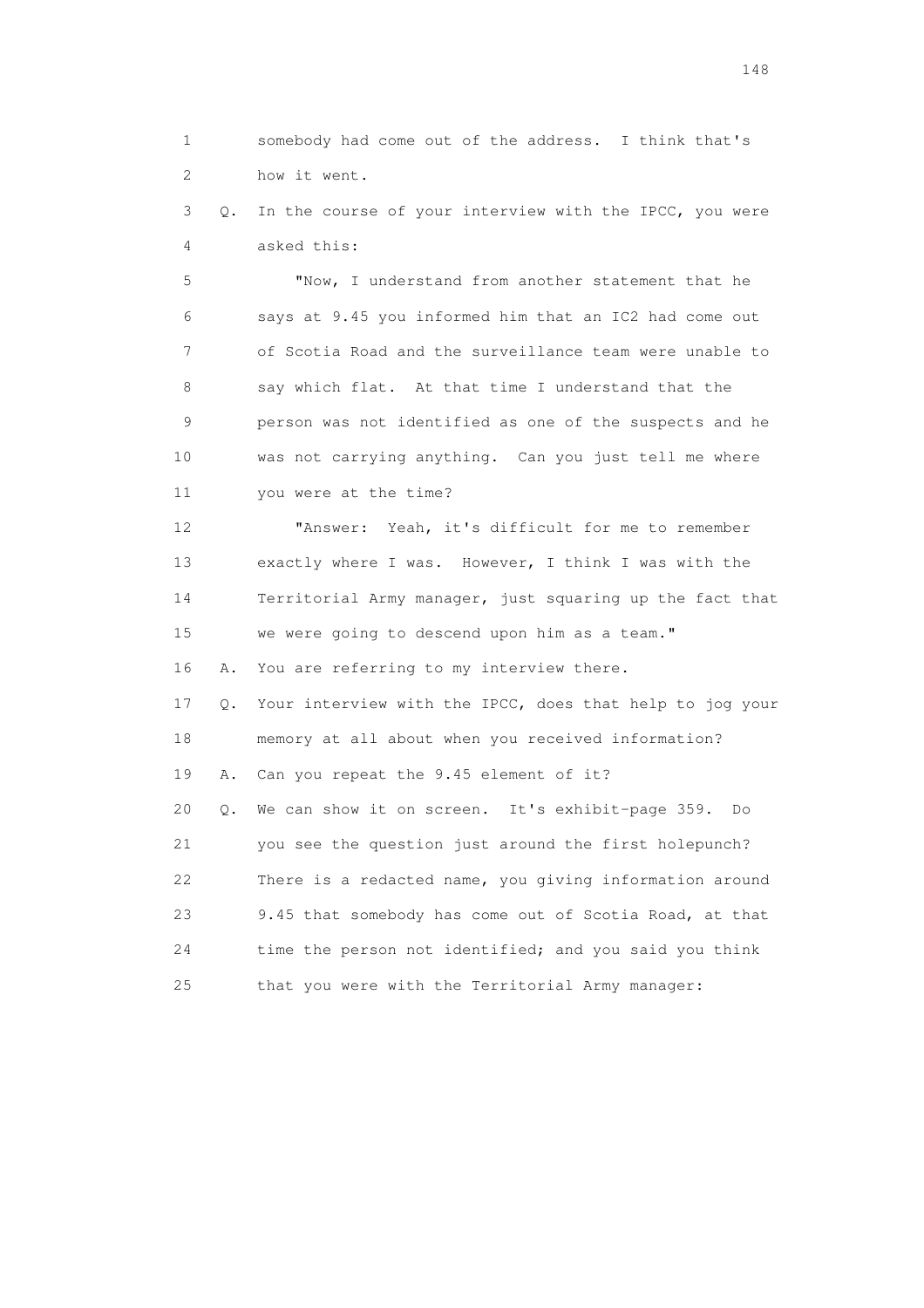1 **"...** just squaring up the fact that we were going to 2 descend upon him as a team." 3 A. Who is that redacted name, sir? Is that Mr Purser? 4 Q. I think that is Mr Purser. 5 A. I think it is Mr Purser because I have read his 6 statement and he says I told him that, so I think you're 7 right. 8 I think he is wrong in the timings. The only reason 9 I say that is because obviously having re-thought about 10 this and going by my phone records, I have tried to 11 reconstruct the exact sequence of events; and I think 12 I am right in saying that I would have known that 13 earlier according to this, I would have been either at 14 the TA centre or very nearly there prior to 9.42; and 15 so -- I seem to remember when I got out of the road at 16 the TA Centre, I sort of knew that activity had happened 17 but that that person had been eliminated at that point. 18 That's what I remember having in my mind. So I put it 19 to the back of my mind, which allowed me the opportunity 20 to go into the TA Centre and discuss with the manager. 21 So that's my recollection of the sequence. 22 Q. So you are arriving at the TA Centre either around the 23 time or just after information is coming through to you 24 about somebody having come out at Scotia Road? 25 A. Yes, sir, that's my recollection.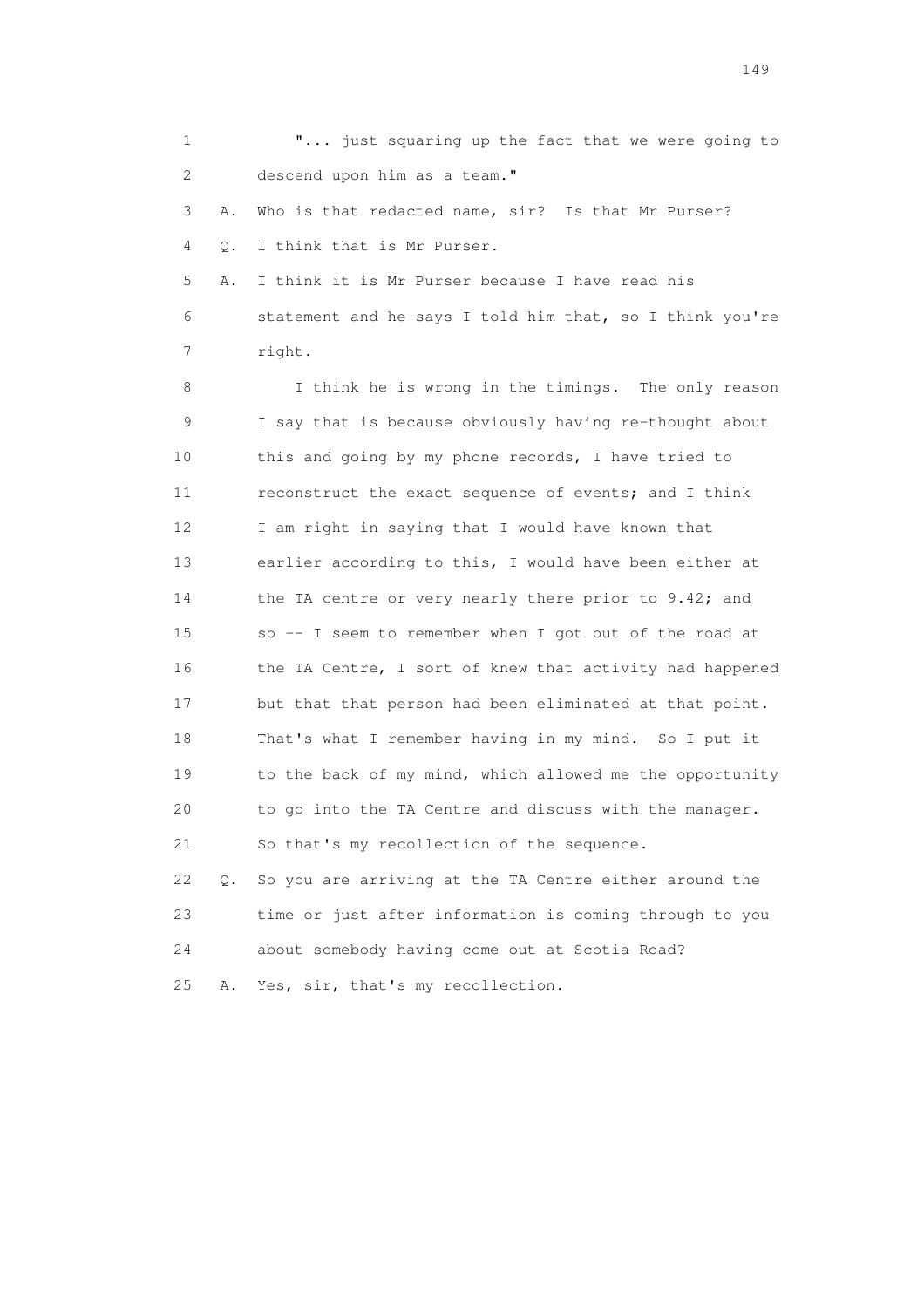1 Q. At that point, we know that you were the third car in 2 the sequence? 3 A. Yes, sir. 4 Q. So at the point that you are hearing that, is this 5 right, the other cars had not yet arrived at the 6 TA Centre? 7 A. Yes. 8 Q. From whom did you receive the information about some 9 activity at Scotia Road? 10 A. That's on the assumption that what I have just said, 11 I knew that some activity had happened at Scotia Road 12 prior to me going into the TA Centre but I had 13 eliminated that. I think it was Charlie 2 who came into 14 the TA Centre while I was discussing it with the guy in 15 charge and said something like, "Boss, we need to go", 16 and I didn't really say much about it, but I obviously 17 walked quickly with him and I think I was straight on to 18 the phone to find out from the control room, I think, 19 what went on, which I think if you look at -- well, 20 there is two calls, both to surveillance at 9.42 and 21 9.43. 22 Now, I may well have caught contact with them in the

 23 first instance to find out what was going on, but soon 24 after that at 9.44, I called Trojan 80 which lasted 1 25 minute and 3 seconds. This would tie up with the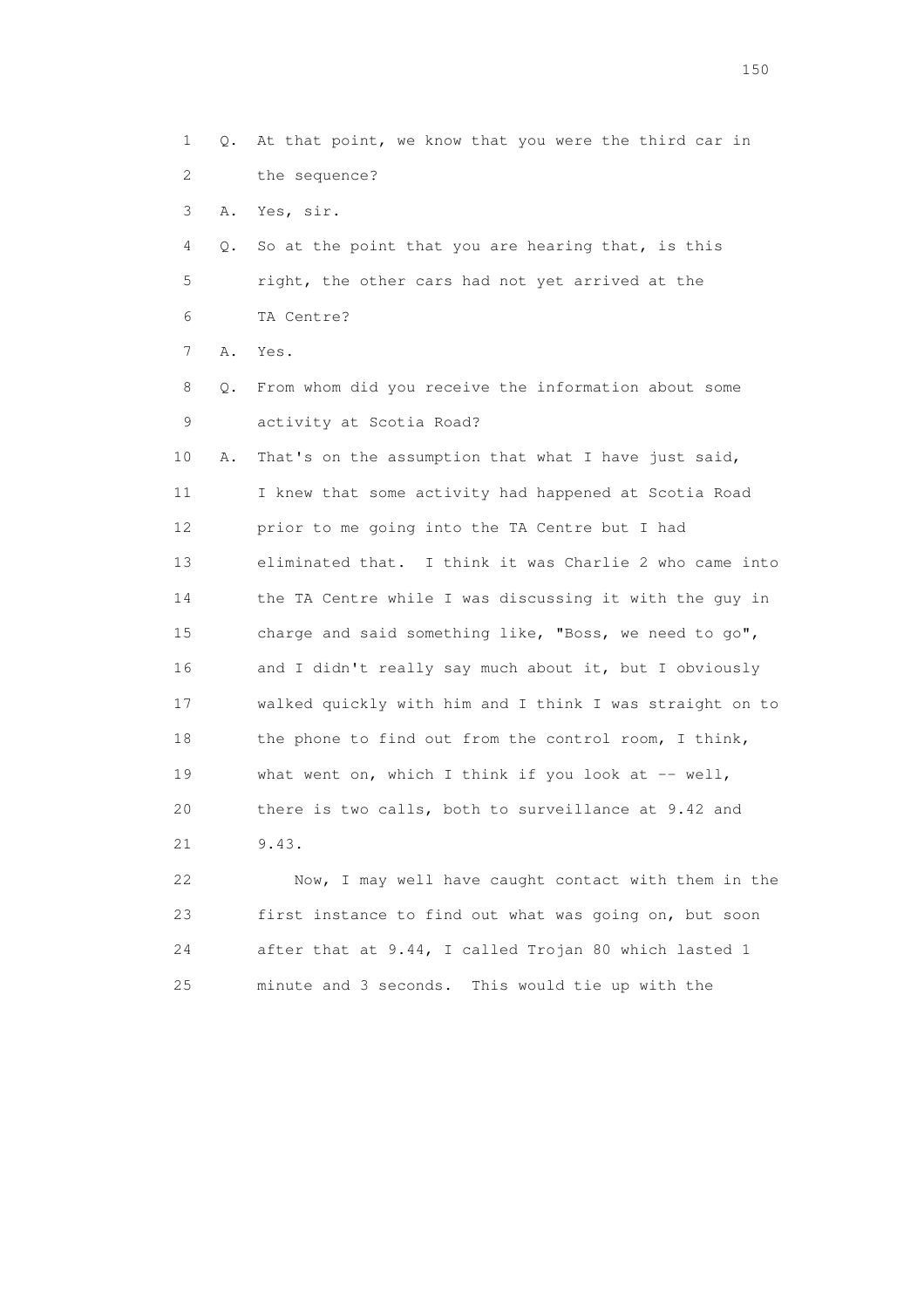| 1  |    | conversation I know I had with him as I got into the     |
|----|----|----------------------------------------------------------|
| 2  |    | vehicle at the TA Centre and the conversation was        |
| 3  |    | a confirmation of what I knew about a description; and   |
| 4  |    | at that point I think I had the information that it was  |
| 5  |    | an IC2 male wearing denims, African appearance, IC2 --   |
| 6  |    | anyway, that's about all I had and therefore I confirmed |
| 7  |    | that, or Trojan 80 confirmed that back to me that that's |
| 8  |    | what he had, and he said you need to get in contention   |
| 9  |    | with the bus or words to that effect. That was when I    |
| 10 |    | was getting back into my vehicle at the TA Centre,       |
| 11 |    | having just come out. Does that help?                    |
| 12 | Q. | That does. So 9.42 and 9.43, you make calls to the       |
| 13 |    | surveillance team leader. That's Derek, leader of the    |
| 14 |    | red team?                                                |
| 15 | Α. | Yes, sir.                                                |
| 16 | Q. | At that point you receive from him further information   |
| 17 |    | about the man who's come out?                            |
| 18 | Α. | Yes, sir.                                                |
| 19 | Q. | What precise information other than the identification   |
| 20 |    | that you have heard, or rather should I put it this way: |
| 21 |    | were you told anything by him about where the man was at |
| 22 |    | that stage?                                              |
| 23 | Α. | By Derek?                                                |
| 24 | Q. | Yes.                                                     |
| 25 | Α. | I can't recall exactly, sir. I remember talking to       |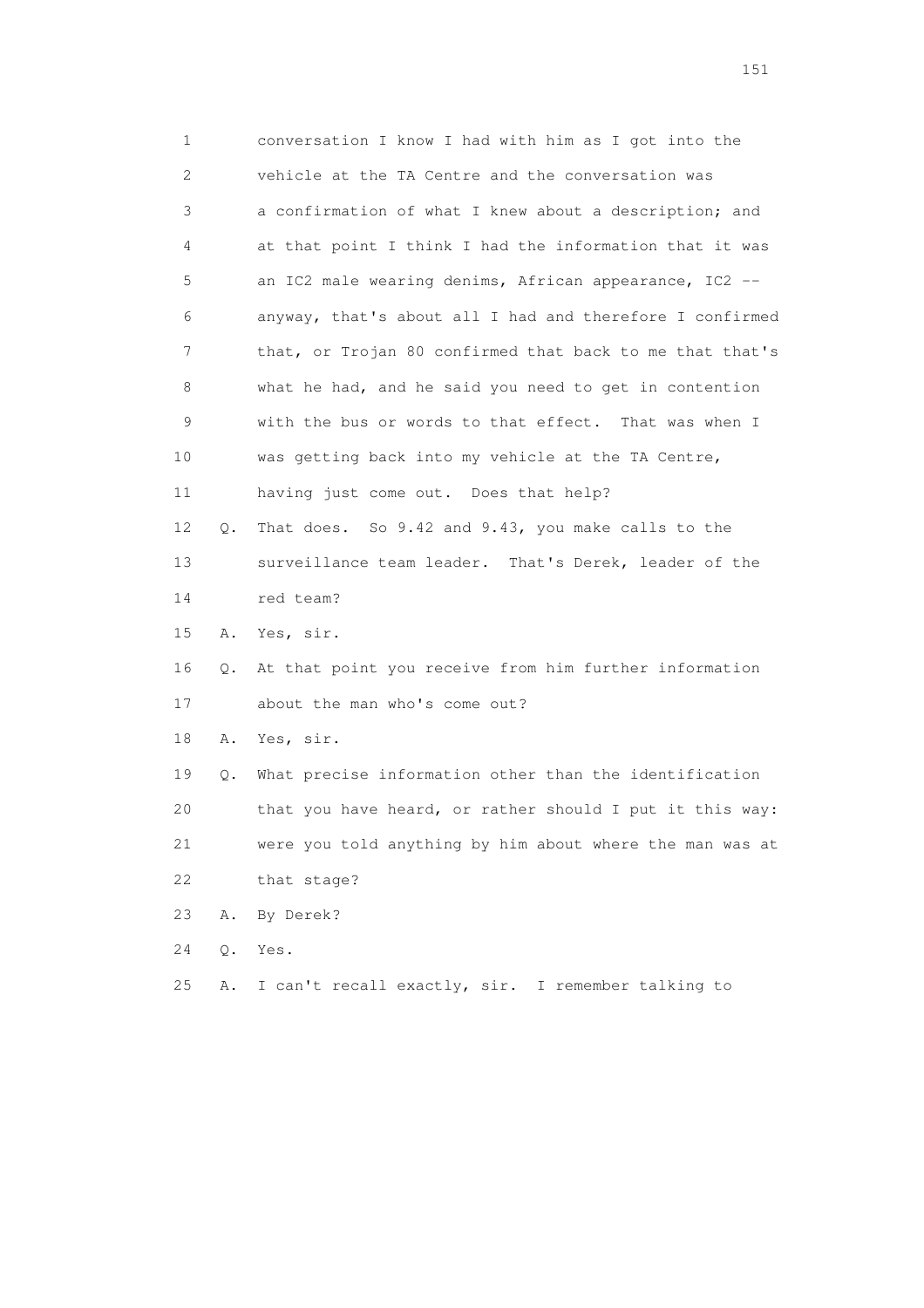1 Derek at some point after the subject had left the 2 premises, and he -- I remember him saying to me, we were 3 having the discussion about the fact that he said: I am 4 not with the subject, I am remaining at the premises, or 5 outside the address to control it, so-and-so has gone 6 with them; and gave me two extra numbers about 7 surveillance team people who were currently with the 8 subject. 9 Q. So 9.44, then, after those two calls to Derek, you call 10 Mr Esposito? 11 A. Yes, sir. 12 Q. He gives you some specific instructions, does he, at 13 that stage? 14 A. That's what I just stated, sir, in relation to "you need 15 to get in contention with the bus" or words to that 16 effect. 17 Q. When he is giving you those instructions, what action do 18 you take, both yourself and in relation to the other 19 firearms officers? 20 A. Well, at that point we would have attempted to get in 21 contention with the bus, so at that point we were 22 driving out, I would have turned round so we were facing 23 inwards, we were turned round and made our way out of 24 the TA Centre to try and catch up with where the bus 25 was.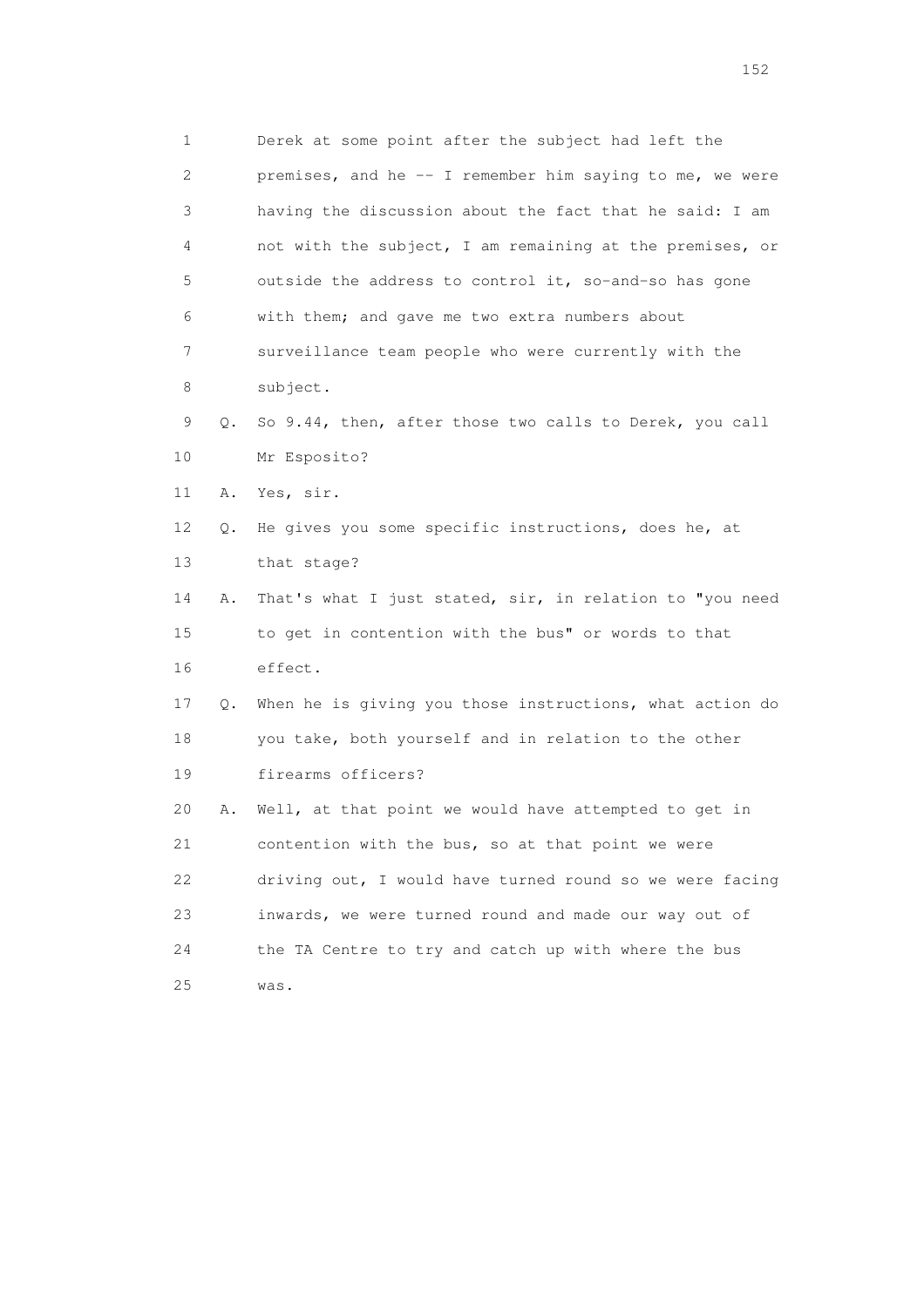1 Q. You and how many other cars?

2 A. Myself -- included there was three cars at the

 3 TA Centre, so in effect control, which was what I was, 4 plus two CARVs, covert ARVs.

 5 The -- Ralph's vehicle was just -- as we were 6 leaving was just about pulling into the TA Centre, so 7 when I pulled out on to Tulse Hill itself, I had two 8 vehicles in front of me, Ralph was behind but I wheel 9 out into overtake, and then we were in a normal 10 conventional configuration, if you like, the firearms 11 team was in with control at the rear and three gunships 12 or covert ARVs in front. So that was the standard 13 configuration and I sort of breathed a sigh of relief, 14 if you like, that we were in the right configuration to 15 carry on. 16 Q. As you are driving from there, is this right, you made 17 a number of calls to different surveillance team 18 members? 19 A. That's correct, sir. 20 Q. In addition to that, were you listening to surveillance 21 chatter over the Cougar radio?

22 A. Yes, sir.

- 23 Q. So you are getting information both from the
- 24 surveillance team officers you call and from listening
- 25 to what they are saying over the Cougar radio?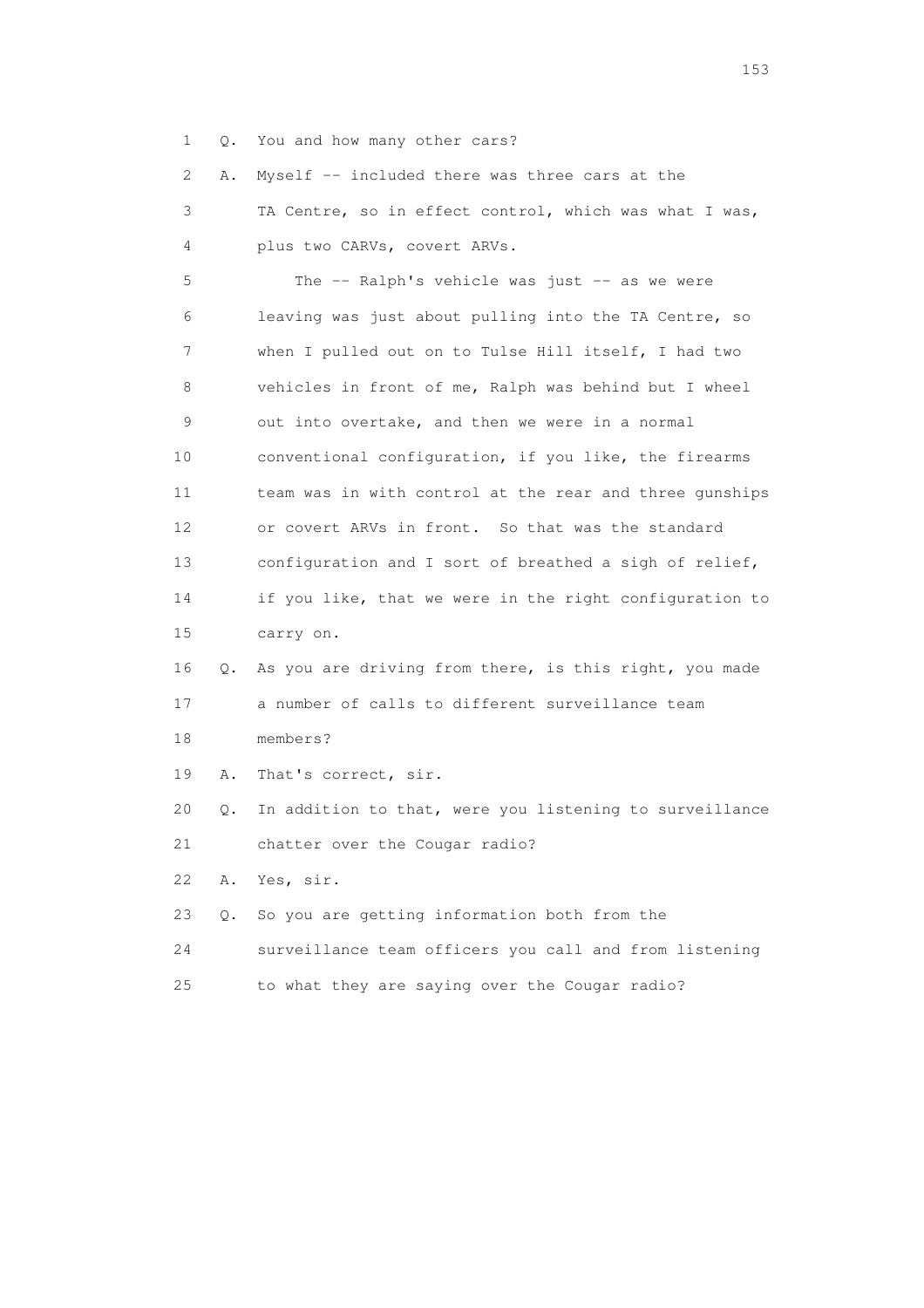- 1 A. Correct, sir.
- 2 Q. Did you also receive calls over that period on your
- 3 mobile from Mr Esposito?
- 4 A. Calls from him, sir?
- 5 Q. From him?
- 6 A. I am not sure which way it went, but yes, I did speak to 7 him.
- 8 Q. You had communications over your mobile with him? 9 A. I did, sir. In relation to the Cougar, can I just say 10 something about that. Cougar is, and you have heard in 11 these proceedings, is invariably unreliable and 12 therefore you can't quarantee comms, and I know there 13 has been discussions about the difficulties in comms and 14 Trojan 80 in the control room talking about 15 communications and problems. Now, in talking to my 16 driver, Delta 10, he remembers we did have difficulty 17 with comms at the TA Centre, ie the Cougar comms. And 18 I think travelling from the TA Centre down to where the 19 hub of the action was going on, we maybe had 20 intermittent comms on that journey, and that's not 21 unusual for Cougar because it really depends on range. 22 You may be out of range one minute and I don't know, 23 maybe half a mile you might hit the comms and it all 24 comes back on screen again. So I can't say it was, you 25 know, perfect all the way but there were periods of time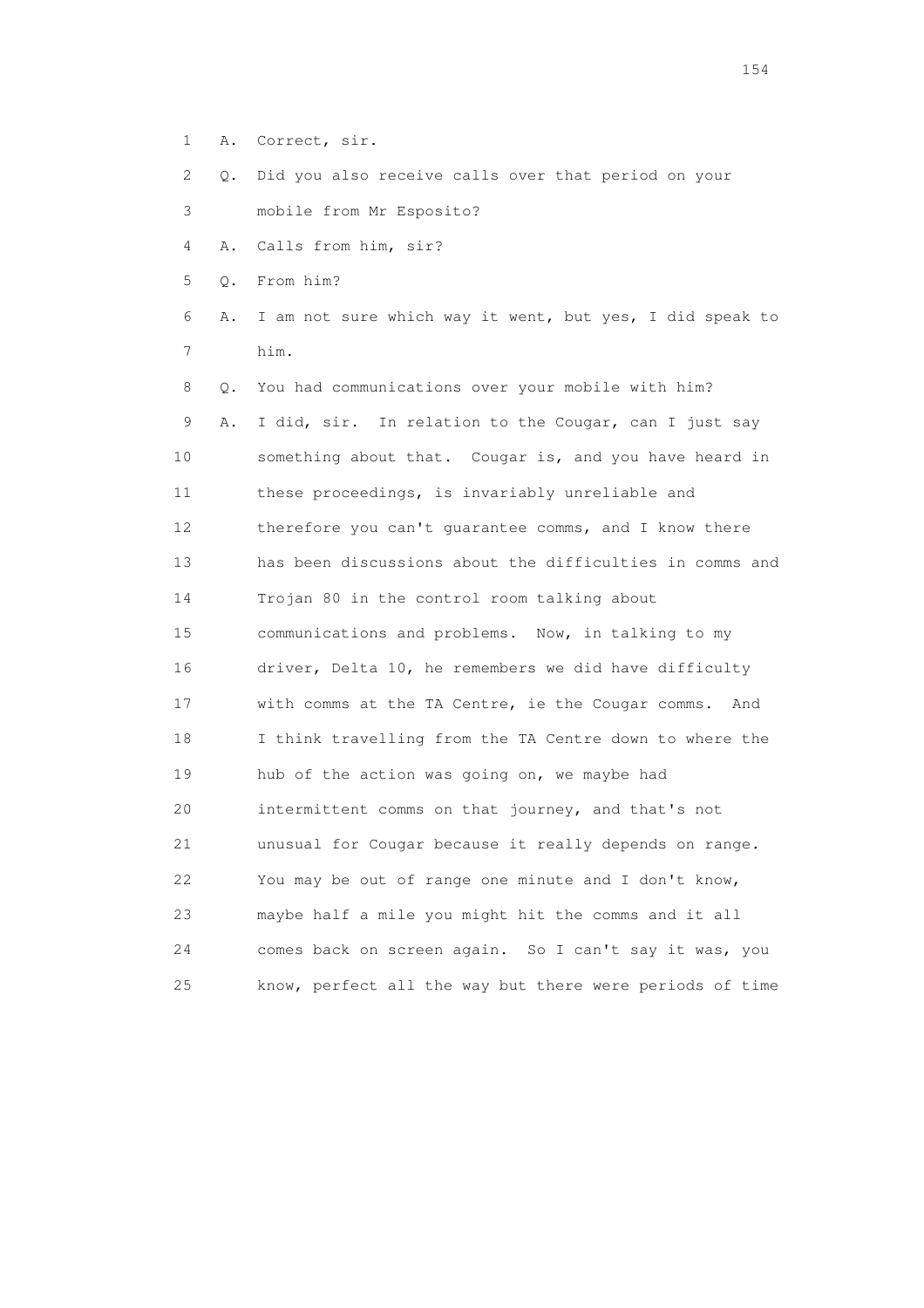1 where we heard what was going on and other periods where 2 we didn't.

 3 Q. That's very helpful. In terms of the calls you made to 4 the surveillance team members, according to your 5 records, you telephoned Derek, the red team leader at 6 9.46, so just a couple of minutes after you had set off, 7 Tim, another member or a member of the grey team, at 8 9.47 but only for four seconds, so possibly a message or 9 a failed call. Then Tim again at 9.48 for 49 seconds, 10 Tim again at 9.56 again for a very short call, just 12 11 seconds, and then a longer call to James of the grey 12 team at 9.56 for two and a half minutes? 13 A. Yes, sir. 14 Q. So a number of different calls made there. 15 A. Sir. 16 Q. From those various sources, Cougar being reliably 17 unreliable and the various calls to the surveillance 18 officers and your occasional calls in or out from 19 Mr Esposito, what information did you get about the man 20 who was being followed and identification of that man? 21 A. Right. I was aware of somebody coming out and not being 22 identified as a subject, and I think I had that 23 information prior to going into the TA Centre. 24 Q. Pause there, not being identified as a subject or being 25 identified as not a subject?

n 155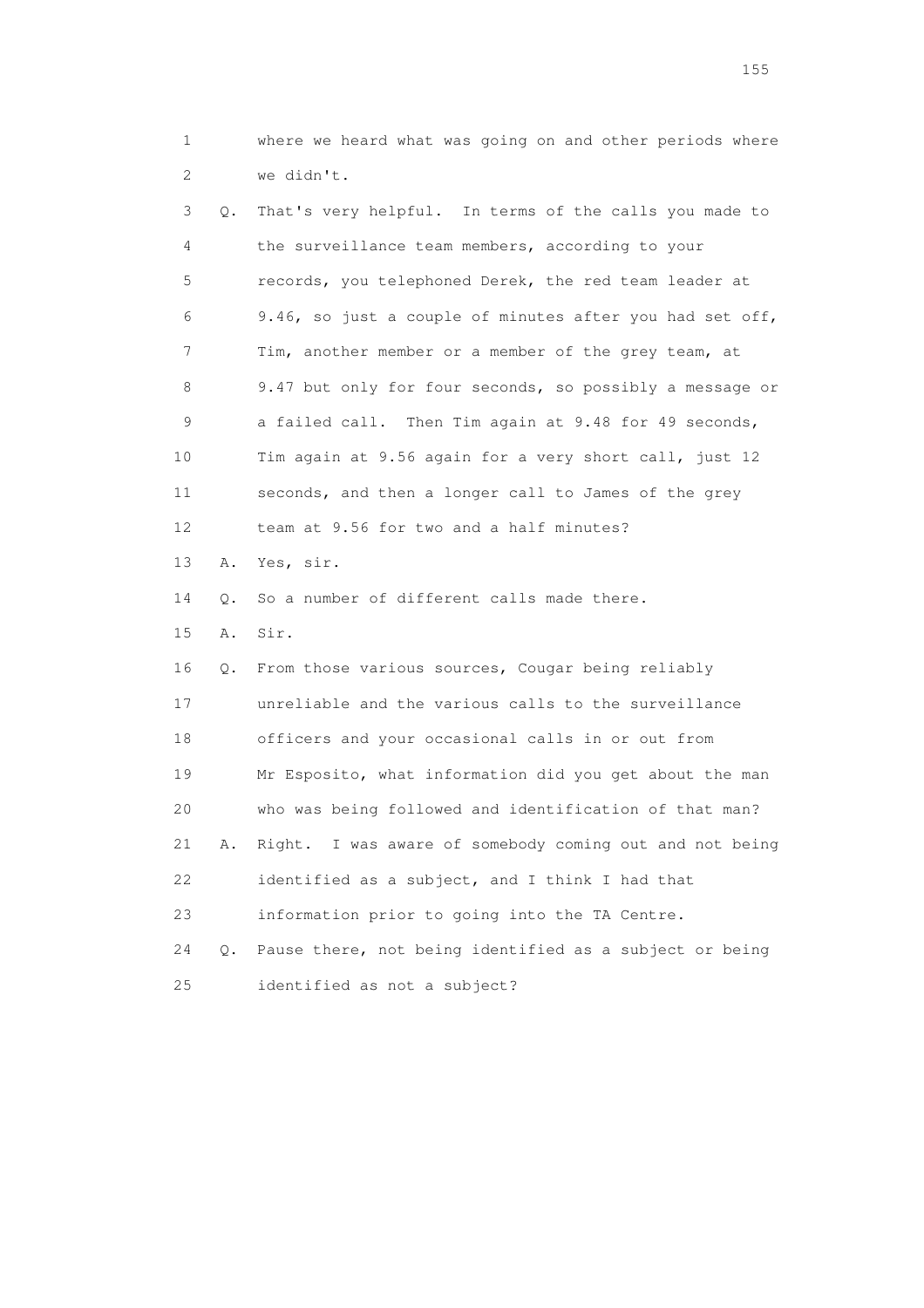1 A. Right. I would just like to leave it as a subject 2 coming out, all right, and being unidentified. Does 3 that help?

4 Q. That helps. Go on.

 5 A. So I think I had that information as I started the 6 journey from the TA Centre. I think one of the main 7 things I would have wanted from Trojan 80 is to confirm 8 or to understand why we were now getting behind 9 a subject who had initially been unidentified. I can't 10 remember any specifics around that. However, I suppose 11 I minimised on confirmation around that because I was 12 being commanded, if you like, to do something about 13 a subject, and therefore I suppose I didn't -- I tried 14 not to have any doubt in relation to that, because why 15 would we be being asked to get behind a subject if we 16 were not going to be required to do something.

 17 So in answer to your question, I suppose I went 18 through a number of different thoughts during that 19 journey in relation to the identification, and I suppose 20 I can recall the journey in stages, and there were 21 probably stages of doubt. However, the last part of the 22 journey in my mind, there was no doubt in relation to 23 an identification being made.

 24 Q. Okay. We will take you through those stages, if we may. 25 We have certainly an initial impression that the man is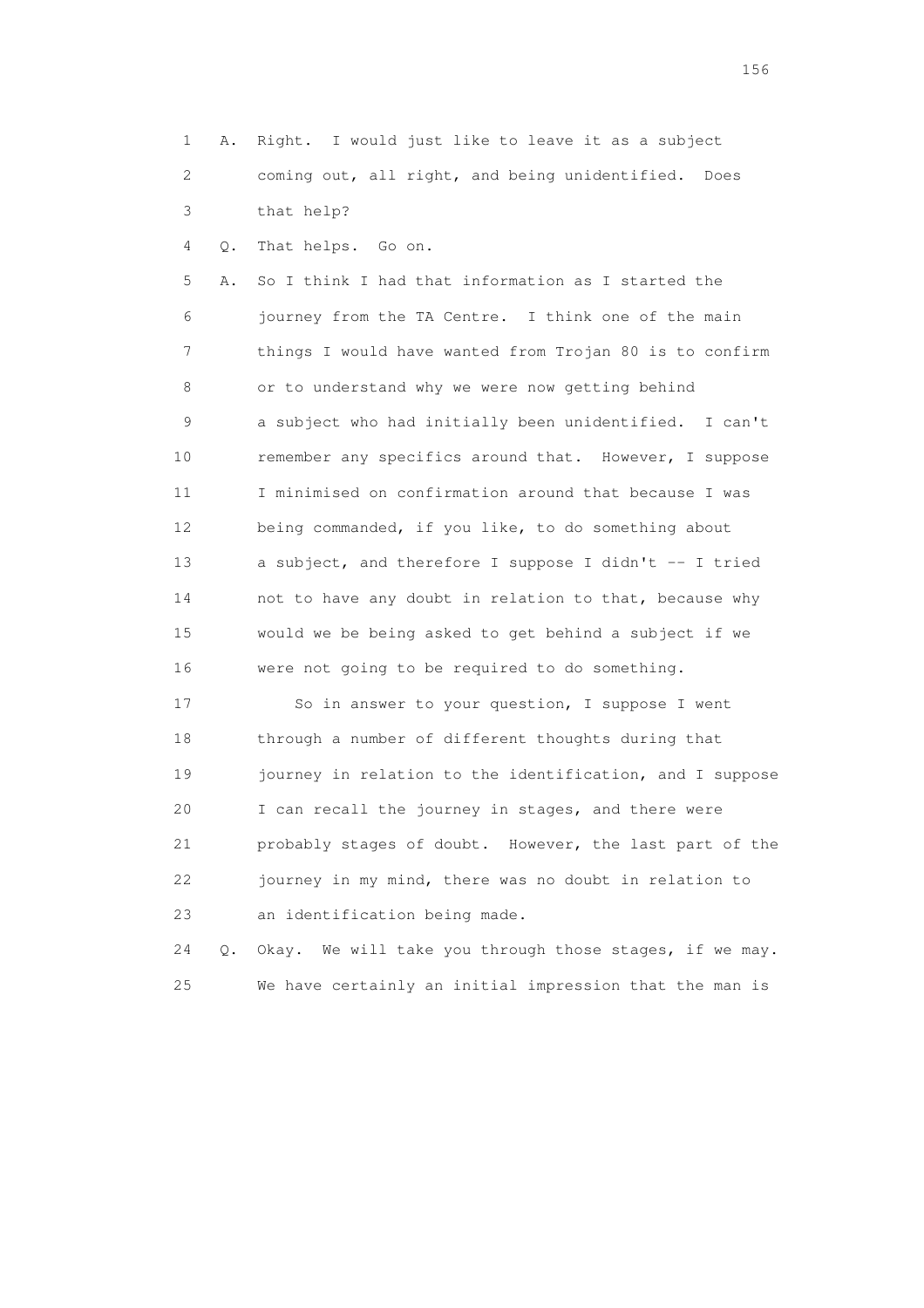1 unidentified?

2 A. Sir.

| 3               | Did you ever reach an impression or receive information<br>Q.  |
|-----------------|----------------------------------------------------------------|
| 4               | that the man had been actually discounted so that              |
| 5               | surveillance was being called off?                             |
| 6               | I was in the car with Mr Purser. I was aware Mr Purser<br>Α.   |
| 7               | had asked an SO13 officer, I didn't know who that was at       |
| 8               | the time, to go and intercept this unidentified subject,       |
| 9               | as I knew it at that moment in time, which I think I           |
| 10              | must have known prior to getting out of the TA Centre          |
| 11              | because like I say, I put it to the back of my mind, and       |
| 12 <sup>°</sup> | up until the point there was anything for us to do,            |
| 13              | I tried to eliminate it. There was enough going on in          |
| 14              | my head as it was without cluttering it with unnecessary       |
| 15              | things, if I can put it that way.                              |
| 16              | So I knew that SO13 were being tasked to do                    |
| 17              | something about the subject prior to starting that             |
| 18              | journey.                                                       |
| 19              | SIR MICHAEL WRIGHT: But by that time, of course, it was of     |
| 20              | no further interest to you because he was unidentified.        |
| 21              | I must admit, sir, I didn't then think, oh God, I wonder<br>Α. |
| 22              | what has happened to the SO13 people, because I was just       |
| 23              | concentrating on what we had to do.                            |
| 24              | Let us just examine this for a moment. You were<br>MR HOUGH:   |
| 25              | made aware just from hearing him that Mr Purser had            |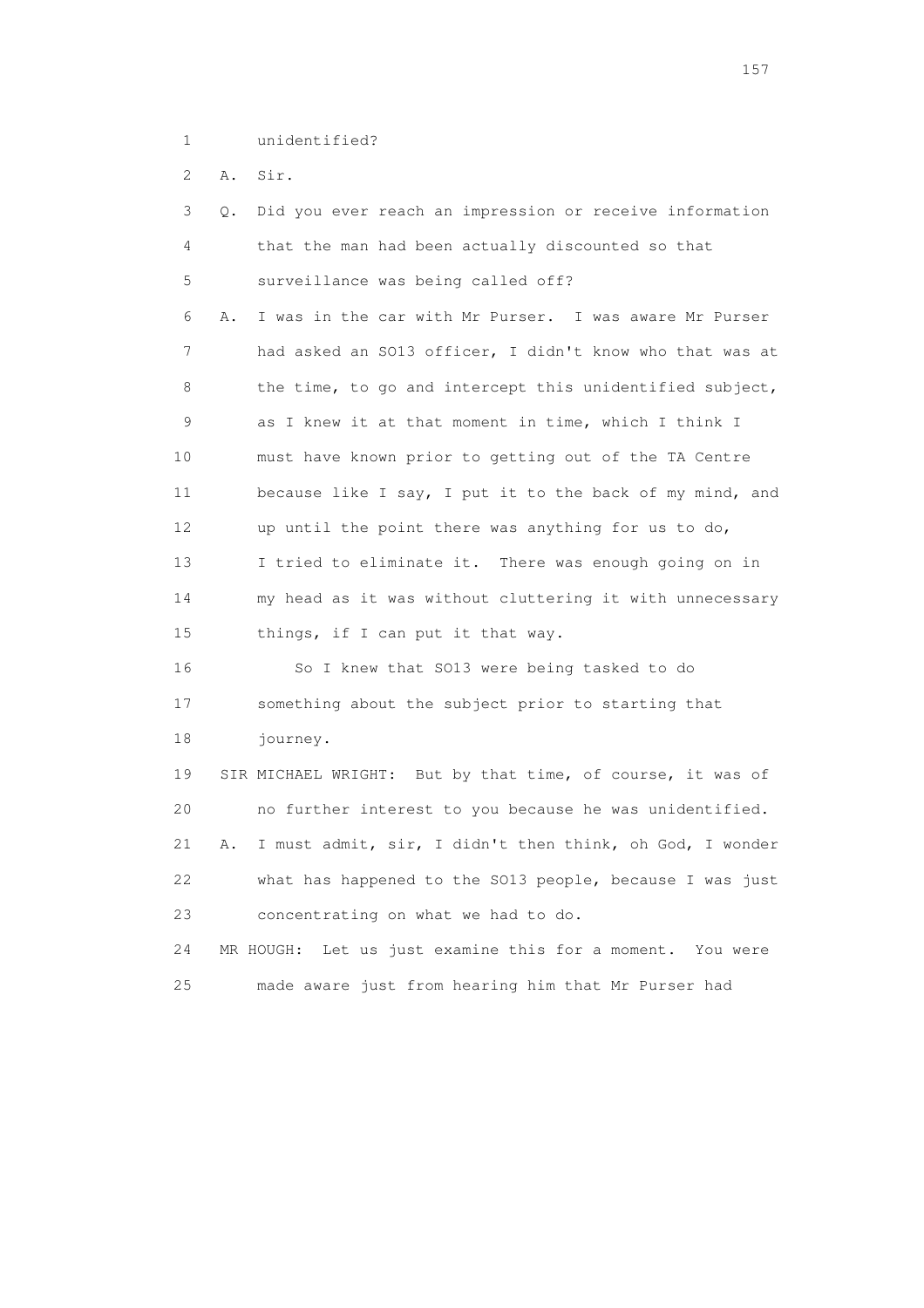- 1 ordered an arrest team in.
- 2 A. Sir.

| 3  | Q. | Would you have deduced from that that a firearms        |
|----|----|---------------------------------------------------------|
| 4  |    | interception was not going to be required?              |
| 5  | Α. | At that point, yes, sir.                                |
| 6  | Q. | Did Mr Purser say anything about calling your car and   |
| 7  |    | the other SFO cars off the pursuit at that stage?       |
| 8  | Α. | That would never have happened anyway, sir, because     |
| 9  |    | I was in communication with the control centre, if you  |
| 10 |    | like, via Trojan 80. In effect, I know Mr Purser is in  |
| 11 |    | the car, but I was taking my instructions at that point |
| 12 |    | from the hub as I viewed it, ie the control centre.     |
| 13 |    | In relation to the interplay, if you like, between      |
| 14 |    | myself and Mr Purser, I'm sitting in the car in this    |
| 15 |    | way, Mr Purser is in the back. He's probably shoved     |
| 16 |    | himself forward so his head is between the two. Now, we |
| 17 |    | may not communicate with each other as such, but we are |
| 18 |    | probably looking at each other and understanding what's |
| 19 |    | going on because of what we're saying on the radio, or  |
| 20 |    | on the phone. So we may not need to communicate to each |
| 21 |    | other because we understand just from our general       |
| 22 |    | awareness about what each other's doing, if that makes  |
| 23 |    | sense.                                                  |
|    |    |                                                         |

24 Q. Okay.

25 A. Does that sort of help?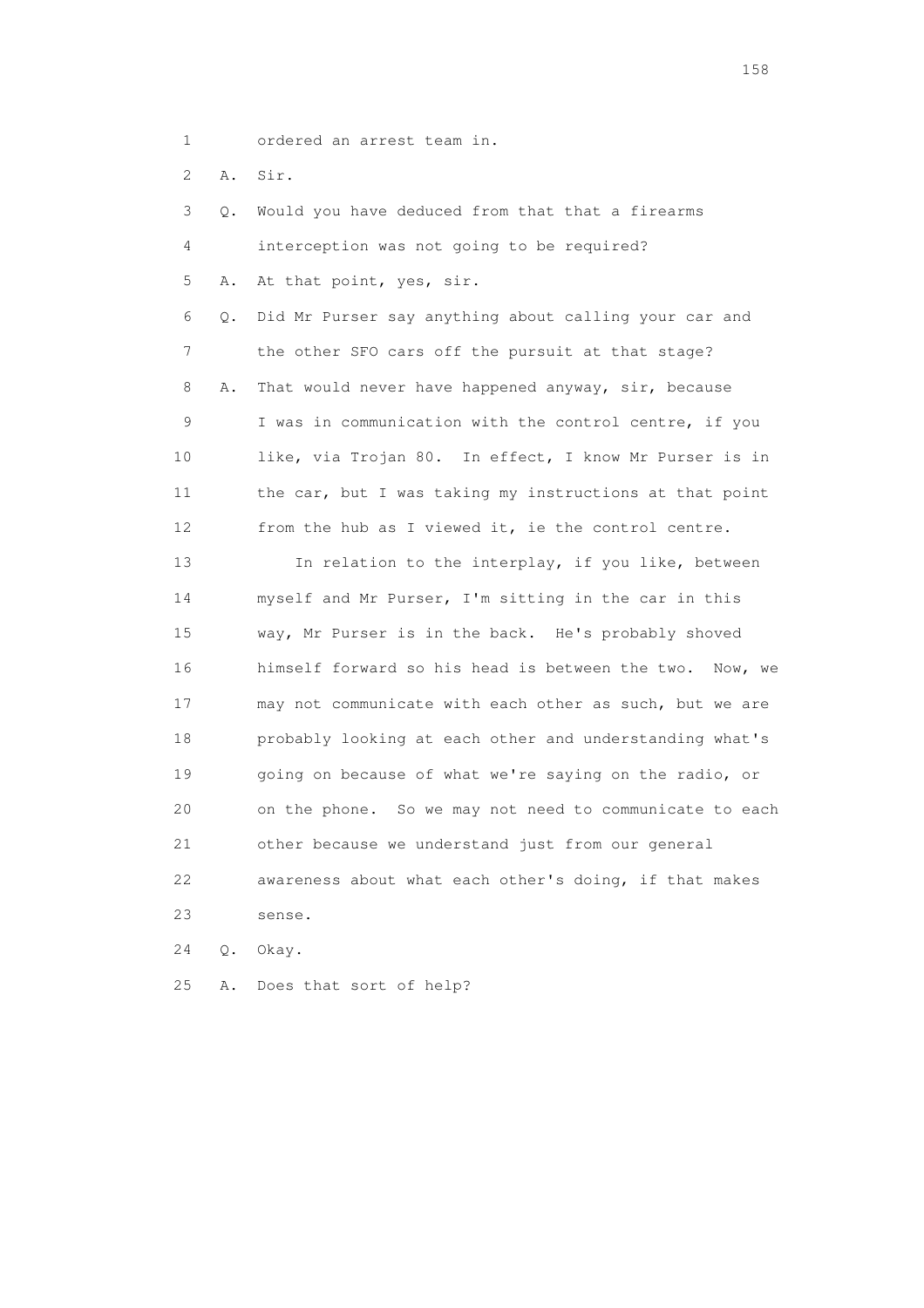- 1 Q. That's certainly helpful. But your instructions from 2 the control room at that point are not to pull back, are 3 effectively to keep going? 4 A. Correct, sir. 5 Q. You are aware at the same time that Mr Purser is giving 6 an instruction for an arrest team to be used, and so at 7 that point you are at least inferring that you are not 8 going to be used as yet? 9 A. That, I think, makes the assumption that he was actually 10 making that arrangement whilst I was in the car. 11 I think that may not have been the case, because I think 12 I had that information as I got out of the car, or when 13 I got out of the car at the TA Centre, so he may have 14 made a phone call before I got out, so when I got back 15 into the car, that was all over. The arrangement had 16 been made, and I know subsequently he called off that 17 very late on, but I don't remember any conversations he 18 was having in relation to that element. 19 Q. We may hear evidence, and I only say may, that his call 20 to Mr Dingemans may have been made at around 9.48 or 21 thereabouts, and that would have been when you were in 22 the car, wouldn't it?
- 23 A. Yes, sir, but sorry, I am now talking about just the 24 element of the journey and the stage thing that I can 25 recall it from the TA Centre, let us say, down to the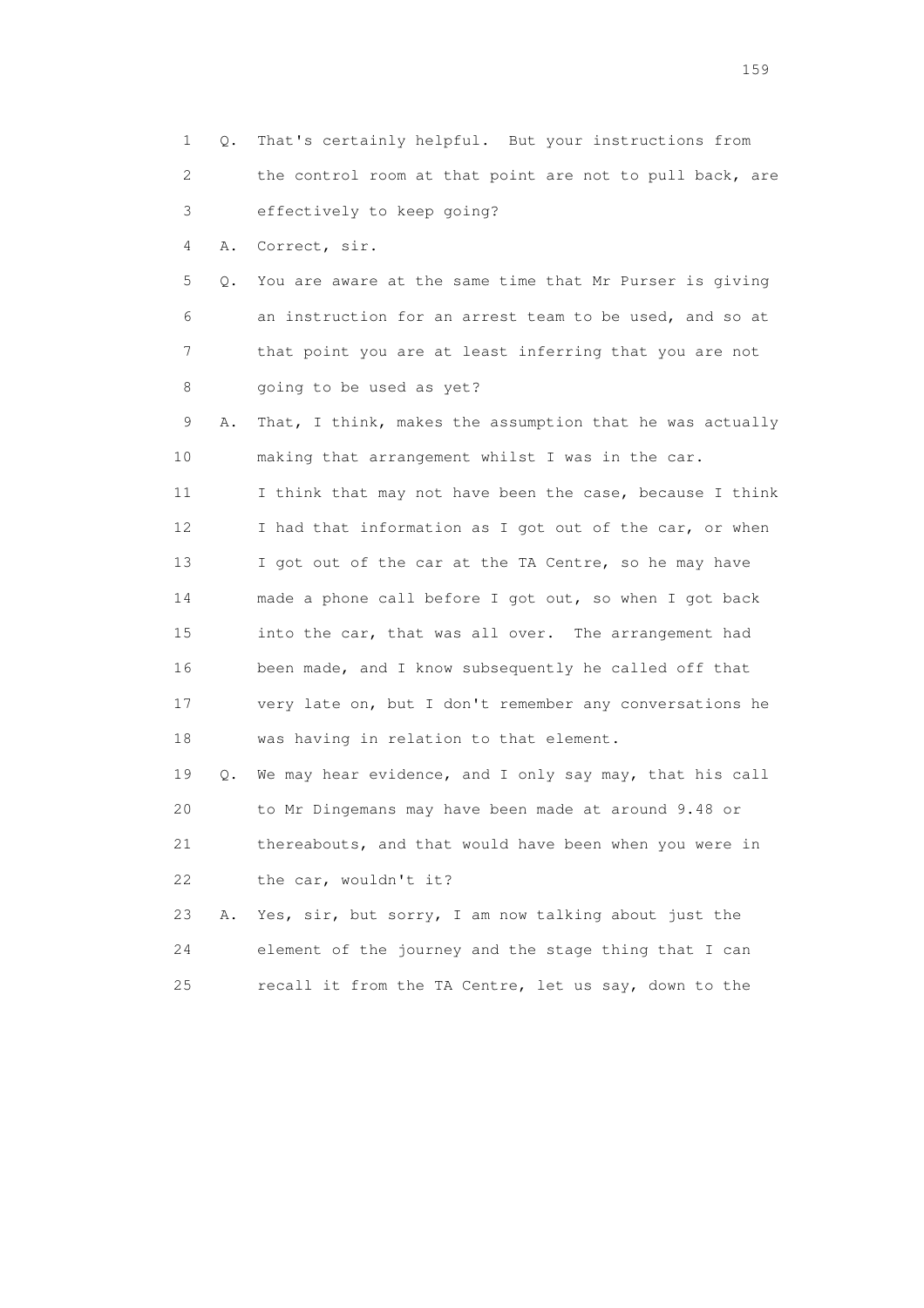1 roundabout at Brixton Town Hall. That element of it, 2 I don't recall any discussions that Mr Purser was having 3 in relation to that element of it.

 4 Q. You have told us a few moments ago that a later time 5 came where you gained an impression that the man being 6 followed was the suspect Osman. How did you gain that 7 impression?

 8 A. Again it's, and I know this is hugely important, but 9 it's extremely difficult to remember when that occurred. 10 The only way I can sort of rationalise it in my own mind 11 was that it was a build-up of knowledge from a number of 12 different sources, those sources being the conversations 13 I had with Trojan 80 or conversation I had with 14 Trojan 80 prior to that point. The fact that 15 Greg Purser was in the car making calls to various 16 people and receiving calls. Again in hindsight I now 17 know that was probably Commander Dick and/or others in 18 the control room. Plus we had the Cougar radio in the 19 vehicle and my driver was probably shouting or giving 20 instructions to me about what might have been going on 21 over the radio as well.

 22 So although it's difficult for me to answer that 23 question in an easy way, at some point, especially 24 during the latter stages, I was almost surrounded by 25 a sea of positive identification, if that makes sense.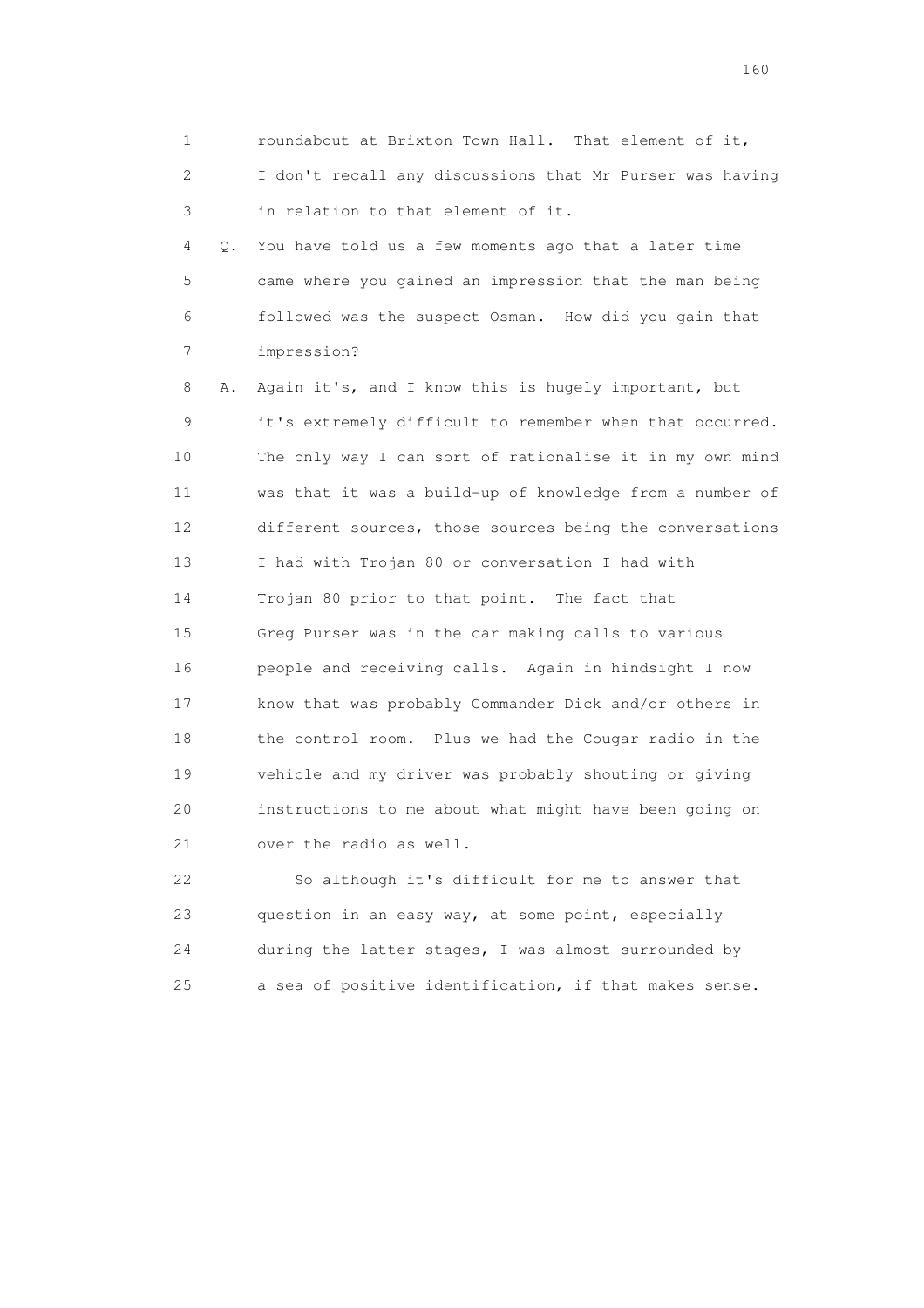1 You know, I was in no doubt in my mind, otherwise I had 2 ample opportunity to ask questions of lots of different 3 people about: are you sure or whatever, but I never 4 actually did that, and therefore I must have been happy 5 or confident about that identification. 6 Q. In that latter stage when you were forming that 7 impression, you had, I think, a call with James of the 8 grey team at 9.56 lasting for two and a half minutes? 9 A. Yes, sir. 10 Q. Can you recall anything about what he told you about 11 identification? 12 A. The calls I made during the journey to surveillance 13 officers -- this may help the jury as well to understand 14 it -- is I have been given these numbers of surveillance 15 team leaders, I don't know who they are, I've never met 16 them before, I am just talking to a voice on the end of 17 the phone. In my mind, I now know, because Derek's 18 given me these numbers, that these are the officers with 19 the subject, so it's not a case of having a sort of 20 two-way conversation, if you like. All I do is demand 21 answers to questions that I want to know, because they 22 may be sitting next to the subject for all I know or 23 somewhere with that person; so I either know I am going 24 to get ditched from the call, because they can't talk at 25 that moment in time, or they are going to give me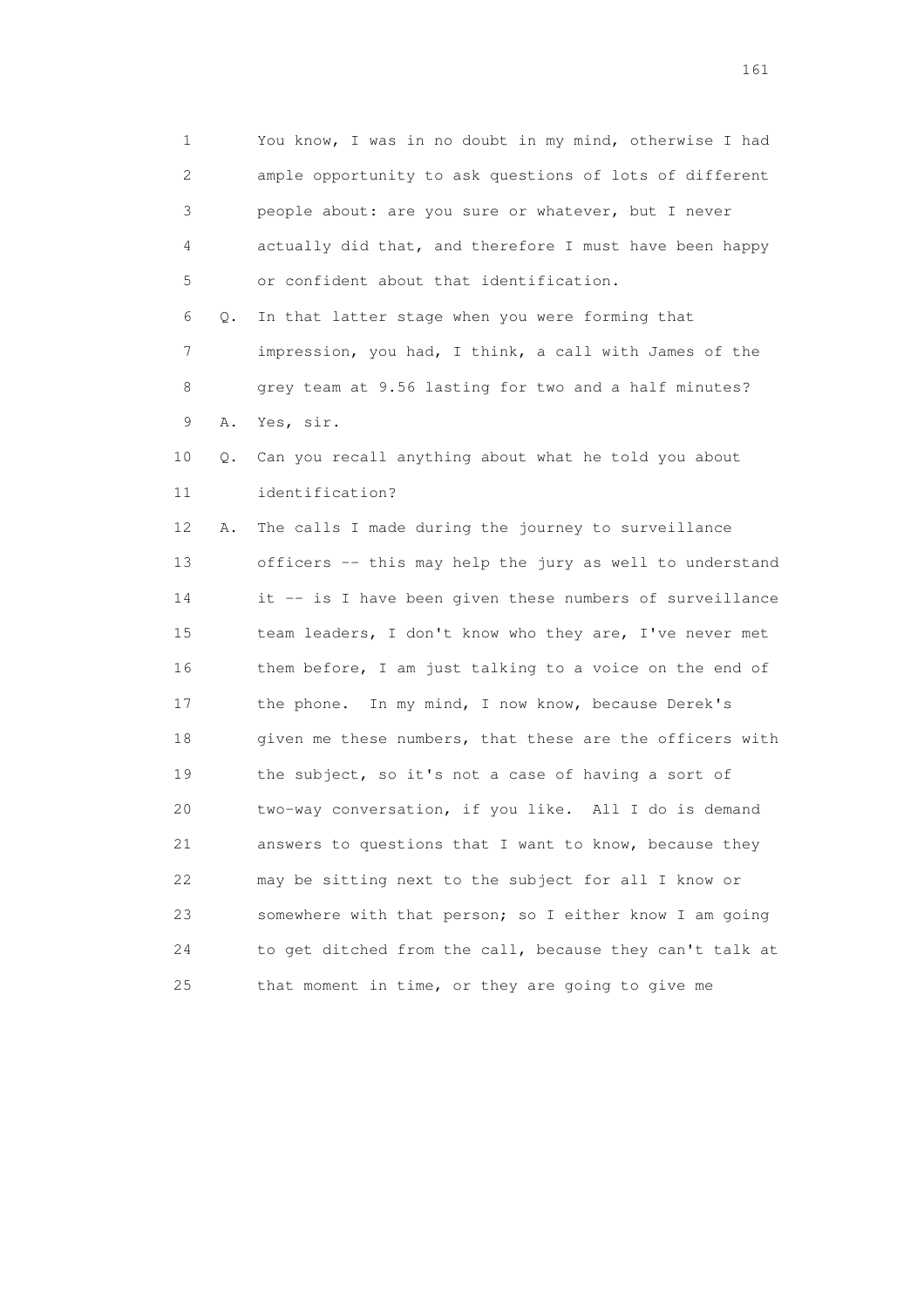1 limited information or not even say anything to me. 2 They are just going to answer what I asked them.

 3 So to answer your question, the 2-minute 31 seconds 4 call, what I got was, I think, because this is the 5 longest call, this is where I was given information 6 about -- I actually gave the description, I said, look, 7 this is what we have got, is this correct and I gave the 8 same description I had already given, IC2, North African 9 appearance, wearing denims. I think that's about it 10 really but, you know, just the basics and I got a yes.

11 I said: where is he on the bus; and he couldn't 12 answer that, couldn't tell me what deck was on. I said, 13 and I can't remember whether he gave me the registration 14 number, but luckily I got the registration number of the 15 bus, said it was a number 2 bus and where it was 16 heading, where it was at that moment in time.

 17 So that was the information I was provided with at 18 that point, I think.

 19 Q. As far as you can recall, did James in that call say 20 anything about whether this man was the subject that he 21 had been tasked to look for, Osman?

22 A. Yeah, that might sound crazy but -- no, that wasn't part 23 of the conversation, no.

 24 Q. Did you, over this period, hear anything from the Cougar 25 radio -- this is the chatter -- about whether the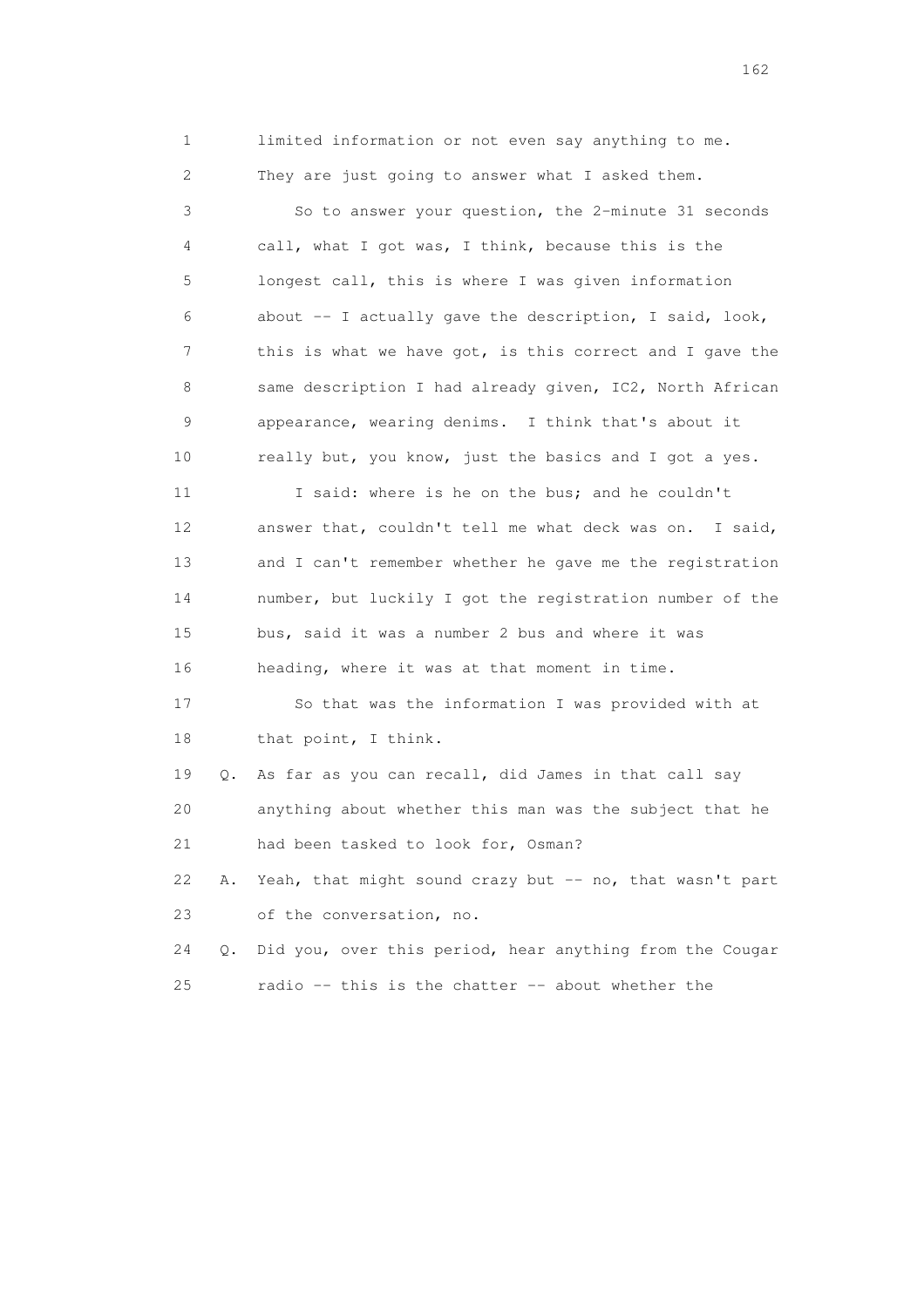1 surveillance officers were saying that this was in fact 2 Osman? 3 A. I think I have said in my IPCC interview that I didn't 4 hear a positive identification over the Cougar radio,

 $5$  and again  $I$  --

6 Q. That's why I asked the question in that way.

 7 A. I think that's correct. I don't think I did, because it 8 would have been Delta 10 who would have told me that 9 because he was pretty much tasked with nothing else to 10 do apart from drive, to listen to the Cougar because 11 I am slightly deaf for various reasons but I have 12 difficulty hearing radios particularly, which doesn't 13 sound good, I know. However, I rely on him to provide 14 that information for me.

 15 And the other thing was, of course, most of my 16 attention was taken up with phone calls trying to 17 identify where this subject was; and also, I suppose 18 I was listening in sometimes to Mr Purser and what he 19 was doing on his phone, so there was a cacophony, if you 20 like, of activity, of noise in that car in relation to 21 stuff(?).

 22 Q. What you have said is that by the time we are getting 23 towards the end of the follow, up towards the end of 24 Stockwell Road, near Stockwell tube, all the impressions 25 you were being given from every source is that this is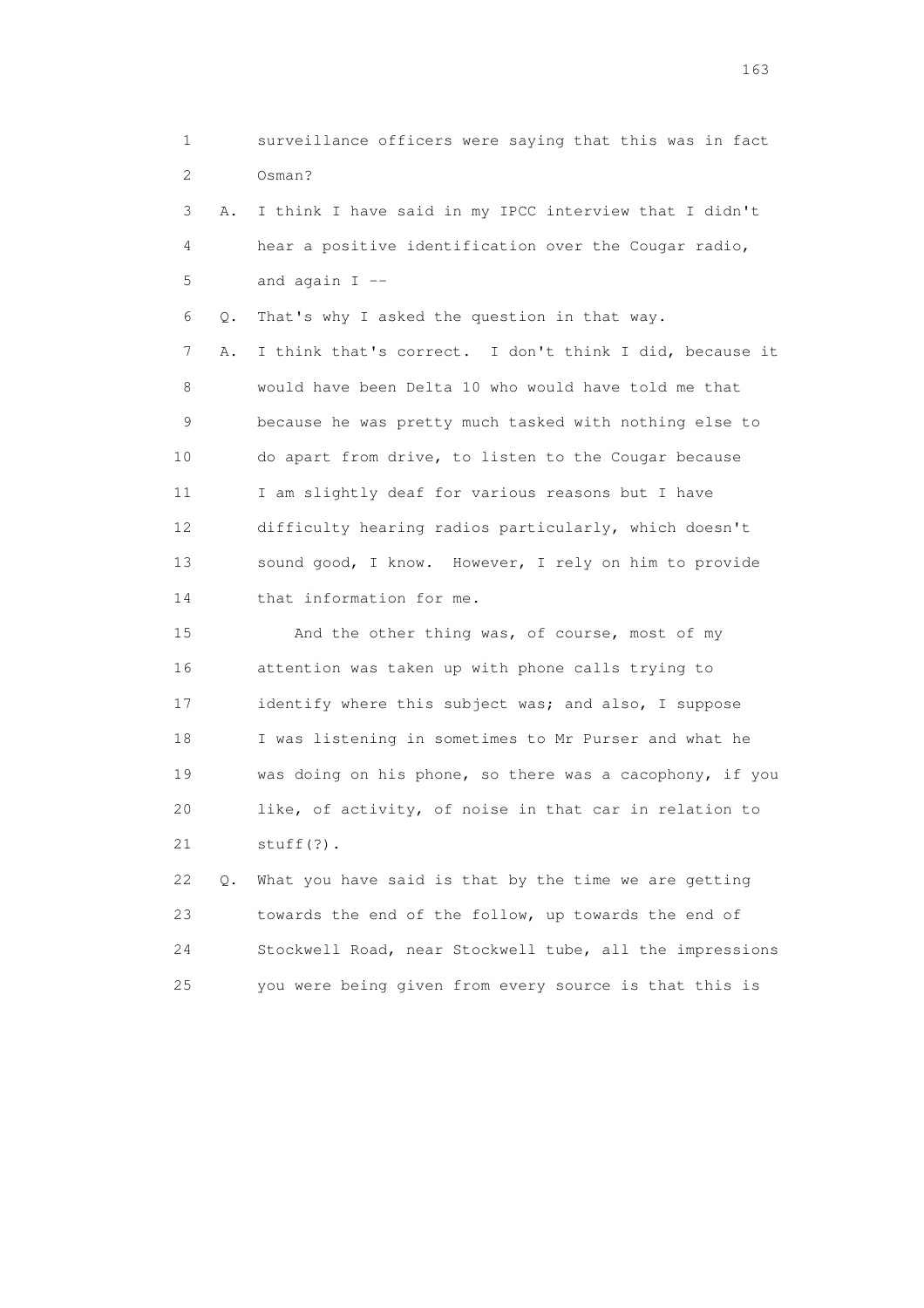1 a positive identification?

2 A. Yes, sir.

 3 Q. Was any doubt being expressed either by the control room 4 to you direct through Mr Esposito, or from any of your 5 other sources? 6 A. No, sir. 7 Q. We know that you called Mr Esposito on his mobile at 8 9.59 and that you then had a call lasting nine minutes 9 which was in fact keeping an open line over that time? 10 A. Yes, sir. 11 Q. Can you recall what the purpose of you calling him at 12 that point was, and what stage you were at in the 13 journey? 14 A. I suppose it complied with the agreement we had in 15 relation to an open line prior to any action we may be 16 required to take, therefore that was -- the reason it's 17 so long is because it was exactly that, an open line, so 18 that he could give me direct instructions, if you like, 19 from the hub. 20 Q. So you finished your call to James not very long before, 21 at less than a minute previously, and then you called 22 Mr Esposito to have an open line to him? 23 A. Yes, sir. 24 Q. At the point that you made that call to Mr Esposito, 25 looking back, where had you got to on Stockwell Road,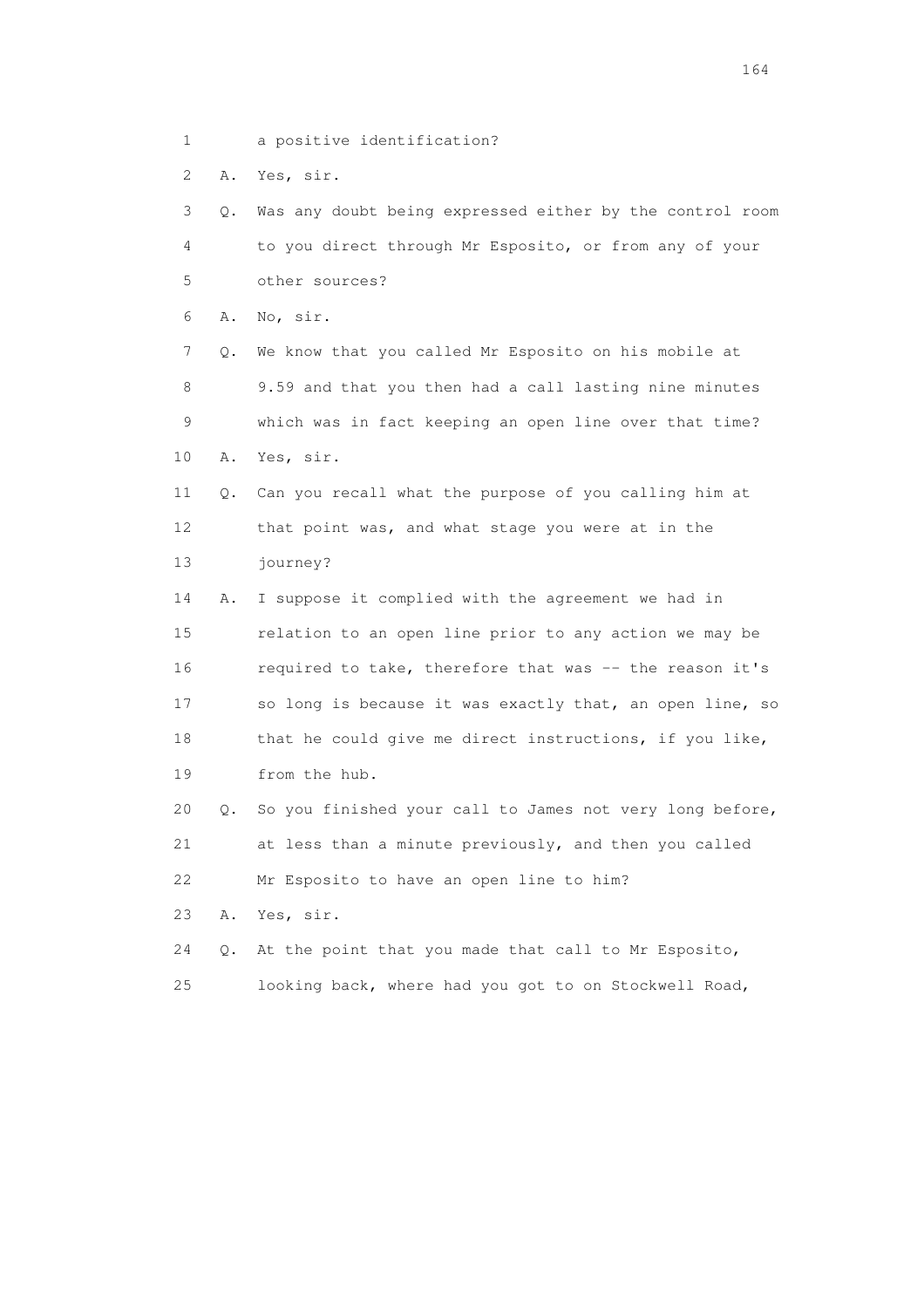1 how close to the junction with the Clapham Road? 2 A. We were at Brixton Town Hall round about at that point, 3 I don't know why I remember it, but I specifically 4 remember it because Mr Esposito gave me a hard time at 5 that point about being -- well, he was obviously 6 wondering where I was. Because I had been on the phone 7 I think he had -- I have got three missed calls on my 8 phone, two of which I think were him trying to contact 9 me. So he was desperate to get hold of me, I suppose, 10 and so when I made contact with him, he said something 11 along the lines of: where you been or what have you been 12 doing or whatever; and I just remember we were driving 13 around the roundabout outside Brixton Town Hall at that 14 moment in time.

 15 Q. Just to help us, can we have tab 11 of the jury bundle 16 on screen, it's the three maps at 23A, B and C. Moving 17 to the second one, are you able to pinpoint it on this 18 map where you had got to, Brixton Town Hall roundabout? 19 A. Yeah, there is a perfect triangle, I think sort of 20 8 o'clock, if that makes sense. Yeah, Effra Road 21 travels north/south, directly in front of you, then you 22 have got Brixton Hill left/right and then you have a 23 perfect triangle: Matthews Road, Brixton Hill, 24 Effra Road. At the point -- 25 Q. So it's just below the middle point of the map?

<u>165</u>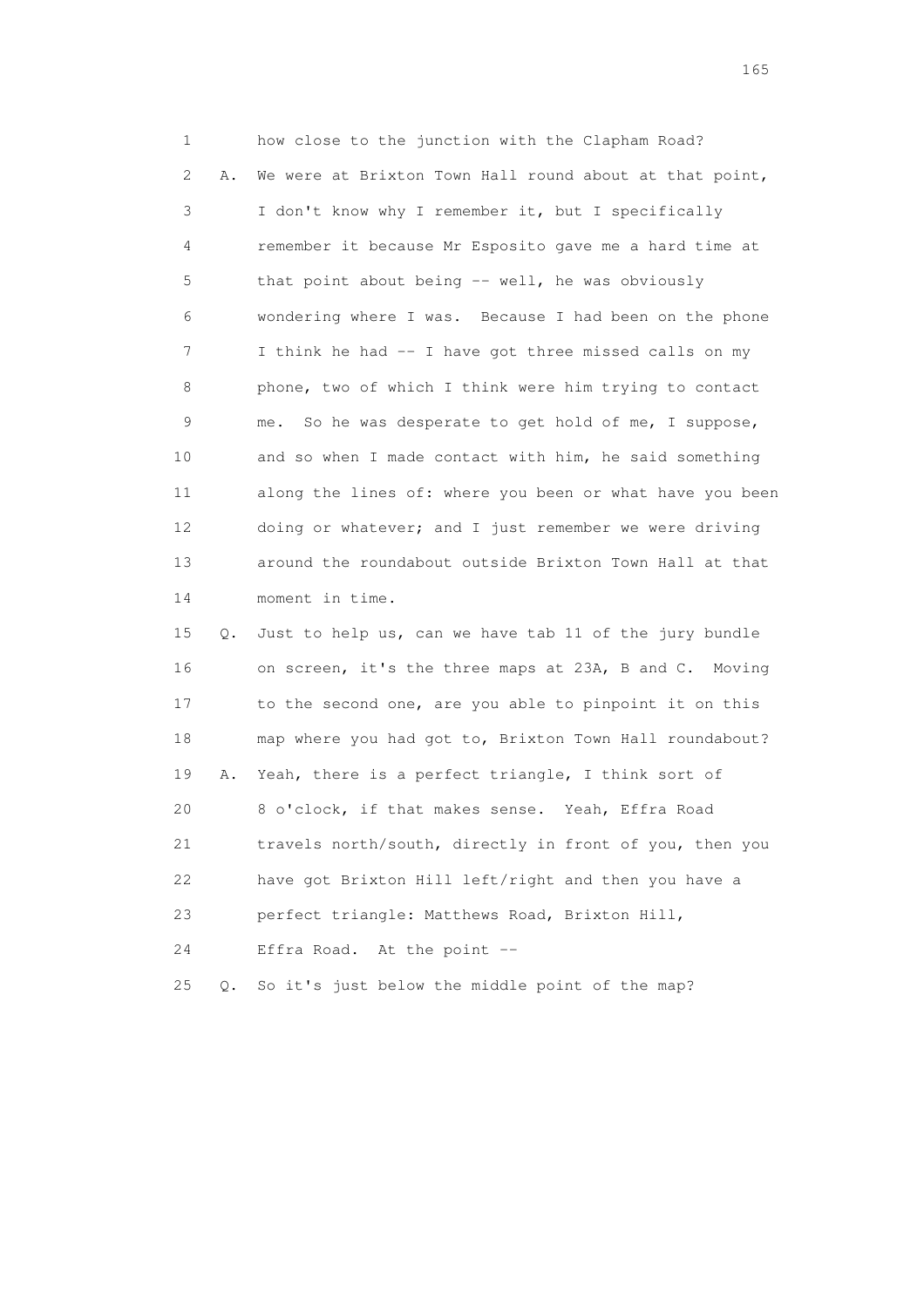| 1  | Α. | Yeah. The small blue bit, I think is Brixton Town Hall,  |
|----|----|----------------------------------------------------------|
| 2  |    | I think.<br>That's the blue crescent shape, I think, and |
| 3  |    | I was -- when I think I made contact with Trojan 80,     |
| 4  |    | I was pretty much on the X of Brixton, at that point,    |
| 5  |    | where it says Brixton Hill.                              |
| 6  | Q. | Thank you. At that point, when you started that call,    |
| 7  |    | what was the traffic situation around you?               |
| 8  | Α. | Heavy.                                                   |
| 9  | Q. | Heavy traffic?                                           |
| 10 | Α. | Sir.                                                     |
| 11 | Q. | Were you still the -- well, I will not put it that way.  |
| 12 |    | Where were the other SFO cars in terms of ahead of you,  |
| 13 |    | behind you, whatever?                                    |
| 14 | Α. | The configuration was as I assumed. Control car me,      |
| 15 |    | three cars in front.                                     |
| 16 | Q. | And two cars behind?                                     |
| 17 | Α. | I know that now. At the time I wasn't really bothered    |
| 18 |    | where they were, but I was happy with the configuration  |
| 19 |    | at that moment. Ralph would have sorted that out.        |
| 20 |    | I now know that they were behind me, yes.                |
| 21 | Q. | When you made that call, what information or             |
| 22 |    | instructions did Mr Esposito give you from that point    |
| 23 |    | on?                                                      |
| 24 | Α. | All I was doing, I remember, he didn't give me any       |
| 25 |    | instructions as such. Obviously the instructions still   |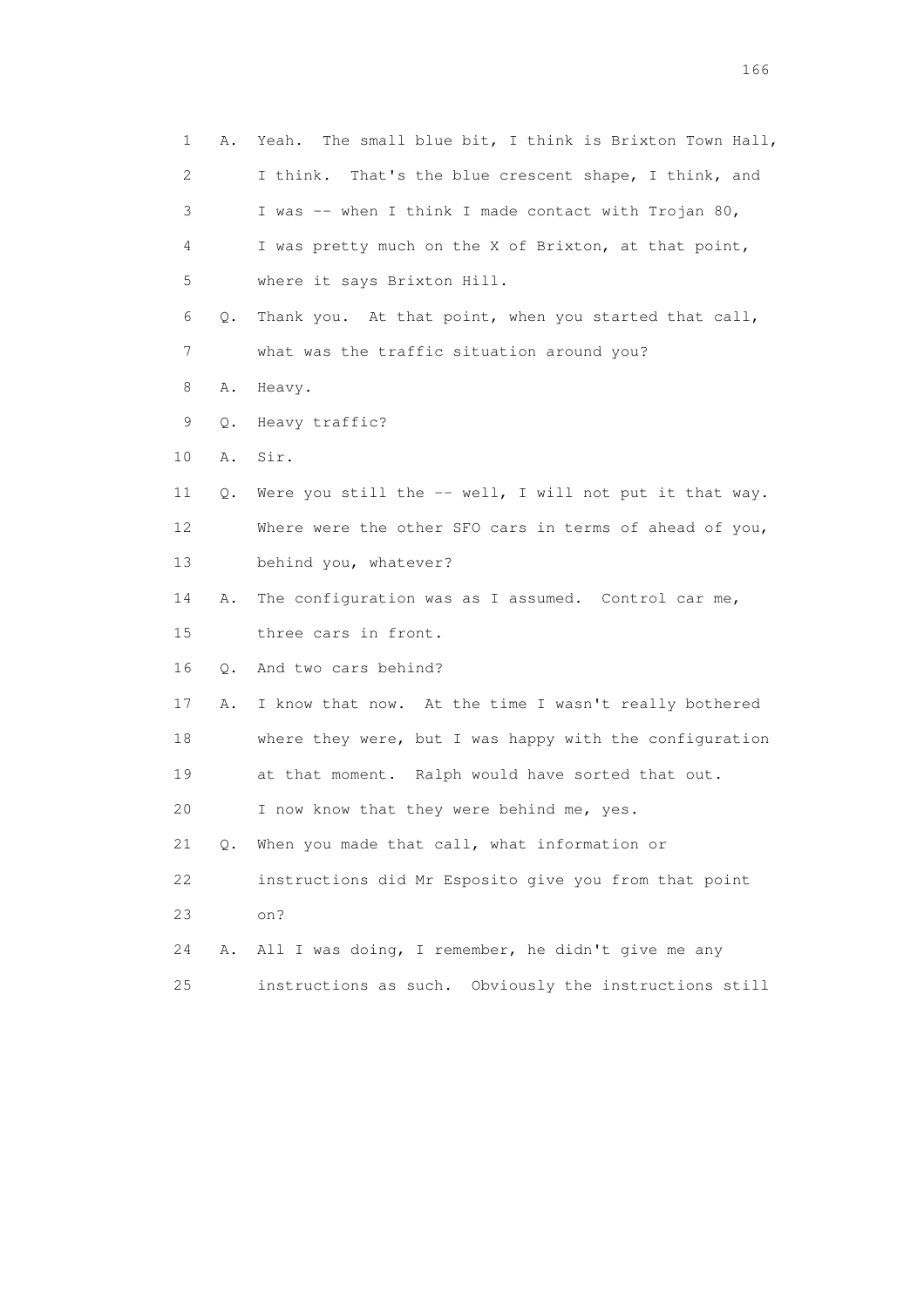1 applied, the one he gave me at TA Centre: get in 2 contention with the bus. Therefore I was just feeding 3 back where we were because obviously he was anxious, 4 I would say, to know that I was in contention, and 5 I made the assumption that it was because he wanted to 6 provide the best tactical advice to Commander Dick, and 7 therefore until I was in contention, I suppose he didn't 8 feel -- he felt unless we were in contention, he 9 couldn't really give that advice, and therefore he 10 wanted me to get there as quickly as I could. 11 Q. Were you giving him fairly precise advice, where you had 12 got to on the road? 13 A. I don't know what else I would have been talking to him 14 about at that point. It must have been feeding back 15 exactly where we were. 16 Q. Would you have said that you were close to 17 Brixton Town Hall or any other particular landmarks? 18 A. I am pretty sure I would have done, yes, sir. 19 Q. Did a time come when you did get a further instruction 20 from the control room? 21 A. Yes, I did. 22 Q. What was that instruction? 23 A. If you are talking about the final instruction I got -- 24 Q. I am getting to the final stages. 25 A. Right, the final stage was I received -- I mean,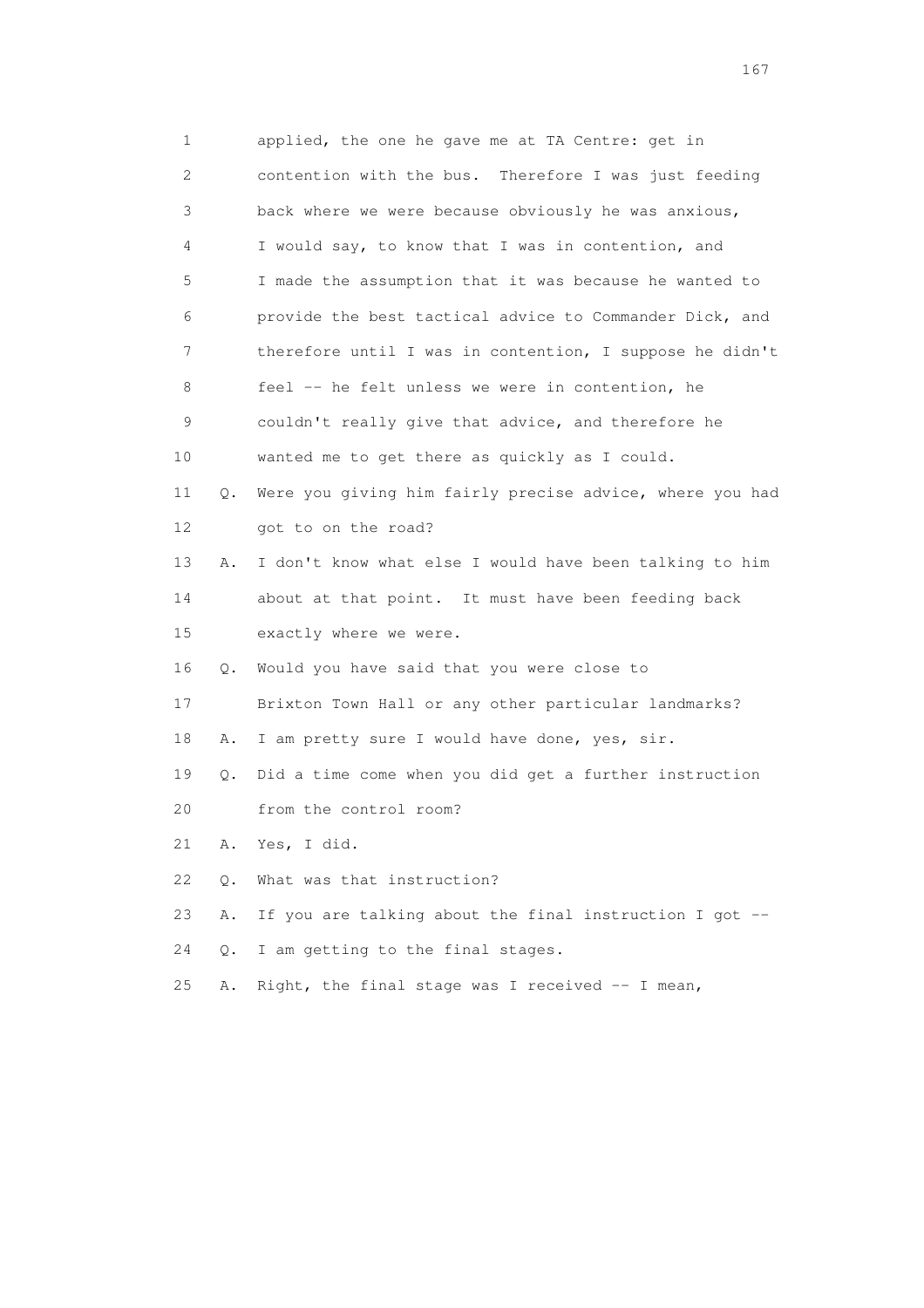1 obviously a lot of preamble before, I can't remember 2 quite what it was. It was: stop the subject getting on 3 the tube or words to that effect. I think I have 4 written them exactly as I remember them being at the 5 time. 6 Q. So this was an instruction from Mr Esposito to you? 7 A. Yes, sir. 8 Q. Where had you reached, if you can remember, on the road 9 when you got that instruction? 10 A. Yeah, we were -- just prior to the junction at Stockwell 11 itself, and I think the jury saw a video reconstruction, 12 I think Mr Perry showed it -- 13 Q. I think a couple of people have shown it. 14 A. Okay, there was a set of traffic lights, and all you 15 could see was a line of traffic, a bus at the back and 16 you saw a silver Merc with its front just poked out. 17 That was the Alpha car, or pretty much I think -- I 18 think we were there when we got the instruction. 19 Q. Have you seen that video yourself? 20 A. Only during these proceedings. 21 Q. That video showed a line of cars up to the junction? 22 A. Sir. 23 Q. Reasonably heavy traffic up to that junction. Do you 24 think you were actually in that line of cars at that 25 time?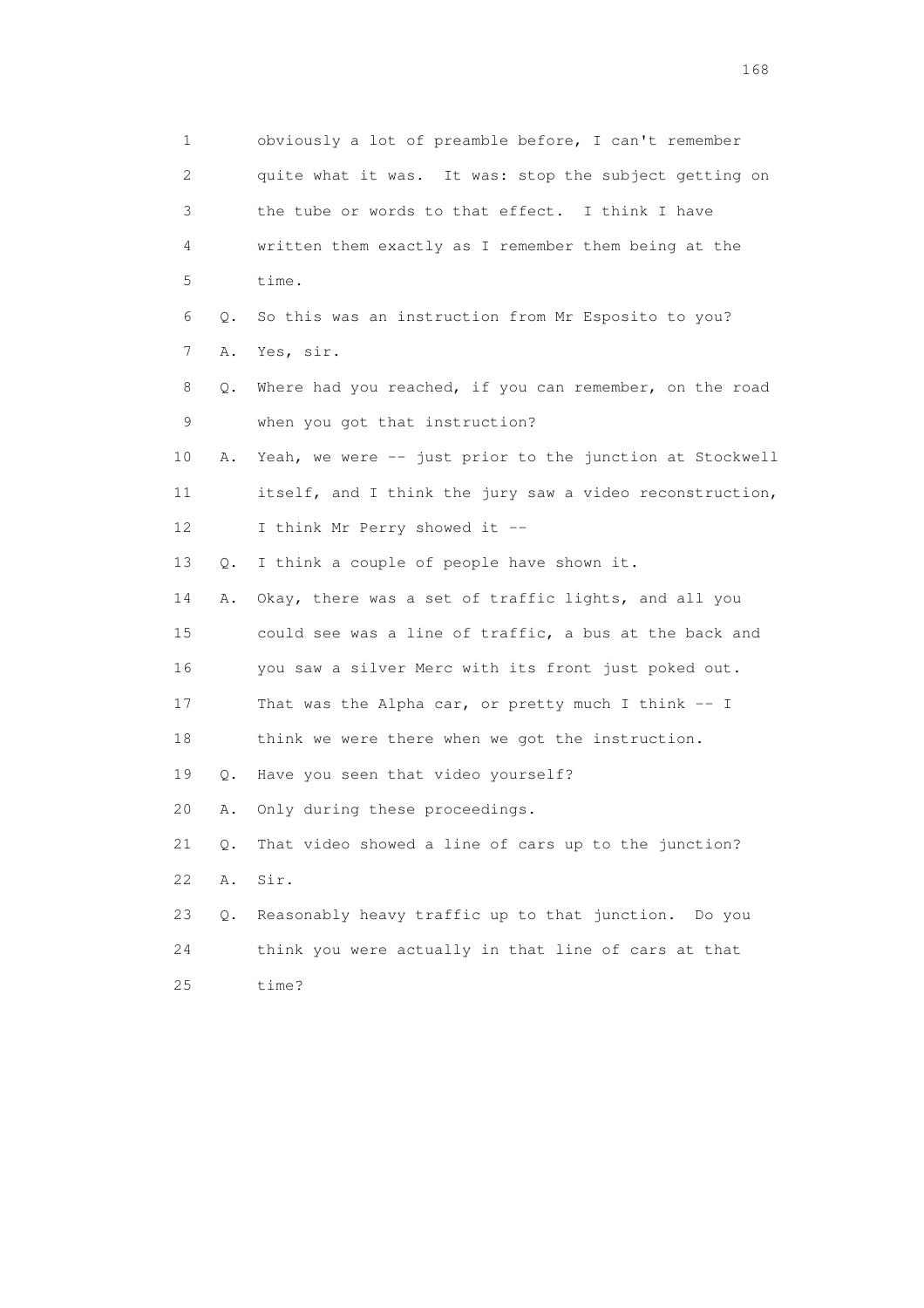| 1  | Α. | Yes, sir.                                                |
|----|----|----------------------------------------------------------|
| 2  | Q. | So we saw, I think, two cars move around. Those would    |
| 3  |    | have been the cars ahead of you?                         |
| 4  | Α. | Sir.                                                     |
| 5  | Q. | I am sorry, I think -- we will see it again. We saw one  |
| 6  |    | car right at the head. That would have been the Alpha    |
| 7  |    | car, you say?                                            |
| 8  | Α. | Sir.                                                     |
| 9  | Q. | Would you have been close behind that car or a number of |
| 10 |    | cars back?                                               |
| 11 | Α. | Number of cars back, sir.                                |
| 12 | Q. | Now, the instruction you get, as you are approaching     |
| 13 |    | that junction, before anybody's moved out, can you try   |
| 14 |    | to be precise about the words Mr Esposito used?          |
| 15 | Α. | Yeah.<br>They are pretty much as I have written here, ie |
| 16 |    | I then heard Trojan 80 say that the subject must not be  |
| 17 |    | allowed on the tube, and it was sort of two instructions |
| 18 |    | if you like; and I can picture what was going on because |
| 19 |    | I have worked in the control room. I know that he was    |
| 20 |    | standing, probably watching Commander Dick's lips, if    |
| 21 |    | you like, in relation to what she was saying, so he was  |
| 22 |    | just delivering what she was saying at that point,       |
| 23 |    | I assume.                                                |
| 24 |    | So I have said, I have then heard him say -- let me      |
| 25 |    | just get this right, excuse me. Yeah, they wanted the    |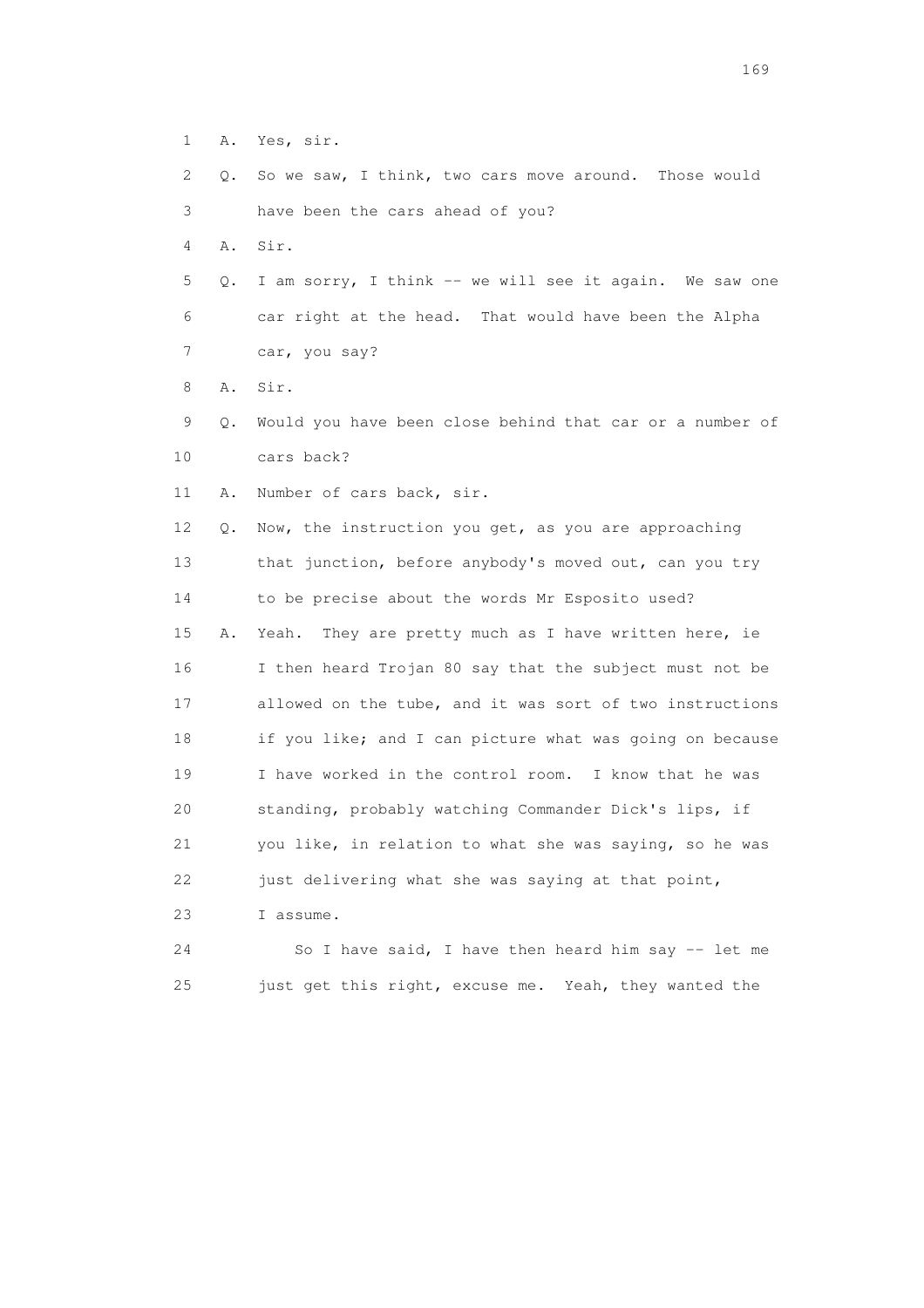1 subject intercepted as a first delivery of a line, and I 2 put this over the radio. I have then said Mr Purser's 3 said the same thing, and I then heard Trojan 80 again 4 say the subject must not be allowed to get on the tube, 5 so I delivered it exactly as it was delivered to me, 6 which was in my mind, and as I explained to the team, 7 how I was going to deliver it, I was just going to 8 deliver exactly the words that Commander Dick said and 9 that's what I tried to do. 10 Q. Before those two instructions were given to you and

 11 relayed out, in the minute or two before that, had you 12 told Mr Esposito where you were on Stockwell Road? 13 A. Yeah, I am sure I did, sir.

 14 Q. What kind of words did you use or would you have used to 15 tell him where you were?

 16 A. I would have been using reference points along the road 17 that -- I mean, again, I probably made the assumption he 18 was looking at a map or looking at the screen or 19 something, but trying to give him road names, reference 20 points. We had a bus in front of a bus stop, so I would 21 have said bus stop or whatever. I am sure I was 22 relaying that, although I was conscious of the fact that 23 he would have been concentrating and maybe discussing 24 and listening to everything that was going on in that 25 control room, so I tried to minimise what I was saying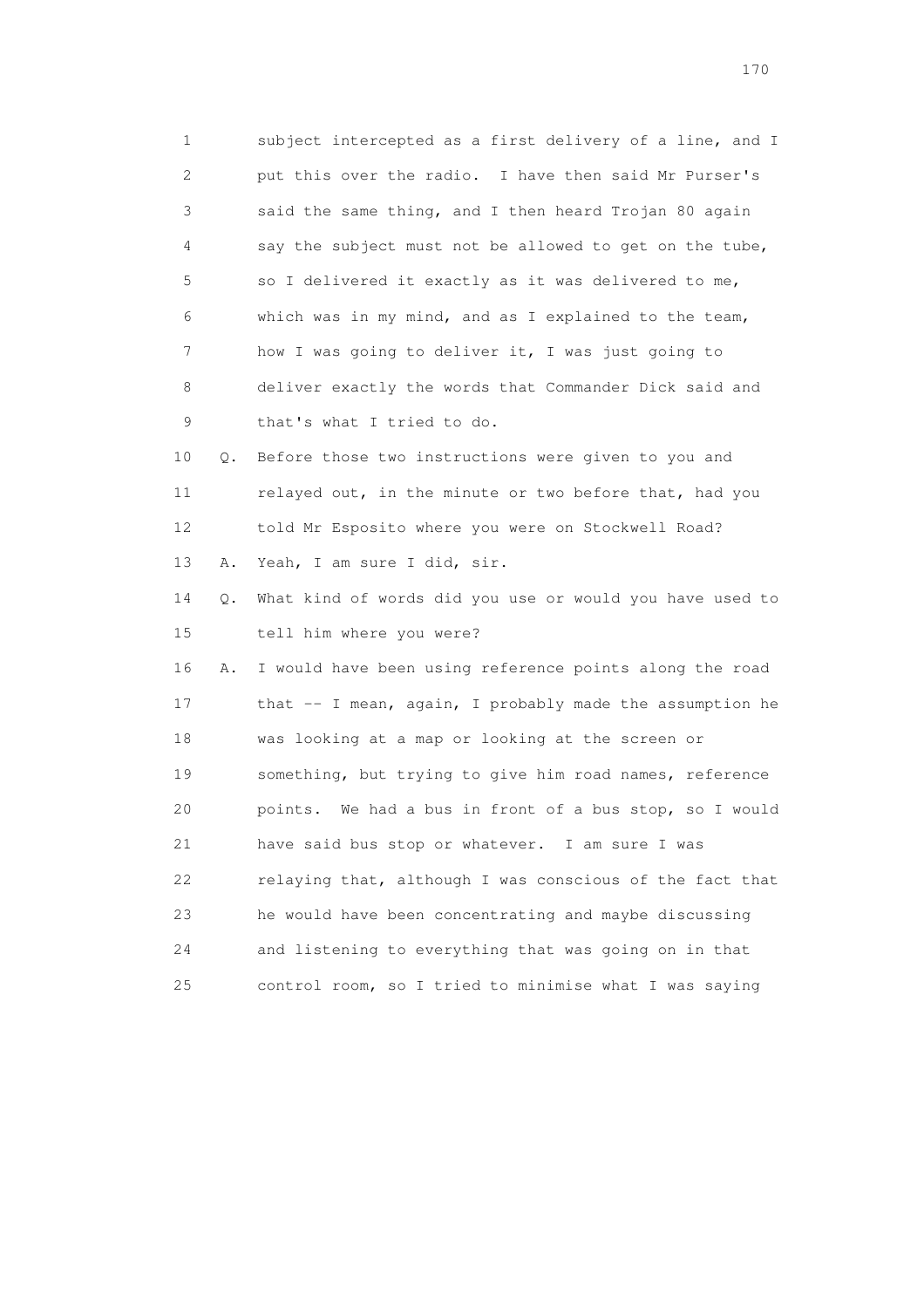1 because I knew he would be concentrating on discussions. 2 Q. Could you see a number 2 bus ahead of you at the time 3 that you were receiving these instructions? 4 A. Yes, sir. 5 Q. Was it the bus on which Mr de Menezes, as it turned out, 6 was? 7 A. Yeah. There was another number 2 bus which caused 8 a little bit of confusion prior -- well, in fact you 9 probably saw it on the video. It was the one behind. 10 We had already passed it when I got the instruction, so 11 we had passed the first number 2 bus. When I said it 12 was lucky we got the registration number, I mean, these 13 things go that way. Sometimes we don't get that, we 14 just get a number 2 bus and that would have been pretty 15 disastrous as well, getting the wrong number 2, so I was 16 fairly relieved that we got the registration number. 17 But that would have caused maybe me to say to 18 Mr Esposito, well, we are there; or I can see the bus; 19 and he would have made the assumption we were in 20 contention, when luckily, somebody in Alpha car probably 21 said it's not our bus, it's the wrong registration 22 number. 23 Q. Taking that in stages. In your statement you say that 24 you could see a number 2 bus -- sorry, in your statement 25 you say that as you approached the junction you were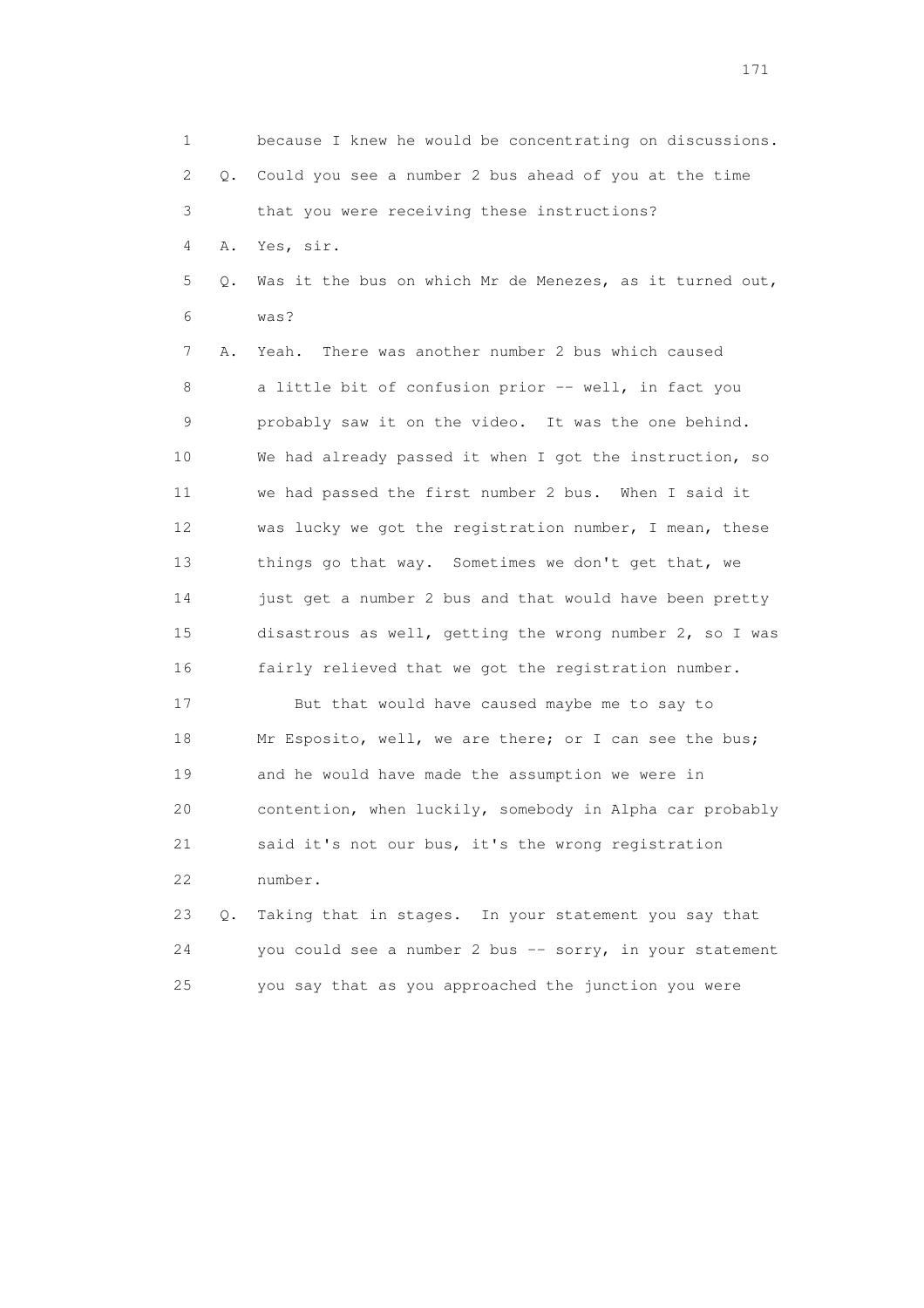| 1  |           | behind a number 2 bus but that was not your bus, and you |
|----|-----------|----------------------------------------------------------|
| 2  |           | could see another number 2 bus across the junction,      |
| 3  |           | having got past the lights?                              |
| 4  | Α.        | No, we weren't past the lights.<br>Sir.                  |
| 5  | Q.        | No, it had got past the lights.                          |
| 6  | Α.        | That's absolutely right, sir.                            |
| 7  | Q.        | At that point, you say in your statement you hear that   |
| 8  |           | the subject has got off the bus?                         |
| 9  | Α.        | Sir.                                                     |
| 10 | Q.        | Then after that, you receive the instruction from        |
| 11 |           | Mr Esposito?                                             |
| 12 | Α.        | Yes, sir.                                                |
| 13 | Q.        | And you relay it?                                        |
| 14 | Α.        | Sir.                                                     |
| 15 | Q.        | So is this right, at the time that you are relaying the  |
| 16 |           | instruction, you are in traffic, a number of cars back,  |
| 17 |           | and the bus has pulled in on the other side of the       |
| 18 |           | junction?                                                |
| 19 | Α.        | Sir.                                                     |
| 20 | Q.        | After the instructions had been received, did you say    |
| 21 |           | anything to Mr Esposito about where you were?            |
| 22 | Α.        | I can't recall saying anything. After I had received     |
| 23 |           | the instructions from him --                             |
| 24 | $\circ$ . | You have had the instruction that the man is to be       |
| 25 |           | Did you say: we are however far back; or<br>intercepted. |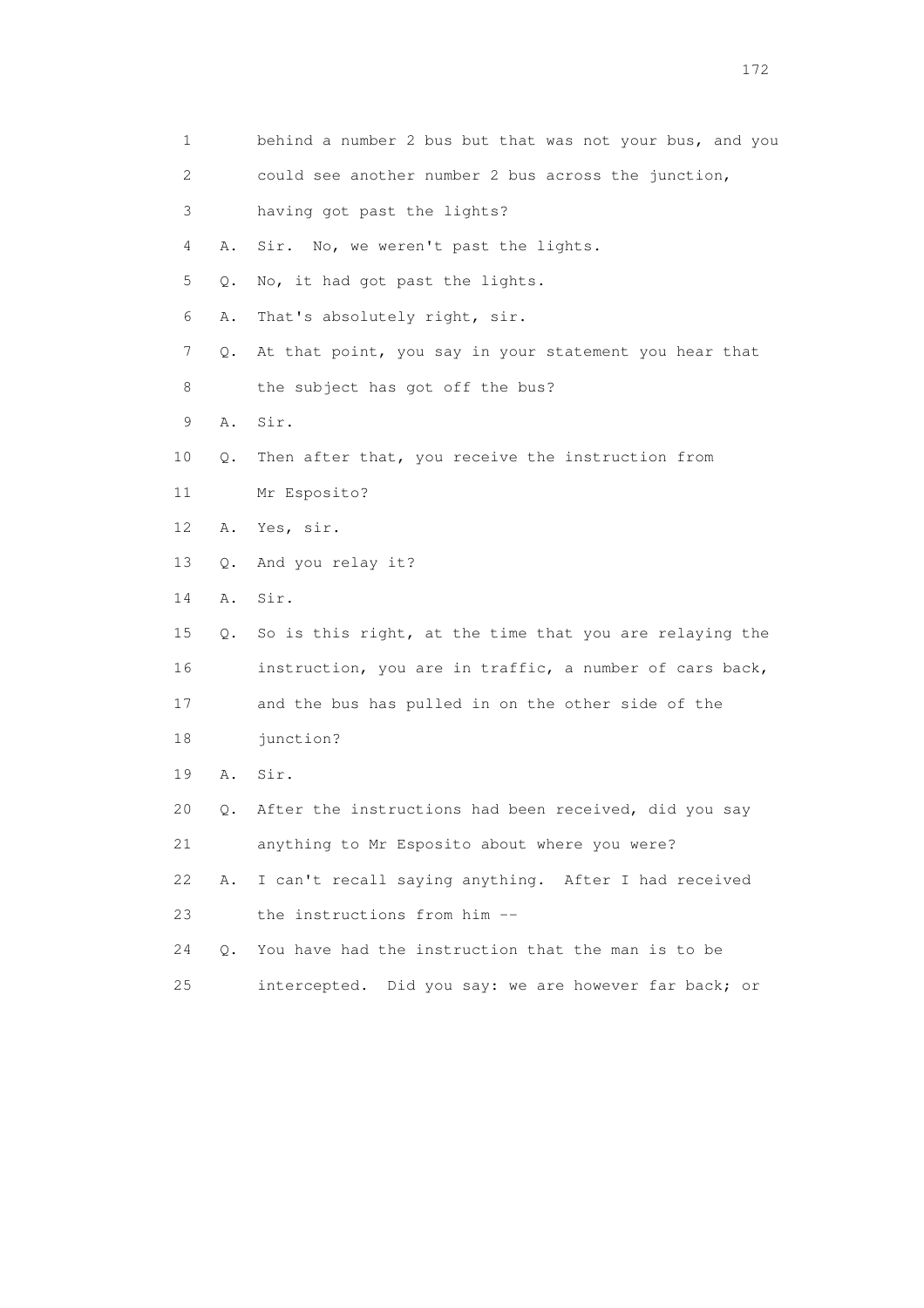| 1  |    | we are not in position; or anything like that?               |
|----|----|--------------------------------------------------------------|
| 2  | Α. | Not after the instruction, sir, no.                          |
| 3  | Q. | Did you say that before the instruction?                     |
| 4  | Α. | I probably did, sir, yes. But the only way I can             |
| 5  |    | rationalise it in my mind, it was because of the other       |
| 6  |    | I might have said something to say: well, we are<br>bus.     |
| 7  |    | not in contention because it's the wrong bus.                |
| 8  | Q. | You might have said it or you did say it?                    |
| 9  | Α. | I would have said something along those lines, I can't       |
| 10 |    | remember the exact words, but, yeah, I would have said       |
| 11 |    | that.                                                        |
| 12 | Q. | Do you recall Mr Esposito pressing you to get there          |
| 13 |    | faster?                                                      |
| 14 | Α. | I don't remember -- yeah, I don't remember -- I know         |
| 15 |    | about this comment that was overheard in the control         |
| 16 |    | room, I know that, but I don't remember any problems or      |
| 17 |    | issues in relation to our communications after the one       |
| 18 |    | I told you about at Brixton Town Hall. I don't remember      |
| 19 |    | any other, "What do you mean, you can't get there?",         |
| 20 |    | which I think was the quote. I don't remember that at        |
| 21 |    | all, so I don't know if that helps. And I would have         |
| 22 |    | remembered it, I am pretty sure I would have remembered      |
| 23 |    | it.                                                          |
| 24 |    | I don't know if that is a moment when<br>MR HOUGH:           |
| 25 |    | I have a question for you. I am going<br>SIR MICHAEL WRIGHT: |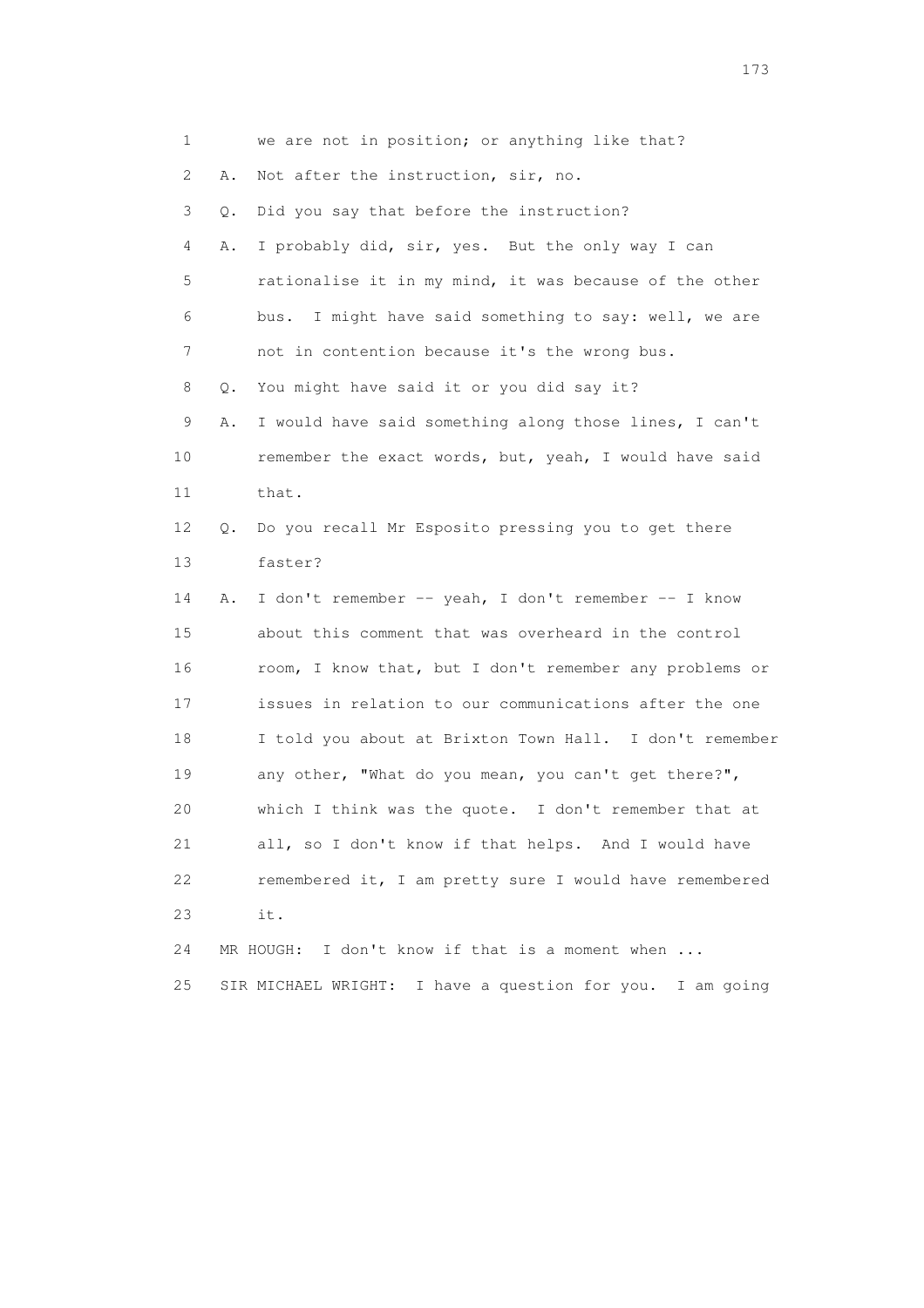1 to ask part of it.

| 2  | Where does the codename Trojan come from?<br>Is it            |
|----|---------------------------------------------------------------|
| 3  | just T? In other words, like Charlie, is it just the          |
| 4  | word that's used for the letter T?                            |
| 5  | No, it's not. It's not a phonetic alphabet. Trojan is<br>Α.   |
| 6  | just the call sign for firearms within the Met, ie 19.        |
| 7  | SIR MICHAEL WRIGHT: You mean anybody in CO19, or a call       |
| 8  | sign for a CO19 team?                                         |
| 9  | Yeah, so all of the AR reliefs would have a Trojan call<br>Α. |
| 10 | sign, all of the SFO teams have a Trojan call sign and        |
| 11 | we, as tactical advisers, have Trojan call signs.             |
| 12 | SIR MICHAEL WRIGHT: All right. I will give the rest of the    |
| 13 | question to counsel and they can make what they like of       |
| 14 | it.<br>Ten past.                                              |
| 15 | $(3.00 \text{ pm})$                                           |
| 16 | (A short break)                                               |
| 17 | $(3.15 \text{ pm})$                                           |
| 18 | (In the presence of the jury)                                 |
| 19 | MR HOUGH: Officer, I am afraid I have to ask you again to     |
| 20 | keep your answers a little slower because again you have      |
| 21 | to be transcribed.                                            |
| 22 | We got to the stage where you had received and                |
| 23 | relayed those two orders in sequence, and following           |
| 24 | those orders being received and relayed, did the team         |
| 25 | leader Ralph call state red over the radio?                   |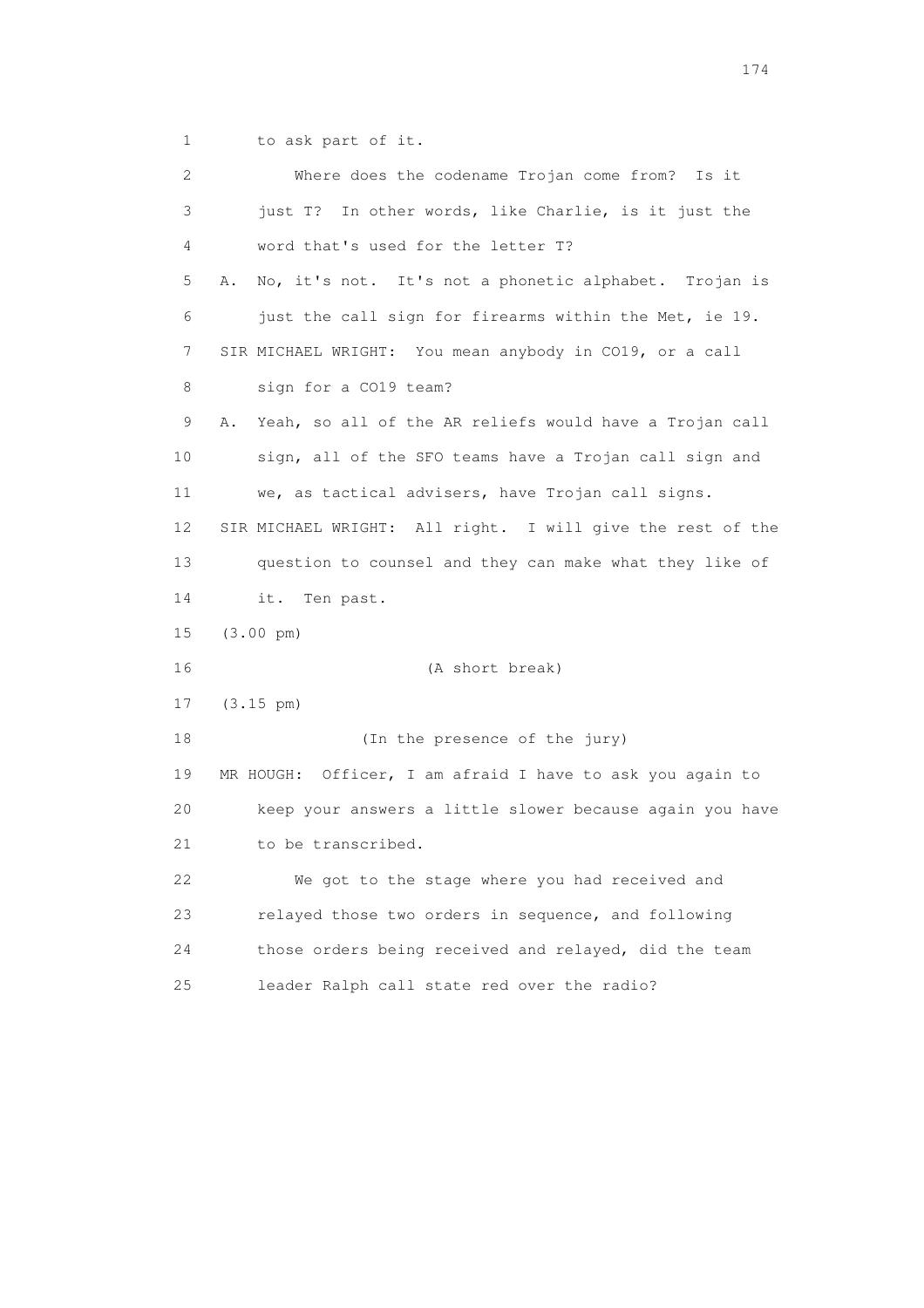1 A. He did, sir.

| 2  | Q. | At that time, when those orders were being received and |
|----|----|---------------------------------------------------------|
| 3  |    | relayed, were you being told any information, for       |
| 4  |    | example by Delta 10, about where the subject was?       |
| 5  | Α. | I think I was fairly sure in my own mind where the      |
| 6  |    | subject was. I don't remember how I was receiving that  |
| 7  |    | but it could have been a combination of any of those    |
| 8  |    | points that you mentioned.                              |
| 9  | Q. | Where were you sure in your own mind he was?            |
| 10 | Α. | At the point I delivered the instruction?               |
| 11 | Q. | Yes.                                                    |
| 12 | Α. | I think he was entering the tube station, or there or   |
| 13 |    | thereabouts, but definitely off the bus.                |
| 14 | Q. | Did you at any stage hear words to the effect that he   |
| 15 |    | was down or going down the escalators?                  |
| 16 | Α. | I don't remember the escalator issue, no.               |
| 17 | Q. | After state red had been called, what did the vehicles  |
| 18 |    | in front of you do?                                     |
| 19 | Α. | Well, they would have made best speed to the tube       |
| 20 |    | station itself, so they would have pulled out of the    |
| 21 |    | line of traffic and just gone to the tube and jumped    |
| 22 |    | out, and entered the tube station.                      |
| 23 | Q. | You may not be able to help us on this, but on the      |
| 24 |    | compilation video, we see one vehicle pulls into the    |
| 25 |    | opposite carriageway, but then pulls back into the, as  |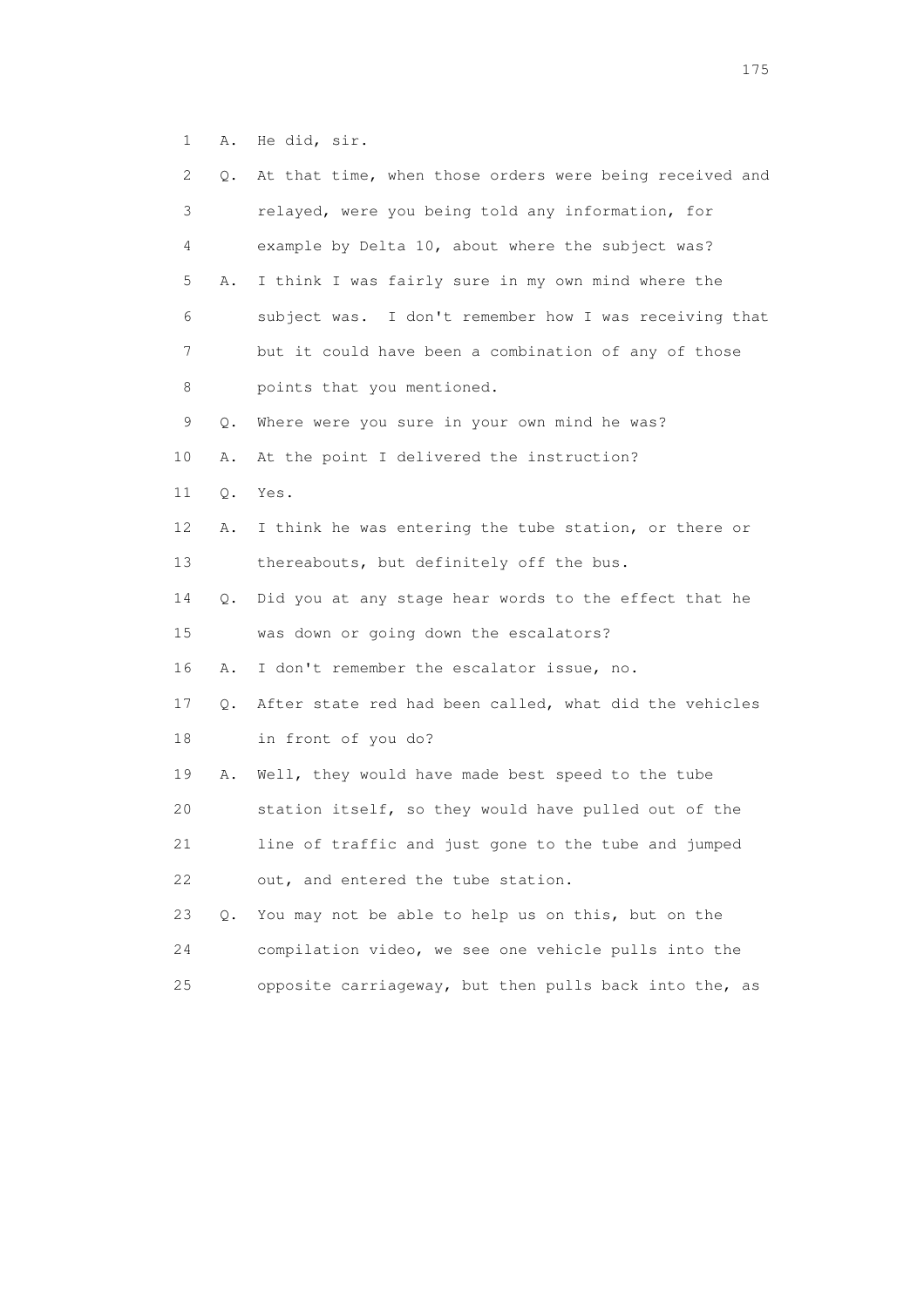1 it were, the correct carriageway, the carriageway one 2 would normally drive in. 3 Was that because the road ahead of it was blocked in 4 some way or because it had chosen that route? Can you 5 tell us anything about why it was following that path? 6 A. I can't, sir, no. 7 Q. Where did you in your vehicle drive to, following the 8 order being relayed? 9 A. We drove across the junction to the road -- or as you 10 look at the front of Stockwell tube, the road to the 11 right, I can't remember the name of it. 12 Q. I think it may be Binfield Road? 13 A. Binfield Road, sir. 14 Q. You can remember that? 15 A. Yes. 16 Q. Did you pull up in Binfield Road? 17 A. Yes, there is a set of pedestrian barriers on the 18 pavement. We pulled up right beside those, and I think 19 there is a road hump there. It made it quite difficult 20 to get out, sir, actually, so that's why I remember it. 21 Q. Do you know where the other vehicles pulled up? 22 A. Not in exact detail, sir. I think the Alpha car was 23 directly outside. I do know that there was the other 24 vehicle that wasn't in the convoy that arrived 25 separately, was in the central reservation bit right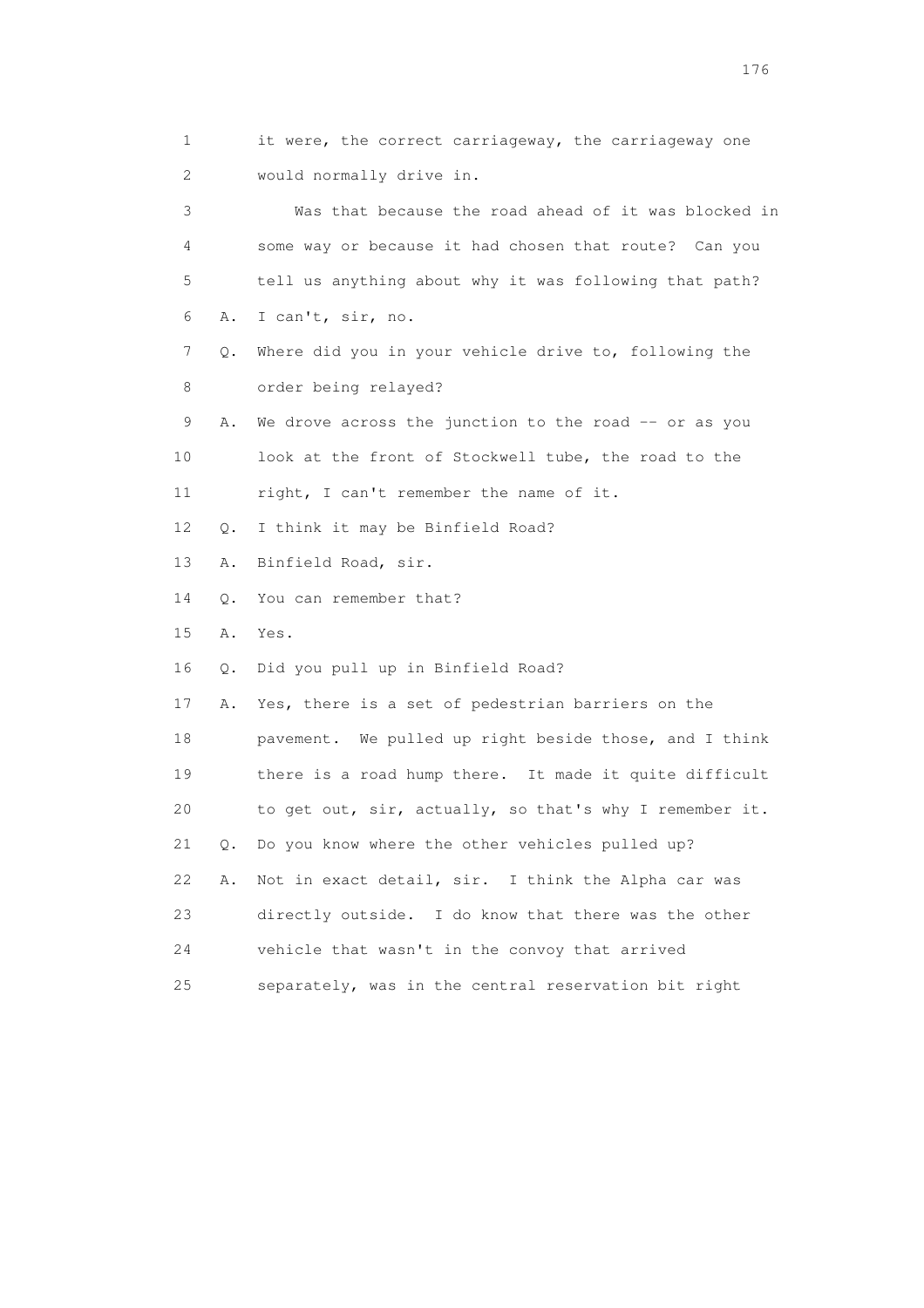1 outside Stockwell tube, because that had come from 2 a different direction. 3 Q. I think you remained in the vehicle, and that would be 4 normal practice? 5 A. No -- 6 Q. In the control vehicle? 7 A. No, I would have got straight out of the control vehicle 8 and hung about on the pavement, which is what I did. 9 Q. But remained with it? 10 A. Yes, I did. I still had an open line at that point, 11 sir. 12 Q. Did you at some point lose communications with your 13 officers as they went underground? 14 A. Yeah, I wouldn't have expected to continue with comms at 15 that point. Once I have delivered an instruction and 16 state red's been called, I wouldn't expect them to be 17 easily contactable anyway, and because they were going 18 on to a tube, it was a foregone conclusion that comms 19 would have been lost to them anyway, so that's probably 20 the reason that I got straight out of the vehicle. 21 Q. You said it was a foregone conclusion that you would 22 lose communications. Did you expect as you were driving 23 across that junction and pulling up in Binfield Road 24 that the interception would take place outside the tube 25 station, in the tube station, below ground; do you have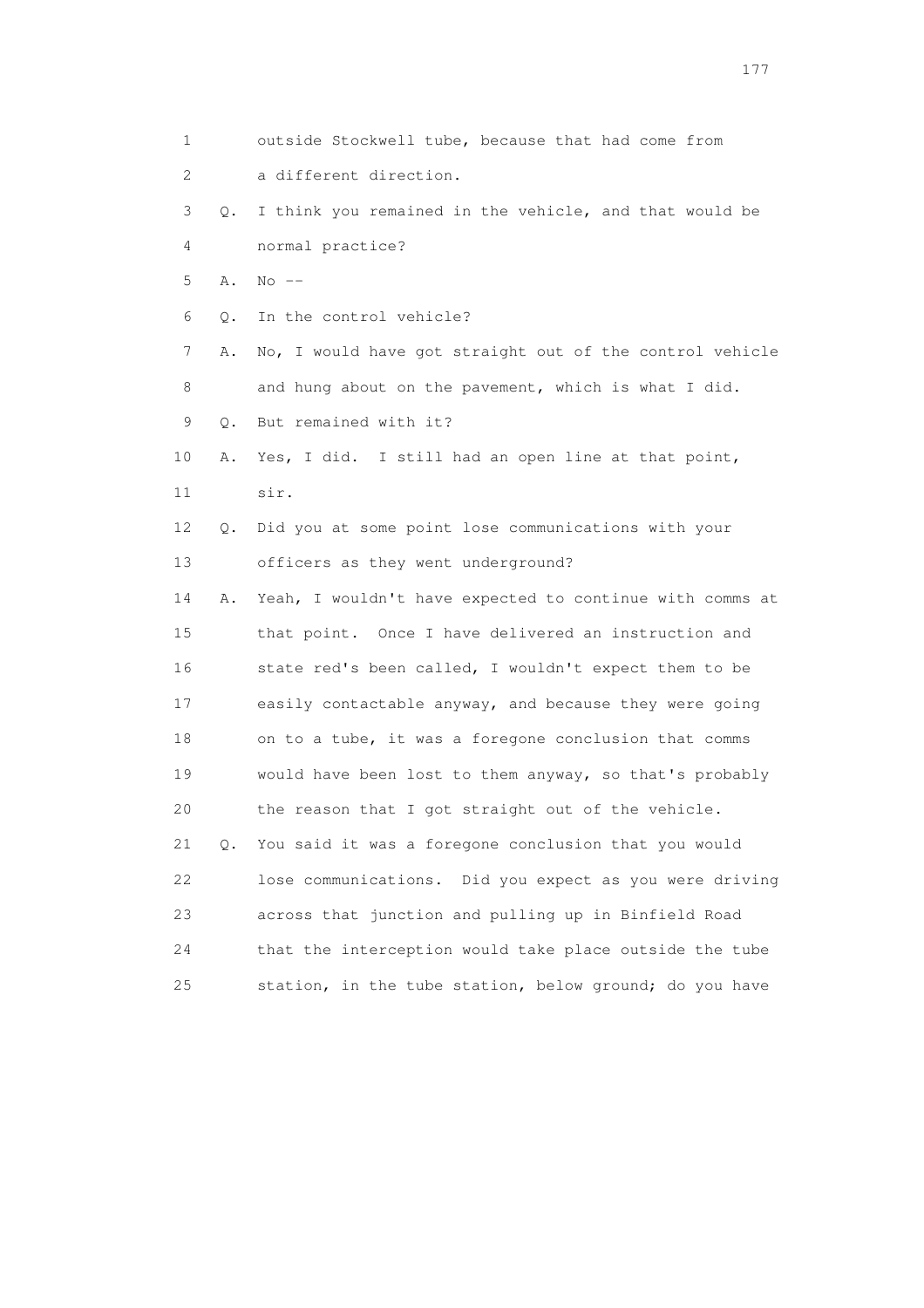1 any idea where it might take place?

2 A. No, sir.

 3 Q. Did a later time come when you instructed your driver, 4 Delta 10, to go down into the tube station? 5 A. Yes, sir. 6 Q. Was that before or after you heard word of the shooting? 7 A. It was -- because I wanted to retain an open line to 8 control, and because I wanted to know what was going on 9 down the tube, I think I sent Delta 10 prior to knowing 10 that -- well, I must have done, because he came back up 11 and said somebody's been shot. 12 Q. Just going back over this sequence of events, looking 13 back over this sequence of events, you have told us 14 about two orders that you relayed to intercept the 15 subject and not to let him get on the tube? 16 A. Yes, if I can just clarify that bit, you said I gave two 17 orders. I received two deliveries of what I have said 18 from Trojan 80, but I think I only put out one 19 instruction on the back-to-back radio to Ralph, which 20 was: they want them stopped getting on the tube. He 21 asked for confirmation of that, because -- well, I won't 22 say why he said that, I know now, but I won't say at 23 that time, but he asked for confirmation and therefore 24 I delivered the lines again, "They want him stopped 25 getting on the tube", so it was a  $-$  so I heard  $-$  there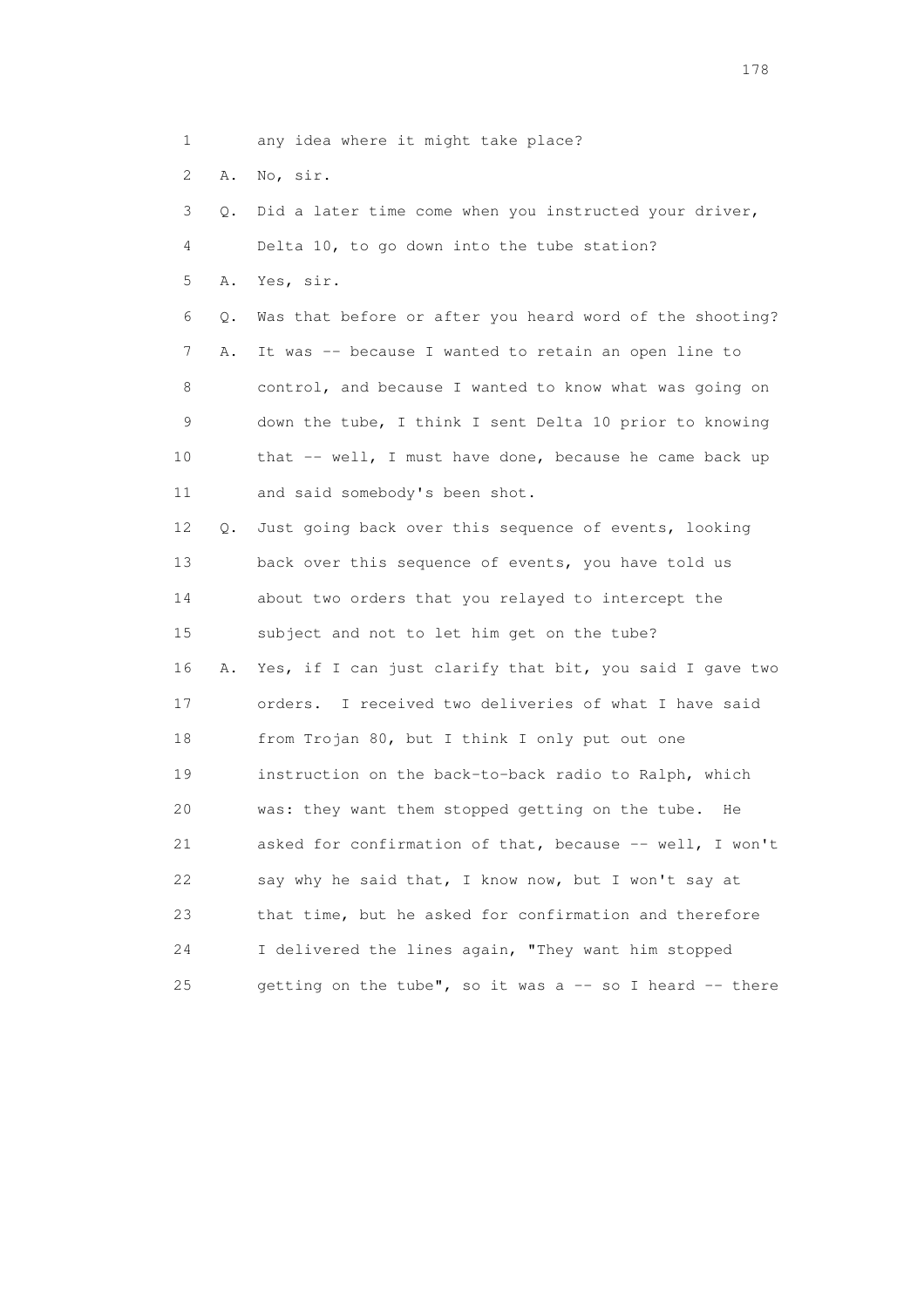1 were two instructions because Trojan 80 was delivering 2 what Commander Dick was saying. I only put out one 3 instruction to the team. Ralph asked for confirmation 4 so I delivered the same line again. 5 Q. Thanks, that's very clear. 6 SIR MICHAEL WRIGHT: Just pause there. You have used 7 several times, and Mr Hough has been repeating it back 8 to you, the word "intercept". It's also in your 9 statement. 10 A. Yes, sir. 11 SIR MICHAEL WRIGHT: Are you clear that that was the word 12 that was used? The reason I'm asking you is that we 13 have heard that it has a technical meaning in firearms 14 parlance? 15 A. Yes, sir. 16 SIR MICHAEL WRIGHT: And that is the word that was used? 17 Not, for example, "contain and challenge" or 18 "intervene"? 19 A. Yeah, can I expand on that? 20 SIR MICHAEL WRIGHT: Yes. 21 A. I know there has been a lot of discussion about 22 interception and intervention. I don't think the teams 23 have any distinction between those two. The 24 intervention element is mentioned in the ACPO manual 25 under dynamic intervention, which is for a kidnap,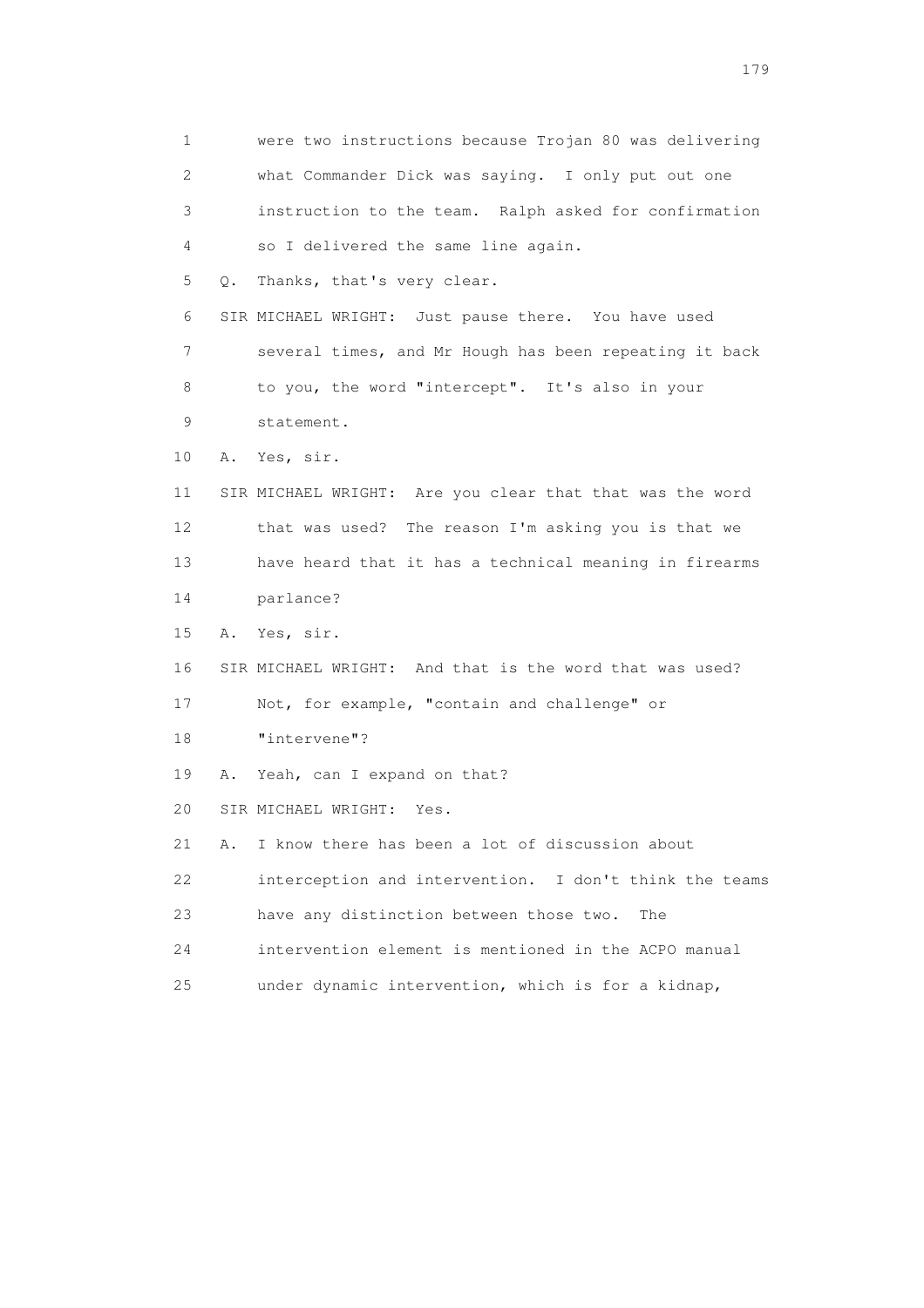1 hostage, rescue type operation. But if you asked any 2 team member, I think, whether they distinguished between 3 interception and intervention on this type of operation, 4 they probably wouldn't have said there is any 5 distinction at all. All they know is they need to do 6 something in relation to, whatever you say, interception 7 or intervention. 8 SIR MICHAEL WRIGHT: In this context you don't think it has 9 any tactical meaning? 10 A. No, sir, but I think it would have been interception, 11 not intervention. 12 MR HOUGH: Was the word "stop" used to you or by you? 13 A. Sir. 14 Q. Stop him? 15 A. Stop the subject getting on the tube, sir. 16 Q. But "intercept" was the word you think was used first 17 rather than "stop"? 18 A. Is that what I have written? 19 Q. It is what you have written. You have written 20 "intercept" but I am just checking. 21 A. I would have written here the way I have delivered it, 22 bearing in mind this was the day after, and I was fairly 23 clear about what I had said. 24 SIR MICHAEL WRIGHT: You feel you can rely on your written 25 statement in that respect?

180 and 180 and 180 and 180 and 180 and 180 and 180 and 180 and 180 and 180 and 180 and 180 and 180 and 180 and 180 and 180 and 180 and 180 and 180 and 180 and 180 and 180 and 180 and 180 and 180 and 180 and 180 and 180 an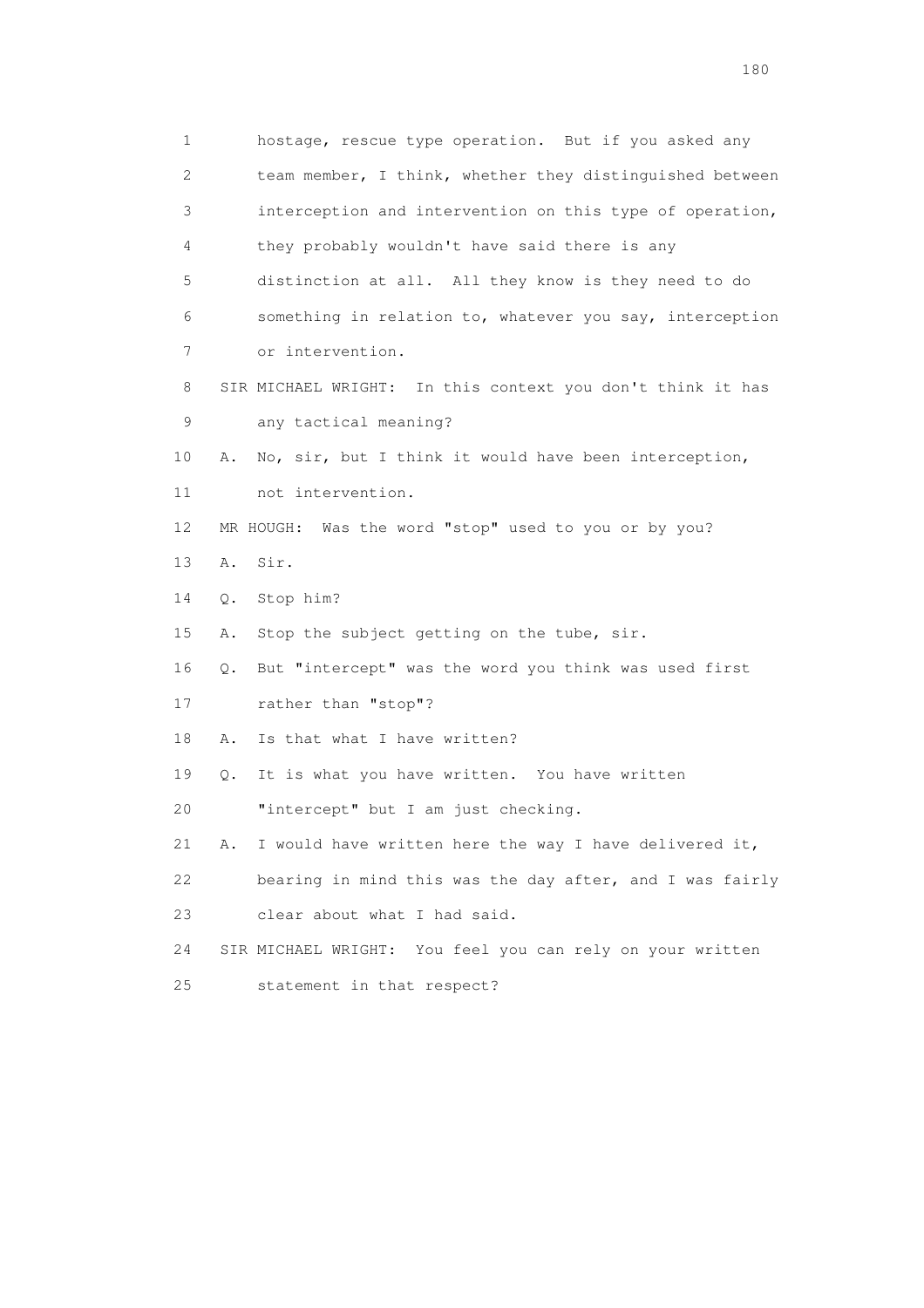1 A. Yes, I do, sir.

| 2               |    | MR HOUGH: Was anything said by you or put out over the   |
|-----------------|----|----------------------------------------------------------|
| 3               |    | radio by Ralph or anyone else that could be considered   |
| 4               |    | as an order to fire a critical shot?                     |
| 5               | Α. | No, sir.                                                 |
| 6               | Q. | Was there any indication ever given that the firearms    |
| 7               |    | officers should treat this as a Kratos situation,        |
| 8               |    | a Clydesdale situation or anything like that?            |
| 9               | Α. | Any impression that I gave them that that's what it was, |
| 10              |    | was that the question?                                   |
| 11              | Q. | Let me ask you that question and then I'll follow up.    |
| 12 <sup>°</sup> |    | Did you ever give that impression?                       |
| 13              | Α. | I don't believe so, sir, no.                             |
| 14              | Q. | Did anyone else give that impression?                    |
| 15              | Α. | No, sir.                                                 |
| 16              | Q. | Moving on to the time after the shooting, Delta 10, you  |
| 17              |    | have told us, returns and tells you that a man has been  |
| 18              |    | shot below ground?                                       |
| 19              | Α. | Yes, sir.                                                |
| 20              | 0. | Did you then inform the control room?                    |
| 21              | Α. | Yes, sir.                                                |
| 22              | О. | Did you then go down into the station?                   |
| 23              | Α. | Yes, sir.                                                |
| 24              | Q. | In the station, did you speak to the two black and green |

25 team leaders?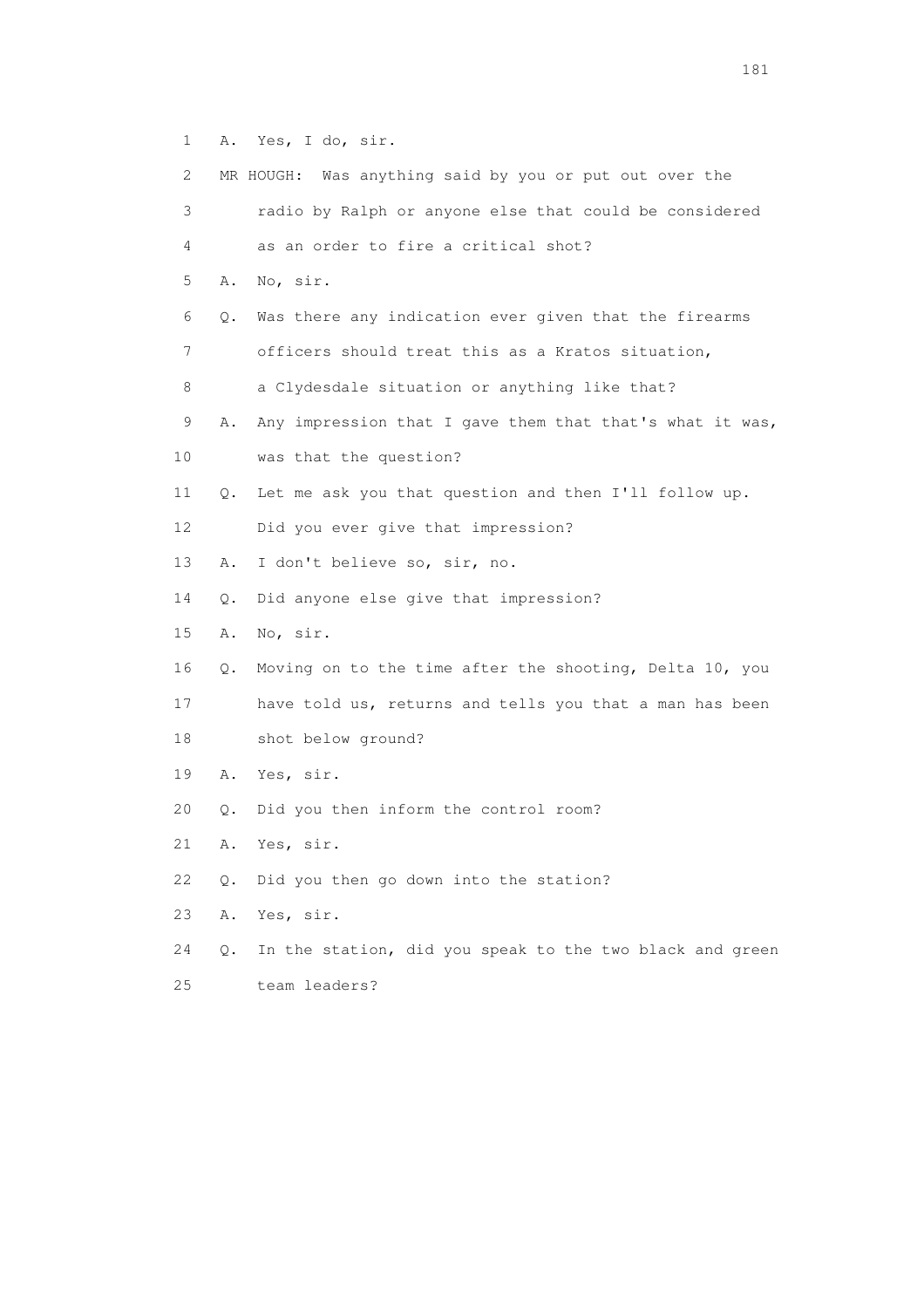- 1 A. Yes, sir.
- 2 Q. Did you speak to the two officers who had fired the 3 shots?

4 A. Yes, sir.

- 5 Q. It's not dealt with in your statement, but what were the 6 immediate reactions of those people as far as you can 7 remember?
- 8 A. It's difficult to identify the reactions of them. 9 I mean, the ... I remember 2 and 12 talking to me in the 10 tunnel between -- the escalator goes down, there is 11 a sort of concourse and then there is two entrances 12 either side to the tubeways. I remember talking to them 13 just inside the first archway, if you like, and 14 I just ... sorry. (Pause)
- 15 I just remember feeling quite sorry for them at that 16 point. The reason for that is because they were covered 17 in blood, and ...
- 18 Q. You don't need to give us any more detail than that. 19 But go on?
- 20 A. Then they explained not in detail but a brief

21 description of what had occurred.

 22 Q. What did they say as far as you can remember now? 23 A. The reason I was asking them that was because I had to

- 24 or would have had to brief the post-incident manager or
- 25 anybody else after the event, so I just got a brief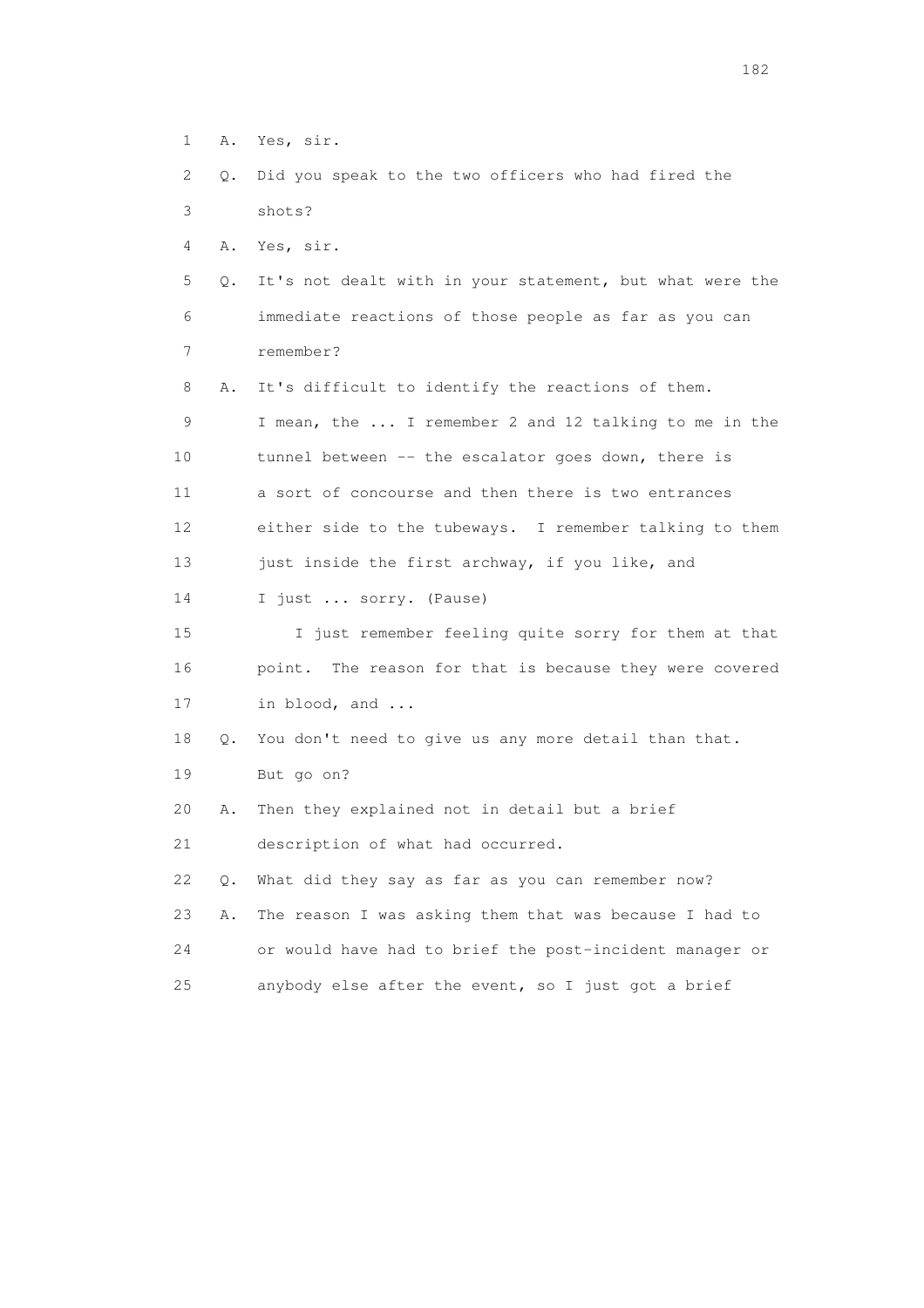1 description of what happened; and I know this may sound 2 crazy and I haven't put it in my statement, but I don't 3 remember the exact way they described it to me. 4 Obviously I knew they had shot somebody, obviously I saw 5 what had happened, and I mean, they just probably took 6 me -- I don't think it was them, I think Terry took me 7 to the place where it occurred, but they probably just 8 gave me a quick brief that we came down on the tube, we 9 entered, and shot him. It was probably as simple as 10 that. I don't remember great discussions about it. And 11 I wouldn't have wanted to know at that point either, 12 because I think we were all fairly paranoid about giving 13 over information that may be wrong subsequently, and 14 therefore I just needed initial information about what 15 had occurred. 16 Q. Did they say anything about what the man had done or if 17 the man had done anything before they had fired their 18 weapons? 19 A. I don't remember that, sir, no. 20 Q. Did you then make arrangements for an explosives officer 21 to come to the scene? 22 A. Yes, sir. 23 Q. Did you also make arrangements or have communications 24 about the arrival of a post-incident manager? 25 A. Yes, sir.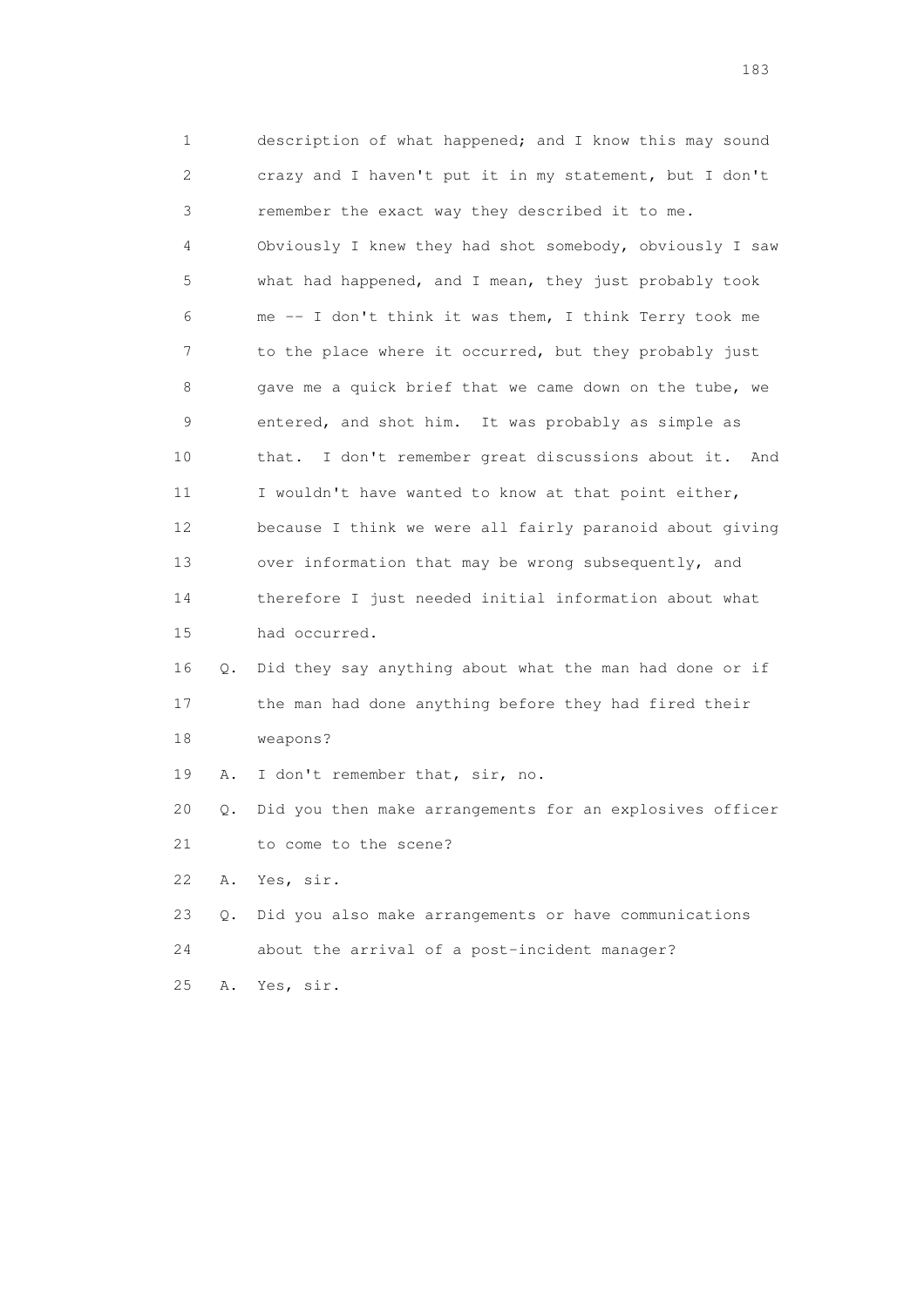1 Q. The following day we have heard you wrote up your 2 statement, starting at about 3 o'clock in the afternoon? 3 A. Yes, sir. 4 Q. Where were you when you were writing that statement? 5 A. First floor briefing room at Leman Street, sir. 6 Q. Who was with you when you were writing the statement? 7 A. All of the officers involved from the previous day, sir. 8 Q. Were they all writing their statements at the same time? 9 A. Yes, sir. 10 Q. Was there any discussion of events with them before or 11 during the writing-up of the statements? 12 A. Yes, sir. 13 Q. Just to be clear about this, was this because you had 14 taken a decision to do it in that way or because it's 15 standard procedure or because somebody had advised you 16 to? 17 A. Two of those things, standard procedure and the advice 18 having been given in relation to this type of incident, 19 that you have a better recollection of events if you 20 give a bit of breathing space after it, it's a much more 21 accurate reflection. 22 MR HOUGH: Thank you very much. Those are my questions. 23 SIR MICHAEL WRIGHT: Thank you. Yes, Mr Mansfield. 24 Questions from MR MANSFIELD 25 MR MANSFIELD: Good afternoon, my name is Michael Mansfield,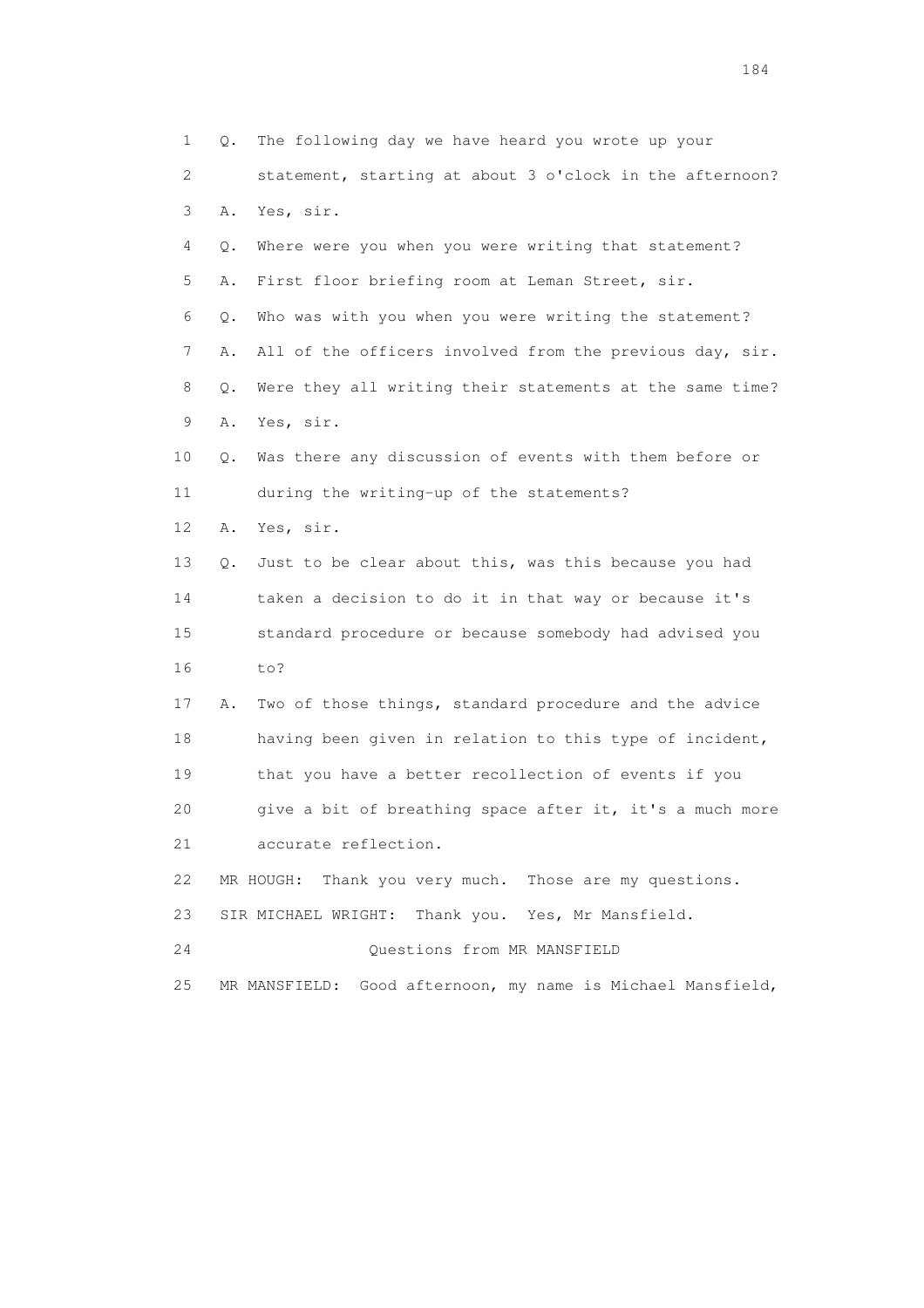1 I represent the family of Jean Charles de Menezes, and 2 I have a number of questions.

 3 I want to really, if I may, start at the end, as you 4 have just been dealing with this. I apologise for 5 starting at an extremely distressing moment when you 6 actually go down, but I do want to ask a little more 7 about this. It may be easier for you if we see what you 8 said in your interview with the IPCC. You have it 9 there. May we have it on screen, please, page 373 10 towards the bottom. You clearly have maintained a close 11 eye on everything that's been said here, and I suspect 12 you have read this recently, have you? 13 A. Yes, sir. 14 Q. You sent the driver to see what's gone on, you have told 15 the jury that moments ago, and then it goes on: 16 "So he went down, came back up pretty sharpish and 17 said a man's been shot", you conveyed that to Silver, 18 I assume? 19 A. Sir. 20 Q. "Although in a statement he says that the driver did it 21 but it was actually me." 22 If we turn over to the next page: 23 "I said [at the top, I am not reading every single 24 word] look, I'm going down on the tube to see what's 25 exactly occurred so that I can ..."

<u>185</u>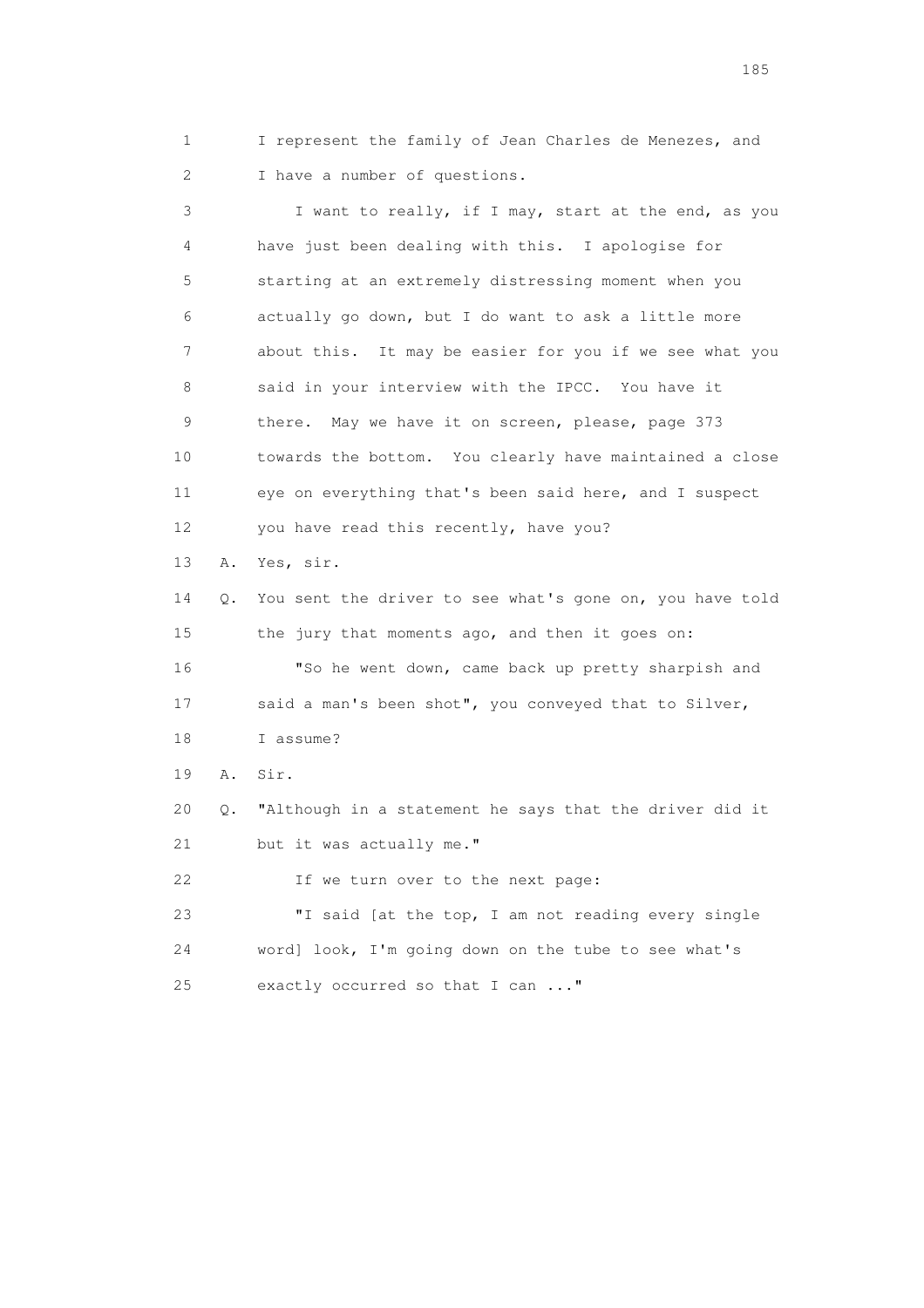1 And the word is missing, "gain", "obtain", would it 2 be, "have", something like that? So that I can "gain", 3 would that be a reasonable inference of the missing 4 word? I am not going to spend time. 5 A. Probably, sir, yes. 6 Q. "... reasonable information so I could describe to 7 people what exactly happened." 8 A. Sir. 9 Q. "So that's what I did. So I went down there ... spoke 10 to the skippers and also the two guys who were involved, 11 just got a very brief outline of what occurred. And 12 then pretty much told ..." 13 I don't know what is under there. Is it Silver 14 again, or someone else? 15 A. Initially, sir, I would have told Silver because he 16 would still have been back up on the concourse, because 17 the idea of going down on the scene is to make sure it's 18 safe prior to bringing anybody else down. 19 Q. I have assumed it's Silver. It may be that it's the 20 shortened part of his first name, "Greg", that's under 21 there. I do not have it, but let us assume that, and if 22 I am wrong it will be corrected overnight. 23 A. Sir. 24 Q. "... exactly what had happened and just remained on the 25 scene."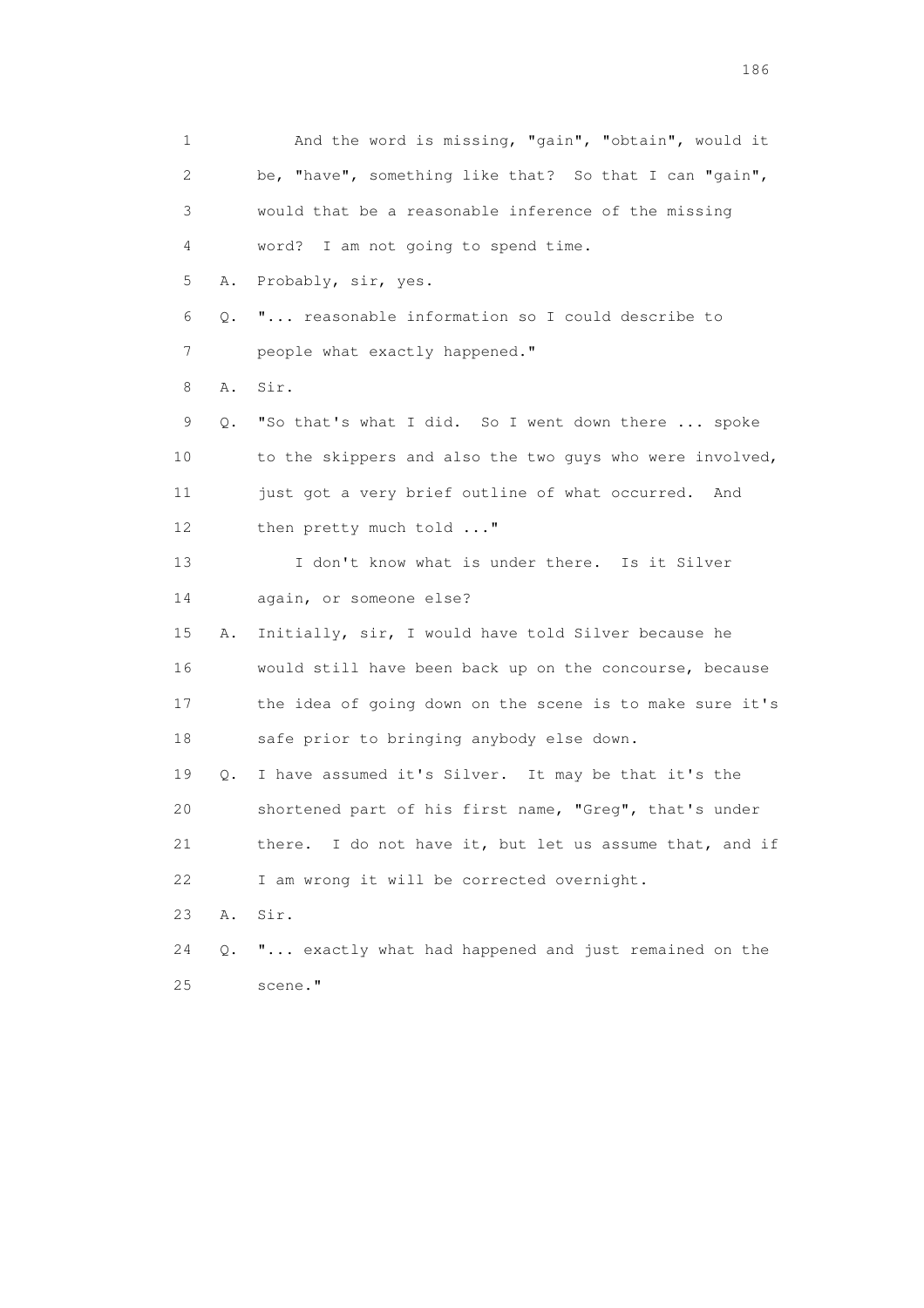1 I want to pause for a moment. It's very important 2 to, as far as possible, get an accurate account of what 3 has gone on, isn't it? 4 A. Yes, sir. 5 Q. Because you are fully aware, I suspect, that what 6 happened after this event was some extremely erroneous 7 information was put out about Jean Charles de Menezes, 8 wasn't there? 9 A. Yes, sir. 10 Q. About jumping over barriers and all that kind of thing? 11 A. Sir. 12 Q. You have made it very clear that that's the reason you 13 went down. Now, you have a very clear memory about 14 a lot of things today that I think you will agree are 15 not in your statement. This is not a complaint but just 16 to point out the fact that you appear to have a very 17 clear memory about a number of things not in your 18 statement; is that right? 19 A. Yes, sir. 20 Q. I can give you illustrations if you wish? 21 A. No, sir, I think you are right, sir. 22 Q. There is quite a lot that's not in your statement, not 23 a complaint but it would appear you do have quite a good 24 memory for various stages: the roundabout at Brixton, 25 arriving at the TA Centre a bit earlier, what you may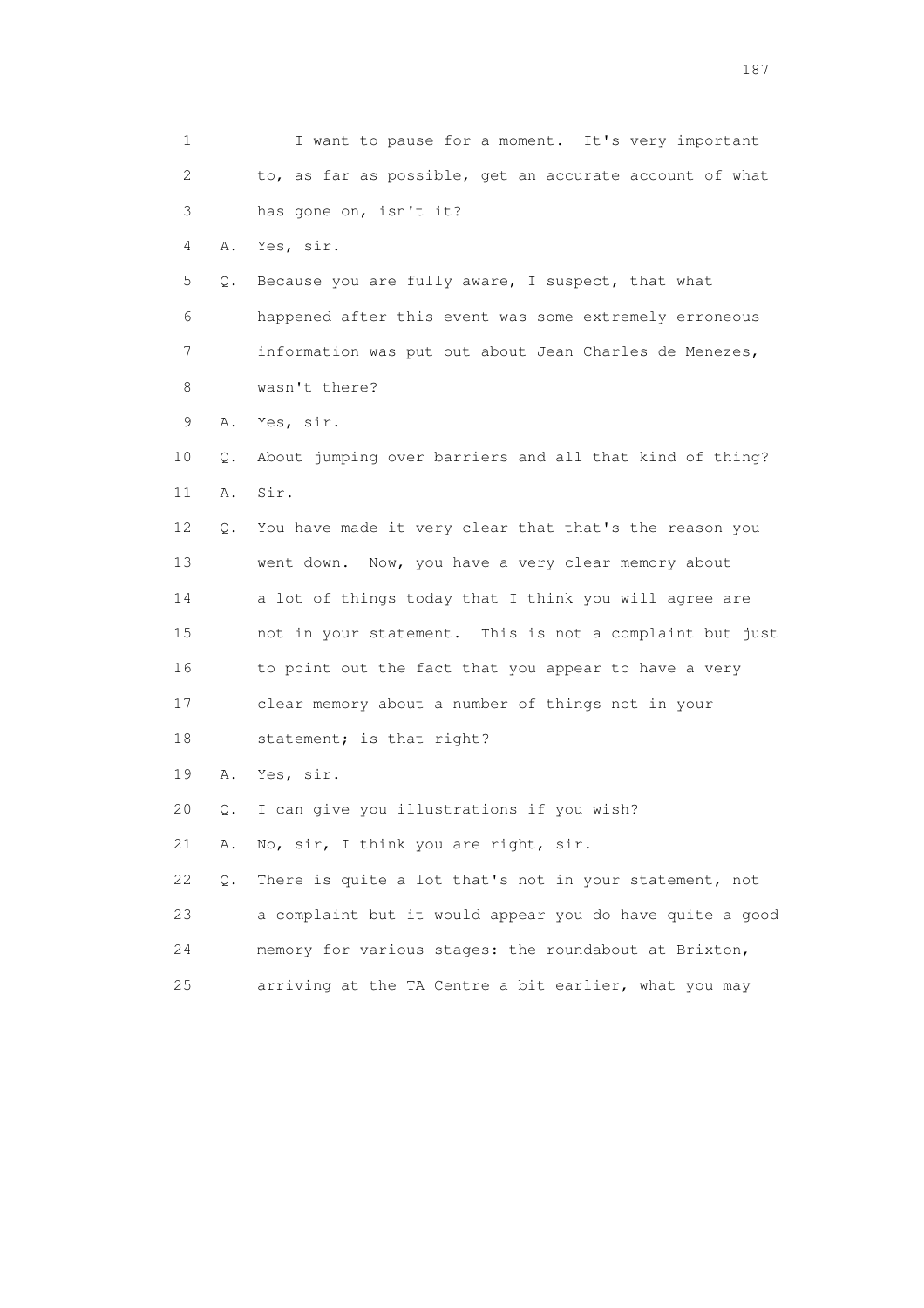1 have been told and all that kind of thing. You seem to 2 have a memory today of that; is that fair? 3 A. I have a memory of those elements you have mentioned, 4 the roundabout and the TA Centre, the TA Centre from 5 a reconstruction or phone records, the Brixton 6 roundabout in relation to the Trojan 80 interview -- 7 sorry, interview, discussion. 8 Q. Perfectly understandable. Having the role that you had 9 on the day and having discovered somebody had been shot, 10 first of all were you shocked when you discovered, since 11 it wasn't a critical shot scenario, as you understood 12 it, it was a detention or arrest, so were you shocked? 13 A. I am always shocked when people get shot, sir. 14 Q. Yes, that's fair as well. In the consequence of shock, 15 you really want to know just a little bit about how this 16 has come about, wouldn't you? 17 A. Yes, sir. 18 Q. One doesn't want to do it on a sort of massive 19 interrogation, one just needs to know quickly, first of 20 all, who actually did do the shooting and what it is 21 they are saying at that time about it? 22 A. Yes, sir. 23 Q. That's fair, isn't it? 24 A. Yes, sir. 25 Q. The first question I have it: did you ever record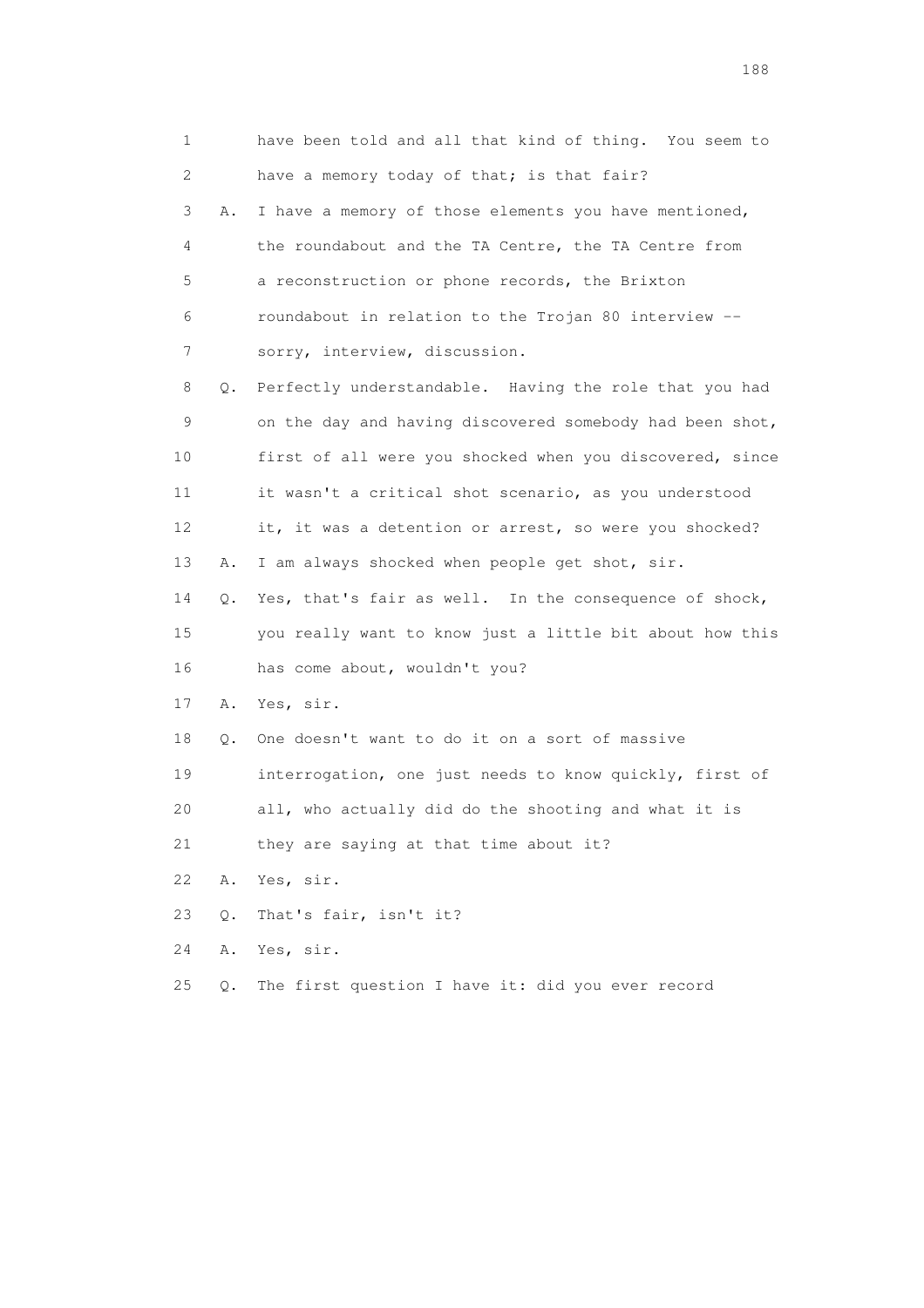- 1 anywhere what they said to you?
- 2 A. No, sir.
- 3 Q. Why not?
- 4 A. It's not something I would do at the scene after
- 5 a shooting.
- 6 Q. No, all right, you may not do it at the scene, but we 7 know you remain at the scene and your object is in order 8 to, as you have said in this answer at the top of page, 9 so you could describe to people what exactly happened. 10 Now, you may not have time at the scene to do it, 11 you have other things to do, but there comes a point on 12 that day, that's the 22nd itself, when you go back to 13 Leman Street?
- 14 A. Yes, sir.
- 15 Q. You have a minute to sit down and just reflect upon what 16 you have been told?
- 17 A. Yes, sir.
- 18 Q. And just jot it down?
- 19 A. I wouldn't have done that, sir.

 20 Q. Yes, I want to understand why you wouldn't have done it 21 a bit later. Do you follow? I'm not suggesting for one 22 minute you would do it at the scene. There is too much 23 going on. You are obviously shocked that there has been 24 a shooting and you have other people to deal with, which 25 I am going to come to in a moment. What I want to know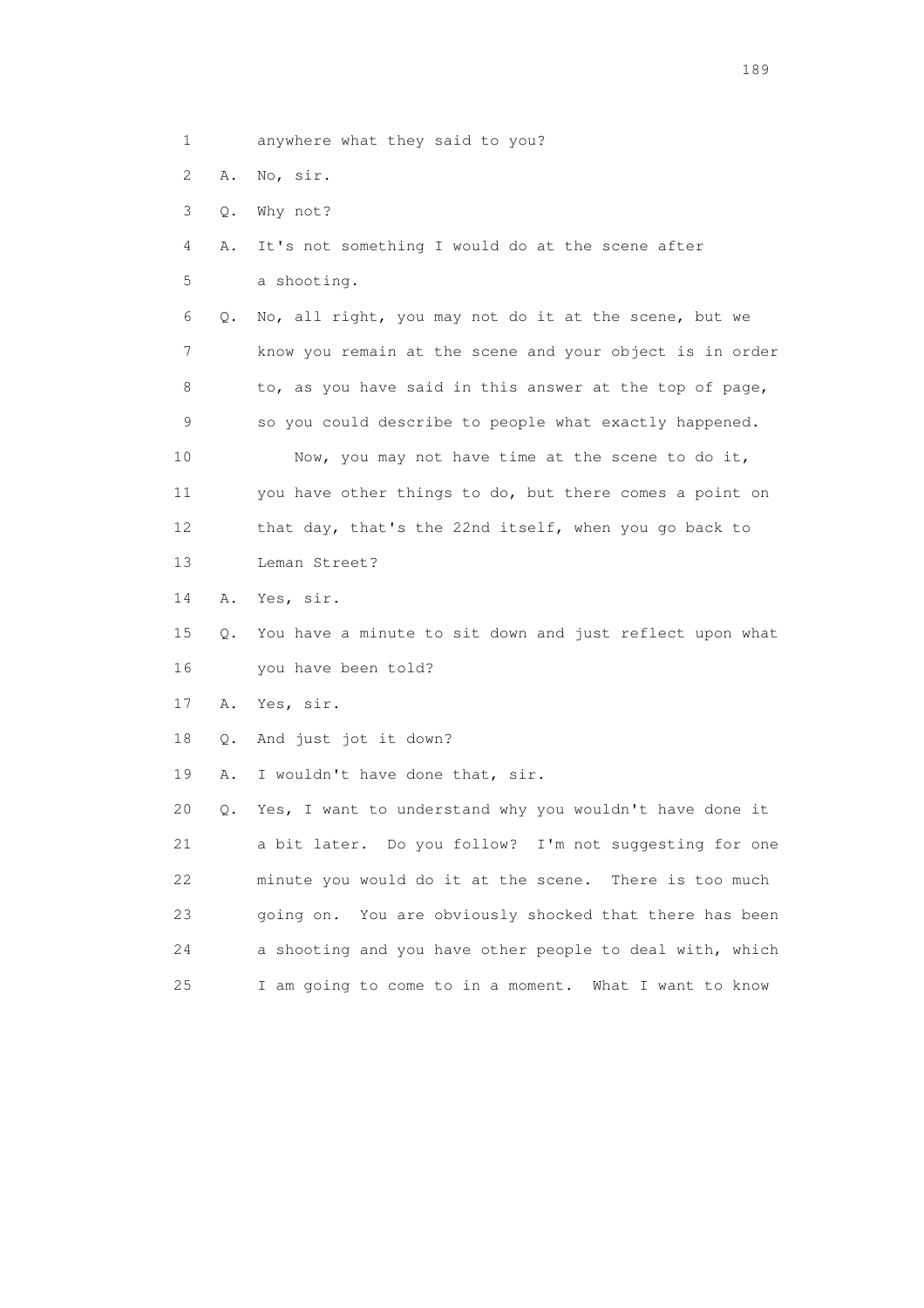1 is why you didn't, so you can't help us today, as to 2 what the officers were claiming had happened within 3 minutes of it happening. Why didn't you note it down 4 later? 5 A. All I am asking for at that point is enough information 6 for me to brief the officers who are going, well, first 7 of all Silver and then the officers who are going to 8 take over the scene. Therefore that only in my mind 9 needs to be verbal. 10 Q. Yes, well, I appreciate, but you do appreciate how -- 11 and there may be all sorts of reasons that -- accounts 12 of what happened can change a lot, can't they? 13 A. Yes, sir. 14 Q. There may be good reasons for that, or there may be bad 15 reasons; is that fair? 16 A. Very true, sir. 17 Q. Very true. Therefore I suggest to you that it would 18 have been desirable as you were the first person really 19 to talk to them, for you to have at least noted it down 20 later in the day, but you don't accept that? 21 A. I don't, sir, no. 22 Q. In fact you never did note it down, did you? 23 A. No, sir. 24 Q. Because the next day, and I want to ask you about this, 25 that's the 23rd, had you forgotten what they had told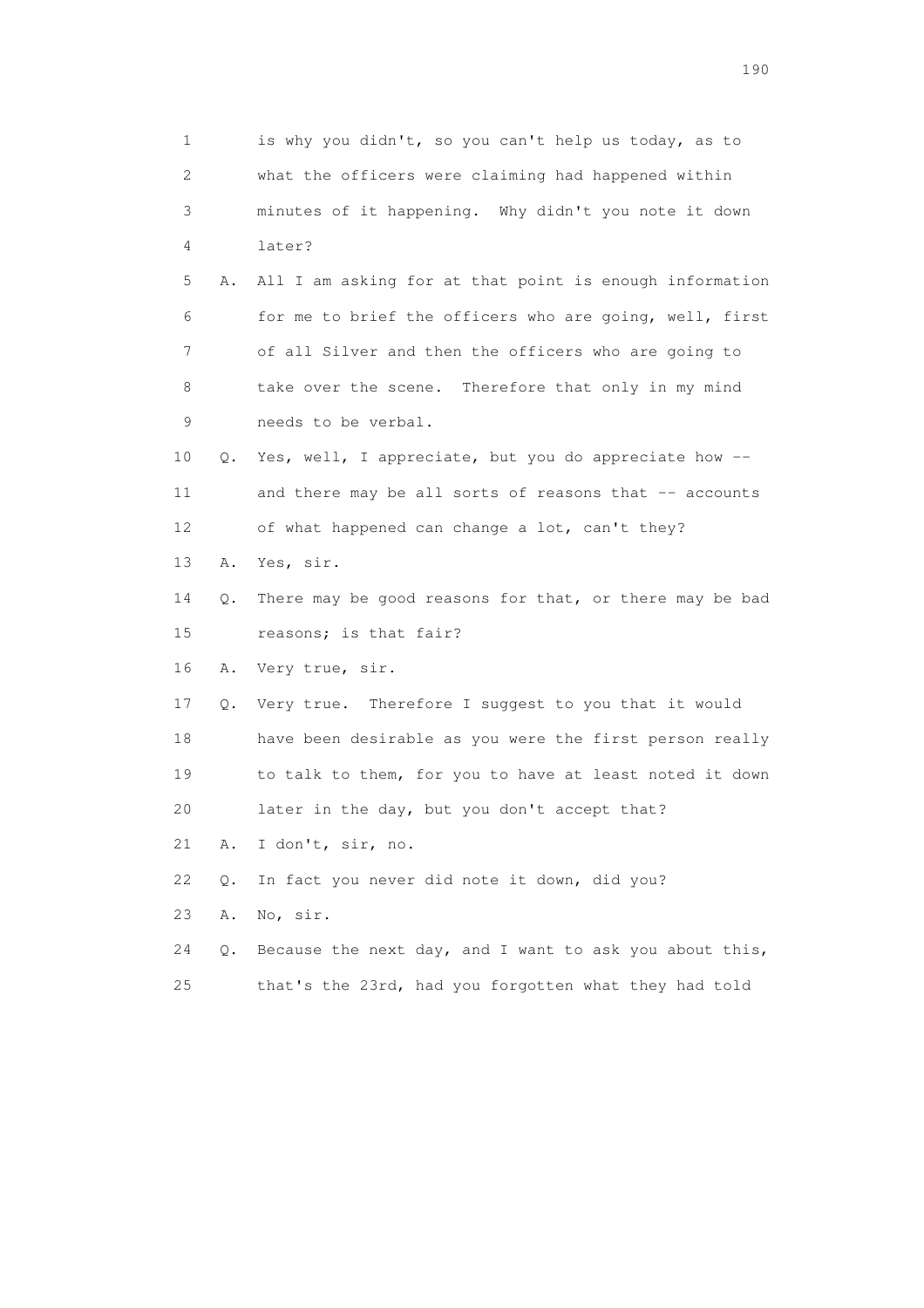1 you?

| 2  | Α. | I probably had, sir.                                       |
|----|----|------------------------------------------------------------|
| 3  | Q. | Had you? The next day, the 23rd? Please think about        |
| 4  |    | Had you forgotten the very next day what it is they<br>it. |
| 5  |    | were telling you?                                          |
| 6  | Α. | It's difficult to recall what about that particular        |
| 7  |    | event, what I could have recalled the following day.       |
| 8  |    | It's difficult now for me to recall that.                  |
| 9  | Q. | I am dealing with it in principle. Are you aware that      |
| 10 |    | other people have written down what you said?              |
| 11 | Α. | No, sir.                                                   |
| 12 | Q. | No. Until I mentioned it a minute ago, you had no idea     |
| 13 |    | that other people you spoke to made a note of what you     |
| 14 |    | said?                                                      |
| 15 | Α. | No, sir.                                                   |
| 16 | Q. | You see, so we can have it, again just switching<br>No.    |
| 17 |    | back from the interview for a moment to your statement     |
| 18 |    | on the 23rd, the jury again don't have it, could we have   |
| 19 |    | page 335 at the very bottom. That's the bit we are         |
| 20 |    | dealing with. Do you see it's the bottom third of the      |
| 21 |    | page, you wanted to ensure safety and so on, you decided   |
| 22 |    | to go down, assess the situation:                          |
| 23 |    | "I spoke to Ralph and Terry. I was appraised of            |
| 24 |    | what had happened by C2 and C12."                          |
| 25 | Α. | Yes, sir.                                                  |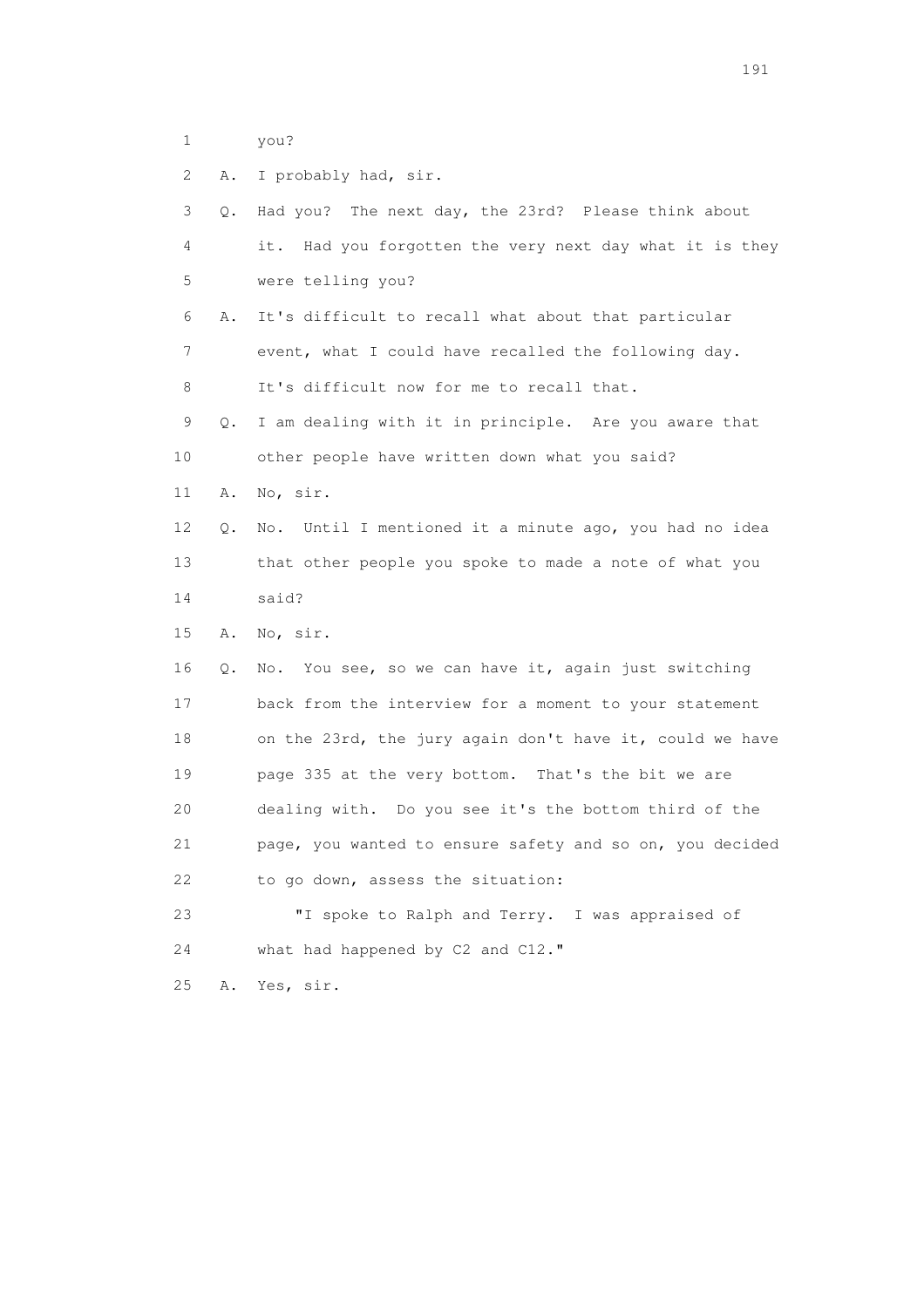1 Q. Are you saying by this stage on the 23rd you had 2 forgotten what they actually said to you? 3 A. No, sir, but I wouldn't have written it. 4 Q. Why not? 5 A. Because an event, after an event of this type, they may 6 have said something to me that may have been contentious 7 later on. 8 Q. Oh yes. 9 A. Well, I know, I understand that might sound as though 10 there is something to hide, but there are probably many 11 reports, media reports as well, about what occurred, and 12 I don't think it's right at that point to then write 13 down something which may not be true after the officers 14 had time to think about it. I just don't think it's 15 right and I don't think it's fair on those officers. 16 Q. What about fairness to the victim? Did you think of 17 that? 18 A. At that point, sir, we thought we had shot Hussain Osman 19 who was a suspected suicide bomber. 20 Q. On the 23rd when you wrote your statement, did you know 21 by then that it wasn't a suspected terrorist? 22 A. Yes, sir, we were told before the -- we were writing our 23 notes. 24 Q. Before you were writing the notes, when you had all got 25 together at Leman Street. That must have sent a buzz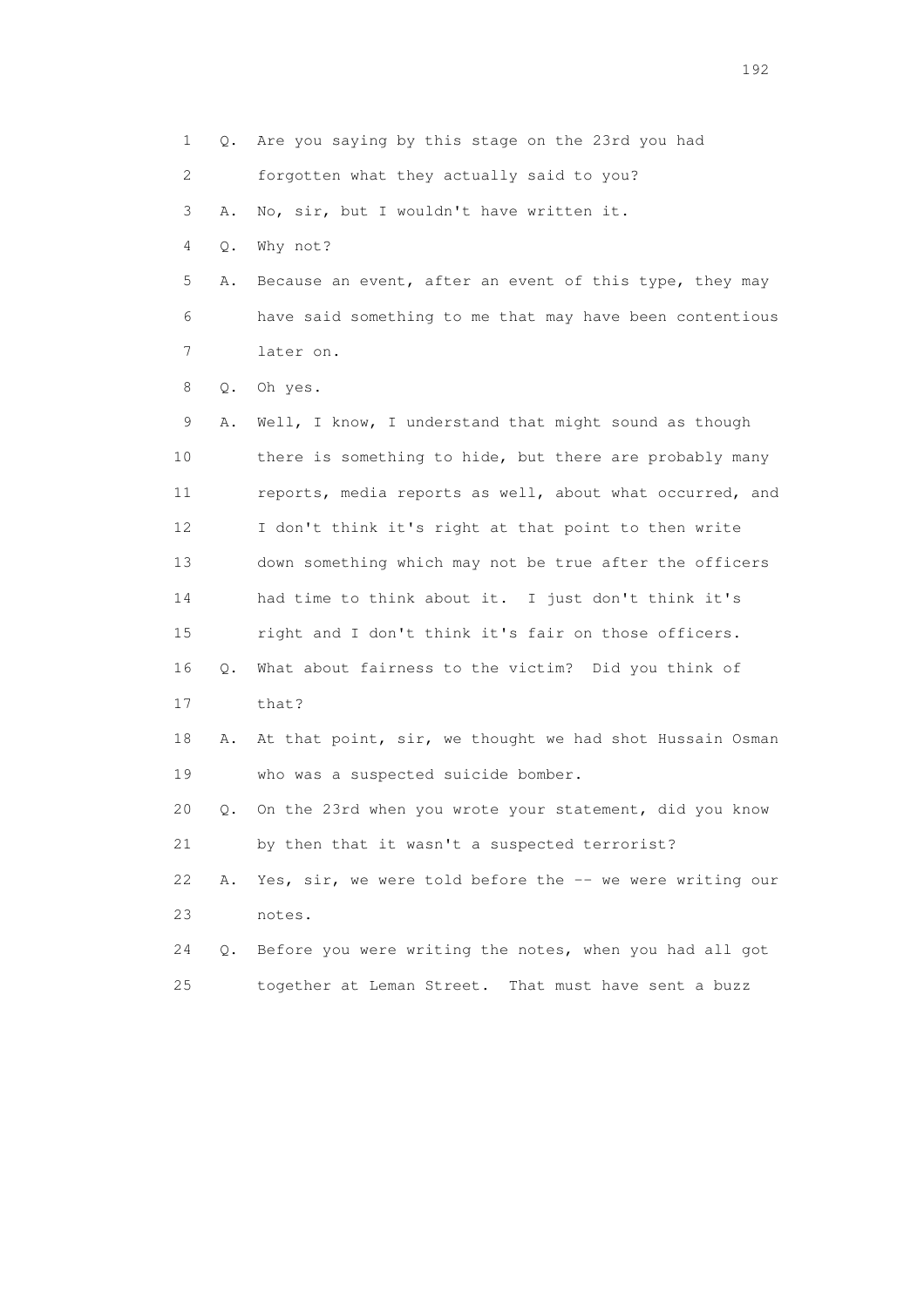- 1 round Leman Street, did it not?
- 2 A. A buzz?

 3 Q. Well, all right, I am putting it in the vernacular. 4 What I want to suggest to you is when you met at about 5 3 o'clock in the afternoon, perhaps a little before 6 that, because that's when everybody starts their 7 statements at about the same time, don't they? 8 A. Yes, sir. 9 Q. There must have been, as you put it earlier, when it all 10 goes right they all want to be involved; when it all 11 goes wrong, they are not so keen, are they? 12 A. No, sir. 13 Q. Was there real concern that there should be a certain 14 amount of common ground over what had happened? 15 A. No, sir. 16 Q. You are quite sure? 17 A. Well, we all wanted to reflect the exact circumstances 18 of the events as accurately as we could. In saying what 19 I said about it, ie if the operation is seen to be 20 successful by others, everybody wants to be involved. 21 However, if it's not seen to be successful, everybody 22 rows for shore, if you like, or tries to get themselves 23 out of it. That's always prominent in our minds and 24 therefore, however it occurs, whether it is a tragedy 25 like it was in this case, and I can assure you that we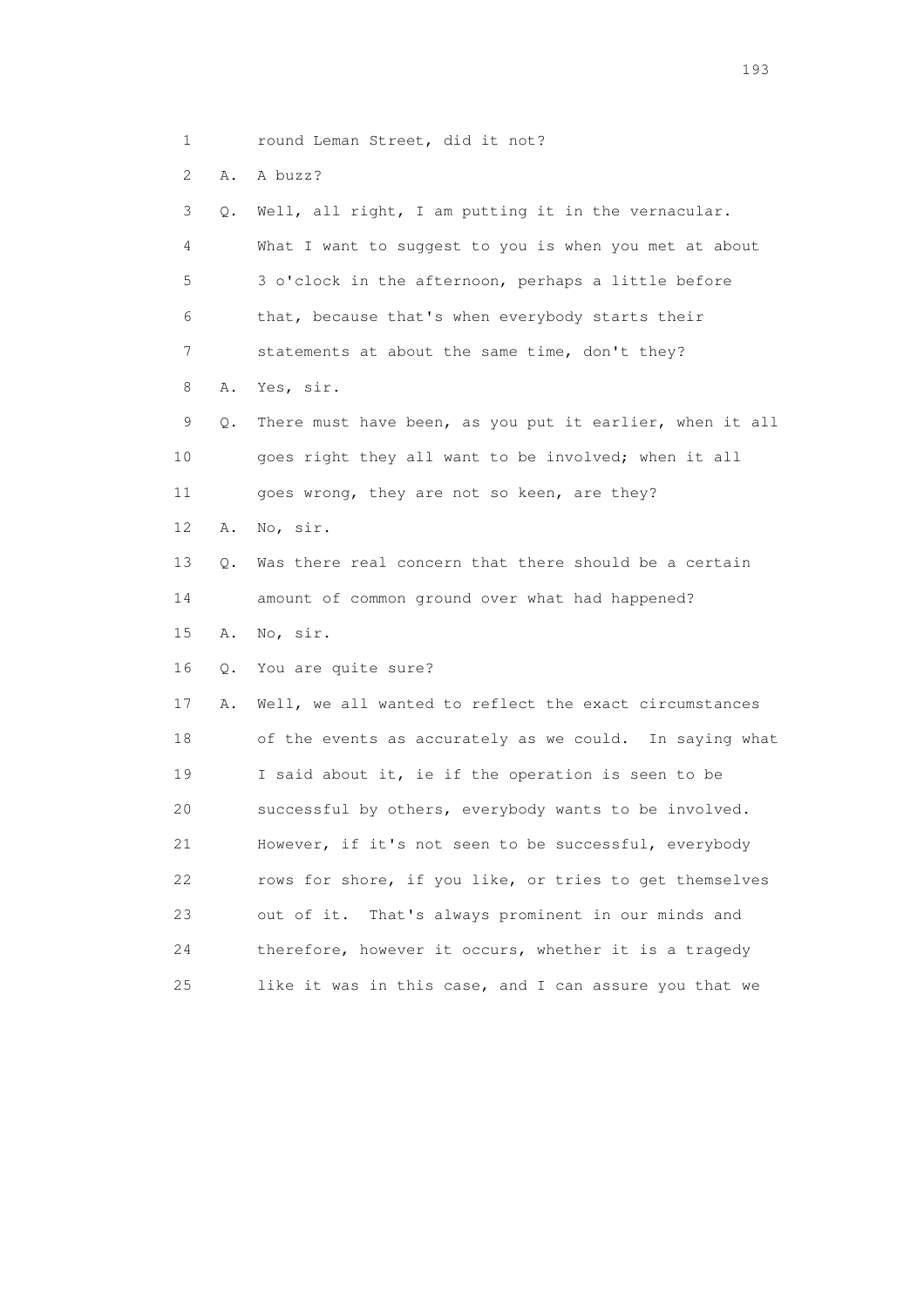1 all felt that it was such a tragedy, of what had 2 occurred. I can't tell you the feeling in that room. 3 We thought we had killed a suicide bomber. As it turned 4 out we killed a completely innocent man.

 5 You know, our whole remit is based around the safety 6 of Londoners, and we had killed an innocent member we 7 were trying to protect. So regardless of who it is, we 8 still try and reflect exactly what had occurred during 9 the event, and it is emotional for all of us. I know it 10 may appear from what you are saying is that, you know, 11 we may have had something to hide, or we may have 12 written it in our own way in colluding, and we are 13 always paranoid about that type of accusation, and 14 therefore all we tried to do was reflect exactly as it 15 occurred to each individual person, because we know the 16 dangers of doing it any other way.

 17 Q. Well, I'll come on to something you said in your 18 interview which bears exactly on what you have said 19 a moment ago. Of course, have you done ordinary -- when 20 I say ordinary police work, by which I mean, and please 21 forgive me, have you been involved in non-firearms work, 22 policing work where you have to arrest somebody or 23 approach somebody like a witness to something?

24 A. Yes, sir.

25 Q. Right. One of the things that often in a criminal case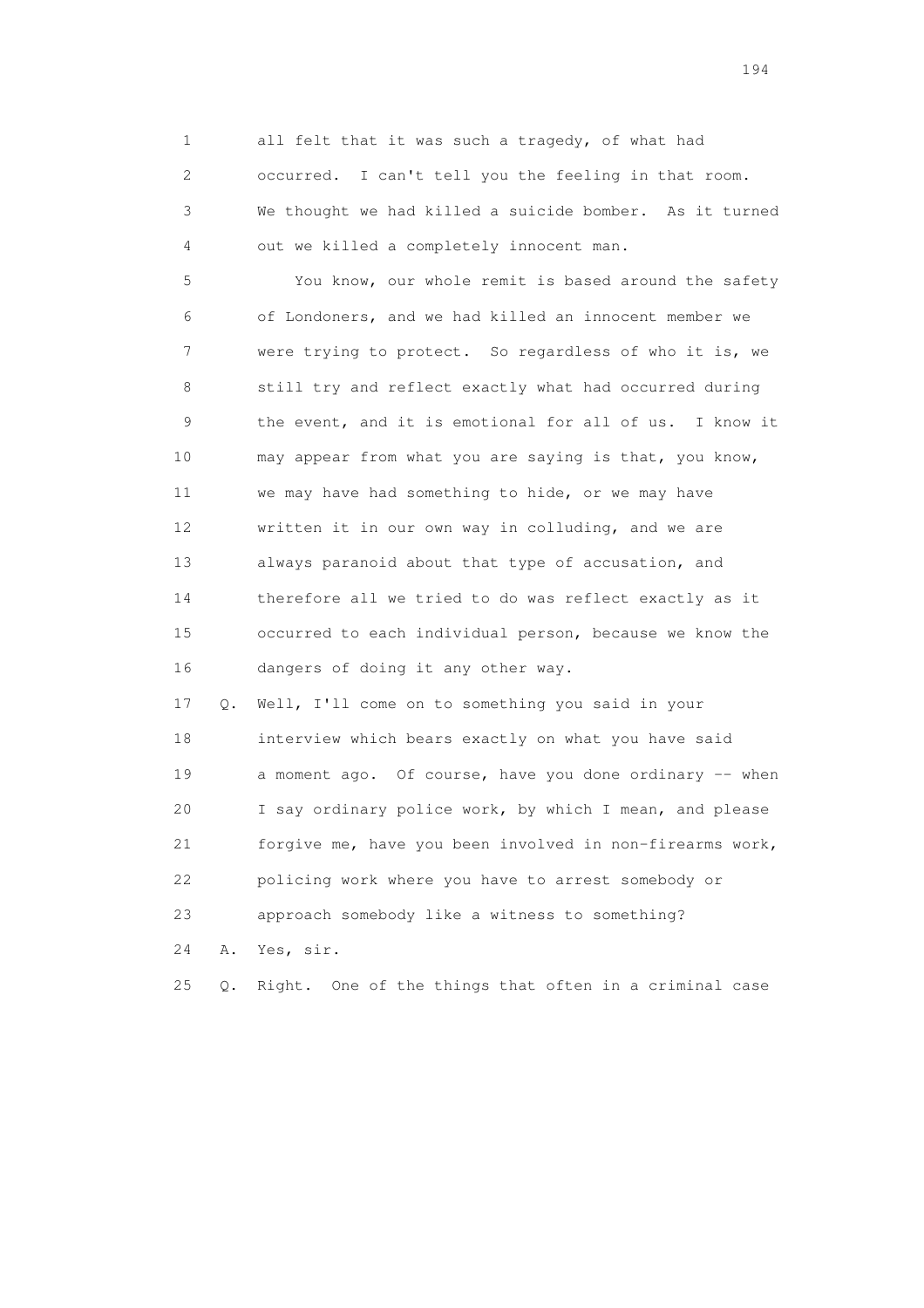1 is often inquired of and noted down with care is what 2 a person says, particularly a potential accused, says 3 immediately after the event, isn't it? 4 A. Sometimes, sir, although the current practice is to 5 again allow a period of reflection before taking 6 statements. 7 Q. If you arrest somebody, and you have a conversation at 8 the point of the arrest, a crime in action, and he says 9 something, that is recorded, isn't it? 10 A. Yes, sir. 11 Q. Right. Now, so you are saying, so we are clear, on 12 page 335, it's not that you had forgotten what had been 13 said, you decided not to put it in because you thought 14 that the officers should say it themselves? 15 A. Yes, sir, I think that's -- 16 Q. That's how you want to put it, is it? 17 A. Yes, sir. 18 Q. Did you know what they were saying by the 23rd? 19 A. Not in great detail, sir. 20 Q. Did you know what they were saying? In other words -- 21 I'm now on the 23rd -- did you know on the 23rd what 22 they were then claiming had happened? 23 A. It wasn't a case of each individual going through their 24 exact recollections. The exact procedure that we went 25 through was to take the operation in stages, and we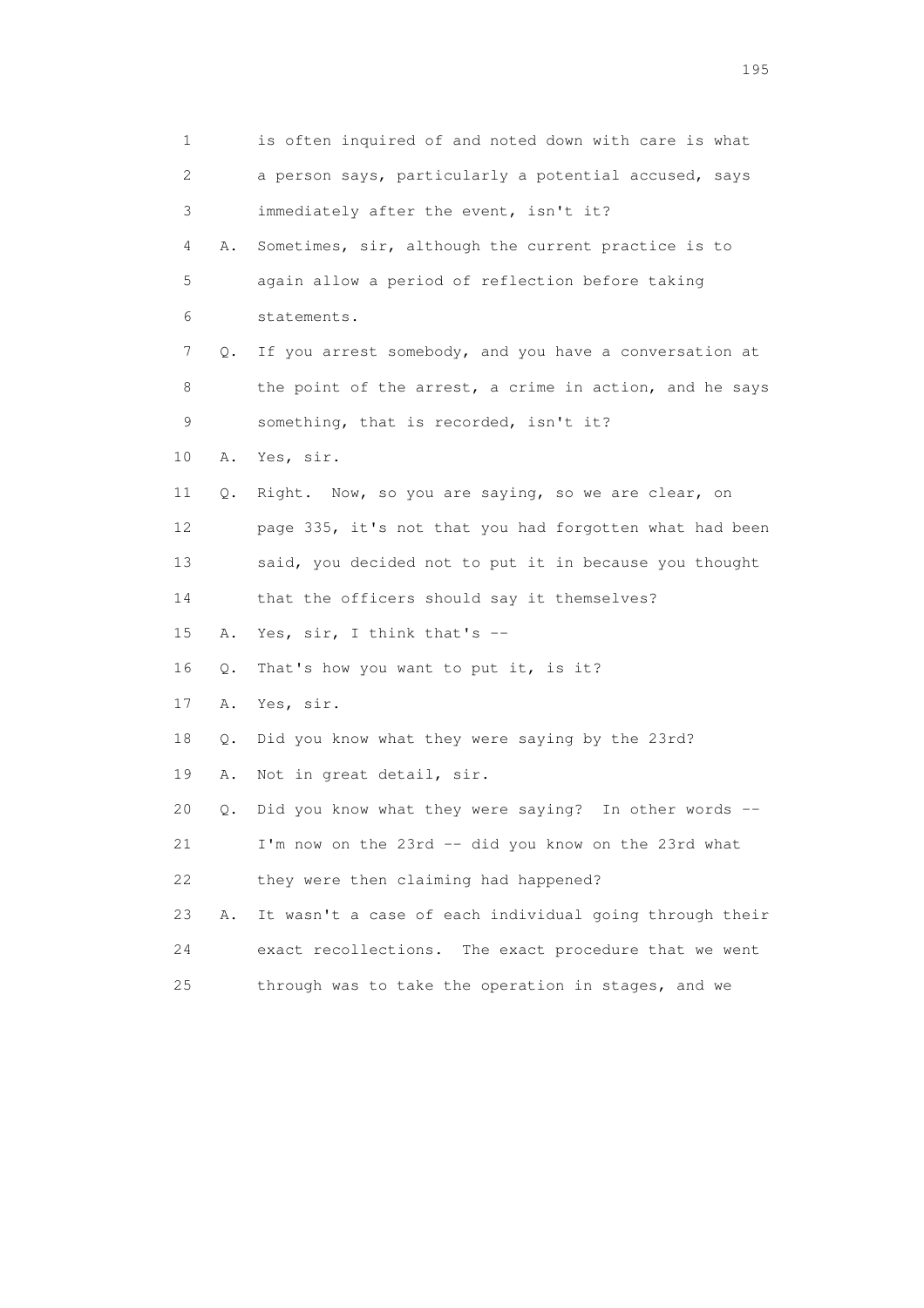1 all -- so we sort of tried, a bit like that stage thing 2 I was doing in relation to our movement, we tried to 3 take the statement-writing process through elements.

 4 So we would -- and I think Ralph led this procedure, 5 because he's been through this a number of times before 6 in relation to it. We took it in stages so we went, 7 right, from this point here, we were at briefing stage, 8 say, and let's go here and these sort of general things 9 happened. Right, let's all write statements up to that 10 point, so we did that. Then we stopped there and then 11 we went through -- so it was a stage process, if you 12 like, but we didn't -- and if there was, you know, 13 things that we, like the briefing times and stuff, we 14 would share that with one another. But individual 15 reflections were left to those individual officers, you 16 know, and especially with 2 and 12, we would not have 17 pressed them for a complete rundown on what happened to 18 them. It's just not fair in that environment to do 19 that. You know, we would allow them to reflect exactly 20 how they saw what they had to do. We wouldn't try and 21 influence that in any way. That's just not something we 22 do. It's just not fair on the whole process. We want 23 them to get exactly what they saw in their own mind down 24 on paper and we don't want to influence that at all. 25 Anybody else I mean.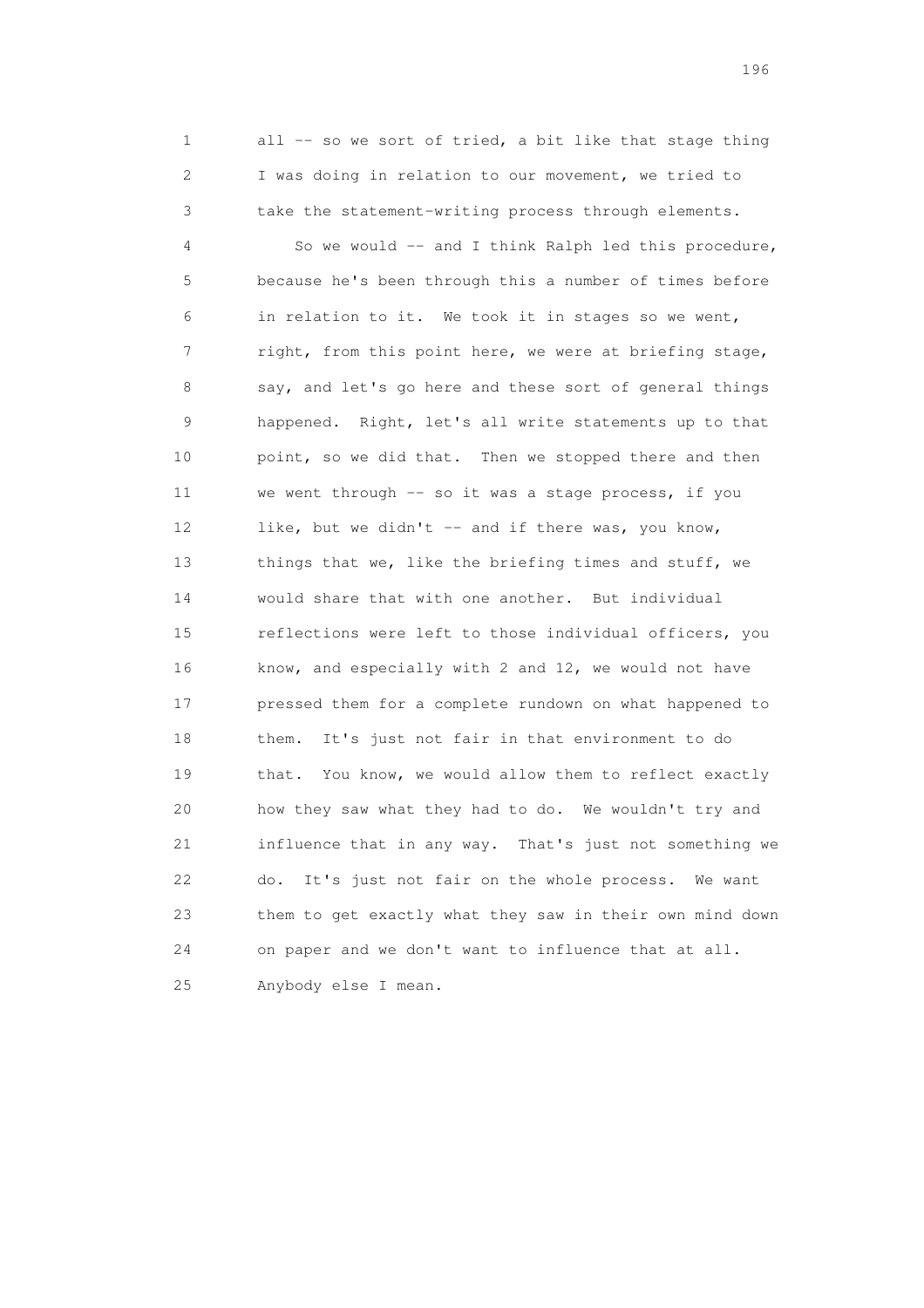- 1 SIR MICHAEL WRIGHT: Was it the whole team?
- 2 A. Yes, sir, it was all of those operatives who were on the
- 3 operation the previous day.
- 4 SIR MICHAEL WRIGHT: Plus you?
- 5 A. Plus me, sir.
- 6 SIR MICHAEL WRIGHT: And Silver?
- 7 A. No, no.
- 8 SIR MICHAEL WRIGHT: He wasn't there?
- 9 A. No.
- 10 SIR MICHAEL WRIGHT: And C2 and C12?
- 11 A. Sir.
- 12 MR MANSFIELD: Can I round it off: did it not include
- 13 Esposito?
- 14 A. No, it didn't include Esposito, sir.
- 15 Q. It's all the people on the ground, as it were?
- 16 A. Yes, sir.
- 17 Q. I am sorry to take a little time, because it may be 18 important for everyone to understand how statements were 19 taken from the firearms officers. You are aware that no 20 passengers from the tube train were allowed time to 21 consider what they had to say; you know that, don't you? 22 A. No, sir, I don't.
- 23 Q. All right. I want to know how this was set up for the 24 23rd. Were you all asked to come to Leman Street at 25 a particular moment in time?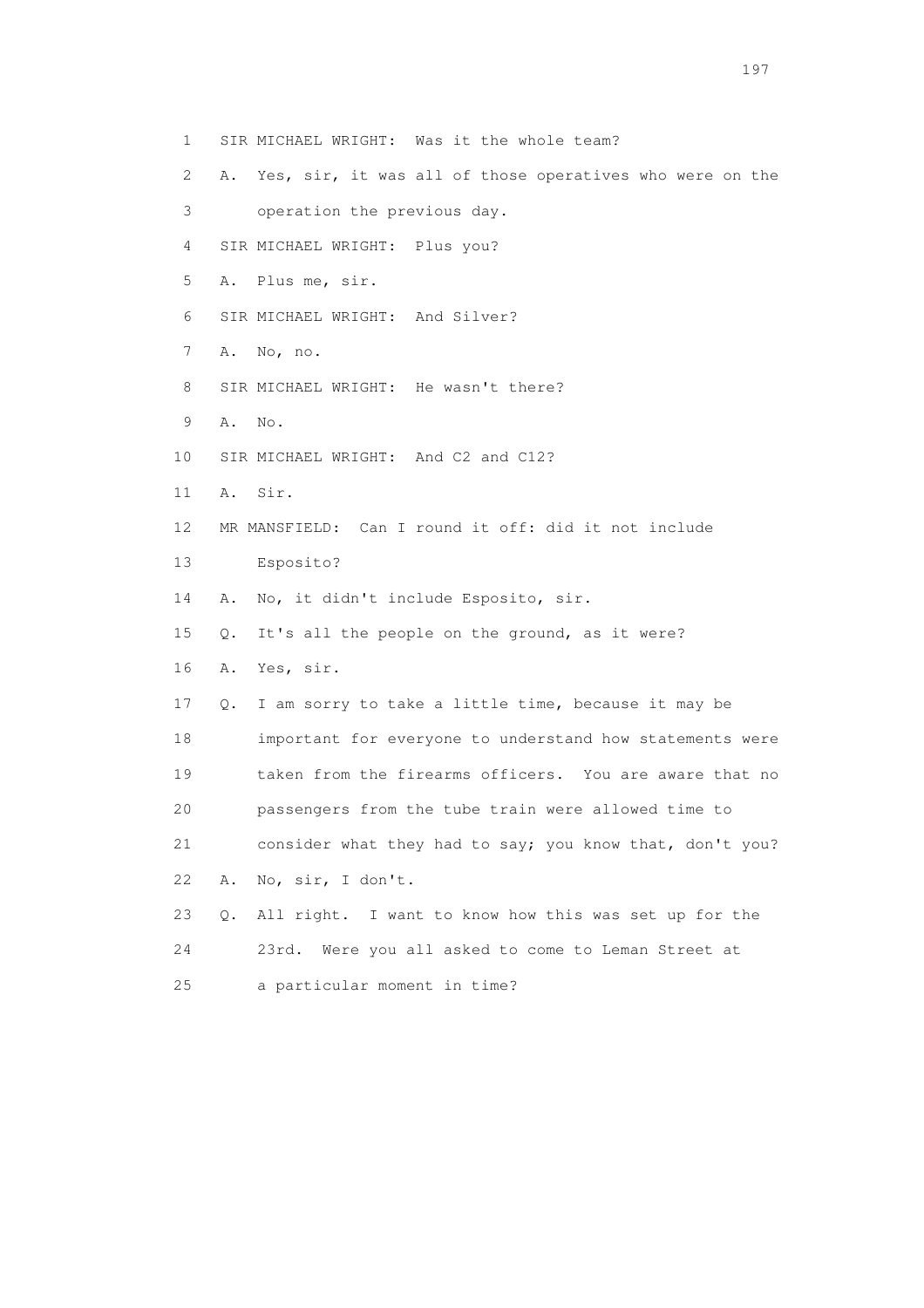- 1 A. Yes, sir.
- 2 Q. Right, when were you asked to assemble?
- 3 A. Maybe 1100 hours --
- 4 Q. 11 o'clock in the morning of the 23rd?
- 5 A. I think that was right, sir --
- 6 Q. Who was running it all?
- 7 A. Difficult to remember. The post-incident manager,
- 8 I think was Chief Inspector Costello, so he is the 9 post-incident manager, so it would have fallen to him to
- 
- 10 run it as such.
- 11 Q. They are not supposed to run it, are they, the
- 12 post-incident managers?
- 13 A. Well, facilitate the process.
- 14 Q. They facilitate, all right. But who's telling everybody 15 how it's going to work that day? Is it Ralph?
- 16 A. Yeah, I mean, we were all together in the room and
- 17 I think Ralph led proceedings, as such.
- 18 Q. You have indicated the staged process, but was time 19 allowed after 11 o'clock for all the officers, as it 20 were, to talk to each other before they sat down and
- 21 listened to the staged approach?
- 22 A. Yeah, I don't remember what all officers were doing,
- 23 sir, to be honest, but there would have been that
- 24 opportunity, yes.
- 25 Q. So there is an opportunity to discuss, and then Ralph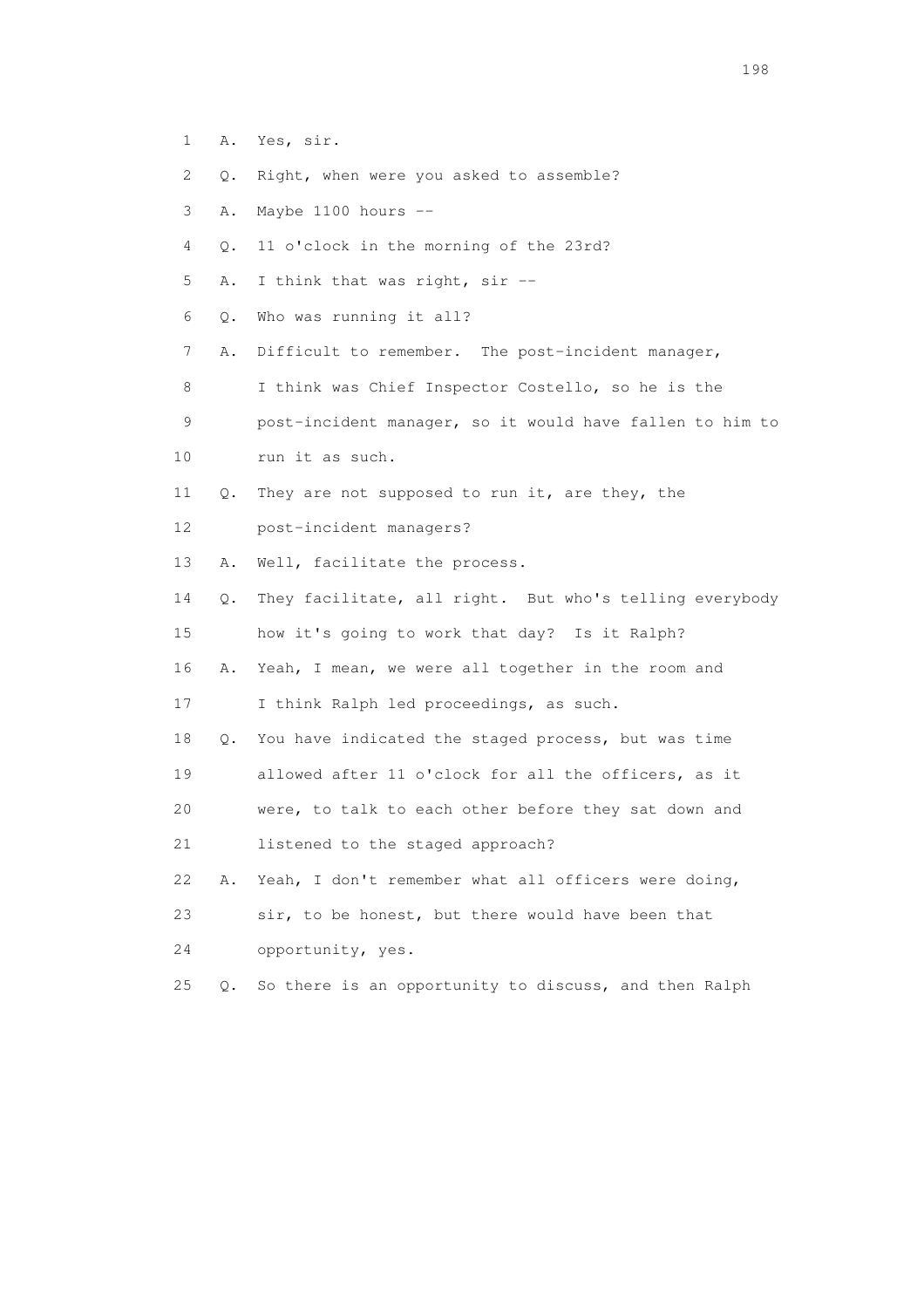1 begins the process of the stage, various stages. You 2 are aware that blocks -- I'll be precise -- parts of 3 statements are worded identically? Were you aware of 4 that? 5 A. Well, I am not really aware of it, sir. I -- 6 Q. You are not? 7 A. Well, I have read some statements. I don't think I have 8 read them all. 9 SIR MICHAEL WRIGHT: It would hardly be surprising if the 10 procedure that you have described was followed. 11 A. Yeah, exactly, I mean, it is a procedure that normal 12 police officers go through as well. I know there is 13 contentions about it at the moment, but it's 14 a recognised procedure and therefore you are bound to 15 have that. 16 MR MANSFIELD: You see, the point that's been made over 17 many, many years and is being made at the moment in 18 another case is that, recognised though the courts have, 19 it really doesn't permit independent recollection, does 20 it? 21 SIR MICHAEL WRIGHT: As you rightly point out, Mr Mansfield, 22 it's been approved by the Court of Appeal for over 23 50 years. 24 MR MANSFIELD: I appreciate, and unapproved by others over 25 50 years. I will leave that to one side.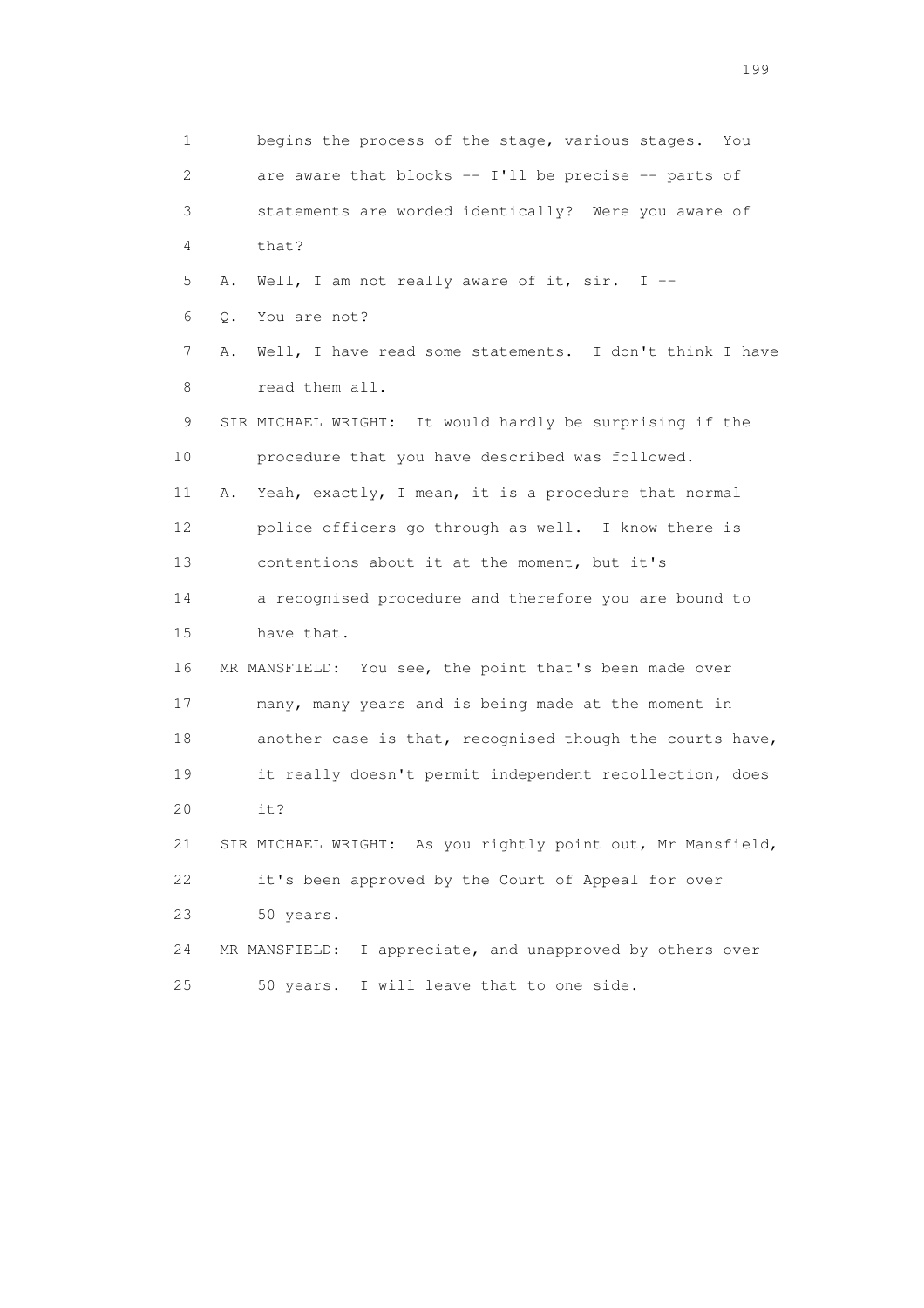1 The procedure that you adopted that day, as the 2 learned Coroner says, not surprising that there are 3 parts of statements that are worded identically. 4 What I want to put to you was: was there a board or 5 a screen on which it was -- wording was suggested? 6 A. I don't recall a board -- when we get together, 7 sometimes there is a board there and we put on briefing 8 times so we don't keep asking each other: when did this 9 happen. We put on specific times on a board. Now on 10 that particular day, I can't recall whether that existed 11 or not but it may have done. 12 Q. It's a little more than just times and places; do you 13 follow? What I am asking you about is whether in fact, 14 so that officers could all get it right, not only the 15 times but actual wording was put up somewhere, or 16 dictated even. Did that happen? 17 A. I don't -- I have no recollection of that type of thing 18 and it wouldn't have happened in the process. I mean, 19 it was a fairly emotional process for all of us. Now, 20 there may have been a board, there may have been 21 specific times on it, but there certainly wasn't any 22 agreement on statements or on -- I mean, I suppose the 23 order I gave, I might have discussed that, I think this 24 is what I said, did everybody hear that; that would have 25 been a discussion we had but I certainly wouldn't have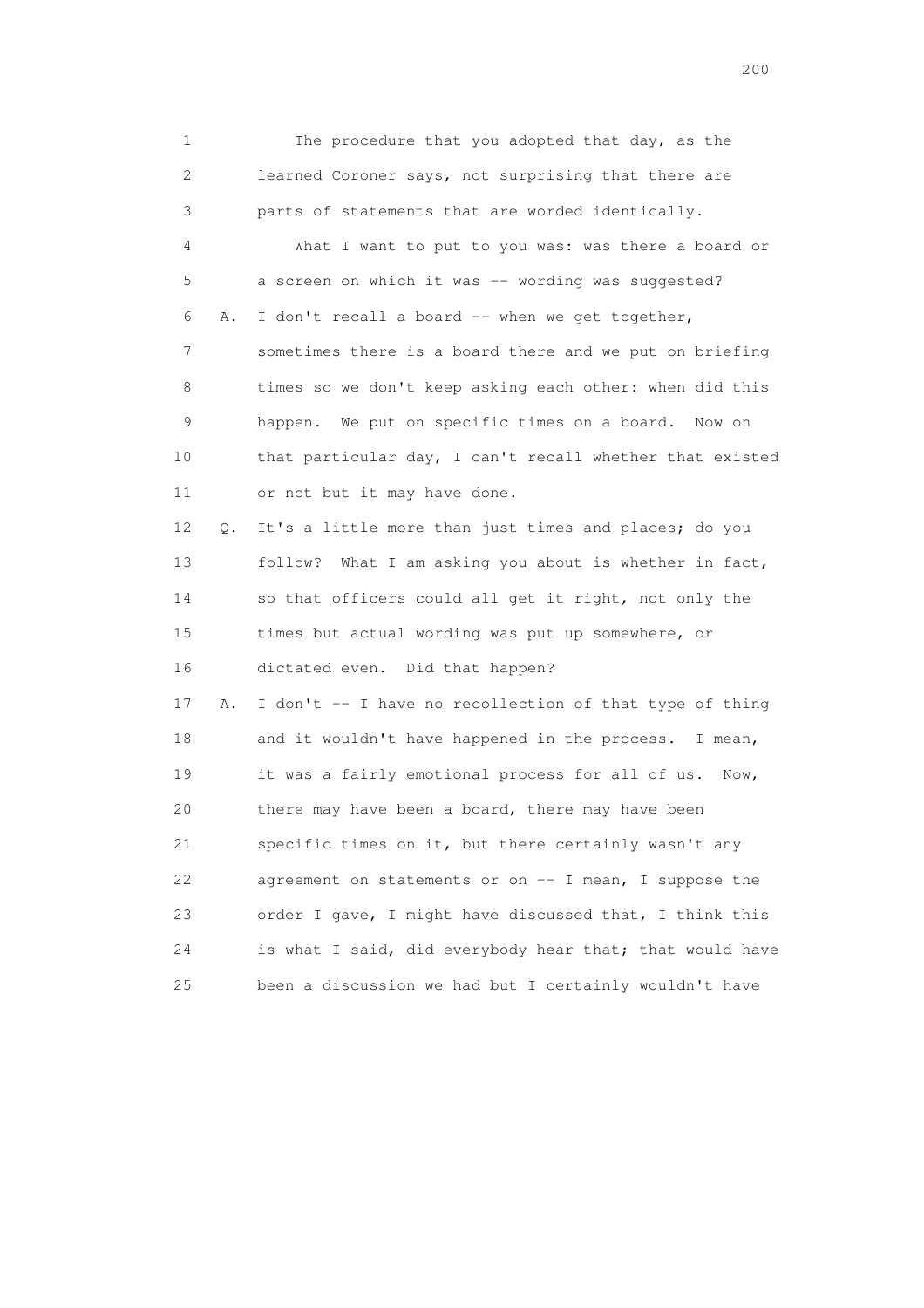1 written anywhere, this is what I said or whatever; but 2 I would want to get that right, you know, and it helps 3 to get it right to get confirmation somewhere. I mean, 4 I think that sort of sounds reasonable. 5 Q. Normally after an incident there is a debrief, isn't 6 there? 7 A. The manual states there should be a debrief, sir, yes. 8 Q. For much the same reasons I suggest as you going down to 9 find out what's happened, when you all get back to 10 Leman Street on the day concerned, the custom and the 11 guidance in the manual is you debrief the officers 12 concerned to find out what has happened, because you are 13 not all down on the platform; that's pretty 14 straightforward, isn't it? 15 A. Sir, can you repeat the question? 16 Q. Yes, it's pretty straightforward, according to the 17 manual you have a debrief as soon as possible, as soon 18 as practicable after the event? 19 A. According to the manual; we didn't have a debrief. 20 Q. Yes, I know you didn't. The real question is: why 21 didn't you have a debrief. 22 A. Basically because we were all paranoid about collusion 23 and collaboration, and I wish somebody would identify or 24 invent a proper debrief that we could have whereby we 25 could all learn from the process. However, because of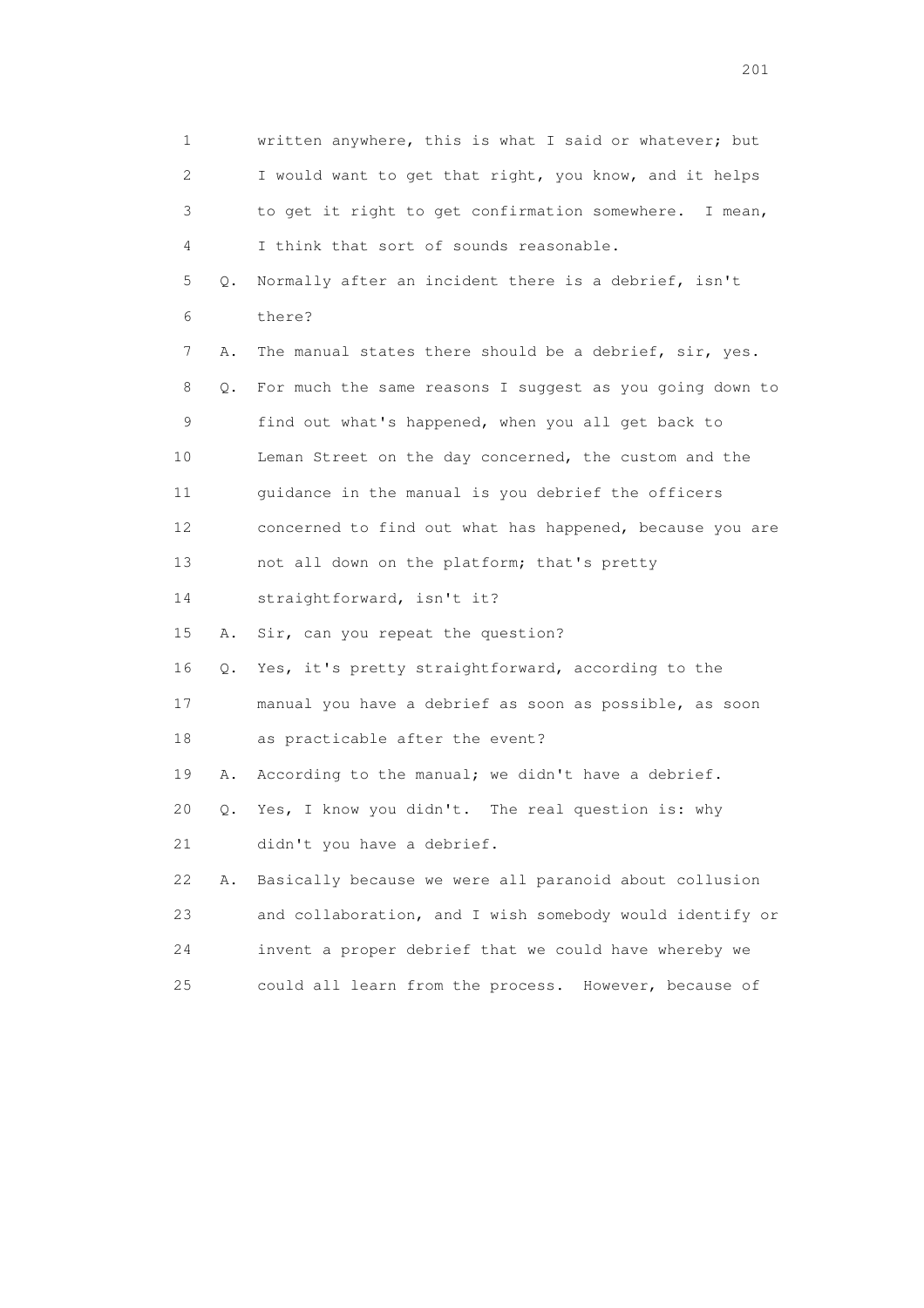1 those fears, I suppose, and that pressure -- it's 2 ridiculous, I know. We wish we could have had 3 a debrief. I mean, this process is almost like 4 an organisational debrief. I mean, we are all learning 5 so much about the process, but like I say, from a 6 firearms point of view, for the very reasons I have 7 already identified, you know, when an operation is 8 thought to be unsuccessful, people row for shore, and we 9 are left to mop up what's left. Therefore, we are 10 paranoid, if you like, about getting exactly how it is 11 on paper for every individual officer, and we can't hide 12 behind anything. We have done this. We have shot 13 an innocent man, and we have to account for it. Nobody 14 else has to do that except us. 15 Q. You didn't know that on the 22nd, did you? 16 A. No, sir, but I did when we wrote the statement. 17 Q. I'm only now dealing with the question of the debrief 18 which would, I suggest, should have come much earlier. 19 You say no debrief because we are all paranoid. 20 Paranoid is the word you have used about the suggestion 21 of collusion? 22 A. That's correct, sir. 23 Q. Or was it that you were paranoid, all of you, may not 24 have been you so much but others, paranoid that if 25 something was written down on that day which later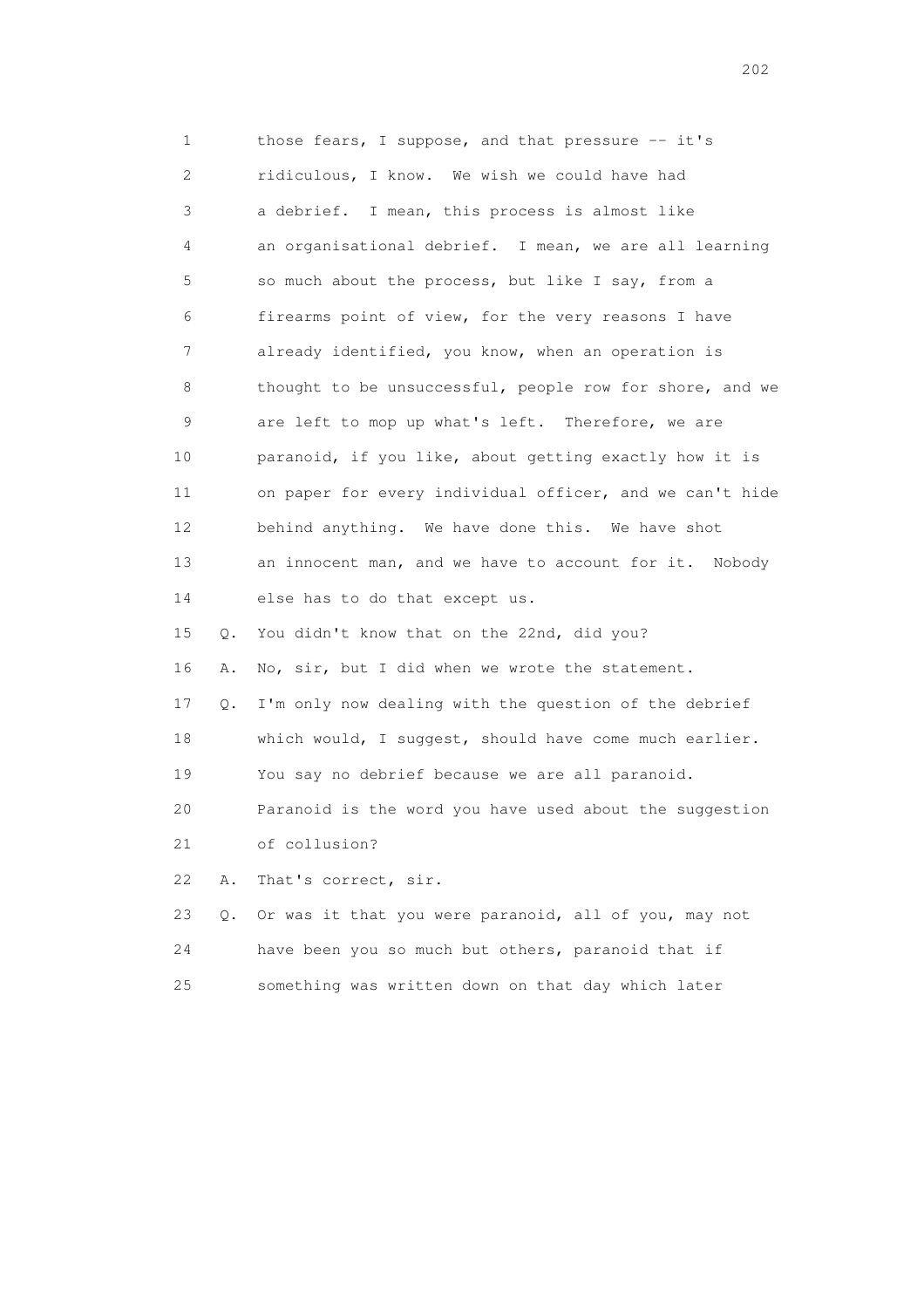1 turned out to be inaccurate or untrue, it would be 2 disclosable? 3 A. We know everything is going to be disclosable. That's 4 why it's so important to get it absolutely right, and 5 each individual has to reflect their feelings of that 6 moment in time. 7 Q. Page 374, please in the exhibit, it's your interview. 8 A little further on from the passage we have already 9 dealt with. The IPCC asked, do you see the next 10 question down after the "Greg" deletion: 11 "Did you conduct any hot debriefings to firearms 12 teams, part of the information gathering, was that the 13 process when you were downstairs? 14 "Answer: I wouldn't have any ... 15 "Question: Ok, fine. Who would do that? 16 "Answer: I'd debrief ..." 17 So I am going to take this slowly. 18 This would normally be your role, would it, or do 19 you mean you personally would, "I'd debrief" with 20 someone else? What did you mean there, "I'd debrief"? 21 A. That was the start of a sentence that I didn't finish. 22 So "I'd debrief", and then I decided to put it another 23 way. 24 Q. Sorry, I am just meaning -- it doesn't mean you would 25 conduct the debrief, you mean you would be part of a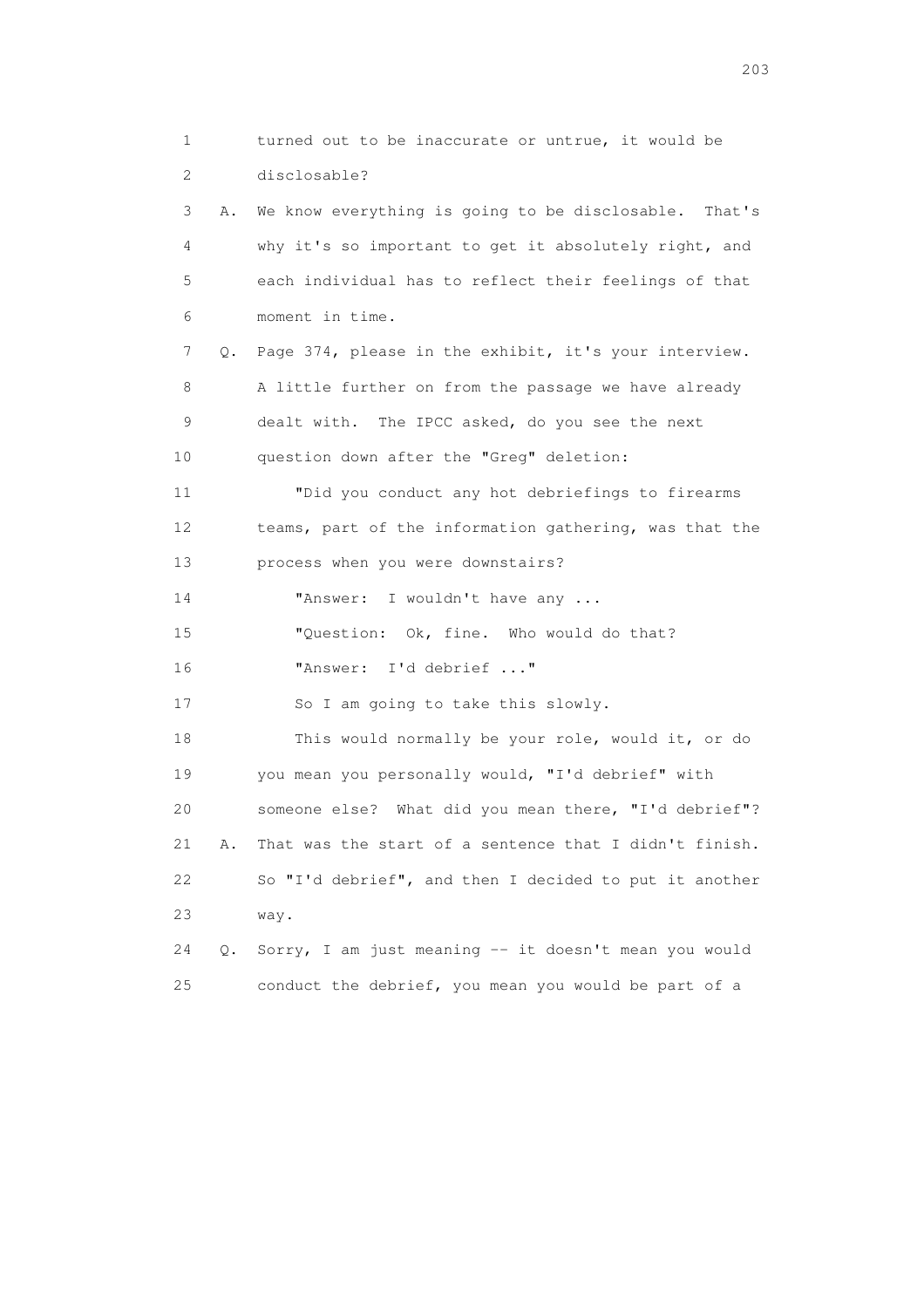1 debrief, is that how you meant it to be? Sorry, its 2 just those first two words. 3 A. No, I think what's happened is the transcriber, because 4 basically this is from a tape. 5 Q. Yes? 6 A. I think I wanted to start the sentence by saying "I'd 7 debrief" and carry on but I stopped and thought no, 8 I won't put it that way, I'll answer it in a different 9 way. So I think that's -- well, that's something I did 10 not want to start the sentence with, "I'd debrief" and 11 then I stopped and then ... 12 Q. What were you going to say, "I'd debrief" and what? 13 A. I can't tell you what I was going to say on that day, 14 sir. 15 Q. I understand. But this is the reason you give: 16 "We don't necessarily do it, we had had a ... 17 sometimes don't do it at all because obviously it's 18 disclosable ..." 19 Can I stop there for a moment so the jury 20 understand? During court proceedings -- if there are 21 any, of course -- there are rules about disclosure to 22 the persons in an inquest or parties in a criminal case, 23 if it turns out that way, as to the documentation that 24 exists; you are aware of that? 25 A. Yeah, I mean, that's --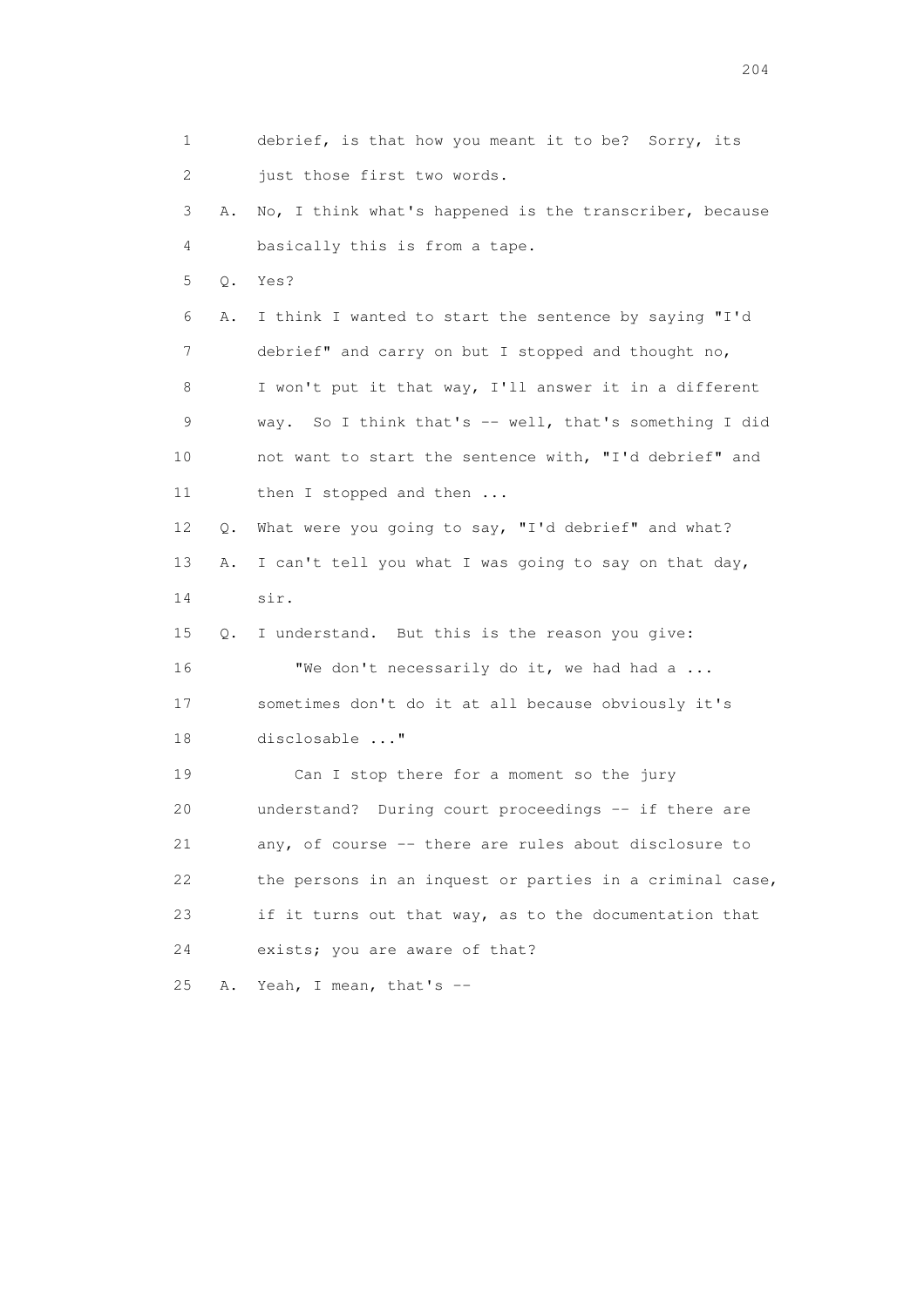1 Q. That's what you are talking about?

2 A. Yes, obviously its disclosable.

 3 Q. Just so the jury understand, "it's disclosable so it may 4 not be the best thing to do". Whatever did you mean by 5 that?

 6 A. Well, I have already identified why we wouldn't debrief, 7 ie because it's not the best thing to do, because the 8 point of a debrief, and there are a number of different 9 debriefs you can go through. A debrief we did do is a 10 welfare debrief, but that's all, just to make sure 11 everyone's okay. But anything else, I mean if we want 12 to learn from the incident because there may be some 13 equipment that didn't work correctly or whatever, those 14 sort of things we would love to do, but we don't do 15 debriefs, pretty much you know we, it's just -- 16 I suppose if there are too many reflections on what 17 occurs it can confuse somebody like yourselves, a jury, 18 in relation to what actually happened and therefore we 19 don't want to do that, we want to make it as clear as 20 possible to each individual officer who have gone 21 through that operation, and it may sound as though 22 that's, I'm trying to say that we don't do it because we 23 have something to hide, but it's not that at all. We 24 would love to be able to do a proper debrief, the way we 25 would learn from it but that it wouldn't be disclosable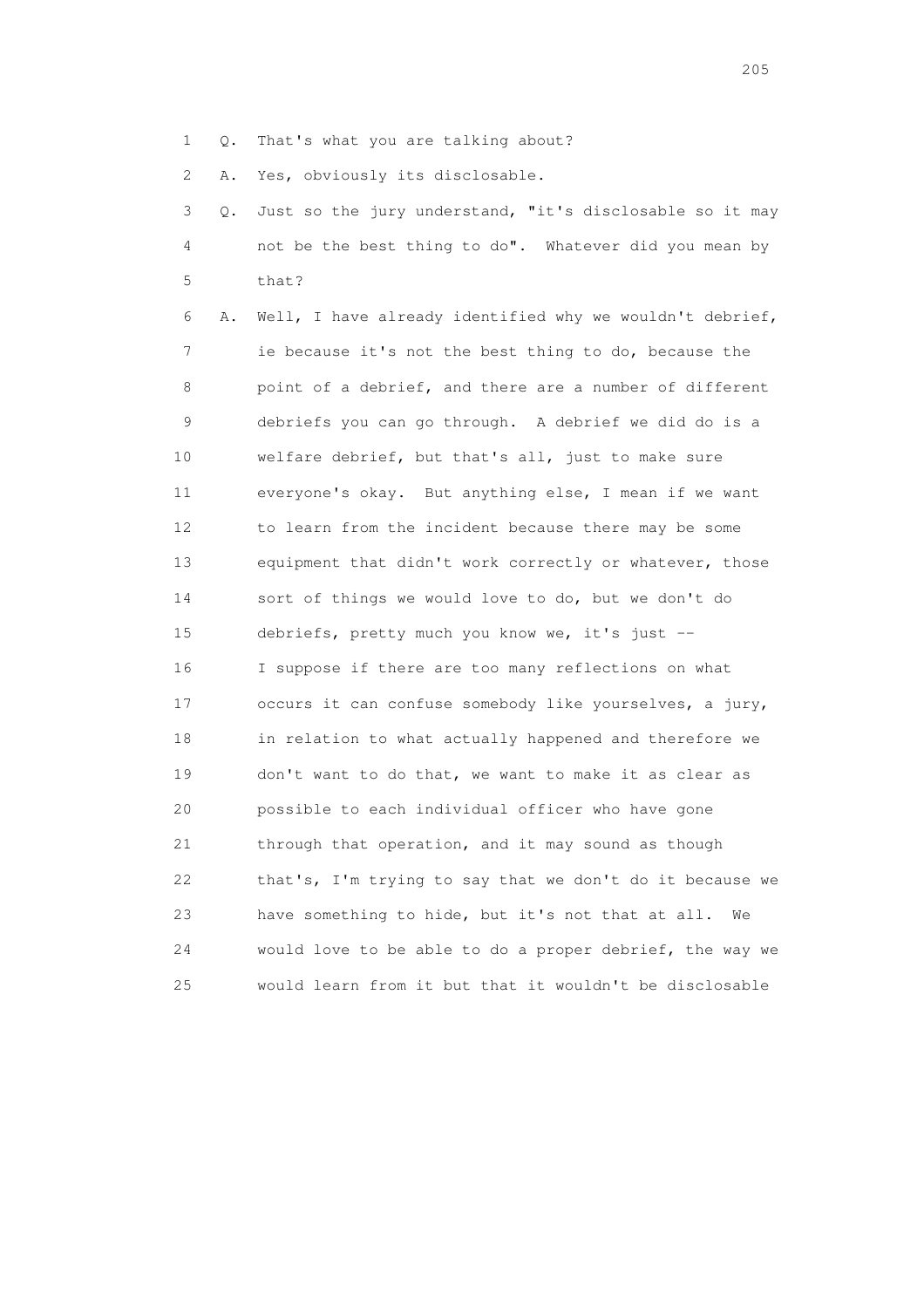1 because everybody has a different view, each officer has 2 a different view about how the operation is conducted 3 and how it goes, and we think it's better to keep that 4 in isolation, if you like, each individual officer 5 reflecting their own views, a debrief may sometimes 6 change people's views but it's best to get the raw thing 7 after the event with obviously a gap between it to give 8 people time to reflect. 9 SIR MICHAEL WRIGHT: Forgive me. Paranoia to me, maybe to 10 the jury, means the unreasoning fear of unfair 11 victimisation. Is that what you meant? 12 A. I suppose in a way it could be organisational 13 victimisation in relation to how what we have done may 14 be viewed. "Paranoia" maybe is a very strong word, 15 I know, sir, but -- 16 SIR MICHAEL WRIGHT: Yes, maybe, what I would like to know 17 is exactly what you meant by it. It's fear of 18 something. 19 A. I suppose it's the fear of being accused of doing 20 something wrong where all we are doing is operating on 21 behalf of London in relation to protecting them, and 22 therefore that's what I mean by that, we may be accused 23 of -- well, I mean, similar to, you know, people think 24 we go out and shoot people, it's that sort of fear that 25 we have as a unit that can be directed towards us. So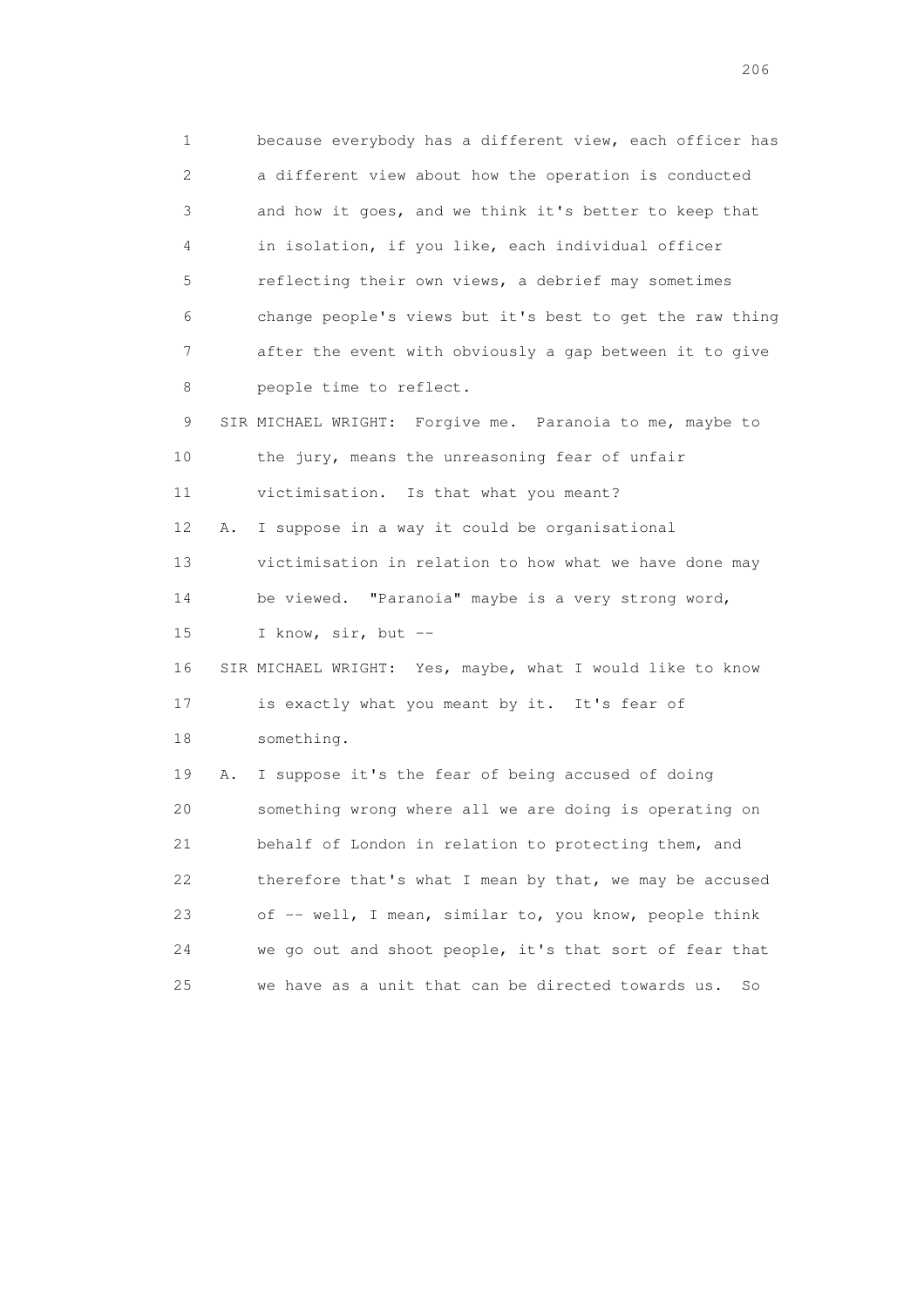1 it's a reflection of that. It's a paranoia around that 2 accusation.

 3 SIR MICHAEL WRIGHT: From? Accusations from inside the 4 force or outside the force or both? 5 A. Yeah, both, I think its a lot wider. The problem is 6 when we get involved in operations, the unit supports 7 us, pretty much everybody, you know, to different 8 degrees but we do get supported. Outside that, then 9 I wouldn't say that it was guaranteed, do you know what 10 I mean? And then because we are involved in shootings 11 they are hugely contentious and you get all sorts of 12 other agencies that come in and take their -- just want 13 to involve themselves and accuse us of doing something 14 wrong. Its that type of paranoia I suppose I'm talking 15 about.

16 SIR MICHAEL WRIGHT: Very well.

 17 MR MANSFIELD: Trojan 84, can I preface the next question: 18 everybody understands and I think the British public and 19 the London public absolutely understands a job that is 20 so difficult and so contentious, in one sense, and bears 21 upon courage and so forth, that firearms officers have 22 to do; no-one is disputing that, do you follow? 23 A. Sir.

 24 SIR MICHAEL WRIGHT: Mr Mansfield, its very good of you to 25 say that, but I think that what the officer is saying is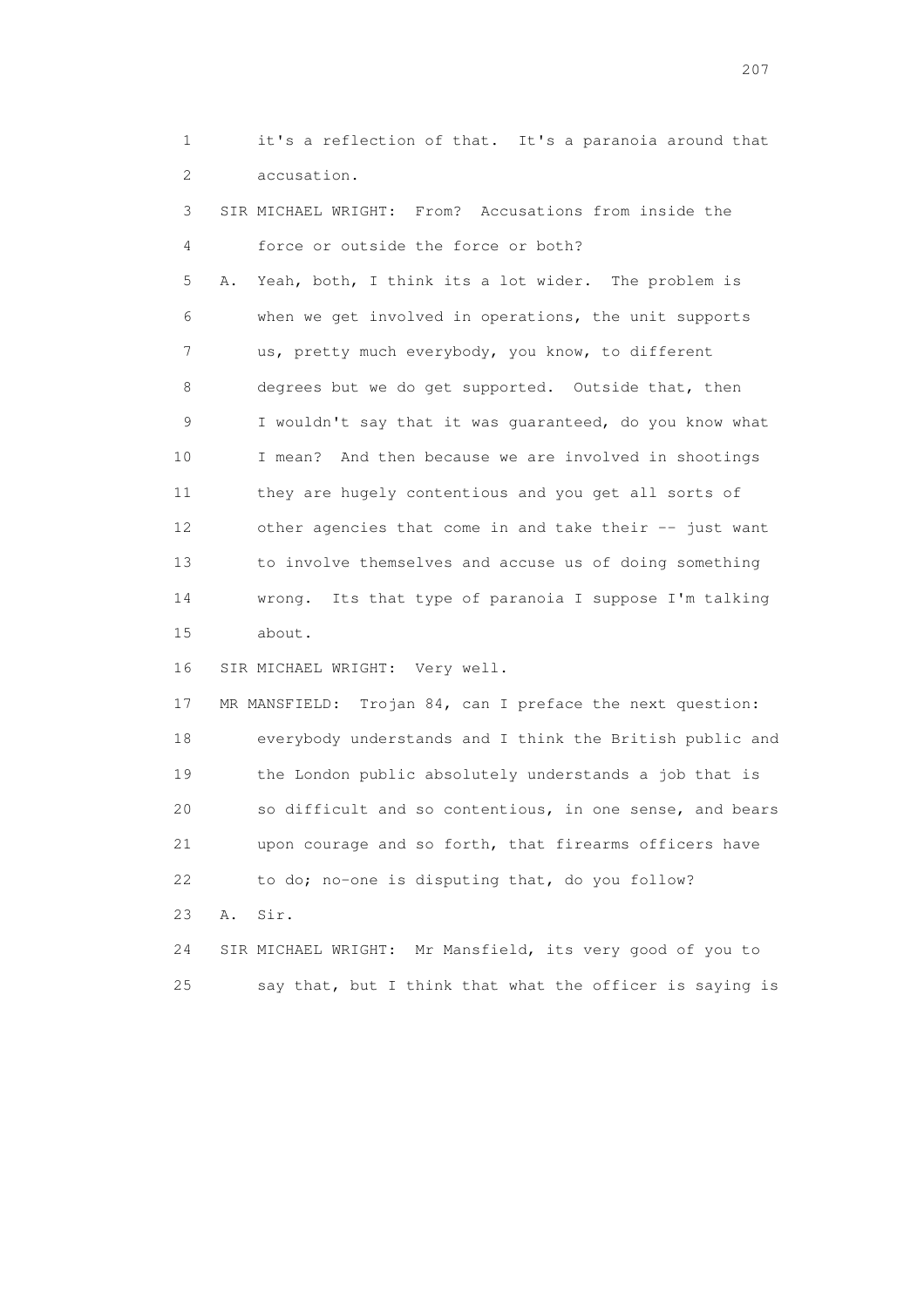1 that they fear that people don't.

2 MR MANSFIELD: Yes, and that's what I'm coming to.

 3 I prefaced that because I want you to understand 4 that the question is put in that frame, I'm not 5 suggesting for a moment that you don't do one of the 6 most difficult jobs. 7 But of course, if you are all wanting to tell the 8 truth about the job that you have done, then there isn't 9 a problem, is there? 10 A. No, sir. 11 Q. If in fact officers who have conducted themselves 12 entirely properly, entirely honestly given account, that 13 can be recorded in a debrief, can't it? 14 A. Yes, sir. 15 Q. In fact one of the other guidelines is in fact that 16 there not only should be a debrief but that it should be 17 recorded, shouldn't it? 18 A. Yes, sir. 19 Q. That can be done in lots of different ways, these days 20 obviously there are lots of mechanisms for doing that, 21 and therefore you shouldn't have any paranoia or fear if 22 everybody is telling the truth, should you? 23 A. No, sir. 24 Q. And the worry is that if everybody's done a very 25 difficult job under difficult circumstances, they might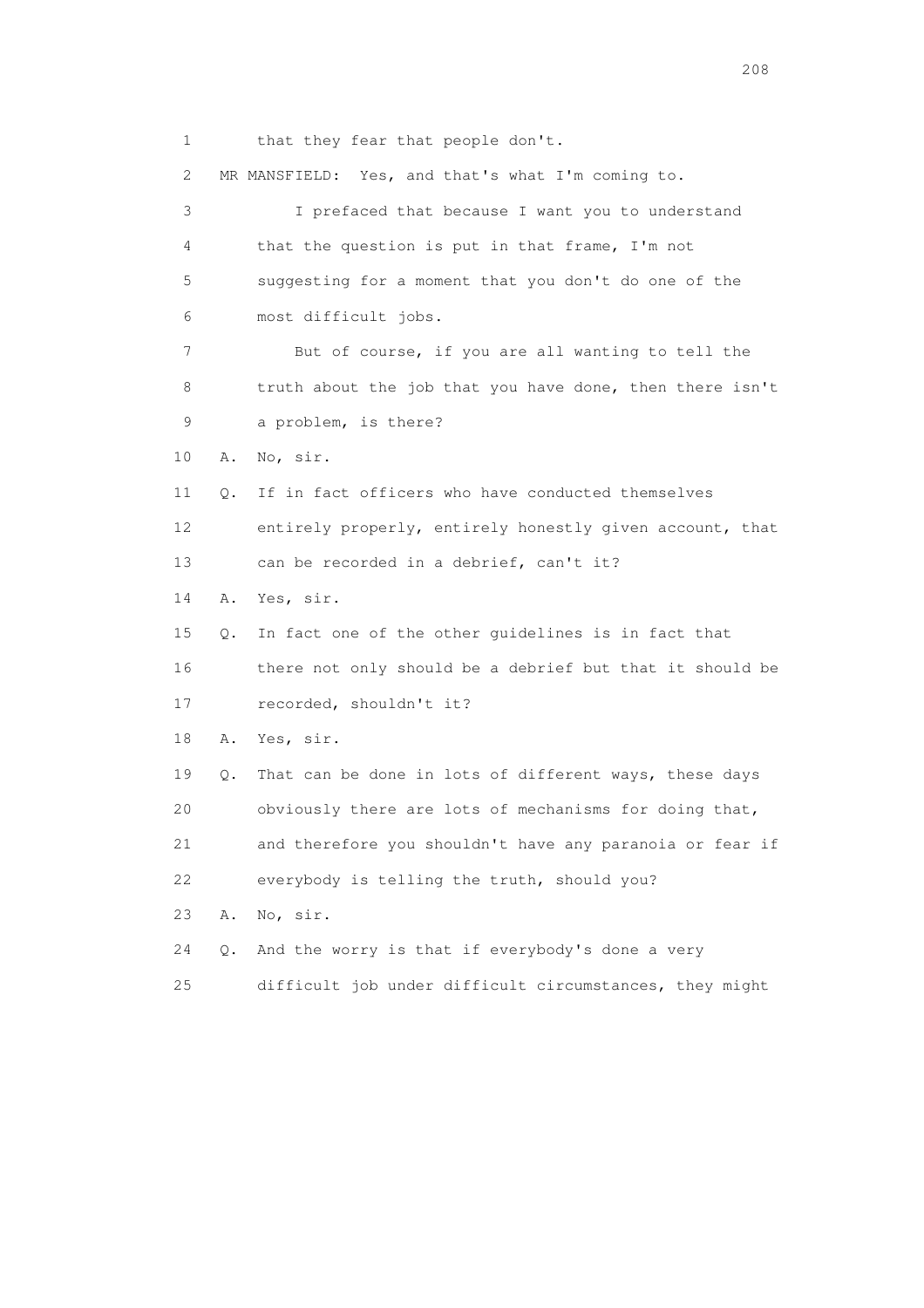1 say things they don't mean; that's possible, isn't it? 2 A. Yes, sir. 3 Q. They might lie in order to cover up the truth; that's 4 a known possibility? 5 A. Possible, sir, yes. 6 Q. And they might lie because they don't want their real 7 position to be exposed? 8 A. Possible, sir, yes. 9 Q. That's a matter for them rather than you, isn't it? 10 A. Yeah, probably, sir, yes. 11 Q. And therefore if the officers told you something on the 12 spot that later was shown to be wrong because they were 13 shocked, or wrong because they were lying for one of the 14 other reasons, that's a matter for them, isn't it, not 15 for you? 16 A. Yeah, could you repeat the question? 17 Q. Yes, I am sorry, it's slightly long. 18 If the officers tell you something on the spot -- of 19 course it may be wrong, it may be inaccurate, it may be 20 true, it may be untrue, all those things -- but if they 21 tell you something on the spot, it's not for you to 22 decide not to record it, is it? 23 A. It may not be, sir, but I did on this occasion. 24 Q. All right. I'm going to move from the statement, and 25 I'm going to take it in stages. As we are rising at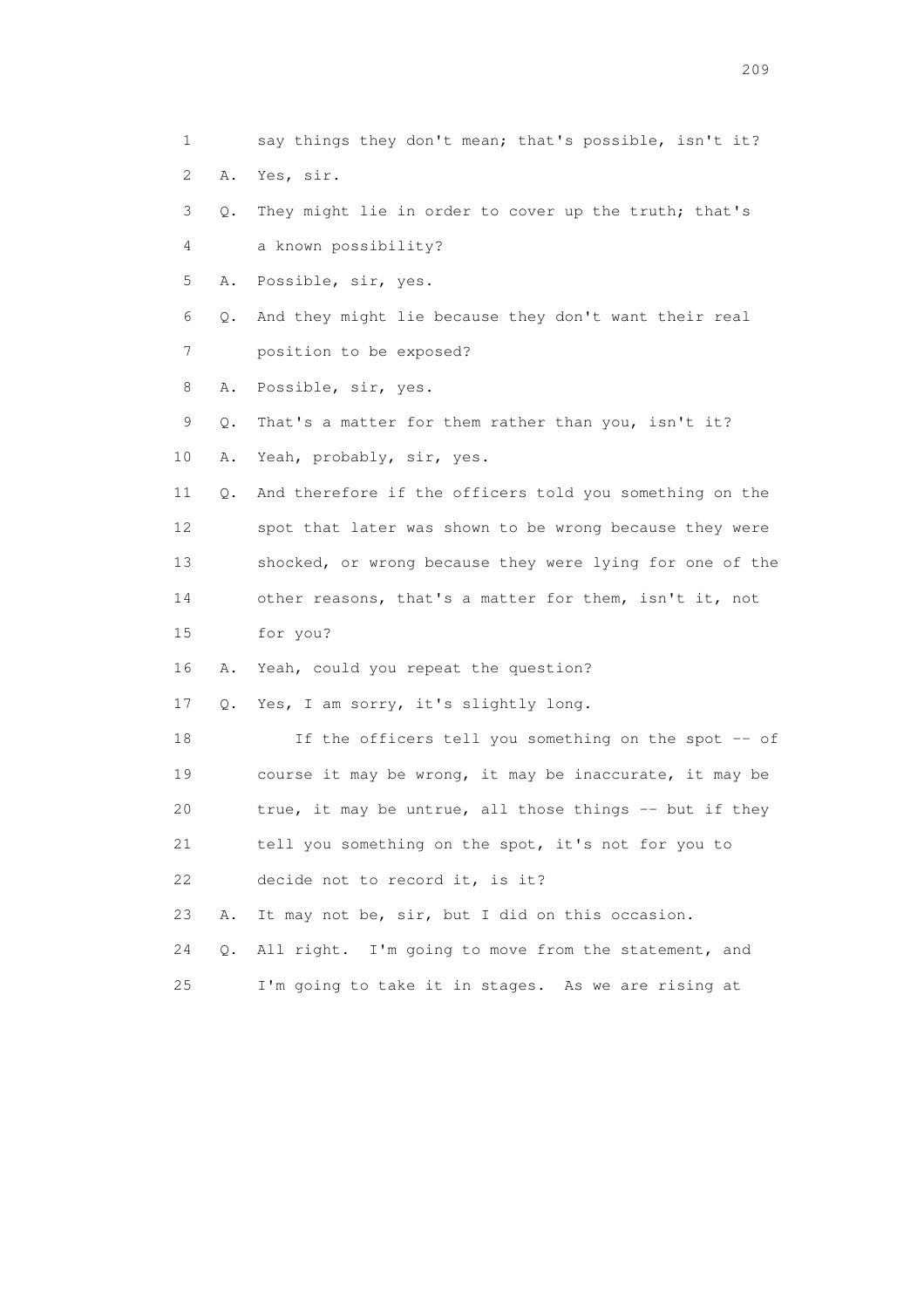1 4.15 there will be time for you and others to 2 cross-check this. In fact if you just have your 3 statement back on screen, it helps you to follow this, 4 335 at the bottom. 5 There are two different authorities referred to 6 there. PIM is, we see, not a drink but a manager, 7 post-incident manager. Then we see DPS, and that's 8 a disciplinary branch, is it? Do you see it at the 9 bottom of the page? 10 A. Yes, sir. 11 Q. Those two branches. You waited at the scene in order to 12 speak to such people, didn't you? 13 A. Yes, sir. 14 Q. As far as that is concerned, do you remember speaking to 15 any of them or not? 16 A. Director of professional standards, there, I think. 17 Q. I'm so sorry, professional standards, it's 18 a disciplinary aspect but professional standards. 19 Director of professional standards and post-incident 20 manager. Do you remember speaking to any of them or 21 not? 22 A. The post-incident manager SO19, I remember him; 23 I remember talking to the DPS chap, but I don't know who 24 he is now. 25 Q. All right, I appreciate that, names may go. Before we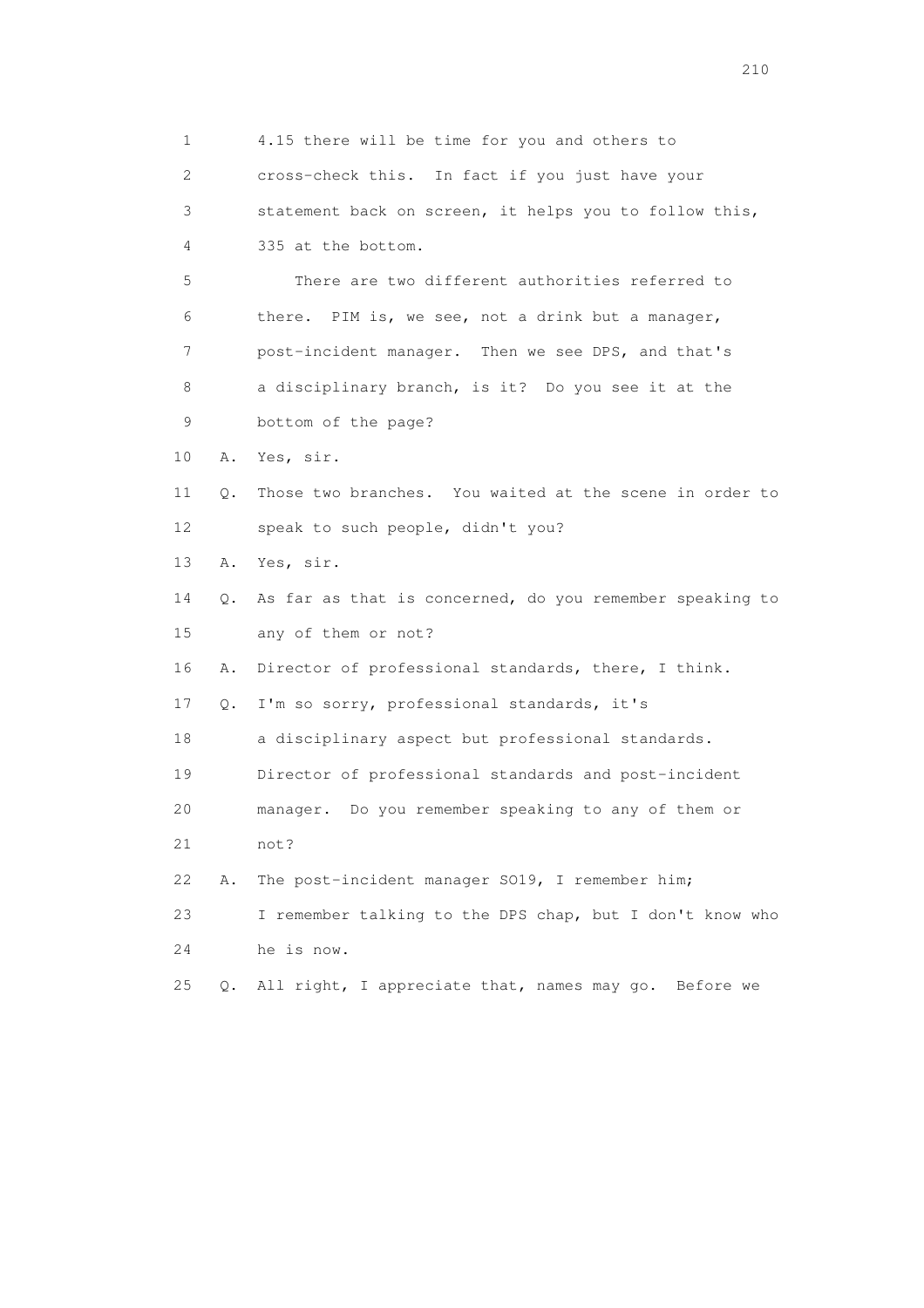1 get to those two sources, you spoke to Terry. Now we 2 know, because someone else did write this down, what it 3 is said Terry told Silver, so I am going to ask you 4 whether this is what Terry may have told you. 5 Terry we see in the middle of the page further up. 6 As its a fresh name, what was his position in all of 7 this? 8 A. He is a supervisor on 19, he is the green team 9 supervisor. 10 Q. He is the green team supervisor and Ralph is the black 11 team? 12 A. Correct. 13 Q. This is what he told Silver had happened: that the 14 person, meaning Jean Charles de Menezes, who had been 15 shot -- but he didn't use that name because he didn't 16 know the name -- so that the shot person had been 17 leaning on a pole in the compartment. 18 Now, first of all, did you ever hear Terry tell you 19 that? 20 A. No, sir. 21 Q. And that when he, that is the shot person, didn't comply 22 with a challenge, he was shot because it was thought he 23 was going to escape. Now, did Terry tell you that? 24 A. No, sir. 25 Q. None of that?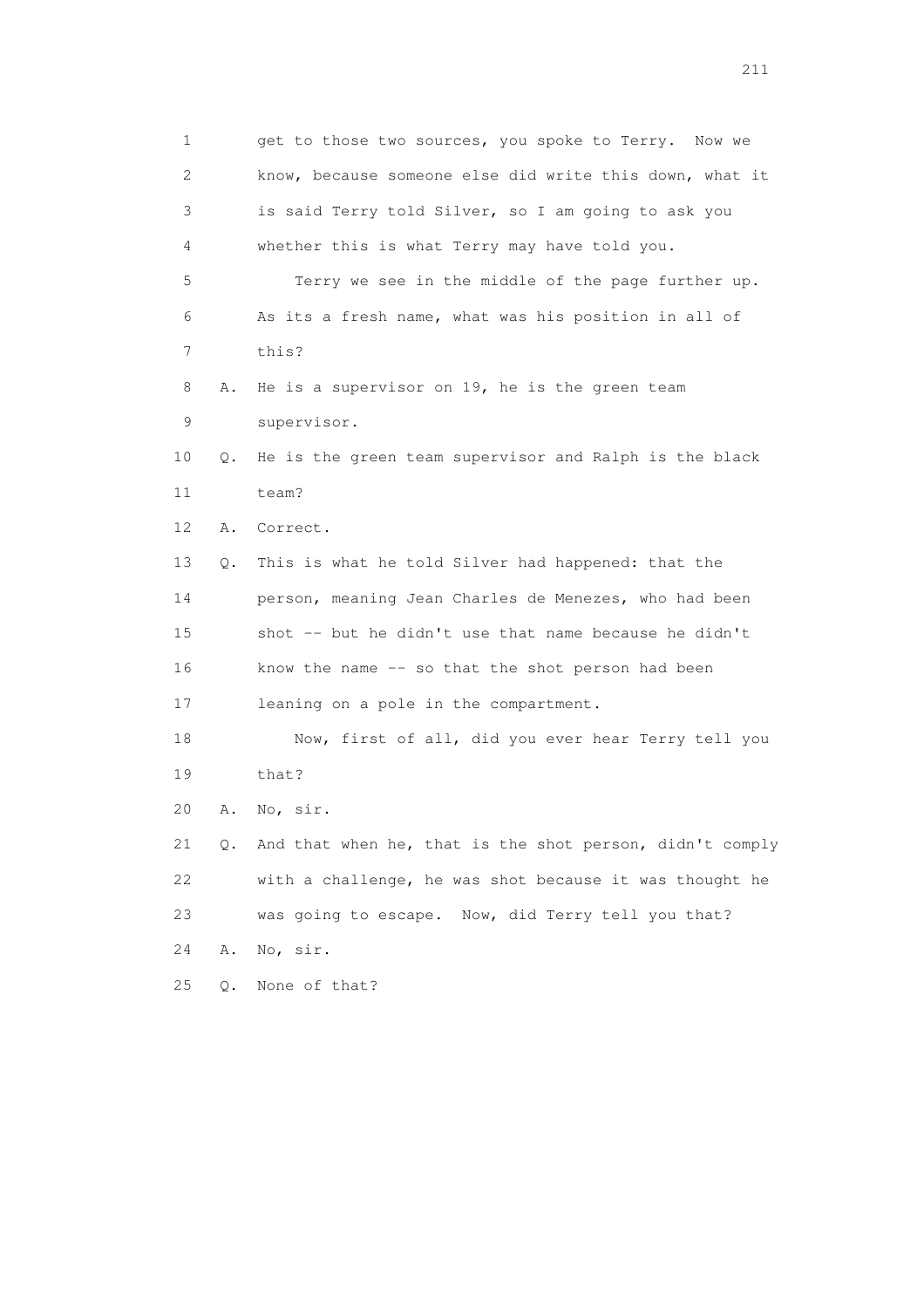1 A. No, sir.

|    | 2       | SIR MICHAEL WRIGHT: That can hardly have been based on his |
|----|---------|------------------------------------------------------------|
|    | 3       | own knowledge, can it? He wasn't there.                    |
|    | 4       | MR MANSFIELD: We will wait to hear who he says he got it   |
|    | 5       | from.                                                      |
|    | 6       | Because he certainly was down there, wasn't he?            |
|    | 7<br>Α. | Oh yes, sir.                                               |
|    | 8<br>Q. | And I appreciate your statement doesn't tell us what he    |
|    | 9       | told you, if he told you anything. What you are saying     |
| 10 |         | is, is this fair, that it's not a case of you not          |
| 11 |         | remembering that being said; you are saying, is this       |
| 12 |         | fair, that was not said to you by Terry?                   |
| 13 | Α.      | No, sir, it wasn't said to me by Terry.                    |
| 14 | О.      | Then I want to move on.                                    |
| 15 |         | SIR MICHAEL WRIGHT: Or by anybody?                         |
| 16 | Α.      | Not the pole element, sir, I don't remember anything       |
| 17 |         | about.                                                     |
| 18 |         | SIR MICHAEL WRIGHT: You don't remember a reference to the  |
| 19 |         | pole from anybody?                                         |
| 20 | Α.      | No, sir.                                                   |
| 21 |         | MR MANSFIELD: What about the escape bit, they thought he   |
| 22 |         | was going to escape?                                       |
| 23 | Α.      | No, I don't remember those words at all, sir.<br>No.       |
| 24 | О.      | So we can, as it were, circumvent that for the moment.     |
| 25 |         | Now, the post-incident manager, his name is, was, is       |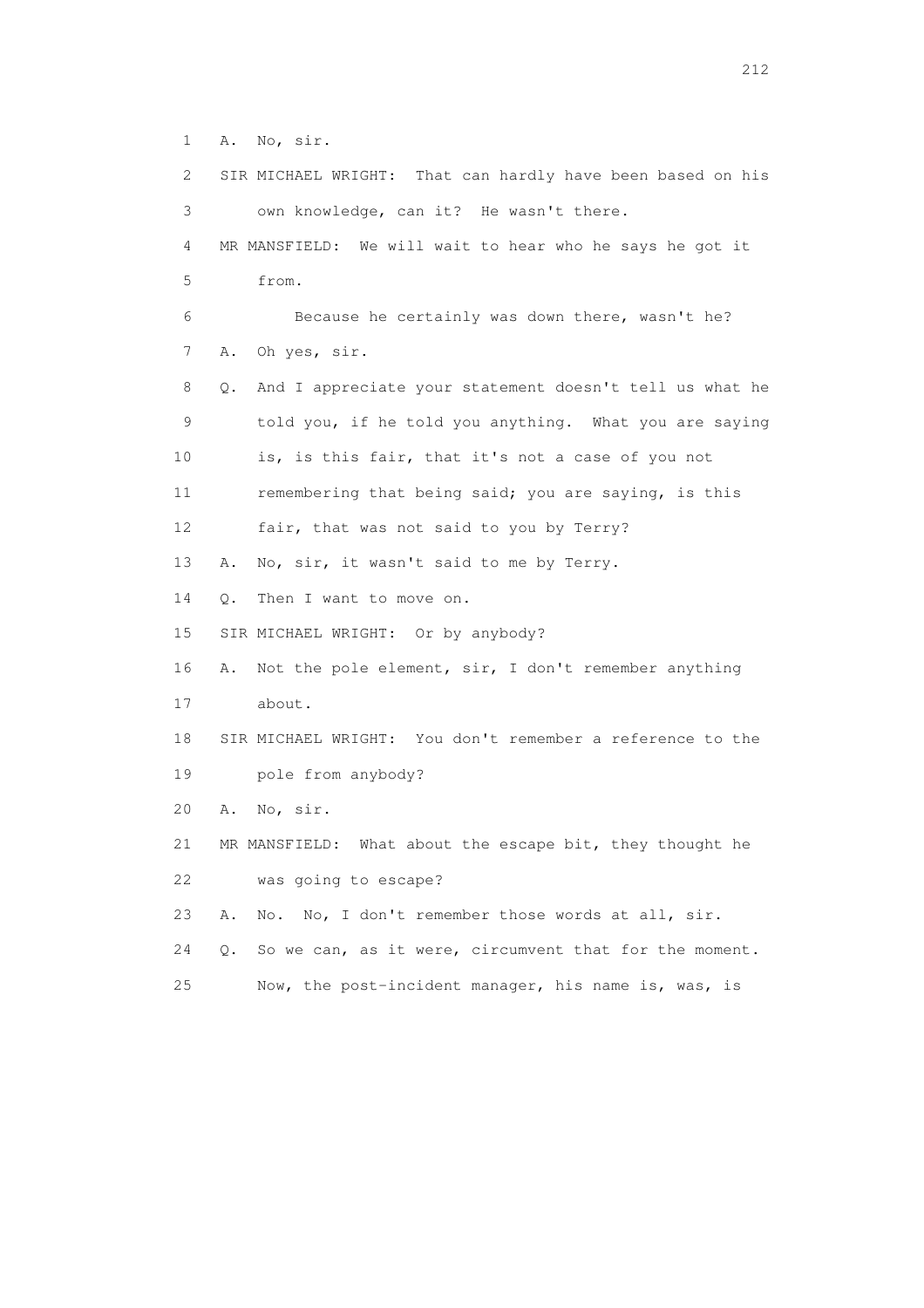1 Chief Inspector Stephen Costello. Does that ring 2 a bell? 3 A. It wasn't him who arrived at the scene, it was 4 Chief Inspector John Davidson. 5 SIR MICHAEL WRIGHT: Who is that, the PIM? 6 A. Sir, yes. 7 SIR MICHAEL WRIGHT: He is an SO19 officer? 8 A. He is no longer there, but he was. 9 SIR MICHAEL WRIGHT: But he was then. 10 MR MANSFIELD: The reason I am starting with this particular 11 individual, I am not suggesting at this point in time -- 12 which I am going to come to -- that he was at Stockwell; 13 he was in fact somewhere else, and received a telephone 14 call. In fact he was in the CO19 control room, so 15 obviously you would know where that was? 16 A. Sir. 17 MR MANSFIELD: For references, if anybody wants to 18 cross-check this, it's in the witness statements 19 page 856. 20 SIR MICHAEL WRIGHT: Where would that be, in the Yard, CO19 21 control room? 22 MR MANSFIELD: It's Leman Street. 23 SIR MICHAEL WRIGHT: If it's any help, Mr Mansfield, I have 24 had a note that the 4.15 is not set in concrete, but 25 4.30 is. It's a question of finding a convenient point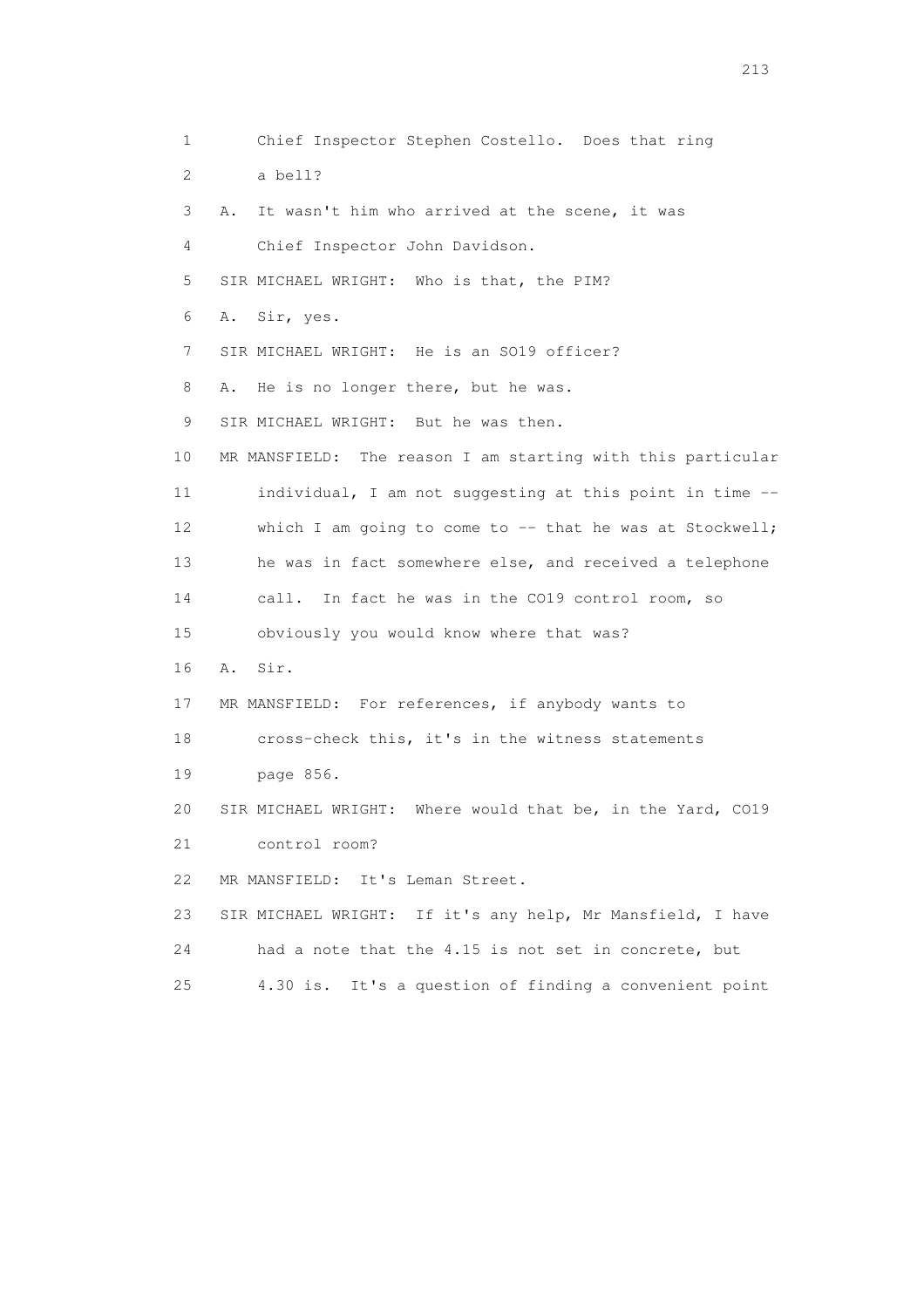1 to break.

| $\mathbf{2}^{\mathsf{I}}$ |    | MR MANSFIELD: Yes, if I may. I will certainly bear it in |
|---------------------------|----|----------------------------------------------------------|
| 3                         |    | If one has medical appointments, you don't want<br>mind. |
| 4                         |    | to miss them.                                            |
| 5                         |    | Sorry, I missed your answer. Its Leman Street,           |
| 6                         |    | isn't it, the control room?                              |
| 7                         | Α. | Yes, sir.                                                |
| 8                         | Q. | He says he received a phone call from you while you were |
| 9                         |    | still at the scene, and it's sometime after 10.15?       |
| 10                        | Α. | Who, Chief Inspector Davidson, sir?                      |
| 11                        | Q. | No, no, Inspector Costello, who was the post-incident    |
| 12                        |    | manager for SO19, and he is in the control room at       |
| 13                        |    | Leman Street, he receives a telephone call from you and  |
| 14                        |    | he has made a log, or a log of his call has been made?   |
| 15                        | Α. | Is it on my -- it would be on my billing then, sir.      |
| 16                        | Q. | 10.38. Do you have your billing there?                   |
| 17                        | Α. | Yeah, [number redacted] is the base room, yes, sir, so   |
| 18                        |    | that was four minutes 13 seconds.                        |
| 19                        | Q. | We can confirm you made that call, and what did you tell |
| 20                        |    | him?                                                     |
| 21                        | Α. | Sir, that number is the base room. I have no             |
| 22                        |    | recollection of talking to Chief Inspector Costello,     |
| 23                        |    | that could have been somebody in the base room, like the |
| 24                        |    | base room skipper, and me asking "you had better get the |
| 25                        |    | PIM down here" or "can you warn DPS", all of those       |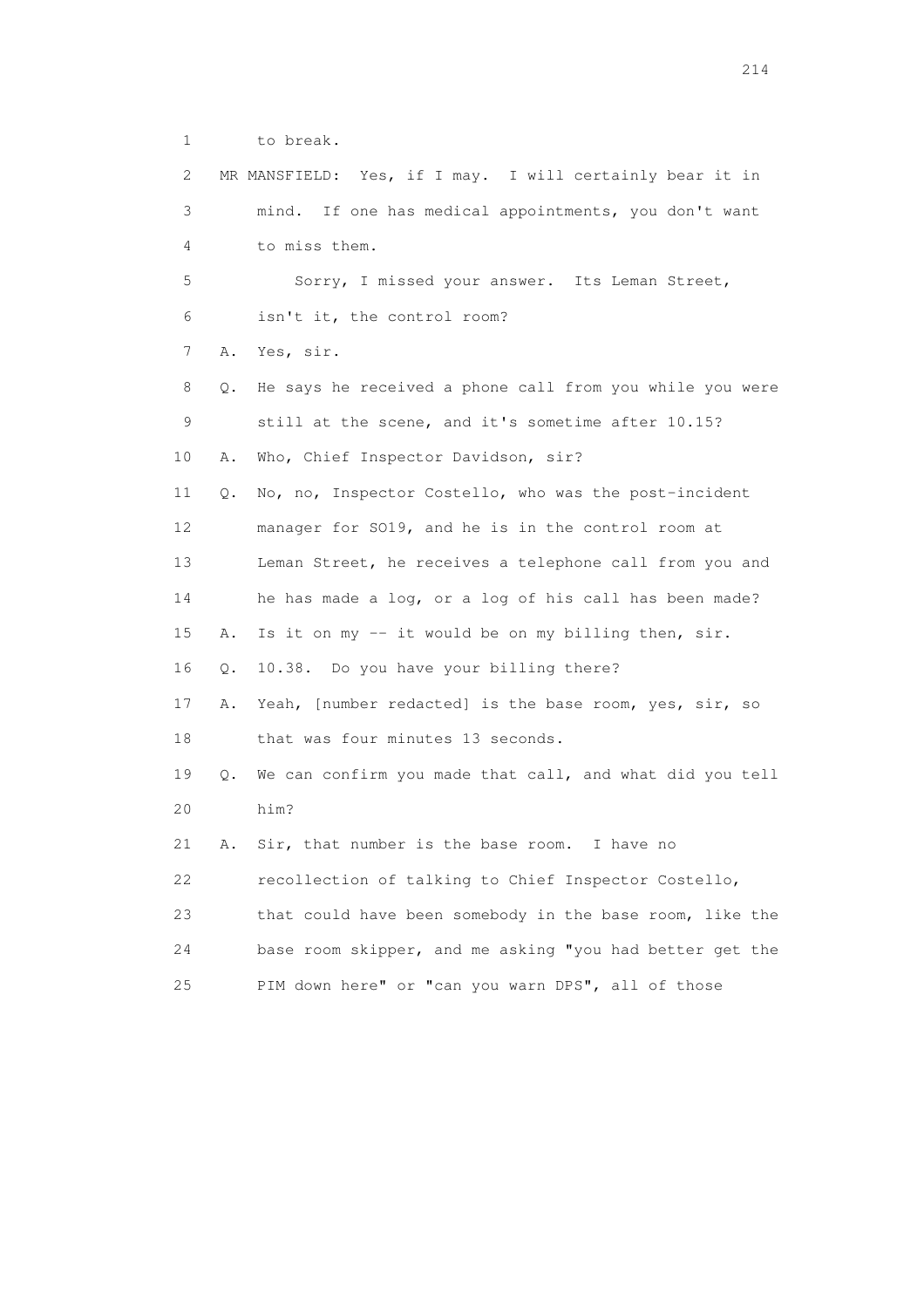1 things that we require at the scene after shooting. 2 I have no recollection of talking to Chief Inspector 3 Costello. The first SO19 senior management team or PIM 4 in this case was Chief Inspector Davidson, who arrived 5 at the scene, and he would have done that by a phone 6 call from the base room and being on call from the base 7 room skipper to him to say "get down the scene". 8 Q. All of that may well have been said and I am not in 9 a position to say it wasn't, all of that, said. 10 Did you give a little description which essentially 11 explained why this man had got shot? Did you give 12 a little description to Costello in the phone call? 13 A. I don't remember talking to Chief Inspector Costello in 14 the phone call at all. 15 Q. The record seems to suggest that you said something 16 about the fact that Mr de Menezes had launched himself 17 at the officers. Did you use such a term? 18 A. Is this Chief Inspector Costello making a note of me 19 talking to him? 20 Q. Someone is making a note of him talking to you or you 21 talking to him on a telephone call at about the time you 22 have the record 10.38. 23 A. Well, I may have said that. I do not have any 24 recollection of it, but I can't -- 25 Q. You may have said that?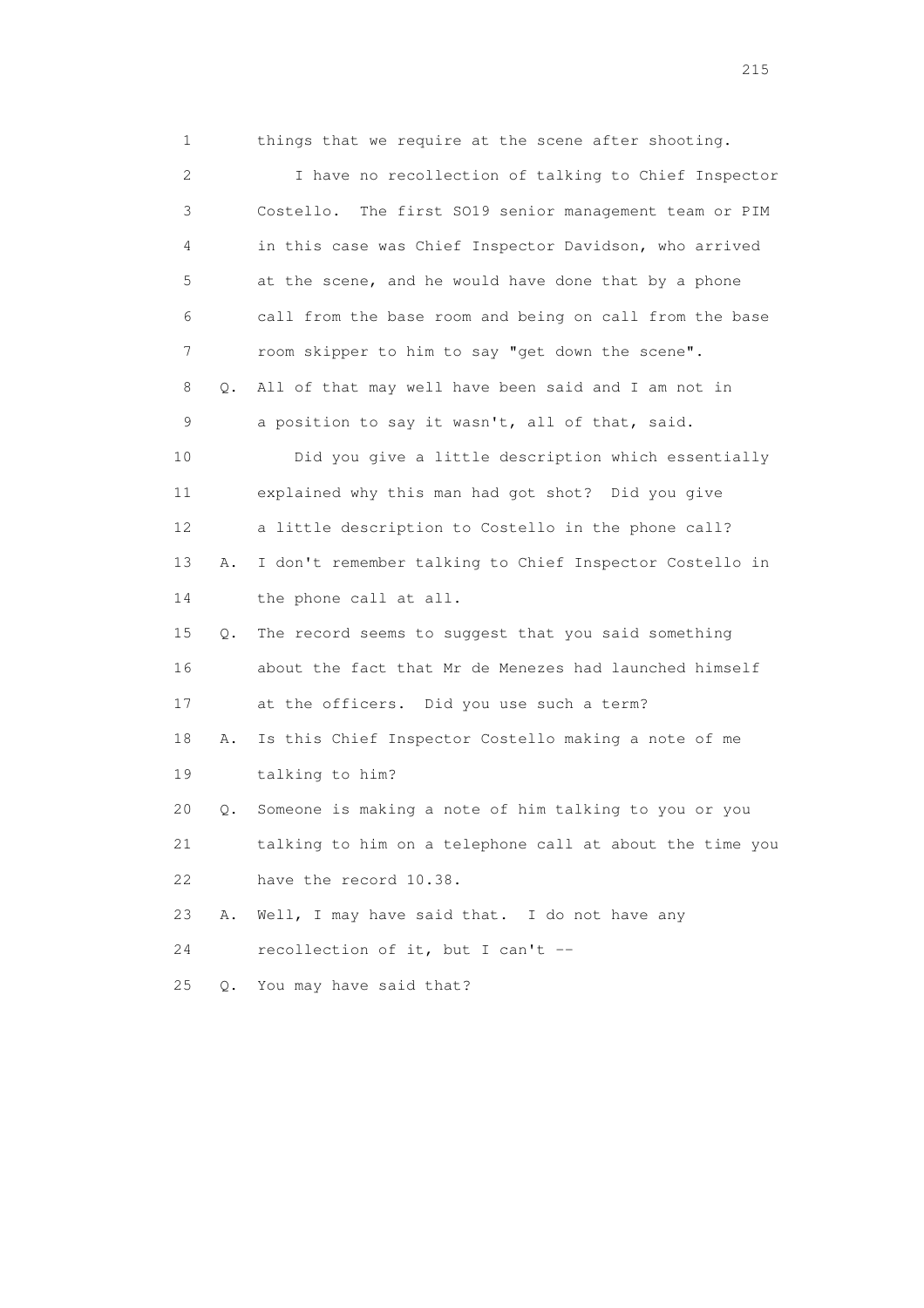1 A. I may have said that, yes.

| 2  | Q. | Where did you get the impression that Mr de Menezes, as  |
|----|----|----------------------------------------------------------|
| 3  |    | we know now him to be, but the shot man, had launched    |
| 4  |    | himself at the officers?                                 |
| 5  | Α. | Well, the only people I could have got that from was the |
| 6  |    | officers themselves.                                     |
| 7  | Q. | I think you now appreciate it would have been<br>Yes.    |
| 8  |    | better if you had kept a record of exactly what the      |
| 9  |    | officers had said to you, wouldn't it?                   |
| 10 | Α. | But I wouldn't do that, and I still wouldn't do that     |
| 11 |    | now.                                                     |
| 12 | Q. | You still wouldn't do it, even now?                      |
| 13 | Α. | No, sir.                                                 |
| 14 | Q. | Some other innocent person gets shot, you are not going  |
| 15 |    | to keep a record of what the shooters say about it?      |
| 16 | Α. | Correct, sir.                                            |
| 17 | Q. | I am not in a position to say that the next piece of     |
| 18 |    | information came from you, it's about the same time,     |
| 19 |    | 10.38, the DPS had a call from an inspector called       |
| 20 |    | Duffy; can you help? Do you know him?                    |
| 21 | Α. | No, sir.                                                 |
| 22 | О. | We have been enquiring to find out who he is.            |
| 23 |    | They got a further description from him and I want       |
| 24 |    | to ask whether he had got it from you at the scene,      |
| 25 |    | since you are the one speaking to the officers, that     |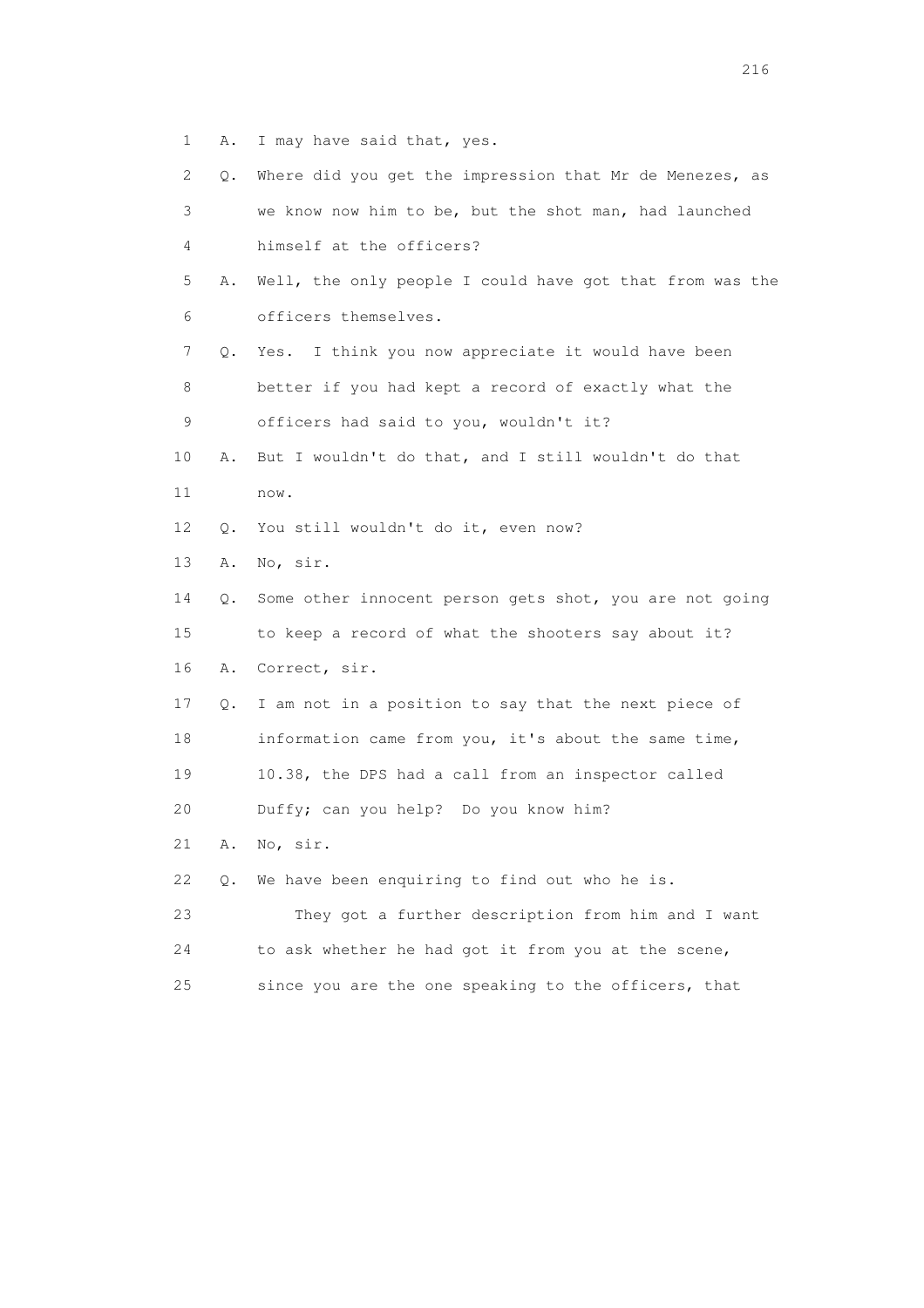1 a man of Asian or Pakistani origin had been confronted 2 and shot, and that the suspect had failed to stop. 3 Did you say anything along those lines to anyone? 4 A. I have no recollection of that, sir, no. 5 Q. All right. 6 A. Is this the -- Inspector Duffy, did you say, sir? 7 Q. That's all we know, Inspector John Duffy. 8 A. Is it a Detective Chief Inspector or a -- 9 Q. I have no idea, we are going by records, it's D -- 10 I don't ask for it on the screen but if people want to 11 check it, its D1235. He is mentioned in another log 12 kept by a Mr Evans; do you know him? 13 SIR MICHAEL WRIGHT: Sorry, Mr Mansfield, what's that, not 14 his codename? 15 MR MANSFIELD: The reference I have just made, D1235, is 16 a document which is a log kept by yet another officer. 17 SIR MICHAEL WRIGHT: I see, thank you. 18 MR MANSFIELD: It's the page number in that. 19 SIR MICHAEL WRIGHT: Thank you. 20 MR MANSFIELD: Can I just move on, and I'll finish on this. 21 SIR MICHAEL WRIGHT: Perhaps we ought to just ask the 22 witness because I'm not sure he answered the question. 23 MR MANSFIELD: I think he says he has no recollection. 24 Is that right, you have no recollection of any of 25 the matters I have just put to you?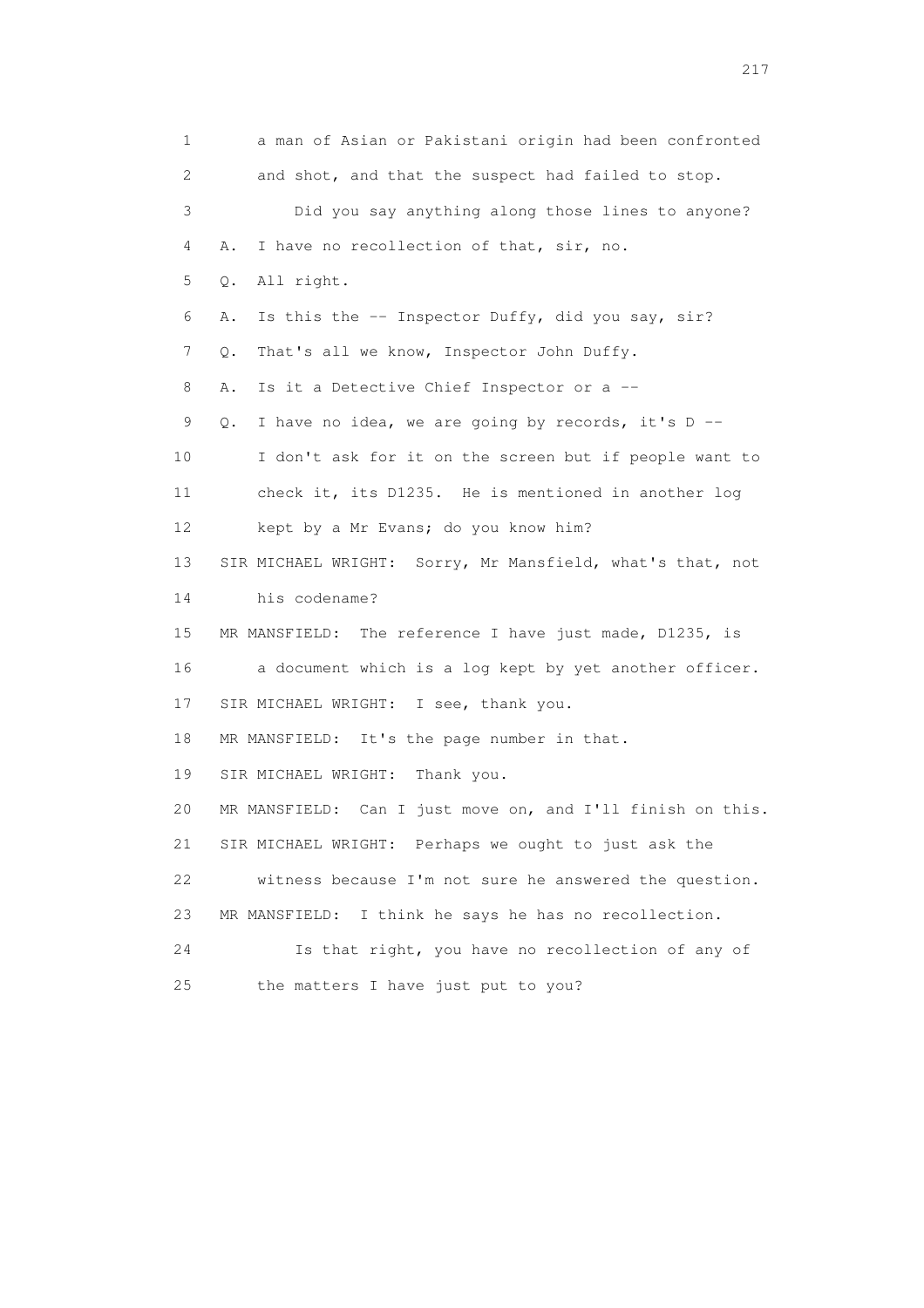1 A. No, sir.

| 2  | Q. | The description of somebody of Asian origin being              |
|----|----|----------------------------------------------------------------|
| 3  |    | confronted and shot, a suspect who failed to stop?             |
| 4  | Α. | This was a phone call, sir?                                    |
| 5  | Q. | I'll just check. Yes. They received a call from                |
| 6  |    | Inspector Duffy, who relayed that information. I am not        |
| 7  |    | in a position to say it came from you, so that's why           |
| 8  |    | I am asking whether you did say that to anyone?                |
| 9  | Α. | It would be fairly unusual after a shooting occurred for       |
| 10 |    | me to brief somebody on a telephone. They will normally        |
| 11 |    | come to the scene because of the impact of what's              |
| 12 |    | occurred. I am -- I don't think I would deliver that           |
| 13 |    | type of information on a phone call after a shooting.          |
| 14 |    | I would have said it personally face-to-face, but not on       |
| 15 |    | a phone call, I don't think.                                   |
| 16 |    | SIR MICHAEL WRIGHT: Presumably, Mr Mansfield, you can only     |
| 17 |    | put this on the basis that this suggestion is something        |
| 18 |    | that Trojan 84 must have been told. It can hardly be           |
| 19 |    | something he would have known for himself because he           |
| 20 |    | wasn't $--$                                                    |
| 21 |    | No, no, I appreciate, what I am trying to get<br>MR MANSFIELD: |
| 22 |    | at is obviously the earliest accounts of the officers          |
| 23 |    | who did the shooting, and this officer was amongst the         |
| 24 |    | first to speak --                                              |
| 25 |    | SIR MICHAEL WRIGHT: Yes, certainly, but it must be             |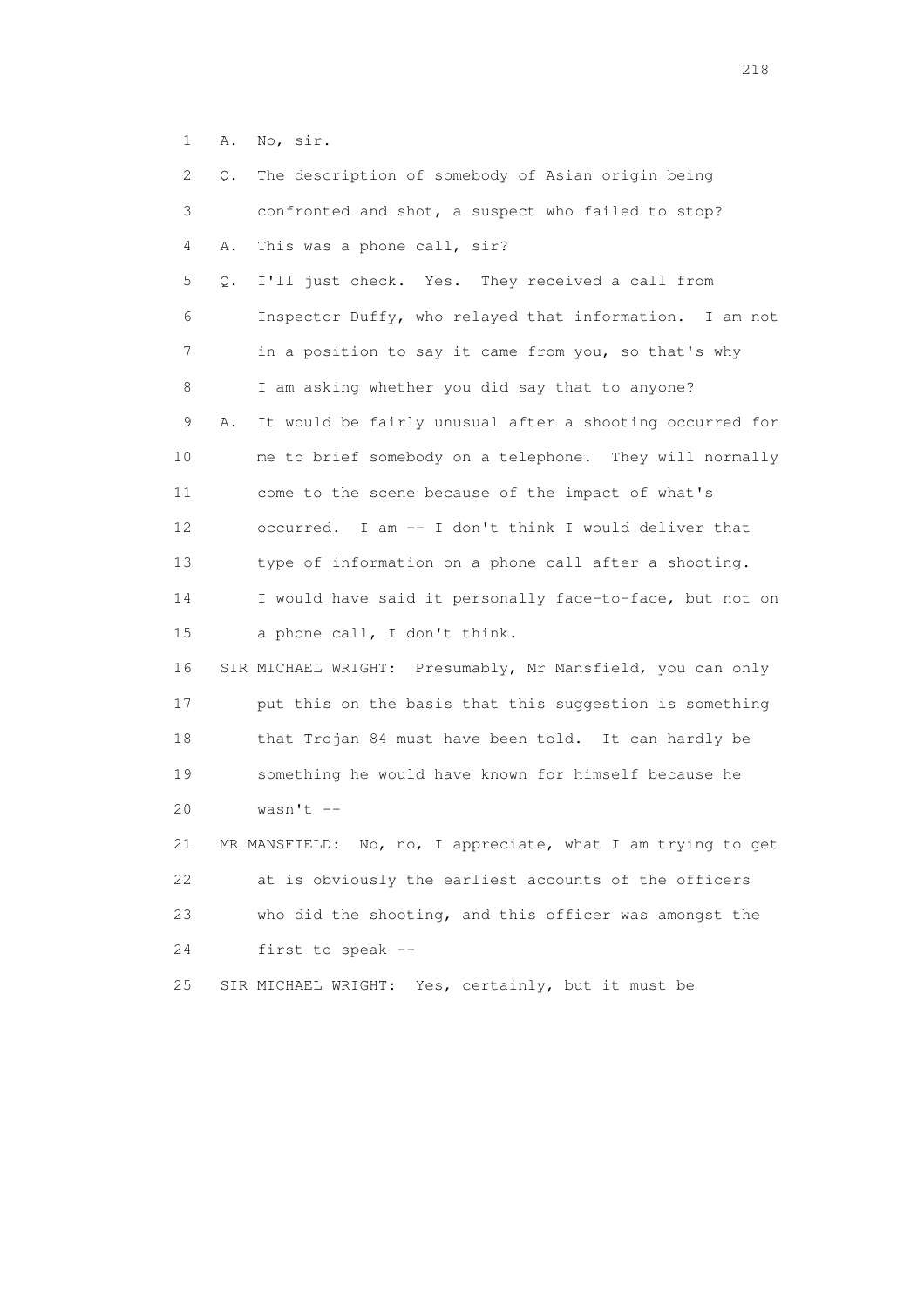1 second-hand, that's all I am saying.

| $\mathbf{2}^{\mathsf{I}}$ |    | MR MANSFIELD: Yes, I accept that it is, and what I want to |
|---------------------------|----|------------------------------------------------------------|
| 3                         |    | end on tonight is that: the DPS did attend the scene, as   |
| 4                         |    | you have put at the bottom of your statement, arriving,    |
| 5                         |    | they say -- and so the reference is clear, this comes      |
| 6                         |    | from an officer called Evans. Do you know him?             |
| 7                         | Α. | Sorry, sir, does he have a rank?                           |
| 8                         | Q. | I am sure he does. DCI. I am much obliged. He was a        |
| 9                         |    | DCI Evans.                                                 |
| 10                        | Α. | Yeah, I remember it was the DPS DCI, whoever that was,     |
| 11                        |    | that I spoke to.                                           |
| 12                        | Q. | He says he did speak to you, and that you gave -- I'm      |
| 13                        |    | just going to give a synopsis of the points that you       |
| 14                        |    | made to him, to see whether you agree with them.           |
| 15                        |    | Something along the lines that CO19 had been unable to     |
| 16                        |    | intercept the person who had been shot, who was a Kratos   |
| 17                        |    | target, before he alighted the train and that he had       |
| 18                        |    | then been shot. I have put that all together.              |
| 19                        |    | Did you say anything like that?                            |
| 20                        | Α. | Well, I would be shocked if I delivered those lines you    |
| 21                        |    | have just said to me to that person at the scene.          |
| 22                        | Q. | All right, you are shocked if you delivered those lines.   |
| 23                        |    | May I put one more matter, it's all part of the same, as   |
| 24                        |    | it were, the DPS arrival. Another officer called           |
| 25                        |    | Macdonald Payne; do you know him?                          |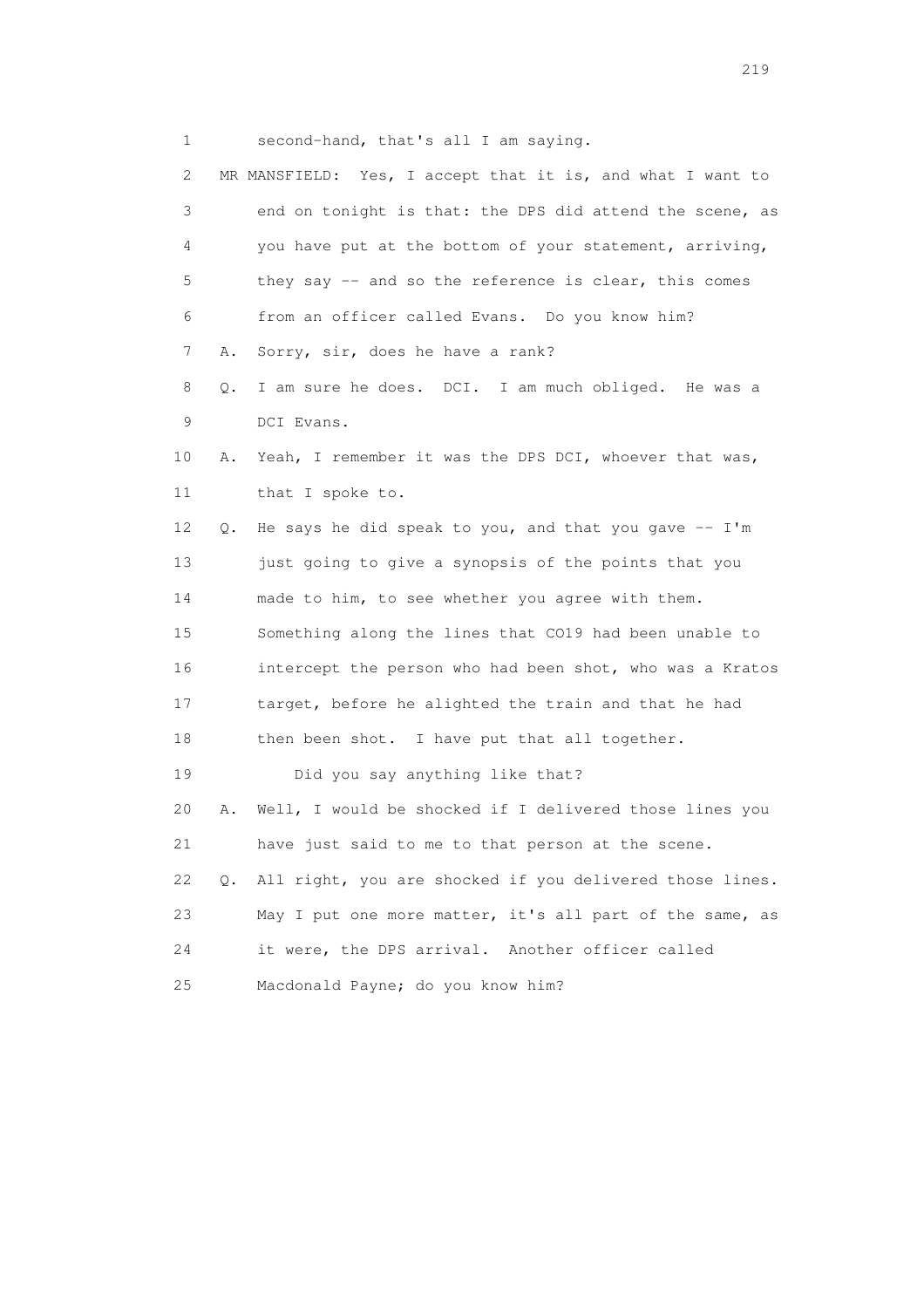1 A. No, sir.

2 Q. DI. You don't know him?

3 A. No, sir.

| 4               |    | Q. He has made notes in a log at 11.37 am -- this is the |
|-----------------|----|----------------------------------------------------------|
| 5               |    | note of the time that he made -- that you told or you    |
| 6               |    | mentioned words to this effect: that the suspect male    |
| 7               |    | had been challenged and then there had been a dive at    |
| 8               |    | the officers before shots were fired. Now, do you        |
| 9               |    | recollect saying anything like that?                     |
| 10              | Α. | The whole point of speaking to 2 and 12 after the event  |
| 11              |    | was so I can brief the PIM and the DPS officers who come |
| 12 <sup>°</sup> |    | and take over the scene. I would have kept memory of     |
| 13              |    | the verbals that 2 and 12 gave me and I would have       |
| 14              |    | delivered that to the two officers. So I don't recall    |
| 15              |    | those -- saying those words, but I would have told them  |
| 16              |    | the initial account that 2 and 12 gave me.               |
| 17              |    | MS LEEK: Sir, I wonder if I might interrupt? In fairness |
| 18              |    | to this officer, it's just been put to him that he said  |
| 19              |    | The note actually says "briefed by tac to SIO".<br>that. |
| 20              |    | If its what I think Mr Mansfield is referring to, the    |

 21 note that we have just been handed says "briefing by tac 22 to SIO".

23 SIR MICHAEL WRIGHT: SIO?

24 MS LEEK: Yes.

25 SIR MICHAEL WRIGHT: Senior investigating officer?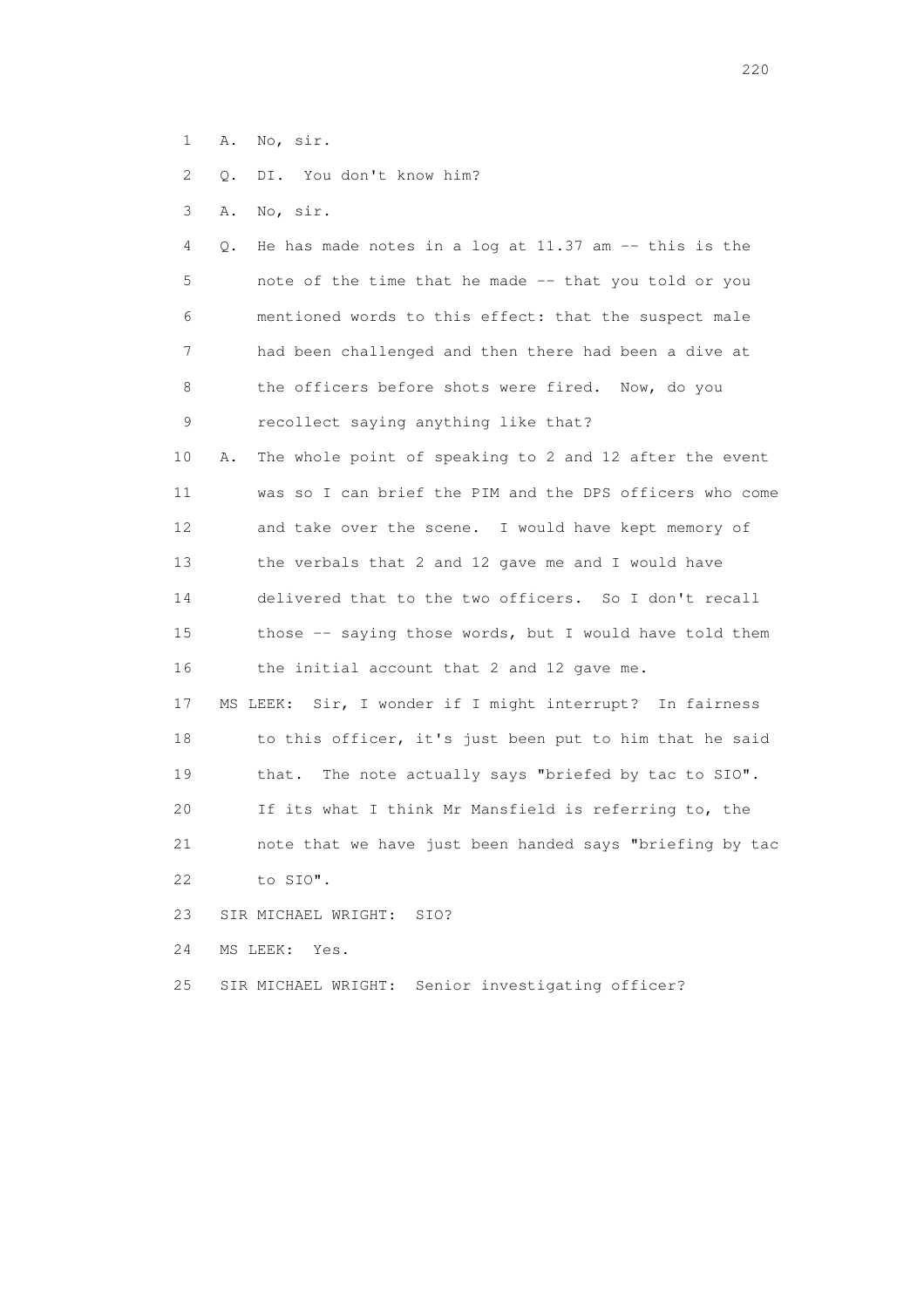1 MS LEEK: Yes.

2 SIR MICHAEL WRIGHT: Mr Boutcher?

 3 MS LEEK: Not "tac to Silver". I am just wondering where 4 Mr Mansfield is getting this from, in absolute fairness 5 to this officer, because certain things are being put to 6 him.

 7 SIR MICHAEL WRIGHT: I wouldn't be surprised if Trojan 84 8 said this is just what they get paranoid about. 9 MS LEEK: Well, absolutely, sir, and that's my point, 10 because also a reference was put to him before from 11 Silver's log about it being said by Terry that 12 Mr de Menezes was leaning on a yellow pole. The log 13 itself wasn't put to this officer, and in the log it 14 said "surveillance"; "by surveillance leaning on yellow 15 pole", not "by Mr de Menezes leaning on yellow pole". 16 Sir, I think if my learned friend Mr Mansfield is 17 going to attribute comments to this officer, in fairness 18 to him, he needs to give the source documentation. 19 MR STERN: May I, with respect, before my learned friend 20 rises, just add to the paranoia. 21 Sir, the passage that Mr Mansfield referred to being

 22 the log begins at page 1234, the following page at 1235 23 it says "Asian/Pakistani had been confronted and" it 24 looks like it should be "shot", I think, but it says 25 "shout" or words to that effect. I can't see the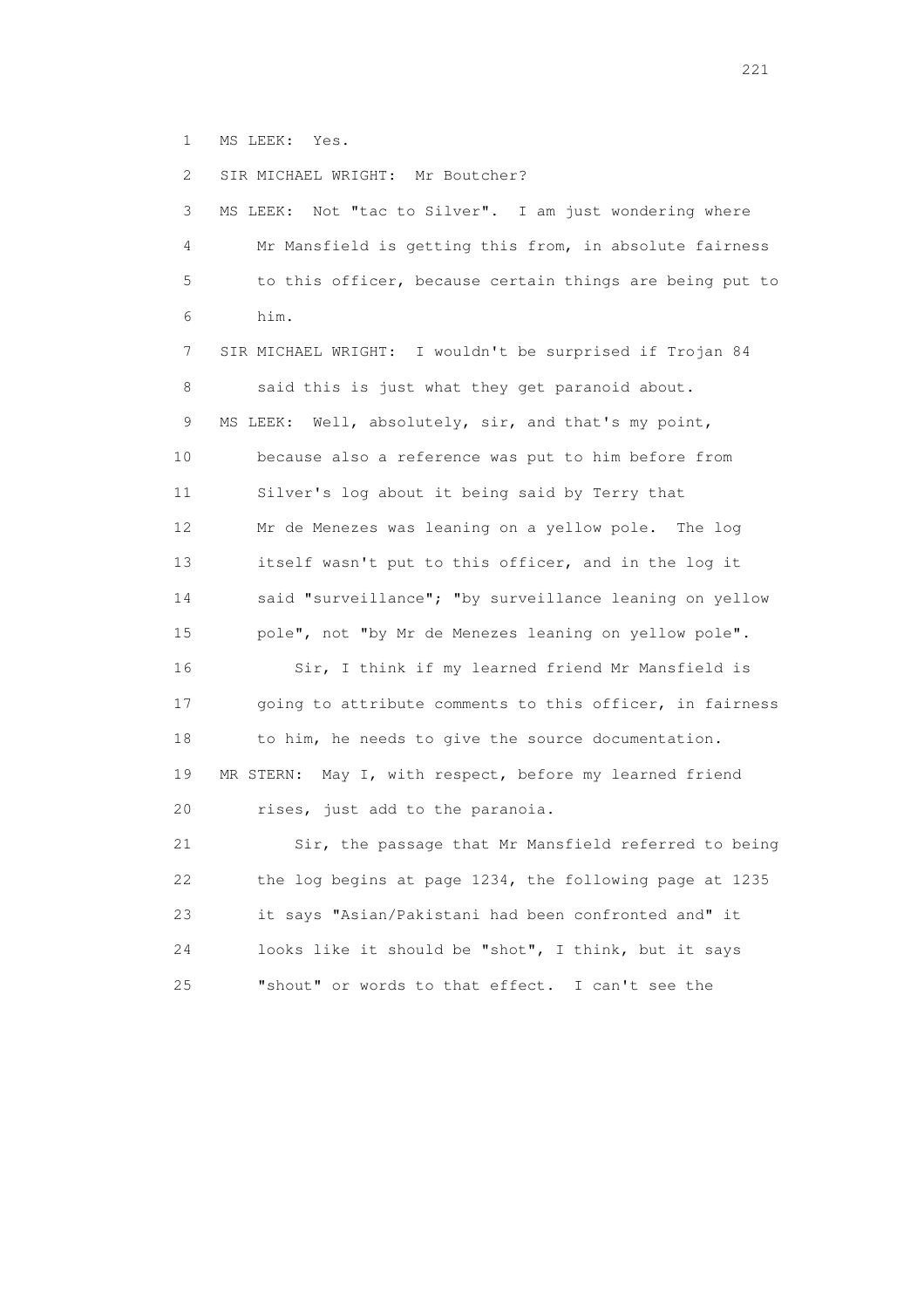1 "failed to stop" part, but if it's there then 2 I apologise for being paranoid and interrupting. 3 MR MANSFIELD: We will provide all the paperwork and may 4 I say, since you have made a comment about paranoia, 5 that all this shows is that if you had written down 6 an accurate account yourself at the beginning, 7 I wouldn't have to pick up these pieces, would I? You 8 do appreciate that? 9 A. I do, sir, yes. 10 MR MANSFIELD: Thank you. Sir, may I continue tomorrow? 11 I will provide all the references. 12 SIR MICHAEL WRIGHT: Yes. I just want to ask a couple of 13 questions before we break off. 14 You have been telling Mr Mansfield you have no 15 recollection of saying any of these things. What 16 I really want to do is to put it to you the other way 17 round: do you have any recollection of anybody telling 18 you that this was an Asian or a Pakistani? 19 A. No, absolutely not those two elements, sir, because to 20 me it was always "IC2, North African, denims", that's 21 it. 22 SIR MICHAEL WRIGHT: Do you have any recollection of anybody 23 suggesting to you that the man who we now know was 24 Mr Jean Charles de Menezes launching himself at the 25 officers?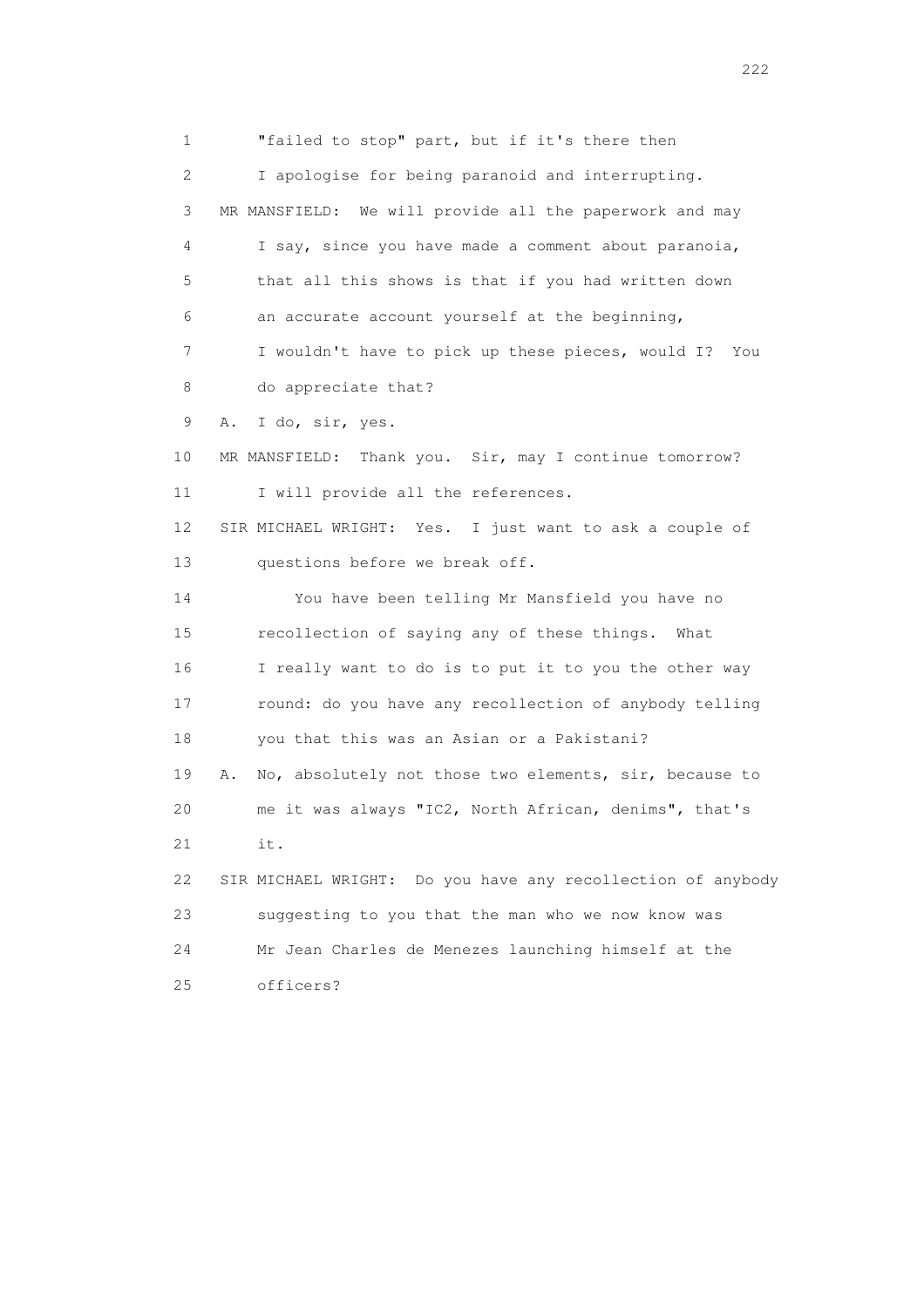1 A. Well, now that it's been mentioned sir, that's 2 a possibility. 3 SIR MICHAEL WRIGHT: Who said it? 4 A. Well, it would have been 2 and 12 I think, sir. 5 SIR MICHAEL WRIGHT: Do you have any recollection of anybody 6 saying that Mr de Menezes was leaning on a yellow pole? 7 A. No, sir. 8 SIR MICHAEL WRIGHT: Do you have any recollection -- the one 9 that possibly is the most extreme -- of a Kratos target 10 who was alighting from the train? 11 A. They are not words I would use, sir. 12 SIR MICHAEL WRIGHT: Did you ever have any understanding 13 that Mr de Menezes was getting off the train? 14 A. No, sir. 15 SIR MICHAEL WRIGHT: All right. 16 Well, then, I think we will let the lady who has 17 an engagement go. Yes, Mr Hough? 18 MR HOUGH: Can I keep the lawyers here? 19 SIR MICHAEL WRIGHT: Yes. We will let the lady who has an 20 appointment go, let us know how you get on, and we will 21 meet at 10 o'clock tomorrow morning. 22 (4.25 pm) 23 (In the absence of the jury) 24 MR HOUGH: I am happy for the witness to go as well. 25 SIR MICHAEL WRIGHT: Mr 84, you are free to go, back at

<u>223</u>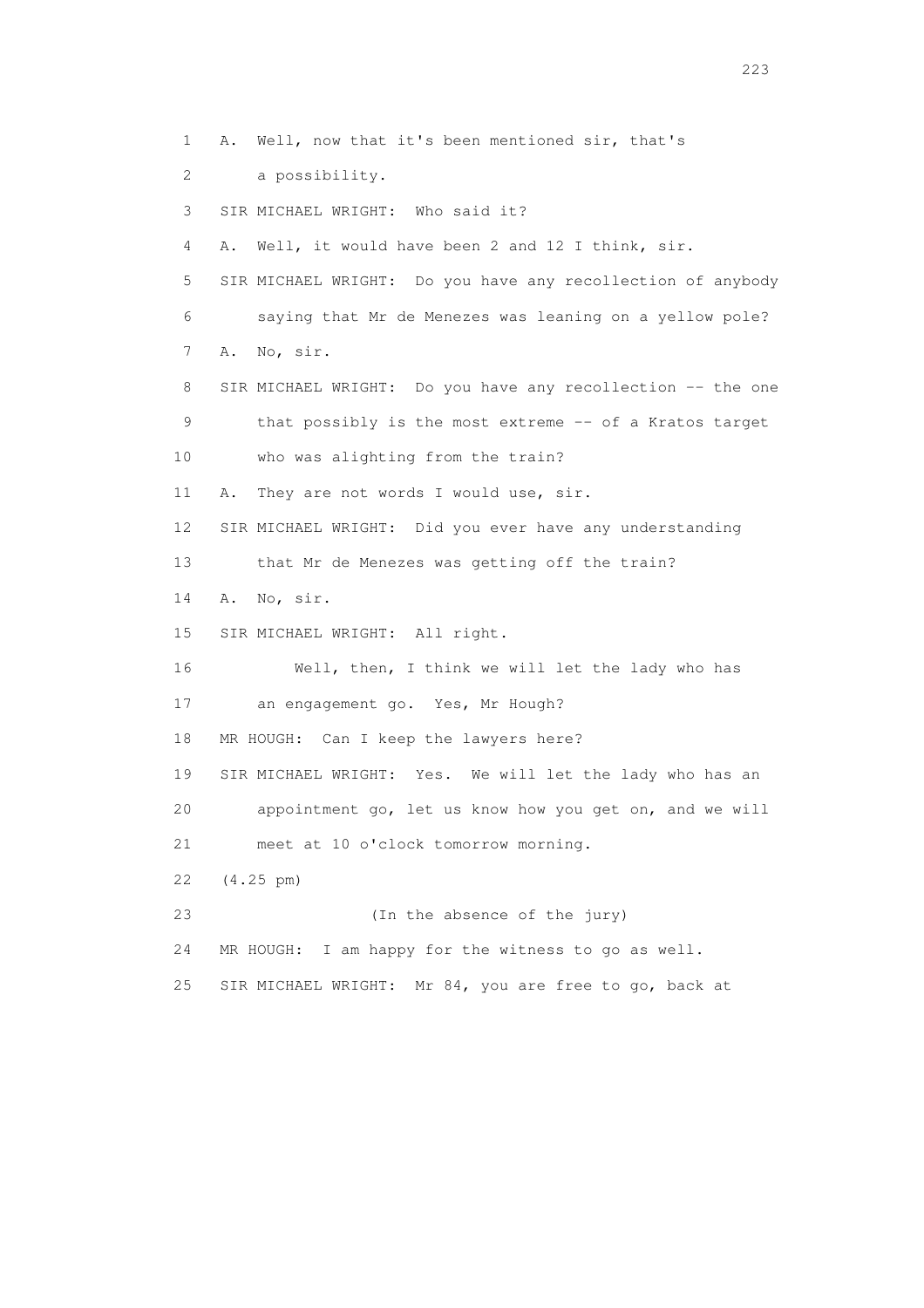1 10 o'clock tomorrow morning, please. 2 (In the absence of the witness) 3 Discussion re: timetabling 4 MR HOUGH: Sir, it's just a matter of timetabling and it's 5 easiest to do it when everyone can hear. 6 Obviously this witness will be continuing tomorrow 7 and then we will be having Mr Purser. I don't know how 8 long others plan to be with this witness. 9 SIR MICHAEL WRIGHT: Can we have some views as to how long 10 everybody thinks they will be? You have a bit more to 11 do, Mr Mansfield. 12 MR MANSFIELD: Yes, I have a bit. Between 40 minutes and 13 an hour at the most. 14 SIR MICHAEL WRIGHT: Thank you. We are starting at 10; 15 that's 11. Mr Gibbs? 16 MR GIBBS: Five minutes. 17 SIR MICHAEL WRIGHT: Mr Stern? 18 MR STERN: It really just depends on much of what 19 Mr Mansfield asks, but I would have thought no more than 20 15 to 30 minutes. 21 SIR MICHAEL WRIGHT: Thank you. Ms Leek? 22 MS LEEK: Sir, I get to go last, and it's very largely going 23 to depend again on Mr Mansfield. 24 SIR MICHAEL WRIGHT: Yes, I understand. Mr Perry? 25 MR PERRY: 20 minutes.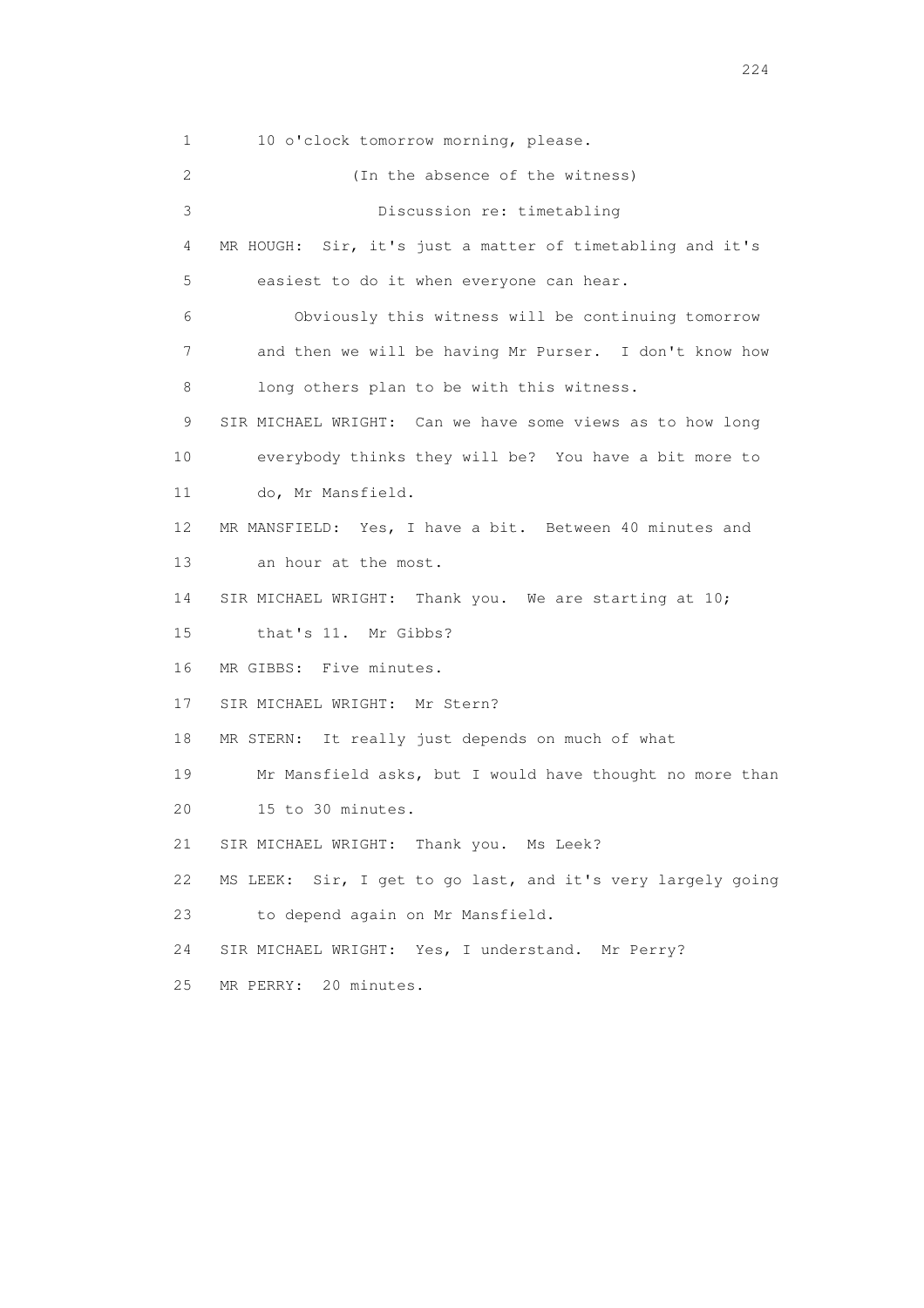1 MR HORWELL: Ten minutes, sir.

| 2  | SIR MICHAEL WRIGHT: We are talking about two hours overall,  |
|----|--------------------------------------------------------------|
| 3  | subject to Ms Leek. There you are, Mr Hough, that's          |
| 4  | a fair estimate. He might be out by midday.                  |
| 5  | Then Mr Purser, I don't know if we will finish<br>MR HOUGH:  |
| 6  | him tomorrow or whether he'll trickle into Friday.           |
| 7  | SIR MICHAEL WRIGHT: The question is whether he trickles or   |
| 8  | splashes over in a very large wave. You are hoping to        |
| 9  | get onto some of the (inaudible).                            |
| 10 | MR HOUGH: The primary reason I'm standing is that Derek has  |
| 11 | to be done by the end of this week because Derek has         |
| 12 | flown over specially.                                        |
| 13 | SIR MICHAEL WRIGHT: If necessary, I put everybody on         |
| 14 | notice -- and I know he has come from abroad -- we will      |
| 15 | have to make time for Derek on Friday, even if it            |
| 16 | involves interposing him.                                    |
| 17 | The other person for whom we would like to make<br>MR HOUGH: |
| 18 | time on Friday is Owen because of the importance of not      |
| 19 | having too much time between the first and second parts      |
| 20 | of his evidence.                                             |
| 21 | SIR MICHAEL WRIGHT: I don't know what everybody feels about  |
| 22 | Mr Purser as to how long you think he is likely to take.     |
| 23 | I am hearing, and I think it probably sounds<br>MR HOUGH:    |
| 24 | right, that Mr Purser will probably go into Friday but       |
| 25 | not by very much and, if that's right, then I would have     |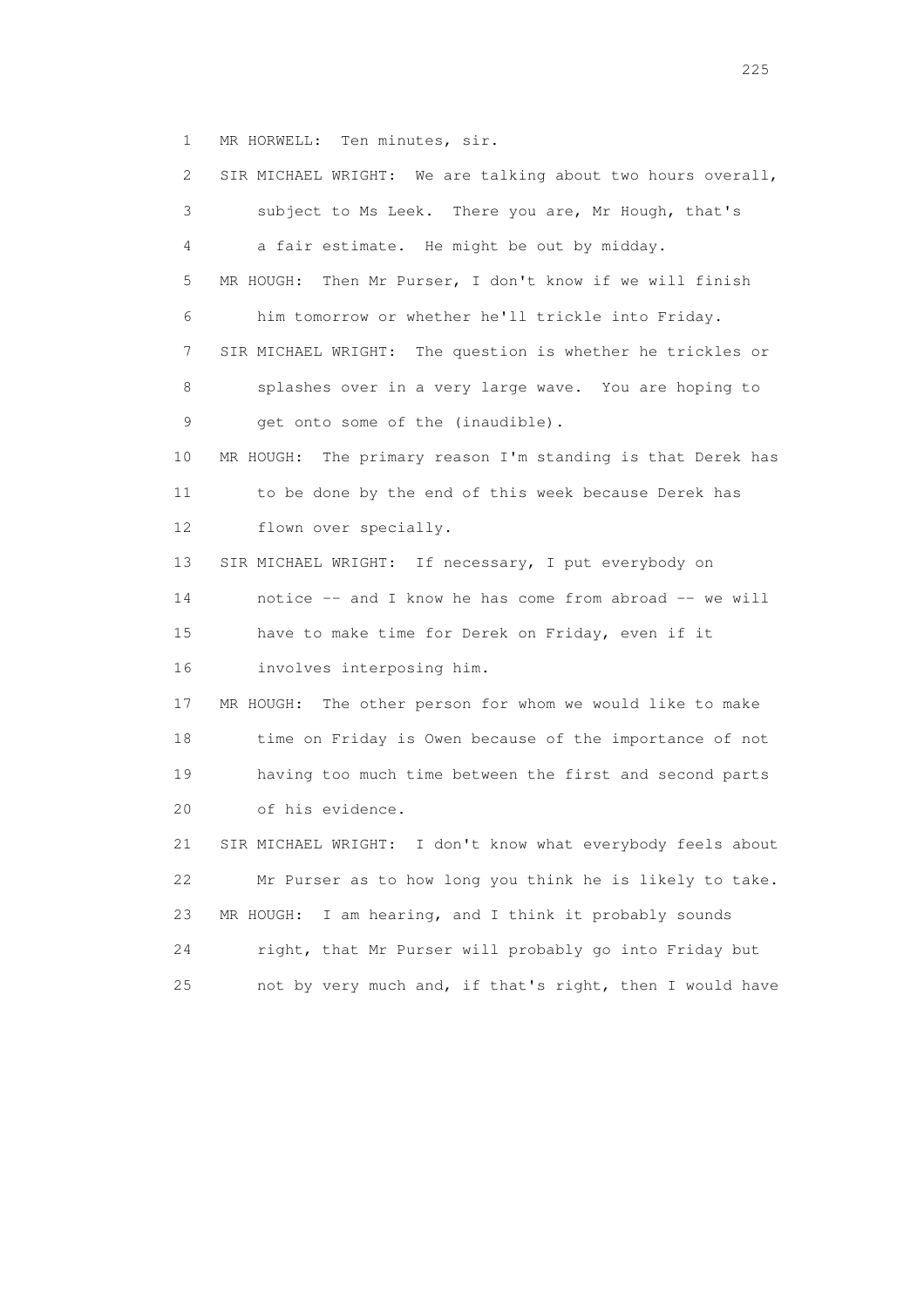1 thought that Derek and the remainder of Owen can be done 2 by the end of Friday, and that's what we had hoped. 3 SIR MICHAEL WRIGHT: There it is, I don't hear any dissent 4 so please all bear it in mind, that that's what we will 5 do. Mr Gibbs? 6 MR GIBBS: May I just check that Derek might be able to be 7 here on Monday if there were an overspill? May I just 8 check that? 9 SIR MICHAEL WRIGHT: You ought to know, he is one of yours. 10 MR GIBBS: Yes, he is. 11 SIR MICHAEL WRIGHT: All right, if you could give us 12 an update on his travel arrangements, so much the 13 better, but I would still much prefer to get him got rid 14 of. 15 MR GIBBS: I have no doubt that he would too, sir. 16 MR HOUGH: Sir, if, against all expectations, things went 17 faster than expected, the people we would have in 18 reserve immediately afterwards for Friday would be 19 Edward and Frank. 20 SIR MICHAEL WRIGHT: Thank you. 10 o'clock tomorrow. 21 (4.30 pm) 22 (The court adjourned until 10.00 o'clock on 23 Thursday, 16 October 2008) 24 25